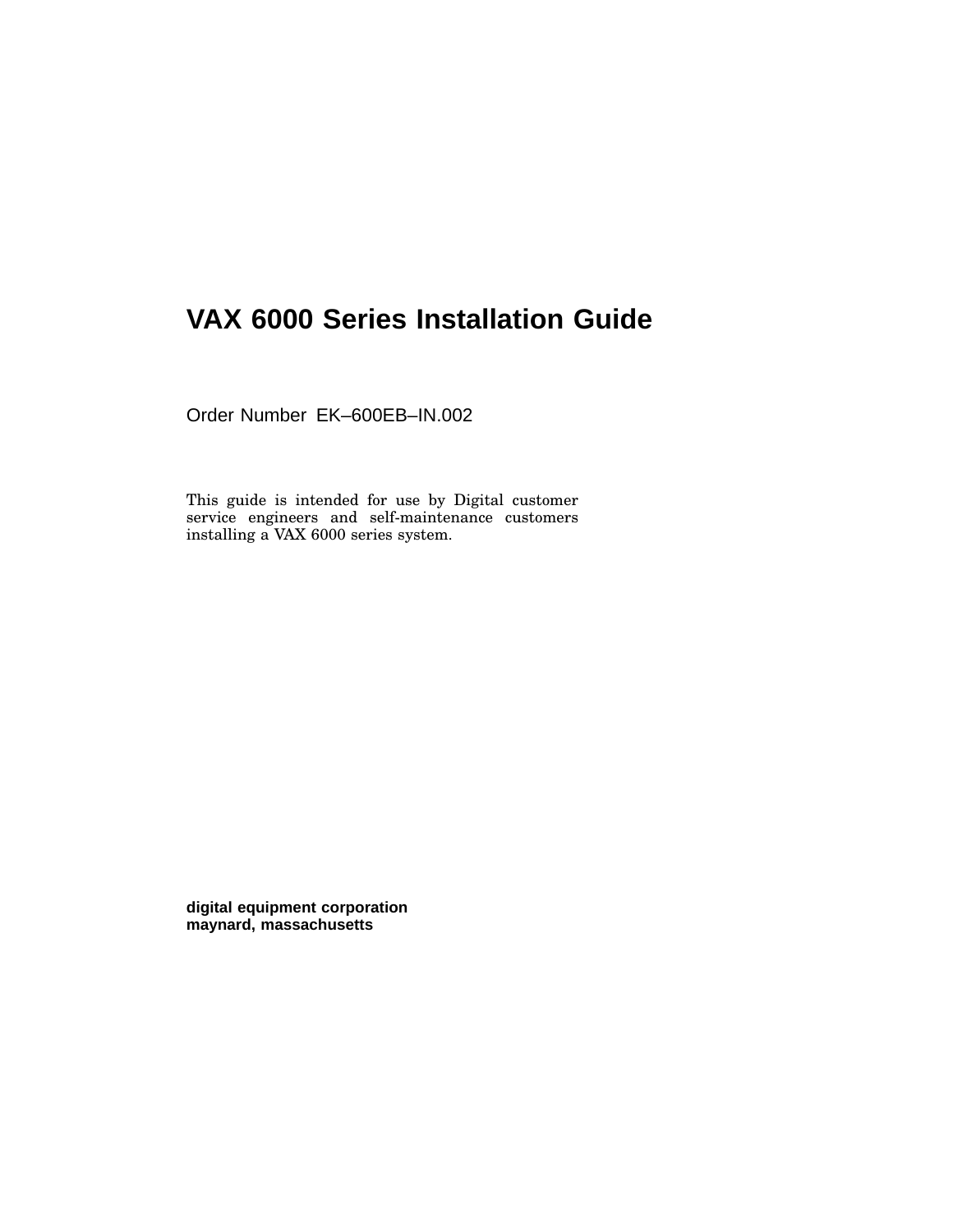#### **First Printing, October 1990 Revised, November 1991**

The information in this document is subject to change without notice and should not be construed as a commitment by Digital Equipment Corporation.

Digital Equipment Corporation assumes no responsibility for any errors that may appear in this document.

The software, if any, described in this document is furnished under a license and may be used or copied only in accordance with the terms of such license. No responsibility is assumed for the use or reliability of software or equipment that is not supplied by Digital Equipment Corporation or its affiliated companies.

Copyright ©1990, 1991 by Digital Equipment Corporation.

All Rights Reserved. Printed in U.S.A.

The following are trademarks of Digital Equipment Corporation:

| DEC               | <b>PDP</b>    | VAXcluster           |
|-------------------|---------------|----------------------|
| DEC LANcontroller | <b>ULTRIX</b> | <b>VAXELN</b>        |
| DECnet            | <b>UNIBUS</b> | VMS                  |
| DECUS             | VAX           | <b>XMI</b>           |
| <b>DWMVA</b>      | VAXRI         | digital <sup>"</sup> |

**FCC NOTICE:** The equipment described in this manual generates, uses, and may emit radio frequency energy. The equipment has been type tested and found to comply with the limits for a Class A computing device pursuant to Subpart J of Part 15 of FCC Rules, which are designed to provide reasonable protection against such radio frequency interference when operated in a commercial environment. Operation of this equipment in a residential area may cause interference, in which case the user at his own expense may be required to take measures to correct the interference.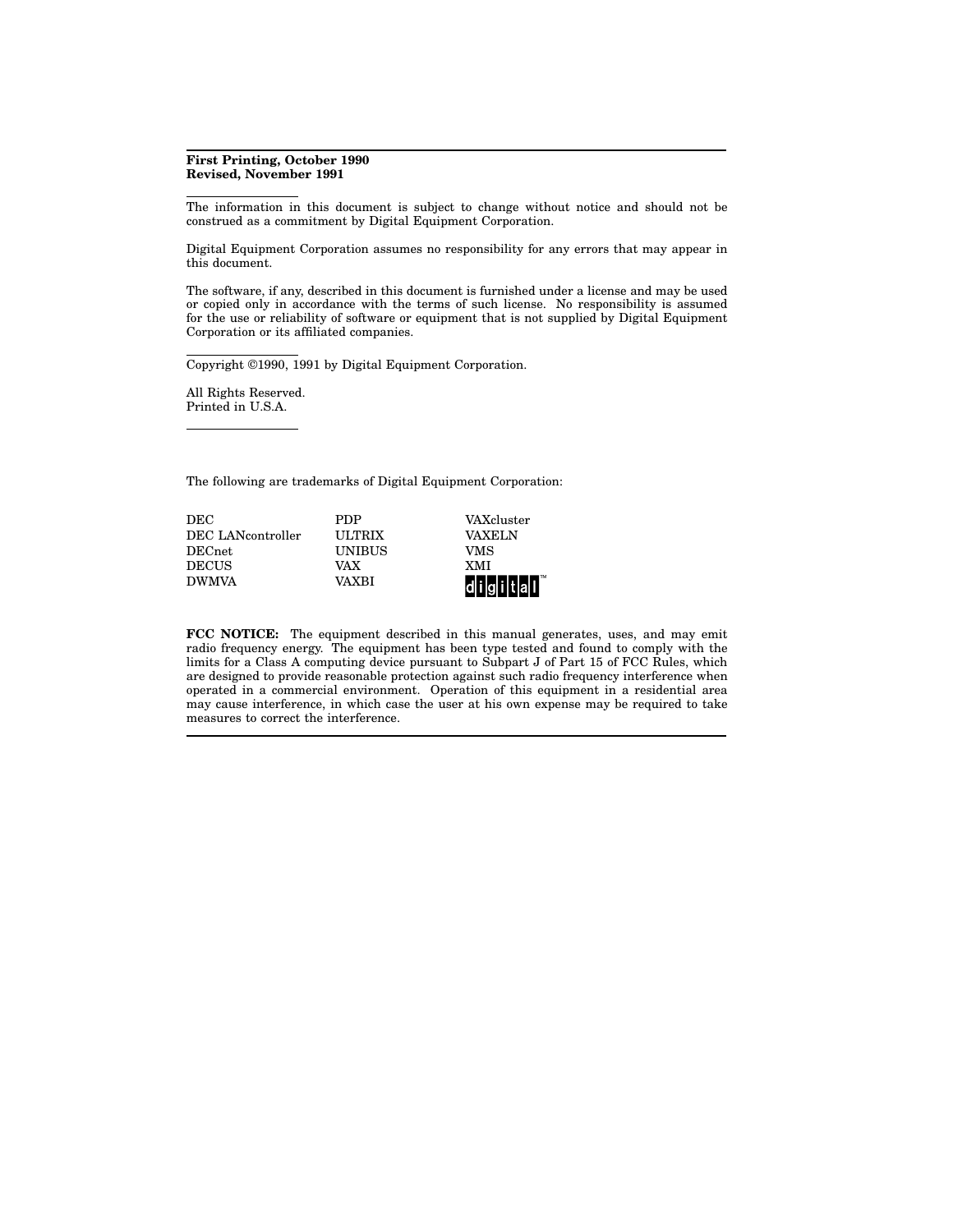### Preface xi

### Chapter 1 Site Preparation

| 1.2 Floor Space and Environmental Requirements  1–4 |  |
|-----------------------------------------------------|--|
|                                                     |  |
|                                                     |  |
|                                                     |  |

### Chapter 2 Unpacking

| 2.4 |  |
|-----|--|
|     |  |
|     |  |
|     |  |
|     |  |

### Chapter 3 Connecting to a DSSI Subsystem

| 3.1     |                                                                                            |  |
|---------|--------------------------------------------------------------------------------------------|--|
| $3.2\,$ |                                                                                            |  |
| 3.3     |                                                                                            |  |
| 3.4     |                                                                                            |  |
| 3.4.1   | KFMSA Adapter $\ldots \ldots \ldots \ldots \ldots \ldots \ldots \ldots \ldots \ldots 3-10$ |  |
| 3.4.2   |                                                                                            |  |
| 3.4.3   |                                                                                            |  |
| 3.4.4   |                                                                                            |  |

#### **iii**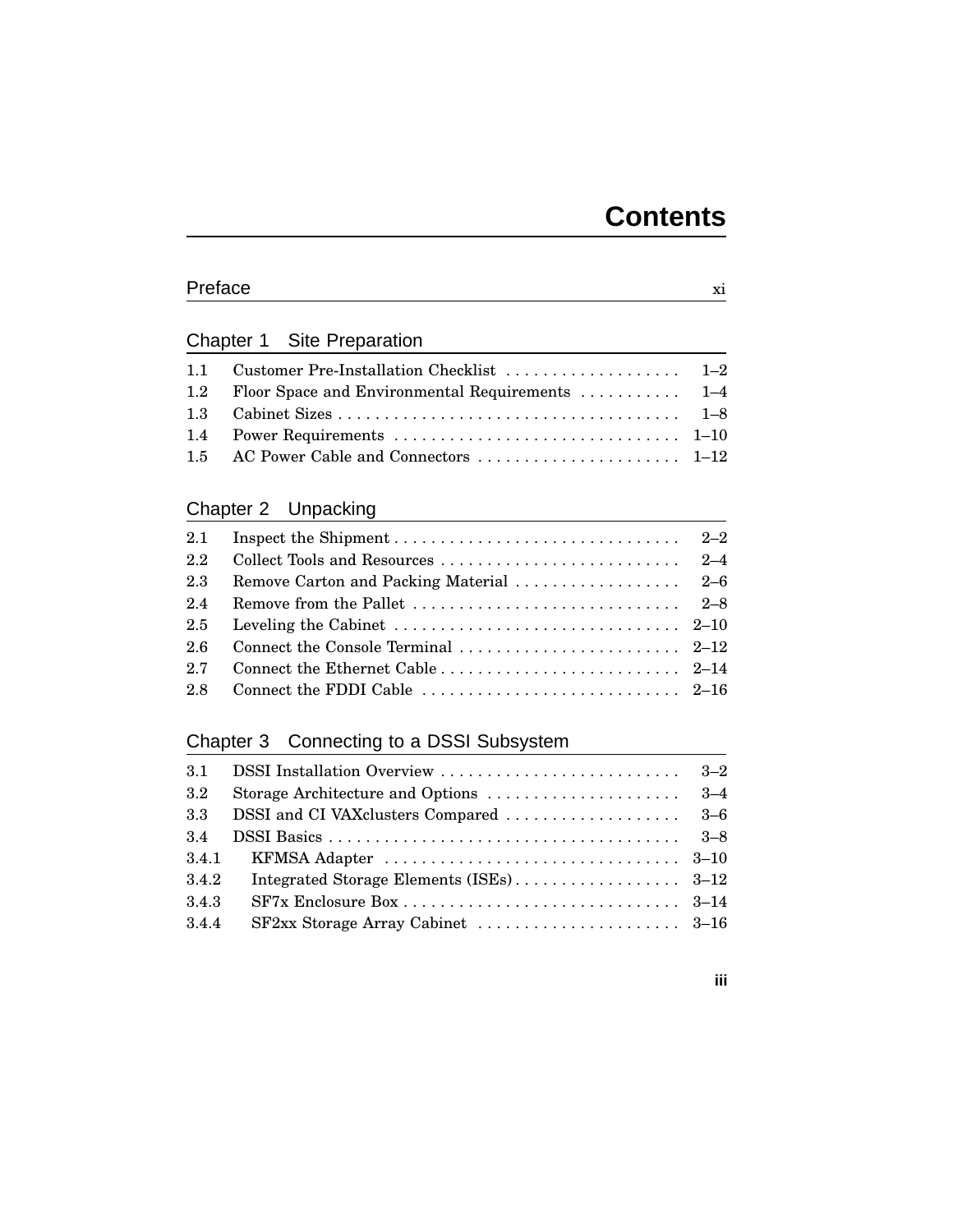| 3.4.5 | Single-Host Systems                                  | $3 - 18$ |
|-------|------------------------------------------------------|----------|
| 3.4.6 |                                                      | $3 - 20$ |
| 3.4.7 |                                                      | $3 - 22$ |
| 3.5   | Configure the DSSI Subsystem                         | $3 - 24$ |
| 3.5.1 |                                                      | $3 - 26$ |
| 3.5.2 |                                                      | $3 - 28$ |
| 3.6   | Configure DSSI Subsystem with EVCXF                  | $3 - 30$ |
| 3.6.1 | Example: Boot the VAX Diagnostic Supervisor          | $3 - 32$ |
| 3.6.2 | Example: Run the Autosizer                           | $3 - 34$ |
| 3.6.3 |                                                      | $3 - 36$ |
| 3.6.4 | Example: Changing the KFMSA Node ID at the I/O Panel | $3 - 38$ |
| 3.6.5 | Example: Changing the KFMSA Node ID with EVCXF       | $3 - 40$ |

## Chapter 4 Connecting to a CI VAXcluster

|                                                                       | $4 - 2$                                                                                                                           |
|-----------------------------------------------------------------------|-----------------------------------------------------------------------------------------------------------------------------------|
| CIXCD Installation Configuration Rules                                | $4 - 4$                                                                                                                           |
| Setting CIXCD Parameters                                              | $4 - 6$                                                                                                                           |
| Setting the VAXcluster Node Address (Mandatory)                       | $4 - 8$                                                                                                                           |
| Verify Quiet Slot DELTA Time = $10$ (Mandatory) $\dots \dots$         | $4 - 10$                                                                                                                          |
|                                                                       |                                                                                                                                   |
| Setting Extend Header, ACK Timeout, and Disable                       |                                                                                                                                   |
| Setting Cluster Size (Optional)                                       | $4 - 16$                                                                                                                          |
| Setting CIBCA Parameters                                              | $4 - 18$                                                                                                                          |
| Setting the VAXcluster Node Address (Mandatory)                       | $4 - 20$                                                                                                                          |
|                                                                       |                                                                                                                                   |
| Cabling the System to a Star Coupler (SC008) $\dots \dots \dots$ 4-24 |                                                                                                                                   |
|                                                                       | Setting Boot Time (Optional) $\ldots \ldots \ldots \ldots \ldots \ldots \ldots$ 4-12<br>CIBCA Jumper Locations and Settings  4–22 |

## Chapter 5 Connecting to Tapes and Disks

#### **iv**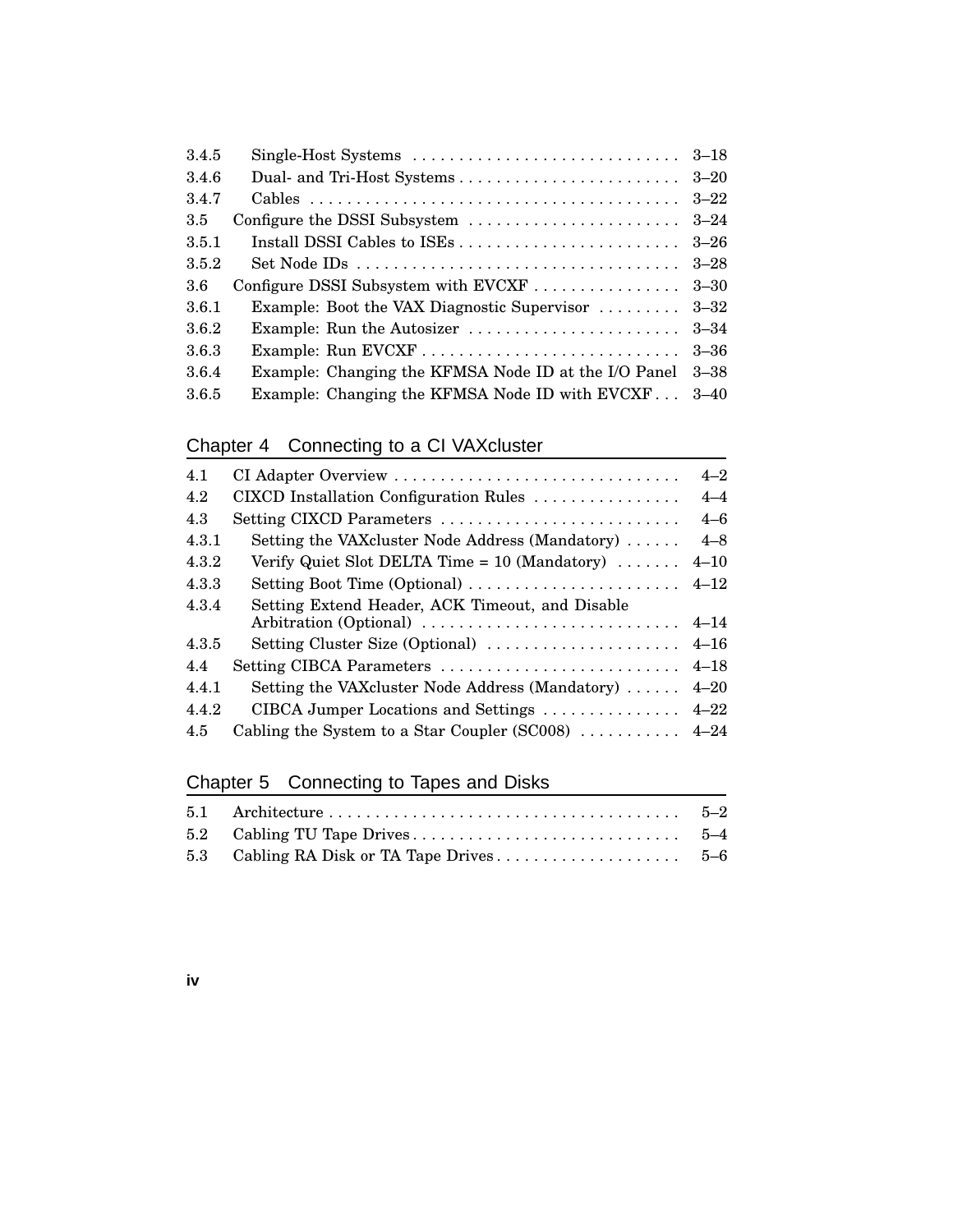## Chapter 6 Powering Up the System

| 6.5.1 |  |
|-------|--|
|       |  |
|       |  |
|       |  |

### Chapter 7 System Self-Test

### Chapter 8 Verification

| 8.1   |                                            | $8 - 2$  |
|-------|--------------------------------------------|----------|
| 8.2   |                                            | $8 - 4$  |
| 8.3   | Run Self-Test and Show Configuration       | $8 - 6$  |
| 8.4   | Verify Console Load Device Path            | $8 - 8$  |
| 8.4.1 | Verify Ethernet Adapter and Loopback       | $8 - 8$  |
| 8.4.2 | Run ROM-Based Diagnostics for the Tape     | $8 - 10$ |
| 8.5   |                                            | $8 - 12$ |
| 8.6   | Boot Diagnostics (for Models 300 and 400)  | $8 - 14$ |
| 8.6.1 | Boot VAX/DS from a CD Server               | $8 - 14$ |
| 8.6.2 | Select CD Server and Service               | $8 - 16$ |
| 8.6.3 | Boot VAX/DS from Tape Drive                | $8 - 18$ |
| 8.7   | Run the Autosizer and Multiprocessor Tests | $8 - 20$ |
| 8.8   | Set Boot Devices                           | $8 - 22$ |
| 8.9   | Record System Parameters                   | $8 - 24$ |
| 8.10  | Verify System Under Operating System       | $8 - 26$ |

**v**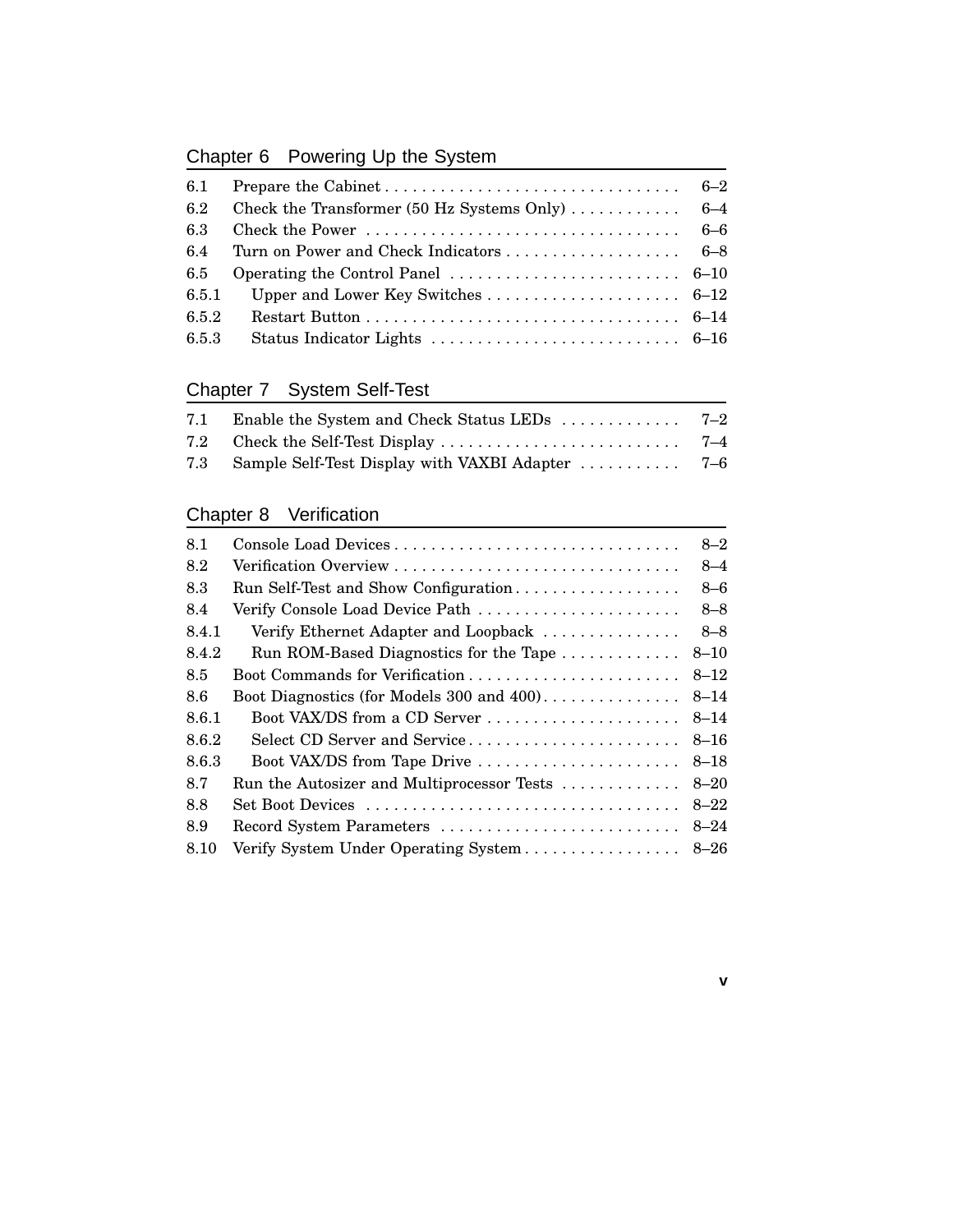### Appendix A Digital Remote Services Console Installation

### Appendix B Module Handling

### Appendix C Installing an Expander Cabinet

| C.3 | Install the DWMBB/A Module and Connect the |  |
|-----|--------------------------------------------|--|
|     |                                            |  |
|     |                                            |  |
|     |                                            |  |
|     |                                            |  |

#### Appendix D DSSI Configuration Sheets

#### Index

#### Examples

| $3 - 1$ |                                                 | $3 - 32$ |
|---------|-------------------------------------------------|----------|
| $3 - 2$ |                                                 | $3 - 34$ |
| $3 - 3$ | Running EVCXF                                   | $3 - 36$ |
| $3 - 4$ | Changing KFMSA Node ID with EVCXF               | $3 - 40$ |
| $7 - 1$ | Self-Test Results                               | $7 - 4$  |
| $7 - 2$ | Self-Test Results: TYP, STF, and XBI Lines      | $7 - 6$  |
| $8 - 1$ | Self-Test and SHOW CONFIGURATION                | $8 - 6$  |
| $8 - 2$ | TK ROM-Based Diagnostic                         | $8 - 10$ |
| $8 - 3$ |                                                 | $8 - 14$ |
| $8 - 4$ | Boot VAX/DS from a CD Server, continued         | $8 - 16$ |
| $8 - 5$ | Booting the VAX Diagnostic Supervisor from Tape | $8 - 18$ |
| $8 - 6$ | Running the Multiprocessor Diagnostic           | $8 - 20$ |
| $8 - 7$ |                                                 |          |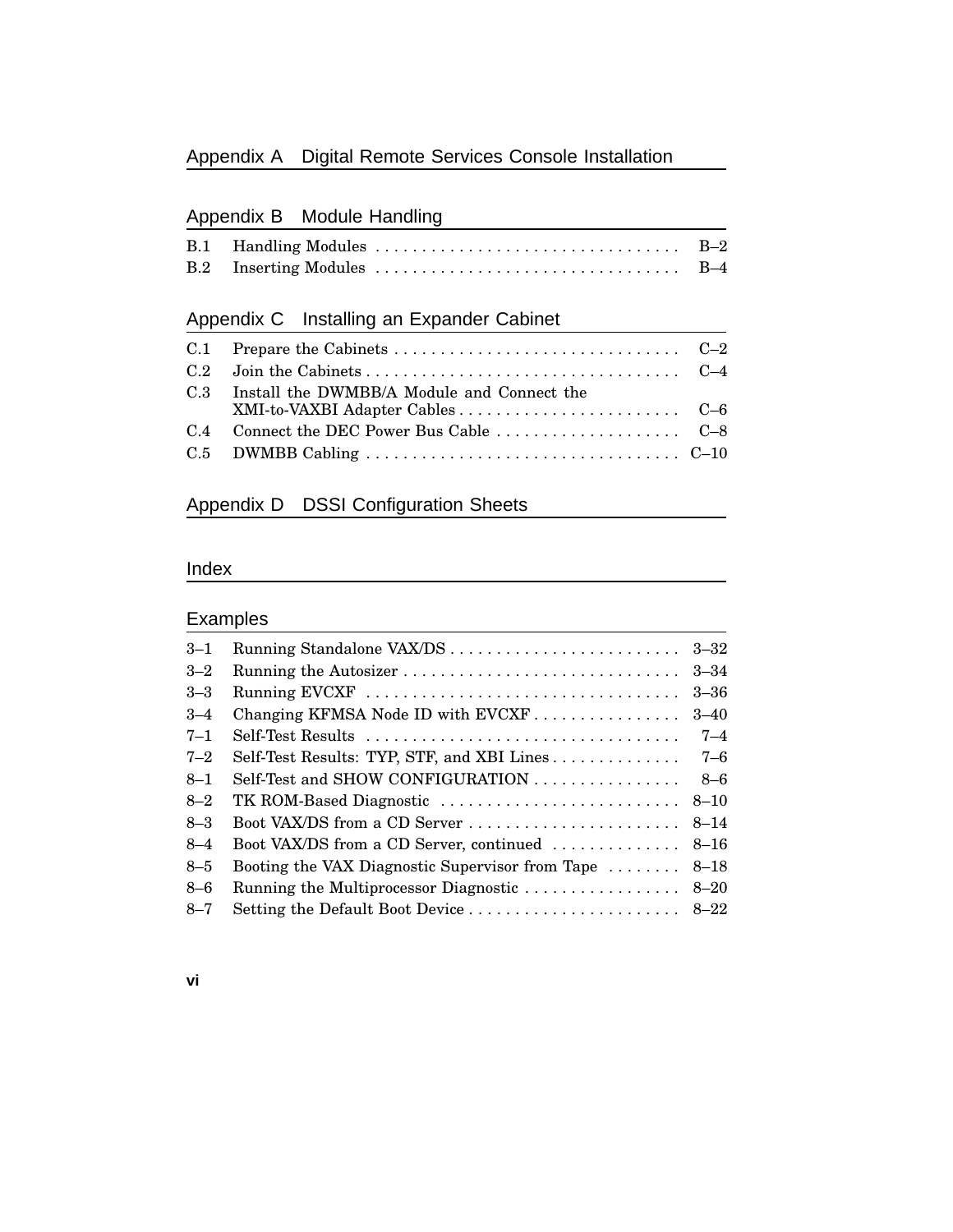| 8–8 Record System Parameters  8–24 |  |
|------------------------------------|--|
|                                    |  |

### **Figures**

| $1 - 1$  | Sample Configuration                            | $1 - 4$  |
|----------|-------------------------------------------------|----------|
| $1 - 2$  |                                                 | $1 - 6$  |
| $1 - 3$  |                                                 | $1 - 8$  |
| $1 - 4$  | Sample Configuration with Expander Cabinet      | $1 - 9$  |
| $1 - 5$  | Location of Power Modules (Rear View)           | $1 - 10$ |
| $1 - 6$  | AC Power Connectors                             | $1 - 12$ |
| $2 - 1$  | Hardware Flowchart                              | $2 - 2$  |
| $2 - 2$  |                                                 | $2 - 6$  |
| $2 - 3$  | Preparation and Removal from Pallet             | $2 - 8$  |
| $2 - 4$  | Leveler Foot Adjustment                         | $2 - 10$ |
| $2 - 5$  | Cabinet Door Lock and Key                       | $2 - 11$ |
| $2 - 6$  | I/O Panel-Console Terminal Port                 | $2 - 12$ |
| $2 - 7$  | I/O Panel—Ethernet Port                         | $2 - 14$ |
| $2 - 8$  | I/O Panel-FDDI Port                             | $2 - 16$ |
| $3 - 1$  | System Architecture with KFMSA                  | $3 - 4$  |
| $3 - 2$  |                                                 | $3 - 5$  |
| $3 - 3$  | CI and DSSI Compared                            | $3 - 6$  |
| $3 - 4$  |                                                 | $3 - 10$ |
| $3 - 5$  | ISEs for the DSSI Storage Bus                   | $3 - 12$ |
| $3 - 6$  |                                                 | $3 - 14$ |
| $3 - 7$  |                                                 | $3 - 16$ |
| $3 - 8$  | Single-Host System                              | $3 - 18$ |
| $3 - 9$  |                                                 | $3 - 19$ |
| $3 - 10$ | Examples of Dual-Host Configurations            | $3 - 20$ |
| $3 - 11$ | I/O Ports for DSSI Cables                       | $3 - 22$ |
| $3 - 12$ | Sample DSSI Configuration Sheet                 | $3 - 24$ |
| $3 - 13$ | I/O Port for DSSI Cables                        | $3 - 26$ |
| $3 - 14$ | Setting the KFMSA Node ID on the I/O Panel      | $3 - 28$ |
| $3 - 15$ | Verification of the KFMSA                       | $3 - 30$ |
| $3 - 16$ | Changing the KFMSA Node ID at the I/O Panel     | $3 - 38$ |
| $4 - 1$  |                                                 | $4 - 2$  |
| $4 - 2$  | CIXCD Jumper to Set Quiet Slot DELTA Time to 10 | $4 - 4$  |
|          |                                                 |          |

**vii**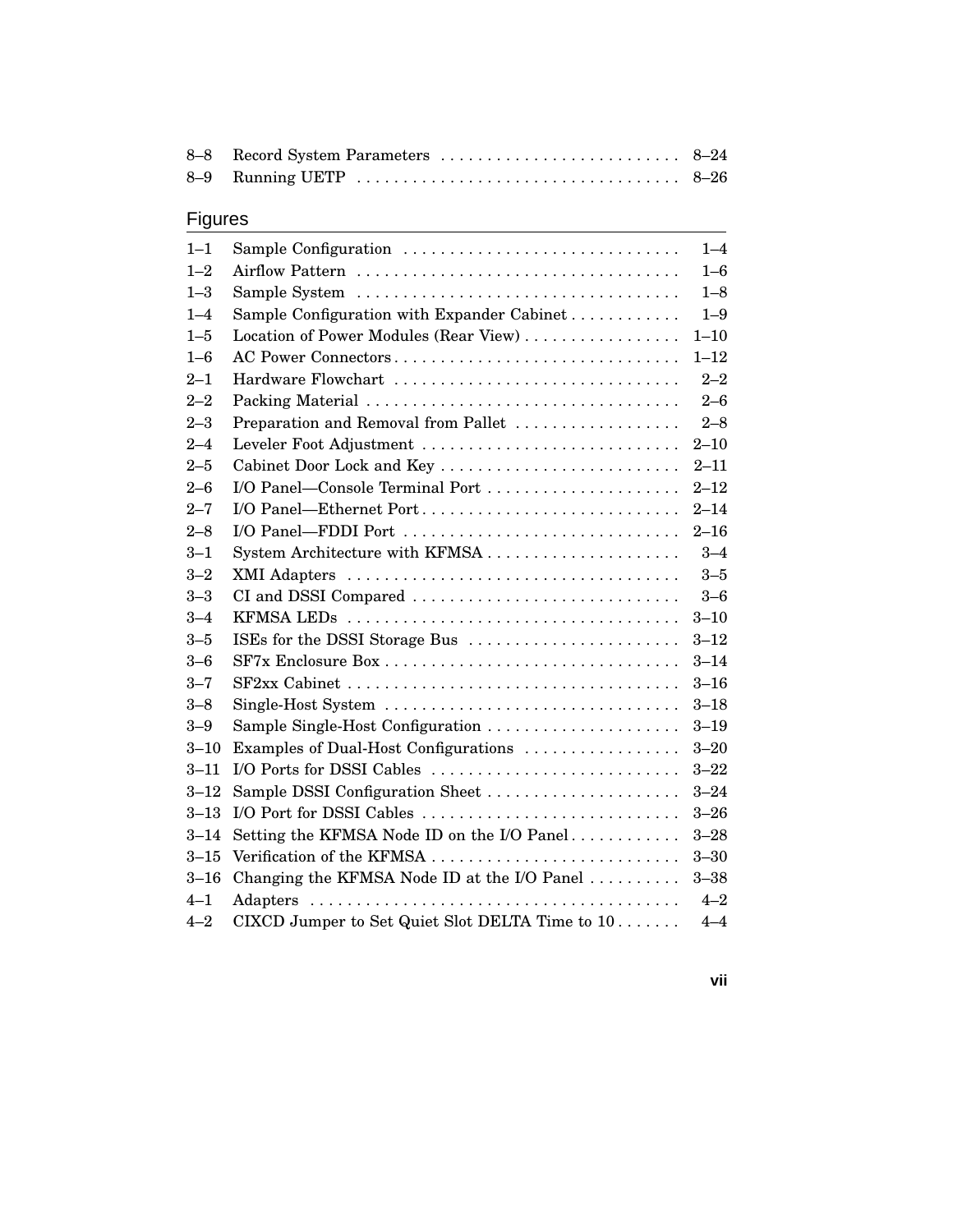| $4 - 3$  | XMI Backplane Segments D and E                                                | $4 - 6$  |
|----------|-------------------------------------------------------------------------------|----------|
| $4 - 4$  |                                                                               | $4 - 8$  |
| $4 - 5$  | Set Quiet Slot DELTA Time Jumpers                                             | $4 - 10$ |
| $4 - 6$  | Jumper Locations for Boot Time                                                | $4 - 12$ |
| $4 - 7$  | Jumper Pins for Extend Header, Extend ACK Timeout, and<br>Disable Arbitration | $4 - 14$ |
| $4 - 8$  |                                                                               | $4 - 16$ |
| $4 - 9$  | VAXBI Backplane Segments D and E                                              | $4 - 18$ |
| $4 - 10$ | Address and Address Complement Pins                                           | $4 - 20$ |
| $4 - 11$ | CIBCA Jumpers on VAXBI Backplane                                              | $4 - 22$ |
| $4 - 12$ | I/O Panel—VAXcluster Port                                                     | $4 - 24$ |
| $5 - 1$  |                                                                               | $5 - 2$  |
| $5 - 2$  | Tape Subsystem-Interface Cabling                                              | $5 - 4$  |
| $5 - 3$  |                                                                               | $5 - 6$  |
| $6 - 1$  |                                                                               | $6 - 2$  |
| $6 - 2$  | Preparing the System Cabinet                                                  |          |
|          |                                                                               | $6 - 4$  |
| $6 - 3$  | Measuring System Power                                                        | $6 - 6$  |
| $6 - 4$  | H7206-B Diagnostic LEDs                                                       | $6 - 8$  |
| $6 - 5$  | International and English Control Panels                                      | $6 - 10$ |
| $6 - 6$  |                                                                               | $6 - 11$ |
| $6 - 7$  | Control Panel Key Switches                                                    | $6 - 12$ |
| $6 - 8$  |                                                                               | $6 - 14$ |
| $6-9$    | Control Panel Status Indicator Lights                                         | $6 - 16$ |
| $7 - 1$  | Control Panel Lights and Location of Module LEDs                              | $7 - 2$  |
| $7 - 2$  | XMI Card Cage Slot Numbers (Front View)                                       | $7 - 4$  |
| $8 - 1$  |                                                                               | $8 - 2$  |
| $8 - 2$  | Verification Procedure                                                        | $8 - 4$  |
| $8 - 3$  |                                                                               | $8 - 8$  |
| $8 - 4$  | CD Server BOOT Commands for VAX/DS                                            | $8 - 12$ |
| $8 - 5$  |                                                                               | $8 - 13$ |
| $A-1$    | Remote Console Cable Connections                                              | $A-1$    |
| $B-1$    | Holding 6000 Series Processor Modules                                         | $B-2$    |
| $B-2$    | Inserting the Scalar Processor in an XMI Card Cage                            | $B-4$    |
| $B-3$    | Inserting the Vector Processor in an XMI Card Cage                            | $B-4$    |
| $C-1$    | System Side Panel Removal (Front View)                                        | $C-2$    |
| $C-2$    | Top Cover Removal (Rear View)                                                 | $C-3$    |

**viii**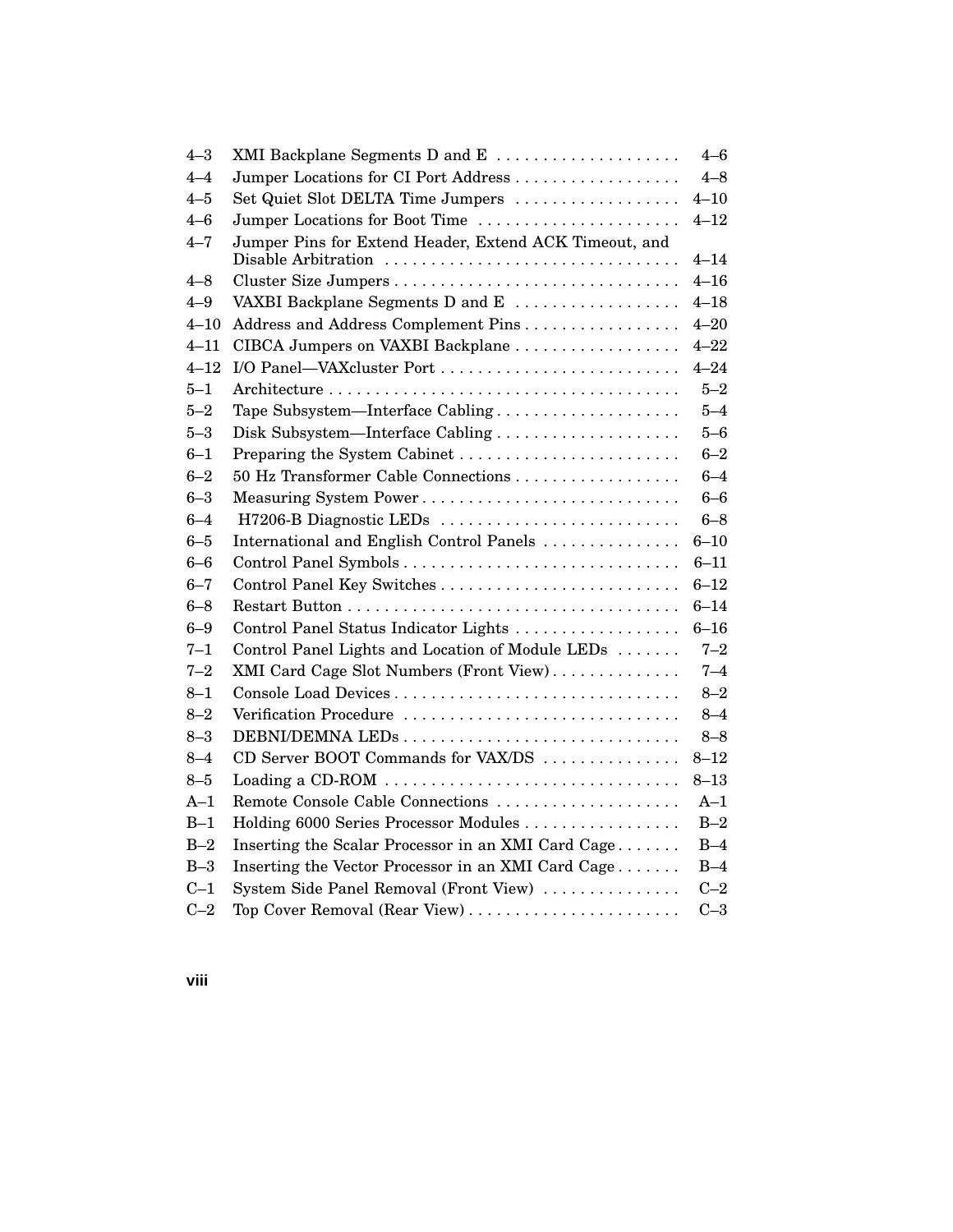| C-5 DEC Power Bus Cable Connections (Rear View) $\dots \dots \dots$ C-8 |  |
|-------------------------------------------------------------------------|--|
|                                                                         |  |
|                                                                         |  |
| D-1 KFMSA/DSSI Single-Host Configuration Sheet  D-2                     |  |
| D-2 KFMSA/DSSI Dual-Host Configuration Sheet  D-3                       |  |

### Tables

| $\mathbf{1}$   | VAX 6000 Series Documentation            | xiii     |
|----------------|------------------------------------------|----------|
| $\overline{2}$ | VAX 6000 Model Level Documentation       | xiv      |
| 3              |                                          | xiv      |
| $1 - 1$        | VAX 6000 Series Adapters                 | $1 - 3$  |
| $1 - 2$        | Environmental Requirements               | $1 - 5$  |
| $1 - 3$        | Cabinets: Dimensions and Weights         | $1 - 9$  |
| $1 - 4$        |                                          | $1 - 10$ |
| $1 - 5$        |                                          | $1 - 11$ |
| $2 - 1$        |                                          | $2 - 4$  |
| $3 - 1$        |                                          | $3 - 2$  |
| $3 - 2$        |                                          | $3 - 3$  |
| $3 - 3$        | VAXcluster and Network Options           | $3 - 5$  |
| $3 - 4$        |                                          | $3 - 8$  |
| $3 - 5$        |                                          | $3 - 23$ |
| $3 - 6$        | DSSI Cable Kits                          | $3 - 23$ |
| $3 - 7$        |                                          | $3 - 33$ |
| $4 - 1$        | Adapters for CI Connection               | $4 - 3$  |
| $4 - 2$        |                                          | $4 - 9$  |
| $4 - 3$        |                                          | $4 - 9$  |
| $4 - 4$        | Quiet Slot Time Backplane Jumpers        | $4 - 11$ |
| $4 - 5$        | Boot Time Backplane Jumpers              | $4 - 13$ |
| $4 - 6$        | Cluster Size Backplane Jumpers           | $4 - 17$ |
| $4 - 7$        | CIBCA Address Jumpers on VAXBI Backplane | $4 - 23$ |
| $5 - 1$        |                                          | $5 - 3$  |
| $6 - 1$        | H7206-B Diagnostic LEDs                  | $6 - 9$  |
| $6 - 2$        | Upper Key Switch                         | $6 - 13$ |
| $6 - 3$        | Lower Key Switch                         | $6 - 13$ |

**ix**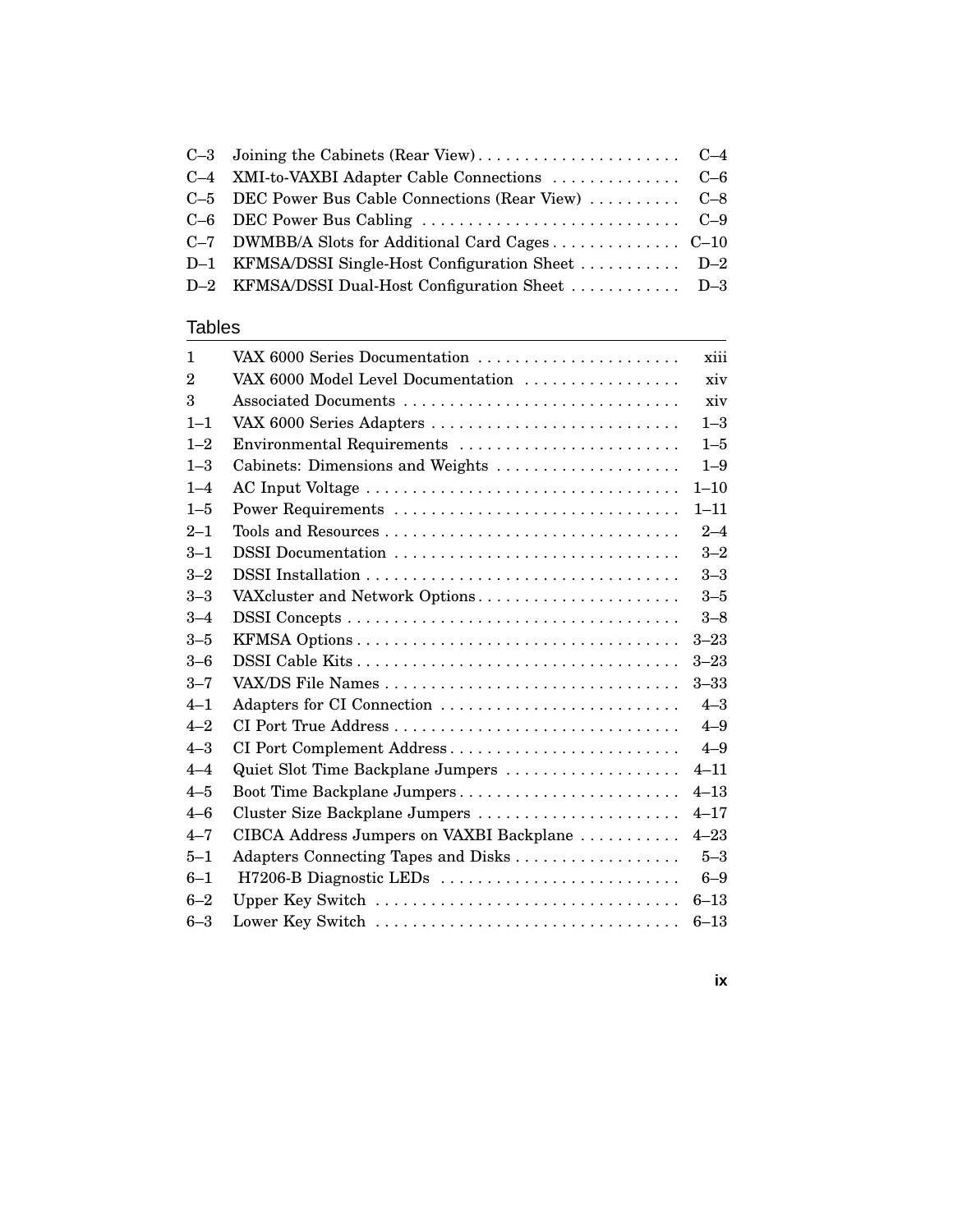**x**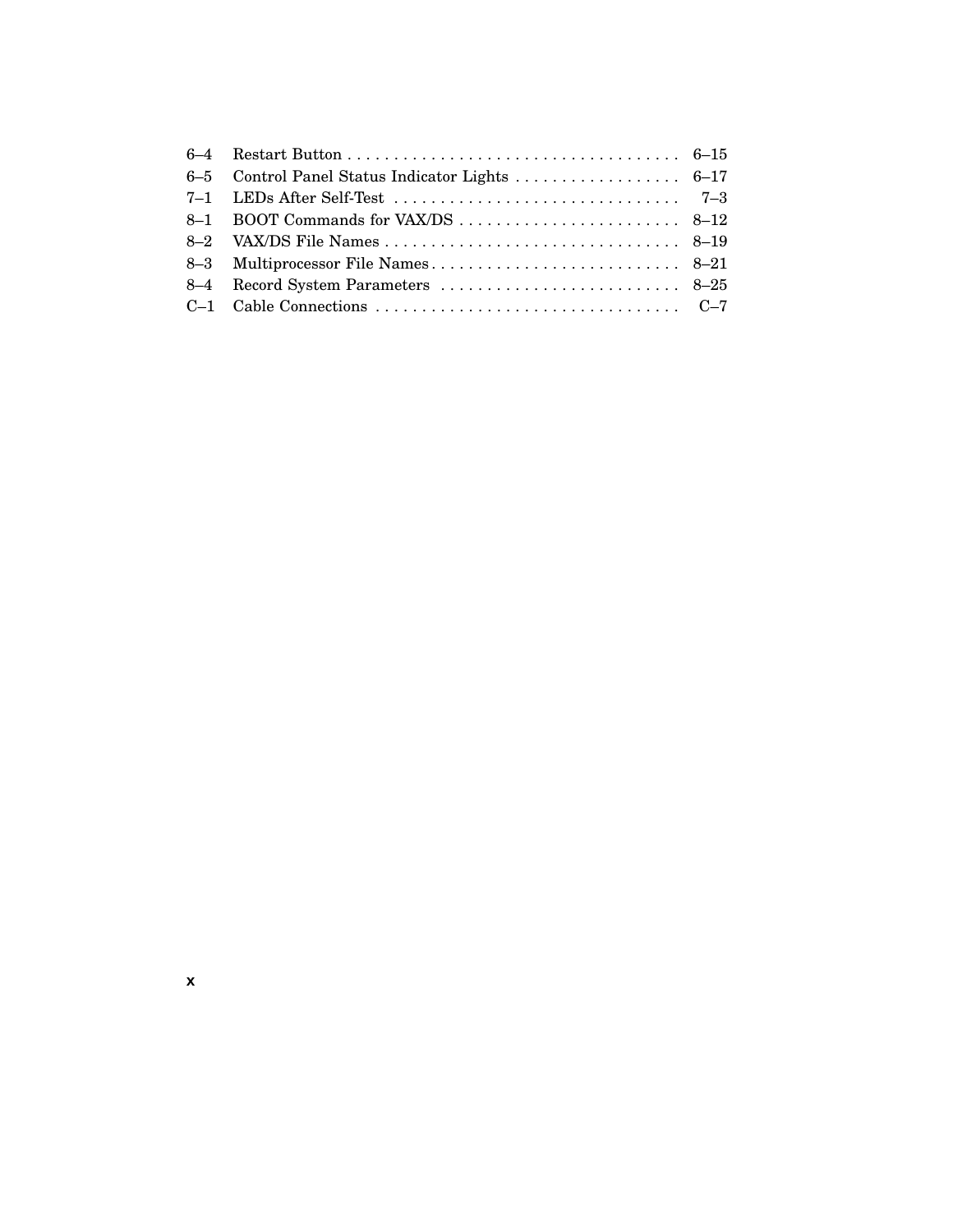#### **Intended Audience**

This manual is written for Digital customer service engineers and selfmaintenance customers installing a VAX 6000 series system.

#### **Document Structure**

This manual uses a structured documentation design. There are many topics, organized into small sections for efficient reference. Each topic begins with an abstract. You can quickly gain a comprehensive overview by reading only the abstracts. Next is an illustration or example, which also provides quick reference. Last in the structure are descriptive text and syntax definitions.

This manual has eight chapters and four appendixes, as follows:

- **Chapter 1, Site Preparation**, provides pre-installation requirements and guidelines for the VAX 6000 series.
- **Chapter 2, Unpacking**, gives instructions on how to inspect and unpack the system cabinet.
- **Chapter 3, Connecting to a DSSI Subsystem**, explains how to cable and connect TF tapes and RF disks.
- **Chapter 4, Connecting to a CI VAXcluster**, explains how to select required operating modes on certain XMI and VAXBI bus adapters.
- **Chapter 5, Connecting to Tapes and Disks**, explains how to cable TK tapes and RA disks to the system.
- **Chapter 6, Powering Up the System**, gives the power-up procedure and a functional description of the control panel switches and indicators.
- **Chapter 7, System Self-Test**, shows what to check to see if self-test was successful.
- **Chapter 8, Verification**, explains how to verify the system and how to set and save system parameters.

**xi**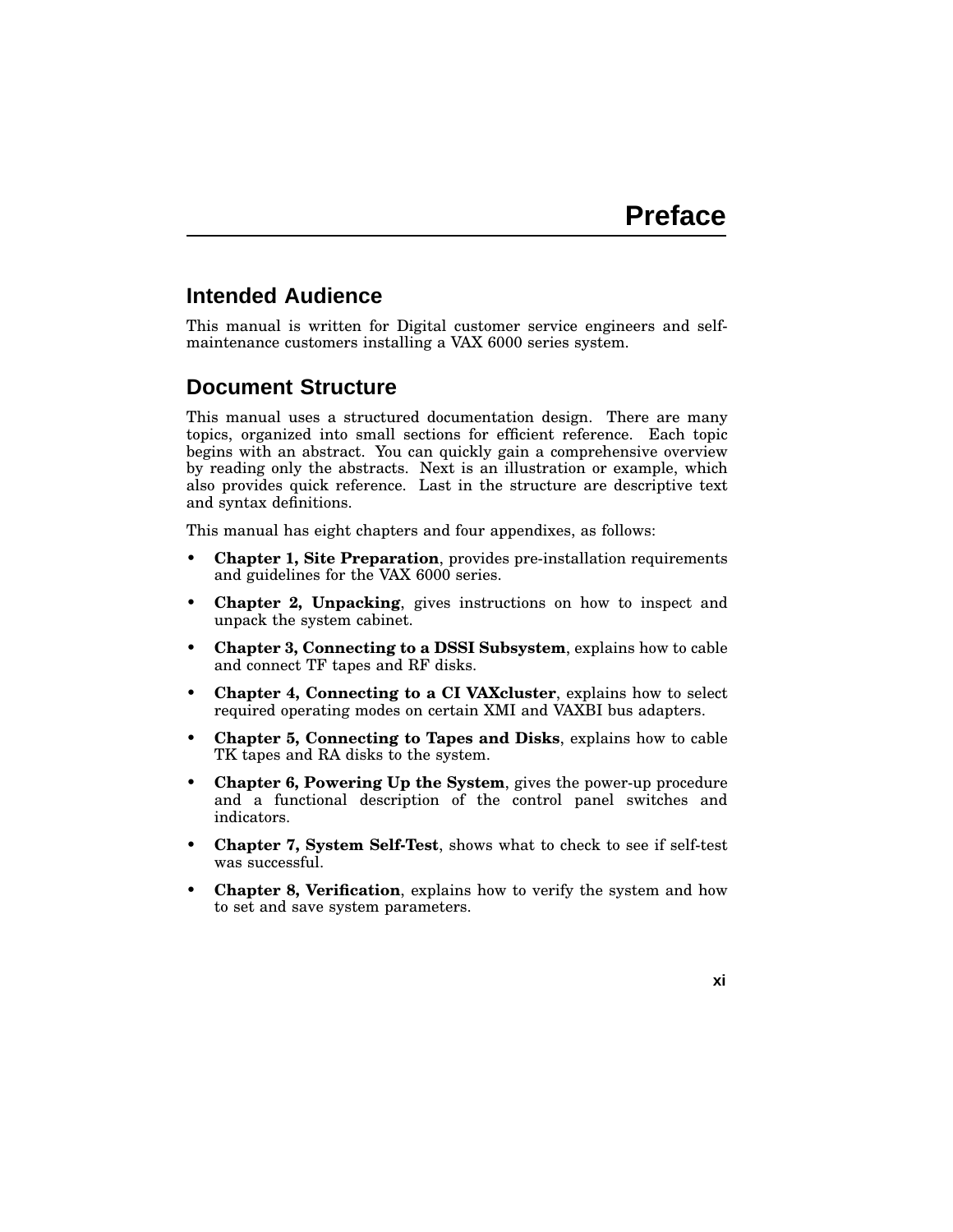- **Appendix A, Digital Remote Services Console Installation**, explains how to connect the remote services console to the system.
- **Appendix B, Module Handling Procedures**, explains how to handle modules.
- **Appendix C, Installing an Expander Cabinet**, explains how to join an expander cabinet to the system cabinet.
- **Appendix D, DSSI Configuration Sheets**, provides single- and dualhost configuration sheets for use during installation.

### **Conventions Used in This Document**

The icons shown below are used in illustrations for designating part placement in VAX 6000 series systems. A shaded area in the icon shows the location of the component or part being discussed.



### **VAX 6000 Series Documents**

There are two sets of documentation: manuals that apply to all VAX 6000 series systems and manuals that are specific to one VAX 6000 model. Table 1 lists the manuals in the VAX 6000 series documentation set.

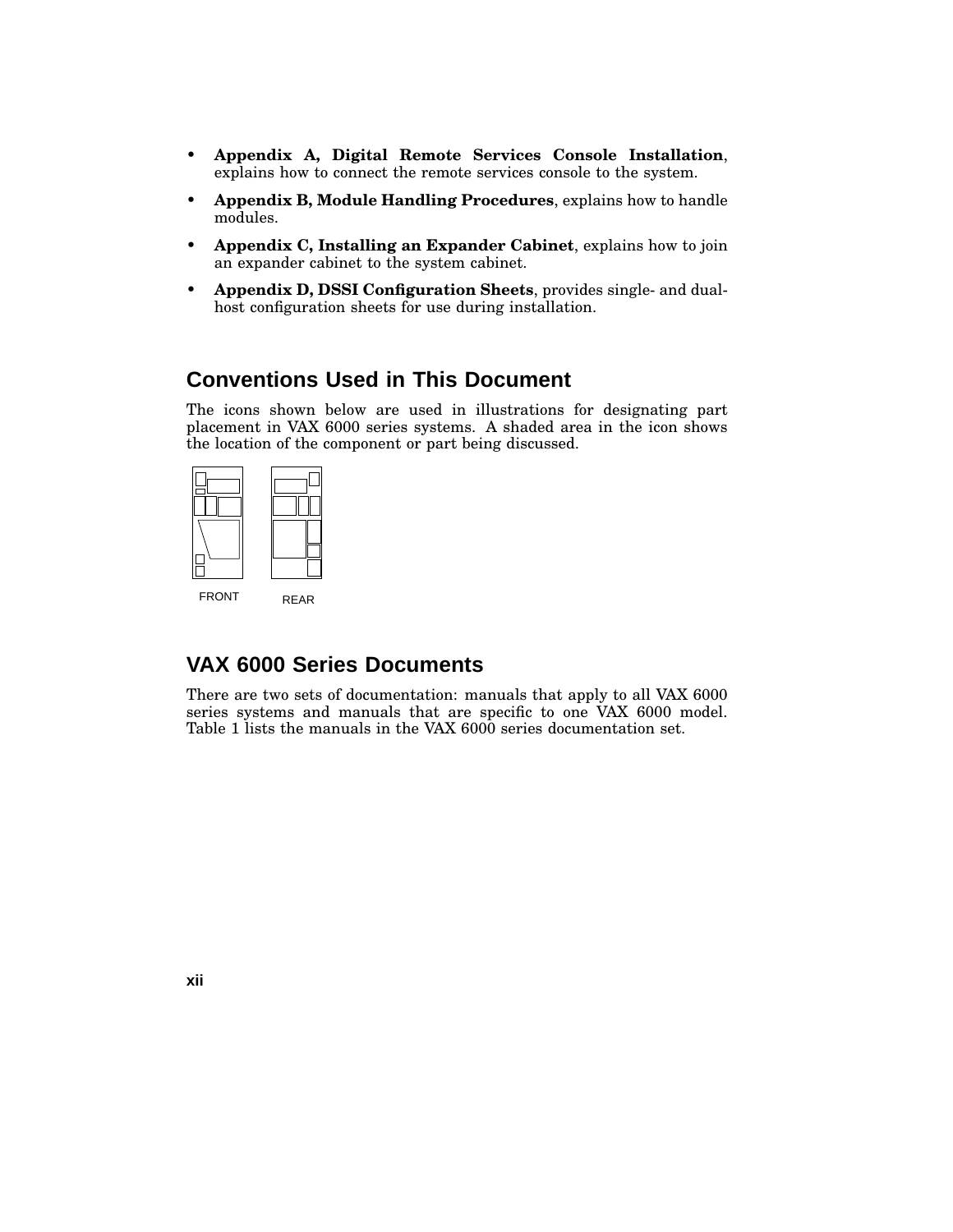| Title                                                  | <b>Order Number</b> |
|--------------------------------------------------------|---------------------|
| Operation                                              |                     |
| VAX 6000 Series Owner's Manual                         | $EK-600EB-OM$       |
| VAX 6000 Series Vector Processor Owner's Manual        | EK-60VAA-OM         |
| VAX 6000 Vector Processor Programmer's Guide           | EK-60VAA-PG         |
| <b>Service and Installation</b>                        |                     |
| VAX 6000 Platform Technical User's Guide               | EK-600EA-TM         |
| VAX 6000 Series Installation Guide                     | EK-600EB-IN         |
| VAX 6000 Installationsanleitung                        | $EK-600GB-IN$       |
| VAX 6000 Guide d'installation                          | EK-600FB-IN         |
| VAX 6000 Guia de instalacion                           | $EK$ -600SB-IN      |
| VAX 6000 Platform Service Manual                       | $EK-600EA-MG$       |
| <b>Options and Upgrades</b>                            |                     |
| VAX 6000: XMI Conversion Manual                        | EK-650EB-UP         |
| VAX 6000: Installing MS65A Memories                    | EK-MS65A-UP         |
| VAX 6000: Installing the H7236-A Battery Backup Option | EK-60BBA-IN         |
| VAX 6000: Installing the FV64A Vector Option           | EK-60VEA-IN         |
| VAX 6000: Installing the VAXBI Option                  | EK-60BIA-IN         |

**Table 1: VAX 6000 Series Documentation**

Manuals specific to models are listed in Table 2.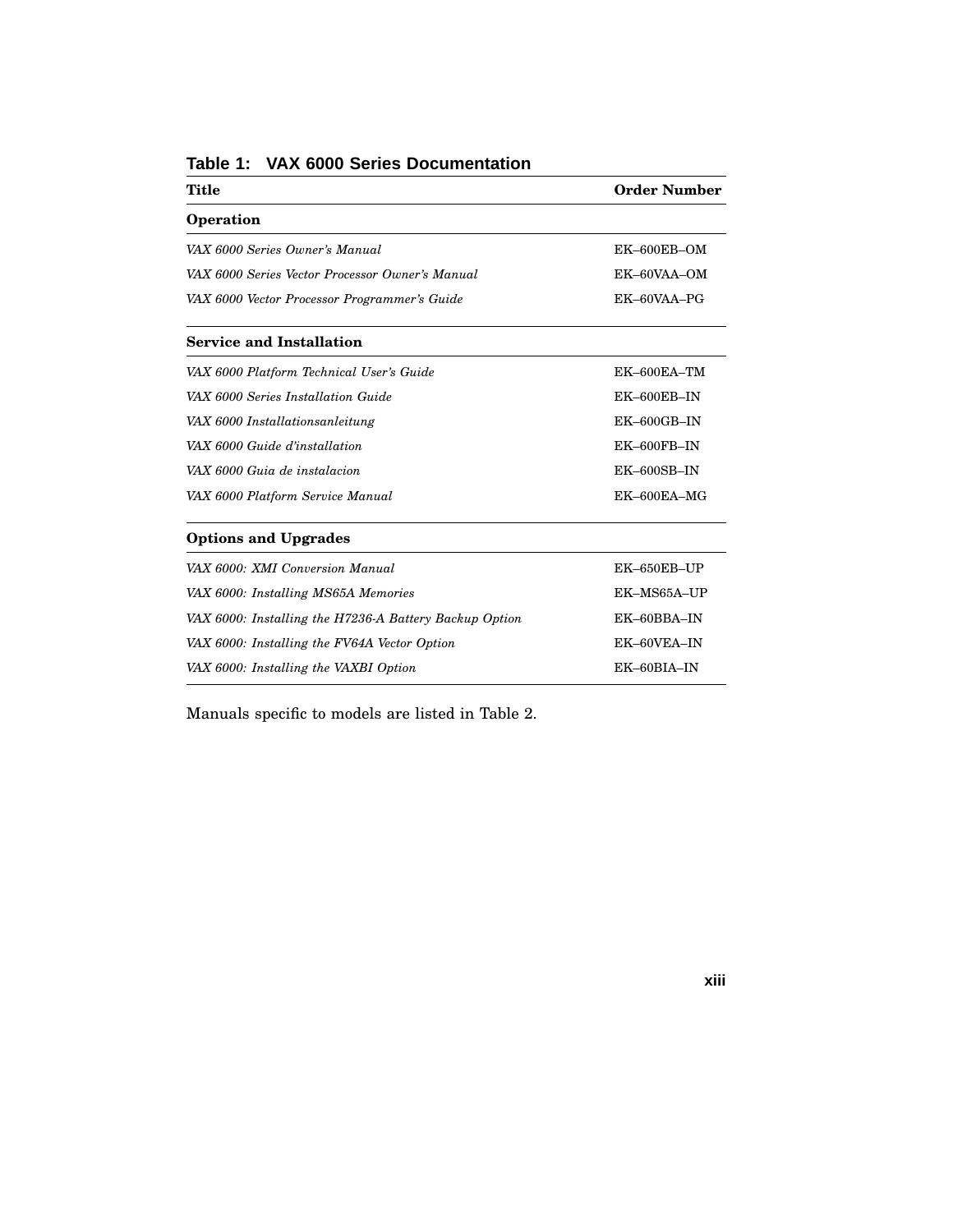| Title                                             | <b>Order Number</b> |
|---------------------------------------------------|---------------------|
| Model 600                                         |                     |
| VAX 6000 Model 600 Mini-Reference                 | EK-660EA-HR         |
| VAX 6000 Model 600 Service Manual                 | $EK-660EA-MG$       |
| VAX 6000 Model 600 System Technical User's Guide  | $EK-660EA-TM$       |
| VAX 6000: Installing Model 600 Processors         | EK-660EA-UP         |
| Model 500                                         |                     |
| VAX 6000 Model 500 Mini-Reference                 | $EK-650EA-HR$       |
| VAX 6000 Model 500 Service Manual                 | $EK-650EA-MG$       |
| VAX 6000 Model 500 System Technical User's Guide  | $EK-650EA-TM$       |
| VAX 6000: Installing Model 500 Processors         | EK-KA65A-UP         |
| Models 200/300/400                                |                     |
| VAX 6000 Model 300 and 400 Service Manual         | $EK-624EA-MG$       |
| VAX 6000: Installing Model 200/300/400 Processors | EK-6234A-UP         |

**Table 2: VAX 6000 Model Level Documentation**

### **Associated Documents**

Table 3 lists other documents that you may find useful.

|  | <b>Table 3: Associated Documents</b> |  |
|--|--------------------------------------|--|
|--|--------------------------------------|--|

| Title                                     | <b>Order Number</b> |
|-------------------------------------------|---------------------|
| <b>System Hardware Options</b>            |                     |
| VAXBI Expander Cabinet Installation Guide | EK-VBIEA-IN         |
| VAXBI Options Handbook                    | EB-32255-46         |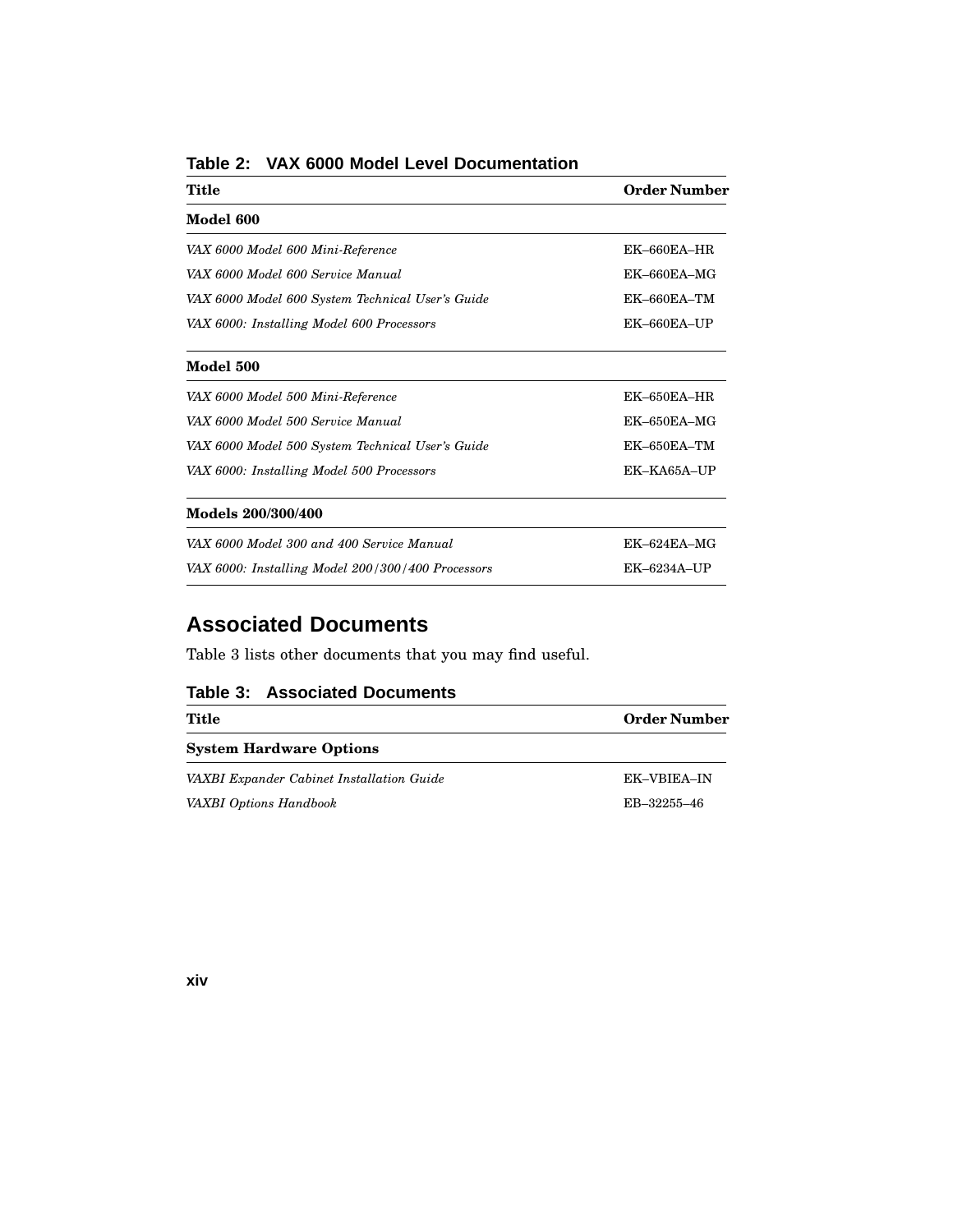| Title                                                                                          | <b>Order Number</b> |  |
|------------------------------------------------------------------------------------------------|---------------------|--|
| <b>System I/O Options</b>                                                                      |                     |  |
| <b>CIBCA</b> User Guide                                                                        | EK-CIBCA-UG         |  |
| CIXCD Interface User Guide                                                                     | EK-CIXCD-UG         |  |
| DEC LANcontroller 200 Installation Guide                                                       | EK-DEBNI-IN         |  |
| DEC LANcontroller 400 Installation Guide                                                       | EK-DEMNA-IN         |  |
| <b>InfoServer Installation Guide</b>                                                           | EK-DIS1K-IN         |  |
| KDB50 Disk Controller User's Guide                                                             | EK-KDB50-UG         |  |
| KDM70 Controller User Guide                                                                    | EK-KDM70-UG         |  |
| <b>KFMSA Module Installation and User Manual</b>                                               | EK-KFMSA-IM         |  |
| <b>KFMSA Module Service Guide</b>                                                              | EK-KFMSA-SV         |  |
| RRD40 Disc Drive Owner's Manual                                                                | EK-RRD40-OM         |  |
| RA90/RA92 Disk Drive User Guide                                                                | EK-ORA90-UG         |  |
| RF31/RF72 Integrated Storage Element Installation Manual for<br><b>BA200-Series Enclosures</b> | EK-RF72D-IM         |  |
| RF31/RF72 Integrated Storage Element User Guide                                                | EK-RF72D-UF         |  |
| RF31/RF72 Integrated Storage Element Service Guide                                             | EK-RF72D-SV         |  |
| <b>SA70 Enclosure User Guide</b>                                                               | EK-SA70E-UG         |  |
| SF200 Storage Array Installation Guide                                                         | $EK$ -SF200-IG      |  |
| SF72 Storage Enclosure and SF200 Storage Array Cabinet<br>Service Guide                        | EK-SF72S-SG         |  |
| TF85 Cartridge Tape Subsystem Owner's Manual                                                   | EK-TF85-OM          |  |
| TF857 Magazine Tape Subsystem Service Manual                                                   | EK-TF857-OM         |  |

**Table 3 (Cont.): Associated Documents**

**xv**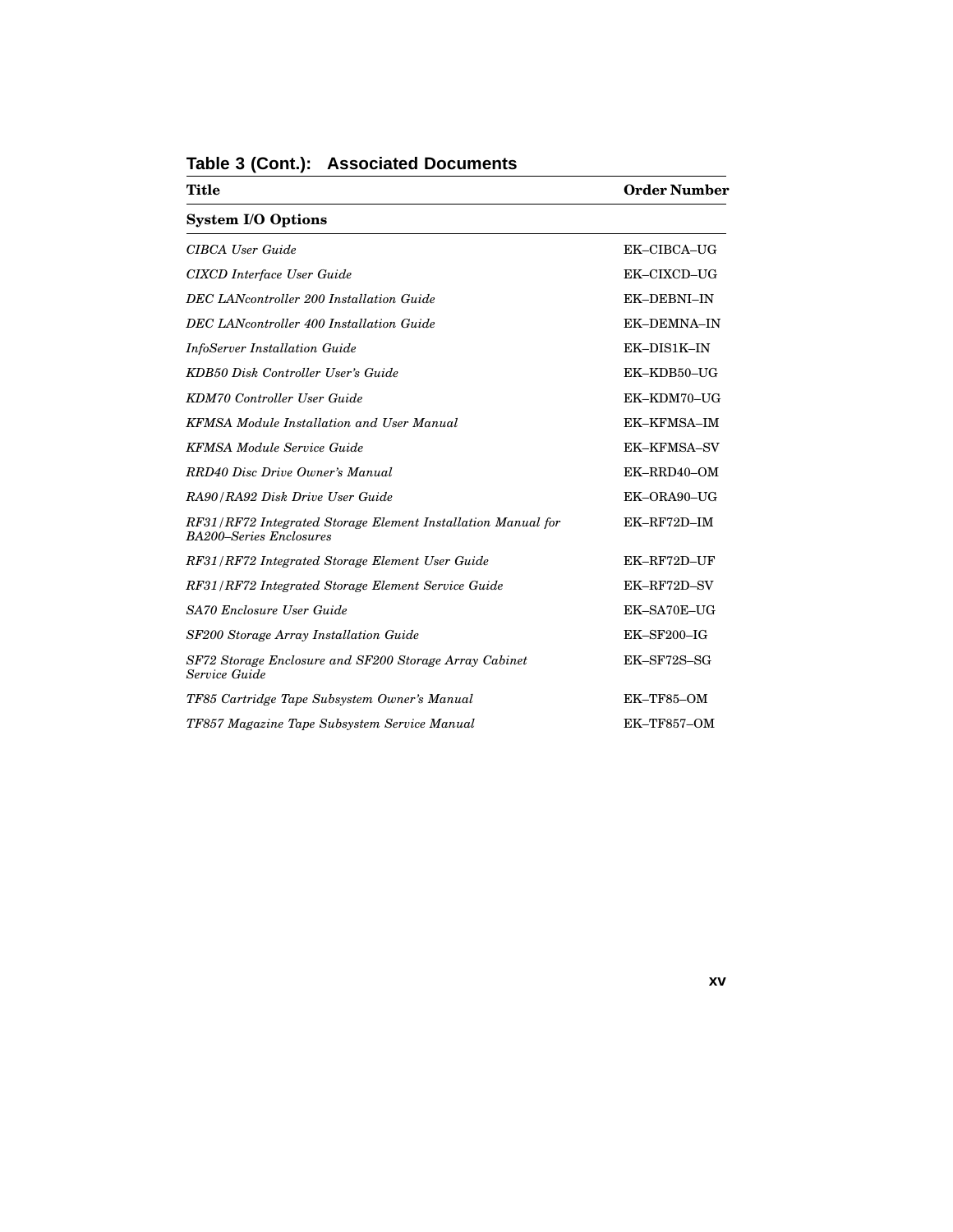| Title                                                    | <b>Order Number</b> |  |  |  |
|----------------------------------------------------------|---------------------|--|--|--|
| <b>Operating System Manuals</b>                          |                     |  |  |  |
| Guide to Maintaining a VMS System                        | $AA-LA34A-TE$       |  |  |  |
| Guide to Setting Up a VMS System                         | $AA-LA25A-TE$       |  |  |  |
| Introduction to VMS System Management                    | $AA-LA24A-TE$       |  |  |  |
| ULTRIX-32 Guide to System Exercisers                     | AA-ME96B-TE         |  |  |  |
| <b>VMS</b> Networking Manual                             | $AA-LA48A-TE$       |  |  |  |
| VMS System Manager's Manual                              | $AA-LAO0A-TE$       |  |  |  |
| VMS Upgrade and Installation Supplement: VAX 6000 Series | AA-LB36C-TE         |  |  |  |
| VAXclusters and Networking                               |                     |  |  |  |
| DECbridge 500 Installation Guide                         | EK-DEFEB-IN         |  |  |  |
| <b>DEMFA</b> Installation Guide                          | <b>EK-DEMFA-IN</b>  |  |  |  |
| Fiber Distributed Data Interface Description             | EK-DFSLD-SD         |  |  |  |
| Guidelines for VAXcluster System Configurations          | EK-VAXCS-CG         |  |  |  |
| H4000 Digital Ethernet Transceiver Installation Manual   | EK-H4000-IN         |  |  |  |
| <b>HSC</b> Installation Manual                           | EK-HSCMN-IN         |  |  |  |
| VAXcluster Principles                                    | EK-VAXCP-TM         |  |  |  |
| VAX 6000/VAX 4000-300 SF200 System Manual                | TBD                 |  |  |  |
| VMS VAXcluster Manual                                    | $AA-LA27B-TE$       |  |  |  |

**Table 3 (Cont.): Associated Documents**

**xvi**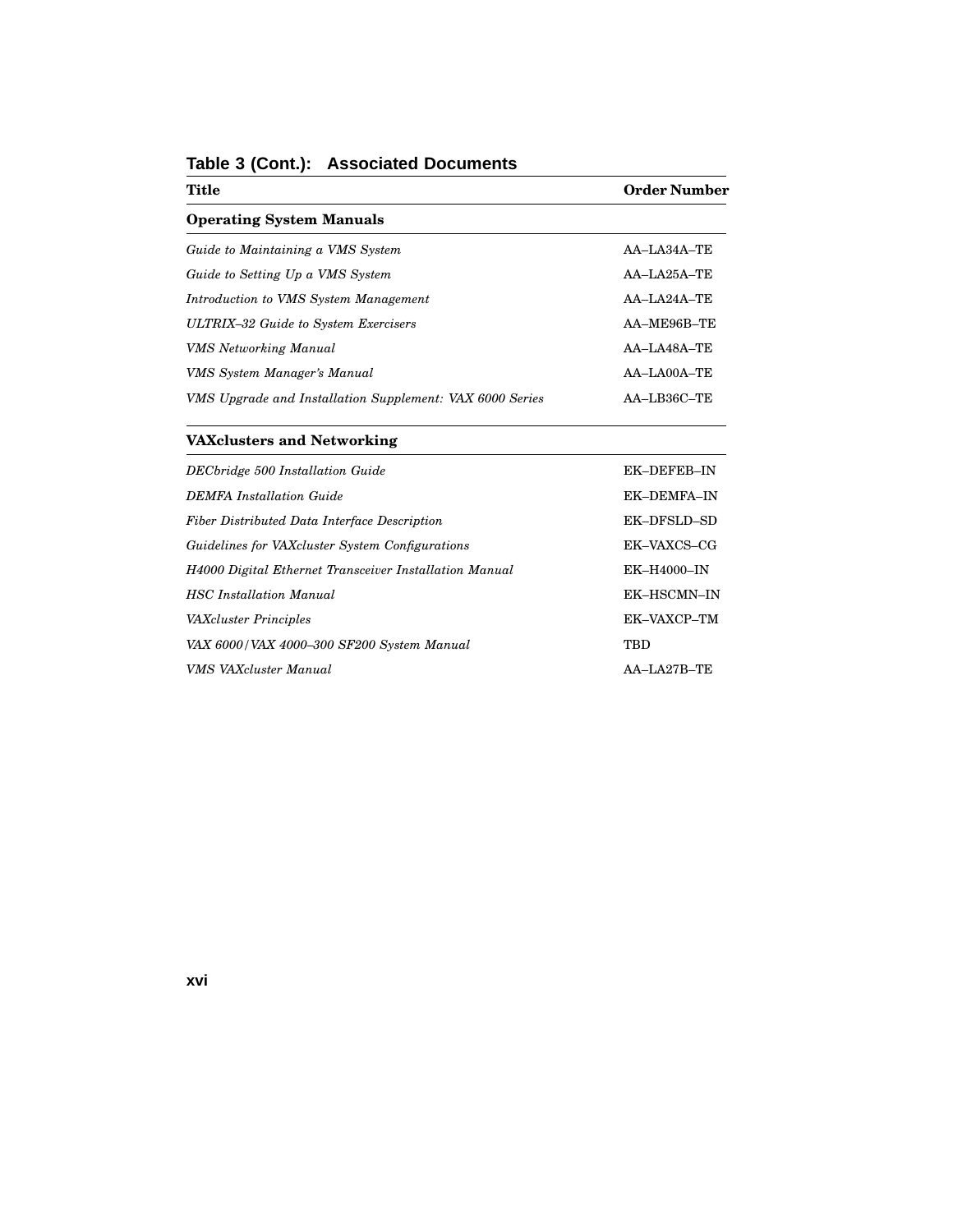| Title                                           | <b>Order Number</b> |  |
|-------------------------------------------------|---------------------|--|
| <b>Peripherals</b>                              |                     |  |
| Installing and Using the VT420 Video Terminal   | $EK-VT420-UG$       |  |
| RV20 Optical Disk Owner's Manual                | EK-ORV20-OM         |  |
| SC008 Star Coupler User's Guide                 | $EK$ -SC008-UG      |  |
| TA78 Magnetic Tape Drive User's Guide           | EK-OTA78-UG         |  |
| TA90 Magnetic Tape Subsystem Owner's Manual     | EK-OTA90-OM         |  |
| TK70 Streaming Tape Drive Owner's Manual        | EK-OTK70-OM         |  |
| TU81/TA81 and TU/81 PLUS Subsystem User's Guide | EK-TUA81-UG         |  |
| <b>VAX Manuals</b>                              |                     |  |
| VAX Architecture Reference Manual               | EY-3459E-DP         |  |
| VAX Systems Hardware Handbook — VAXBI Systems   | EB-31692-46         |  |
| VAX Vector Processing Handbook                  | EC-H0739-46         |  |

**Table 3 (Cont.): Associated Documents**

**xvii**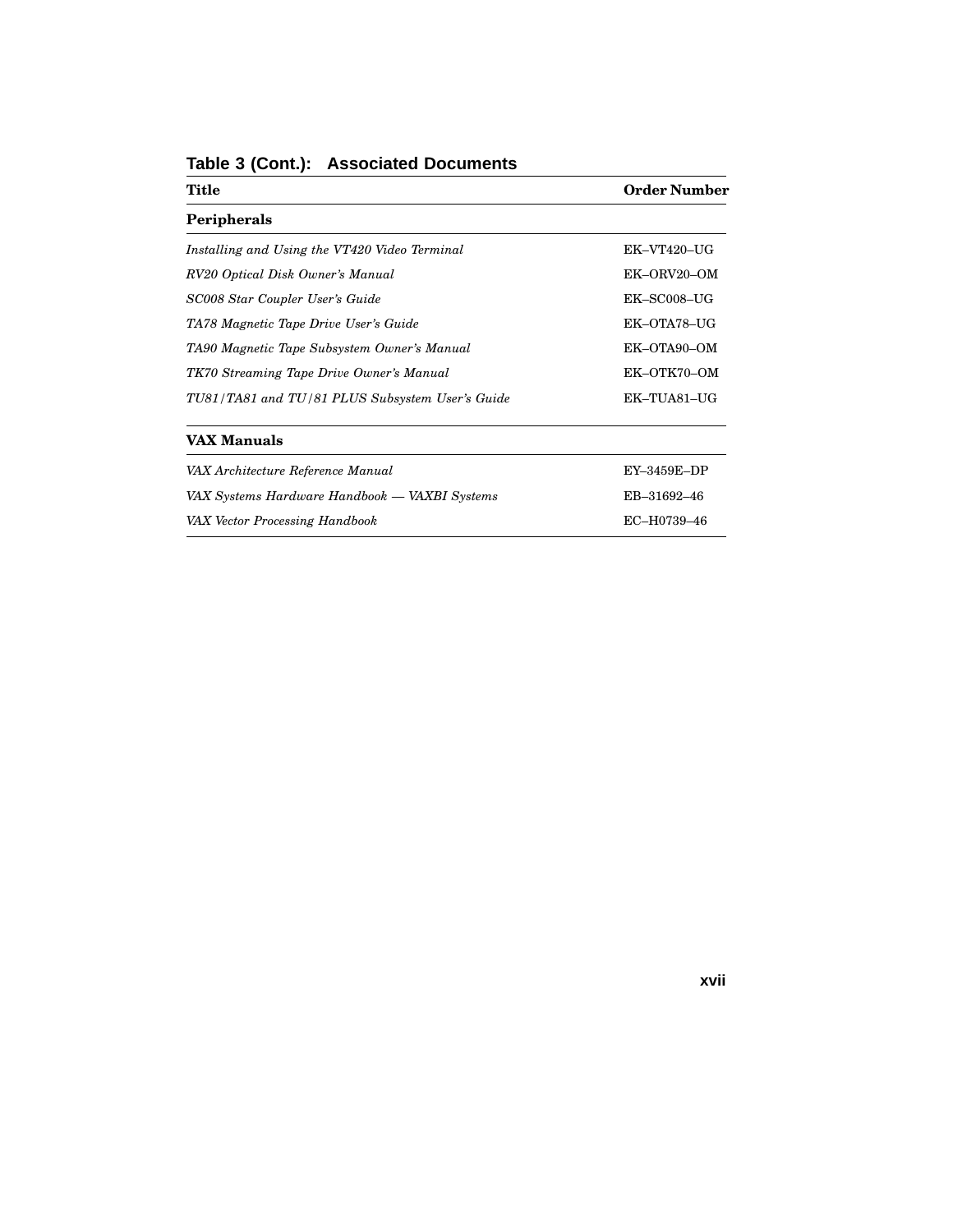# **Chapter 1 Site Preparation**

This chapter provides site planning guidelines, space and environmental requirements, cabinet sizes, and system power requirements.

Sections include:

- Customer Pre-Installation Checklist
- Floor Space and Environmental Requirements
- Cabinet Sizes
- Power Requirements
- AC Power Cable and Connectors

Site Preparation **1–1**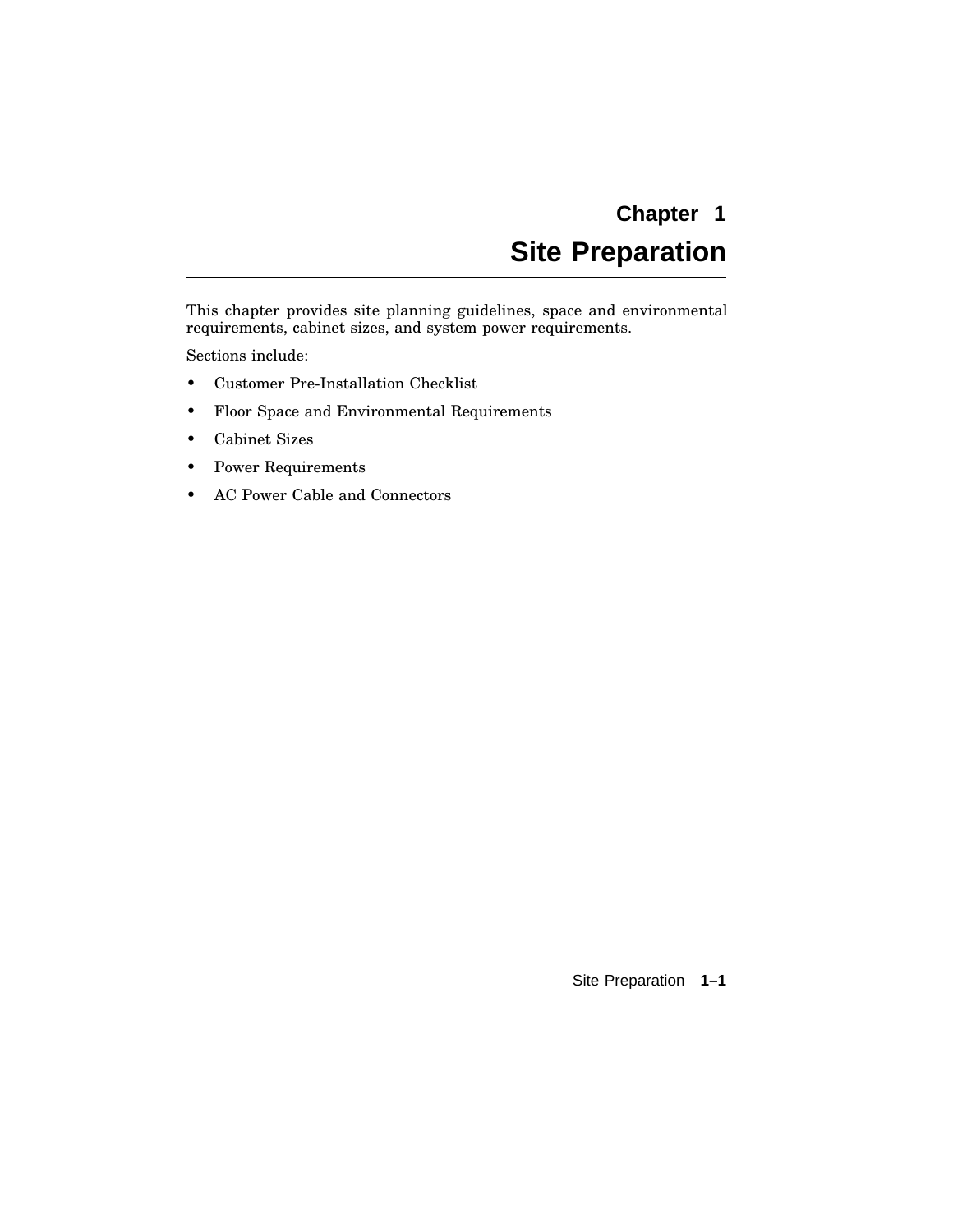### **1.1 Customer Pre-Installation Checklist**

**Suggested site planning guidelines and tasks are listed below. The tasks can be completed before system delivery. To facilitate the installation process, it is recommended that the customer plan ahead and coordinate site planning and scheduling details with Digital.**

#### **Planning the Site**

- Plan the physical layout of the system cabinet, disk or tape cabinet, console terminal, and other system units.
- Plan to place all equipment away from heavy traffic centers.
- Determine number, type, and location of required AC power receptacles and circuit breakers.
- Determine system power consumption to calculate the input line power requirements.
- Obtain cabinet weights and dimensions to check against floor loading restrictions.
- Determine environmental cooling requirements.

#### **Checking the Delivery Route**

- Check the height, width, and location of doors and passageways.
- Check floor loading requirements and protective covering along passageways.
- If applicable, check the size, capacity, and availability of the elevator.

**1–2** VAX 6000 Series Installation Guide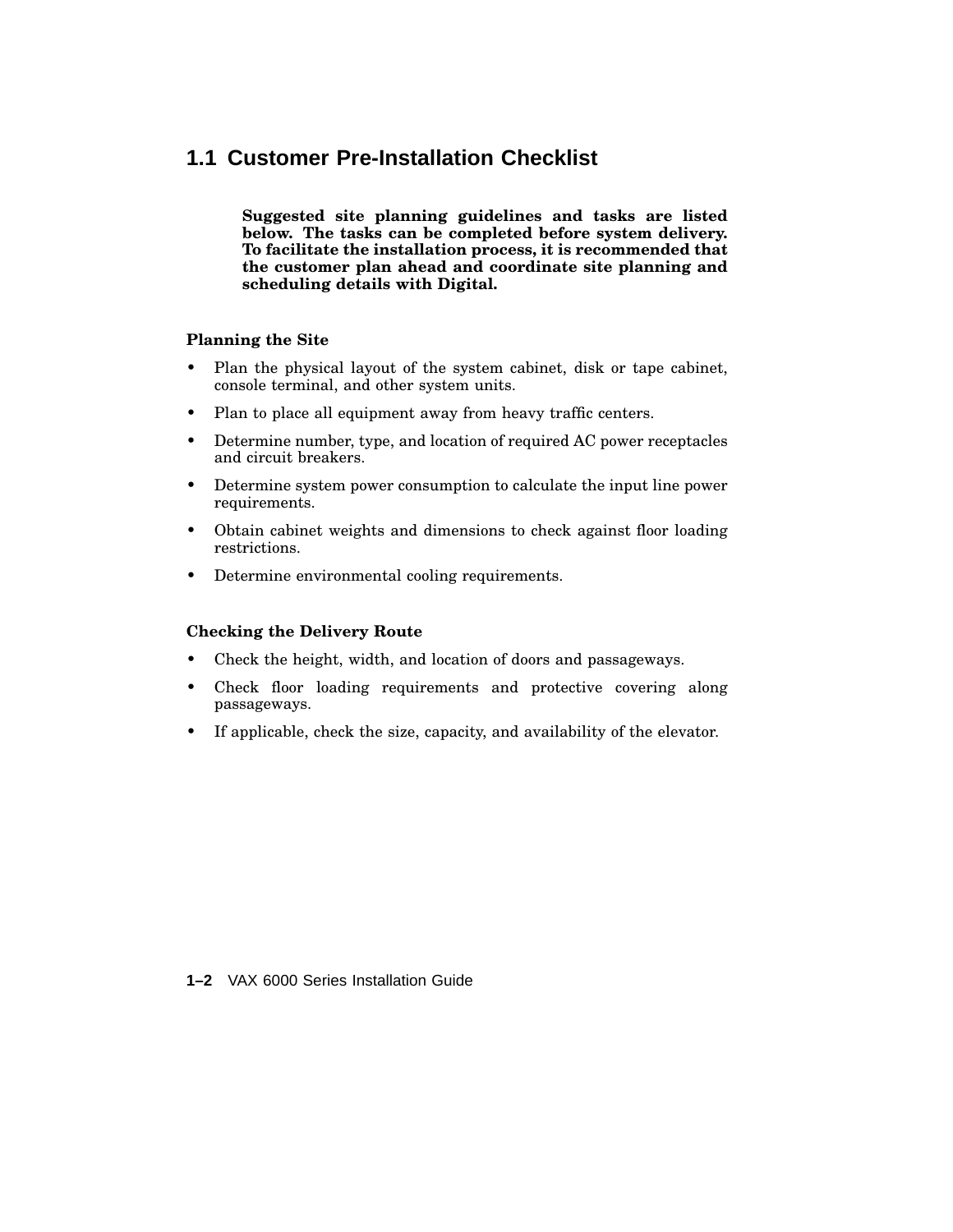A VAX 6000 system works as a standalone system or as a member of a VAXcluster. The system supports a full set of VAX applications and allows for processor, memory, and I/O expansion. These I/O options are available through adapters to the XMI bus. In addition, the XMI-to-VAXBI adapter (DWMBB) enables access to I/O options connected to a VAXBI bus, and the XMI-to-VME adapter (DWMVA) enables access to a VME bus. Table 1–1 lists the I/O options supported on the XMI bus.

**Adapter XMI Function** CIXCD 1 CI port interface; connects the system to a Star Coupler. DEMFA 1 FDDI (fiber optic) port interface; connects a system to a local area network. DEMNA 1 Ethernet port interface; connects a system to a local area network. DWMBB 1 XMI-to-VAXBI interface, a two-module set. The DWMBB/ A is in the XMI card cage; the DWMBB/B is installed in the VAXBI card cage. DWMVA 1 XMI-to-VMEbus interface, a two-module set. The DWMVA/ A is in the XMI card cage; the DWMVA/B is installed in a VMEbus expansion cabinet. KDM70 2 Disk adapter; enables connection to RA disk drives. KFMSA 1 DSSI adapter; enables connection to TF tape drives and to RFxx disk drives.

**Table 1–1: VAX 6000 Series Adapters**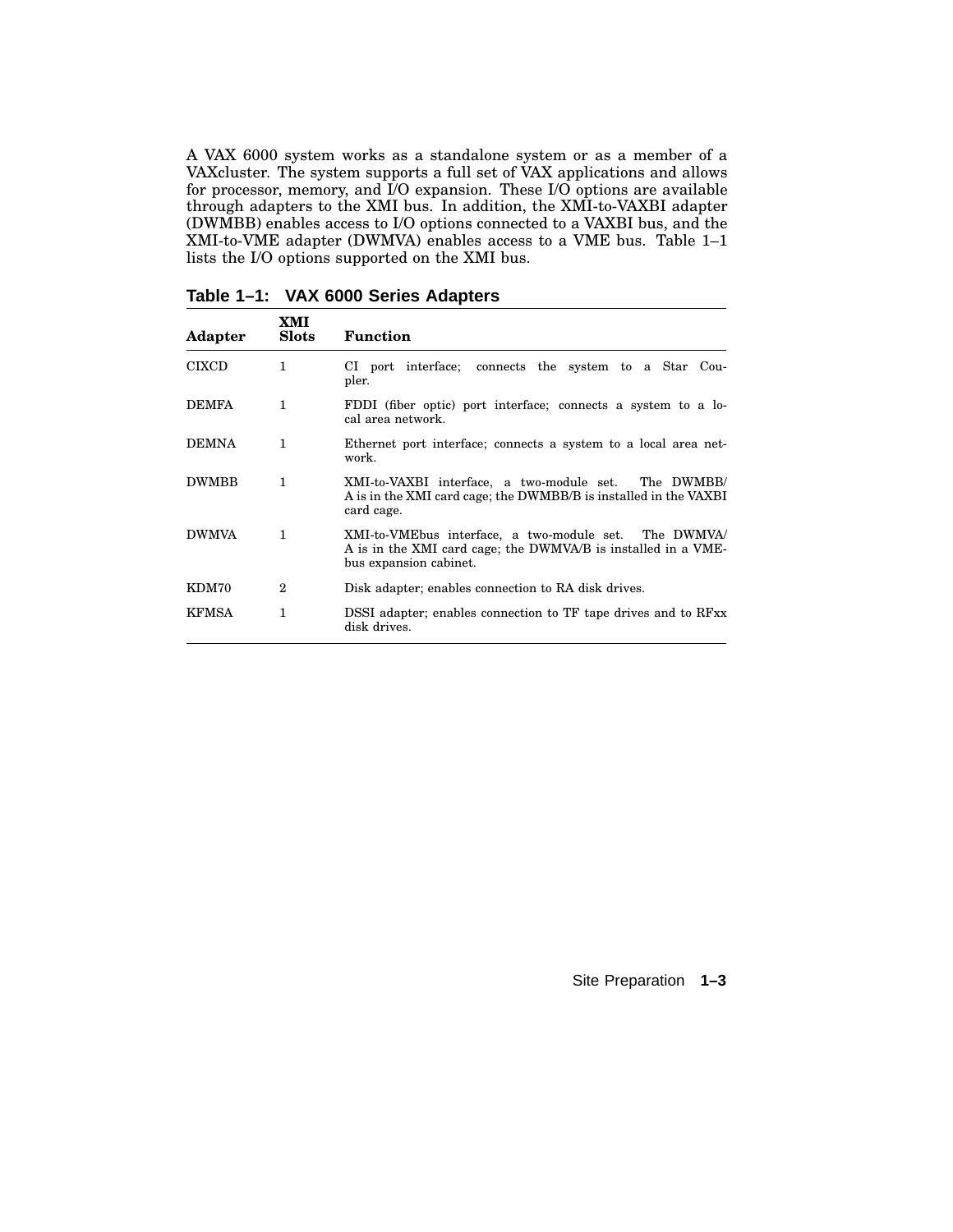## **1.2 Floor Space and Environmental Requirements**

**Table 1–2 lists environmental requirements for the system.**



**Figure 1–1: Sample Configuration**

**1–4** VAX 6000 Series Installation Guide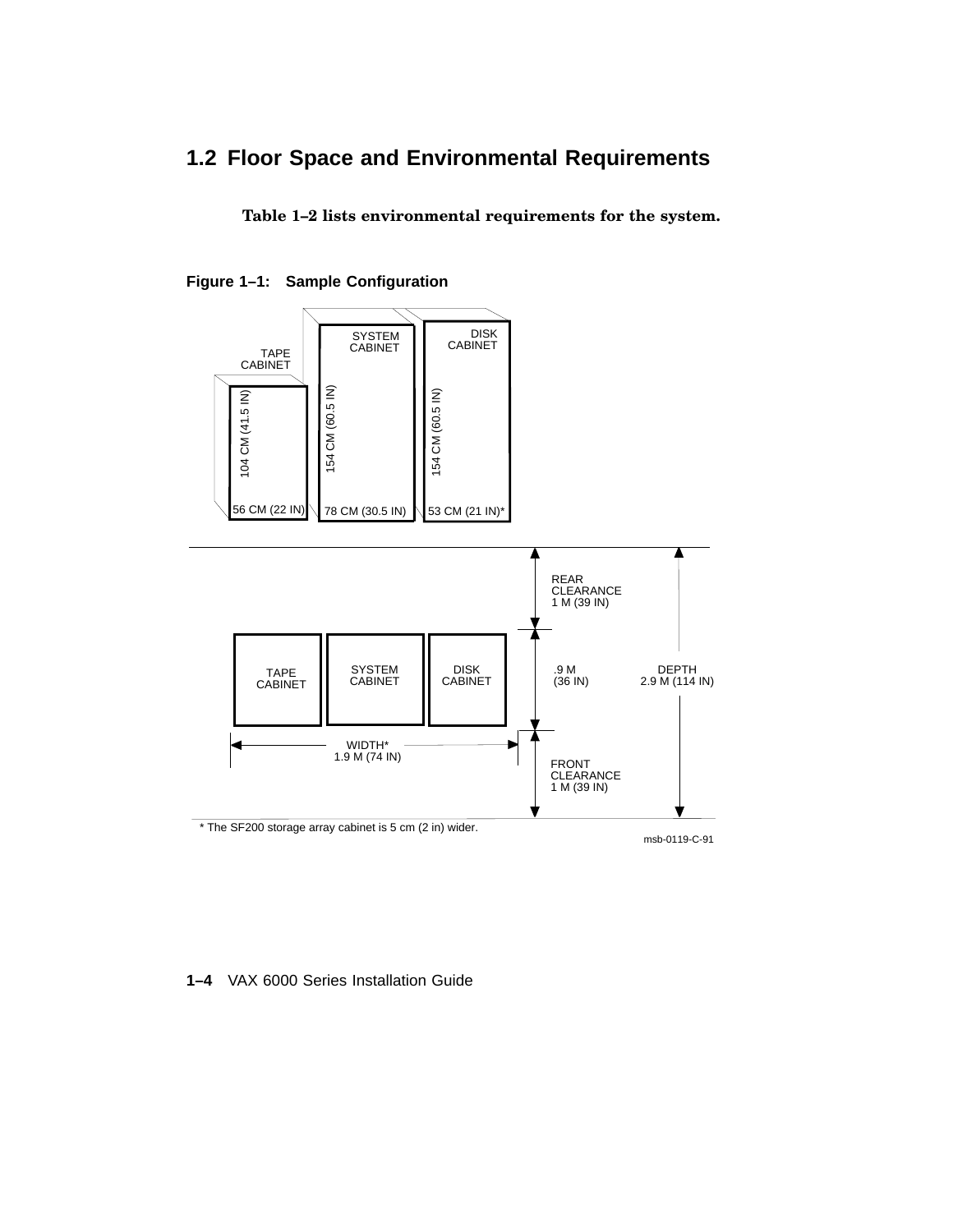| Condition                                                                                            | <b>Temperature</b>                                                                 | <b>Relative Humidity</b> | Altitude                                         |
|------------------------------------------------------------------------------------------------------|------------------------------------------------------------------------------------|--------------------------|--------------------------------------------------|
| System tape in use                                                                                   | $15^{\circ}$ C to $32^{\circ}$ C<br>$59^{\circ}$ F to $90^{\circ}$ F               | $20\%$ to $80\%$         | $0$ to 2.4 km<br>0 to 8000 $ft$                  |
| System tape not in use.                                                                              | $10^{\circ}$ C to $40^{\circ}$ C <sup>1</sup><br>$50^{\circ}$ F to $104^{\circ}$ F | 10\% to 90\%             | $0 \text{ to } 2.4 \text{ km}$<br>$0$ to 8000 ft |
| Storage                                                                                              | $-40^{\circ}$ C to $70^{\circ}$ C<br>$-40^{\circ}$ F to 151°F                      | 10% to 95%               | 0 to 9 km<br>0 to $30,000$ ft                    |
| <sup>1</sup> Model 600 range: $15^{\circ}$ C-32 <sup>o</sup> C (59 <sup>o</sup> F)-90 <sup>o</sup> F |                                                                                    |                          |                                                  |

**Table 1–2: Environmental Requirements**

 $\lambda$ 

The minimum amount of clearance space for the front and rear of the VAX 6000 is 1 meter (39 inches) as shown in Figure 1–1.

Air is taken in through the front and rear doors by the two blowers located in the lower half of the cabinet. The air is circulated up through the card cages and power regulators as shown in Figure 1–2. If there are in-cabinet devices such as disk drives, air enters through the bottom grill.

If you are installing a system on a raised floor, ensure that a proper airflow path is provided. If the floor has perforated tiles, position one or two tiles in areas where air will enter the cabinet. If the floor has aluminum grills, position two grills under the area where air enters the cabinet.

Site Preparation **1–5**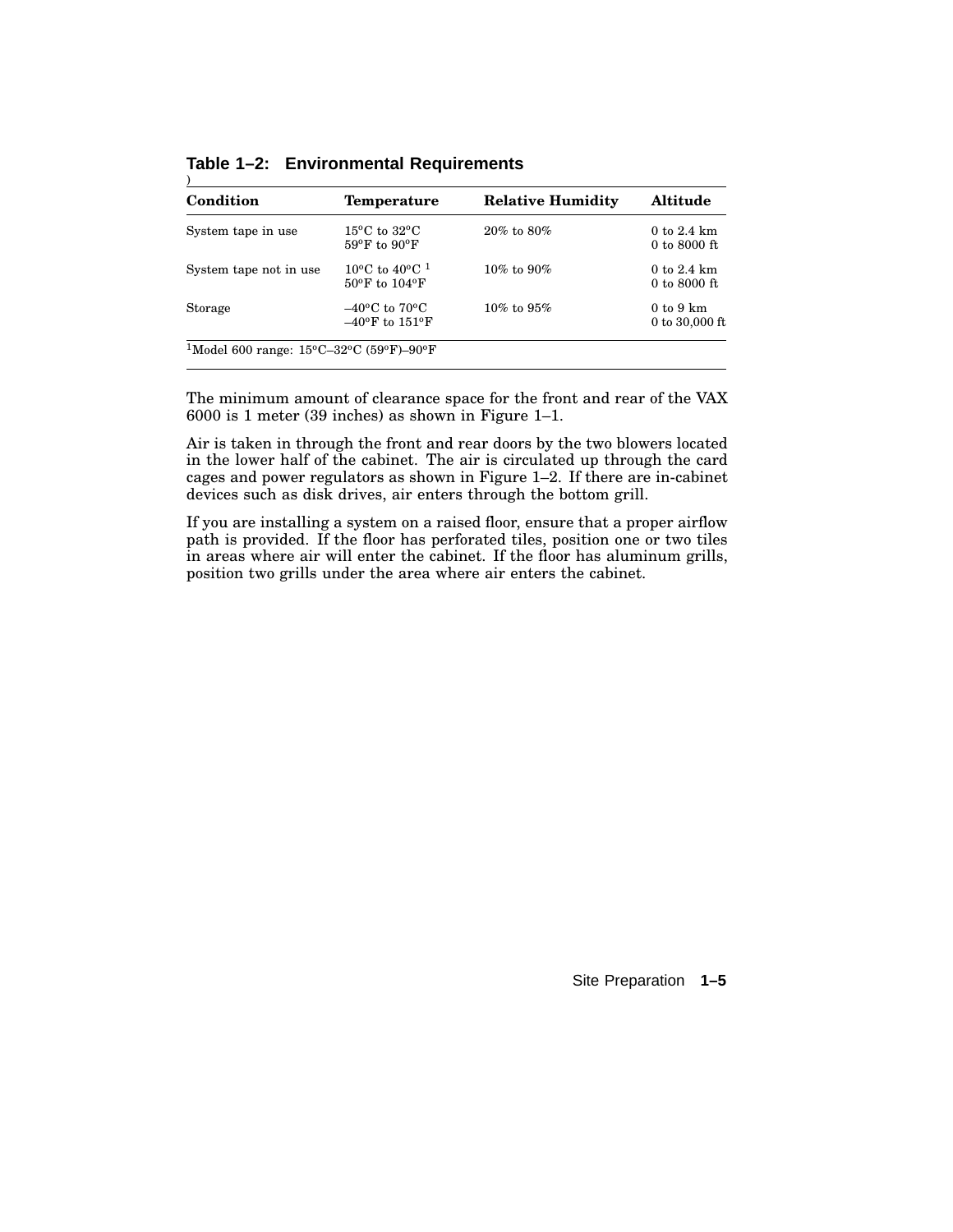#### **Figure 1–2: Airflow Pattern**



**1–6** VAX 6000 Series Installation Guide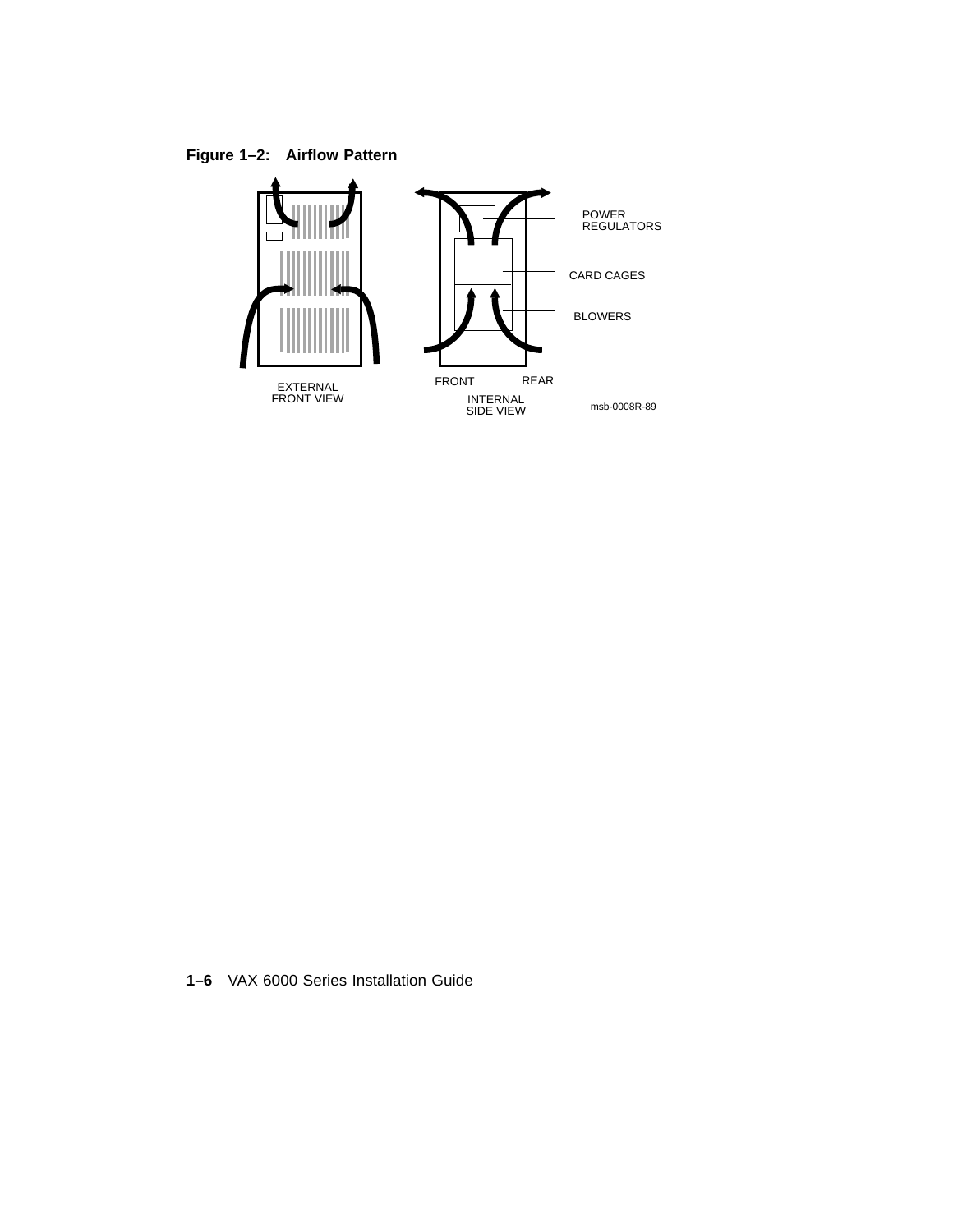#### **1.3 Cabinet Sizes**

**Plan for all cabinets and peripherals when designing the installation site. A sample system could include a main cabinet, mass storage cabinets, and a console terminal and printer.**



**Figure 1–3: Sample System**

#### **1–8** VAX 6000 Series Installation Guide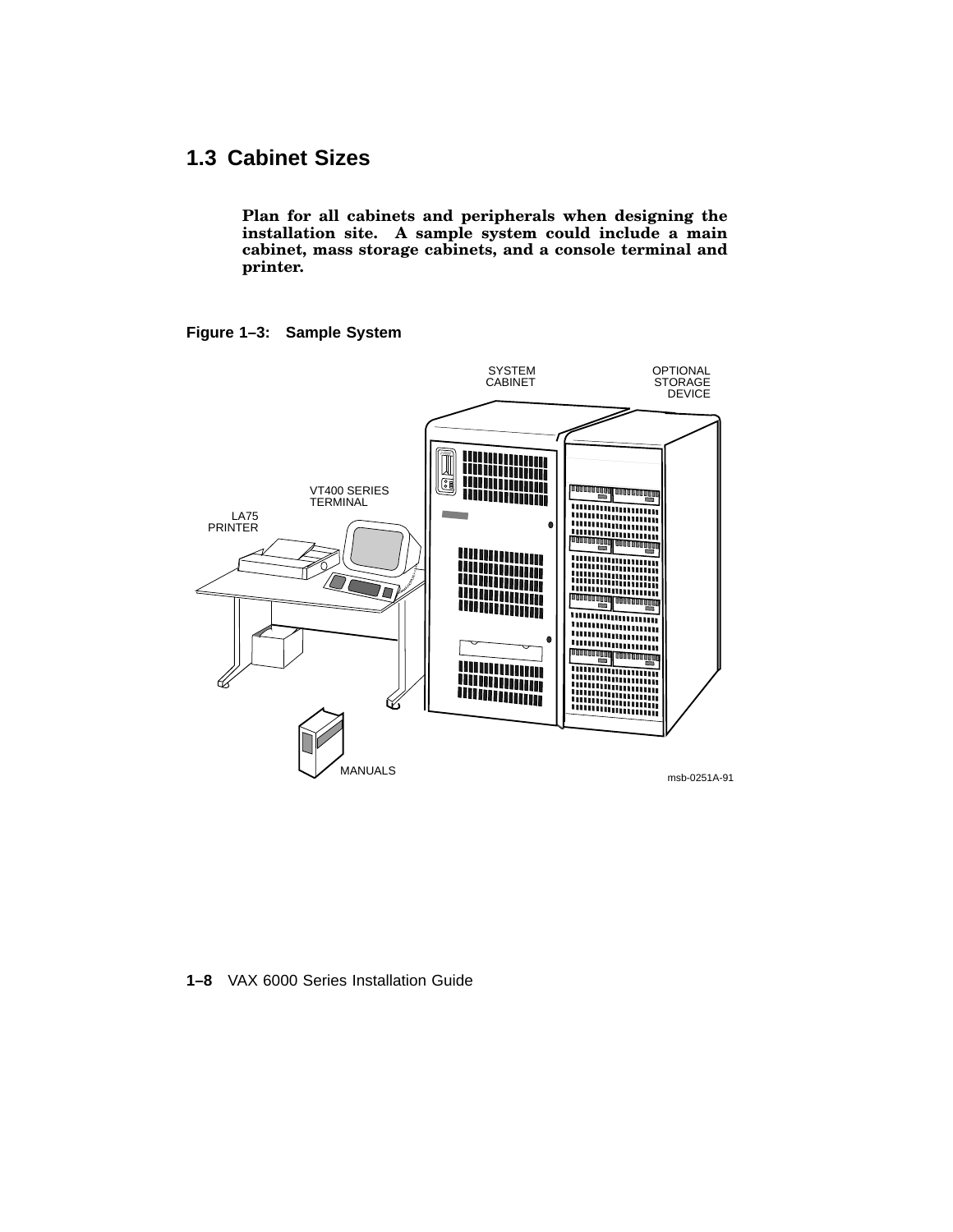| Cabinet                    | Height<br>cm (in) | Width<br>cm (in) | Depth<br>cm (in) | Weight<br>kg(h) |
|----------------------------|-------------------|------------------|------------------|-----------------|
| Processor (60 Hz)          | 154 (60.5)        | 78 (30.5)        | 76 (30)          | 318 (700)       |
| Processor (50 Hz)          | 154 (60.5)        | 78 (30.5)        | 76 (30)          | 333 (740)       |
| Expander (60 Hz)           | 154 (60.5)        | 76 (30)          | 76 (30)          | 245 (540)       |
| Expander (50 Hz)           | 154 (60.5)        | 76 (30)          | 76 (30)          | 308 (680)       |
| SA Storage Cabinets        | 154 (60.5)        | 54 (21)          | 91 (36)          | 402 (885)       |
| <b>SF</b> Storage Cabinets | 154 (60.5)        | 59 (23)          | 91 (36)          | 402 (885)       |
| H9643 Disk/Tape            | 104 (41.5)        | 54 (21)          | 76 (30)          |                 |

**Table 1–3: Cabinets: Dimensions and Weights**

**Figure 1–4: Sample Configuration with Expander Cabinet**



msb-0189-89

Site Preparation **1–9**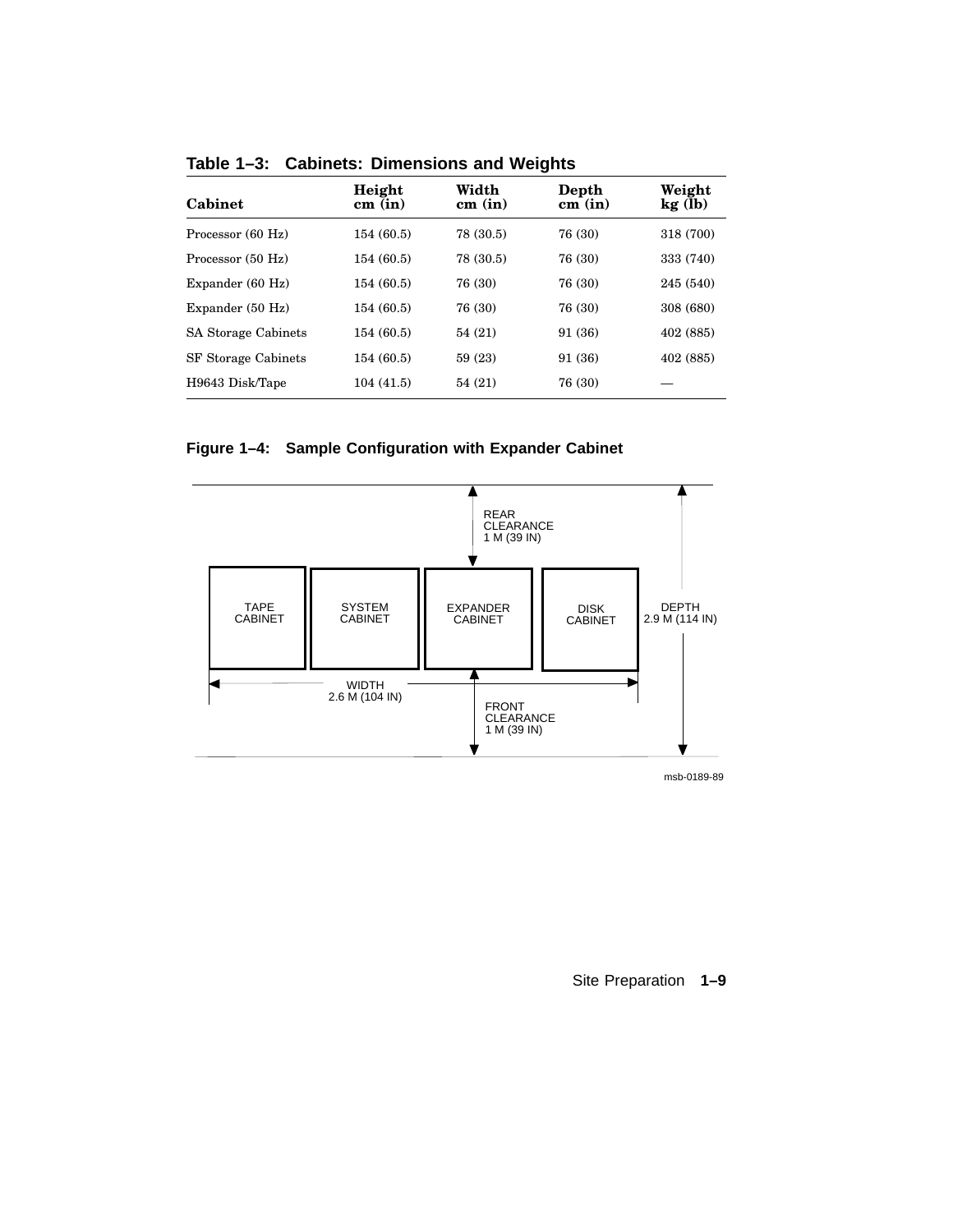### **1.4 Power Requirements**

**The 60 Hz power system includes the H405-E AC power controller and accepts three-phase input power from a 208V AC source. The 50 Hz power system, which includes the H405-F AC power controller and step-down transformer, accepts input power from a 380V or 416V AC source.**



**Figure 1–5: Location of Power Modules (Rear View)**

|  |  |  |  | Table 1-4: AC Input Voltage |
|--|--|--|--|-----------------------------|
|--|--|--|--|-----------------------------|

| Model No.       | <b>Phases</b> | Input<br><b>Voltage</b> | Surge<br>Current | <b>Frequency</b><br>Range |
|-----------------|---------------|-------------------------|------------------|---------------------------|
| $H405-E(60 Hz)$ | 3             | <b>208V RMS</b>         | 60 A             | $47 - 63$ Hz              |
| $H405-F(50 Hz)$ | 3             | 380V RMS                | 60 A             | $47 - 63$ Hz              |
| $H405-F(50 Hz)$ | 3             | <b>416V RMS</b>         | 60 A             | $47 - 63$ Hz              |

**1–10** VAX 6000 Series Installation Guide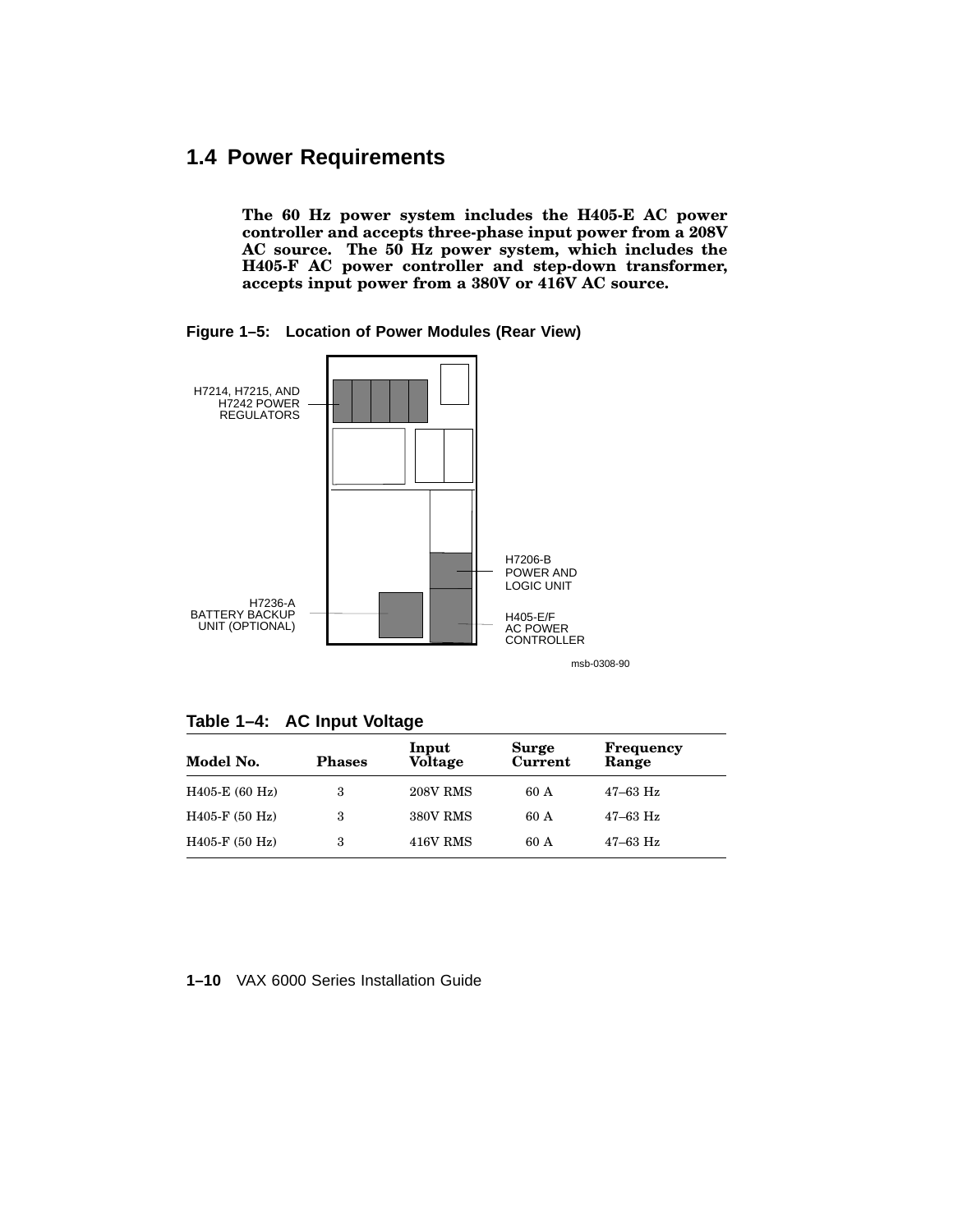| Cabinet           | <b>AC Volts</b> | <b>Maximum</b><br>Amps $1$ | Maximum<br>Watts | <b>Maximum Heat</b><br>Dissipation (Btu/hr) |
|-------------------|-----------------|----------------------------|------------------|---------------------------------------------|
| System<br>(60 Hz) | 208             | $7.0$ /ph                  | 1650             | 5570                                        |
| System<br>(50 Hz) | 380             | $3.9$ /ph                  | 1650             | 5570                                        |
| System<br>(50 Hz) | 416             | $3.5/\text{ph}$            | 1650             | 5570                                        |

**Table 1–5: Power Requirements**

<sup>1</sup>This data includes power and cooling requirements for the system cabinet only.

The VAX 6000 power system has the following modules:

- H405-E/F AC power controller
- H7206-B power and logic unit
- One H7214 DC power regulator
- One H7215 DC power regulator
- One H7242 DC power regulator
- Optional H7236-A battery backup unit
- Transformer (50 Hz systems only)

Most of the power modules are visible from the rear of the cabinet (see Figure 1–5). For more information on these modules, refer to the *VAX 6000 Platform Service Manual*.

All systems have two unswitched IEC 320 receptacles located on the H405 AC power controller. The receptacles are fused at 10 amps for 60 Hz systems and at 6 amps for 50 Hz systems. They are reserved for disk drives or the H7236-A battery backup unit. All systems have one unswitched IEC 320 receptacle fused at 2 amps, but it is not used in current VAX 6000 systems. For expander cabinet power requirements, see the *VAXBI Expander Cabinet Installation Guide*.

Site Preparation **1–11**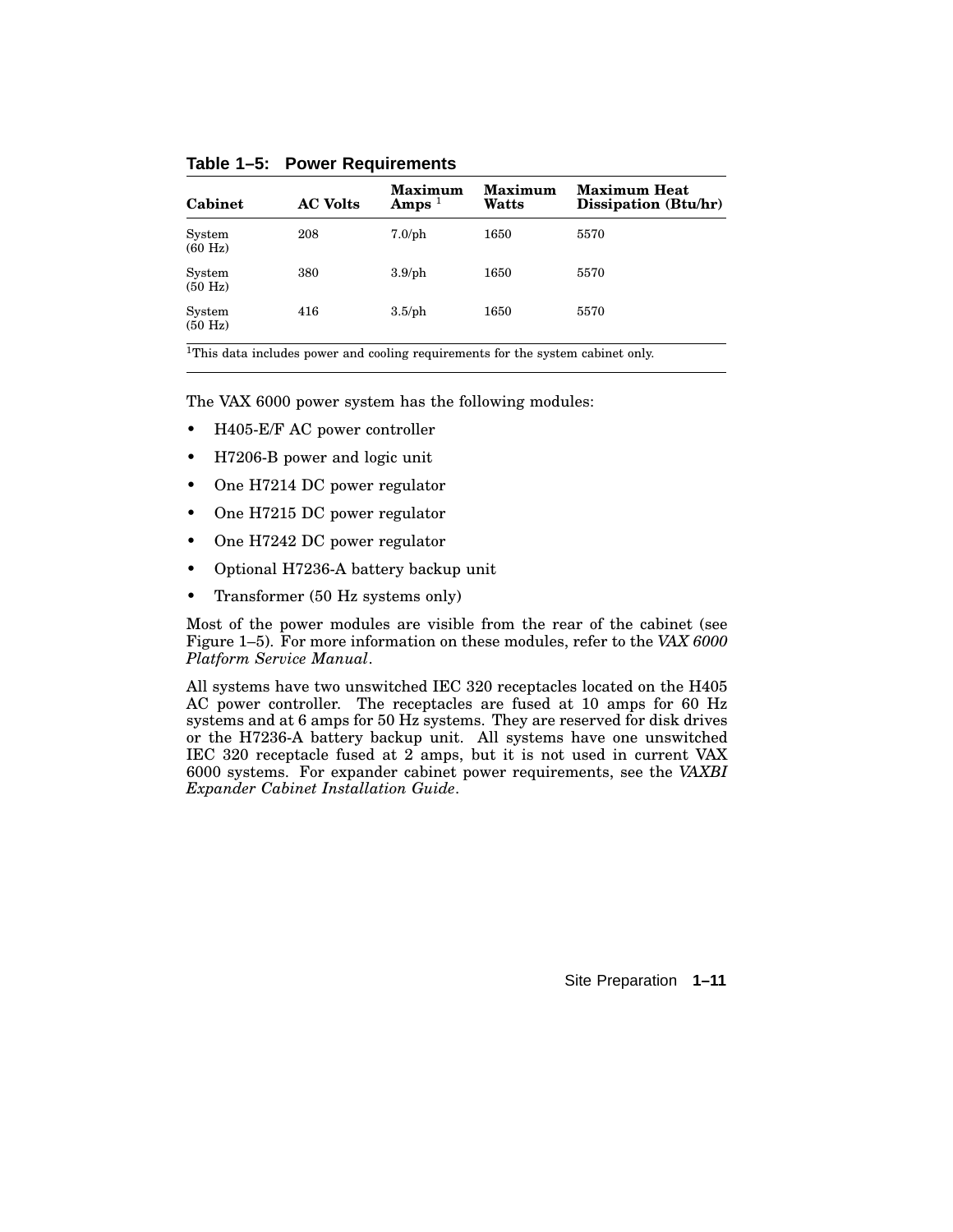#### **1.5 AC Power Cable and Connectors**

**The AC power cable is 4.6 m (15 ft) in length. It consists of three-phase leads (X, Y, and Z) plus neutral (W/N) and ground (G). AC power connectors for 60 Hz and 50 Hz systems are shown below. See Section 6.3.**

**CAUTION:** *Neutral and ground lines must both be connected from the bulk three-phase power to complete the Wye configuration. Otherwise, power components may be damaged. Power must not be connected to the site source until the power checks of Chapter 6 are performed.*

#### **Figure 1–6: AC Power Connectors**



**1–12** VAX 6000 Series Installation Guide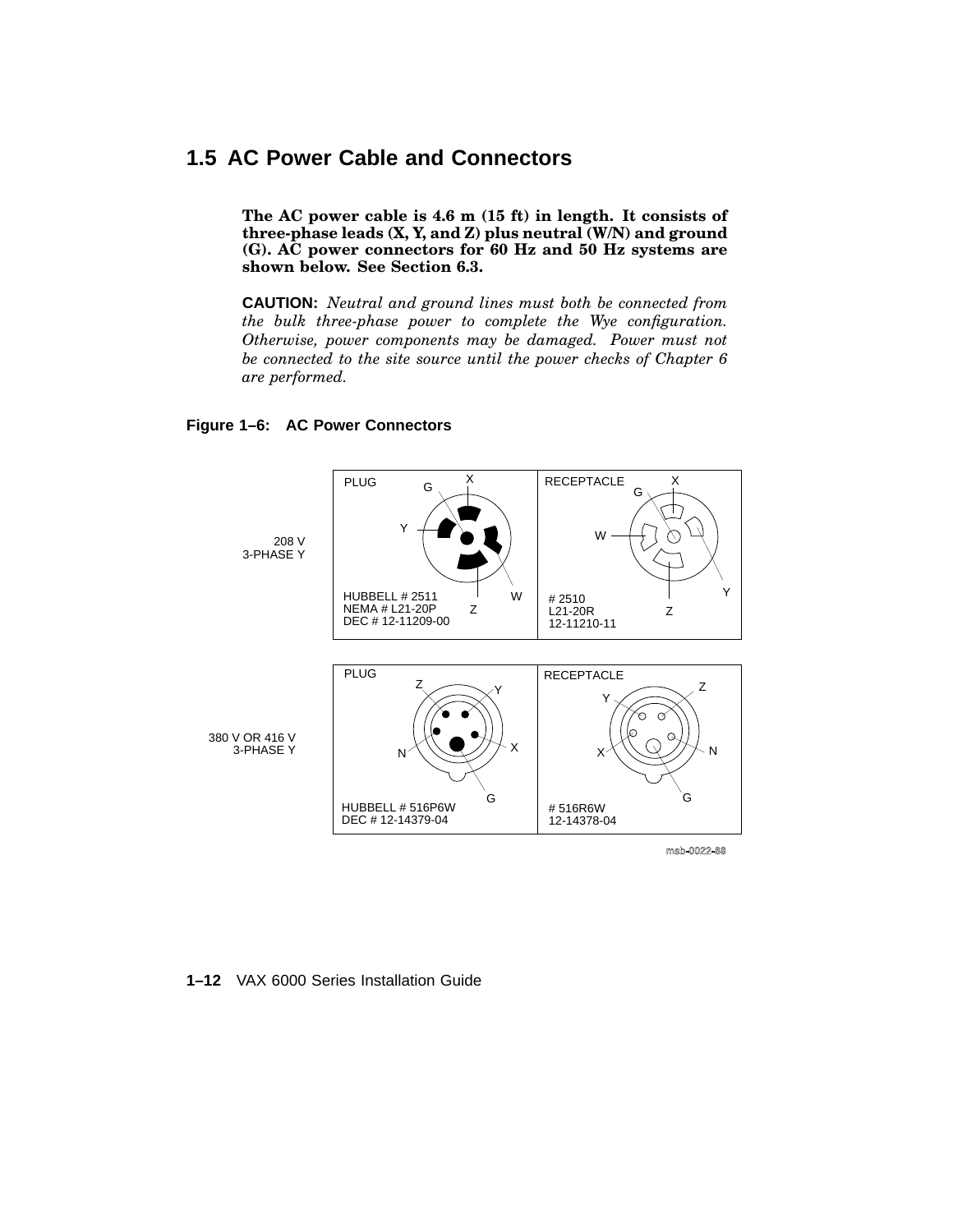# **Chapter 2 Unpacking**

Unpacking steps are:

- Inspect the Shipment
- Collect Tools and Resources
- Remove Carton and Packing Material
- Remove from the Pallet
- Leveling the Cabinet
- Connect the Console Terminal
- Connect the Ethernet Cable
- Connect the FDDI Cable

Unpacking **2–1**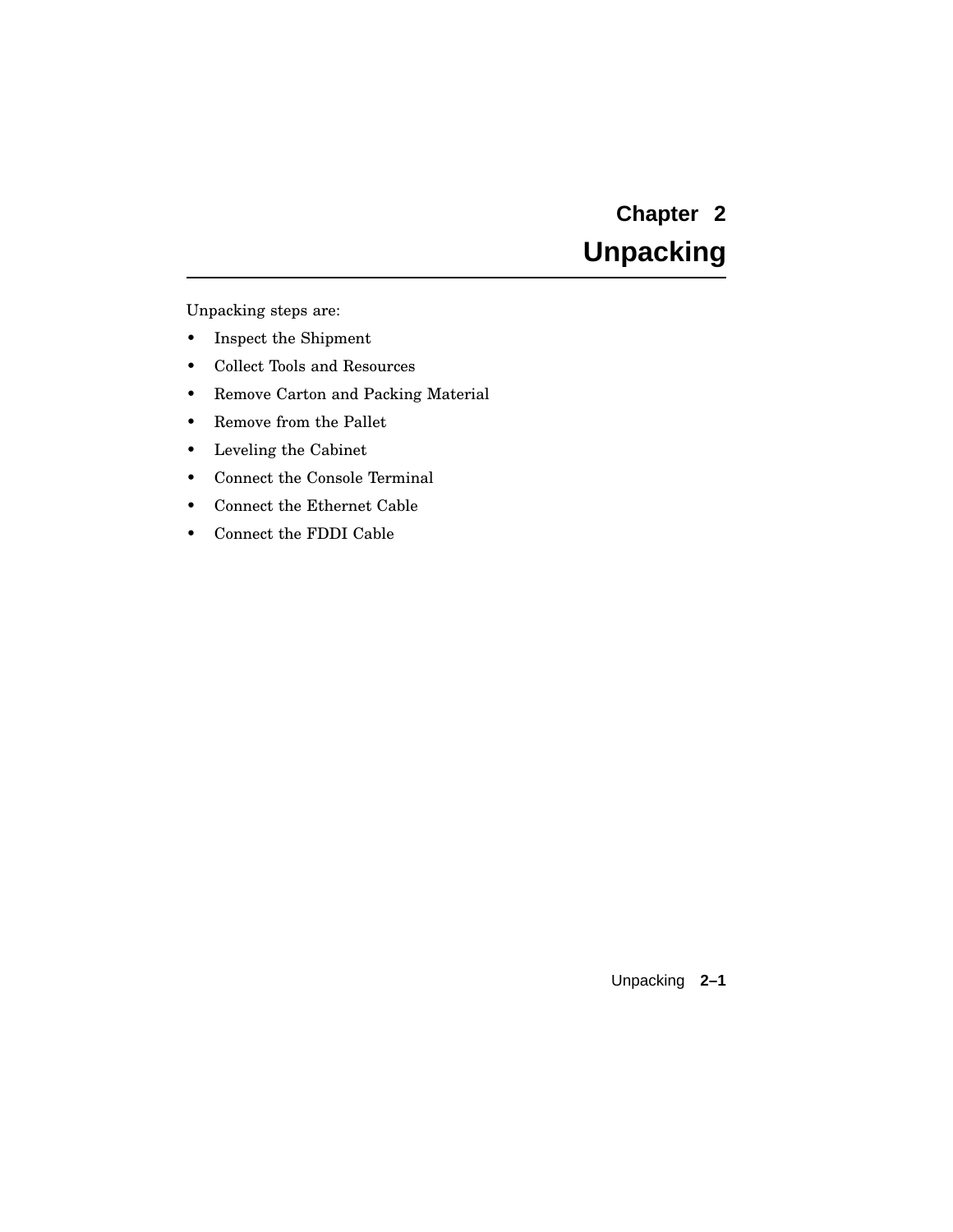## **2.1 Inspect the Shipment**

**Check to ensure that all system equipment is at the installation site.**

**Figure 2–1: Hardware Flowchart**



**2–2** VAX 6000 Series Installation Guide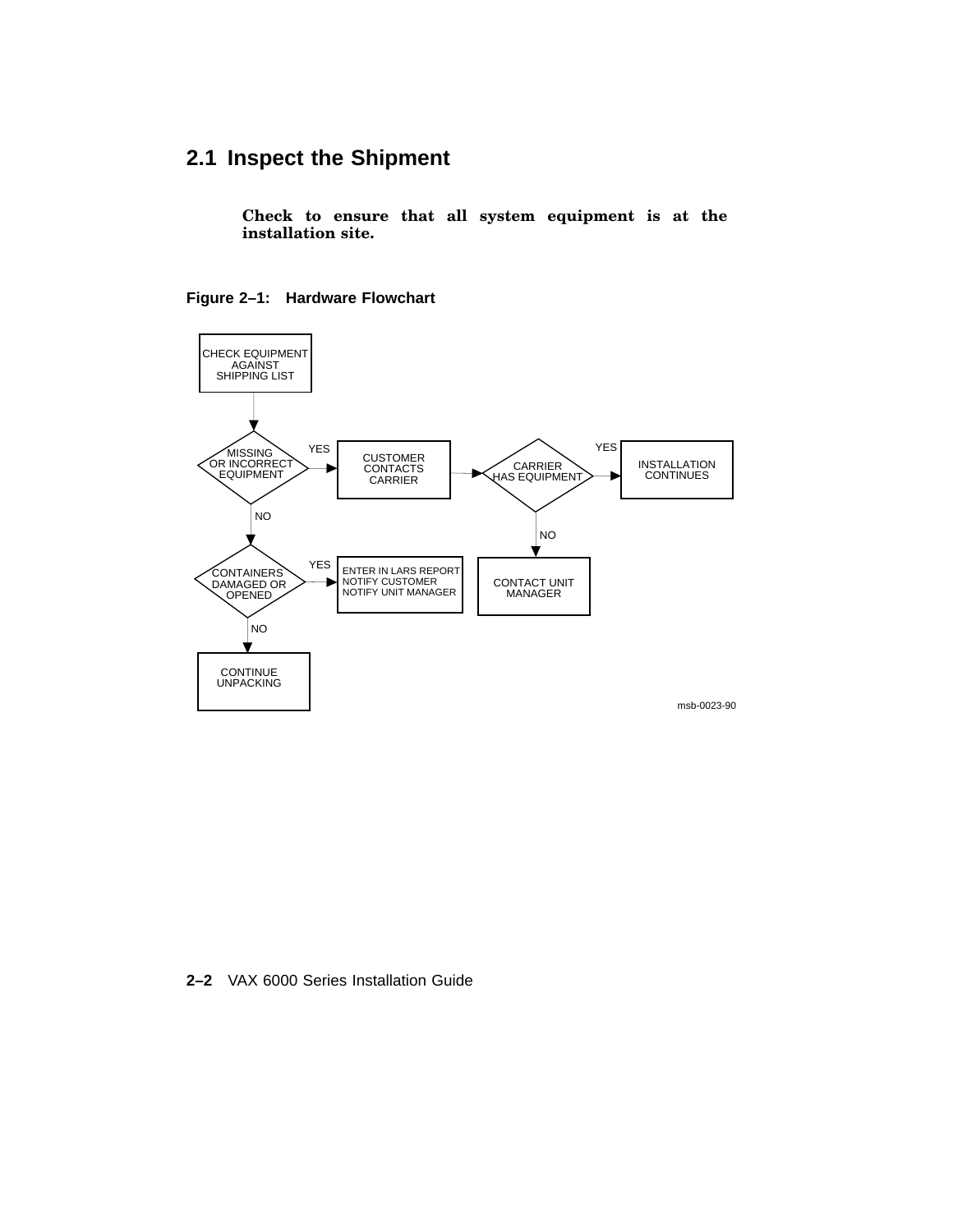If you find a damaged container or package, notify the customer. Wait until the customer contacts the insurance company and gives you permission to continue unpacking.

It is important to record information on damaged or opened containers on the Labor Activity Reporting System (LARS) form.

Unpacking **2–3**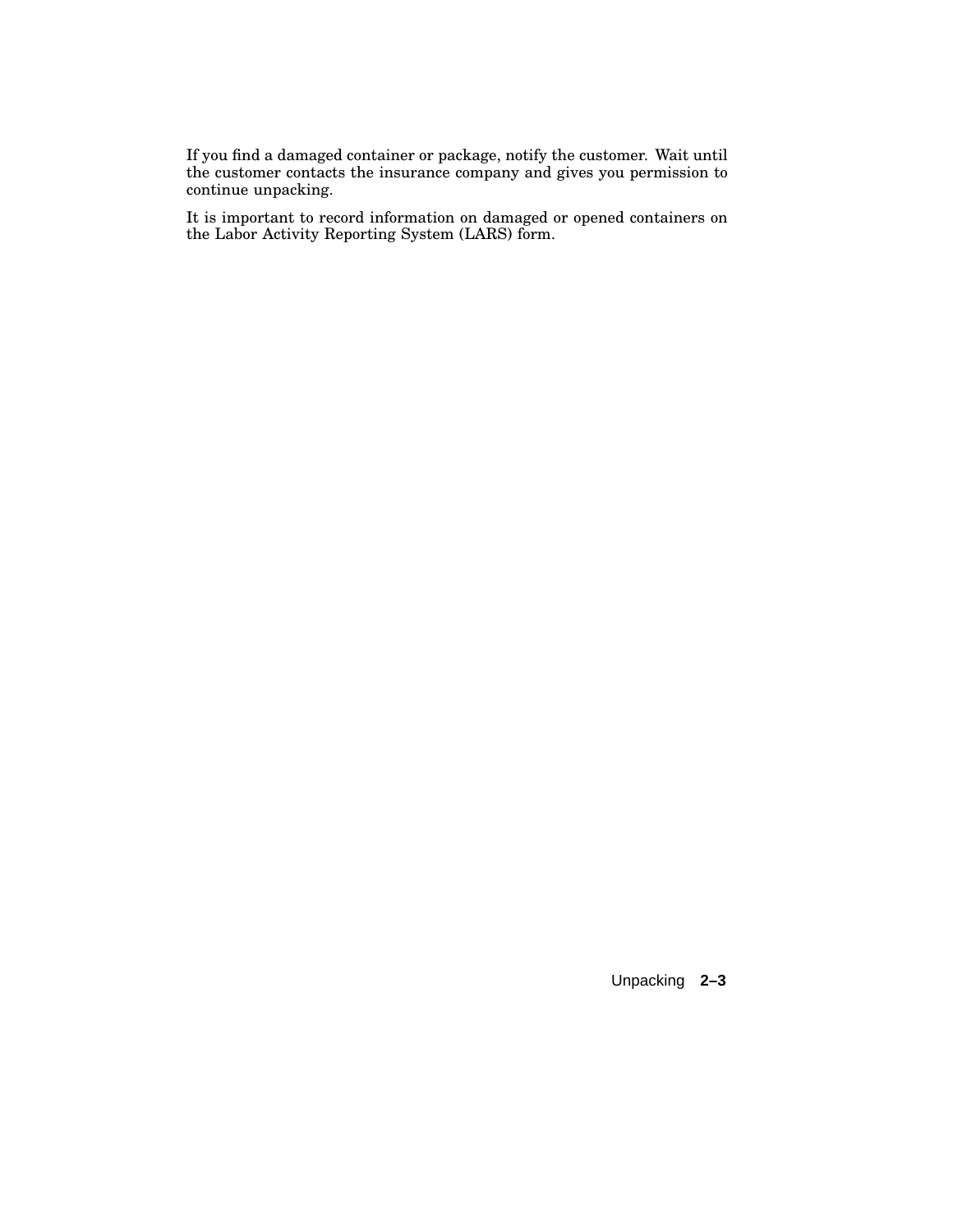### **2.2 Collect Tools and Resources**

**You will need the items listed in Table 2–1 to unpack and install the system cabinet. The removal of the cabinet from the pallet requires at least two people.**

| Item               | Use                                                 |
|--------------------|-----------------------------------------------------|
| Packing slip       | To verify that all hardware has been delivered      |
| Digital voltmeter  | To verify power requirements at installation site   |
| 7/16 inch wrench   | To remove shipping carton brackets                  |
| $9/16$ inch wrench | To remove pallet brackets and to lower leveler feet |
| Level              | To verify that the cabinet is properly leveled      |

**Table 2–1: Tools and Resources**

**2–4** VAX 6000 Series Installation Guide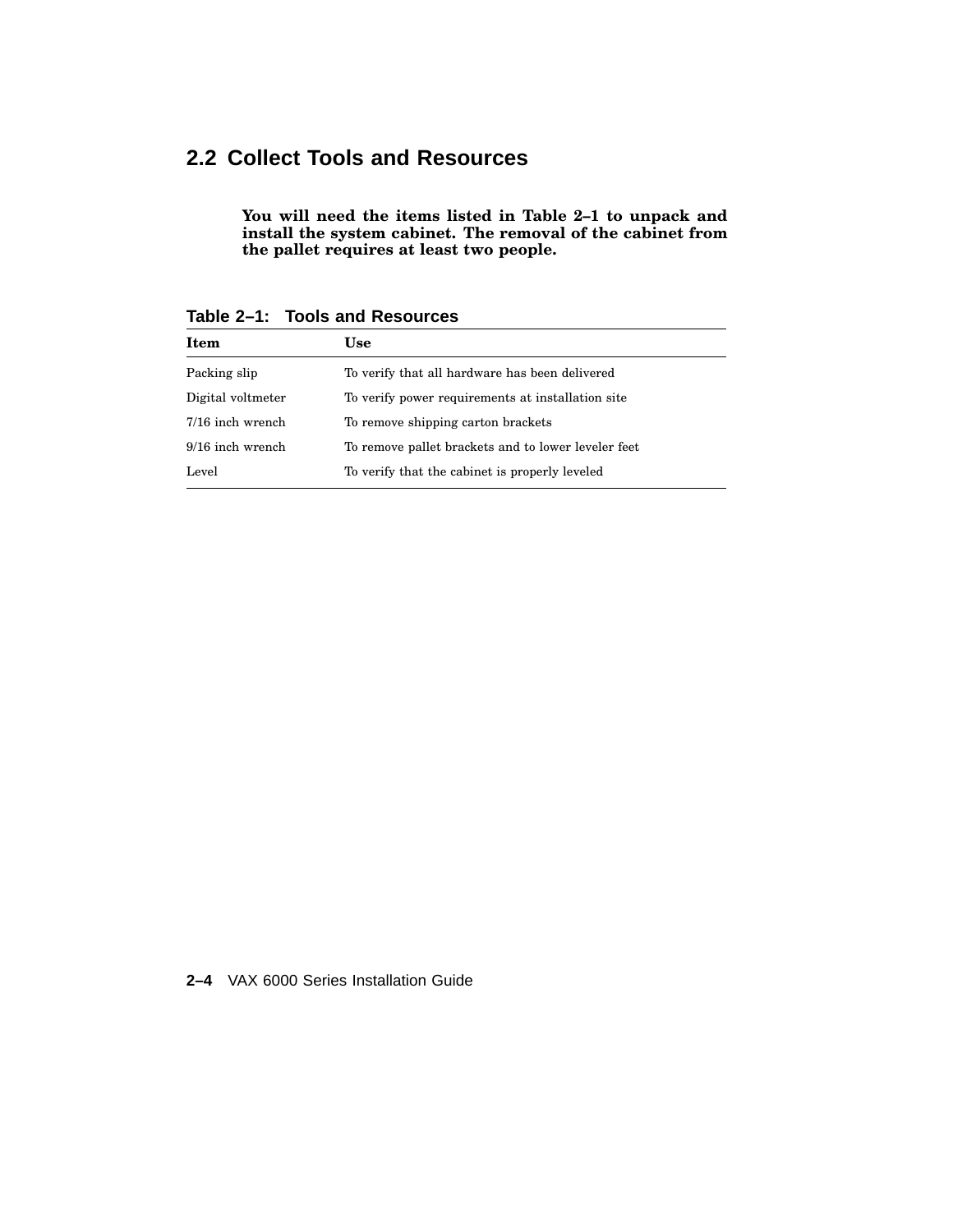Review Chapter 1 (Site Preparation) for power, environmental, and space requirements for the system.

Since the cabinet is heavy and has a high center of gravity, removing it from the pallet requires at least two people.

If the system includes an expander cabinet, you will need the following tools during installation.

| <b>Tool</b>                | Use                              |
|----------------------------|----------------------------------|
| 7/16 inch socket wrench    | To remove side panel bolts       |
| 3/8 inch nutdriver         | To remove rear door ground strap |
| Large Phillips screwdriver | To remove top cover              |

Unpacking **2–5**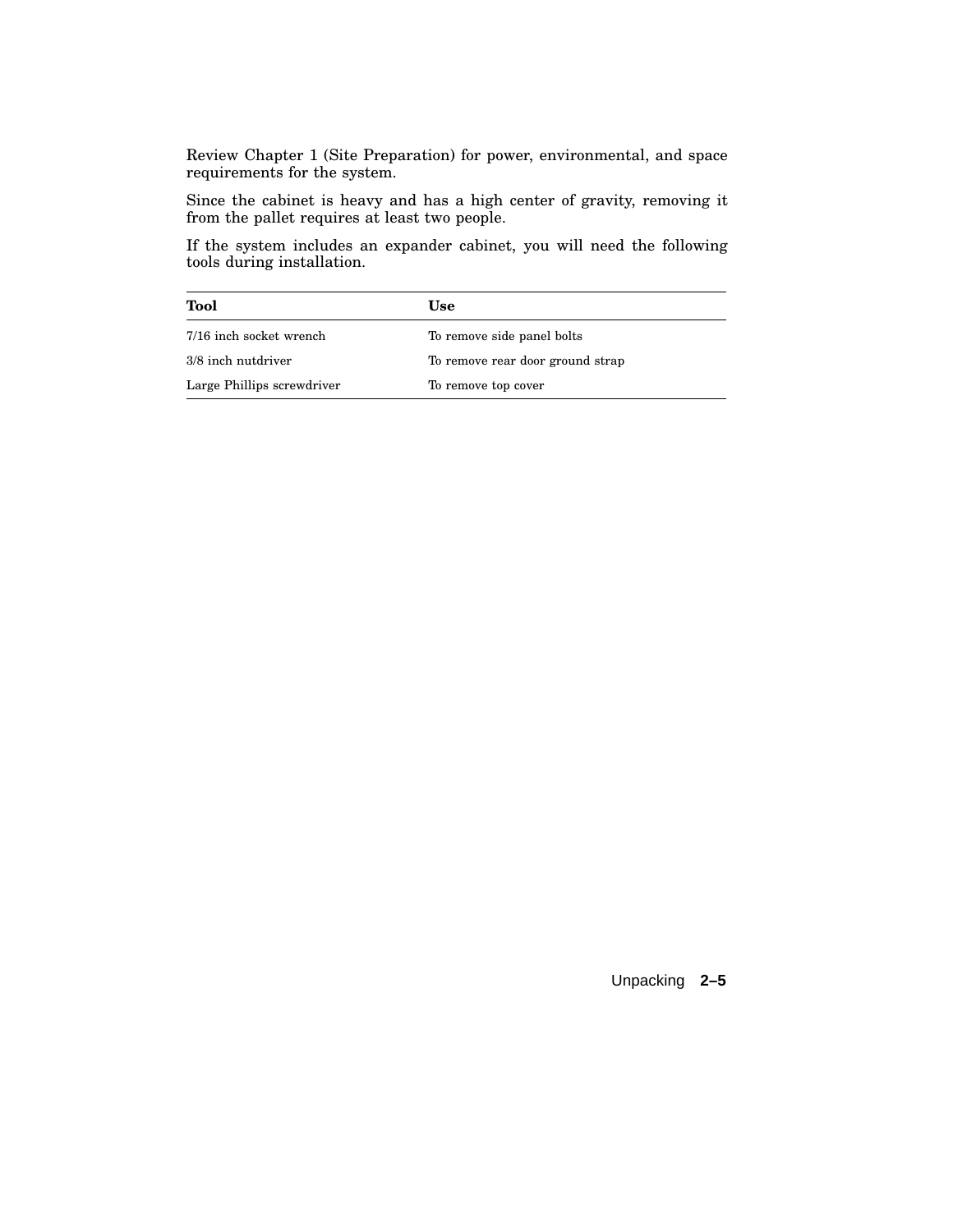## **2.3 Remove Carton and Packing Material**

**Take off the carton and packing material to prepare the system cabinet for removal from the pallet.**

**Figure 2–2: Packing Material**



**2–6** VAX 6000 Series Installation Guide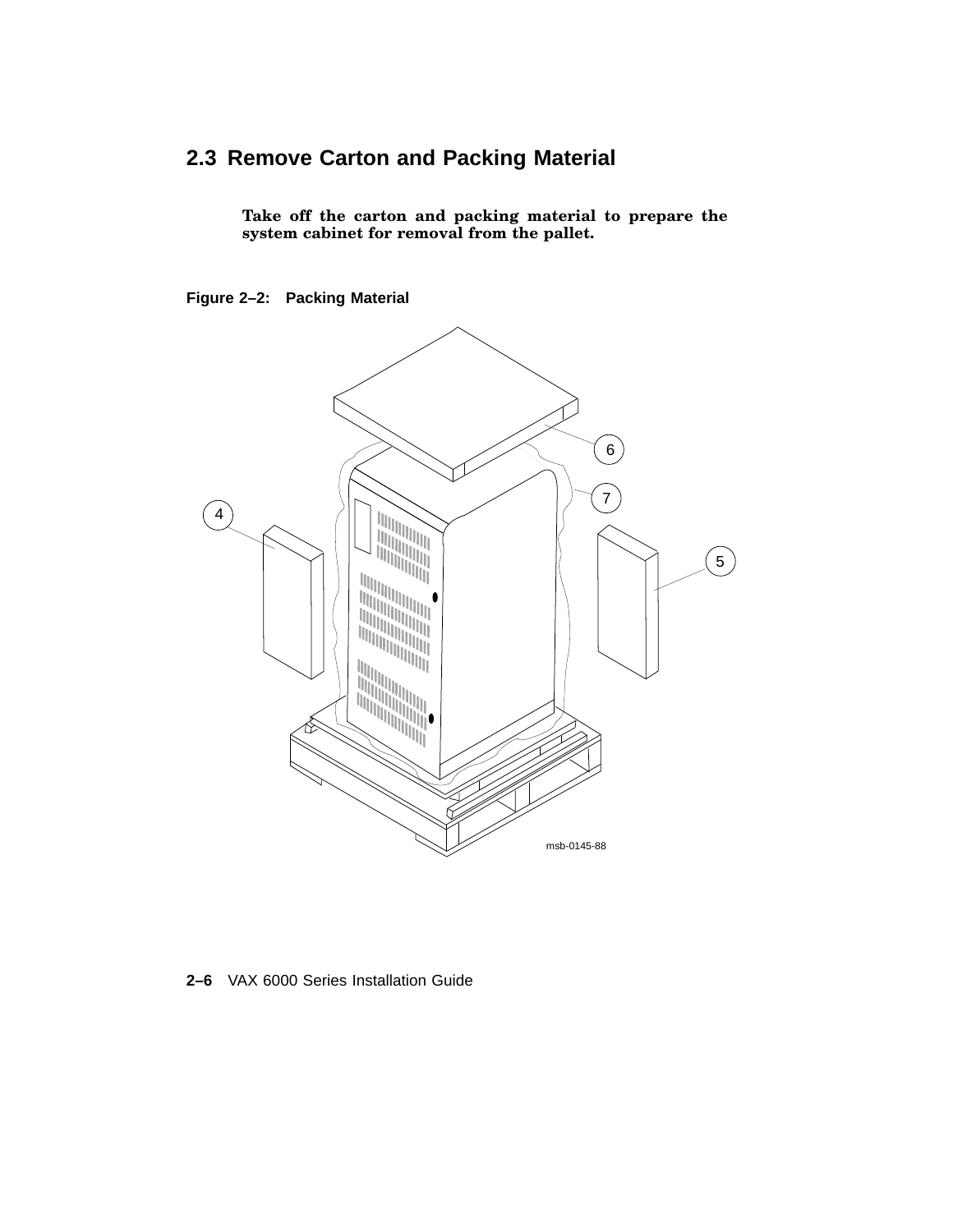Use the following procedure to unpack the system cabinet.

- 1. Cut the shipping straps from the carton.
- 2. Remove the top cap.
- 3. Using a 7/16 inch wrench, remove the four screws and metal closures that hold the carton together.
- 4. Remove the ramp kit from the front of the cabinet and open it. See Figure 2–2,  $\bullet$ .
- 5. Remove the loose piece box from the rear of the cabinet and open it. Use the packing slip to inventory the items in the box. See  $\bullet$ .
- 6. Remove the inner cap. See  $\odot$ .
- 7. Remove the plastic bag. See  $\bullet$ .
- 8. Remove the two control panel keys. The keys are tie-wrapped to the cabinet's rear grill.

Unpacking **2–7**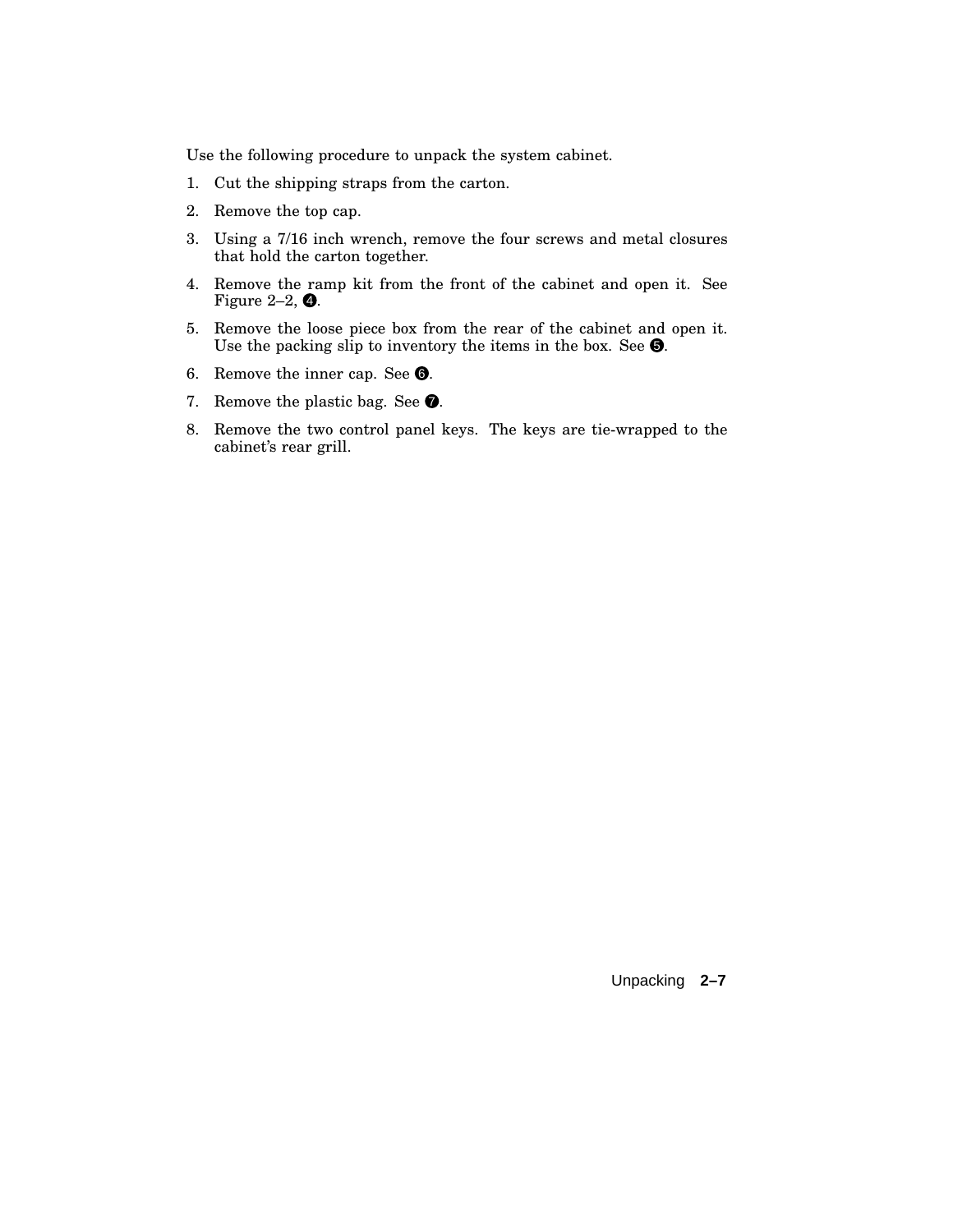### **2.4 Remove from the Pallet**

**Check the cabinet for external damage. Remove the four shipping brackets that attach the cabinet to the pallet. Insert the ramps on the front of the pallet and remove the cabinet.**

**WARNING:** *At least two people are required to remove the cabinet from the pallet.*





**2–8** VAX 6000 Series Installation Guide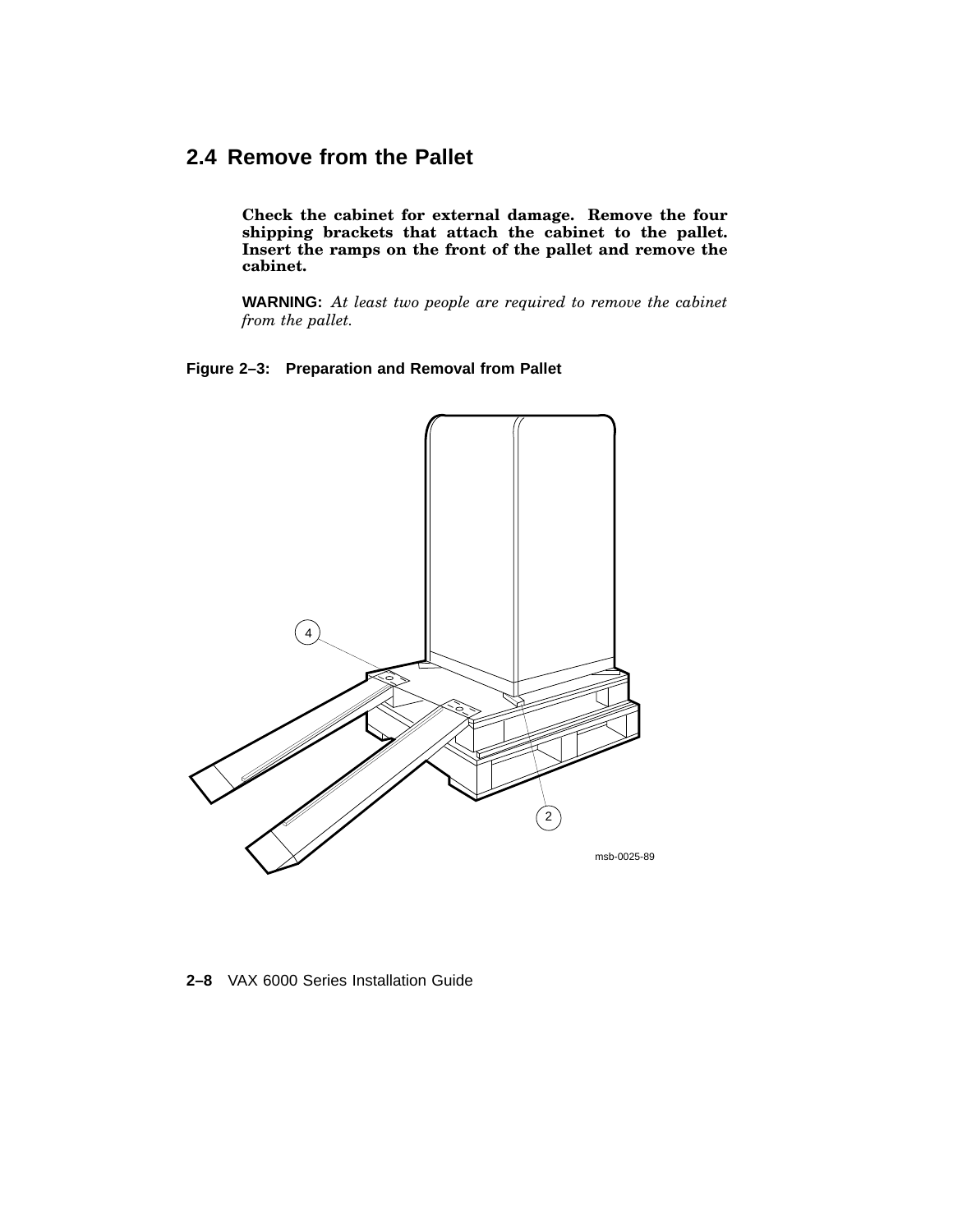- 1. Check the cabinet sides, top, and front and rear doors for damage. If the cabinet is damaged, do the following:
	- a. Enter the location and extent of the damage on the LARS report.
	- b. Notify the customer and your unit manager.
	- c. Stop unpacking until the customer gives you permission to continue.
- 2. Using a 9/16 inch wrench, remove the four bolts and shipping brackets that hold the cabinet to the pallet (see Figure 2–3,  $\bullet$ ).
- 3. Check the leveler feet. They should be in the uppermost position, away from the floor.

**WARNING:** *Serious personal injury may result if the cabinet is improperly handled or proper safety conditions are not met. During the unpacking procedure, personnel should wear safety glasses. Inspect the ramps, the ramp side rails, and metal hardware for defects described in the following list.*

- *• Cracks more than 25 percent of the ramp depth, either across or lengthwise on the ramp.*
- *• Knots or knotholes going through the thickness of the ramp and greater than 50 percent of the ramp width.*
- *• Loose, missing, or broken ramp side rails.*
- *• Loose, missing, or bent metal hardware. If any of these conditions exist, DO NOT USE THAT RAMP. Investigate alternate means of removing the cabinet and/or order a new ramp.*
- 4. Attach the ramps by fitting the prongs into the holes on the front of the pallet. Place the ramps so that the runners are on the inside. Align the arrows on the ramps and pallet. See  $\bullet$ .
- 5. With two people working together, slowly roll the cabinet off the pallet and down the ramps.
- 6. Move the cabinet into position.

Unpacking **2–9**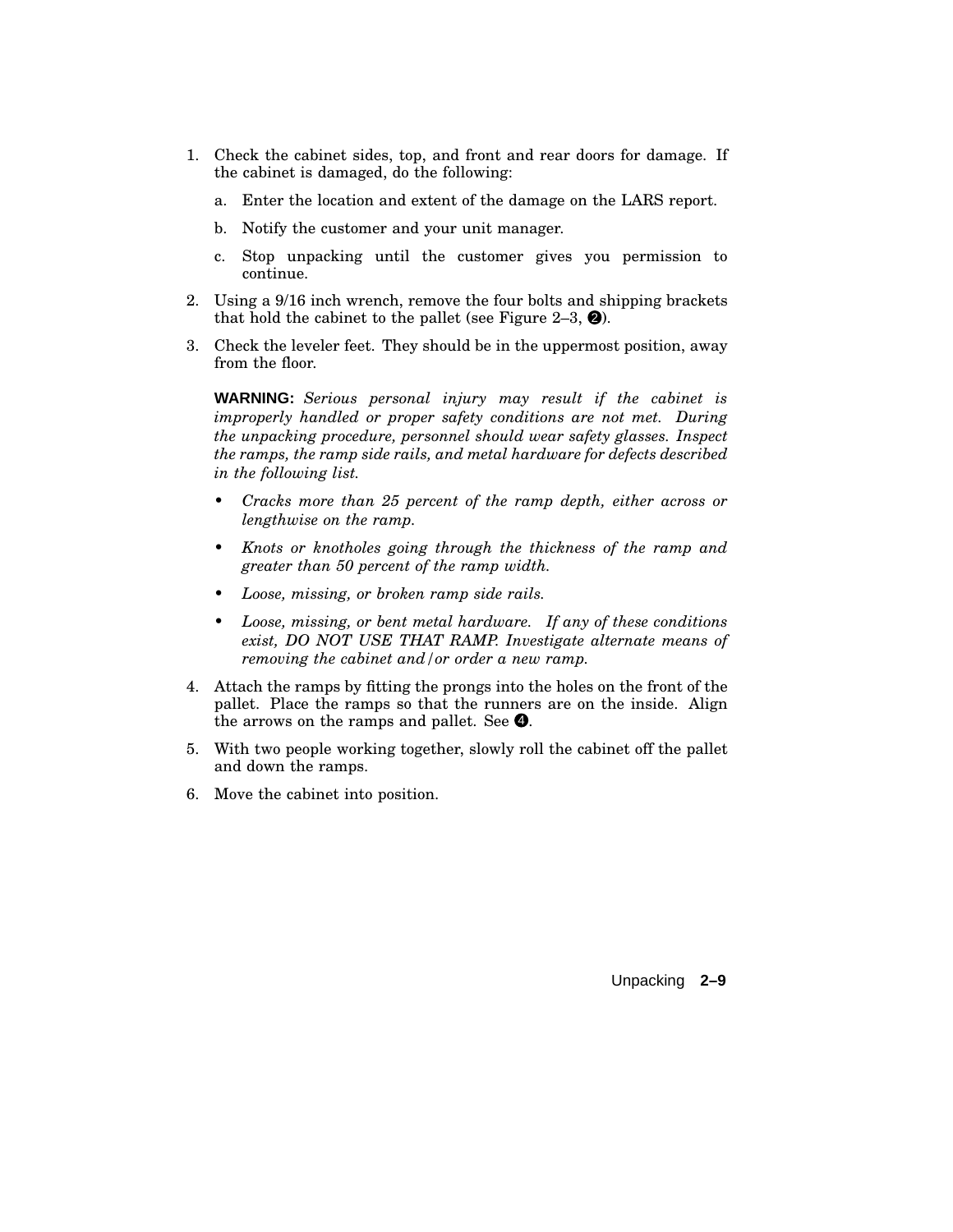# **2.5 Leveling the Cabinet**

**To level the cabinet, adjust the feet and check the cabinet with a bubble level. Finally, check the seating of all modules in the card cages.**

**Figure 2–4: Leveler Foot Adjustment**



### **2–10** VAX 6000 Series Installation Guide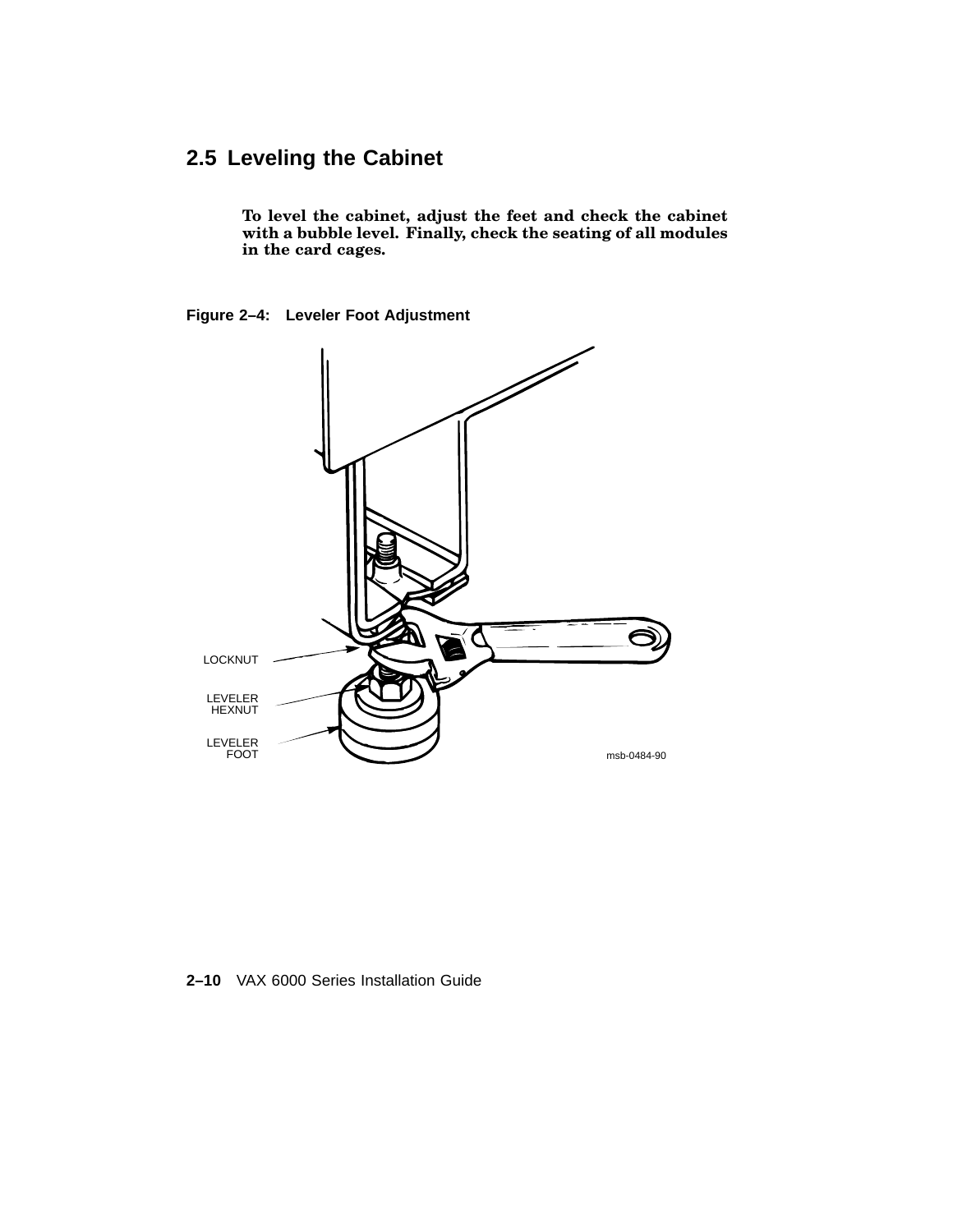- 1. Using a 9/16 inch or adjustable wrench, lower and adjust the leveler feet. (A shipping bracket can also be used to lower the leveler feet. The bracket cutout and leveler feet hexnuts are the same size.)
- 2. Using a bubble level, check to see if the cabinet is properly leveled.
- 3. Unlock and open the front and rear doors (see Figure 2–5).
- 4. At the front of the cabinet, visually check to see that all processor, memory, and I/O modules are seated properly.
- 5. At the rear of the cabinet, check I/O bulkhead connections for tight connections. CIXCD and DEMFA connections use active headers and their connections may have loosened in shipment. Tighten as needed.

msb-0485-90 KEY OR HEX WRENCH KEY HOLE

**Figure 2–5: Cabinet Door Lock and Key**

Unpacking **2–11**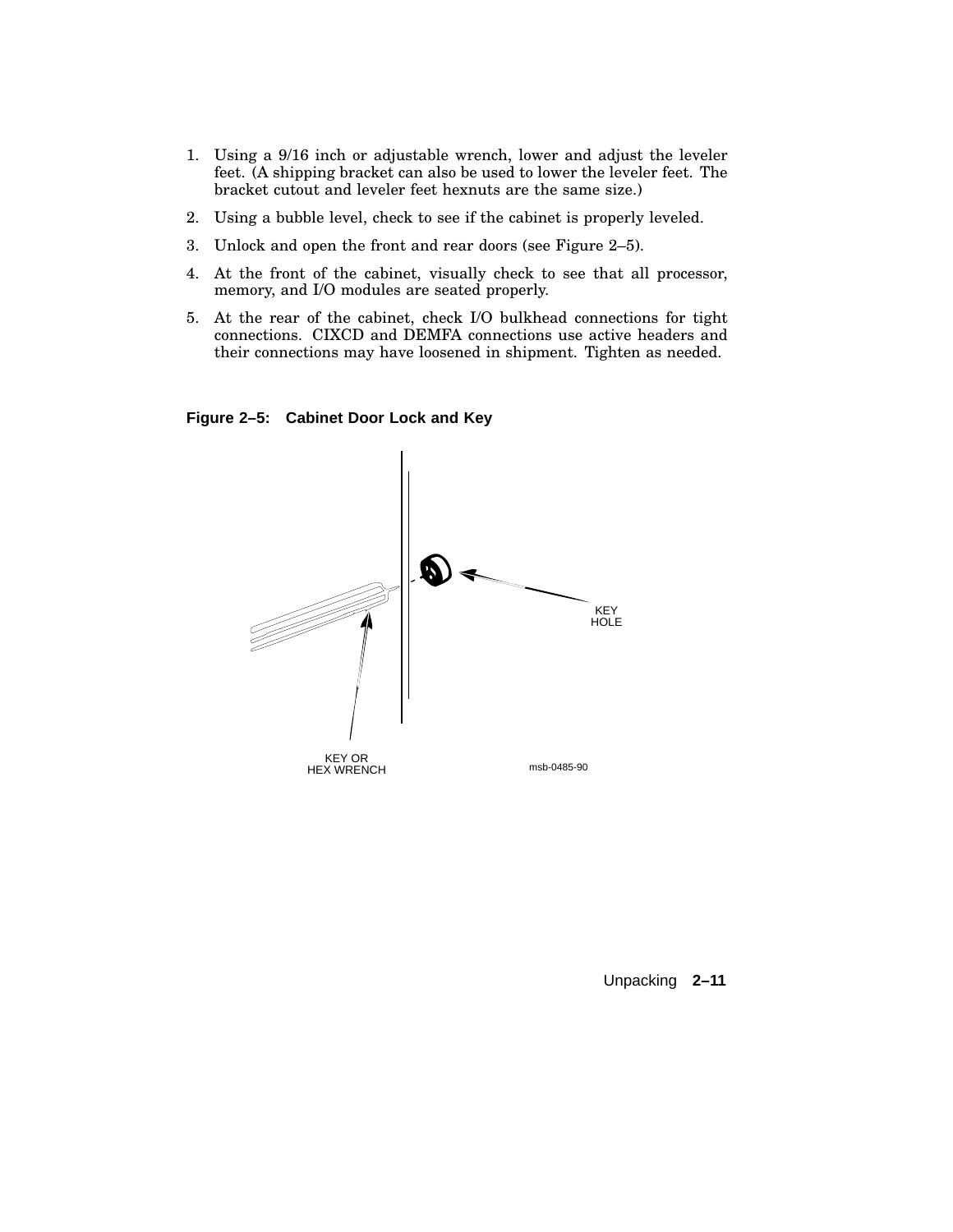# **2.6 Connect the Console Terminal**

**After unpacking and positioning all other equipment, connect the console terminal to the system cabinet.**

**Figure 2–6: I/O Panel—Console Terminal Port**



**2–12** VAX 6000 Series Installation Guide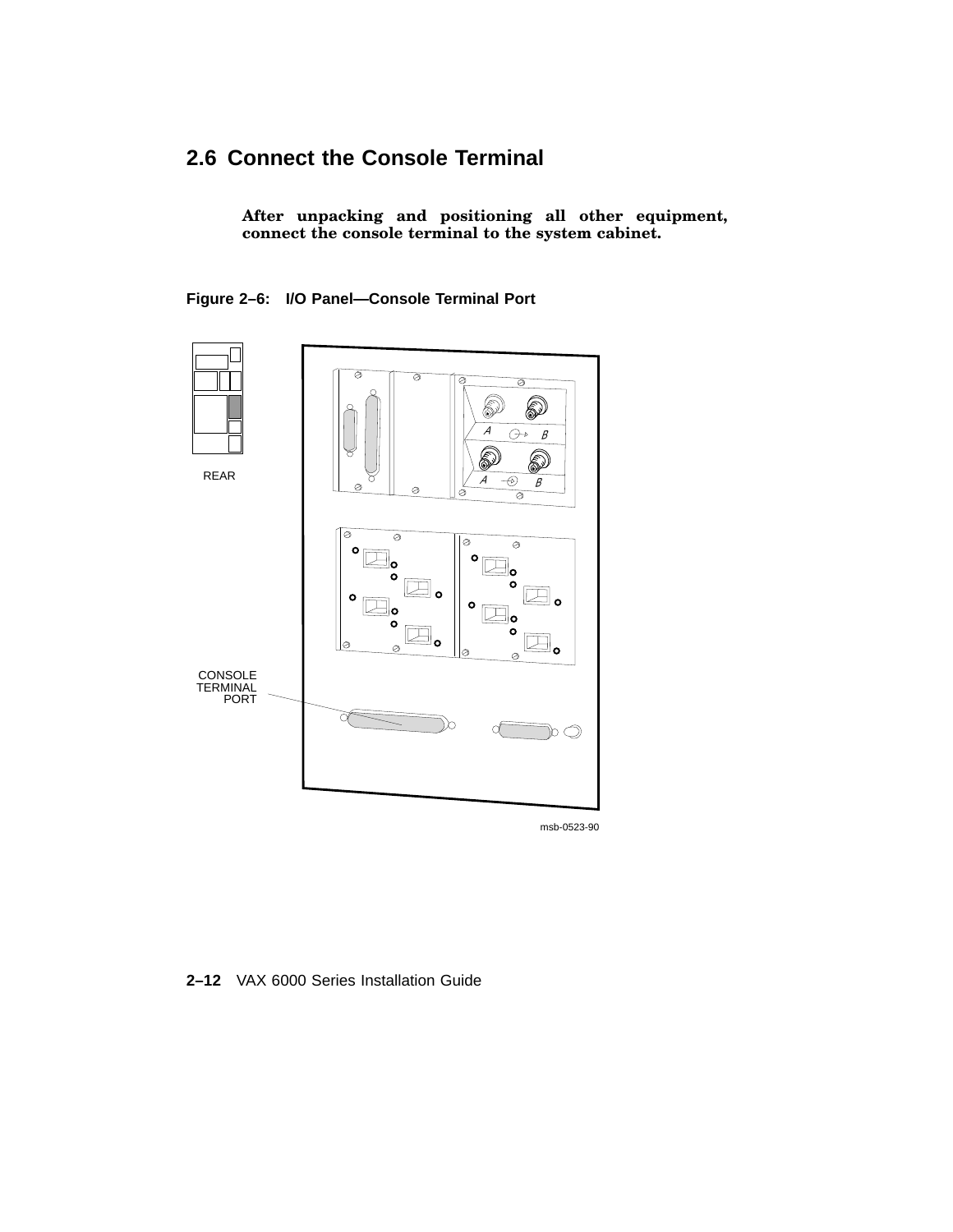- 1. Unpack the console terminal. The console terminal signal cable is shipped in the loose piece box. The cable number is BC22D–25. If you are installing a remote services console, see Appendix A.
- 2. Unpack the printer. Connect the BC16E–10 signal cable to the printer and to the console terminal. Plug in the printer.
- 3. Attach the BC22D–25 signal cable to the console terminal and to the system I/O panel (see Figure 2–6). Plug in the console terminal.
- 4. Set the following terminal characteristics. See the console terminal user's guide for more information.

**NOTE:** *The system cabinet's baud rate is factory set at 1200.*

- 8 data bits, 1 stop bit
- No parity

Unpacking **2–13**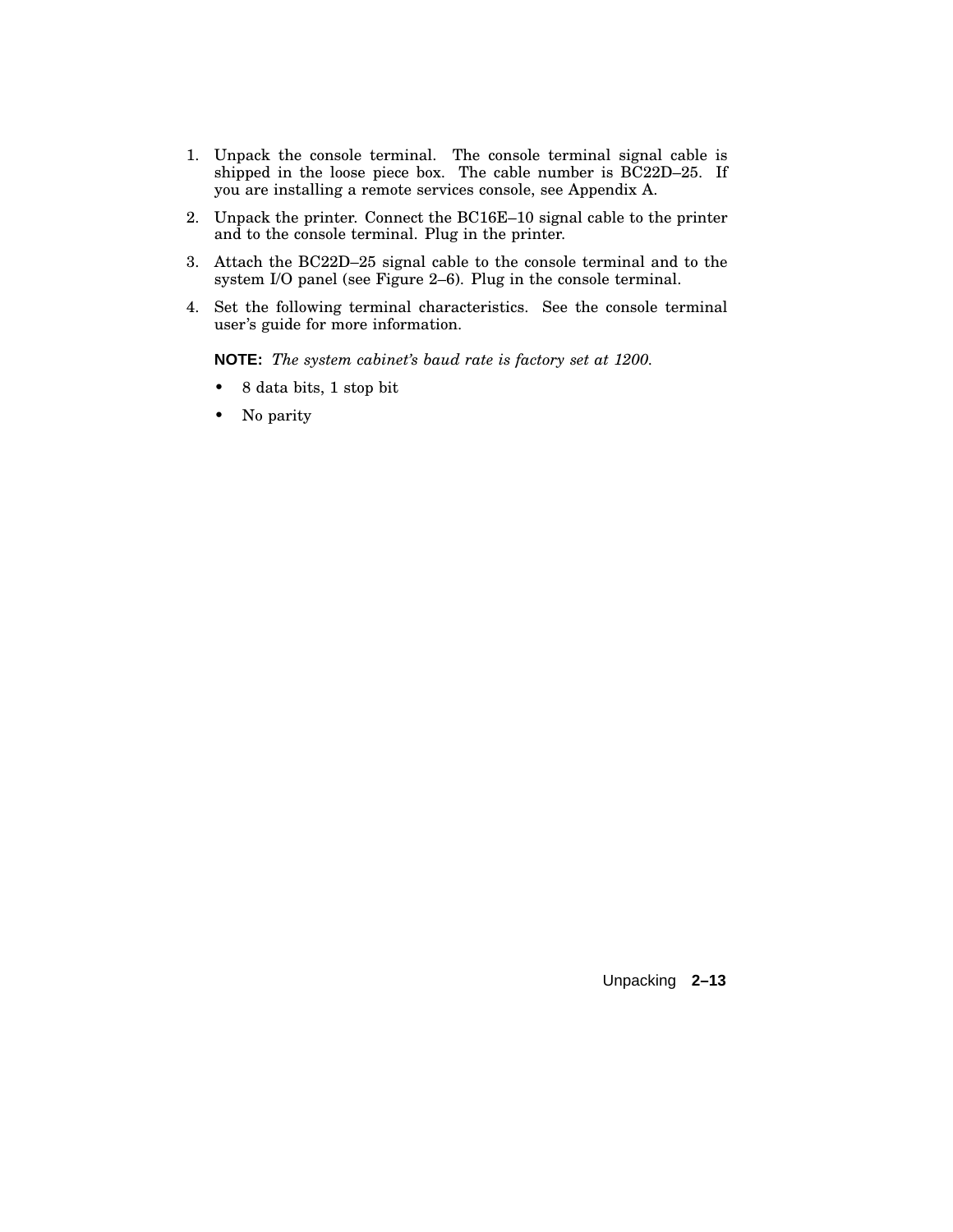# **2.7 Connect the Ethernet Cable**

**If the system includes an Ethernet, connect the Ethernet cable to the system I/O panel and to the Ethernet transceiver.**

### **Figure 2–7: I/O Panel—Ethernet Port**



**2–14** VAX 6000 Series Installation Guide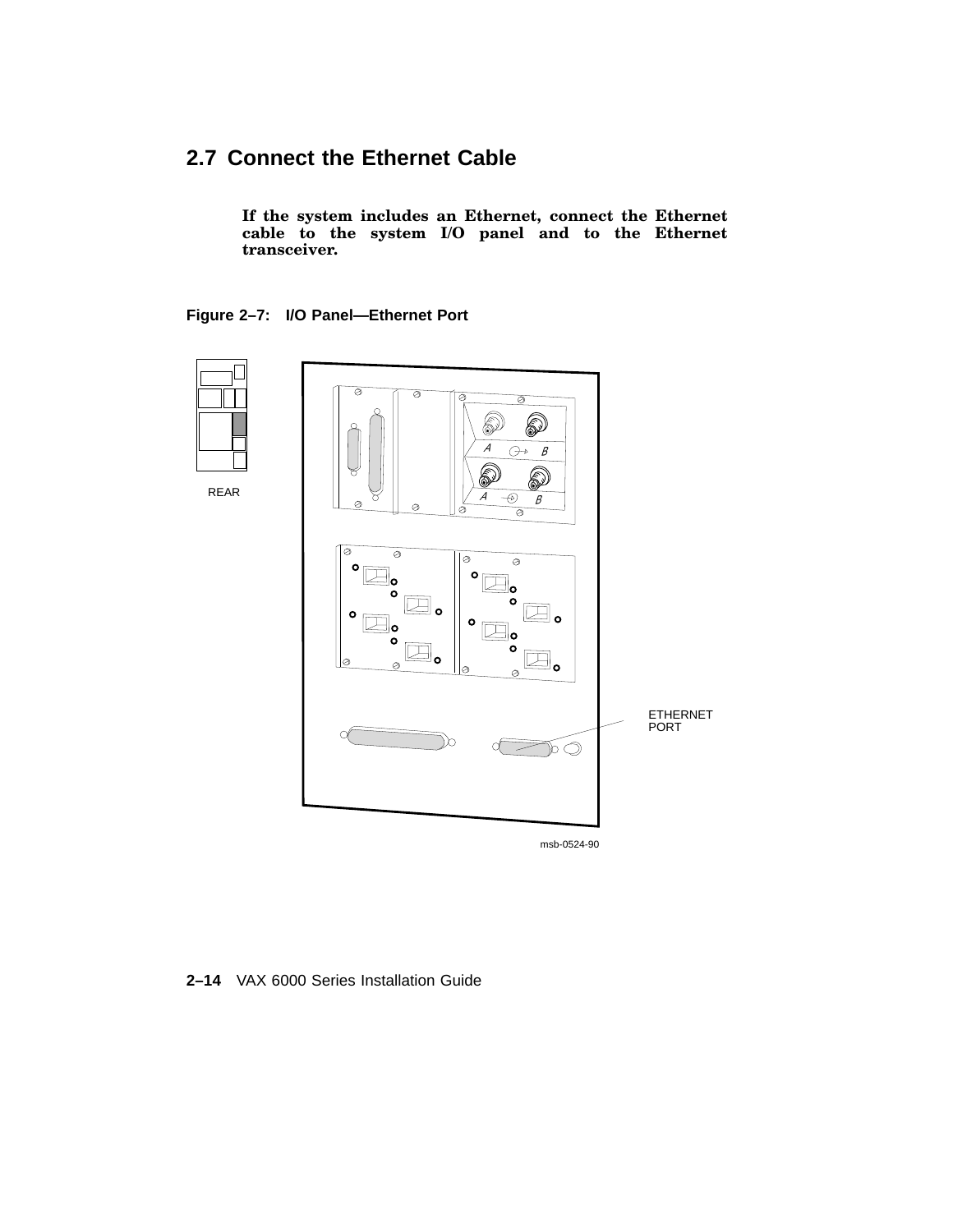The DEC LANcontroller 400 (DEMNA) adapter connects to the Ethernet via a BNE3x or BNE4x transceiver cable.

- 1. Connect the transceiver cable to the Ethernet port on the system I/O panel (see Figure 2–7).
- 2. Connect the other end of the cable to the Ethernet transceiver. See the appropriate Ethernet transceiver manual for more information.

Unpacking **2–15**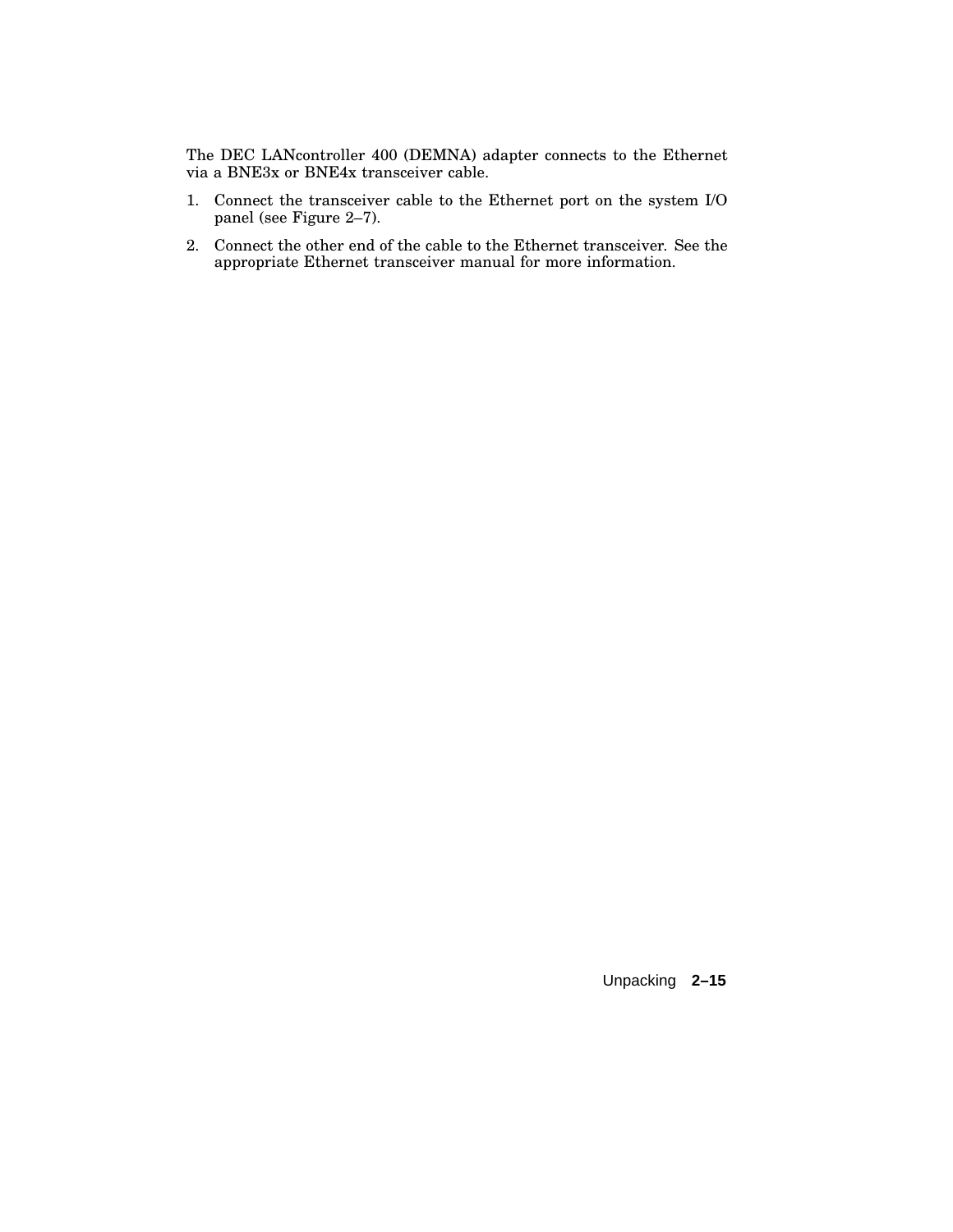# **2.8 Connect the FDDI Cable**

**If the system includes an FDDI, connect the FDDI cable to the system I/O panel and to the DECbridge 500 which connects to the Ethernet.**

### **Figure 2–8: I/O Panel—FDDI Port**



**2–16** VAX 6000 Series Installation Guide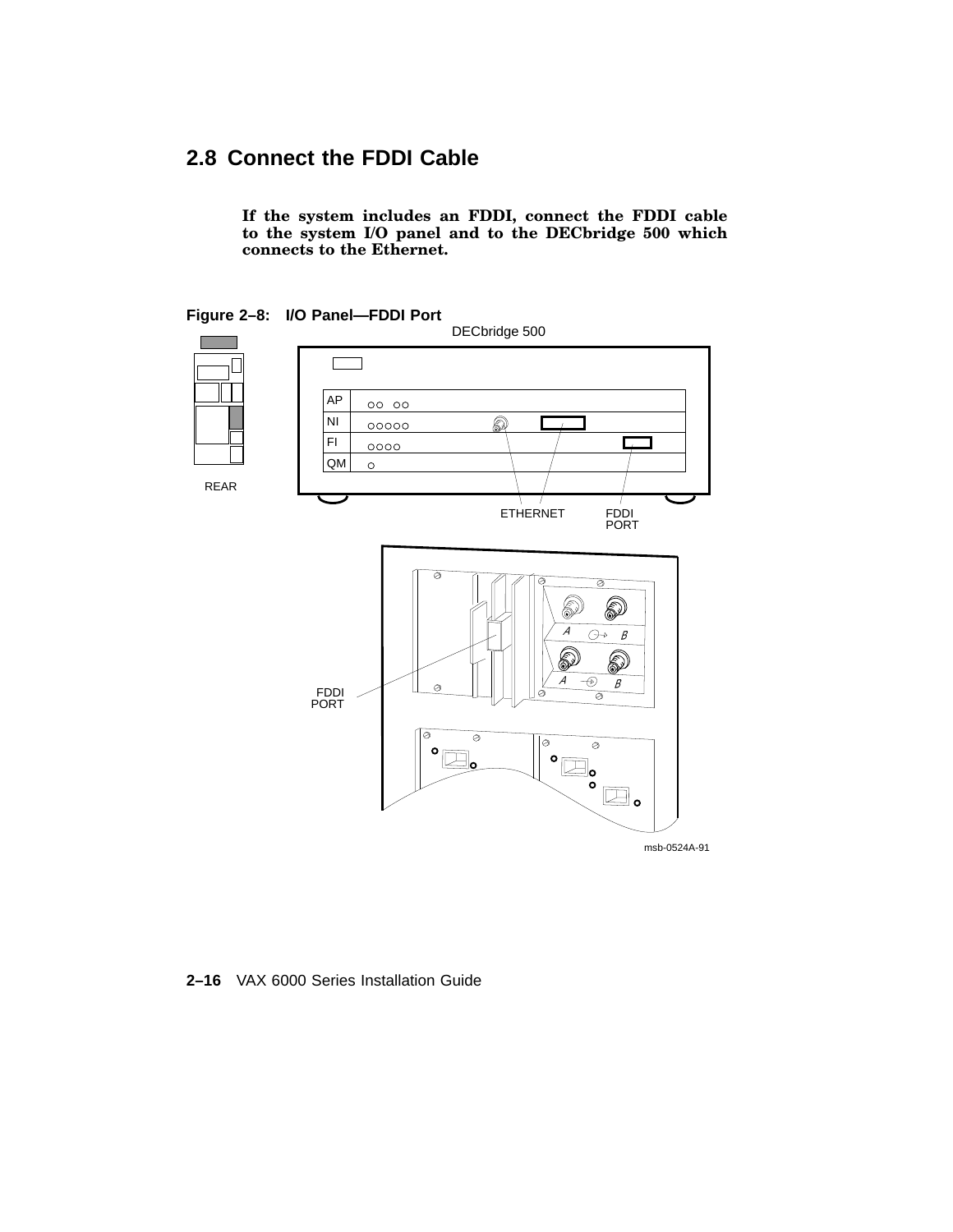The DEMFA adapter connects to the DECbridge 500, which connects to the Ethernet.

- 1. Connect the cable to the FDDI port on the system I/O panel (see Figure 2–8).
- 2. Connect the other end of the cable to the DECbridge 500. See the *DECbridge 500 Installation Guide* for more information.

Unpacking **2–17**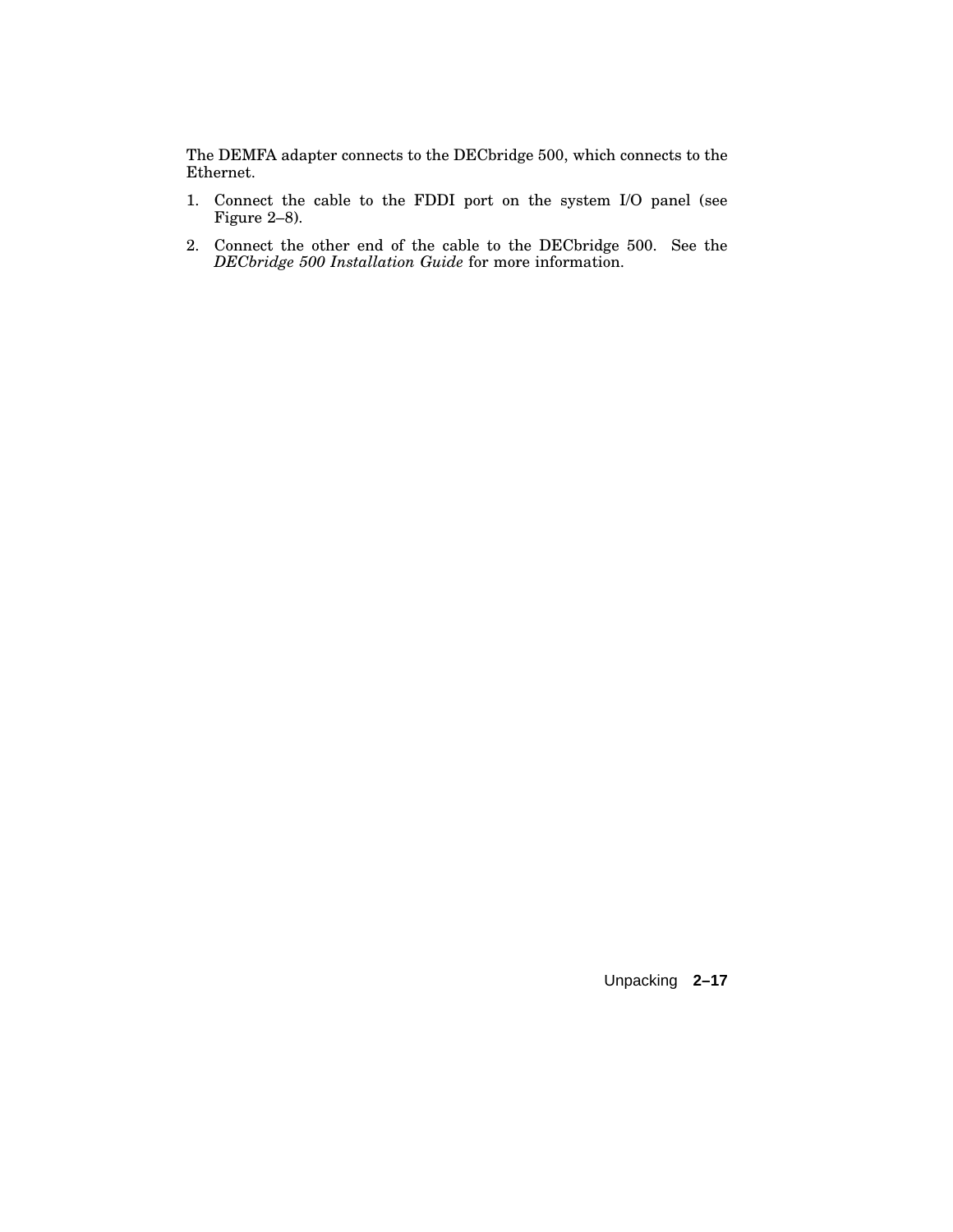**2–18** VAX 6000 Series Installation Guide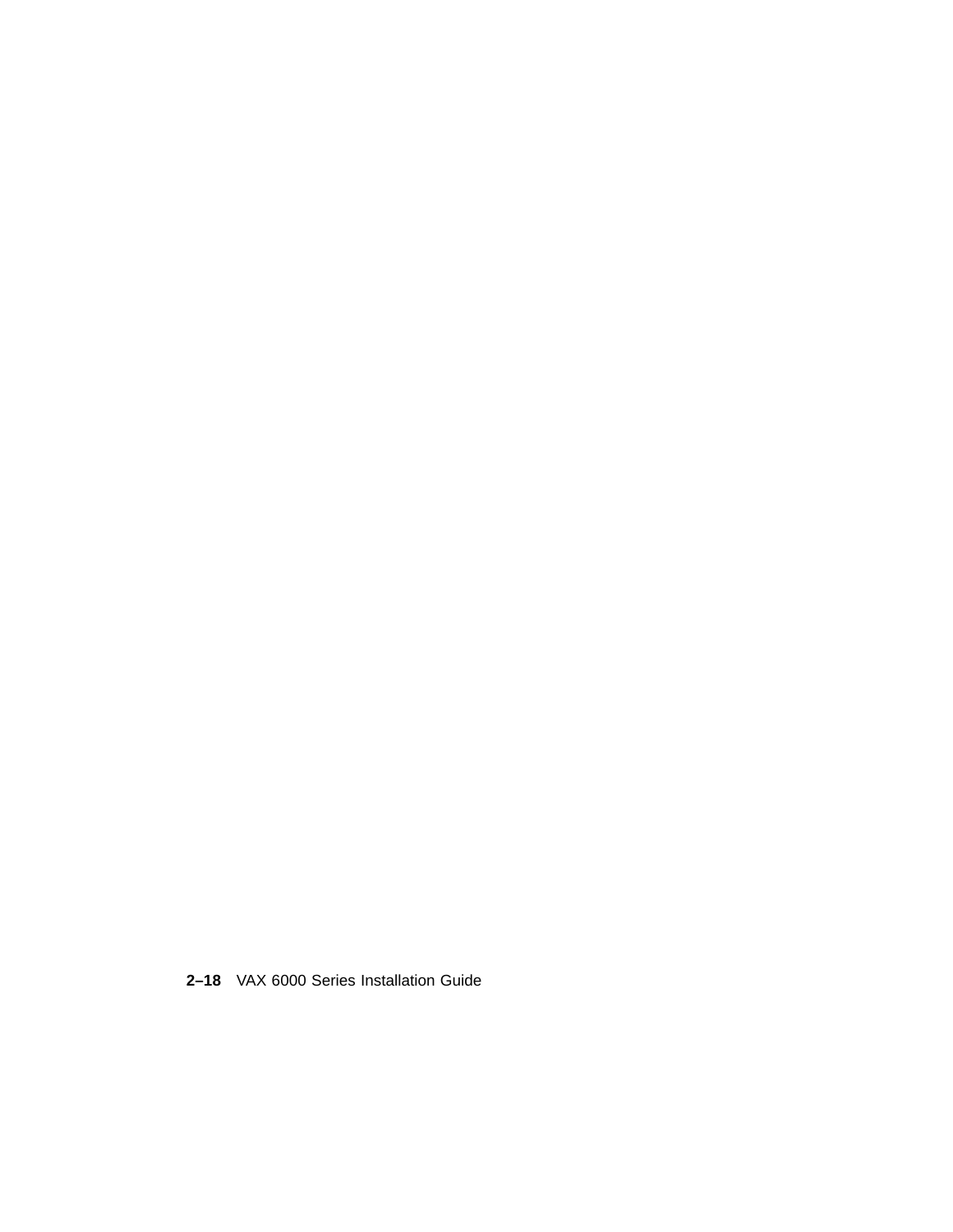# **Chapter 3**

# **Connecting to a DSSI Subsystem**

VAX 6000 systems connect to tape and disk drives using several adapters. This chapter describes the concepts of connecting to TF tape and RF disk drives (known as integrated storage elements or ISEs) using the Digital Storage System Interconnect (DSSI) bus supported by the KFMSA adapter. Installation instructions are referenced in this chapter. For information on connecting to TU, TK, and TA tapes, or RA disks, see Chapter 5, and for connecting to a CI VAXcluster, see Chapter 4.

If your system has a CI adapter, complete the DSSI subsystem installation *before* you begin the CI installation. Sections in this chapter include:

- DSSI Installation Overview
- Storage Architecture and Options
- DSSI and CI VAXclusters Compared
- DSSI Basics

KFMSA Adapter Integrated Storage Elements (ISEs) SF7x Enclosure Box SF2xx Storage Array Cabinet Single-Host Systems Dual- and Tri-Host Systems Cables

• Configure the DSSI Subsystem

Install DSSI Cables to ISEs Set Node IDs

• Configure DSSI Subsystem with EVCXF

Example: Boot the VAX Diagnostic Supervisor Example: Run the Autosizer Example: Run EVCXF Example: Changing the KFMSA Node ID at the I/O Panel Example: Changing the KFMSA Node ID with EVCXF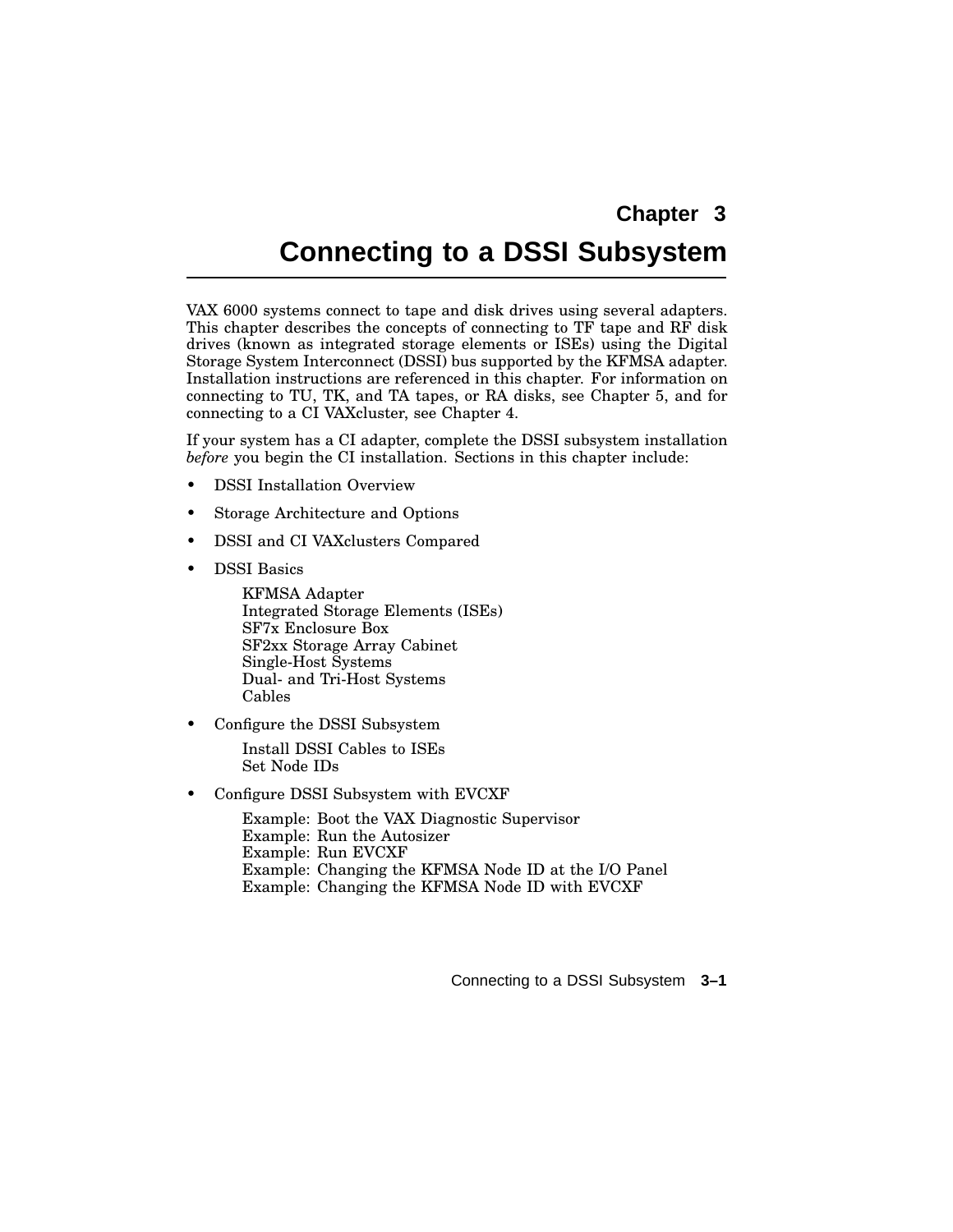# **3.1 DSSI Installation Overview**

**This chapter provides guidelines for installation. Please refer to the manuals listed in Table 3–1 for complete installation instructions. The main steps in installation include cabling, terminating the DSSI bus, setting node IDs for the bus, and changing parameters on ISEs as required (see Table 3–2).**

**Table 3–1: DSSI Documentation**

| Title                                                                                      | Description                                                                                                                                                                   |
|--------------------------------------------------------------------------------------------|-------------------------------------------------------------------------------------------------------------------------------------------------------------------------------|
| O<br>DSSI VAXcluster Installa-<br>tion Guide (EK-DVCLU-IN)                                 | Multi-host mixed DSSI VAXcluster systems.<br>In-<br>cludes configuration rules, supported ISEs, and instal-<br>lation instructions.                                           |
| <b>2</b> KFMSA Module Installation<br>and User Manual (EK-KFMSA-<br>IM)                    | For installing KFMSA adapters into existing VAX 6000<br>systems. Describes setting termination and node IDs<br>for the adapters using EVCXF.                                  |
| <b>S</b> KFMSA Module Service Guide<br>(EK-KFMSA-SV)                                       | Troubleshooting and diagnostics for the KFMSA<br>adapter. Includes configuration information.                                                                                 |
| $\bullet$ VAX 6000/SF2xx Embedded<br>Storage Installation Guide (EK–<br>EMBED-IN)          | For single-host systems or DSSI VAX clusters with em-<br>bedded storage. Gives acceptance procedures, set-<br>ting node ID and ISE parameters, discusses disk strip-<br>ping. |
| SF7x Storage Enclosure and<br>SF2xx Storage Array Cabinet Ser-<br>vice Guide (EK-SF72S-SG) | Fault isolation and troubleshooting guidelines for the<br>SF7x enclosure boxes and SF2xx storage array cab-<br>inets.                                                         |
| SF2xx Storage Array Installa-<br>tion Guide (EK-SF200-IG)                                  | Installing an SF2xx storage array cabinet, including ca-<br>bling, configuration, acceptance, setting node IDs.                                                               |
| <b>T</b> TF85 Cartridge Tape Subsys-<br>tem Owner's Manual (EK-TF85-<br>OM)                | Operation and user instructions for the TF85 tape<br>drive.                                                                                                                   |
| <b>TF85B Tape Subsystem Overview</b><br>(EK-TF85B-OV)                                      | Overview of the embedded TF85 tape subsys-<br>tem including configuration rules, booting, and field-<br>replaceable units.                                                    |

**3–2** VAX 6000 Series Installation Guide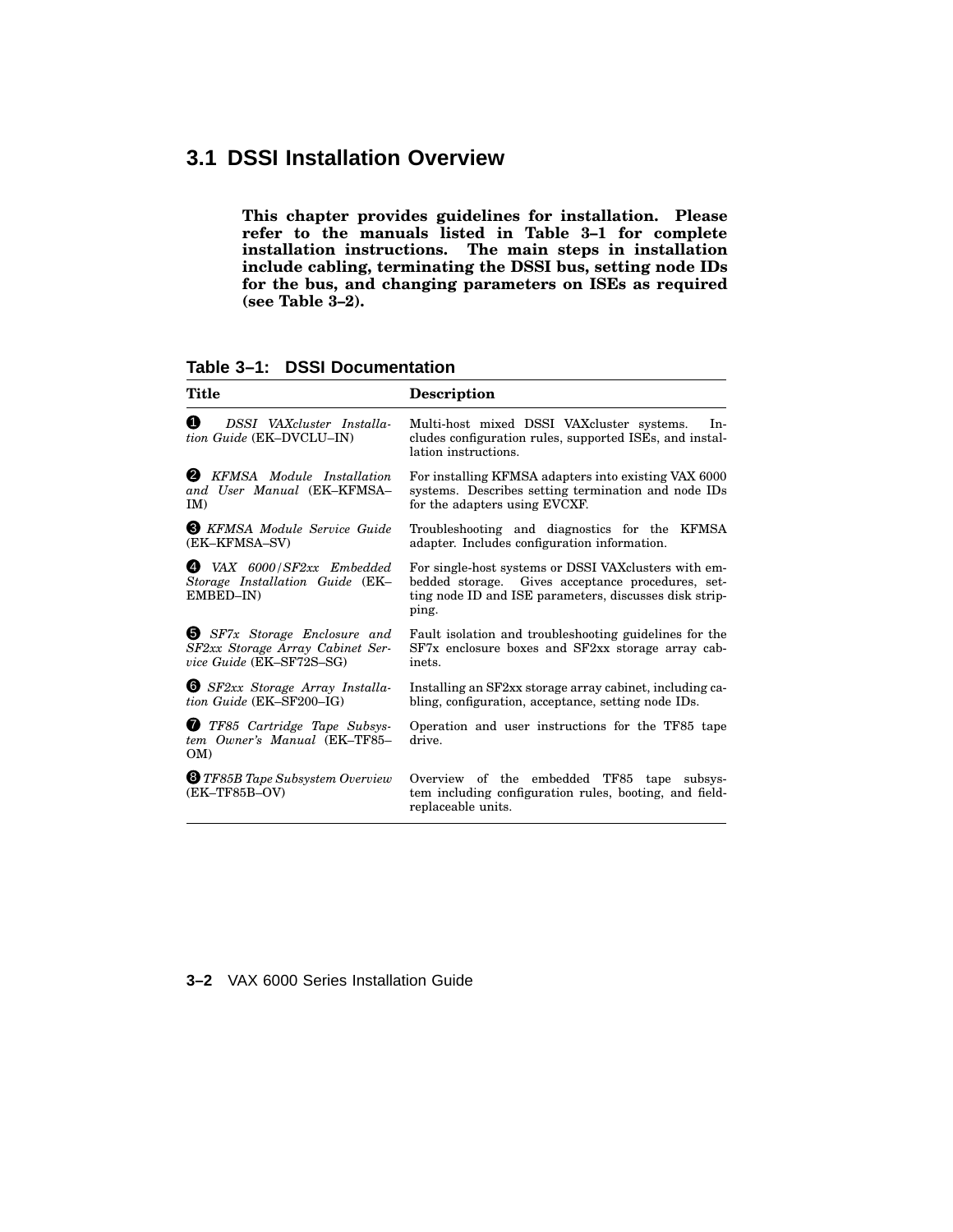|  |  | Table 3-2: DSSI Installation |
|--|--|------------------------------|
|--|--|------------------------------|

| Location                              | Single-Host Configuration <sup>1</sup> DSSI VAXcluster <sup>1</sup>                                                                                                                                                                                                                                                                                    |                                                                                      |
|---------------------------------------|--------------------------------------------------------------------------------------------------------------------------------------------------------------------------------------------------------------------------------------------------------------------------------------------------------------------------------------------------------|--------------------------------------------------------------------------------------|
| <b>Cable Installation</b>             |                                                                                                                                                                                                                                                                                                                                                        |                                                                                      |
| ISE in VAX 6000                       | No change. All cables are fac-<br>tory installed.                                                                                                                                                                                                                                                                                                      | Attach cables from SF7x to ad-<br>ditional host systems. $\mathbf{\Theta}$ $\dagger$ |
| ISE in SF2xx<br>storage array cabinet | Attach cables from host system to SF2xx cabinet. $\bigcirc$ <sup>2</sup>                                                                                                                                                                                                                                                                               |                                                                                      |
| <b>Bus Termination</b>                |                                                                                                                                                                                                                                                                                                                                                        |                                                                                      |
| Host I/O bulkhead                     | Install termination on each unused connector<br>sary. $\bullet$ $\bullet$                                                                                                                                                                                                                                                                              | as<br>neces-                                                                         |
| <b>SF7X Enclosure Box</b>             | Install termination on each unused connector on rear panel, as nec-<br>essary. $\mathbf{\Theta}$ $\mathbf{\Theta}$                                                                                                                                                                                                                                     |                                                                                      |
| <b>Node ID Settings</b>               |                                                                                                                                                                                                                                                                                                                                                        |                                                                                      |
| <b>KFMSA</b>                          | No change. Leave at factory set-<br>ting of node ID 7.                                                                                                                                                                                                                                                                                                 | Set second host node ID to 6<br>and third host to 5. $\mathbf{0} \otimes$ 3          |
| <b>ISEs</b>                           | No change. Should be correctly set at factory.<br>Tapes are set to node ID 0; through-bus SF7x boxes are<br>node IDs $1$ to $4$ .<br>host) are node IDs 5 and 6.                                                                                                                                                                                       | split-bus SF7x boxes (for single- and dual-                                          |
| <b>ISE Parameter Changes</b>          |                                                                                                                                                                                                                                                                                                                                                        |                                                                                      |
| <b>ISEs</b>                           | See KFMSA Module Installation and User Manual for explicit di-<br>rections on changing parameters. $\bullet$                                                                                                                                                                                                                                           |                                                                                      |
|                                       | <b>Adding Hosts to Existing DSSI Subsystems</b>                                                                                                                                                                                                                                                                                                        |                                                                                      |
| New and original hosts                | Reconfigure DSSI storage bus, setting node IDs, termina-<br>tion, and possibly changing split-bus. $\bullet$                                                                                                                                                                                                                                           |                                                                                      |
|                                       | <sup>1</sup> Assumes a new installation only; does not apply to add-on configurations.<br><sup>2</sup> See the <i>SF2xx Installation Manual</i> for complete cabling instructions.<br><sup>3</sup> See the <i>KFMSA Module Installation and User Manual</i> for changing node IDs.<br><i>†These callouts refer to the manuals listed in Table 3–1.</i> |                                                                                      |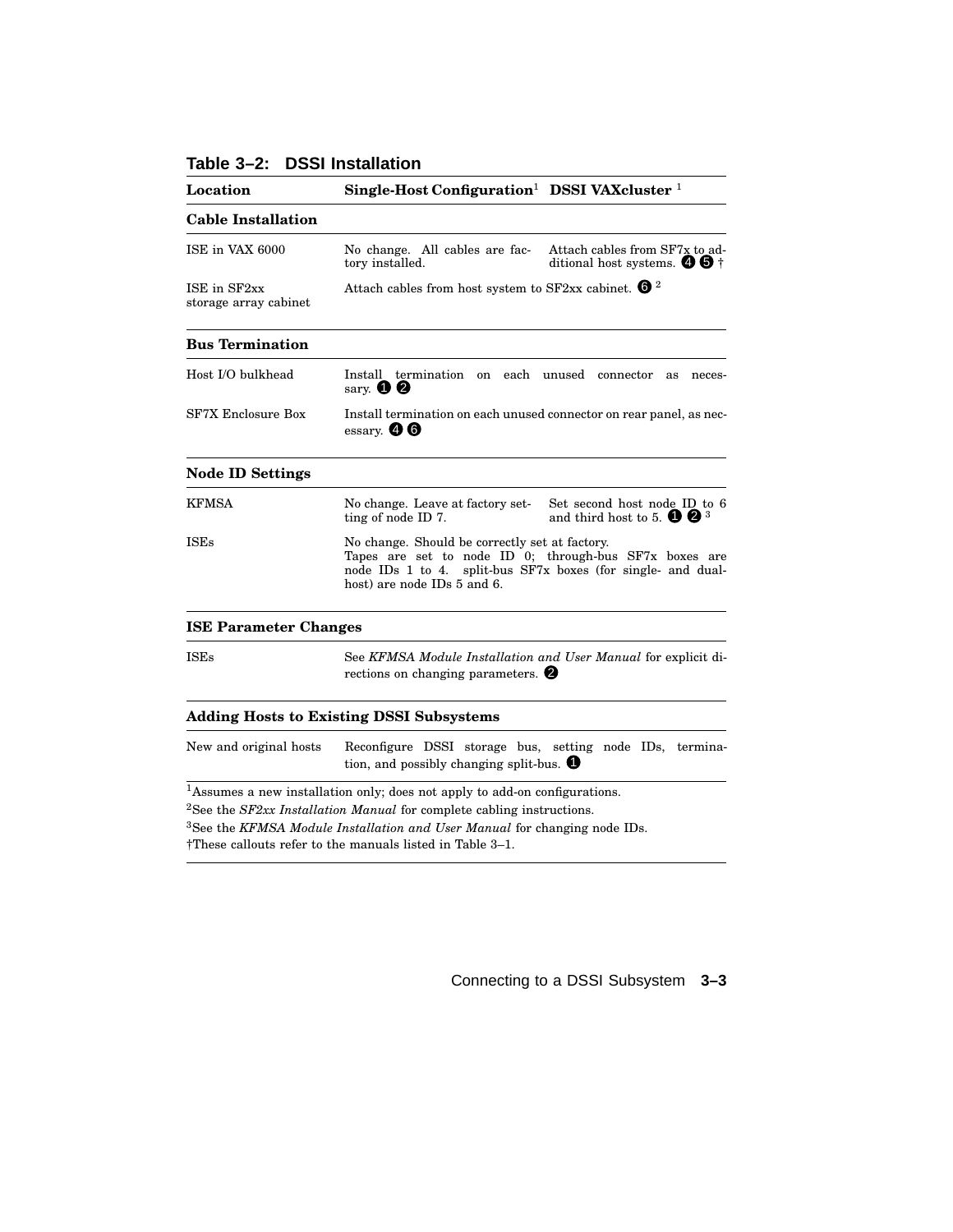# **3.2 Storage Architecture and Options**

**VAX 6000 systems have multiple paths for CI, DSSI, and Ethernet connections. Table 3–3 shows VAXcluster and network communications options.**

### **Figure 3–1: System Architecture with KFMSA**



VAX 6000 systems have several choices of VAXcluster adapters and communication interconnects. Figure 3–1 shows a system architecture, and Table 3–3 lists the adapters and configuration limits.

#### **3–4** VAX 6000 Series Installation Guide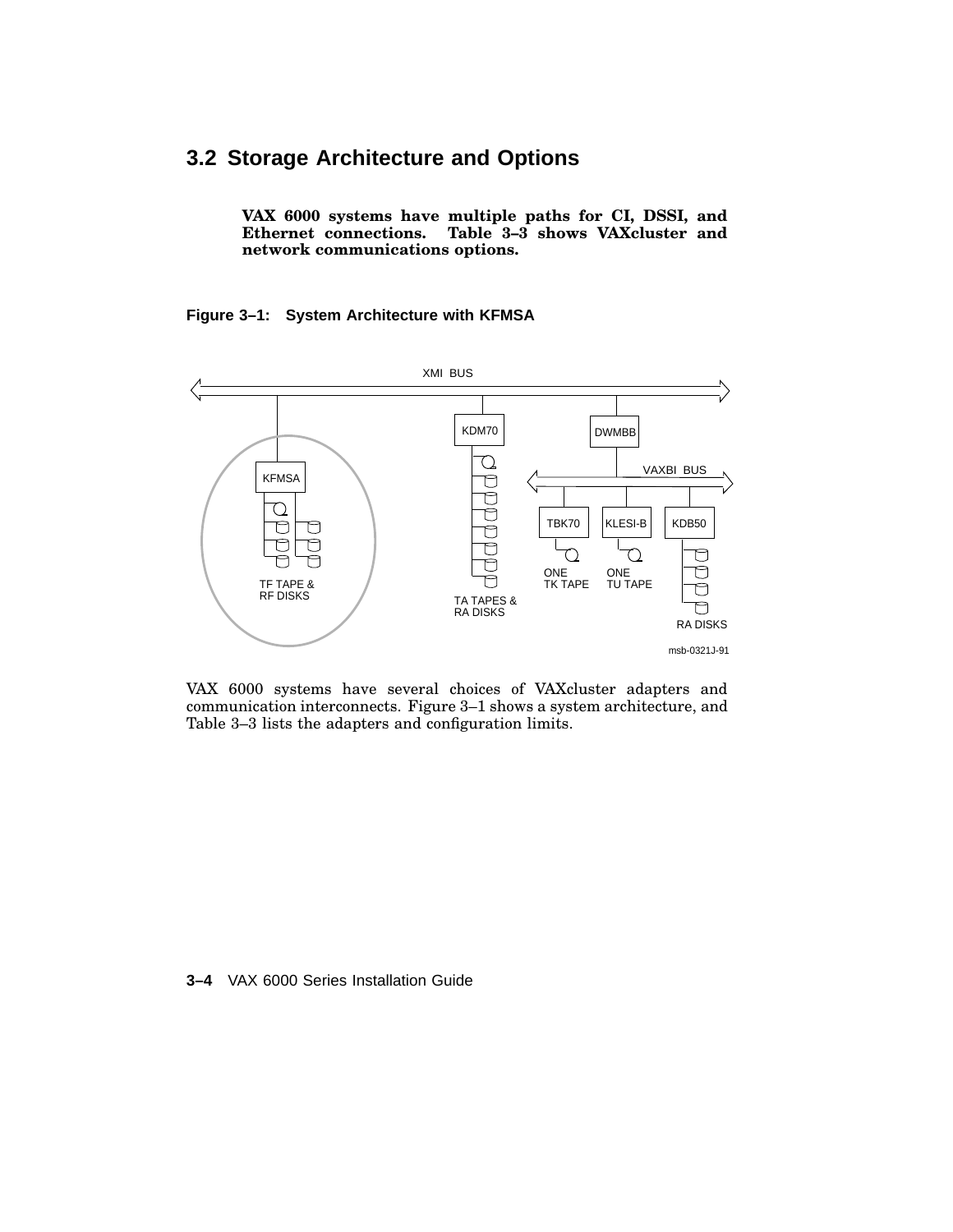**Adapter Maximum Configuration VAXcluster Options** CI CIXCD Up to 4 (1 XMI slot each)  $^1$ CIBCA Up to 4 (2 VAXBI slots each plus DWMBB adapter)  $^{\rm 1}$ DSSI KFMSA Up to 6 KFMSAs in a VAX 6000. One XMI slot, providing two DSSI buses per module. Ethernet DEMNA Up to 6 (1 XMI slot each) DEBNA One VAXBI slot plus DWMBB adapter

**Table 3–3: VAXcluster and Network Options**

| <b>Network Interconnects</b> |              |                                                              |
|------------------------------|--------------|--------------------------------------------------------------|
| СI                           | <b>CIXCD</b> | Up to 4 $(1 \text{ XML slot each})^1$                        |
|                              | <b>CIBCA</b> | Up to 4 (2 VAXBI slots each plus DWMBB adapter) <sup>1</sup> |
| Ethernet                     | <b>DEMNA</b> | Up to 6 (1 XMI slot each) <sup>2</sup>                       |
|                              | <b>DEBNI</b> | Up to 6 (1 VAXBI slot plus DWMBB adapter)                    |
| FDDI                         | <b>DEMFA</b> | Up to $2(1 \text{ XML slot each})$                           |

 $\rm ^1CIXCD$  and CIBCA cannot be configured together on the same system. <sup>2</sup>Power connection is provided for one H4005 transceiver.

### **Figure 3–2: XMI Adapters**

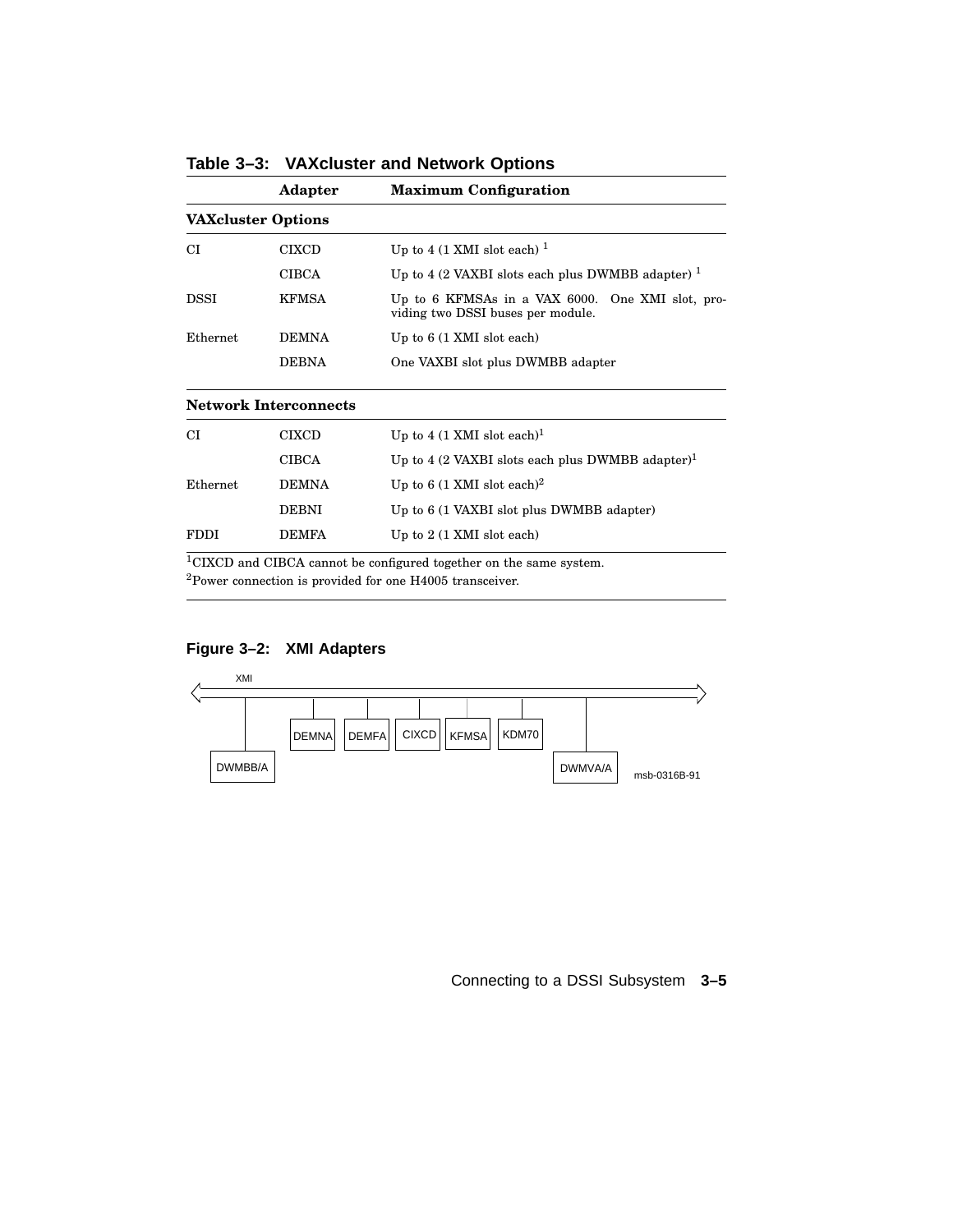# **3.3 DSSI and CI VAXclusters Compared**

**The Digital Storage System Interconnect (DSSI) bus is supported on VAX 6000 systems using the KFMSA adapter. It is a daisy-chained multi-drop bus that connects up to eight nodes. Logically, each DSSI bus is equivalent to a small CI, including the associated logical Star Coupler. A CI storage unit and HSC is equivalent to a DSSI ISE (see Figure 3–3).**

**Figure 3–3: CI and DSSI Compared**



**3–6** VAX 6000 Series Installation Guide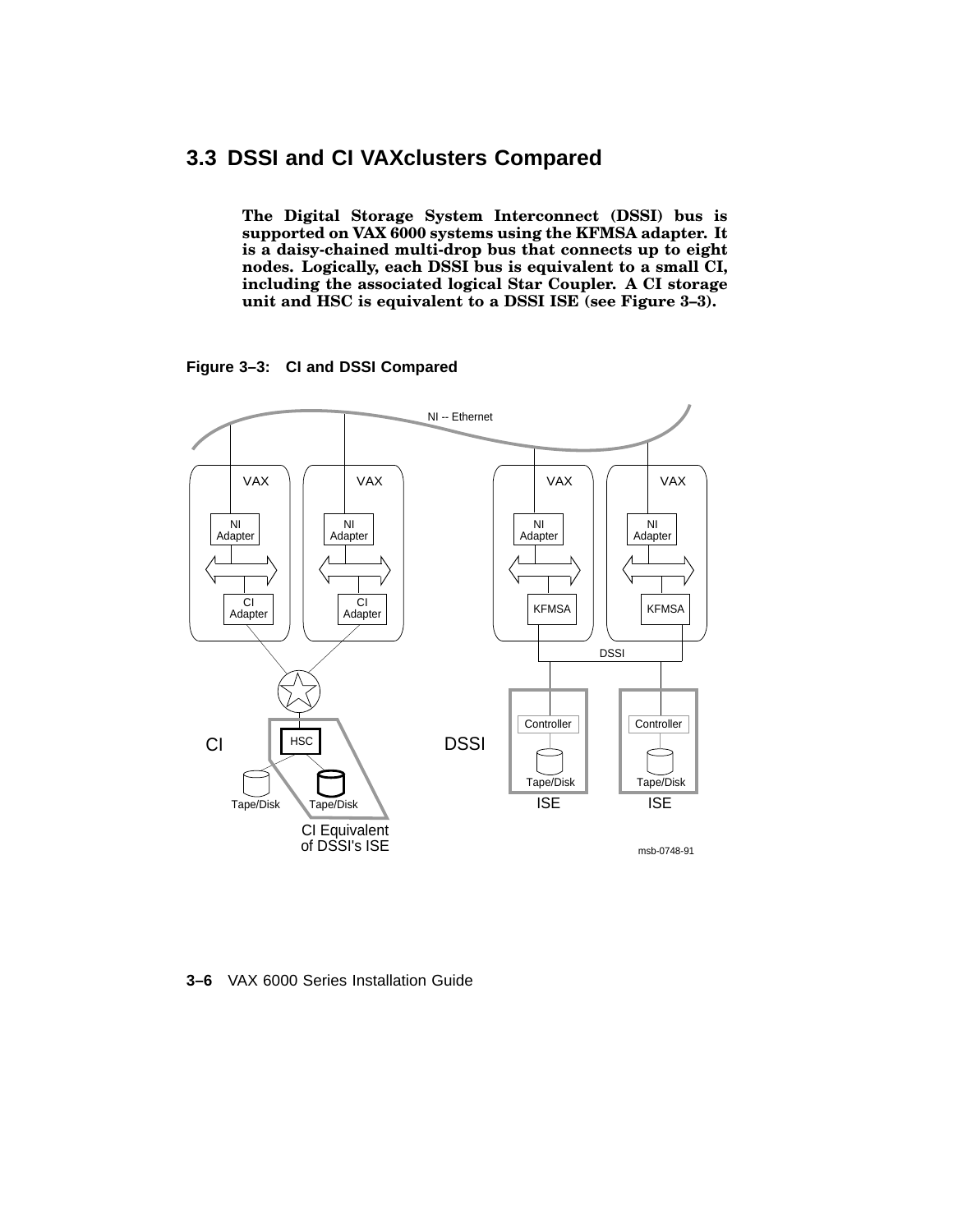On both CI and DSSI, all nodes directly connect to each other. The DSSI bus requires electrical terminators at both ends to ensure signal integrity because it is DC-coupled (the CI bus does not require physical termination).

Logically, each DSSI bus is equivalent to a small CI with its Star Coupler. The RF/TF devices on the DSSI are functionally equivalent to a combination of HSC and RA/TA devices on the CI. Like the HSC, each ISE controller can communicate with multiple VAX hosts on DSSI and order disk seeks. ISEs do not have to share an HSC like CI devices, so each additional ISE linearly increases I/O throughput and bandwidth.

DSSI can be implemented in single-, dual-, or tri-host mode. In singlehost, one system has access to integrated storage elements (ISEs) across the DSSI storage bus. In dual- and tri-host configurations, the systems remain functionally independent while their common DSSI storage bus, together with VAXcluster software, makes the ISEs available to each system, providing multiple data paths for access to the ISEs.

Dual- and multi-host systems can include multiple VAX 6000 systems and VAX 4000 Model 300 systems (see Section 3.4.6).

#### **FOR MORE INFORMATION**

Primary reference: *KFMSA Module Installation and User Manual* Secondary reference: *SF2xx Storage Array Installation Guide*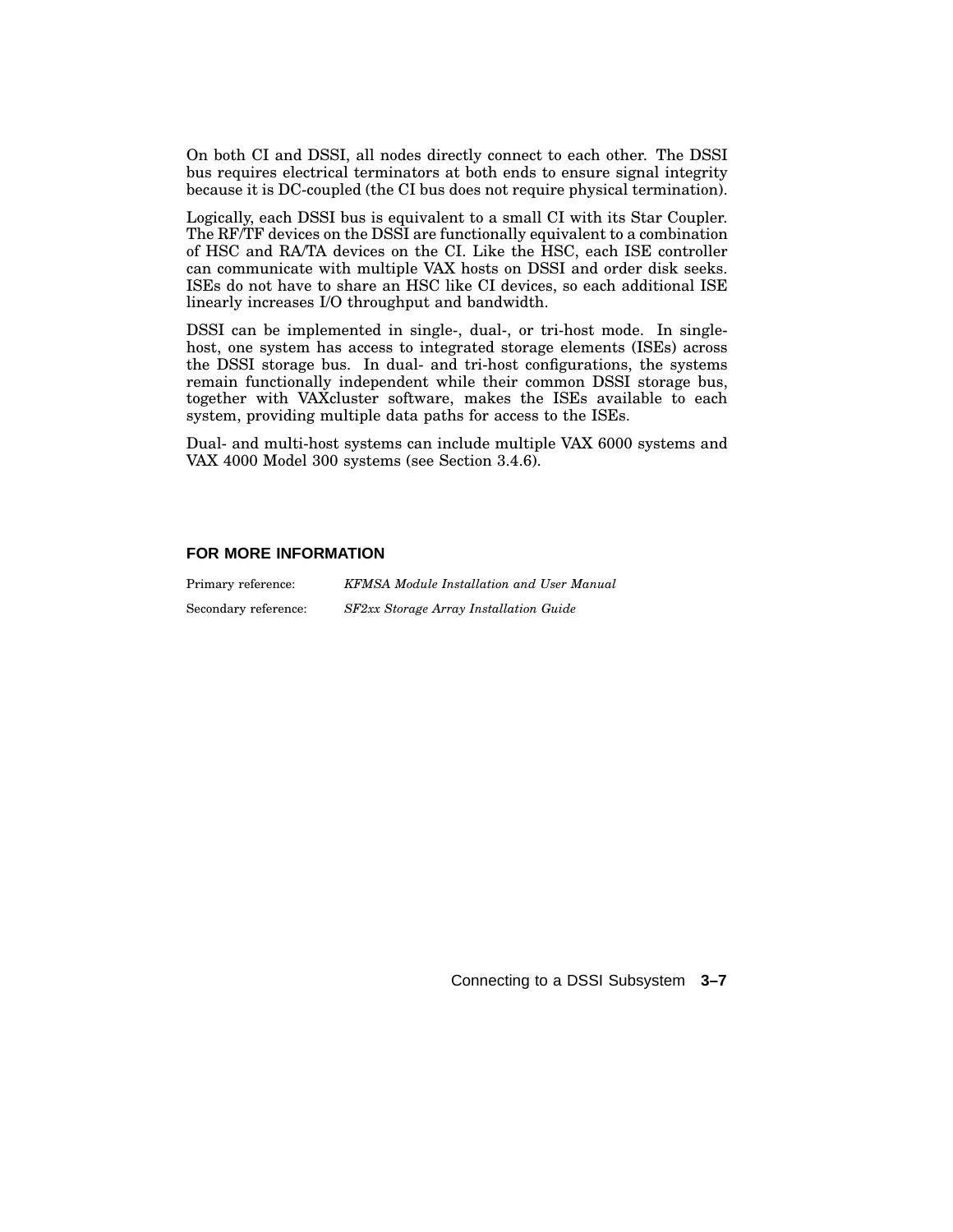# **3.4 DSSI Basics**

**If you are familiar with DSSI terminology and concepts, go to Section 3.5 and continue the installation. For additional information on DSSI, see Table 3–4.**

- VAX 6000 systems support DSSI subsystems in single-, dual-, or tri-host configurations, using the KFMSA adapter.
- Each KFMSA adapter has two buses, each of which can attach seven additional nodes (ISEs or another KFMSA adapter).
- ISEs can be RF disk or TF tape devices.
- RF ISEs are housed in SF7x enclosure boxes installed either in the system cabinet or in an SF2xx storage array cabinet.
- TF85 ISEs are housed in VAX 6000 cabinets and TF857 drive loaders are housed in SF2xx storage array cabinets.

| Term         | Reference     | <b>Definition</b>                                                                                                                                                                                                          |
|--------------|---------------|----------------------------------------------------------------------------------------------------------------------------------------------------------------------------------------------------------------------------|
| DSSI         | Section 3.3   | Digital Storage System Interconnect. A DSA-<br>based storage interconnect used by the KFMSA<br>adapter and the RF and TF series integrated stor-<br>age elements to transfer data and to communi-<br>cate with each other. |
| Dual-host    | Section 3.4.6 | Storage configuration where ISEs are shared be-<br>tween two DSSI adapters on a DSSI subsys-<br>tem with two host systems.                                                                                                 |
| ISE          | Section 3.4.2 | Integrated storage element. On the DSSI stor-<br>age bus, all RF and TF storage devices are ISEs.                                                                                                                          |
| <b>KFMSA</b> | Section 3.4.1 | XMI adapter for RF disks and TF tapes; enables con-<br>nection to these devices.                                                                                                                                           |
| MSCP         | Section 3.4.2 | Mass storage control protocol. An application layer pro-<br>tocol used by the host to perform disk I/O opera-<br>tions and I/O control functions.                                                                          |

#### **Table 3–4: DSSI Concepts**

**3–8** VAX 6000 Series Installation Guide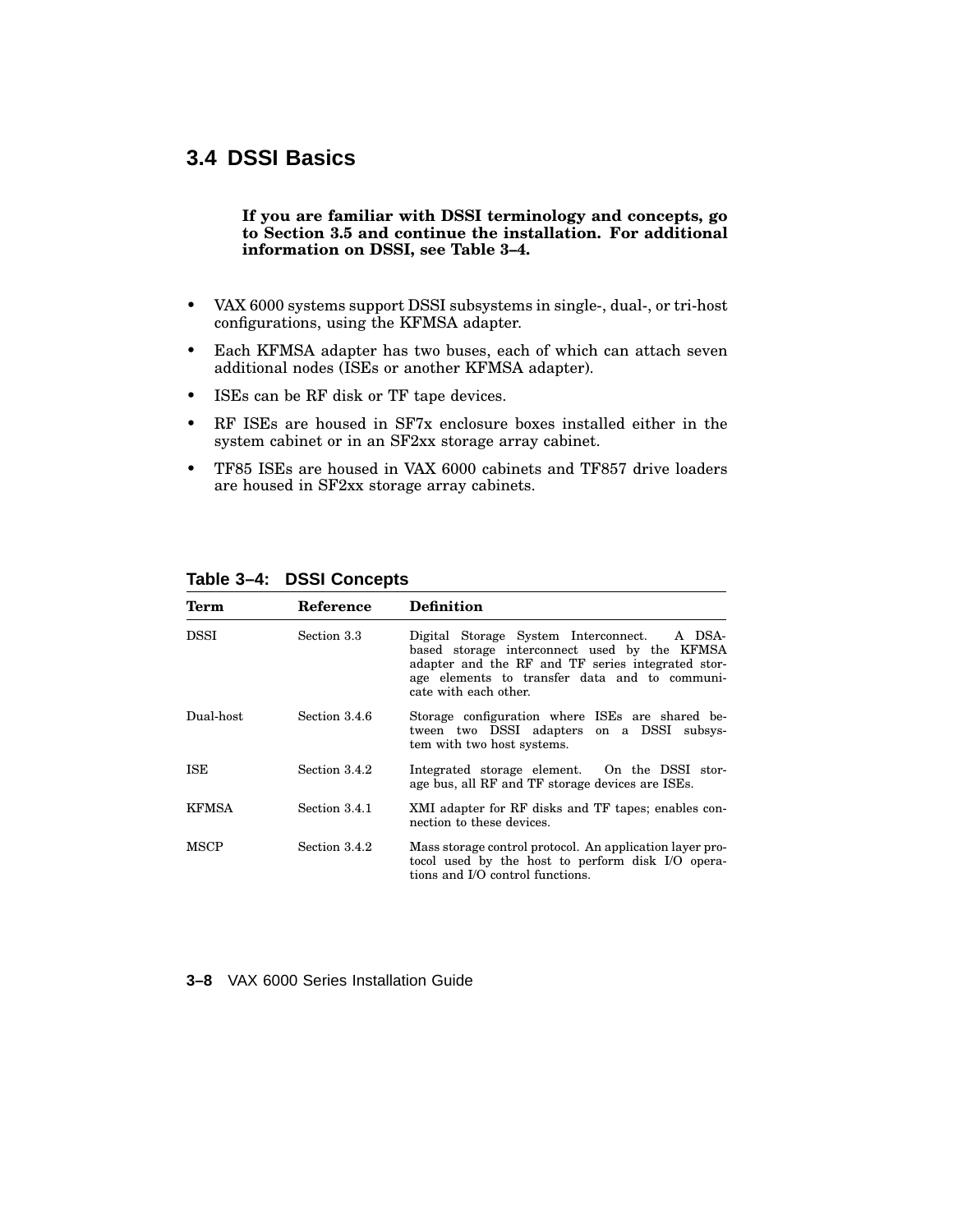# **Table 3–4 (Cont.): DSSI Concepts**

| Term        | Reference                                                                                                                                                             | <b>Definition</b>                                                                                                                                                                            |
|-------------|-----------------------------------------------------------------------------------------------------------------------------------------------------------------------|----------------------------------------------------------------------------------------------------------------------------------------------------------------------------------------------|
| Node name   | Section 3.5.2                                                                                                                                                         | A 6-character (maximum) value assigned to each ISE.<br>The node name of each ISE must be unique across the<br>system topology.                                                               |
| <b>OCP</b>  | Section 3.5.2                                                                                                                                                         | Operator control panel. An enclosure interface that al-<br>lows remote control of DSSI node ID selection and ISE<br>operating status.                                                        |
| SF7x        | Section 3.4.3                                                                                                                                                         | A storage enclosure that houses either two or four<br>RF disk drives. Can be installed in a system cabi-<br>net or in an SF2xx storage array cabinet. Current mod-<br>els are SF72 and SF73. |
| SF2xx       | Section 3.4.4                                                                                                                                                         | DSSI storage array cabinet that houses up to<br>six SF7x enclosures and up to two TF857 maga-<br>zine tape loader subsystems.                                                                |
| Single-host | Section 3.4.5                                                                                                                                                         | Storage configuration where ISEs are connected to only<br>one host system.                                                                                                                   |
| Split-bus   | Section 3.4.3                                                                                                                                                         | A mode of operation where the bus servicing the ISEs<br>on right side of an SF7x enclosure is different bus from<br>the bus servicing the ISEs on the left side of the enclo-<br>sure.       |
| Through-bus | Section 3.4.3                                                                                                                                                         | A mode of operation where all the ISEs in an SF7x en-<br>closure are on the same DSSI bus.                                                                                                   |
| Tri-host    | See DSSI VAXcluster Installation Guide. Three host systems shar-<br>ing ISEs on the DSSI storage bus. Host systems can be VAX 6000 and VAX<br>4000 Model 300 systems. |                                                                                                                                                                                              |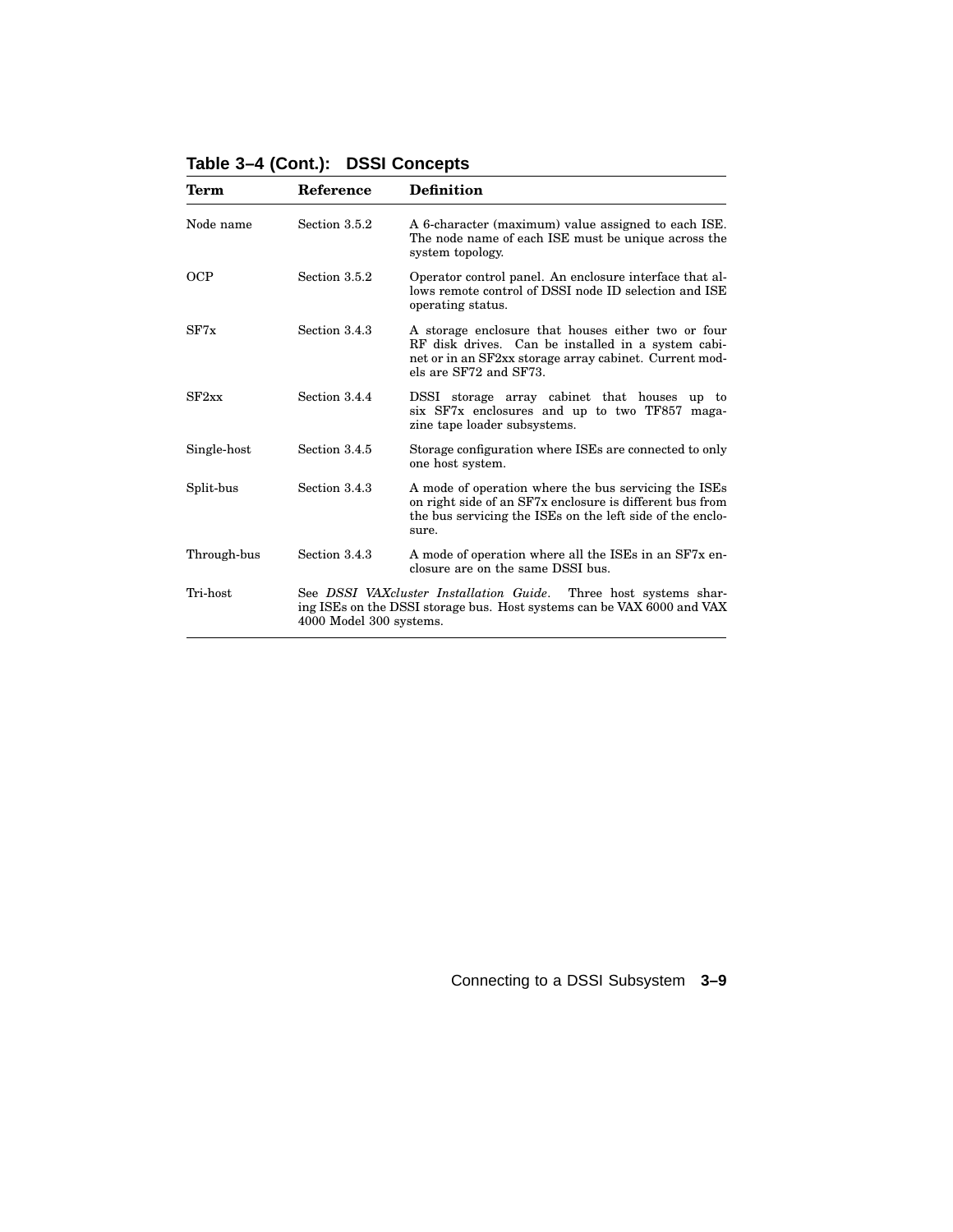# **3.4.1 KFMSA Adapter**

**VAX 6000 systems support DSSI using the KFMSA adapter installed in the XMI card cage. Each KFMSA supports or has two DSSI buses. The KFMSA has diagnostic LEDs and reports status to system self-test display.**

**Figure 3–4: KFMSA LEDs**



**3–10** VAX 6000 Series Installation Guide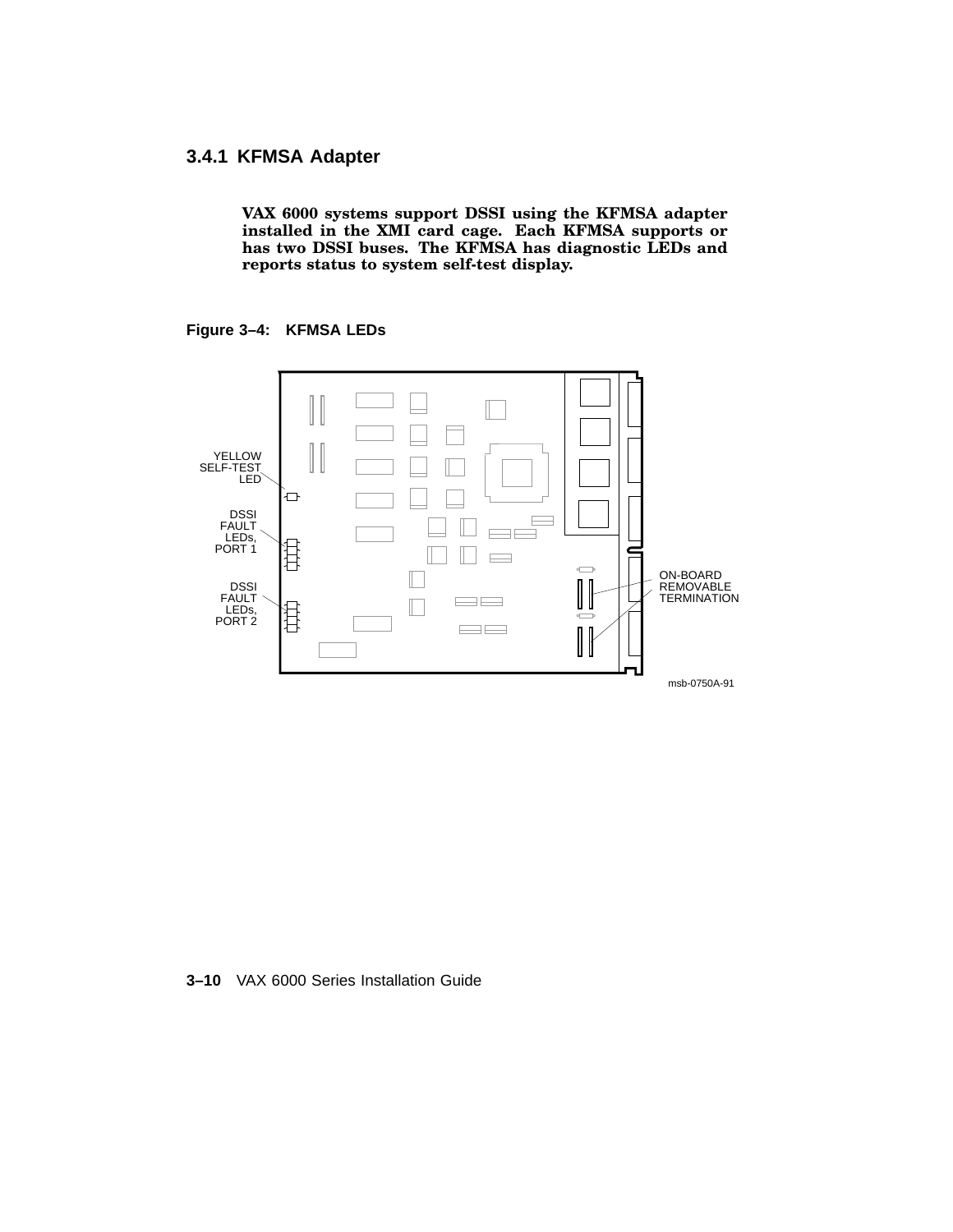The KFMSA runs a self-test during power-up and reports results to the system self-test display. The yellow LED on the KFMSA lights to indicate that self-test passed.

If a KFMSA fails self-test, check the diagnostic LEDs on the board. Two sets of four red LEDs report status for each of the logical ports associated with the two physical buses. See the *KFMSA Module Installation and User Manual* chapter, Power-On Self-Test, for details on the KFMSA LED readout.

In addition to the KFMSA adapter self-test status, each ISE has its own self-test. To check status of ISEs, for disks, check the status LEDs on the operator control panel of the SF7x enclosure box. For TF857 tapes, check the front panel of the tape loader.

The KFMSA-AA adapter has bus termination on the board, and supports single- and dual-host systems. The KFMSA-BA adapter has removable termination; with the termination present on the board, it supports singleand dual-host subsystems, and with the termination removed supports multi-host.

Each of the two DSSI buses per KFMSA has eight data lines: 1 parity line and 7 control lines. Transmission on the DSSI bus is packet-oriented. Of the eight nodes configured between any two terminators on KFMSA adapters, one to three nodes can be KFMSA adapters. The remaining nodes can be RF disk or TF tape integrated storage elements (ISEs). See Section 3.4.2.

The level 3 diagnostic, EVCXF, reports ISE node IDs and connection on each bus (described in Section 3.6.3).

#### **FOR MORE INFORMATION**

Primary reference: *KFMSA Module Installation and User Manual* Secondary reference: *KFMSA Module Service Guide*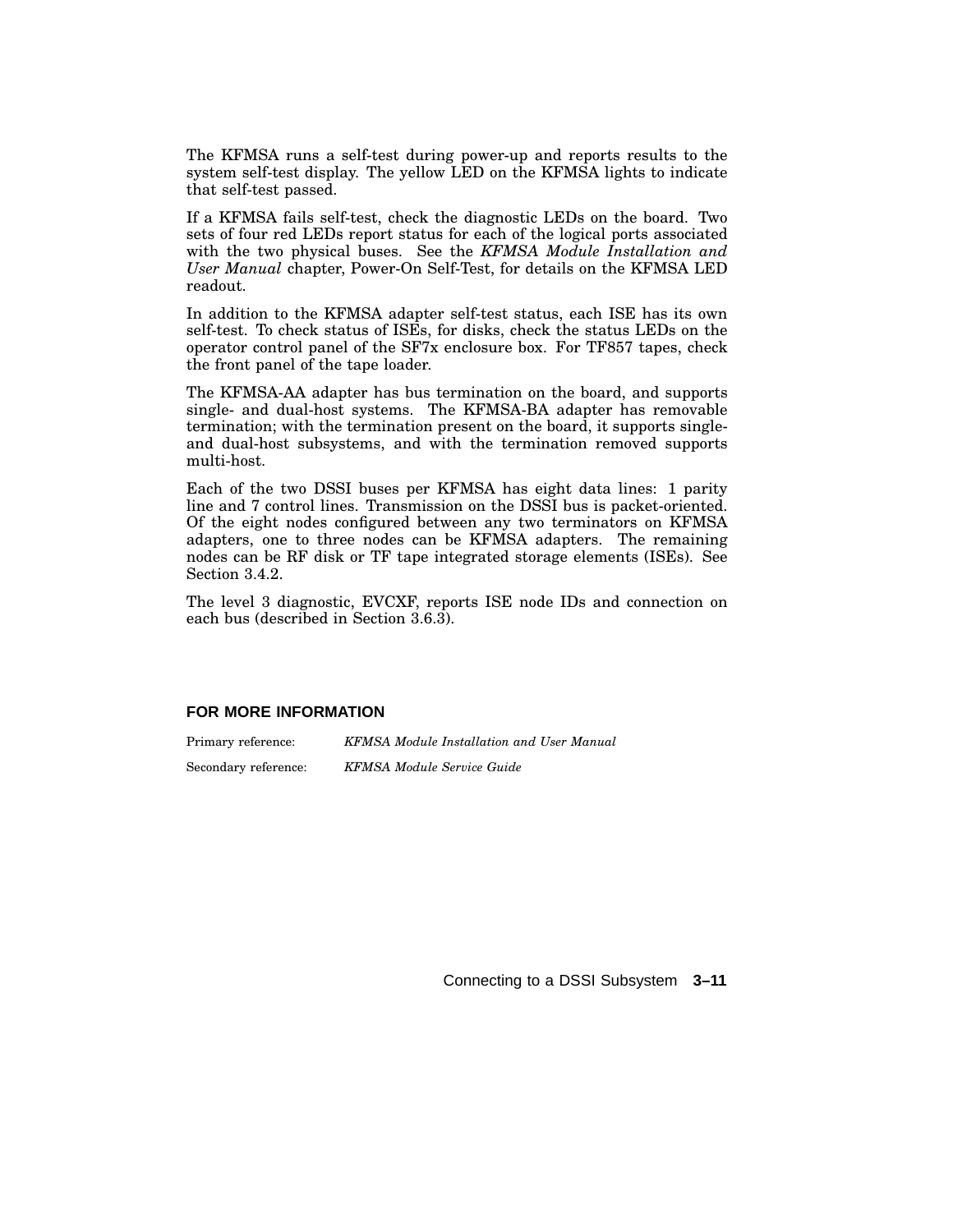### **3.4.2 Integrated Storage Elements (ISEs)**

**Of the eight nodes available between any two terminators on a DSSI bus, a maximum of three nodes can be KFMSA adapters, the rest ISEs. ISEs are the RF disks and TF tapes that populate up to seven nodes on any DSSI bus. Each ISE has a controller and a disk or tape drive.**



**Figure 3–5: ISEs for the DSSI Storage Bus**

**3–12** VAX 6000 Series Installation Guide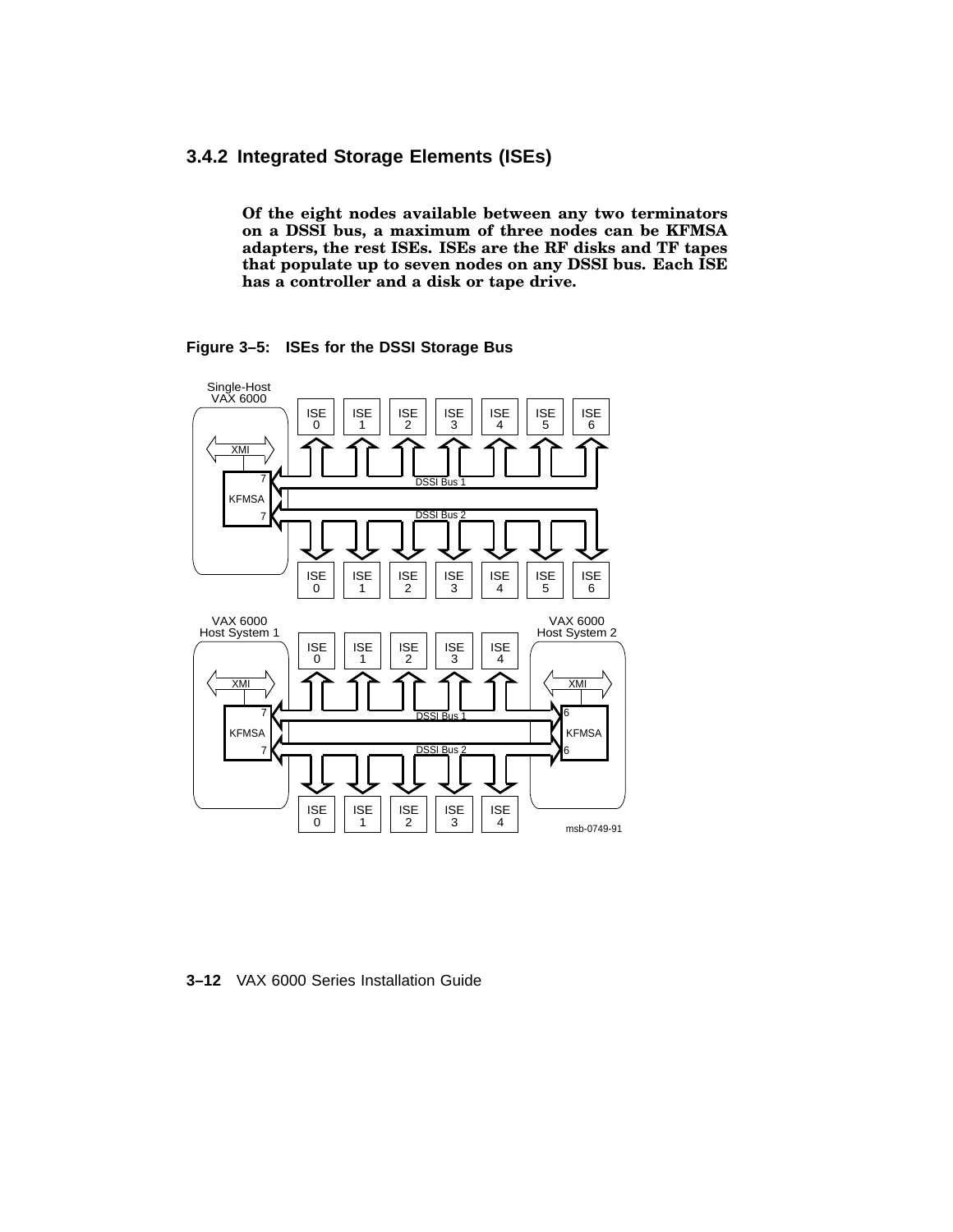Each DSSI bus has a limit of eight physical addresses: one, two, or three adapters (KFMSAs) and from one to seven ISEs (RF disks or TF tapes). Each ISE has a controller in the physical (tape or disk) drive which uses the mass storage control protocol (MSCP) or tape MSCP. ISEs are located in a VAX 6000 cabinet, a VAX 4000 Model 300 cabinet, or an SF2xx storage cabinet.

Each connection has an initiator and a target node. Any node on the bus can act as either an initiator or a target. The actual communications are limited to two nodes at a time. Arbitration mechanisms accommodate multiple dialogues on the DSSI bus.

The ISE receives a complete packet of information requesting a task to be done. The controller interprets the packet and performs the task without any further communication from other DSSI nodes. The controller has a command queue and handles access requests. It can start and monitor an internal diagnostic, and provide status of the storage element.

VAX 6000 DSSI subsystems support RF72 and RF73 disks, TF85 tape drives in cabinet, and TF837 and TF857 tapes in SF2xx storage cabinets.

#### **FOR MORE INFORMATION**

| Primary reference:    | SF2xx Storage Array Installation Guide                                                                                                                                                                                       |
|-----------------------|------------------------------------------------------------------------------------------------------------------------------------------------------------------------------------------------------------------------------|
| Secondary references: | VAX 6000/SF2xx Embedded Storage Installation Guide<br>SF7x Storage Enclosure and SF2xx Storage Array Cabinet Ser-<br>vice Guide<br>TF85 Cartridge Tape Subsystem Owner's Manual<br><b>DSSI</b> VAXcluster Installation Guide |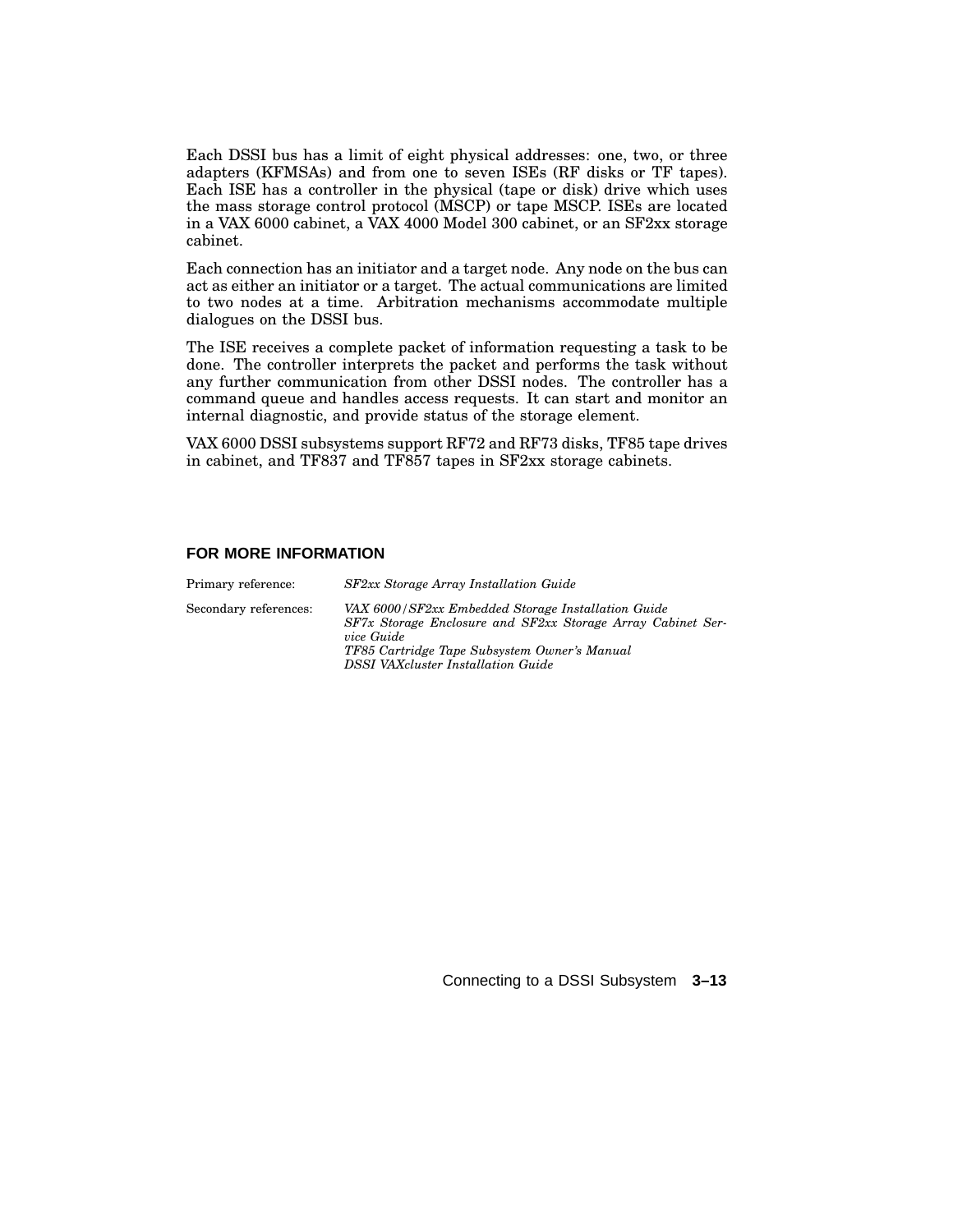### **3.4.3 SF7x Enclosure Box**

**Two or four RF disks are installed in an SF7x enclosure box (SF72 or SF73). Two SF7x enclosures can be installed in a VAX 6000 system cabinet, with a total of eight RF disks in the cabinet. Additionally, up to six SF7x enclosures can be installed in an SF2xx storage array cabinet, for an additional 24 RF disks.**

**Figure 3–6: SF7x Enclosure Box**



**3–14** VAX 6000 Series Installation Guide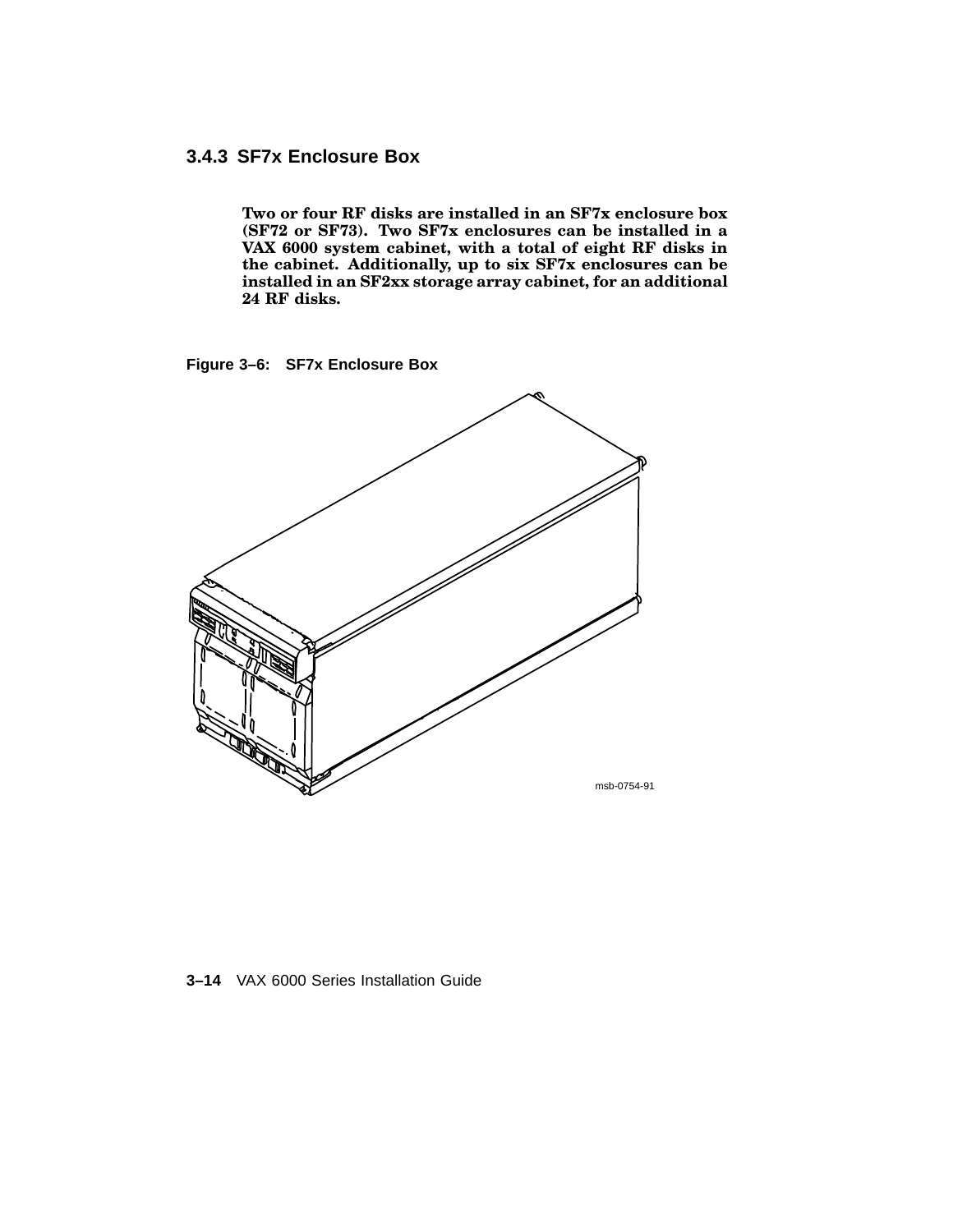A VAX 6000 cabinet can have one TF tape in the system control assembly (in the upper left front of the cabinet) and two SF7x enclosures in the base of the system cabinet. Each SF7x enclosure houses two or four RF drives. Total in-cabinet ISE capacity is a maximum of eight RF drives and one TF tape drive.

SF2xx storage array cabinets can have up to six SF7x enclosures, each with a maximum of four RF disks for a total capacity of 24 disks in each SF2xx.

An SF7x enclosure can be configured either in split-bus or through-bus mode. Split-bus mode connects the ISEs in the right side of the SF7x enclosure to a different DSSI bus from those on the left side. Through-bus mode connects all the ISEs in the enclosure to the same DSSI bus.

On single- and dual-host systems, SF7x enclosures can be cabled as either split-bus or through-bus. On multi-host systems, all SF7xs are set throughbus (no split-bus is allowed).

#### **FOR MORE INFORMATION**

| Primary reference:   | SF2xx Storage Array Installation Guide                                    |
|----------------------|---------------------------------------------------------------------------|
| Secondary reference: | SF7x Storage Enclosure and SF2xx Storage Array Cabinet Ser-<br>vice Guide |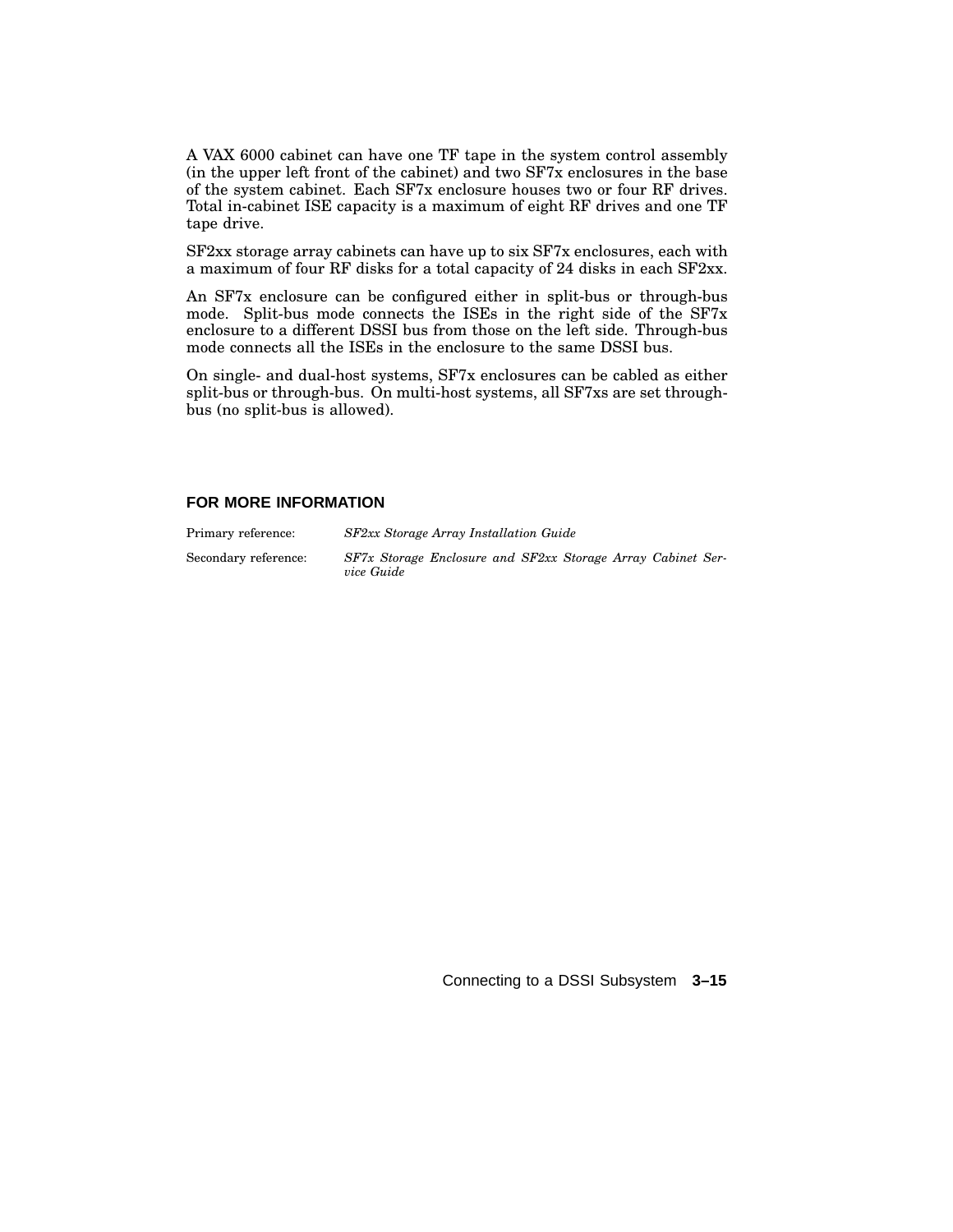# **3.4.4 SF2xx Storage Array Cabinet**

**The SF2xx storage array cabinet houses a maximum of six SF7x storage enclosures, each of which can hold four RF drives, for a total of 24 RF drives. The second level from the top is reserved for TF857 devices.**

**Figure 3–7: SF2xx Cabinet**



**3–16** VAX 6000 Series Installation Guide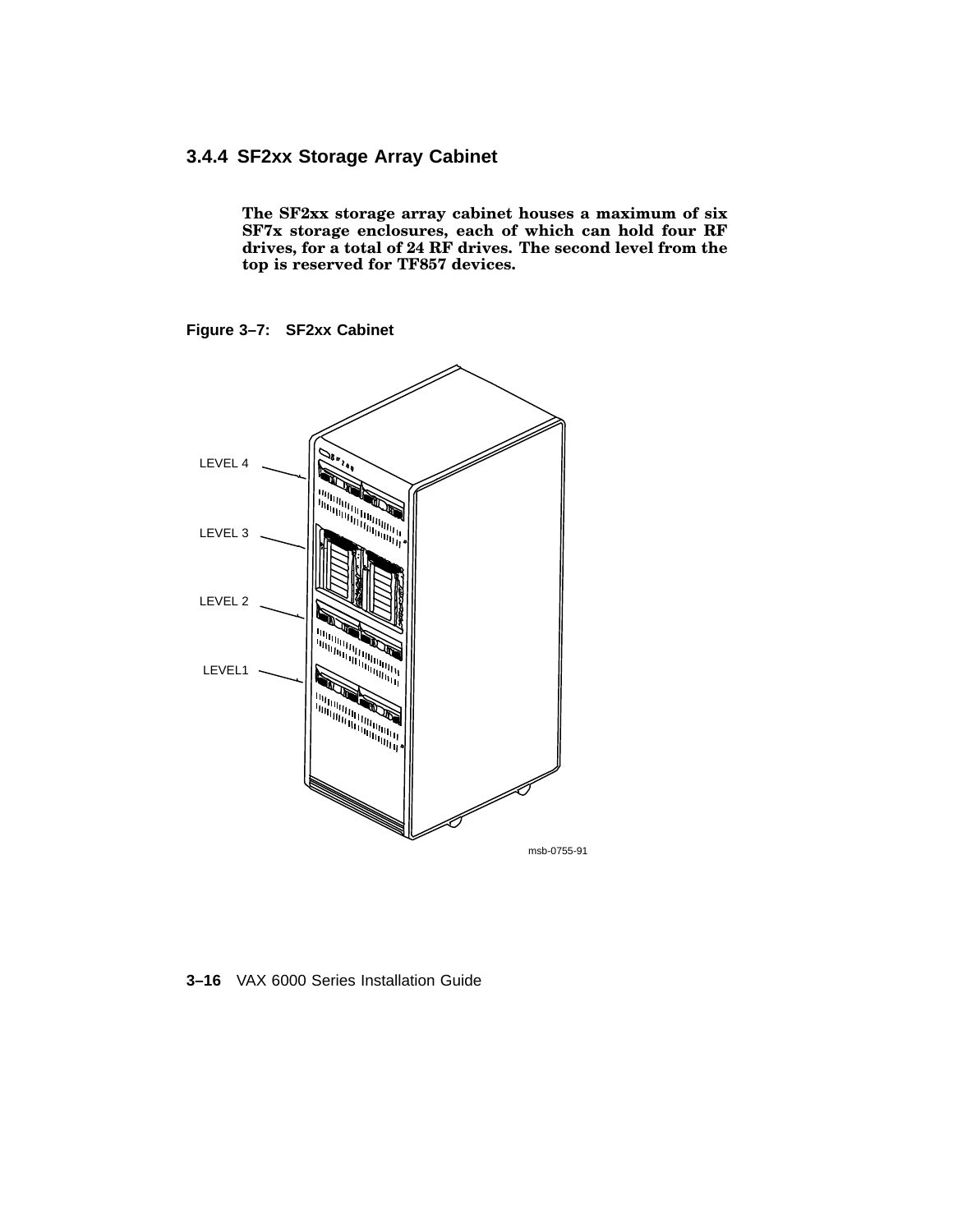A full SF2xx houses 24 RF disks (in six SF7x enclosure boxes) and two TF857 tape loaders (see Figure 3–7). SF2xx cabinets can be ordered with fewer disks and be upgraded in the field as the customer needs require.

The SF2xx has four levels: levels 1, 2, and 4 house RF disks in SF7x enclosure boxes (two or four disks per SF7x). Level 3 is reserved for tapes and can hold two TF857 tape loaders.

The number of buses needed to support a full SF2xx cabinet varies, depending on how the SF7x enclosures are configured: split- or throughbus.

### **FOR MORE INFORMATION**

| Primary reference:   | SF2xx Storage Array Installation Guide                                                                                          |
|----------------------|---------------------------------------------------------------------------------------------------------------------------------|
| Secondary reference: | VAX 6000/SF2xx Embedded Storage Installation Guide<br>SF7x Storage Enclosure and SF2xx Storage Array Cabinet Ser-<br>vice Guide |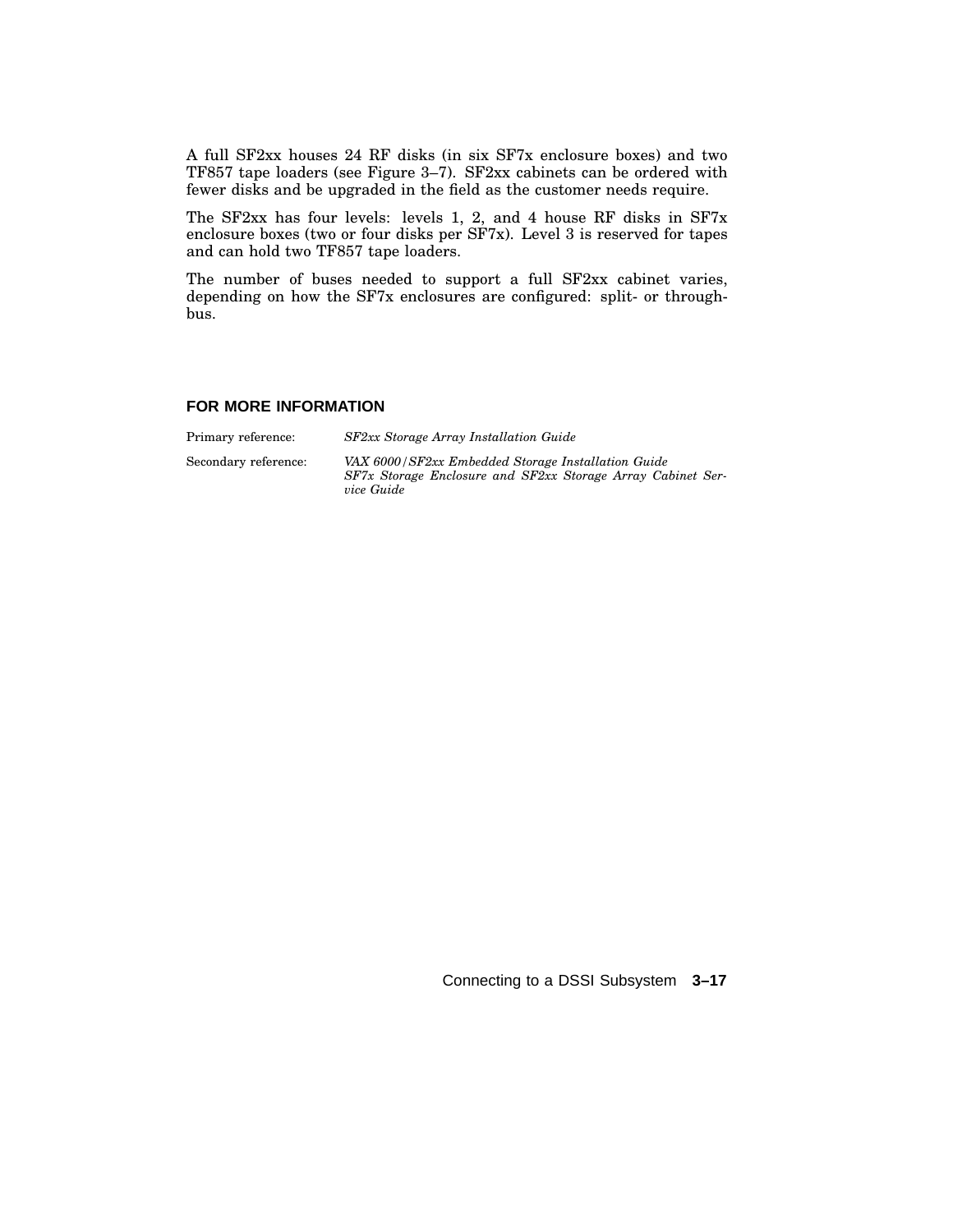# **3.4.5 Single-Host Systems**

**A single-host configuration consists of one VAX 6000 system connected to ISEs on the DSSI bus. The ISEs can be in the cabinet or in an SF2xx storage array cabinet or both.**

**Figure 3–8: Single-Host System**



**3–18** VAX 6000 Series Installation Guide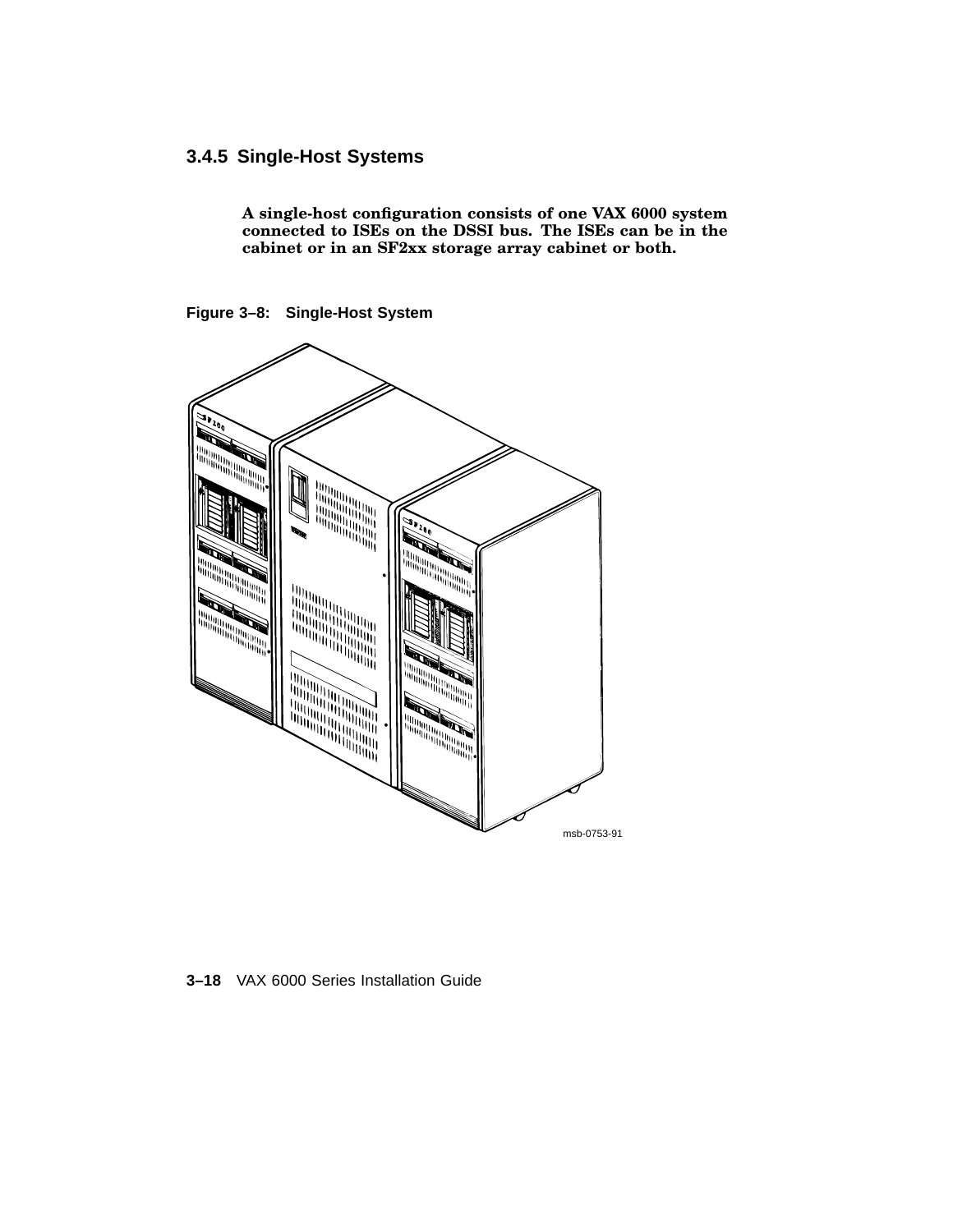For embedded storage, a VAX 6000 can have a maximum of eight RF drives and a TF tape drive in the system control assembly box. A full system cabinet can be connected with one or two KFMSA adapters.

A single-host system can connect to a maximum of two SF2xx storage array cabinets. See Figure 3–8. One full SF2xx storage array cabinet requires two KFMSA adapters to connect to a single host. If you have two full SF2xxs, then four KFMSA adapters are required.

On single-host systems, SF7x enclosures can be cabled as either split-bus or through-bus.



### **Figure 3–9: Sample Single-Host Configuration**

### **FOR MORE INFORMATION**

Primary reference: *KFMSA Module Installation and User Manual* Secondary references: *DSSI VAXcluster Installation Guide SF2xx Storage Array Installation Guide*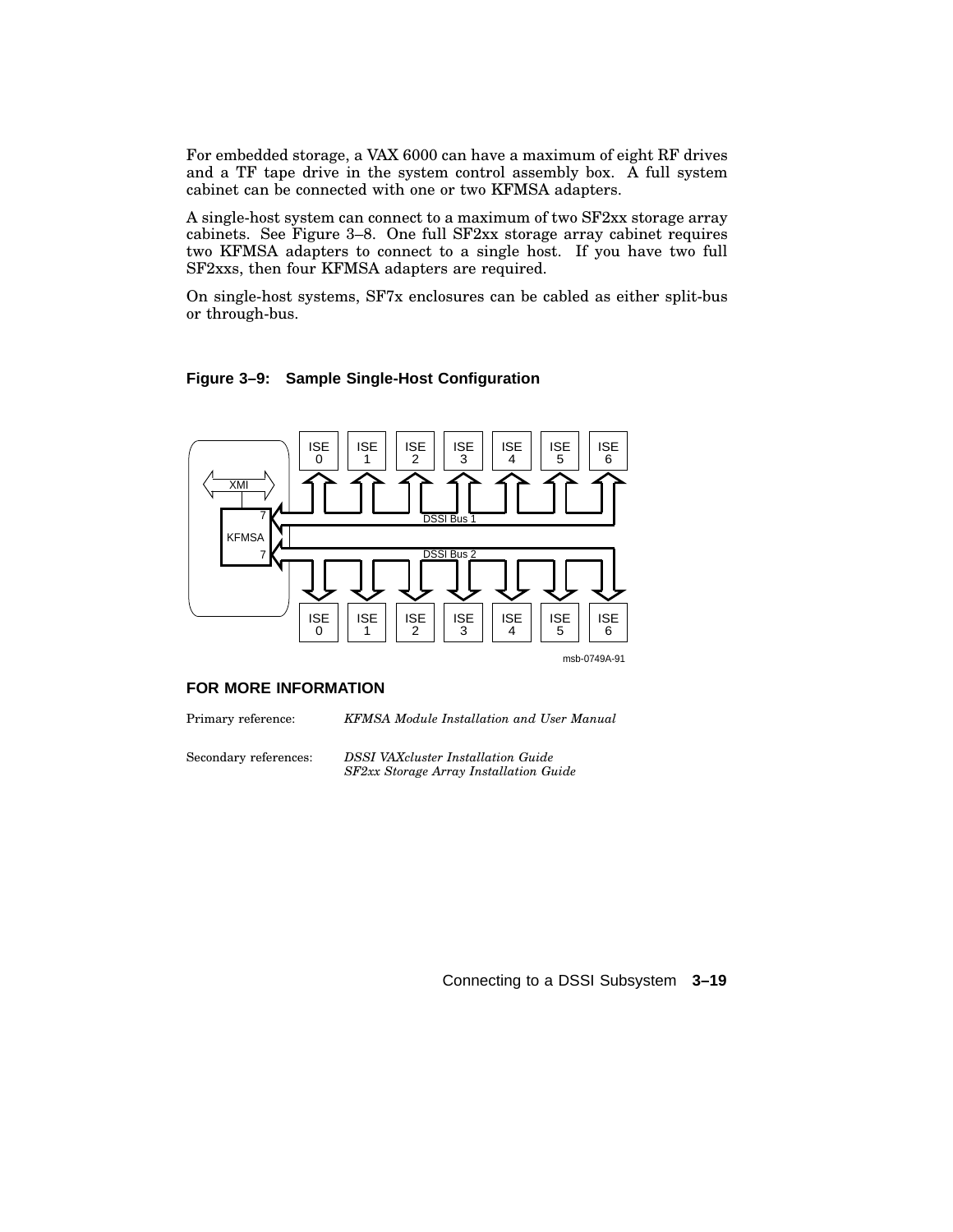# **3.4.6 Dual- and Tri-Host Systems**

**The DSSI can connect VAX 6000 systems, VAX 4000 Model 300 systems, and ISEs.**





**3–20** VAX 6000 Series Installation Guide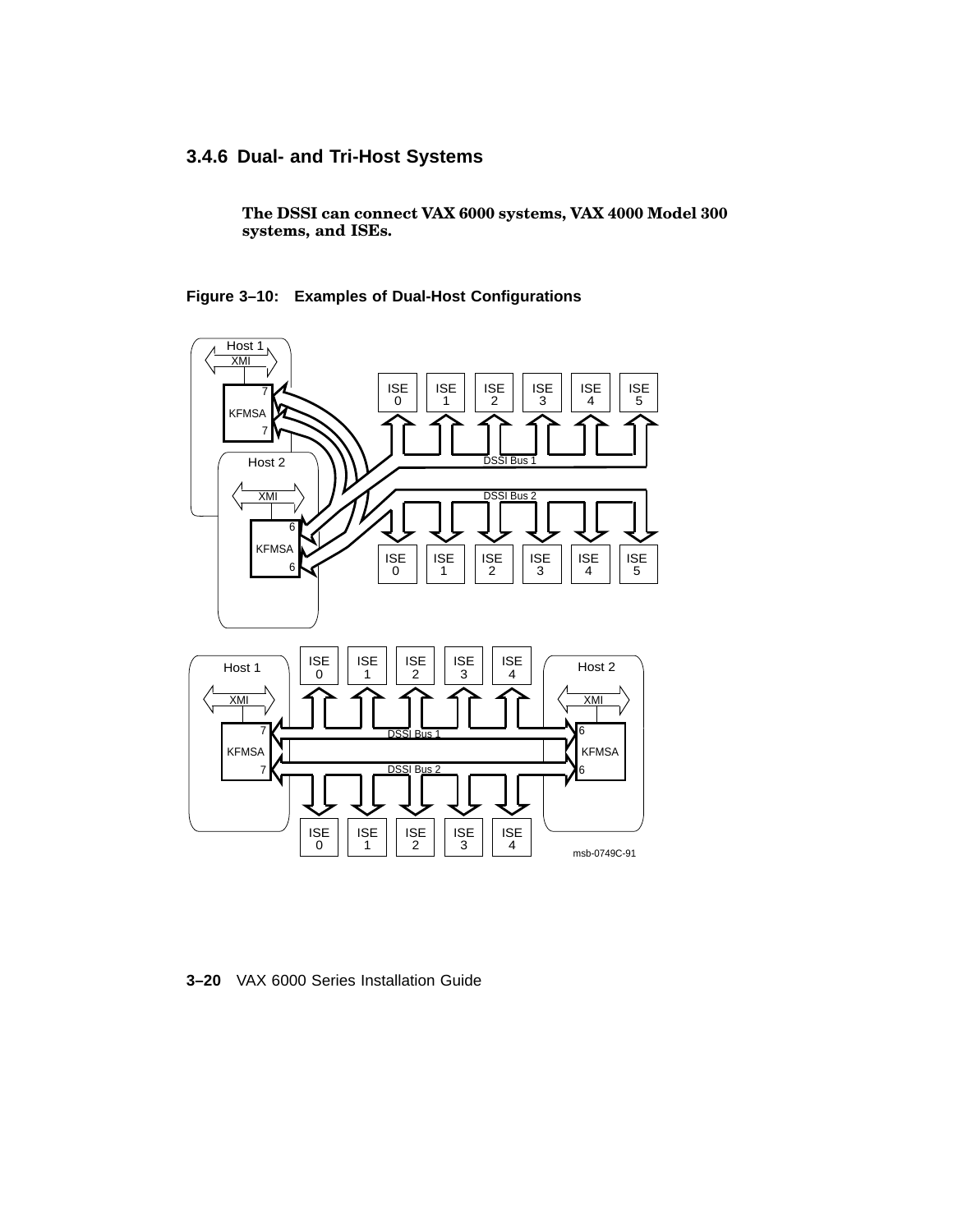Figure 3–10 shows a dual-host configuration with one KFMSA in each system. For DSSI VAXclusters, each system can have up to six KFMSA adapters. Host systems can be VAX 6000s or VAX 4000 Model 300 systems.

The ISEs can be in either of the host systems or in SF2xx storage array cabinets. This manual covers installation of single- and dual-host systems only.

Dual- and tri-host systems must have:

- Two or more VAX 6000 or VAX 4000 systems
- Software licenses of

| <b>First System</b>  | <b>Additional Systems</b> |  |
|----------------------|---------------------------|--|
| <b>VMS</b>           | VMS <sup>1</sup>          |  |
| VAXcluster           | VAXcluster                |  |
| DECnet full-function | DECnet end-node           |  |

<sup>1</sup>On any cluster, the maximum difference in VMS revision levels between any two systems cannot be greater than one.

- DSSI adapters (KFMSA adapters for VAX 6000 systems)
- Ethernet hardware
- No more than six ISEs on each DSSI bus

### **FOR MORE INFORMATION**

| Primary reference:   | <b>DSSI</b> VAXcluster Installation Guide                                                  |
|----------------------|--------------------------------------------------------------------------------------------|
| Secondary reference: | SF2xx Storage Array Installation Guide<br><b>KFMSA Module Installation and User Manual</b> |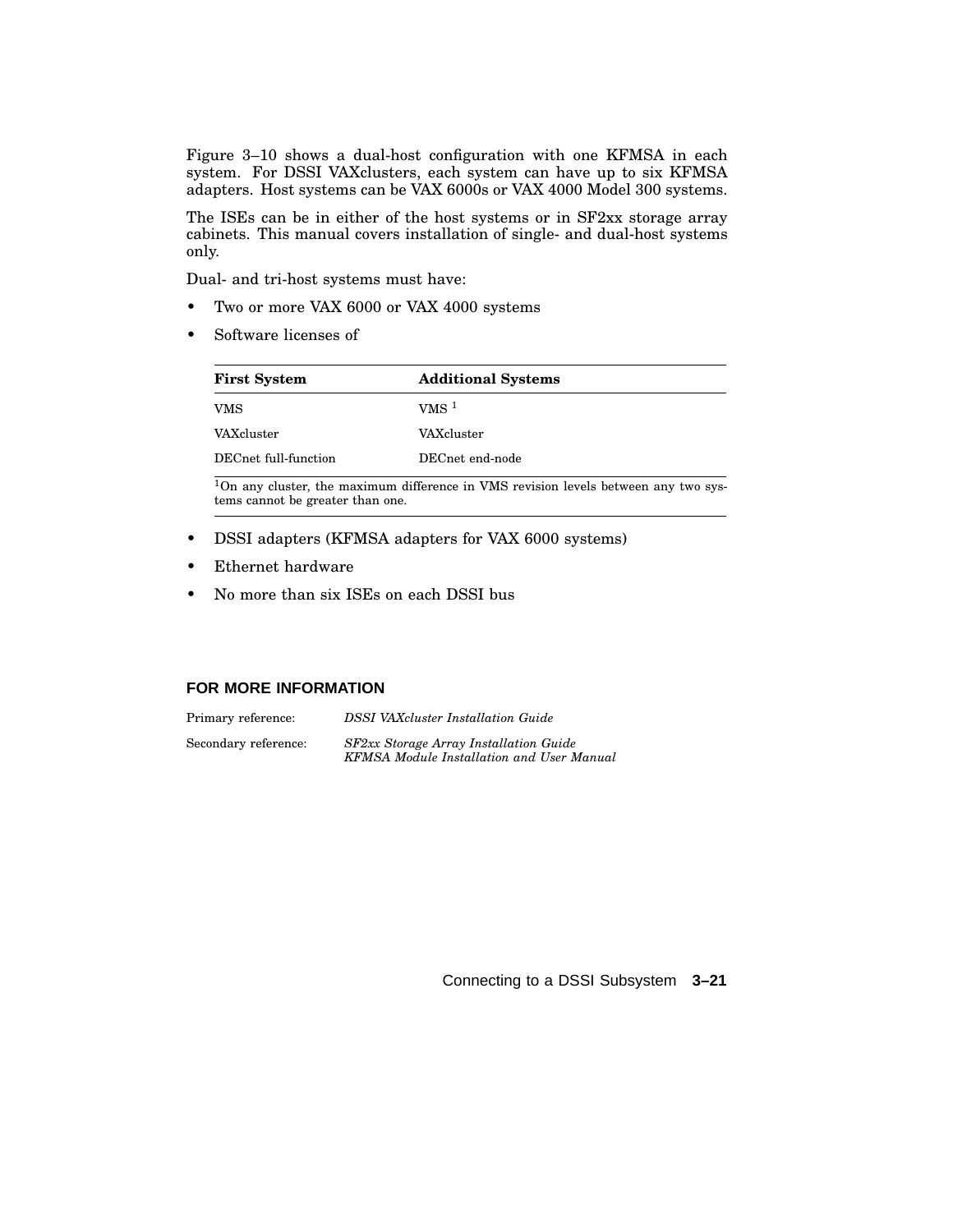### **3.4.7 Cables**

**Each KFMSA module has two separate DSSI buses (ports) cabled from the XMI backplane. The cable from section D (upper section) is designated as bus 1, and the cable from section E is bus 2. These cables connect to the system I/O bulkhead at a DSSI connector.**

### **Figure 3–11: I/O Ports for DSSI Cables**



**3–22** VAX 6000 Series Installation Guide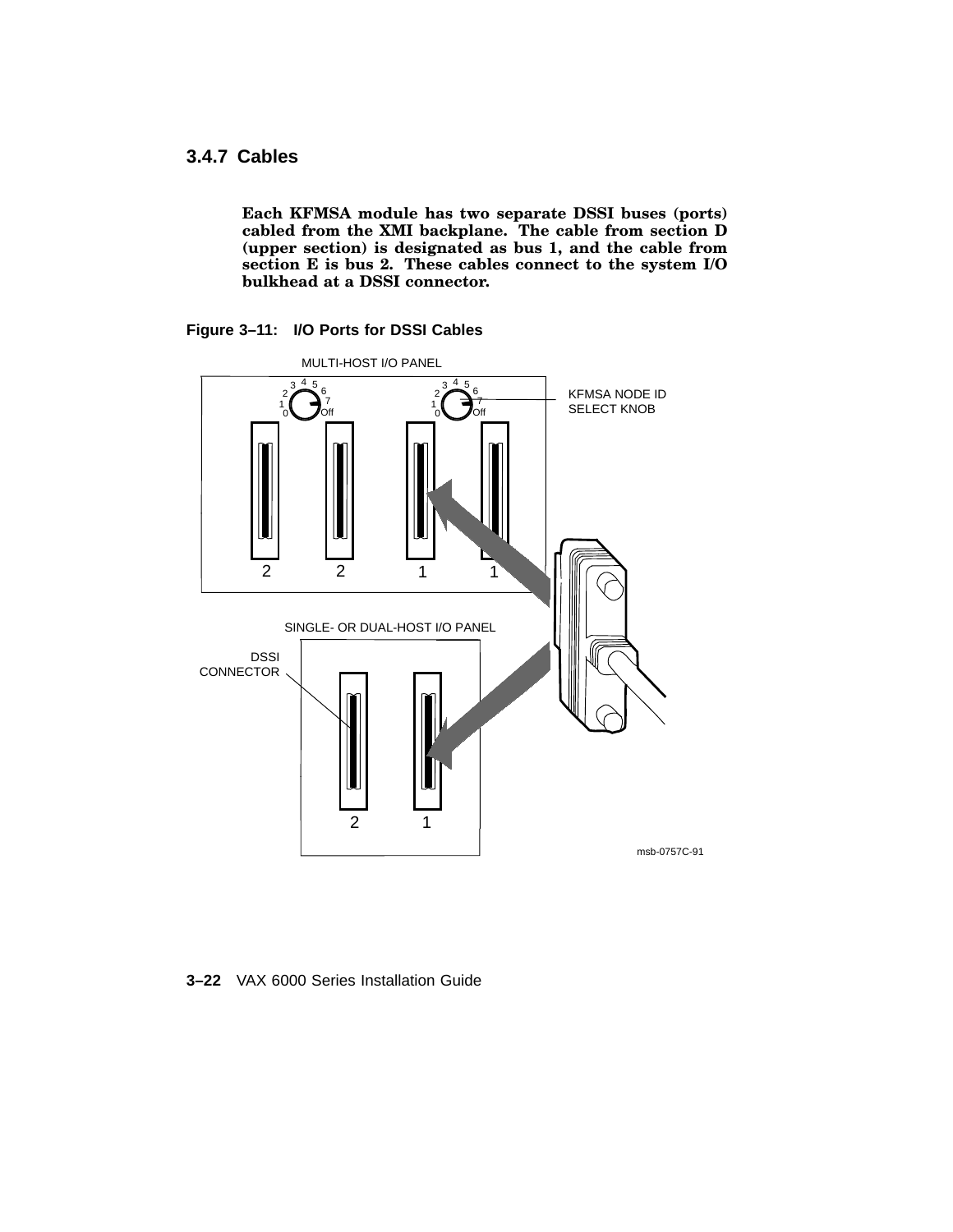The DSSI buses are configured physically by the cable. Check your cables before beginning installation. If you need additional cables, see Table 3–5.

The overall physical bus length is limited. Therefore, systems and devices on the DSSI bus must reside close to each other. One external DSSI cable is required for each bus connection between systems; two cables are required to connect two systems and an SF2xx cabinet.

| $1.4.71.71.71.71.71.71.77.71.77.71.77.71.77.71.77.71.77.71.77.71.77.71.77.71.77.71.77.71.77.71.77.71.77.71.77.71.77.71.77.71.77.71.77.71.77.71.77.71.77.71.77.71.77.71.77.71.77.71.77.71.77.71.77.71.77.71.77.71.77.71.77.71.$ |                           |                                                                                                                                                                  |
|--------------------------------------------------------------------------------------------------------------------------------------------------------------------------------------------------------------------------------|---------------------------|------------------------------------------------------------------------------------------------------------------------------------------------------------------|
| Option                                                                                                                                                                                                                         | <b>Board P/N</b> Contents |                                                                                                                                                                  |
| KFMSA-AA                                                                                                                                                                                                                       | T2036-AA                  | The KFMSA adapter with bus termination on the mod-<br>ule; supports single- and dual-host systems.                                                               |
| <b>KFMSA-BA</b>                                                                                                                                                                                                                | T2036-BA                  | The KFMSA adapter with removable termination on the mod-<br>ule; supports single-host when termination is present, or<br>multi-host when termination is removed. |

### **Table 3–5: KFMSA Options**

|  |  |  | Table 3–6: DSSI Cable Kits |  |  |
|--|--|--|----------------------------|--|--|
|--|--|--|----------------------------|--|--|

| P/N            | Qty—Length                                                  | <b>Function</b>                                                                                                                                                                     |
|----------------|-------------------------------------------------------------|-------------------------------------------------------------------------------------------------------------------------------------------------------------------------------------|
| $CK$ -SF200-LM | $1.108$ " (2.7m)<br>$70^{\circ}$ (1.8m)<br>1.               | For VAX to SF connections. Contains two ca-<br>bles $(BC21Q-09$ and $BC21R-5L)$ . One kit is re-<br>quired for each DSSI bus used (maximum of two<br>kits per KFMSA).               |
| CK-KFMSA-LJ    | $48^{\circ}$ (1.21m)<br>2                                   | Internal cable set, connecting XMI back-<br>plane at KFMSA adapter to the I/O bulk-<br>head on the host system. Used when the<br>host is the end node of a DSSI subsys-<br>tem.     |
| CK-KFMSA-LN    | $48^{\circ}$ (1.21m)<br>2                                   | Internal cable set, connecting XMI back-<br>plane at KFMSA adapter to the I/O bulk-<br>head on tri-host systems. Used when the<br>host is not an end node of a DSSI subsys-<br>tem. |
| CK-KFMSA-LR    | $120^{\circ}$ (3.04m)<br>$\mathbf{1}$<br>$1.48$ " $(1.21m)$ | Internal cable set, connecting TF85 tape con-<br>troller and the KFMSA XMI backplane connec-<br>tions to the host I/O bulkhead.                                                     |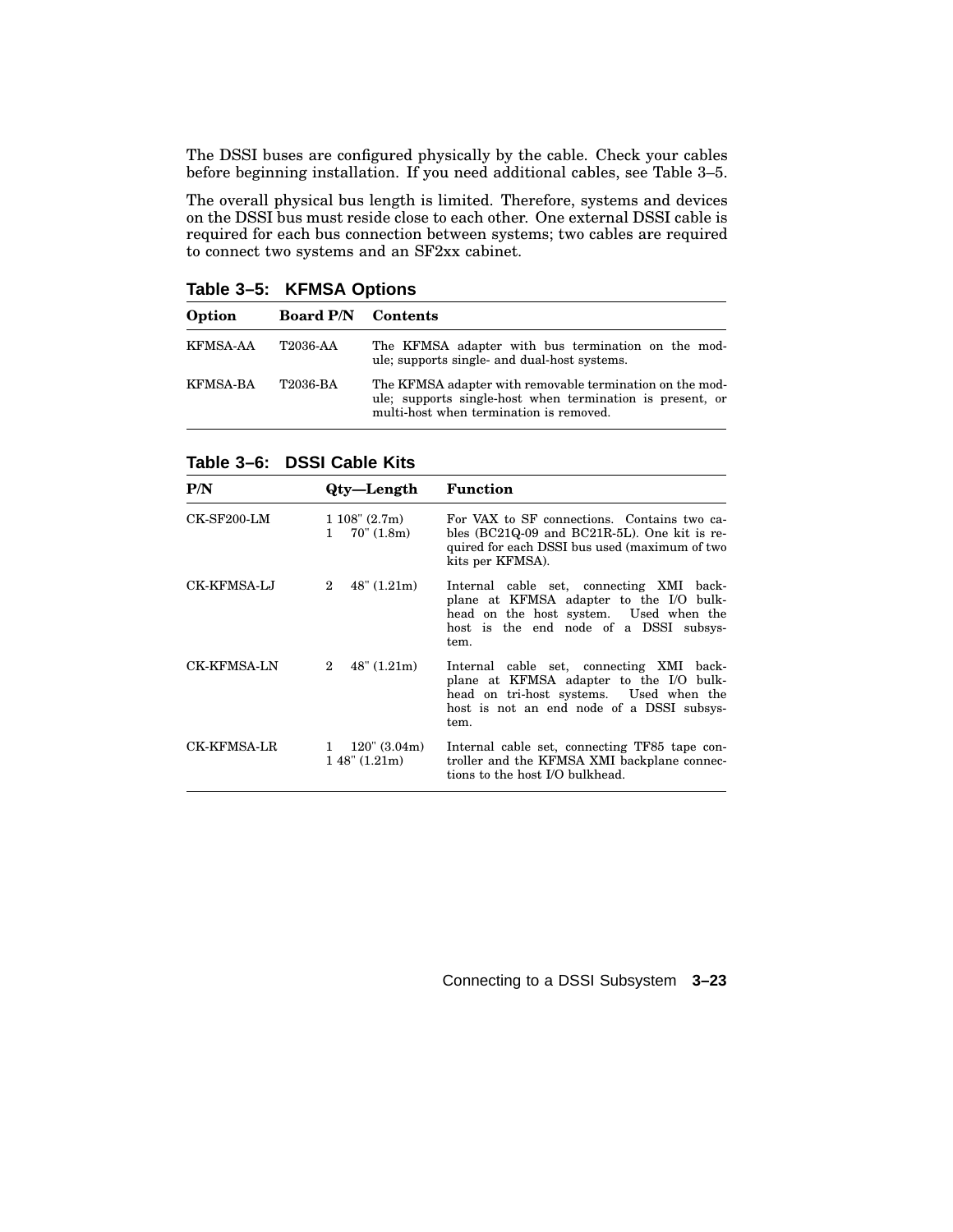# **3.5 Configure the DSSI Subsystem**

**Each component in the DSSI subsystem has an address. Part of the address is determined by cabling the component to a DSSI bus, and part of the address is set during installation. Use a configuration sheet when you are setting parameters (see Figure 3–12).**



**Figure 3–12: Sample DSSI Configuration Sheet**

**3–24** VAX 6000 Series Installation Guide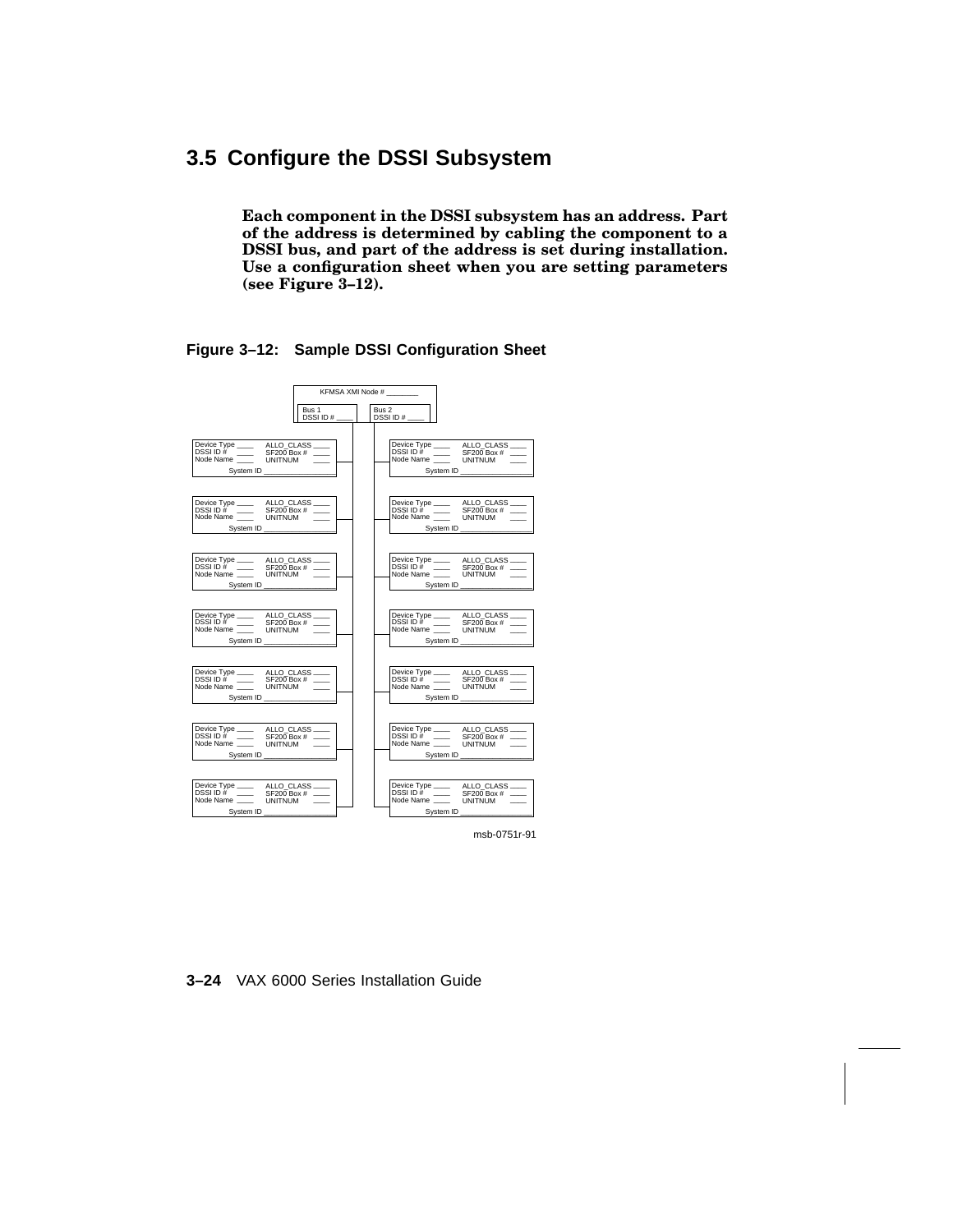To configure a DSSI subsystem, start with a configuration sheet. Appendix D has sheets for single- and dual-host configurations. Record all system information for each ISE as you cable and set the node IDs.

To configure a DSSI VAXcluster, follow this procedure:

- 1. If you have a dual- or tri-host system, change the node ID of the KFMSA on the second and third host systems.
- 2. Cable the SF2xx I/O bulkhead to a specific KFMSA (bus 1 or 2).
- 3. If required, set the ISE node ID using the operator control panel on the SF7x enclosure. The IDs should be factory set to acceptable values already.
- 4. Run the VAX Diagnostic Supervisor.
- 5. Run the autosizer.
- 6. Run the EVCXF diagnostic to confirm all node information.

#### **FOR MORE INFORMATION**

| Primary reference:   | KFMSA Module Installation and User Manual |
|----------------------|-------------------------------------------|
| Secondary reference: | SF2xx Storage Array Installation Guide    |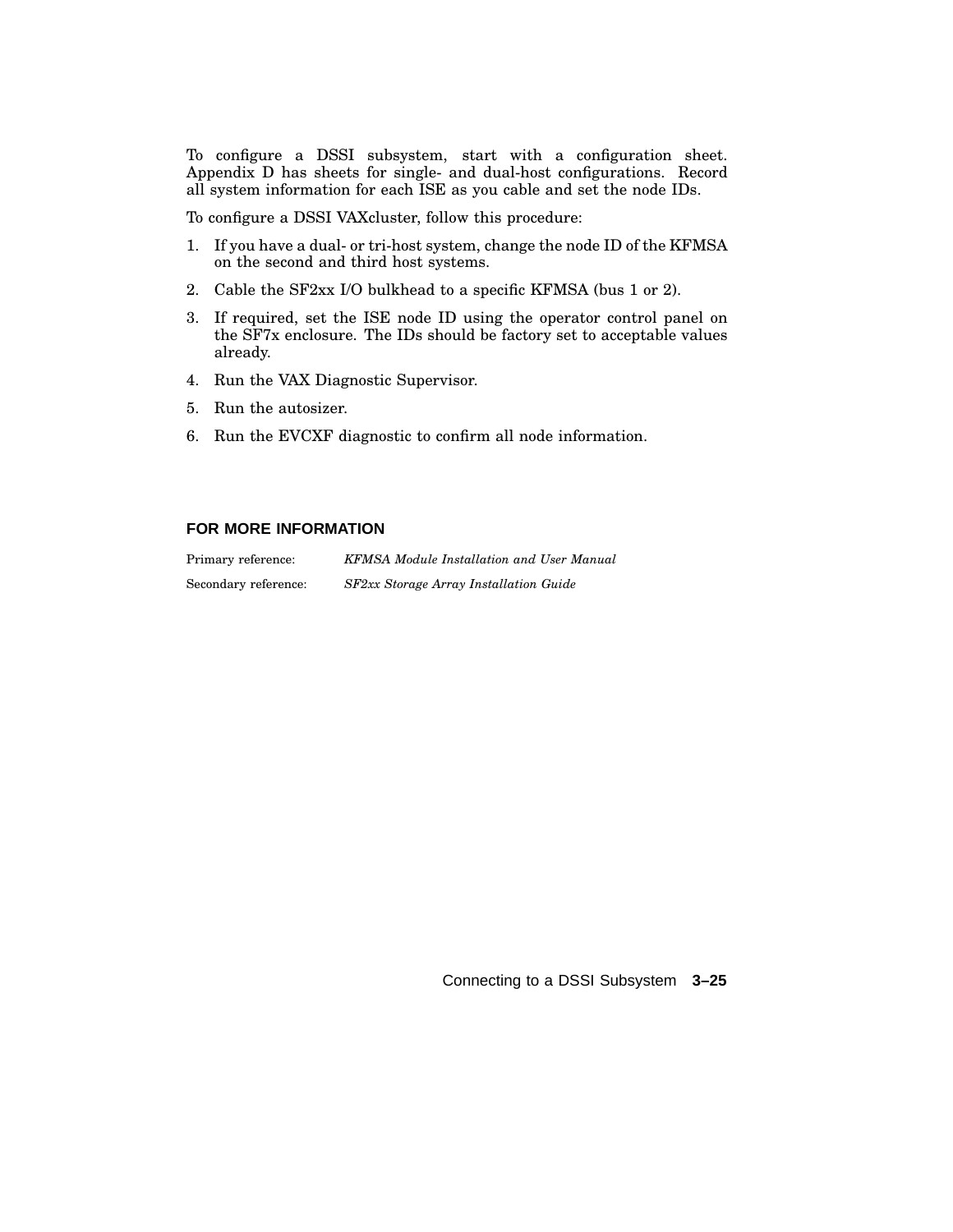# **3.5.1 Install DSSI Cables to ISEs**

**Each KFMSA module has two separate DSSI buses (ports). Attach ISEs to the DSSI bus by cabling them to the system I/O bulkhead at the appropriate DSSI connector. Record bus and node ID on configuration sheets. See Figure 3–13.**





### **3–26** VAX 6000 Series Installation Guide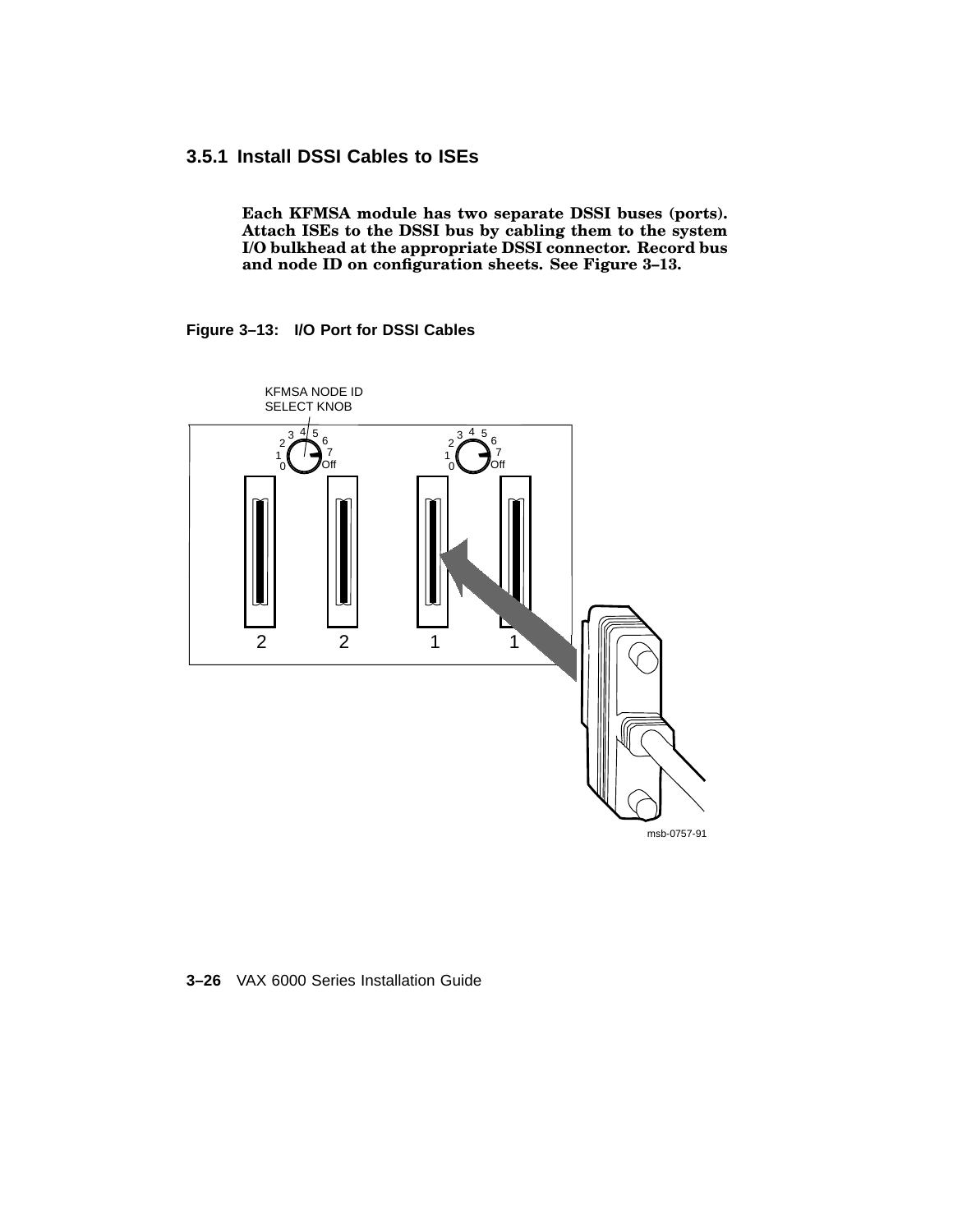### 1. **XMI Node Number**

Locate the XMI slot of the KFMSA by either looking in the XMI card cage, reading the XMI module use label on the cabinet frame by the card cage, or at the console prompt, issuing a SHOW CONFIGURATION command. The XMI node number and physical slot number are the same.

## 2. **DSSI Bus Number**

Each KFMSA module has two separate DSSI buses (ports) cabled from XMI backplane sections D and E. The cable from section D (upper section) is designated as bus 1, and the cable from section E is bus 2. Each bus presents a discrete set of registers to the host. For communication to occur, the host software must identify which DSSI bus is attached to which ISE. Use the color-coded labels at each connector end of a cable to make maintenance easier. Record the label colors on the configuration sheet.

When attaching cables to the SF2xx, at the rear of the SF cabinet:

- 1. Open the door.
- 2. For each populated bus, install one external cable to one of the KFMSA disk controller ports. DSSI cables are packaged in the bottom of the SF2xx storage cabinet. Tighten the two screws that secure each cable to the I/O panel.
- 3. If the system has more than one KFMSA adapter, install additional DSSI cables to the I/O panel, as above.

#### **FOR MORE INFORMATION**

Primary reference: *KFMSA Module Installation and User Manual* Secondary references: *SF2xx Storage Array Installation Guide SF7x Storage Enclosure and SF2xx Storage Array Cabinet Service Guide*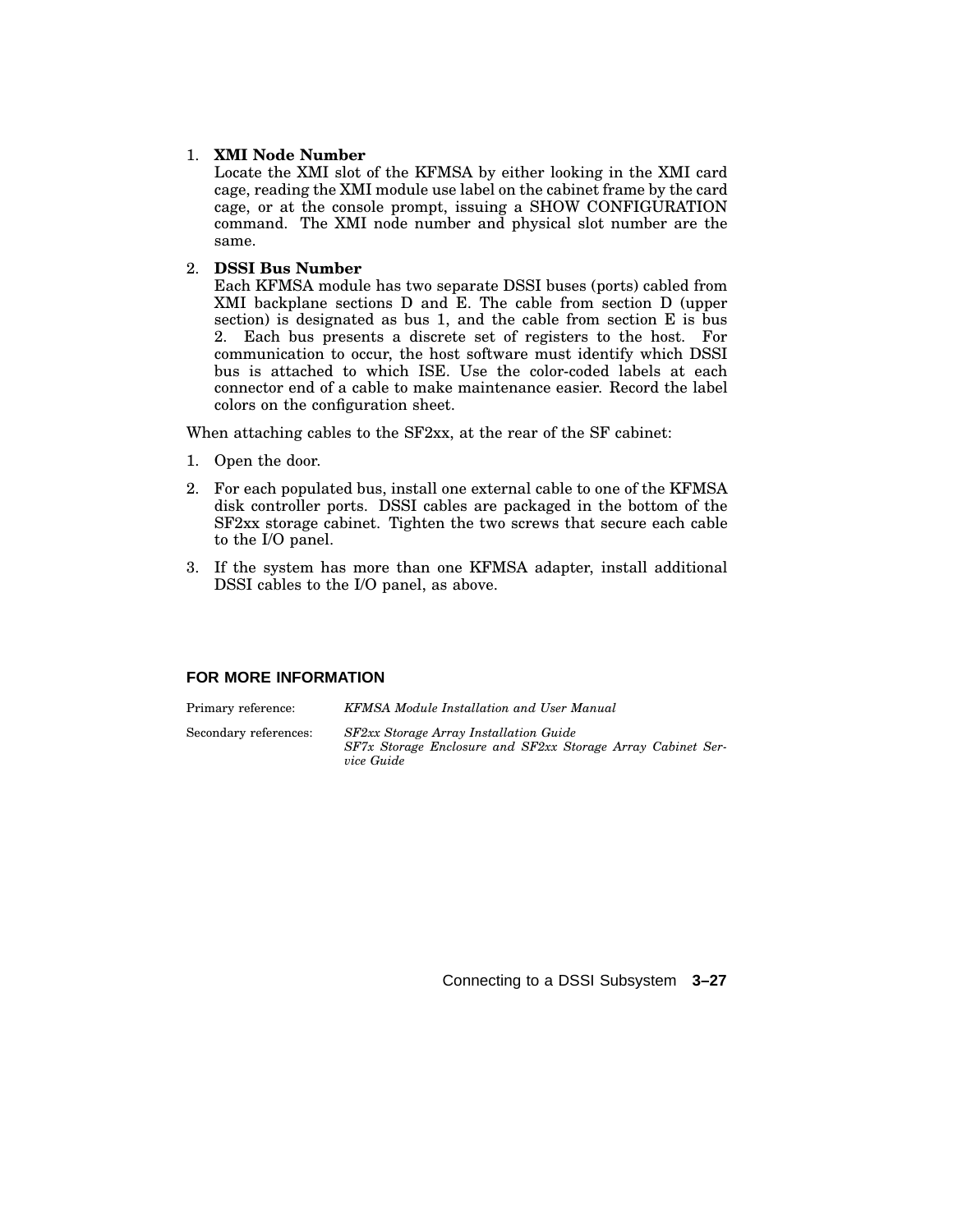# **3.5.2 Set Node IDs**

**Node IDs are factory set and usually do not require changing. If required, set the KFMSA node ID on the I/O bulkhead or using the level 3 diagnostic EVCXF. Set the DSSI node IDs for the ISEs using the switches on each SF7x operator control panel. Record the IDs on the configuration sheet.**

**Figure 3–14: Setting the KFMSA Node ID on the I/O Panel**



### **3–28** VAX 6000 Series Installation Guide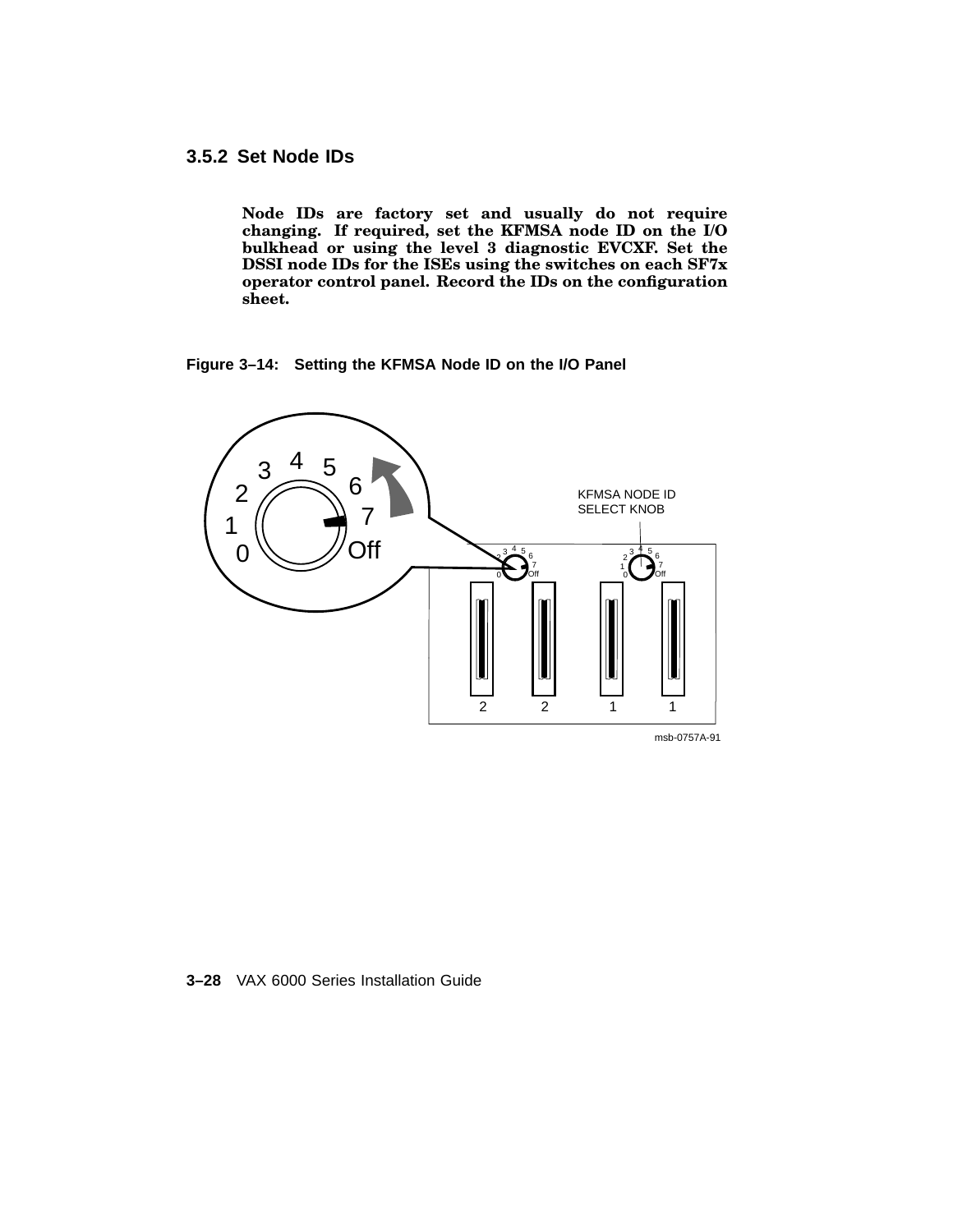The node IDs for KFMSA modules are factory set with both ports having the node ID of 7. KFMSA node IDs for single-host systems do not have to be changed. For a dual-host system, the second host system's KFMSA node ID must be set to 6. On a tri-host system, the third host system's KFMSA node ID must be set to 5.

If the second and third hosts have multi-host I/O panels (as shown in Figure 3–14), use the KFMSA select knob to change the KFMSA node ID. Otherwise, use the diagnostic tool EVCXF described in Section 3.6.3.

If required, set the DSSI node IDs for the ISEs in each SF7x enclosure using the switches on the SF7x operator control panel. A LED display next to the switchpack shows the values selected.

**NOTE:** *The new ISE node IDs are not in effect until each device is turned off then on (power-cycled). After power-cycling, the node IDs have been changed at the ISE level. To integrate at the system level, run EVCXF under VAX/DS in standalone mode.*

In addition to the physical address requirements, the ISEs and operating system generate additional parameters to communicate with the host: system ID, node name, MSCP/TMSCP unit numbers, allocation class, and force name. See the *KFMSA Module Installation and User Manual* for complete description.

## **FOR MORE INFORMATION**

| Primary reference:   | <b>KFMSA Module Installation and User Manual</b> |  |
|----------------------|--------------------------------------------------|--|
| Secondary reference: | SF2xx Storage Array Installation Guide           |  |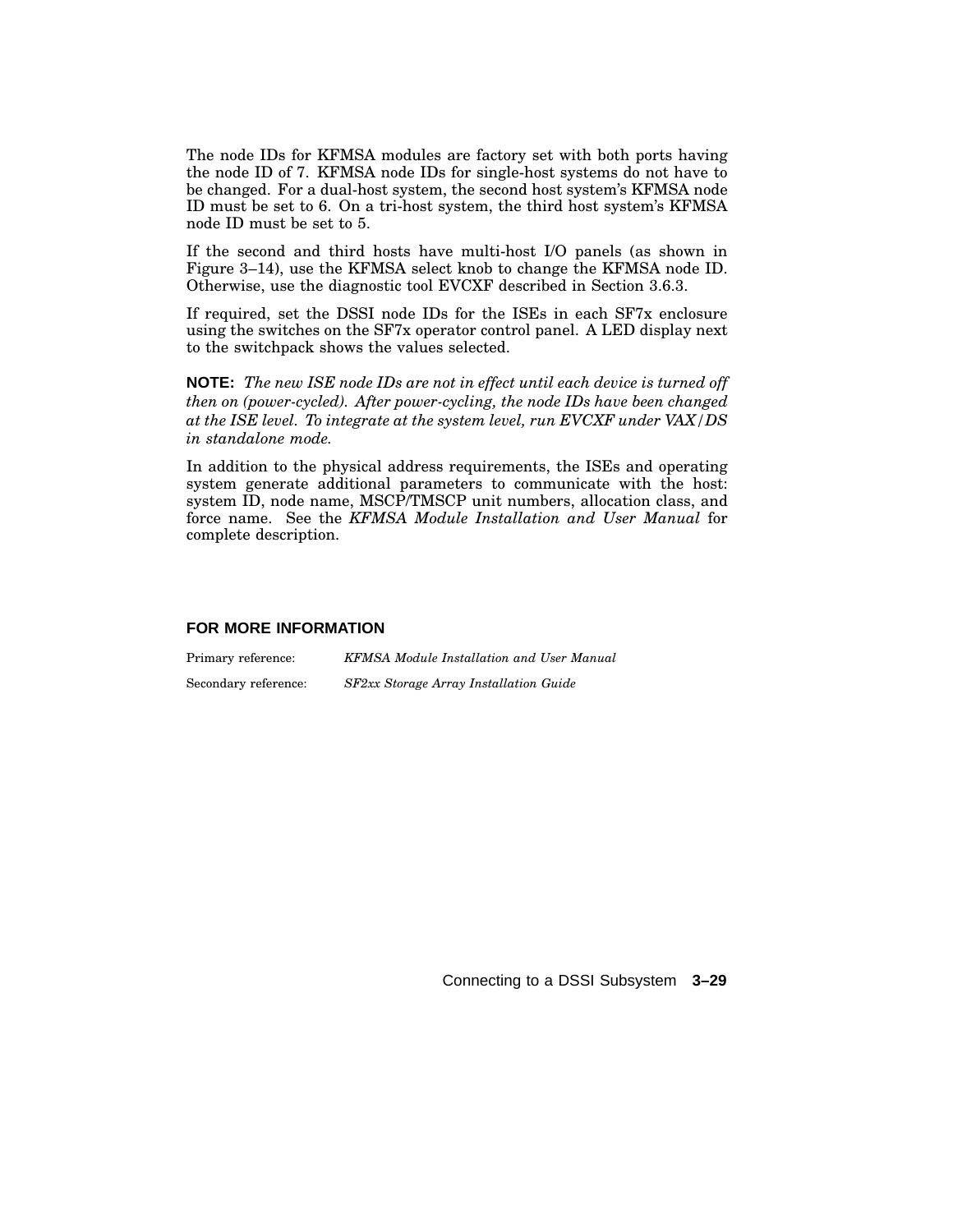# **3.6 Configure DSSI Subsystem with EVCXF**

**To configure the ISE devices in software, run VAX/DS, the autosizer, and the EVCXF diagnostic. This must be completed before any CI VAXcluster installation. See Figure 3–15.**

## **Figure 3–15: Verification of the KFMSA**



**3–30** VAX 6000 Series Installation Guide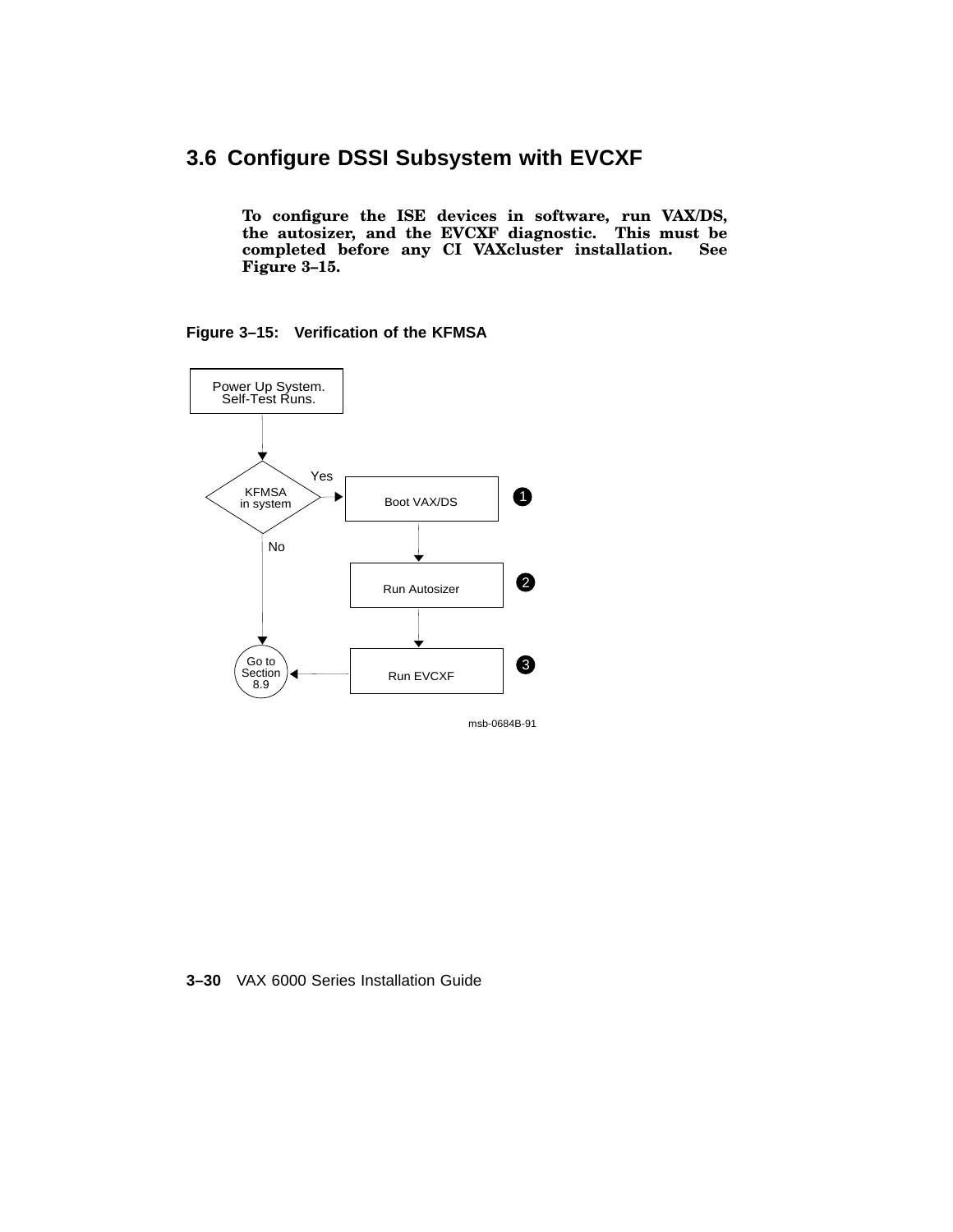- 1 After self-test ends, configure the DSSI subsystem with software that runs under VAX/DS.
- 2 When you run VAX/DS programs, run the autosizer program or an attach sequence for the KFMSA adapters.
- 3 After the autosizer has completed running, run EVCXF to configure the DSSI devices.

## **FOR MORE INFORMATION**

| Primary reference:   | <b>KFMSA Module Installation and User Manual</b> |
|----------------------|--------------------------------------------------|
| Secondary reference: | SF2xx Storage Array Installation Guide           |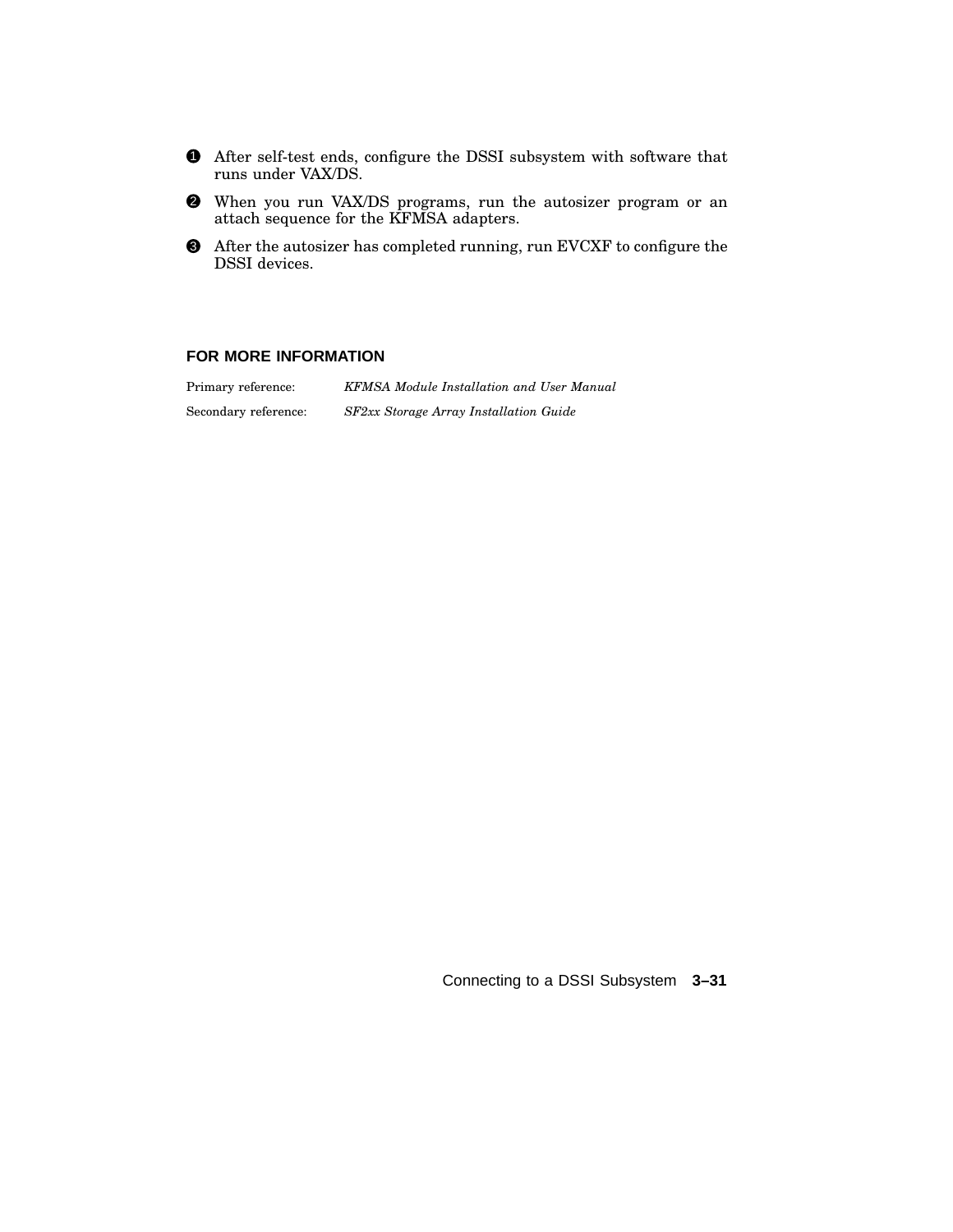# **3.6.1 Example: Boot the VAX Diagnostic Supervisor**

**Example 3–1 shows an example of running VAX/DS from the in-cabinet console load device. You must run VAX/DS in standalone mode to run EVCXF.**

**Example 3–1: Running Standalone VAX/DS**



**3–32** VAX 6000 Series Installation Guide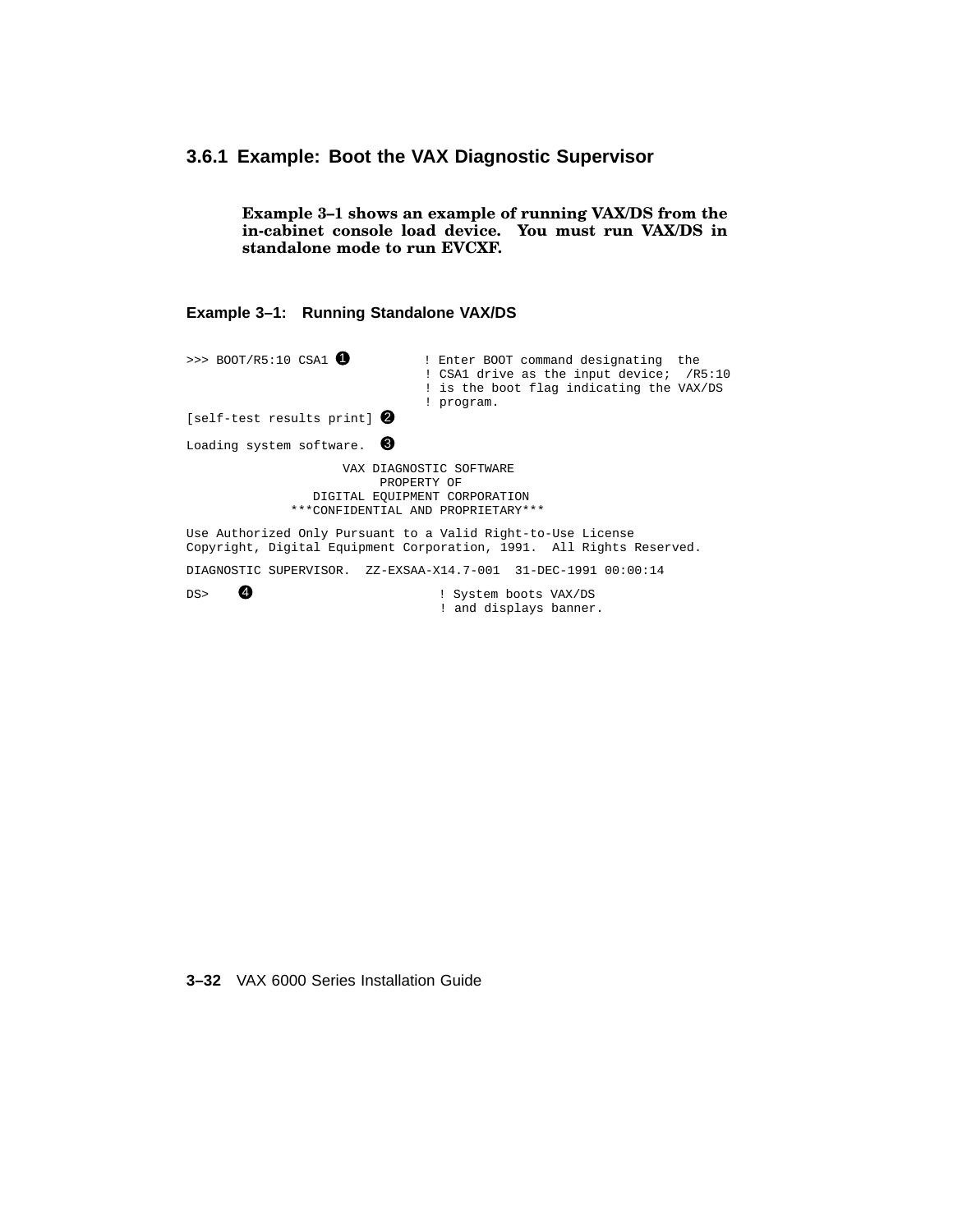Run VAX/DS in standalone mode. EVCXF is run only in standalone mode because it is a level 3 diagnostic.

In this example the diagnostic tape containing the VAX/DS program was loaded into the console tape drive. To run VAX/DS from an InfoServer, refer to Sections 8.6.1 and 8.6.2 for instructions on loading and booting from a CD.

 $\bullet$  At the console prompt, boot VAX/DS from tape as shown in Example 3–1 using the command:

BOOT /R5:10 CSA1

where CSA1 is the name for the console tape drive, and /R5:10 is the boot flag designating the VAX/DS program.

- 2 The system executes self-test and reports results.
- 3 Next, VAX/DS is loaded and the program banner appears.
- 4 The VAX/DS prompt indicates that the Diagnostic Supervisor has been successfully loaded.

| <b>Model Number</b> | <b>File Name</b> |  |
|---------------------|------------------|--|
| Model 600           | <b>EXSAA</b>     |  |
| Model 500           | <b>EMSAA</b>     |  |
| Model 400           | <b>ERSAA</b>     |  |
| Model 300           | <b>ELSAA</b>     |  |

**Table 3–7: VAX/DS File Names**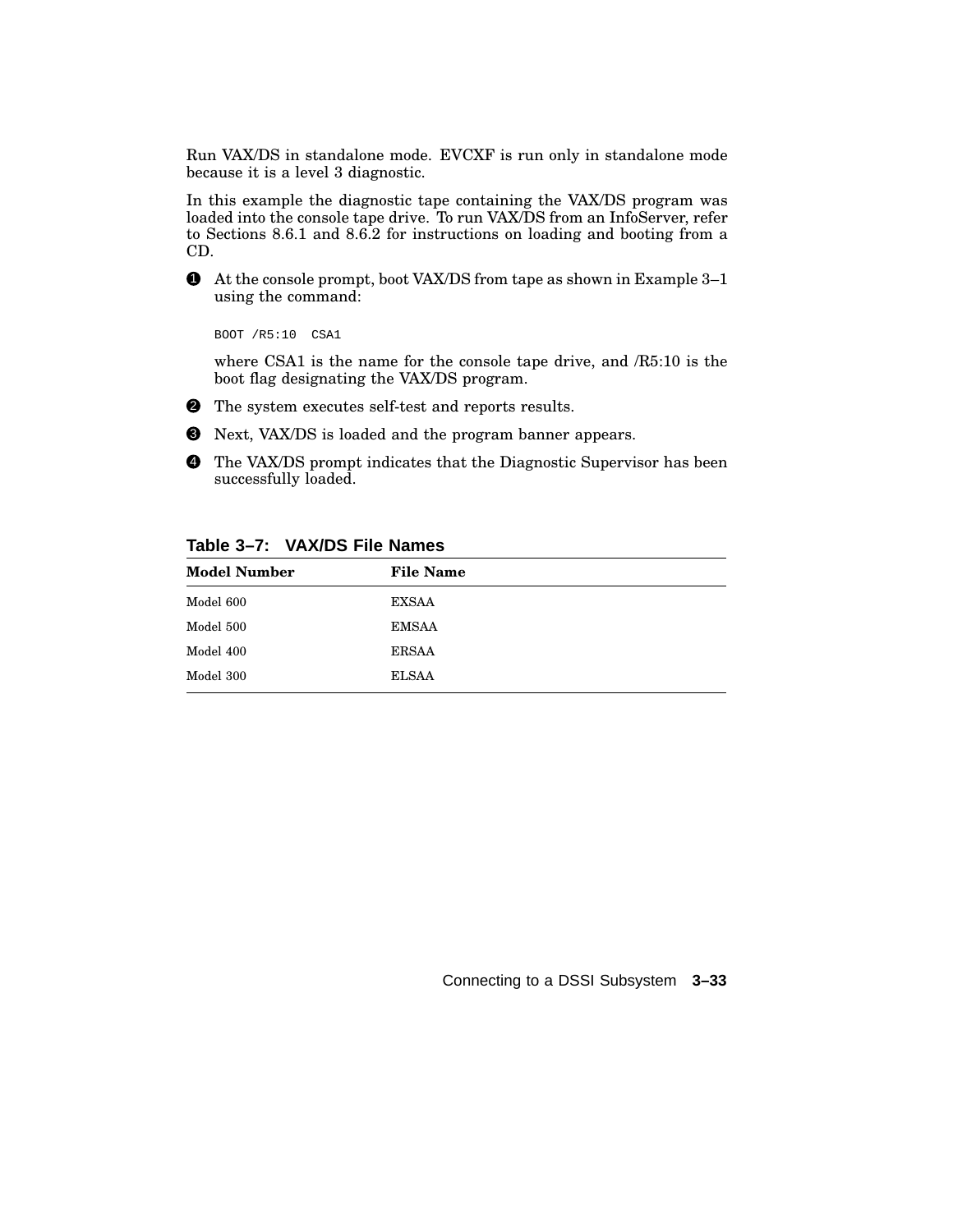### **3.6.2 Example: Run the Autosizer**

**Example 3–2 shows running the autosizer program EVSBA. Certain conditions cause the generation of an unexpected trap or interrupt. The method shown avoids these conditions.**

### **Example 3–2: Running the Autosizer**

DS> RUN EVSBA 0 \*\*\*\*\*\*\*\*\*\*\*\*\*\*\*\*\*\*\*\*\*\*\*\*\*\*\*\*\*\*\*\*\*\*\*\*\*\*\*\*\*\*\*\*\*\*\*\*\*\*\*\*\*\*\*\*\*\*\*\*\*\*\*\*\*\*\*\*\* Copyright Digital Equipment Corporation 1981, 1989, 1990, 1991. All Rights Reserved. \*\*\*\*\*\*\*\*\*\*\*\*\*\*\*\*\*\*\*\*\*\*\*\*\*\*\*\*\*\*\*\*\*\*\*\*\*\*\*\*\*\*\*\*\*\*\*\*\*\*\*\*\*\*\*\*\*\*\*\*\*\*\*\*\*\*\*\*\* .. Program: EVSBA - AUTOSIZER level 3, revision 7.65, 3 tests at 00:00:31.51. .. End of run, 0 errors detected, pass count is 1, time is 31-DEC-1991 00:03:03.76 DS> SEL ALL 2 : Program attaches all devices. DS> SHOW SELECT : Program lists all attached devices.  $_P$ AA0 KFMSA HUB 61880000  $\bigcirc$ XMI Node Number (1 to E)=00000001(X) PORT Number (1,2)=00000001(X) \_DIA1 RF72 \_PAA0 61880000 DSSI NODE (0 - 7)=1. \_DIA2 RF72 \_PAA0 61880000 DSSI NODE (0 - 7)=2. \_DIA3 RF72 \_PAA0 61880000 DSSI NODE (0 - 7)=3. \_DIA4 RF72 \_PAA0 61880000 DSSI NODE (0 - 7)=4.  $_{\text{PAB0}}$  KFMSA HUB 61880000  $\textcircled{\small{}}$ XMI Node Number (1 to E)=00000001(X) PORT Number  $(1, 2) = 00000002(X)$ \_DIA1 RF72 \_PAB0 61880000 DSSI NODE (0 - 7)=1. \_DIA2 RF72 \_PAB0 61880000 DSSI NODE (0 - 7)=2. \_DIA3 RF72 \_PAB0 61880000 DSSI NODE (0 - 7)=3. \_DIA4 RF72 \_PAB0 61880000 DSSI NODE (0 - 7)=4. \_PAC0 KFMSA HUB 61900000 4 XMI Node Number (1 to E)=00000002(X) PORT Number  $(1, 2)$ =00000001(X) \_PAD0 KFMSA HUB 61900000 4 XMI Node Number (1 to E)=00000002(X) PORT Number  $(1, 2) = 00000002(X)$ 

#### **3–34** VAX 6000 Series Installation Guide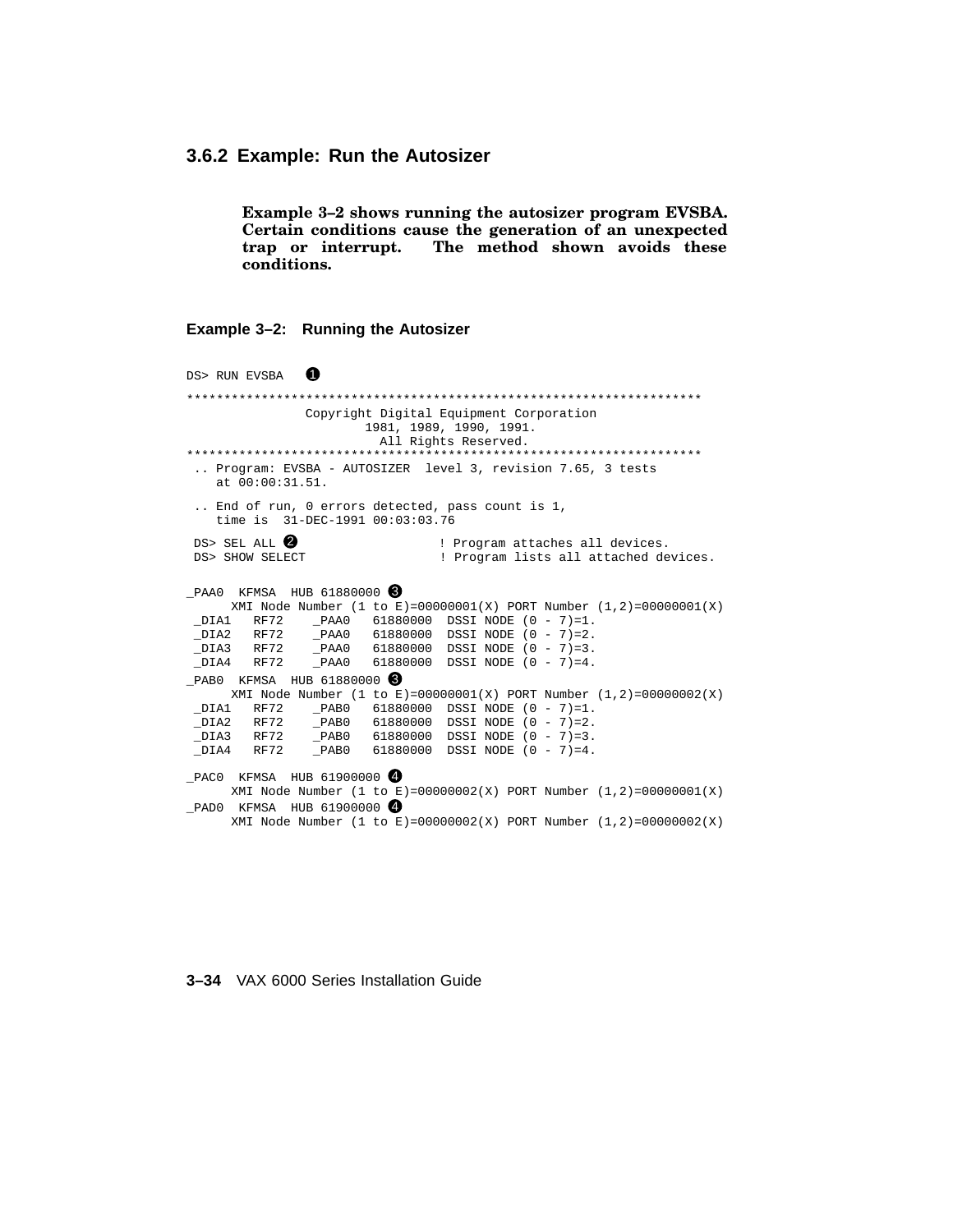The autosizer program EVSBA takes several minutes to execute, but will save you time as you proceed with other tests.

- 1 Run EVSBA to identify the hardware on your system and build a database for VAX/DS. The autosizer eliminates the need for you to type in the name and characteristics of the hardware you intend to test under VAX/DS with level 3 diagnostic programs. A run of EVSBA can require 2 to 3 minutes. See Example 3–2.
- **2** Select all devices.
- $\bullet$  You can issue a SHOW SELECT command. Here, a partial listing shows what information is reported on KFMSA devices. This system has two KFMSAs attached, with RF devices configured on the first KFMSA.
- 4 In this example, the second KFMSA is empty. You would encounter this example when a KFMSA has not been cabled to ISEs or problems exist on the bus. In this example the cables were loose on these buses; the operator reseated the cables and ran the software again. All ISEs were shown.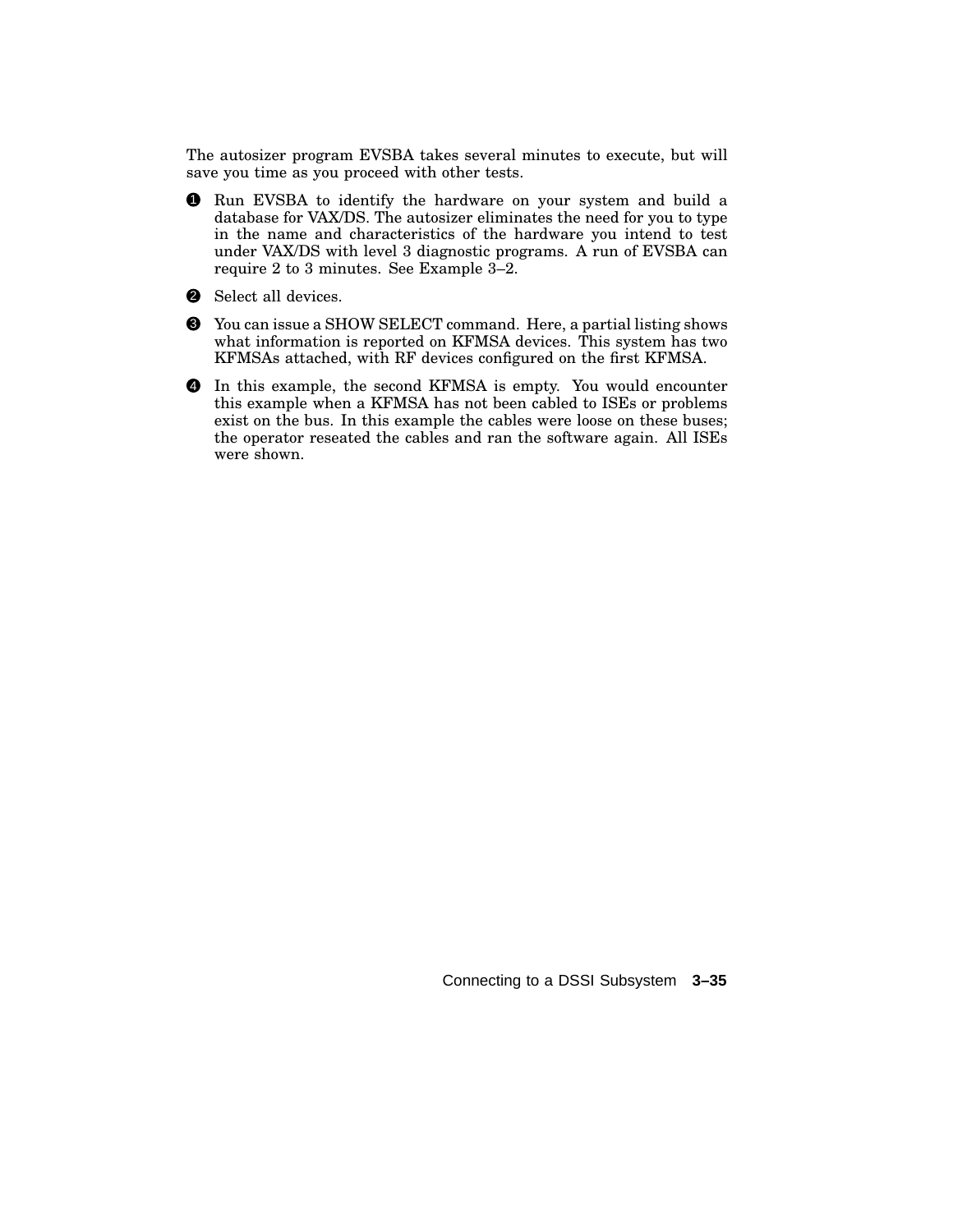# **3.6.3 Example: Run EVCXF**

**Example 3–3 shows the EVCXF program configuring the storage devices connected to the KFMSA. The program prompts you for information needed to complete the installation. Run EVCXF after booting VAX/DS and the autosizer.**

#### **Example 3–3: Running EVCXF**

DS> LOAD EVCXF <sup>1</sup> [banner prints] DS> ST/SEC=TEST2 .. Program: ZZ-EVCXF DSSI Configuration & DUP Diagnostic, revision 1.2, 4 tests, at 00:05:04.12. Testing: \_PAA0 \_PAB0 \_PAC0 \_PAD0 Initiating KFMSA self-test, wait 10 seconds...  $\bullet$ Initiating KFMSA self-test, wait 10 seconds...  $\bigcirc$ CONFIG> SIZE  $\bigcirc$ DSSI sizing underway, please wait... XMI node 04 XMI node 04 XMI node 05 XMI node 05  $\bigcirc$ <br>Bus 1/UUN Bus 2/UUN Bus 1/UUN Bus 2/UUN DSSI ID Bus 1/UUN Bus 2/UUN Bus 1/UUN Bus 2/UUN 0 \*\*\*\*\* \*\*\*\*\* TF857 **6** \*\*\*\*\* 1 RF72 1 RF72 5 \*\*\*\*\* \*\*\*\*\* 2 RF72 2 RF72 6 \*\*\*\*\* \*\*\*\*\* 3 RF72 3 RF72 7 \*\*\*\*\* \*\*\*\*\* 4 RF72 4 RF72 8 RF72 9 \*\*\*\*\* 5 \*\*\*\*\* \*\*\*\*\* \*\*\*\*\* \*\*\*\*\* 6 \*\*\*\*\* \*\*\*\*\* \*\*\*\*\* \*\*\*\*\* \*\*\*\*\*<br>7 KFMSA KFMSA KFMSA KFMSA KFMSA KFMSA

#### **3–36** VAX 6000 Series Installation Guide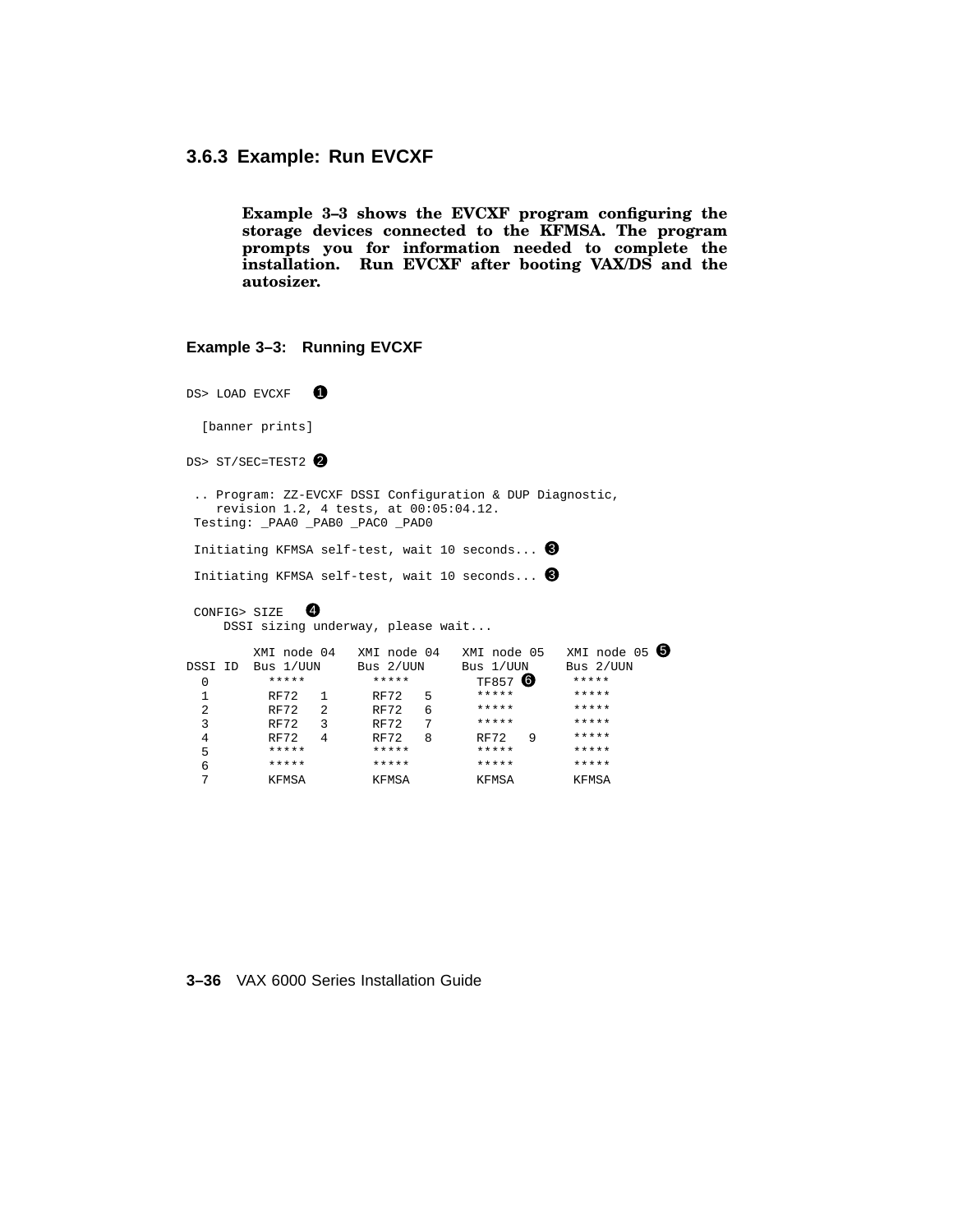The VAX 6000 diagnostic media includes the EVCXF test. The customer version of the program EVCXF is EXCXE, which has reduced tests. When installing, use the EVCXF which has the full suite of tests.

This example shows eight RF disks in SF7x enclosures in an SF2xx cabinet, configured to two KFMSAs using only three of the four DSSI buses available.

- **1** Load EVCXF; the program's banner is displayed.
- 2 Enter the START/SECTION=TEST2 command. If you enter HELP at the DS> prompt, all available commands will be displayed for you.
- 3 The system initiates self-test on each KFMSA. In this example, two KFMSAs are installed. The program prints this message as each KFMSA begins its self-test.
- 4 Enter the SIZE command.
- 5 When sizing is complete, the program prints out this listing of all attached devices. Check the DSSI node IDs against those you set and recorded on your configuration sheets.
- 6 If a device is missing from the printout, or does not appear where you expect it, check the cabling and the node ID setting, and then reissue the SIZE command.

In this example, the first time the diagnostic was run the operator expected to see a TF857 in this spot. None appeared. A cable connection was tightened, the command reissued, and the TF appeared here in the display.

### **FOR MORE INFORMATION**

Primary reference: *KFMSA Module Installation and User Manual* Secondary reference: *SF2xx Storage Array Installation Guide*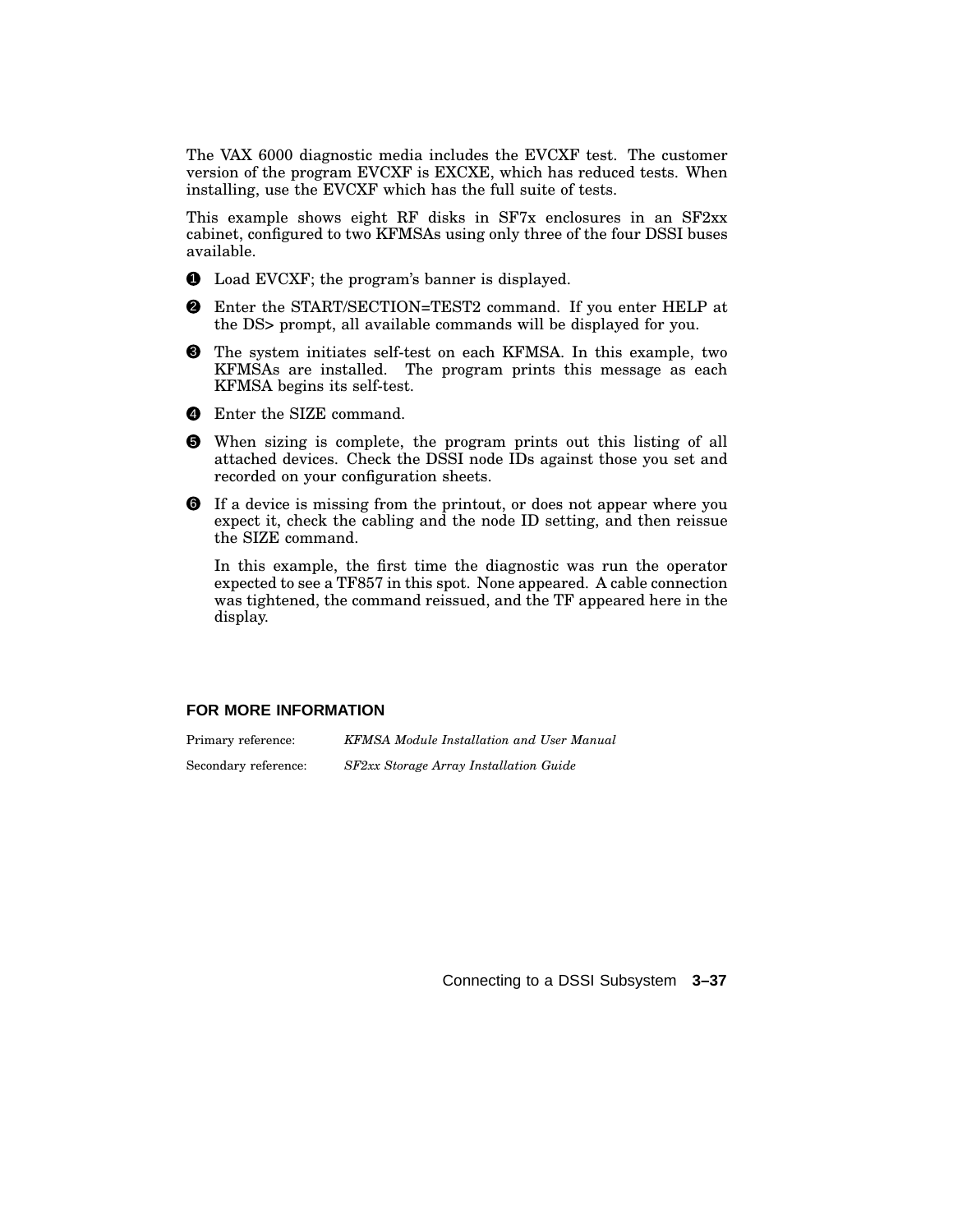# **3.6.4 Example: Changing the KFMSA Node ID at the I/O Panel**

**KFMSA node IDs are factory set to 7. In dual- and tri-host systems, you must change the second host system's ID to 6, and the third host system's KFMSA ID to 5. If you have a multi-host I/O panel, change the IDs using the KFMSA node select knob (see Figure 3–16). Otherwise, use EVCXF (see Example 3–4).**

**Figure 3–16: Changing the KFMSA Node ID at the I/O Panel**



### **3–38** VAX 6000 Series Installation Guide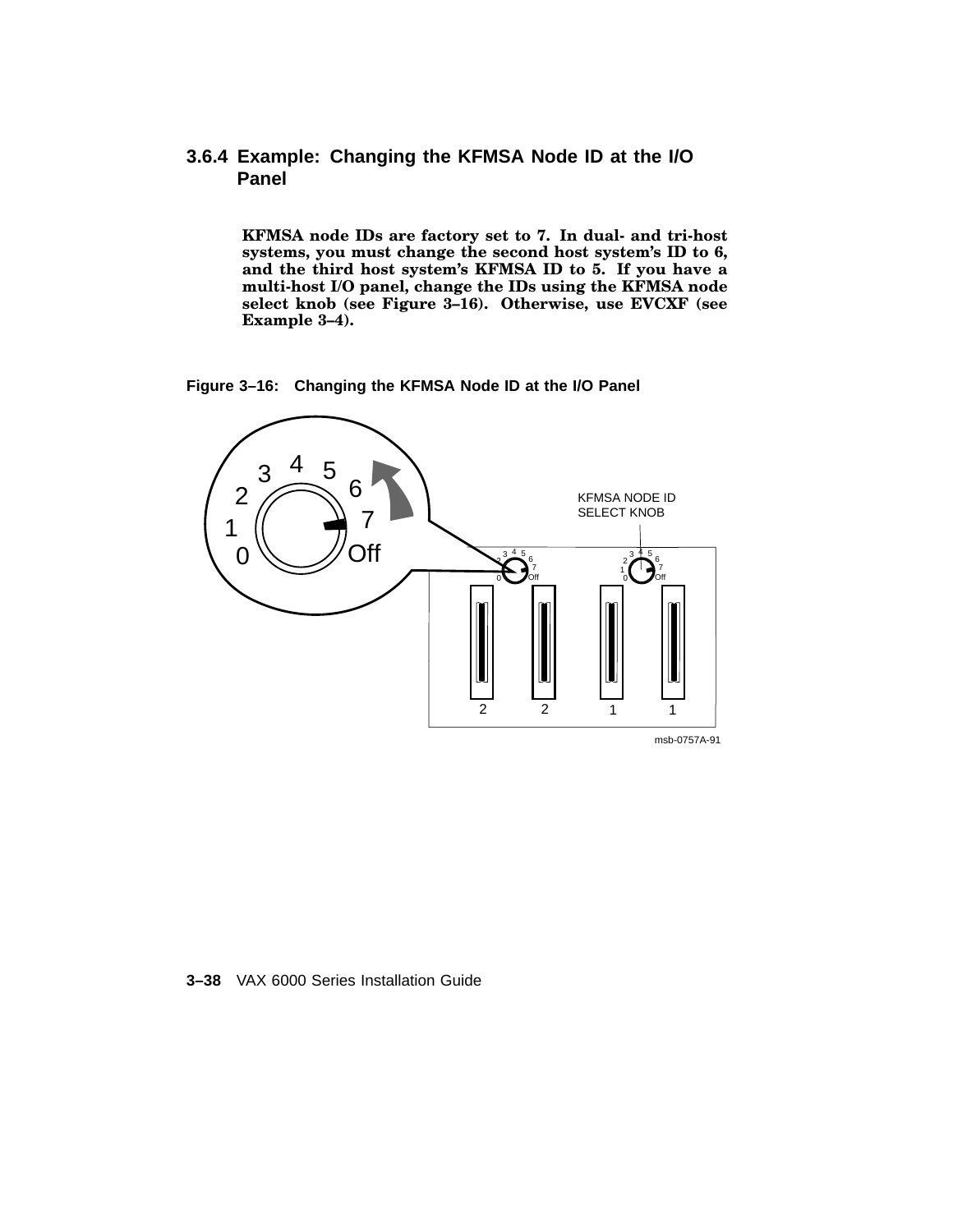Figure 3–16 shows the multi-host I/O panel. At the I/O bulkhead of the host system whose KFMSA node ID you need to change, turn the KFMSA node ID select knob to the new ID number. The I/O panel's ID input has priority over any software changes. If you have access to a multi-host I/O panel, change the second host's KFMSA node ID to 6 and the third host ID to 5. Usually, both buses for each KFMSA are set to the same node ID.

If your system does not have a multi-host I/O panel, change the node ID using EVCXF (see Section 3.6.5).

## **FOR MORE INFORMATION**

| Primary reference:   | <b>KFMSA Module Installation and User Manual</b> |  |
|----------------------|--------------------------------------------------|--|
| Secondary reference: | SF2xx Storage Array Installation Guide           |  |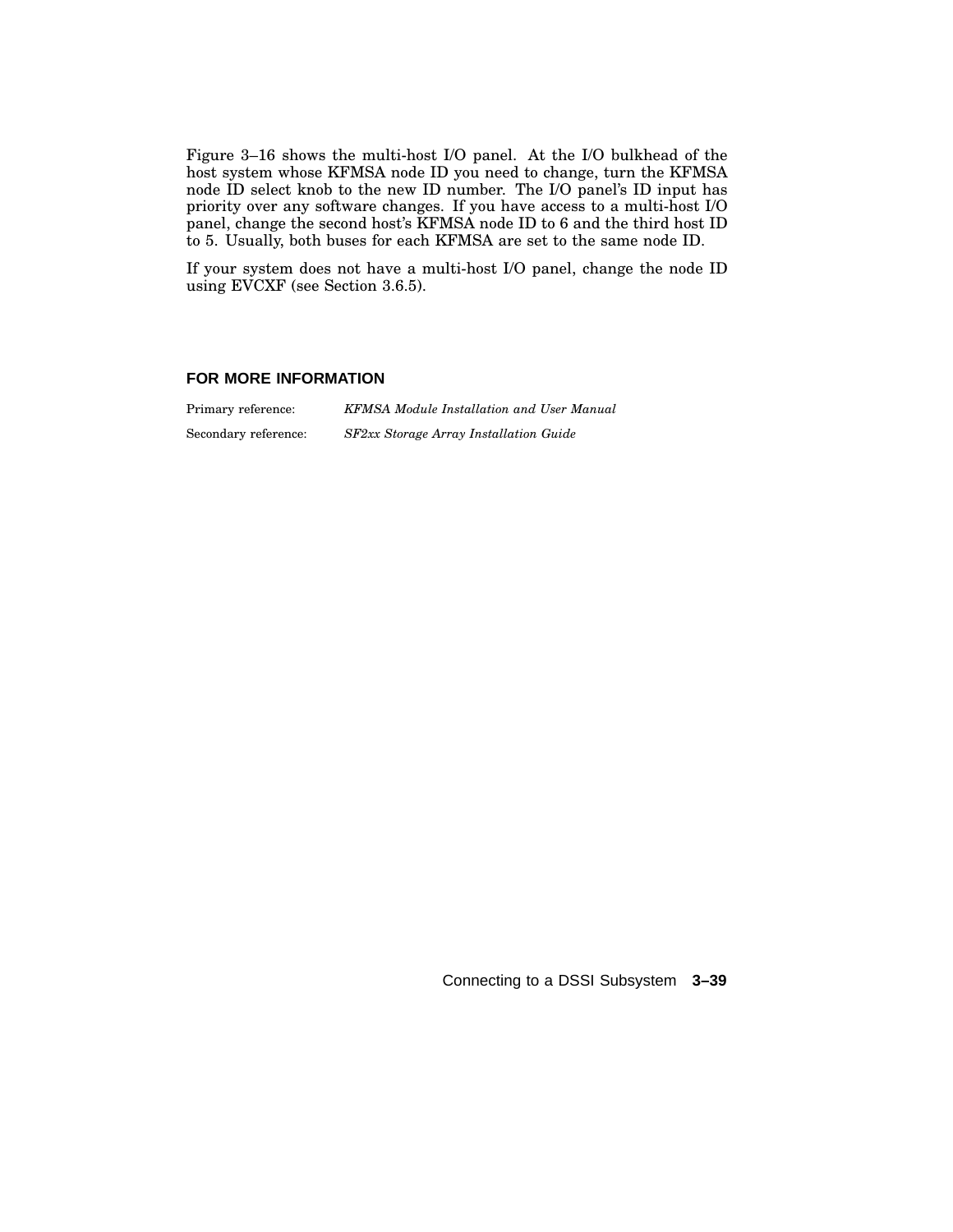# **3.6.5 Example: Changing the KFMSA Node ID with EVCXF**

**In dual- and tri-host systems, you must change the second host system's ID to 6, and the third host system's KFMSA ID to 5. If you have a multi-host I/O panel, change the IDs using the KFMSA node select knob (see Figure 3–16). Otherwise, use EVCXF (see Example 3–4).**

**Example 3–4: Changing KFMSA Node ID with EVCXF**

[Continuing from Example 3-3, EVCXF is still running.] DS> ! VAX/DS prompt returns DS> SET NODEID XMI NODE 5,  $\bullet$  DSSI BUS 1,  $\bullet$  NEW DSSI NODE ID 6 $\bullet$ DS> SET NODEID XMI NODE 5, DSSI BUS 2, 4 NEW DSSI NODE ID 6

**3–40** VAX 6000 Series Installation Guide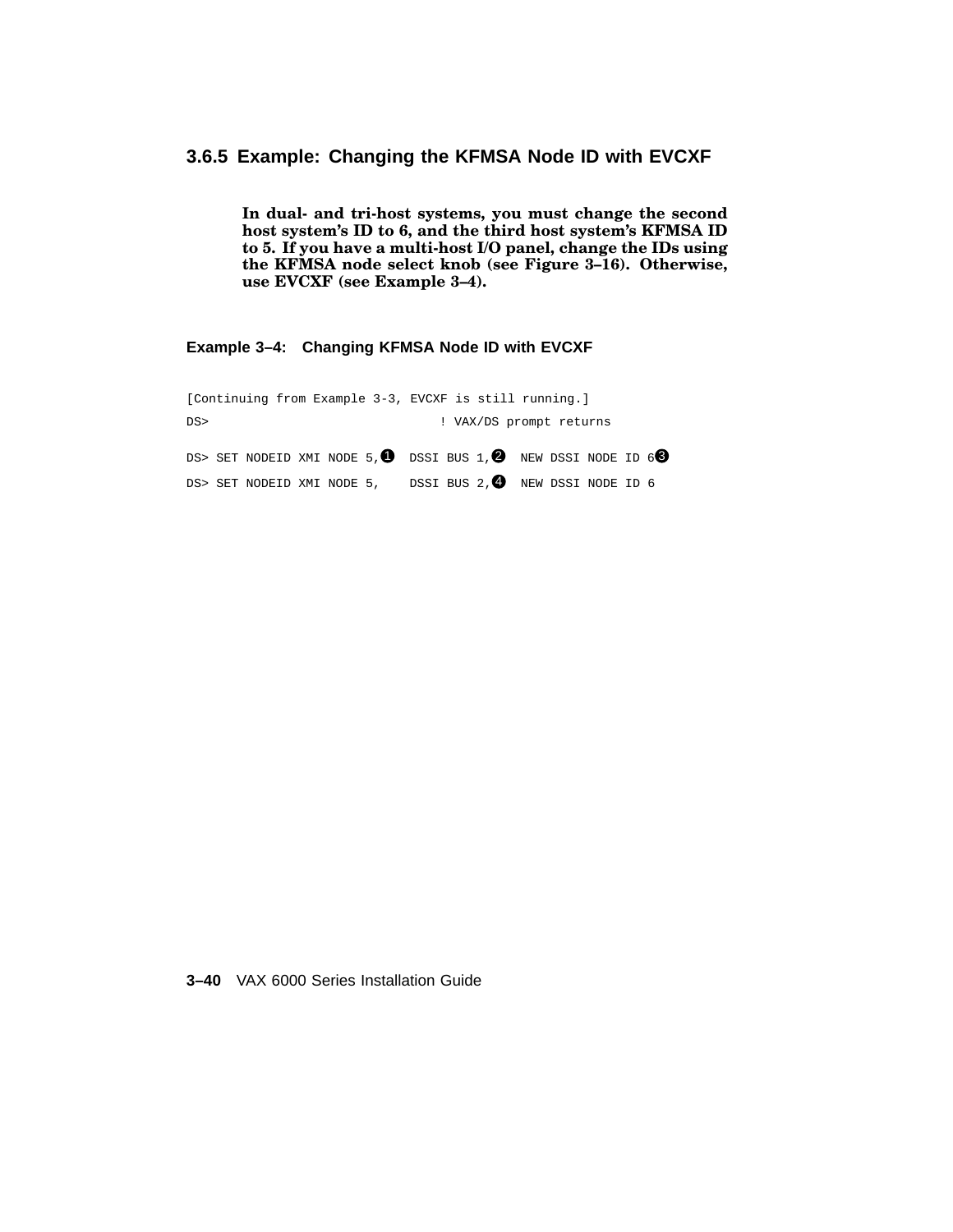Run the VAX Diagnostic Supervisor, and then load and run EVCXF. Enter the START/SECTION=TEST2 and the SIZE commands, as shown in Example 3–3. Then proceed to change the node ID with the information as shown in Example 3–4 with the command string

DS> SET NODEID XMI NODE 5, DSSI BUS 1, NEW DSSI NODE ID 6

where:

- 1 5 is the XMI node and slot where the KFMSA resides that is going to have its node ID changed.
- 2 1 is the bus on the KFMSA whose node ID is going to be changed
- 3 6 is the new value being entered for the node ID of bus 1 on the KFMSA residing in XMI slot 5.
- 4 This string repeats the node ID change to 6 for bus 2 on the same KFMSA.

### **FOR MORE INFORMATION**

| Primary reference:   | KFMSA Module Installation and User Manual |
|----------------------|-------------------------------------------|
| Secondary reference: | SF2xx Storage Array Installation Guide    |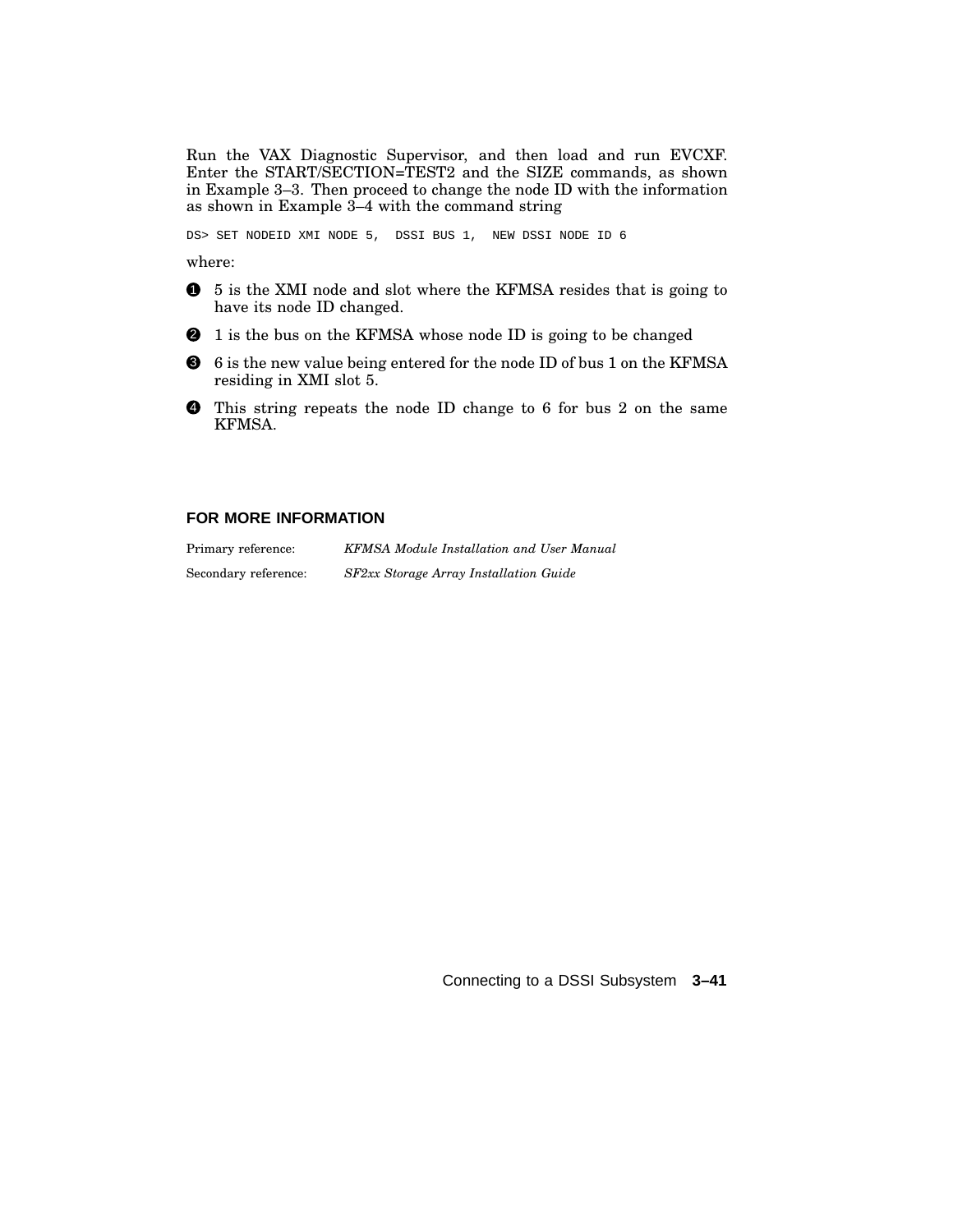# **Chapter 4**

# **Connecting to a CI VAXcluster**

VAX 6000 series systems interface with various devices and systems through XMI bus adapters. For information on connecting to TU, TK, and TA tapes, or RA disks, see Chapter 5. If your system connects to a DSSI subsystem, this installation must be done before the CI connections (see Chapter 3).

Sections in this chapter include:

- Adapter Overview
- CIXCD Installation Configuration Rules
- Setting CIXCD Parameters

Setting the VAXcluster Node Address (Mandatory) Verify Quiet Slot DELTA Time = 10 (Mandatory) Setting Boot Time (Optional) Setting Extend Header, ACK Timeout, and Disable Arbitration (Optional) Setting Cluster Size (Optional)

• Setting CIBCA Parameters

Setting the VAXcluster Node Address (Mandatory) CIBCA Jumper Locations and Settings

• Cabling the System to a Star Coupler (SC008)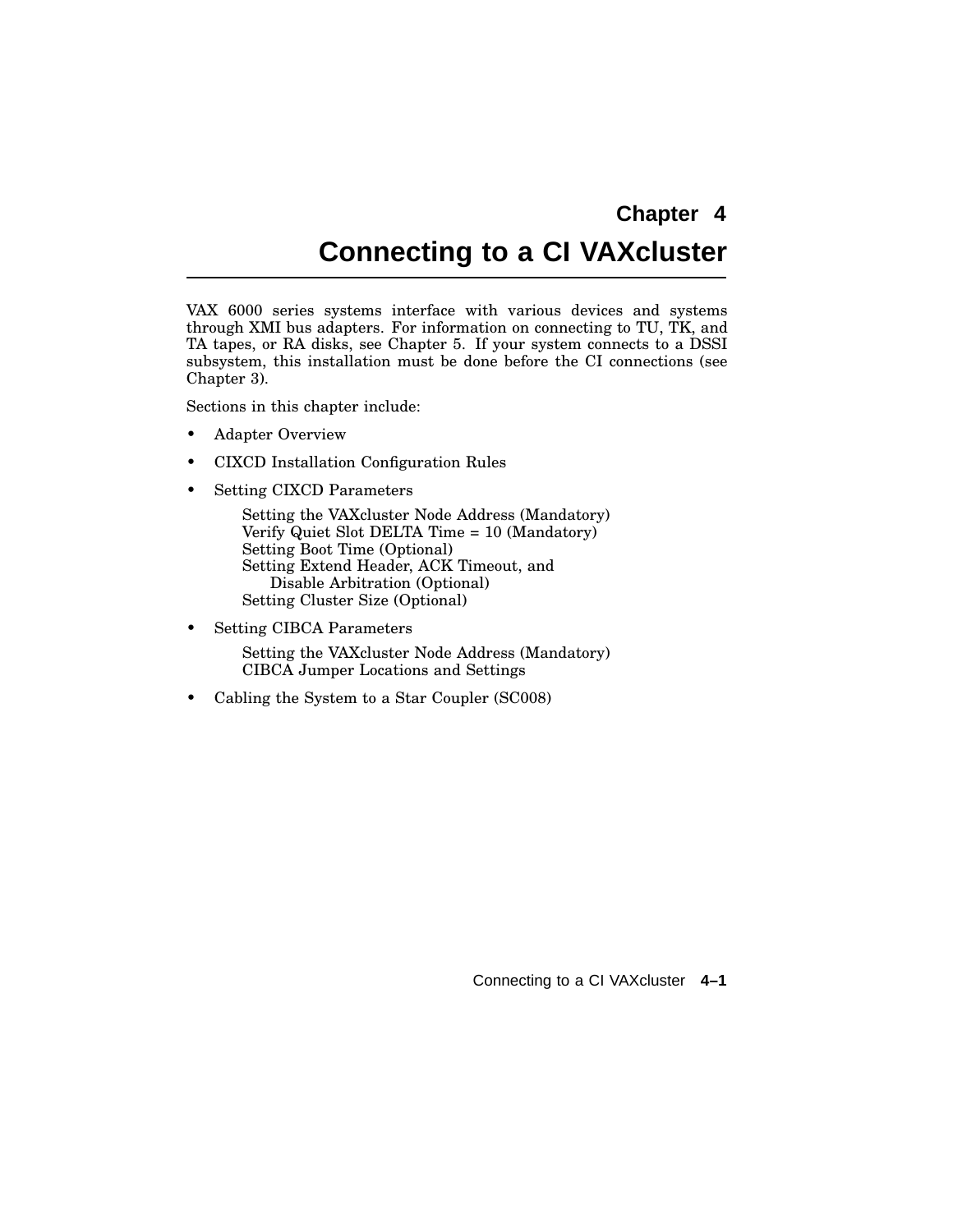# **4.1 CI Adapter Overview**

**The system can connect to a cluster using one of two adapters: the CIXCD connects through the XMI bus, and the CIBCA connects to a cluster through the VAXBI bus. The CIXCD and the CIBCA require some XMI backplane jumper selections to configure to a cluster.**

**Figure 4–1: Adapters**



**4–2** VAX 6000 Series Installation Guide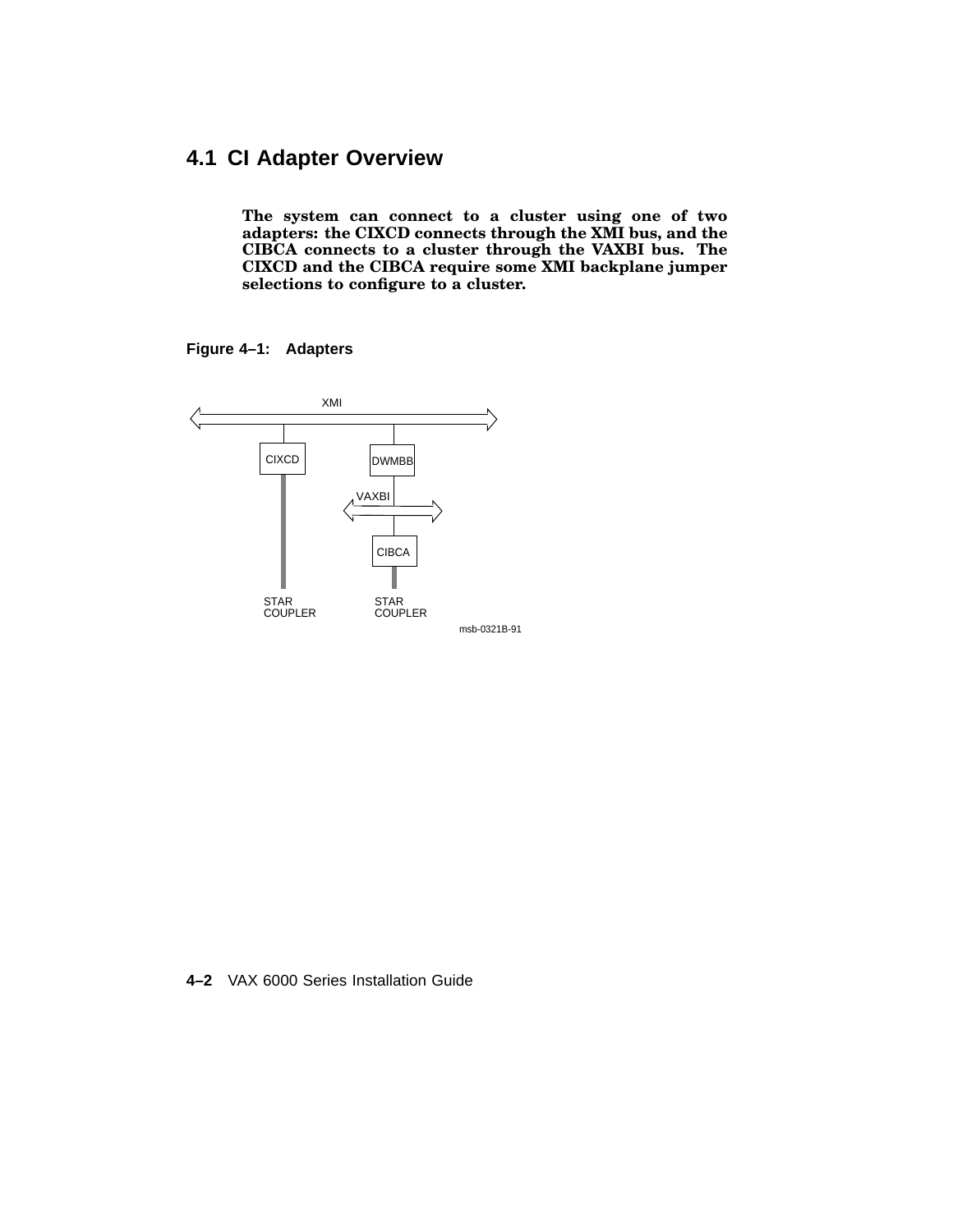Figure 4–1 shows the options for connecting to a CI. You can use a CIXCD adapter from the XMI bus or a CIBCA adapter off the optional VAXBI bus.

When you connect to a CI using either adapter, you must set the VAXcluster node address for the system you are connecting. In addition, when you connect using a CIXCD, you must set the Quiet Slot DELTA Time to 10 on **all** systems (see Section 4.3.2).

Table 4–1 lists the adapters used in connecting to a CI.

| <b>Adapter</b>       | <b>Standard or</b><br>Optional | <b>Function</b>       |
|----------------------|--------------------------------|-----------------------|
| CIXCD                |                                | XMI-to-CI interface   |
| $CIBCA$ <sup>1</sup> |                                | VAXBI-to-CI interface |

**Table 4–1: Adapters for CI Connection**

<sup>1</sup>The CIBCA resides on the VAXBI bus (see Figure  $4-1$ ). The DWMBB adapter connects the VAXBI and XMI buses and is a two-module set. The DWMBB/A is in the XMI card cage; the DWMBB/B is in the VAXBI card cage.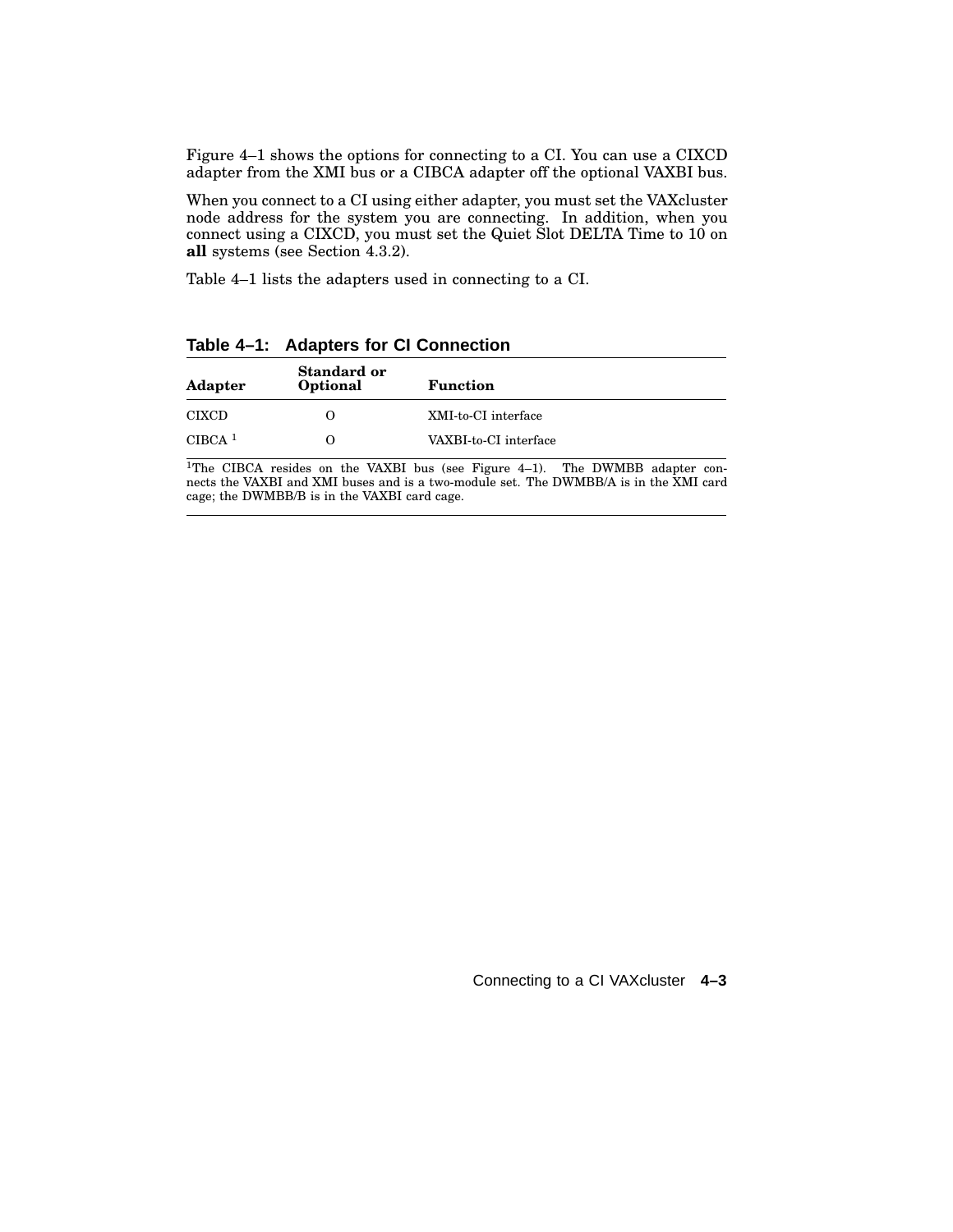# **4.2 CIXCD Installation Configuration Rules**

**If you are installing a CIXCD adapter, follow these configuration rules for the HSC, adapters on other CI nodes, and for the CIXCD itself. The key parameter is Quiet Slot DELTA Time; you must use jumpers or switches to set this parameter to 10, rather than accepting the default value of 7.**

**Figure 4–2: CIXCD Jumper to Set Quiet Slot DELTA Time to 10**



**4–4** VAX 6000 Series Installation Guide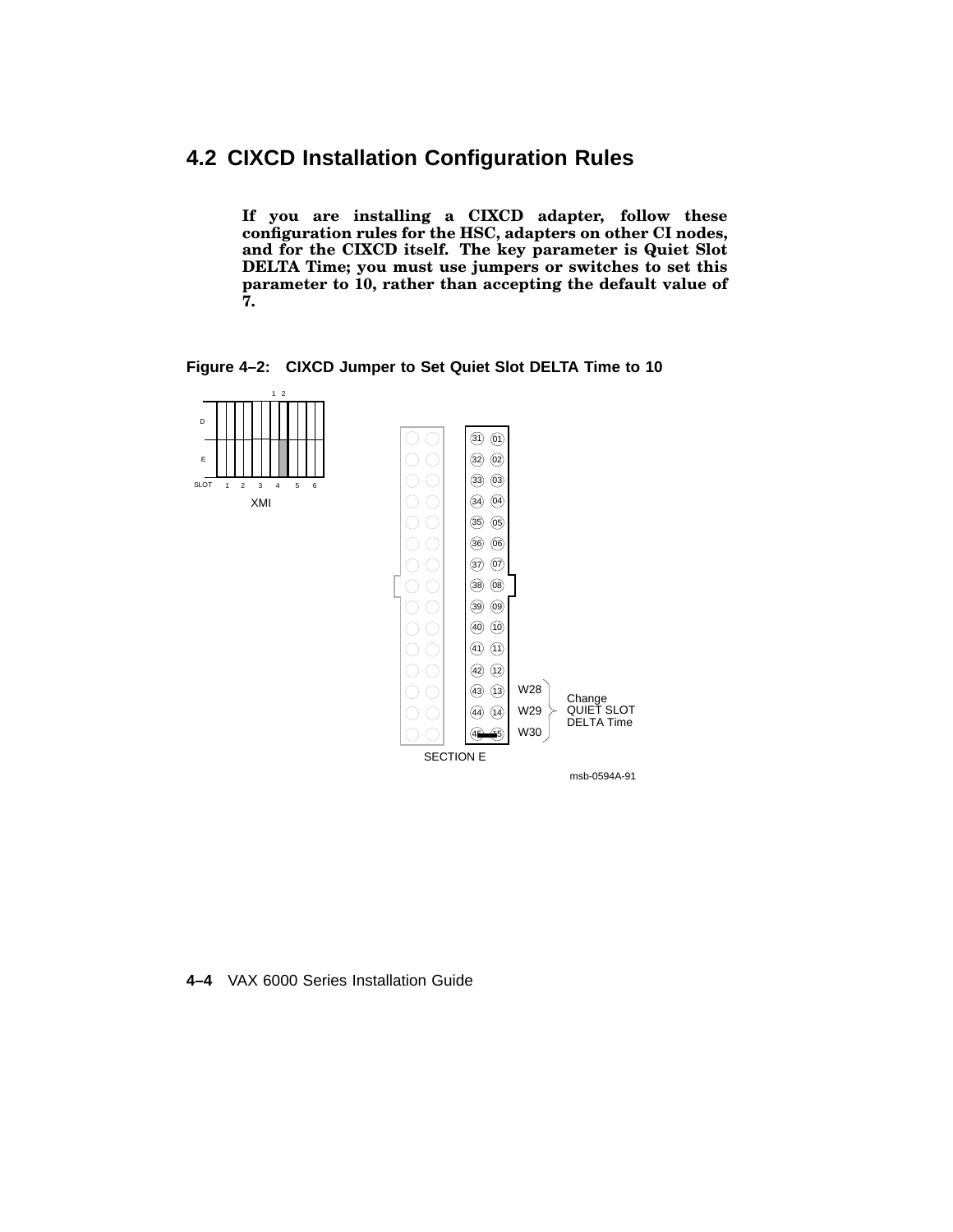To install a system with a CIXCD adapter into an existing cluster, there are mandatory steps. The first four steps apply to the VAXcluster configuration.

### 1. **Ensure that the LINK module on the HSC has a Quiet Slot DELTA Time of 10.**

If it does not, you must change it to 10 using a switch, wire, or board replacement and switch, depending on the model of the HSC. Check the *HSC Installation Guide* for details.

### 2. **Set the Quiet Slot DELTA Time to 10 on all nodes installed on the cluster.**

Every other CI node must have Quiet Slot DELTA Time set to 10. For systems connected with CIBCA adapters, you install a jumper on the VAXBI backplane similar to the CIXCD's XMI backplane jumper. See the Section 4.3 or refer to the *CIBCA User Guide*.

### 3. **Check that the VMS version running on all nodes is compatible with the new version of VMS being installed.**

Check the VMS versions against the *Software Product Description* (SPD), or the required VMS version for your system.

## 4. **Check the HSC microcode and LINK module against required versions in the Cluster Revision Matrix**.

Update to the required version level as needed.

5. **Set the Quiet Slot DELTA Time on the CIXCD to 10**. Install a jumper between pins E15 and E45 on the XMI backplane's CIXCD segment. The Quiet Slot DELTA time must be set to 10 on all systems in the cluster. See Section 4.3.2 and Figure 4–5.

**CAUTION:** *Failure to follow these configuration rules may result in unreliable operation.*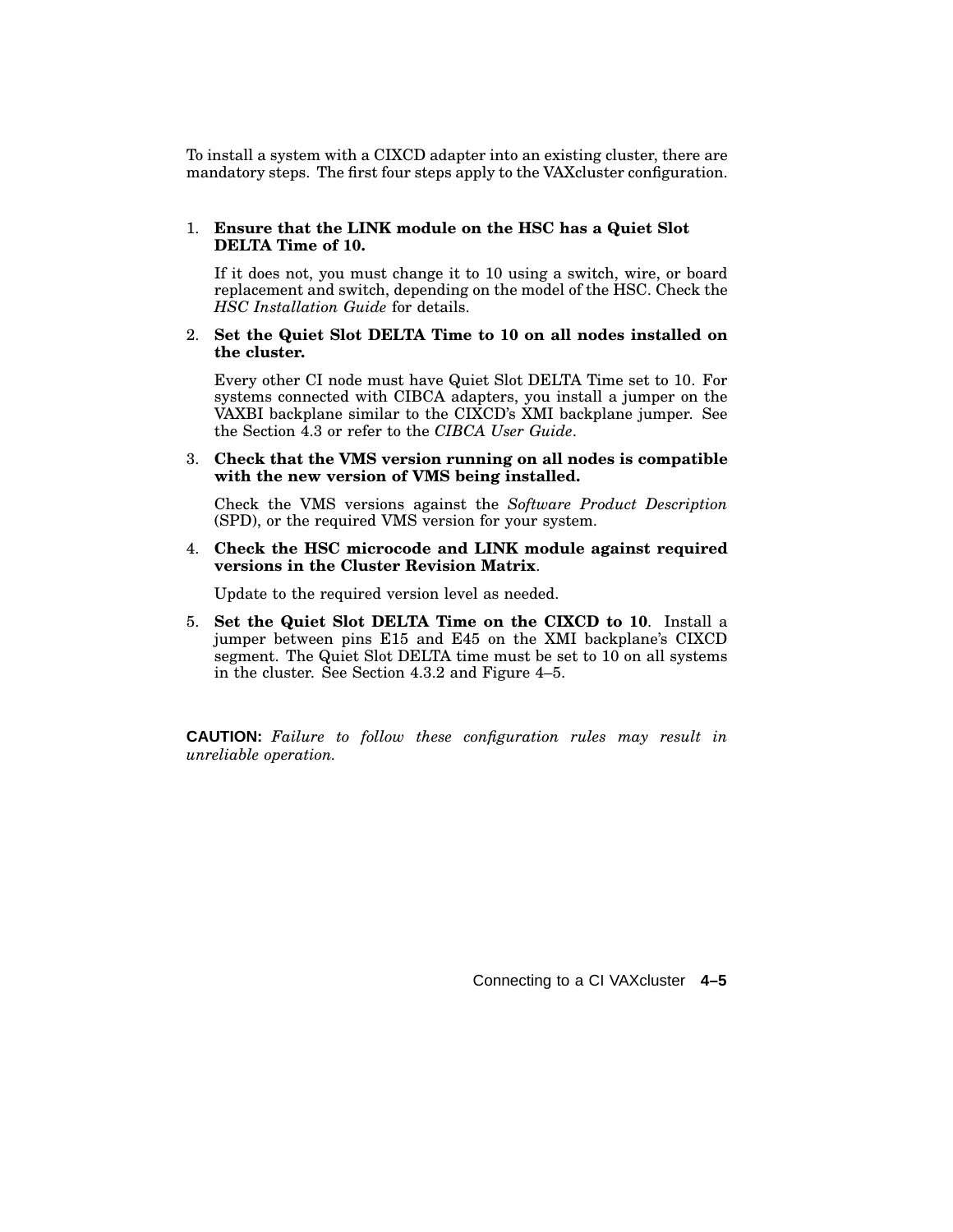# **4.3 Setting CIXCD Parameters**

**To set parameters for the CIXCD (XMI-to-CI VAXcluster) adapter to other than default values, you must install jumpers on the backplane. Note that the jumpers are only placed in segments D2 and E2.**

**If you are setting parameters for the CIBCA adapter, go to Section 4.4.**

## **Figure 4–3: XMI Backplane Segments D and E**



**4–6** VAX 6000 Series Installation Guide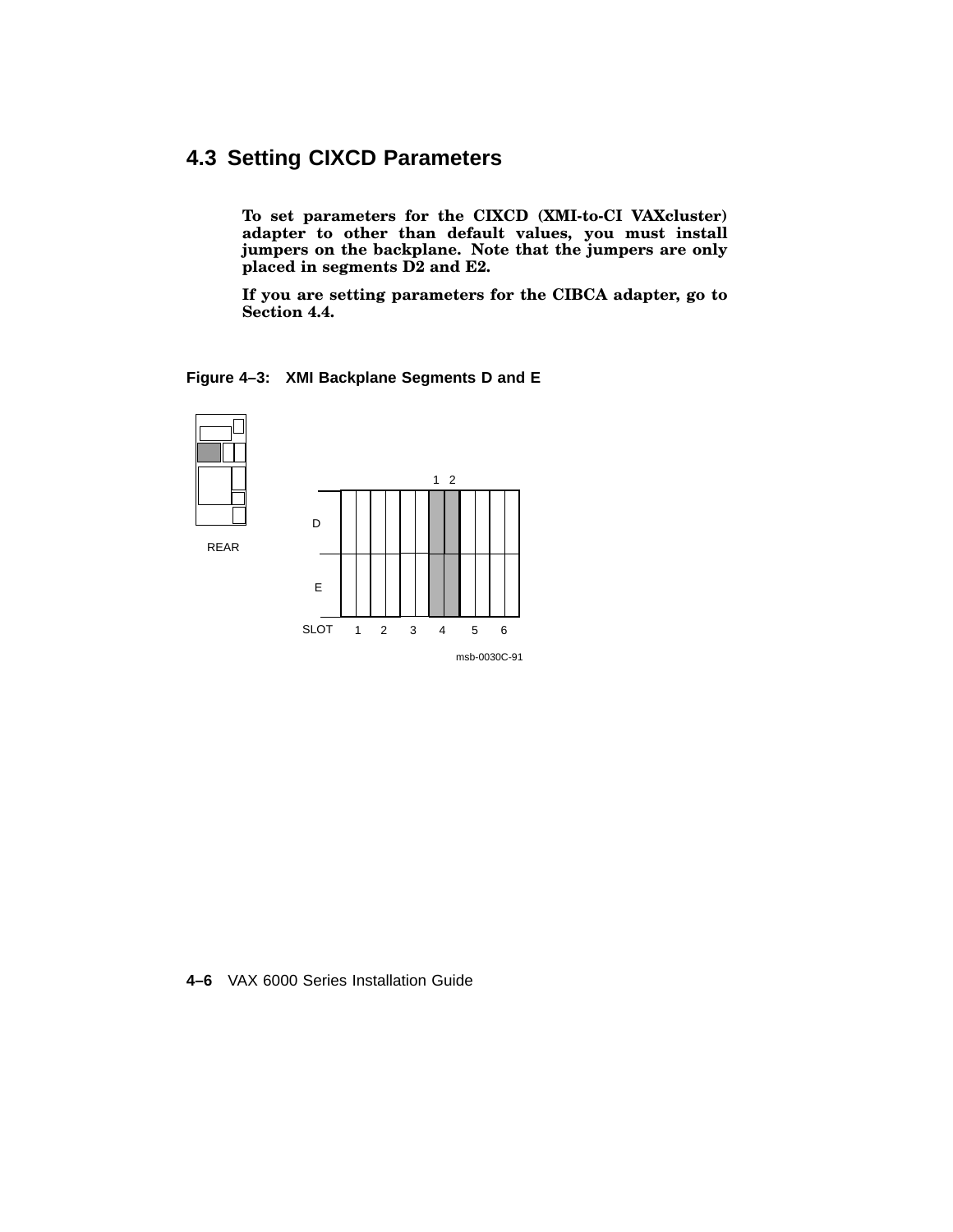Refer to Figure 4–4 to determine which jumper corresponds to which backplane pin. The XMI backplane pin numbering is exactly the same as the VAXBI backplane pin numbering. There are 29 possible pins that may need jumpers on the backplane, in sections D and E. The corresponding jumpers are denoted W1 through W30, with W9 being reserved.

The module functions that must be modified by jumper placement are the following:

Set CI port address **(mandatory)** Set Quiet Slot DELTA Time to 10 **(mandatory)**

In addition, you can modify the following characteristics:

Boot time Disable arbitration Extend header Cluster size Extend ACK timeout

The general procedure for installing jumpers is as follows:

- 1. Open the rear cabinet door.
- 2. Find the XMI backplane slot corresponding to the CIXCD module. The internal cables are connected to the pins on the leftmost section of the module as seen from the rear. The jumpers are installed on the pins of the rightmost segment of the module.
- 3. Insert jumpers between backplane pins to set the desired module parameters. Specific pins for desired parameters are described in sections that follow.
- 4. Close the cabinet door.

You cannot use the default configuration. You must change the Quiet Slot DELTA Time to 10. The default configuration for a system with no jumpers installed would be:

CI Node Address = 0 Quiet Slot DELTA Time is at 7, **and must be set to 10 on all systems in the cluster** Boot Time = 1500 seconds Normal CI Arbitration Normal Header systems in the cluster Cluster Size = 16 Short ACK Timeout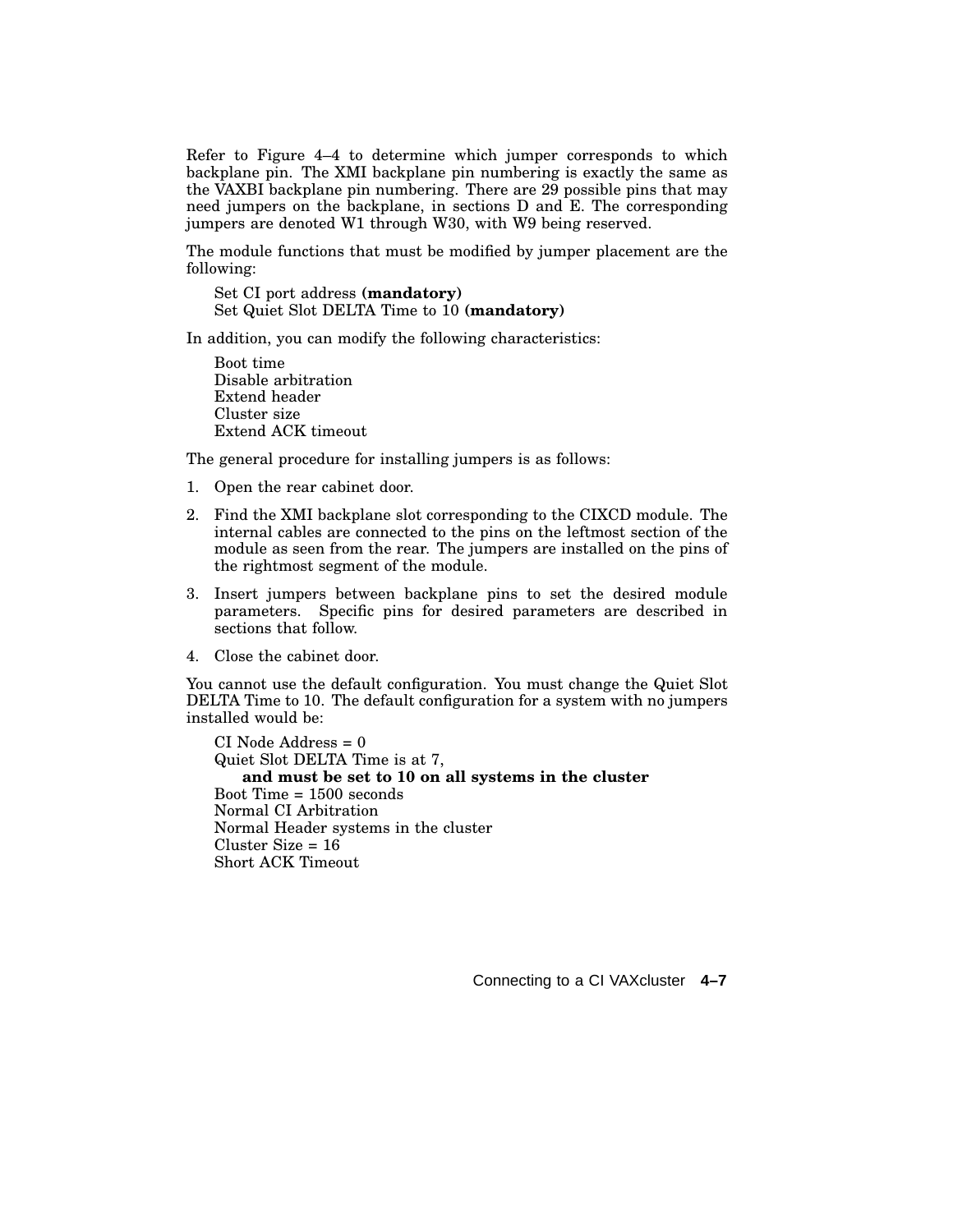# **4.3.1 Setting the VAXcluster Node Address (Mandatory)**

**The CI port address is obtained from the CIXCD port adapter module's backplane slot, with both the CI port address and its complement configured exactly the same. To configure the jumpers for the port address, see Table 4–2 and Table 4–3.**



**Figure 4–4: Jumper Locations for CI Port Address**

**4–8** VAX 6000 Series Installation Guide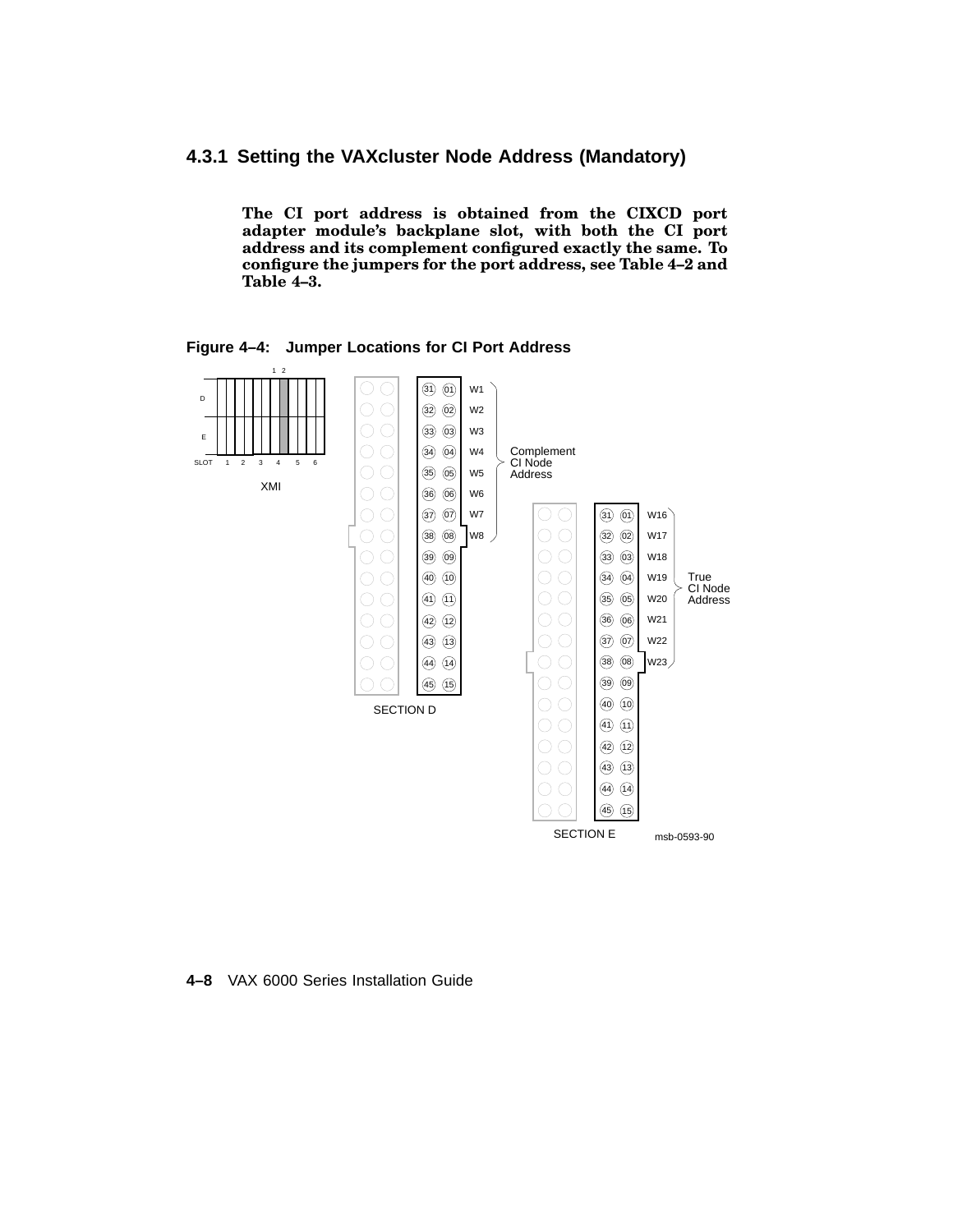| <b>CI</b> Node<br>$\mathbf{Addr}(10)$ | W <sub>16</sub><br>E <sub>1/31</sub> | W17<br>E2/32 | W18<br>E3/33 | W19<br>E4/34 | W <sub>20</sub><br>E5/35 | W21<br>E6/36 | W22<br>E7/37 | W23<br>E8/38             |
|---------------------------------------|--------------------------------------|--------------|--------------|--------------|--------------------------|--------------|--------------|--------------------------|
| $\mathbf{0}$                          | OUT                                  | <b>OUT</b>   | <b>OUT</b>   | <b>OUT</b>   | <b>OUT</b>               | OUT          | OUT          | <b>OUT</b>               |
| $\mathbf{1}$                          | <b>OUT</b>                           | <b>OUT</b>   | <b>OUT</b>   | <b>OUT</b>   | <b>OUT</b>               | <b>OUT</b>   | <b>OUT</b>   | $\ensuremath{\text{IN}}$ |
| $\overline{2}$                        | OUT                                  | <b>OUT</b>   | OUT          | OUT          | <b>OUT</b>               | OUT          | IN           | <b>OUT</b>               |
| $\cdot$                               |                                      |              |              |              |                          |              |              |                          |
| $\cdot$                               |                                      |              |              |              |                          |              |              |                          |
| $\cdot$                               |                                      |              |              |              | ٠                        |              |              |                          |
| 223                                   | IN                                   | IN           | <b>OUT</b>   | IN           | IN                       | IN           | IN           | IN                       |

**Table 4–2: CI Port True Address**

**Table 4–3: CI Port Complement Address**

| <b>CI</b> Node<br>$\mathbf{Addr}(10)$ | W1<br>D <sub>1</sub> /3 <sub>1</sub> | W2<br>$\overline{\mathbf{D}}\overline{\mathbf{2}}/3\mathbf{2}$ | W3<br>D3/33 | W4<br>D4/34 | W5<br>$\ddot{\mathbf{D}}\bar{\mathbf{5}}/35$ | W6<br><b>D6/36</b> | W7<br>D7/37 | W8<br>E8/38 |
|---------------------------------------|--------------------------------------|----------------------------------------------------------------|-------------|-------------|----------------------------------------------|--------------------|-------------|-------------|
| $\bf{0}$                              | <b>OUT</b>                           | <b>OUT</b>                                                     | <b>OUT</b>  | <b>OUT</b>  | <b>OUT</b>                                   | <b>OUT</b>         | <b>OUT</b>  | <b>OUT</b>  |
| $\mathbf{1}$                          | <b>OUT</b>                           | <b>OUT</b>                                                     | <b>OUT</b>  | <b>OUT</b>  | <b>OUT</b>                                   | <b>OUT</b>         | <b>OUT</b>  | IN          |
| $\overline{2}$                        | <b>OUT</b>                           | <b>OUT</b>                                                     | <b>OUT</b>  | <b>OUT</b>  | <b>OUT</b>                                   | <b>OUT</b>         | IN          | <b>OUT</b>  |
|                                       |                                      |                                                                |             |             | $\ddot{\phantom{a}}$                         |                    |             |             |
|                                       |                                      |                                                                |             |             | $\cdot$                                      |                    |             |             |
| $\cdot$                               |                                      |                                                                |             |             |                                              |                    |             |             |
| 223                                   | IN                                   | IN                                                             | <b>OUT</b>  | IN          | IN                                           | IN                 | IN          | IN          |

**NOTE:** *CI node addresses 224 through 255 are reserved for Digital.*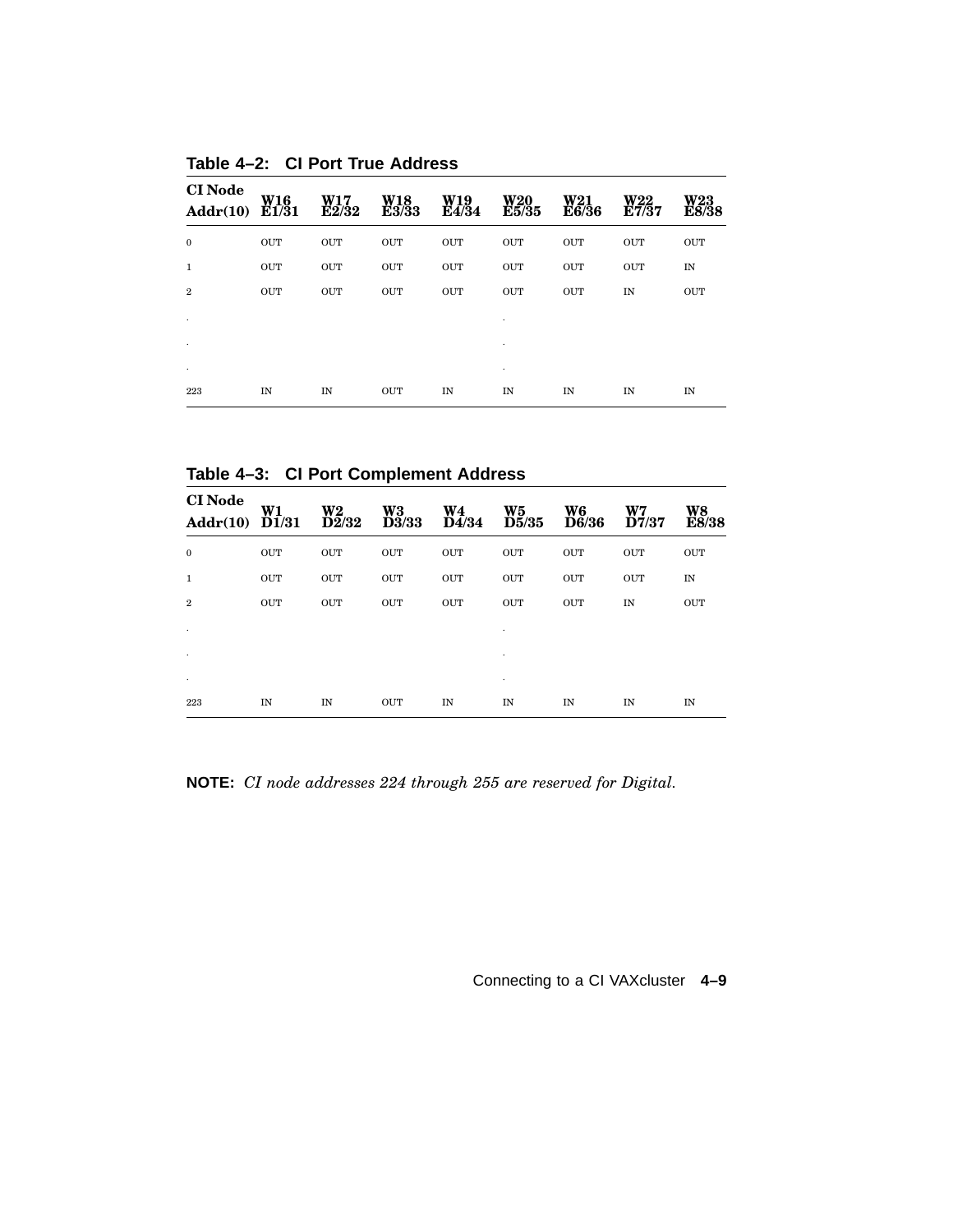# **4.3.2 Verify Quiet Slot DELTA Time = 10 (Mandatory)**

**The Quiet Slot DELTA Time must be set to 10. Check the backplane at segment E. Jumper these pins if they are not already jumpered. These bits force the LINK module to increase the basic Quiet Slot DELTA Time. See Table 4–4.**





**4–10** VAX 6000 Series Installation Guide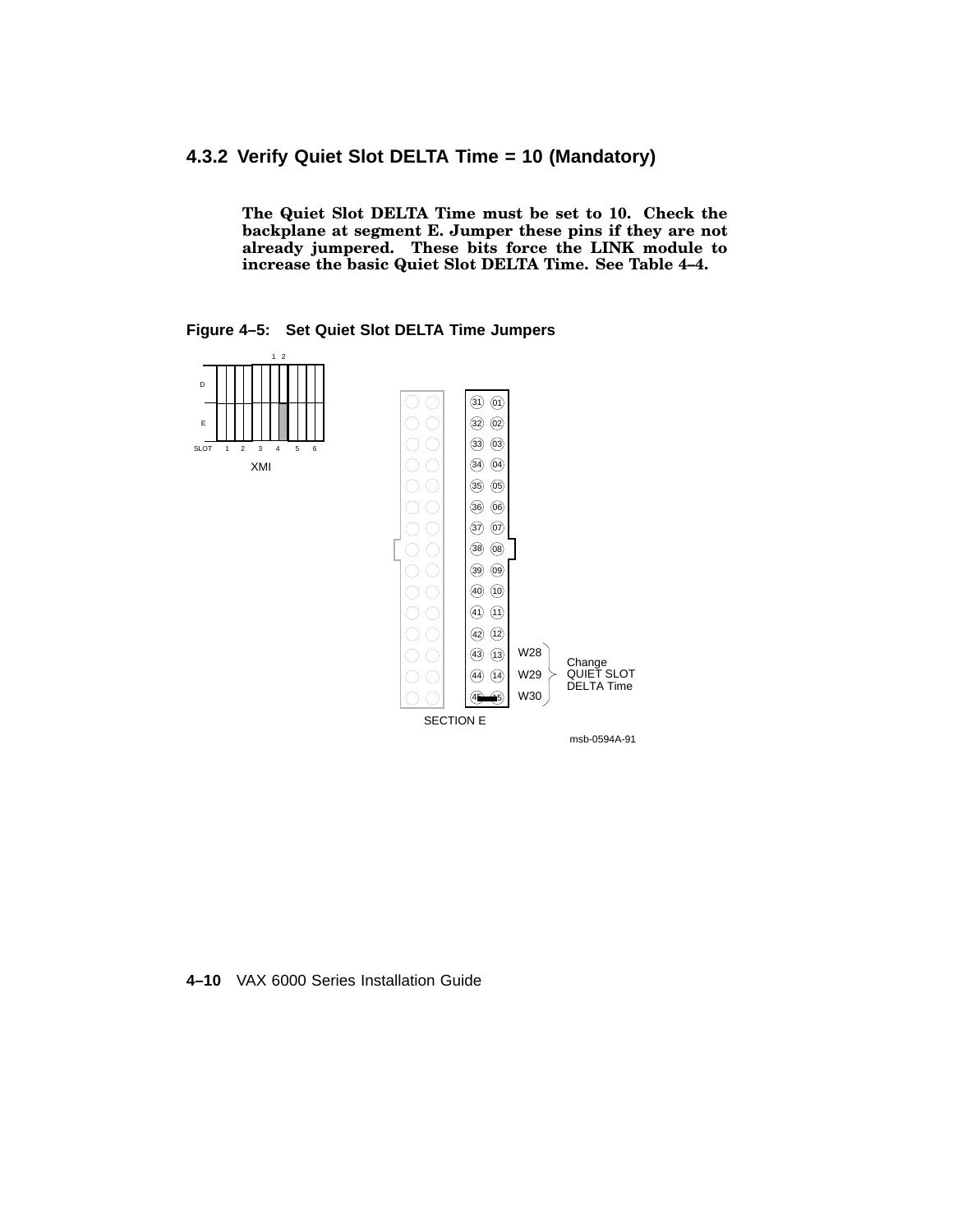**NOTE:** *The Quiet Slot DELTA Time must be set to 10 on all systems in a cluster when any one system uses a CIXCD adapter. This is required.*

*For new systems just being installed, manufacturing should have jumpered pins E45 and E15. Check the backplane at segment E. Jumper these pins if they are not already jumpered.*

| Quiet<br>Slot Count | <b>W28</b><br>E13/43 | <b>W29</b><br>E14/44 | <b>W30</b><br>E15/45 |
|---------------------|----------------------|----------------------|----------------------|
| 7                   | <b>OUT</b>           | <b>OUT</b>           | <b>OUT</b>           |
| 10                  | <b>OUT</b>           | <b>OUT</b>           | IN                   |
| Reserved            | <b>OUT</b>           | IN                   | <b>OUT</b>           |
| Reserved            | <b>OUT</b>           | IN                   | IN                   |
| Reserved            | IN                   | <b>OUT</b>           | <b>OUT</b>           |
| Reserved            | IN                   | <b>OUT</b>           | IN                   |
| Reserved            | $\mathbf{IN}$        | IN                   | <b>OUT</b>           |
| Programmable        | IN                   | IN                   | IN                   |

**Table 4–4: Quiet Slot Time Backplane Jumpers**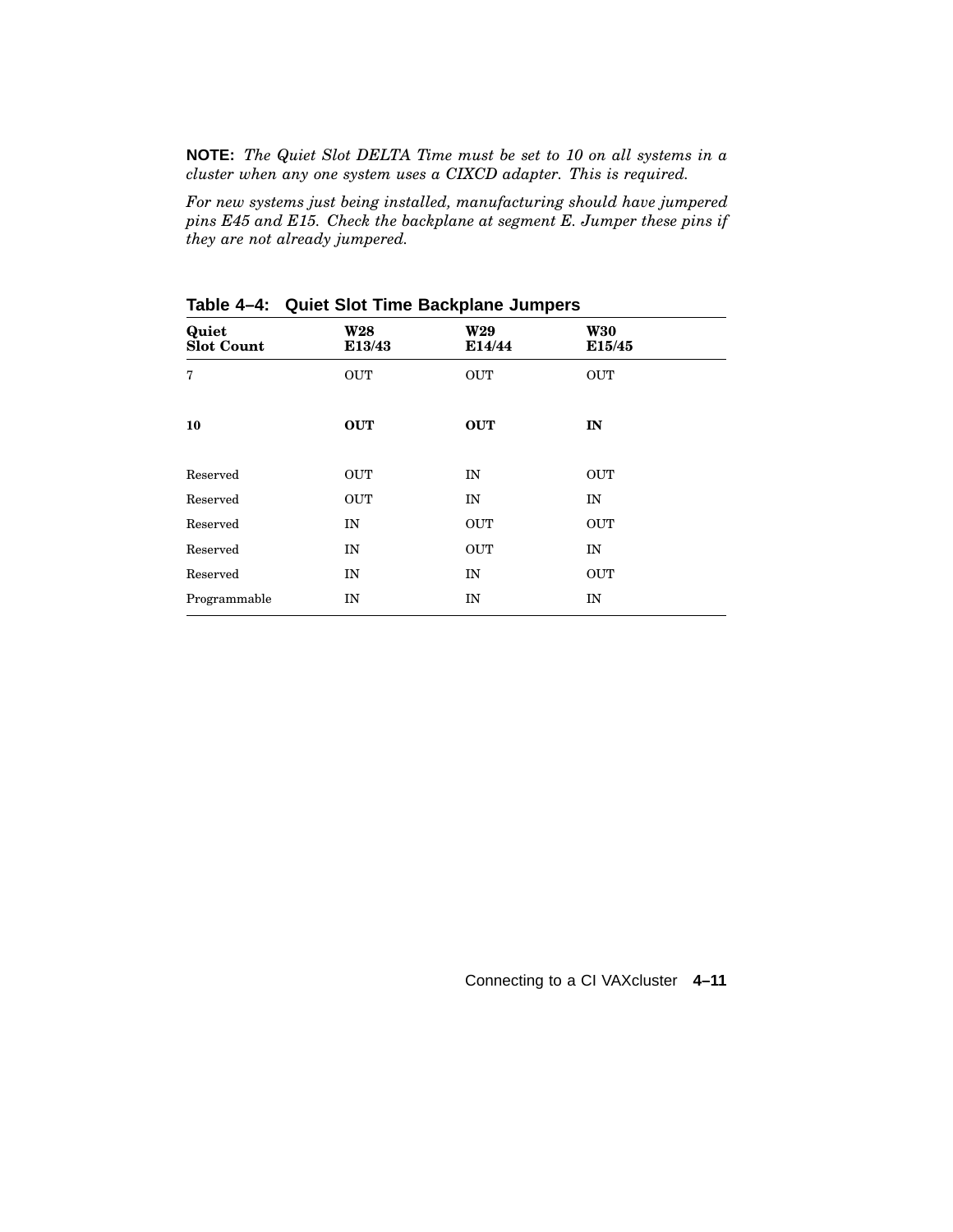# **4.3.3 Setting Boot Time (Optional)**

**Boot time is the length of time the port waits after power-up to exit the UNINIT state. See Table 4–5. The default setting has all jumpers set to out, with 1500 seconds as the boot time.**

### **Figure 4–6: Jumper Locations for Boot Time**



**4–12** VAX 6000 Series Installation Guide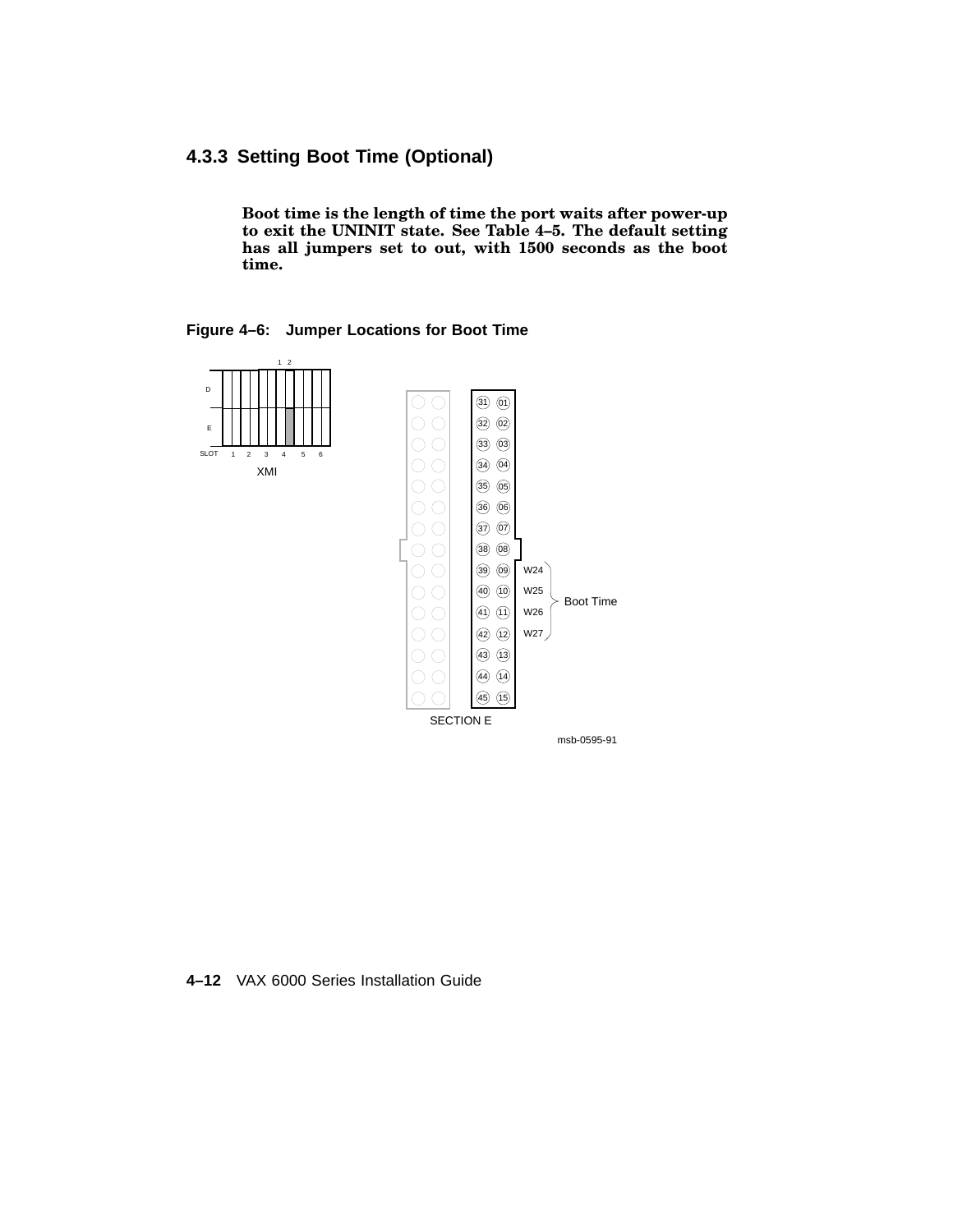The default boot time is 1500 seconds.

| IUNIV T V.        | DOOL TIME Dackplane campers |                          |                      |                          |  |
|-------------------|-----------------------------|--------------------------|----------------------|--------------------------|--|
| Time<br>(seconds) | <b>W24</b><br>E9/39         | <b>W25</b><br>E10/40     | <b>W26</b><br>E11/41 | <b>W27</b><br>E12/42     |  |
| 1500              | <b>OUT</b>                  | <b>OUT</b>               | <b>OUT</b>           | <b>OUT</b>               |  |
| 1400              | <b>OUT</b>                  | <b>OUT</b>               | <b>OUT</b>           | IN                       |  |
| 1300              | <b>OUT</b>                  | <b>OUT</b>               | IN                   | <b>OUT</b>               |  |
| 1200              | <b>OUT</b>                  | <b>OUT</b>               | IN                   | $\ensuremath{\text{IN}}$ |  |
| 1100              | <b>OUT</b>                  | IN                       | <b>OUT</b>           | <b>OUT</b>               |  |
| 1000              | <b>OUT</b>                  | IN                       | <b>OUT</b>           | $\ensuremath{\text{IN}}$ |  |
| 0900              | <b>OUT</b>                  | IN                       | IN                   | <b>OUT</b>               |  |
| 0800              | <b>OUT</b>                  | IN                       | IN                   | IN                       |  |
| 0700              | IN                          | <b>OUT</b>               | <b>OUT</b>           | <b>OUT</b>               |  |
| 0600              | $\mathbf{IN}$               | <b>OUT</b>               | <b>OUT</b>           | $\ensuremath{\text{IN}}$ |  |
| 0500              | $\mathbf{IN}$               | <b>OUT</b>               | IN                   | <b>OUT</b>               |  |
| 0400              | $\mathbf{IN}$               | <b>OUT</b>               | IN                   | $\ensuremath{\text{IN}}$ |  |
| 0300              | IN                          | IN                       | <b>OUT</b>           | <b>OUT</b>               |  |
| 0200              | IN                          | IN                       | <b>OUT</b>           | IN                       |  |
| 0100              | IN                          | IN                       | $\mathbf{IN}$        | <b>OUT</b>               |  |
| 0000              | $\mathbf{IN}$               | $\ensuremath{\text{IN}}$ | IN                   | $\ensuremath{\text{IN}}$ |  |

**Table 4–5: Boot Time Backplane Jumpers**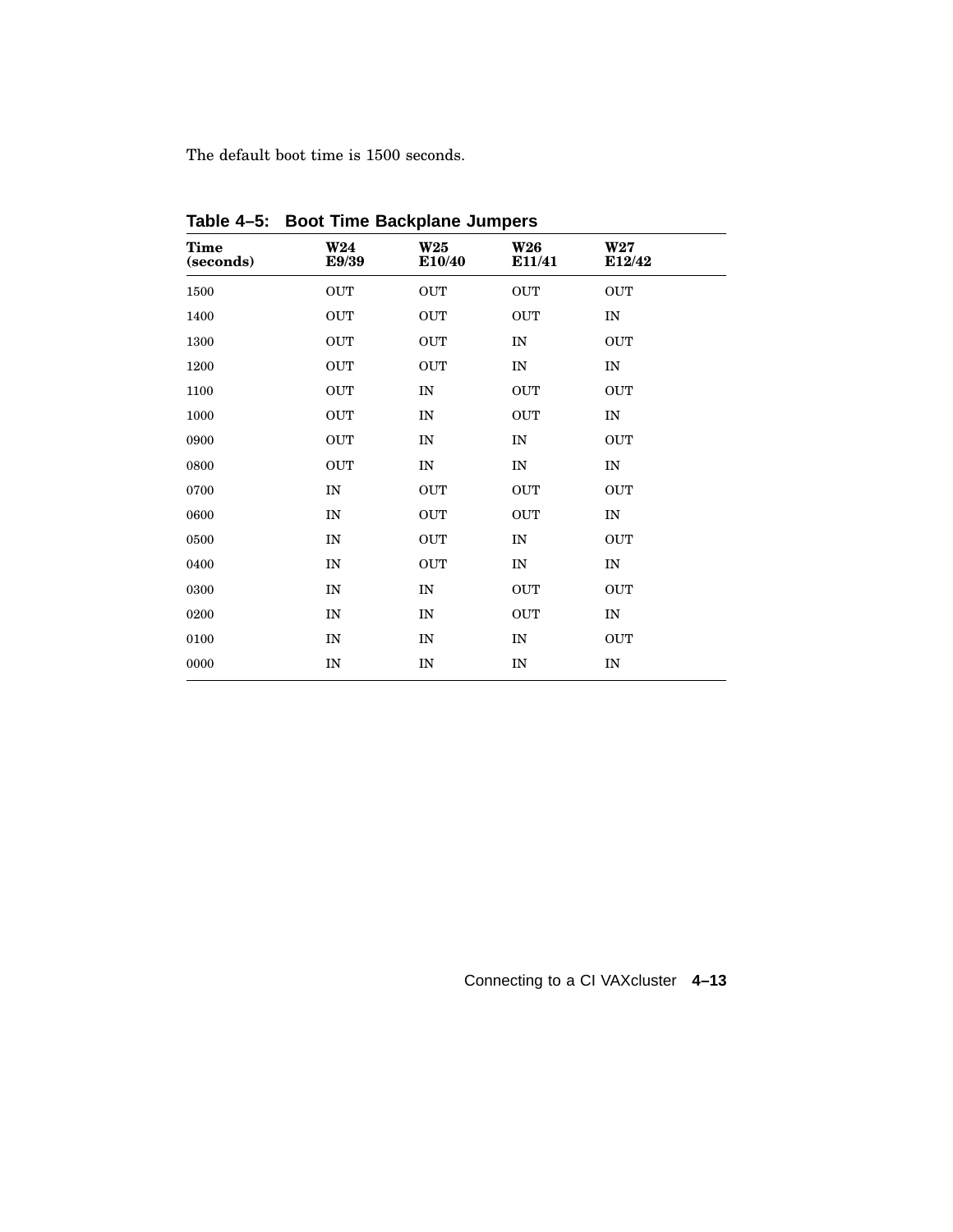# **4.3.4 Setting Extend Header, ACK Timeout, and Disable Arbitration (Optional)**

**Each of these parameters is set by the absence or presence of a single jumper. The specific jumpers are detailed in this module.**

# **Figure 4–7: Jumper Pins for Extend Header, Extend ACK Timeout, and Disable Arbitration**



**4–14** VAX 6000 Series Installation Guide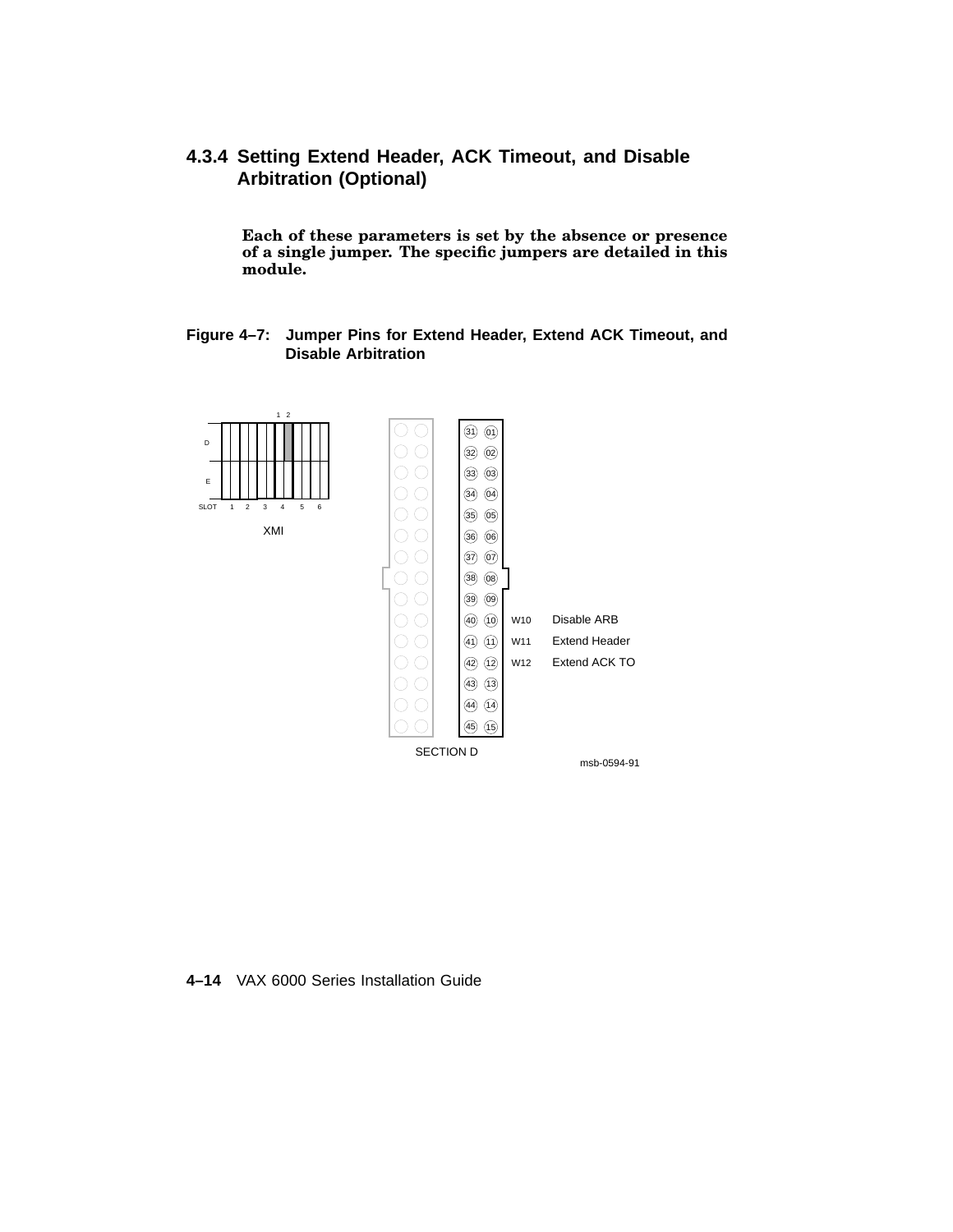### **Extend Header Selection**

Jumper W11 (D11/41) controls the extend header bit, which when set, allows the LINK module to extend the number of bit-synchronous characters in the header.

Jumper OUT = Normal header (default) Jumper IN = Extended header

# **Extend ACK Timeout Selection**

The extend ACK timeout bit forces the LINK module to increase the timeout period for an ACK return. The jumper representing this bit is W12 (D12/ 42).

| Jumper OUT | $=$ | Short timeout (default) |
|------------|-----|-------------------------|
| Jumper IN  | $=$ | Long timeout            |

# **Disable Arbitration Selection**

The disable arbitration bit when set, defeats the normal arbitration sequence and allows the LINK module to transmit after waiting only one basic Quiet Slot DELTA Time. The jumper that controls this bit is W10 (D10/40).

Jumper OUT = Allow normal CI arbitration (default) Jumper IN = Disable normal CI arbitration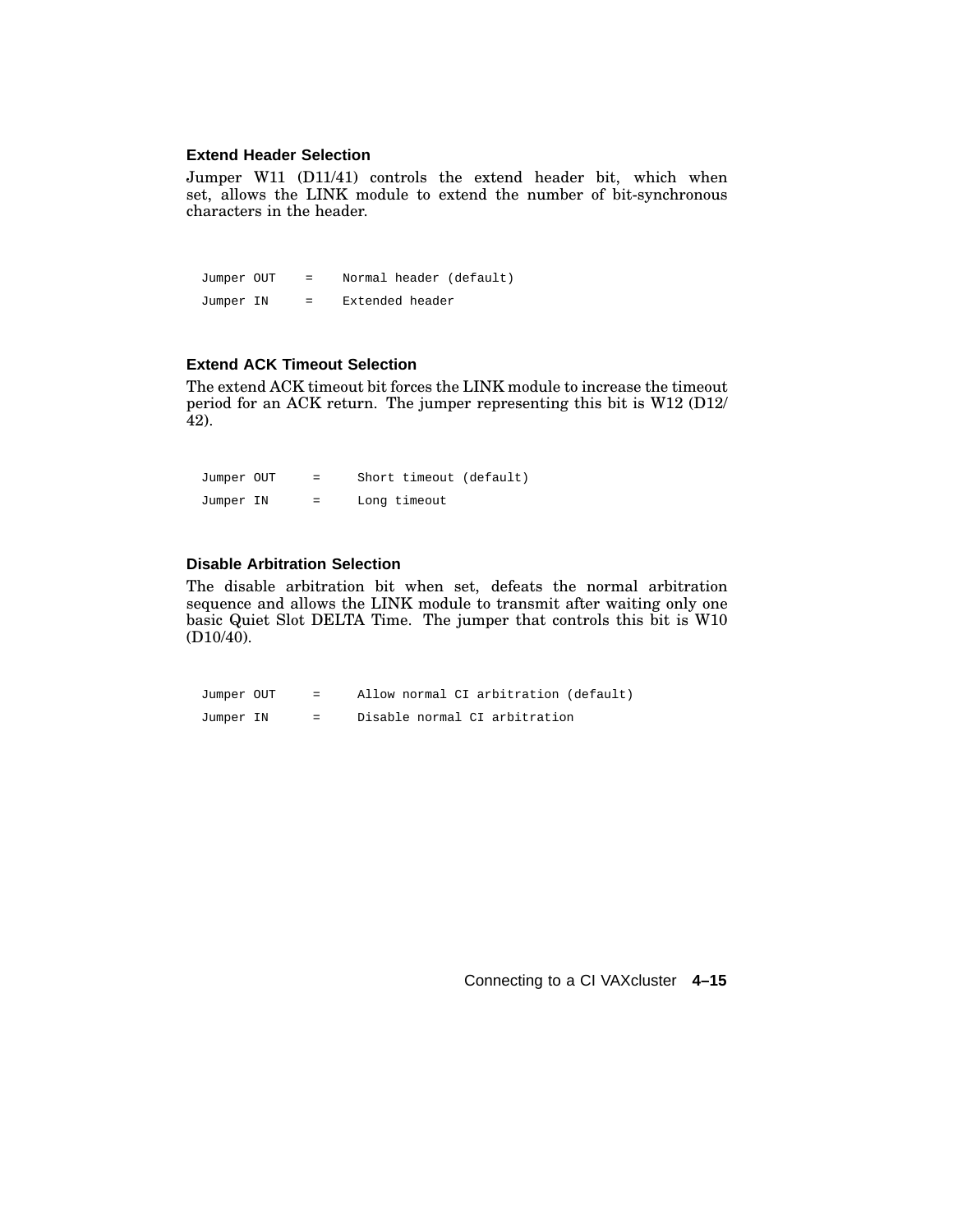# **4.3.5 Setting Cluster Size (Optional)**

**The cluster size bits cause the arbitration logic to arbitrate for more than 16 nodes (which is the default). See Table 4–6**.



**Figure 4–8: Cluster Size Jumpers**

**4–16** VAX 6000 Series Installation Guide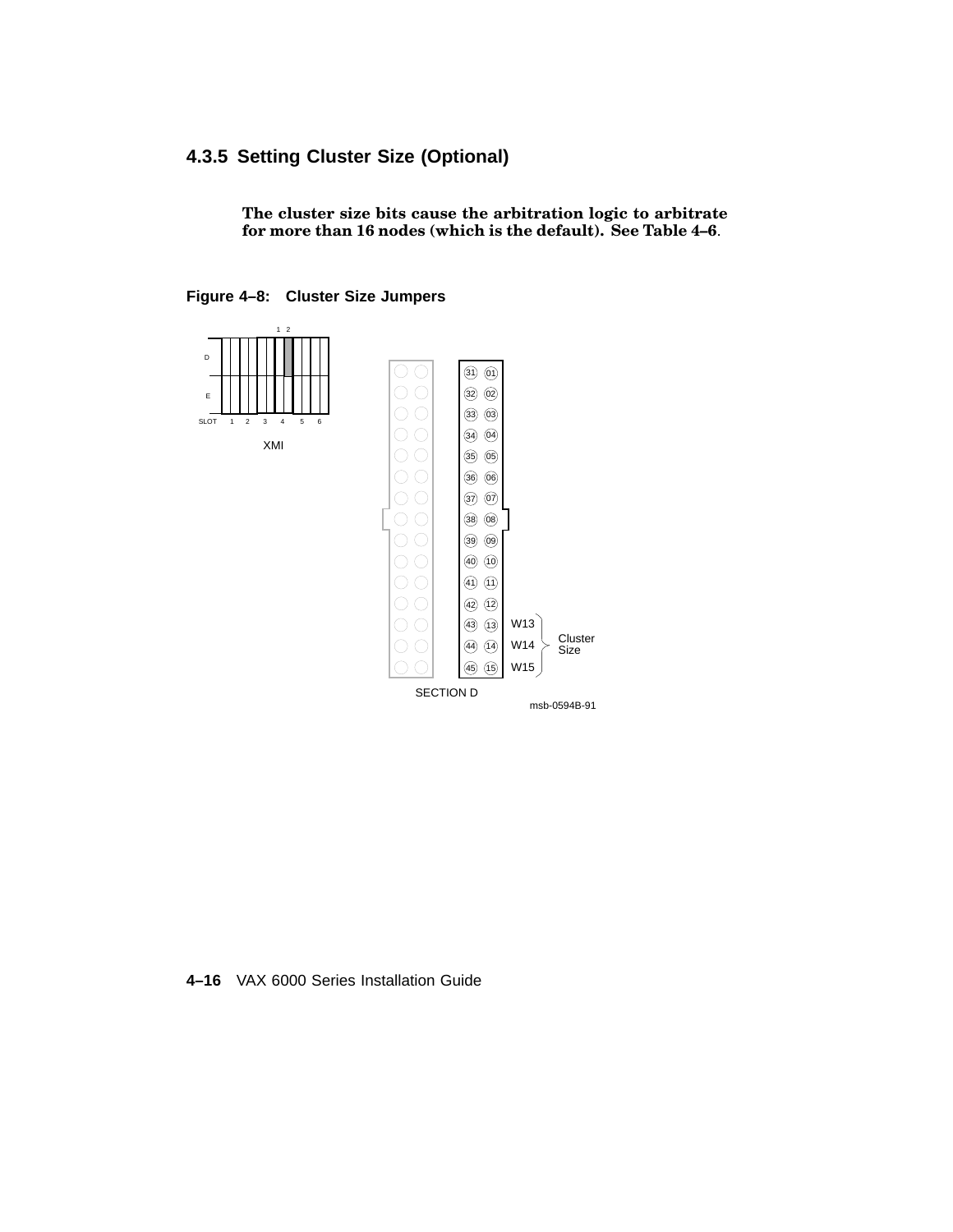The default cluster size is 16.

|                                | rable + 0. Oldster Olze Backplane bumpers |                      |                      |  |  |  |  |
|--------------------------------|-------------------------------------------|----------------------|----------------------|--|--|--|--|
| <b>Node Count</b><br>(decimal) | <b>W13</b><br>D13/43                      | <b>W14</b><br>D14/44 | <b>W15</b><br>D15/45 |  |  |  |  |
| 16                             | <b>OUT</b>                                | <b>OUT</b>           | <b>OUT</b>           |  |  |  |  |
| 32                             | <b>OUT</b>                                | <b>OUT</b>           | IN                   |  |  |  |  |
| 64                             | <b>OUT</b>                                | IN                   | <b>OUT</b>           |  |  |  |  |
| 128                            | <b>OUT</b>                                | IN                   | IN                   |  |  |  |  |
| 224                            | IN                                        | <b>OUT</b>           | <b>OUT</b>           |  |  |  |  |
| Reserved                       | IN                                        | <b>OUT</b>           | IN                   |  |  |  |  |
| Reserved                       | IN                                        | IN                   | <b>OUT</b>           |  |  |  |  |
| Reserved                       | IN                                        | IN                   | IN                   |  |  |  |  |
|                                |                                           |                      |                      |  |  |  |  |

**Table 4–6: Cluster Size Backplane Jumpers**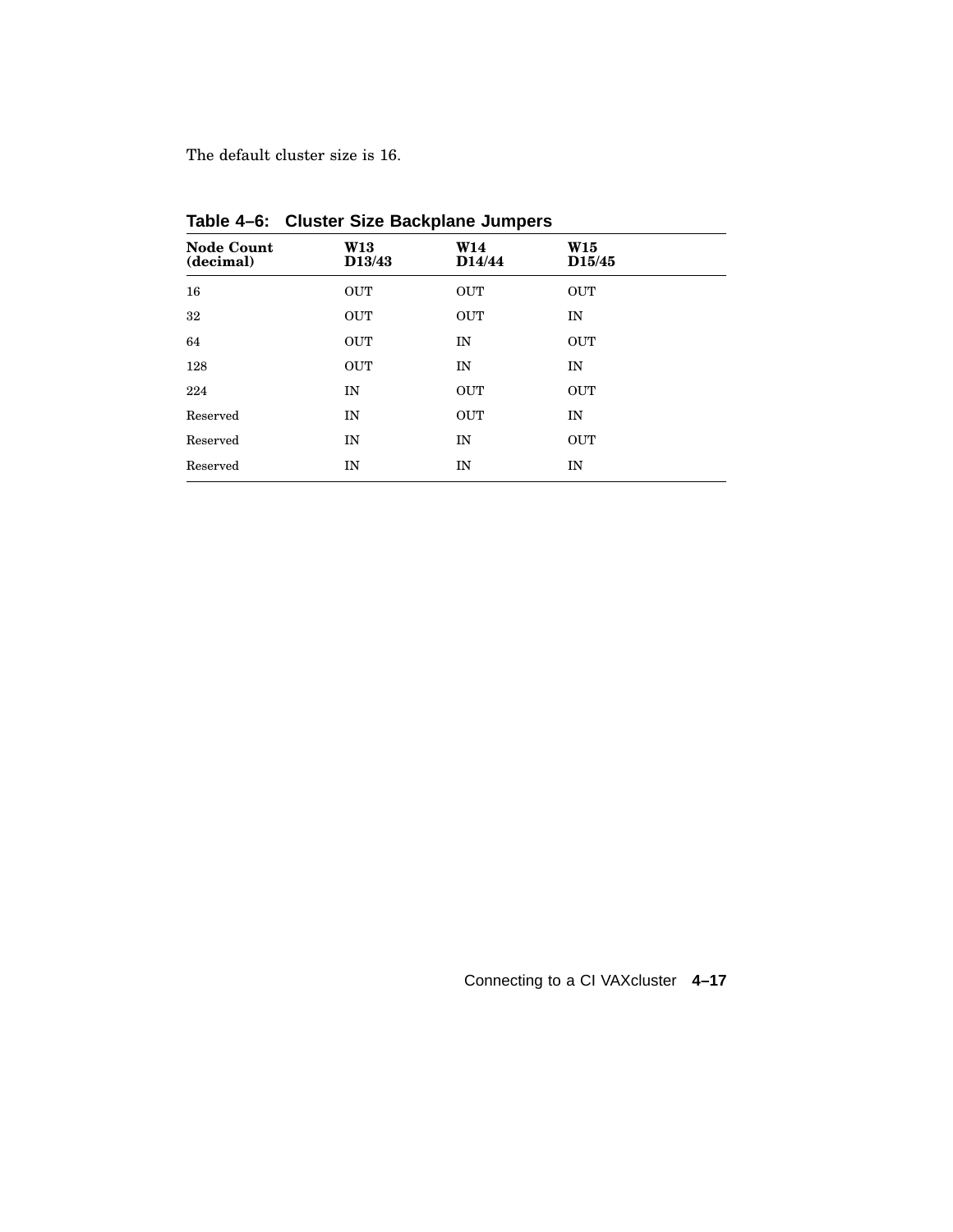# **4.4 Setting CIBCA Parameters**

**To set the parameters of the CIBCA to other than default values, you must install jumpers on the VAXBI backplane. Refer to Figure 4–11 to determine which jumpers correspond to which backplane pins.**

**Figure 4–9: VAXBI Backplane Segments D and E**



**4–18** VAX 6000 Series Installation Guide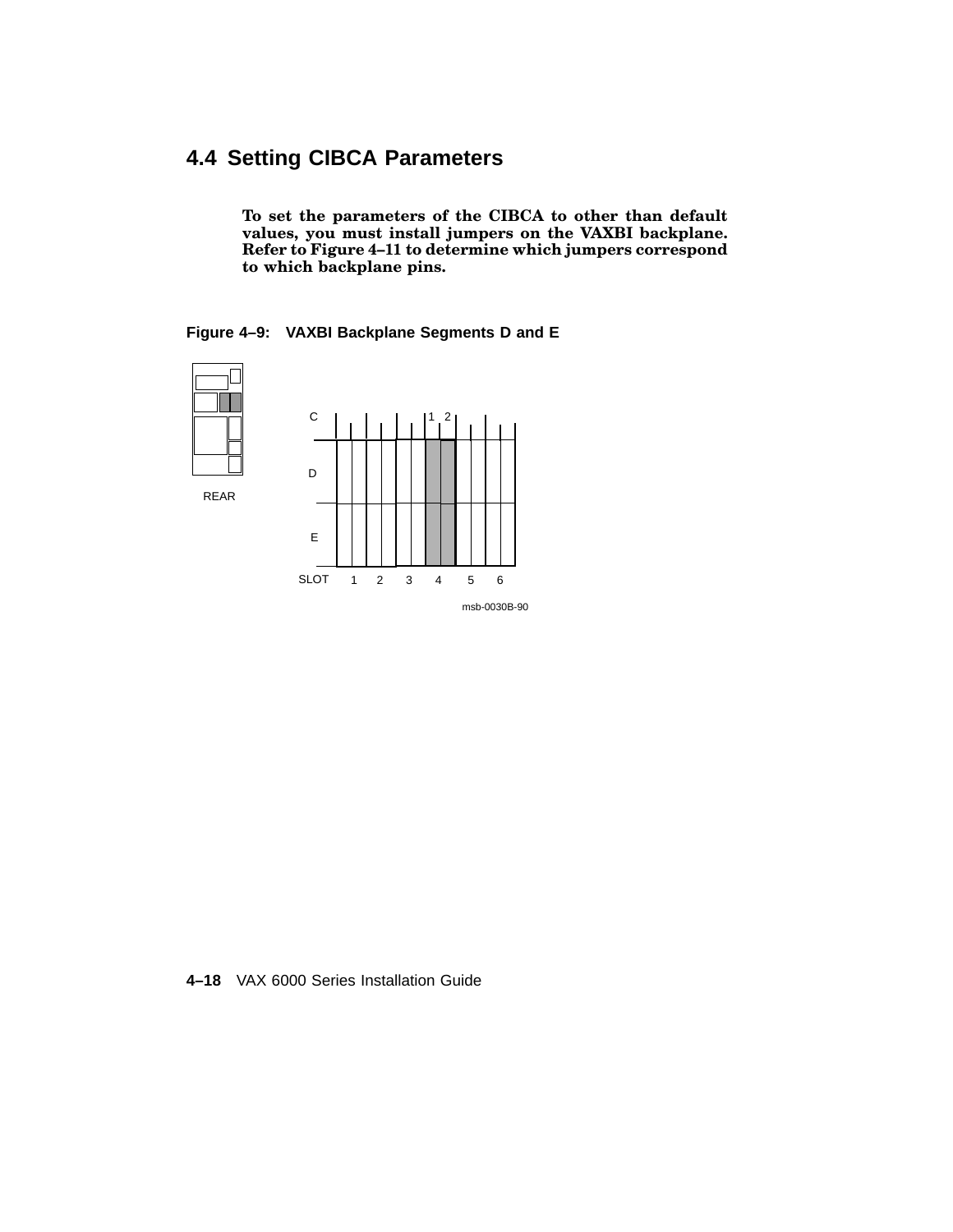If you will use an XMI adapter for the VAXcluster, go to Section 4.3.

You must set the VAXcluster node address when connecting to a CI. In addition, you can modify the following module functions:

Boot time Disable arbitration Extend header Alter DELTA time Cluster size Extend ACK timeout

The general procedure for installing jumpers is as follows:

- 1. Open the rear cabinet door.
- 2. Find the VAXBI backplane slot corresponding to the CIBCA controller module (T1045). The two CIBCA modules occupy adjacent slots. The controller module is the leftmost module as seen from the rear.
- 3. Insert jumpers between backplane pins to set the desired parameters.
- 4. Close the cabinet door.

A system with no jumpers installed would be configured in the following way:

CI Node Address = 0 Boot Time = 1500 seconds Normal CI Arbitration Normal Header Quiet Slot DELTA Time = 7 Cluster Size = 16 Short ACK Timeout

**CAUTION:** *Check cluster parameters. If any system in the cluster has Quiet Slot DELTA Time of 10 (such as a system with a CIXCD adapter), you must change this CIBCA's Quiet Slot DELTA Time to 10. Failure to do so may result in unreliable operation.*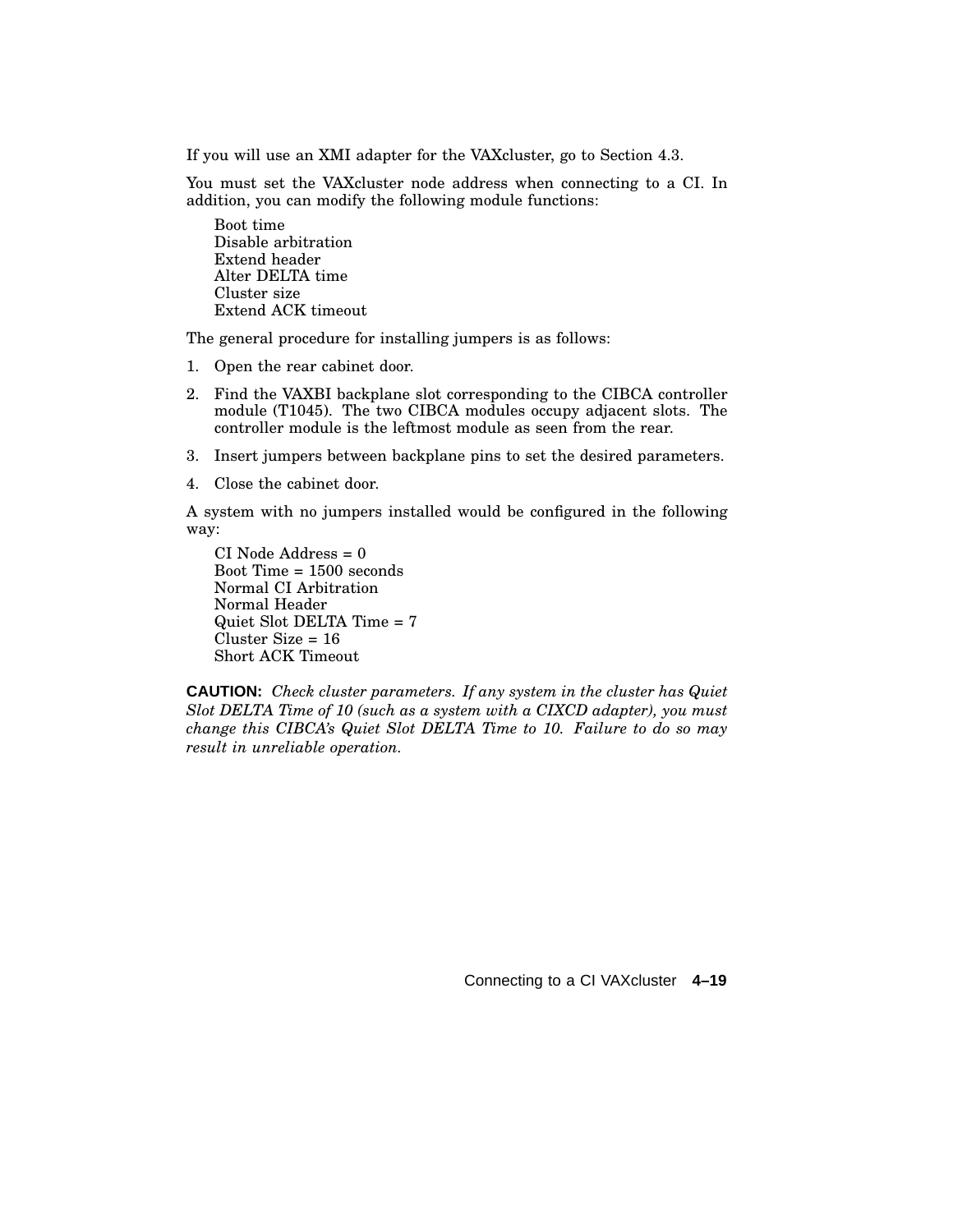# **4.4.1 Setting the VAXcluster Node Address (Mandatory)**

**Install jumpers on the VAXBI backplane to set the system's VAXcluster node address. The CIBCA adapter's backplane slot with the address (NODE A) and its complement (CNODE A) determine the address. See Figure 4–10.**

## **Figure 4–10: Address and Address Complement Pins**



**4–20** VAX 6000 Series Installation Guide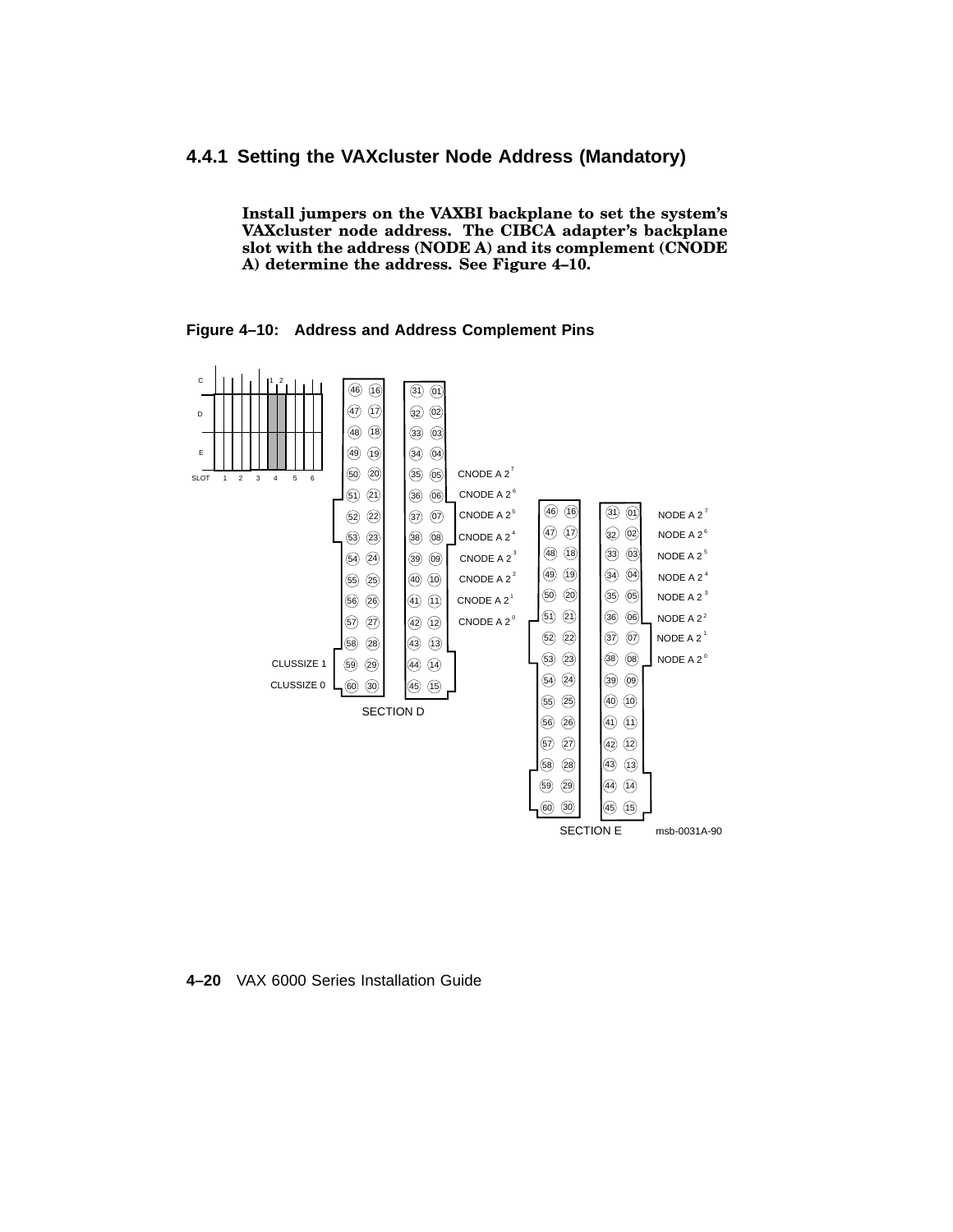- 1. Open the rear cabinet door.
- 2. Find the VAXBI backplane slot corresponding to the CIBCA controller module (T1045). The two CIBCA modules occupy adjacent slots; the controller module is the leftmost module as seen from the rear. (Typically the controller is in the VAXBI cage on the left, fourth slot from the left as seen from the rear.)
- 3. Insert jumpers between backplane pins to set the cluster node address, as follows. You set the address twice—once on VAXBI segment D and once on segment E (see Figure 4–9).
- 4. The address is a binary number, for which you insert a jumper to represent each bit that is "one" (see Figure 4–10).
- 5. Table 4–7 shows jumper settings for the first 24 node addresses. For example, assume you are installing this VAX 6000 system as VAXcluster node 9 (binary 1001). You would insert jumpers on segment D between pins 9–39 and 12–42. You would also insert jumpers on segment E between pins 5–35 and 8–38.

|     |            |            | D5-35 D6-36 D7-37 D8-38 D9-39 D10-40 D11-41 D12-42 |                  |    |
|-----|------------|------------|----------------------------------------------------|------------------|----|
|     |            |            | E1-31 E2-32 E3-33 E4-34 E5-35 E6-36 E7-37 E8-38    |                  |    |
| OUT | <b>OUT</b> | OUT OUT IN | $O$ $I$ $I$ $T$                                    | $_{\text{OIII}}$ | IN |

- 6. If there are more than 16 nodes in the VAXcluster, also insert a jumper in D30–D60. You may also need to install additional jumpers for VAXcluster parameters. See the *CIBCA User Guide*.
- 7. Close the cabinet door.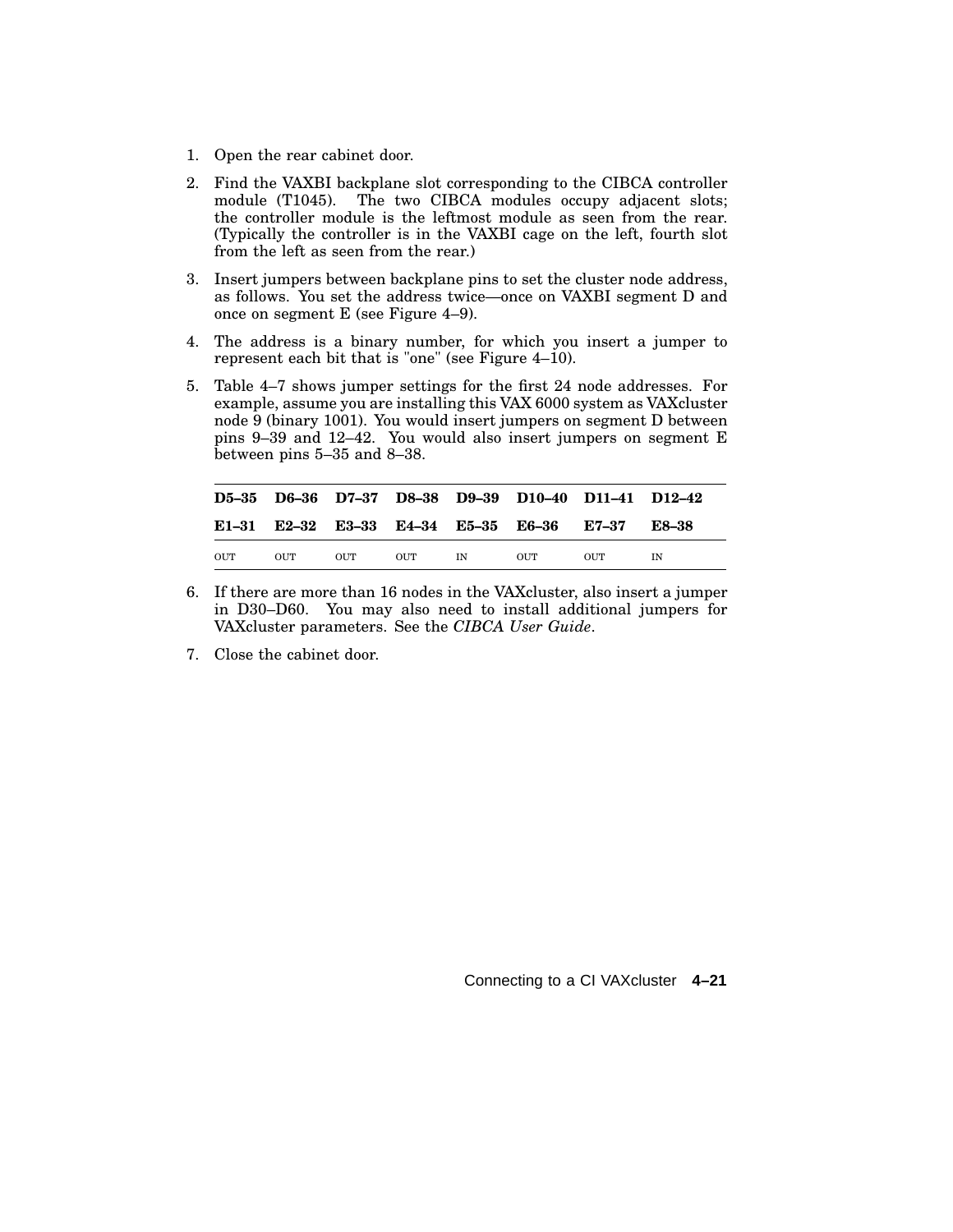#### **4.4.2 CIBCA Jumper Locations and Settings**

**When joining the system to a VAXcluster, see Figure 4–11 and Table 4–7 for CIBCA jumper locations and settings.**





**4–22** VAX 6000 Series Installation Guide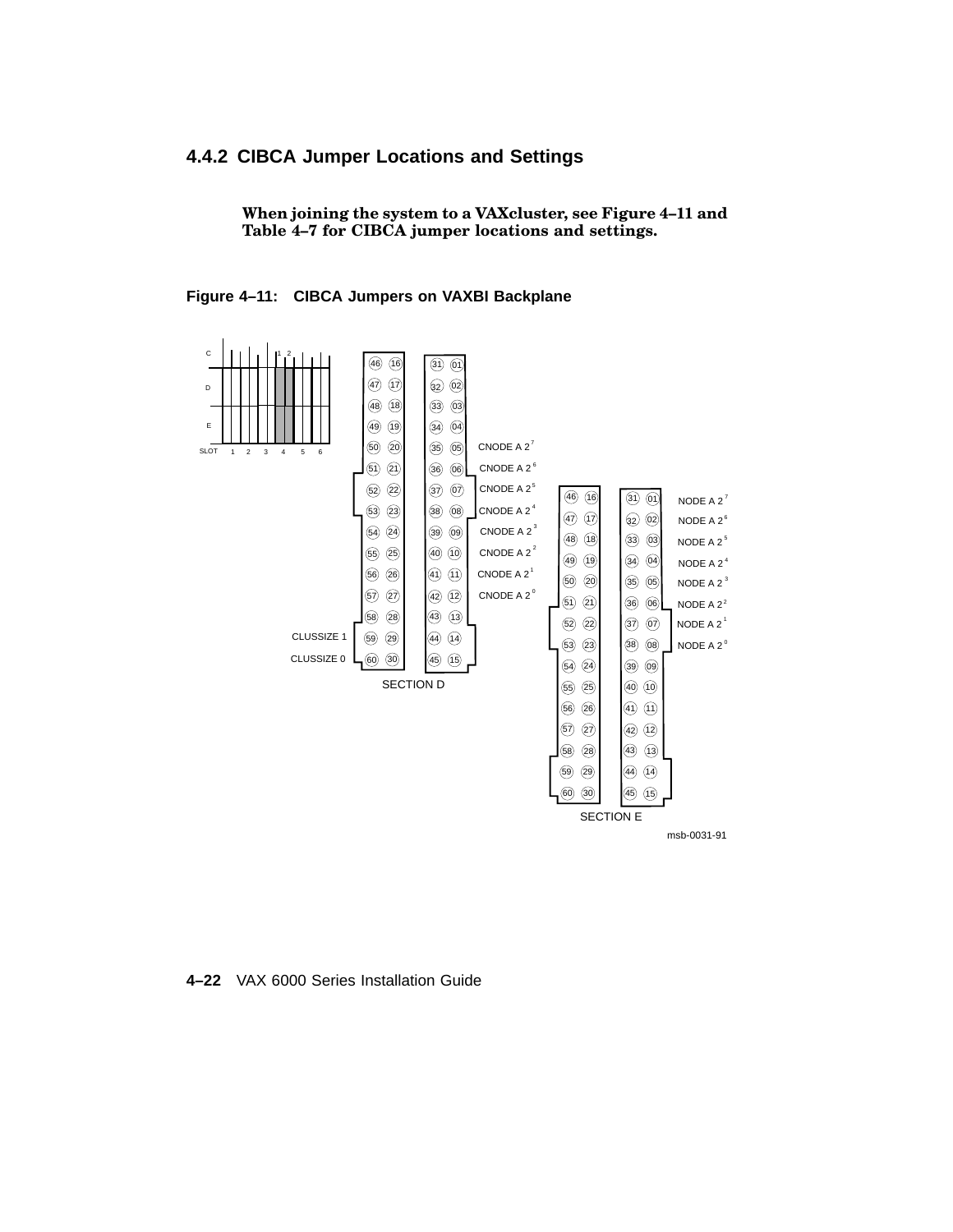| CI Node<br>Address E1-31 | D5-35      | D6-36<br>E2-32 | $D7-37$<br>E3-E33 E4-34 | D8-38                    | D9-39<br>E5-35           | D <sub>10</sub> -40 D <sub>11</sub> -41<br>E6-36 | E7-37         | 42<br>D12<br>$E\bar{8}$ –38 |
|--------------------------|------------|----------------|-------------------------|--------------------------|--------------------------|--------------------------------------------------|---------------|-----------------------------|
| $\mathbf{0}$             | <b>OUT</b> | <b>OUT</b>     | <b>OUT</b>              | <b>OUT</b>               | <b>OUT</b>               | <b>OUT</b>                                       | <b>OUT</b>    | OUT                         |
| $\mathbf{1}$             | <b>OUT</b> | <b>OUT</b>     | <b>OUT</b>              | <b>OUT</b>               | <b>OUT</b>               | <b>OUT</b>                                       | <b>OUT</b>    | $\ensuremath{\text{IN}}$    |
| $\overline{2}$           | <b>OUT</b> | <b>OUT</b>     | <b>OUT</b>              | <b>OUT</b>               | <b>OUT</b>               | <b>OUT</b>                                       | IN            | <b>OUT</b>                  |
| 3                        | <b>OUT</b> | <b>OUT</b>     | <b>OUT</b>              | <b>OUT</b>               | <b>OUT</b>               | <b>OUT</b>                                       | IN            | $\ensuremath{\text{IN}}$    |
| $\overline{\mathbf{4}}$  | <b>OUT</b> | <b>OUT</b>     | <b>OUT</b>              | <b>OUT</b>               | <b>OUT</b>               | $\ensuremath{\text{IN}}$                         | <b>OUT</b>    | <b>OUT</b>                  |
| 5                        | <b>OUT</b> | <b>OUT</b>     | <b>OUT</b>              | <b>OUT</b>               | <b>OUT</b>               | $\ensuremath{\text{IN}}$                         | <b>OUT</b>    | $\ensuremath{\text{IN}}$    |
| 6                        | <b>OUT</b> | <b>OUT</b>     | <b>OUT</b>              | <b>OUT</b>               | <b>OUT</b>               | $\ensuremath{\text{IN}}$                         | IN            | <b>OUT</b>                  |
| 7                        | <b>OUT</b> | <b>OUT</b>     | <b>OUT</b>              | <b>OUT</b>               | <b>OUT</b>               | IN                                               | IN            | IN                          |
| 8                        | <b>OUT</b> | <b>OUT</b>     | <b>OUT</b>              | <b>OUT</b>               | IN                       | <b>OUT</b>                                       | <b>OUT</b>    | <b>OUT</b>                  |
| 9                        | <b>OUT</b> | <b>OUT</b>     | <b>OUT</b>              | <b>OUT</b>               | IN                       | <b>OUT</b>                                       | <b>OUT</b>    | $\ensuremath{\text{IN}}$    |
| 10                       | <b>OUT</b> | <b>OUT</b>     | <b>OUT</b>              | <b>OUT</b>               | $\ensuremath{\text{IN}}$ | <b>OUT</b>                                       | IN            | <b>OUT</b>                  |
| 11                       | <b>OUT</b> | <b>OUT</b>     | <b>OUT</b>              | <b>OUT</b>               | IN                       | <b>OUT</b>                                       | IN            | $\ensuremath{\text{IN}}$    |
| 12                       | <b>OUT</b> | <b>OUT</b>     | <b>OUT</b>              | <b>OUT</b>               | IN                       | $\ensuremath{\text{IN}}$                         | <b>OUT</b>    | <b>OUT</b>                  |
| 13                       | <b>OUT</b> | <b>OUT</b>     | <b>OUT</b>              | <b>OUT</b>               | IN                       | $\ensuremath{\text{IN}}$                         | <b>OUT</b>    | $\ensuremath{\text{IN}}$    |
| 14                       | <b>OUT</b> | <b>OUT</b>     | <b>OUT</b>              | <b>OUT</b>               | IN                       | IN                                               | IN            | OUT                         |
| 15                       | <b>OUT</b> | <b>OUT</b>     | <b>OUT</b>              | <b>OUT</b>               | $\ensuremath{\text{IN}}$ | $\ensuremath{\text{IN}}$                         | $\rm{IN}$     | $\ensuremath{\text{IN}}$    |
| 16                       | <b>OUT</b> | <b>OUT</b>     | <b>OUT</b>              | IN                       | <b>OUT</b>               | <b>OUT</b>                                       | <b>OUT</b>    | <b>OUT</b>                  |
| 17                       | <b>OUT</b> | <b>OUT</b>     | <b>OUT</b>              | $\ensuremath{\text{IN}}$ | <b>OUT</b>               | <b>OUT</b>                                       | <b>OUT</b>    | $\ensuremath{\text{IN}}$    |
| 18                       | <b>OUT</b> | <b>OUT</b>     | <b>OUT</b>              | $\ensuremath{\text{IN}}$ | <b>OUT</b>               | <b>OUT</b>                                       | IN            | <b>OUT</b>                  |
| 19                       | <b>OUT</b> | <b>OUT</b>     | <b>OUT</b>              | IN                       | <b>OUT</b>               | <b>OUT</b>                                       | $\mathbf{IN}$ | $\ensuremath{\text{IN}}$    |
| 20                       | <b>OUT</b> | <b>OUT</b>     | <b>OUT</b>              | $\ensuremath{\text{IN}}$ | <b>OUT</b>               | $\ensuremath{\text{IN}}$                         | <b>OUT</b>    | <b>OUT</b>                  |
| 21                       | <b>OUT</b> | <b>OUT</b>     | <b>OUT</b>              | $\ensuremath{\text{IN}}$ | <b>OUT</b>               | $\ensuremath{\text{IN}}$                         | <b>OUT</b>    | $\ensuremath{\text{IN}}$    |
| 22                       | <b>OUT</b> | <b>OUT</b>     | <b>OUT</b>              | IN                       | <b>OUT</b>               | $\ensuremath{\text{IN}}$                         | IN            | <b>OUT</b>                  |
| 23                       | <b>OUT</b> | <b>OUT</b>     | <b>OUT</b>              | IN                       | <b>OUT</b>               | $\ensuremath{\text{IN}}$                         | $\rm{IN}$     | $\ensuremath{\text{IN}}$    |

**Table 4–7: CIBCA Address Jumpers on VAXBI Backplane**

Connecting to a CI VAXcluster **4–23**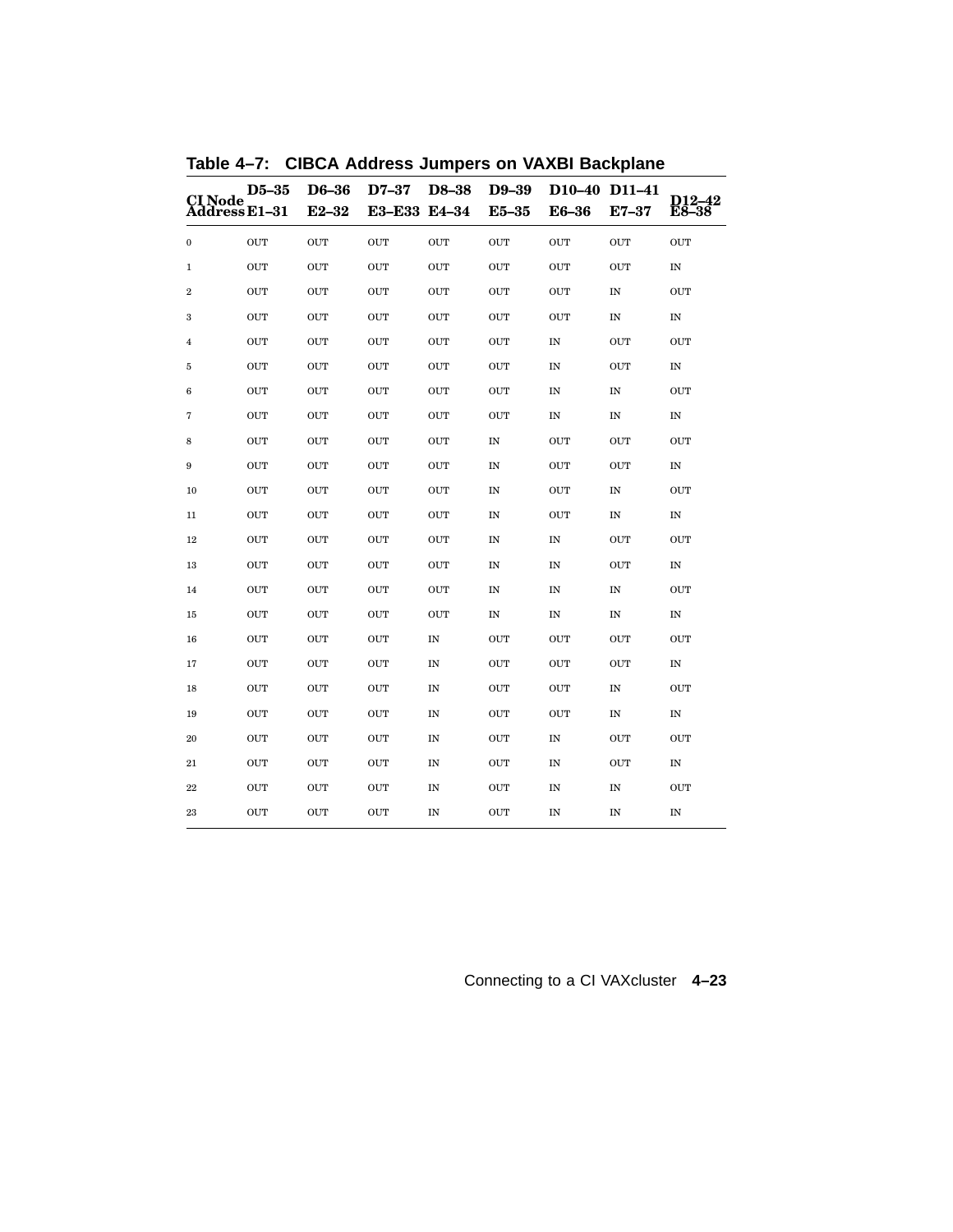## **4.5 Cabling the System to a Star Coupler (SC008)**

**Attach two pairs of BNCIA cables to the I/O panel allocated for the VAXcluster connection. Figure 4–12 shows the transmit cable connectors and the receive cable connectors on the VAXcluster port.**

#### **Figure 4–12: I/O Panel—VAXcluster Port**



**4–24** VAX 6000 Series Installation Guide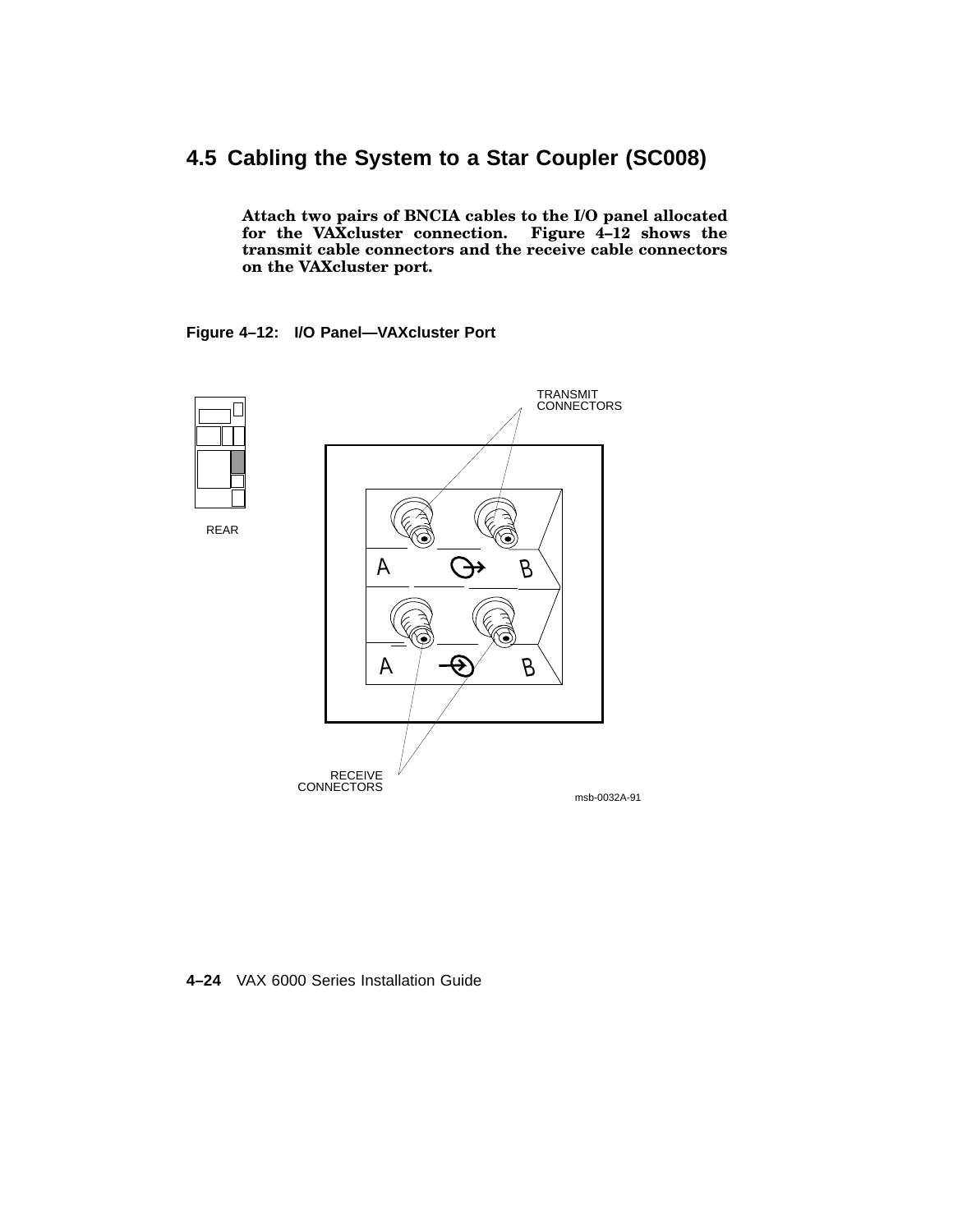This procedure applies to all VAX 6000 systems. It does not change if the adapter is in the XMI card cage or the VAXBI card cage.

At the rear of the system cabinet:

- 1. Open the door.
- 2. Attach the cables to the VAXcluster port by hand. Screw the TNC type connectors into the receptacles and label the cables.
- 3. Route the cables to the SC008. See the *SC008 Star Coupler User's Guide* for cable installation instructions.

BNCIA cables can be ordered in three lengths:

BNCIA-10 (32 feet) BNCIA-20 (65 feet) BNCIA-45 (145 feet)

Connecting to a CI VAXcluster **4–25**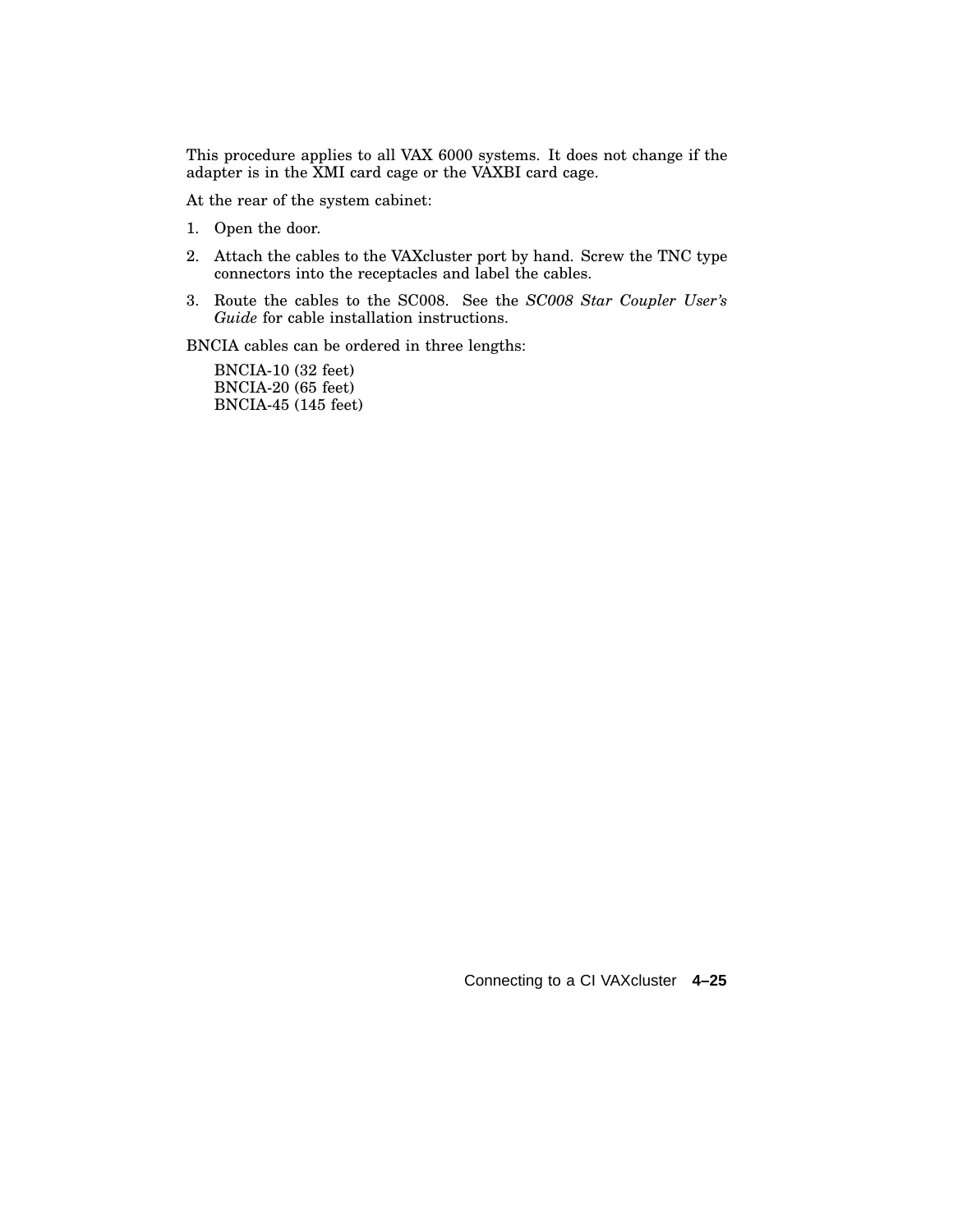**4–26** VAX 6000 Series Installation Guide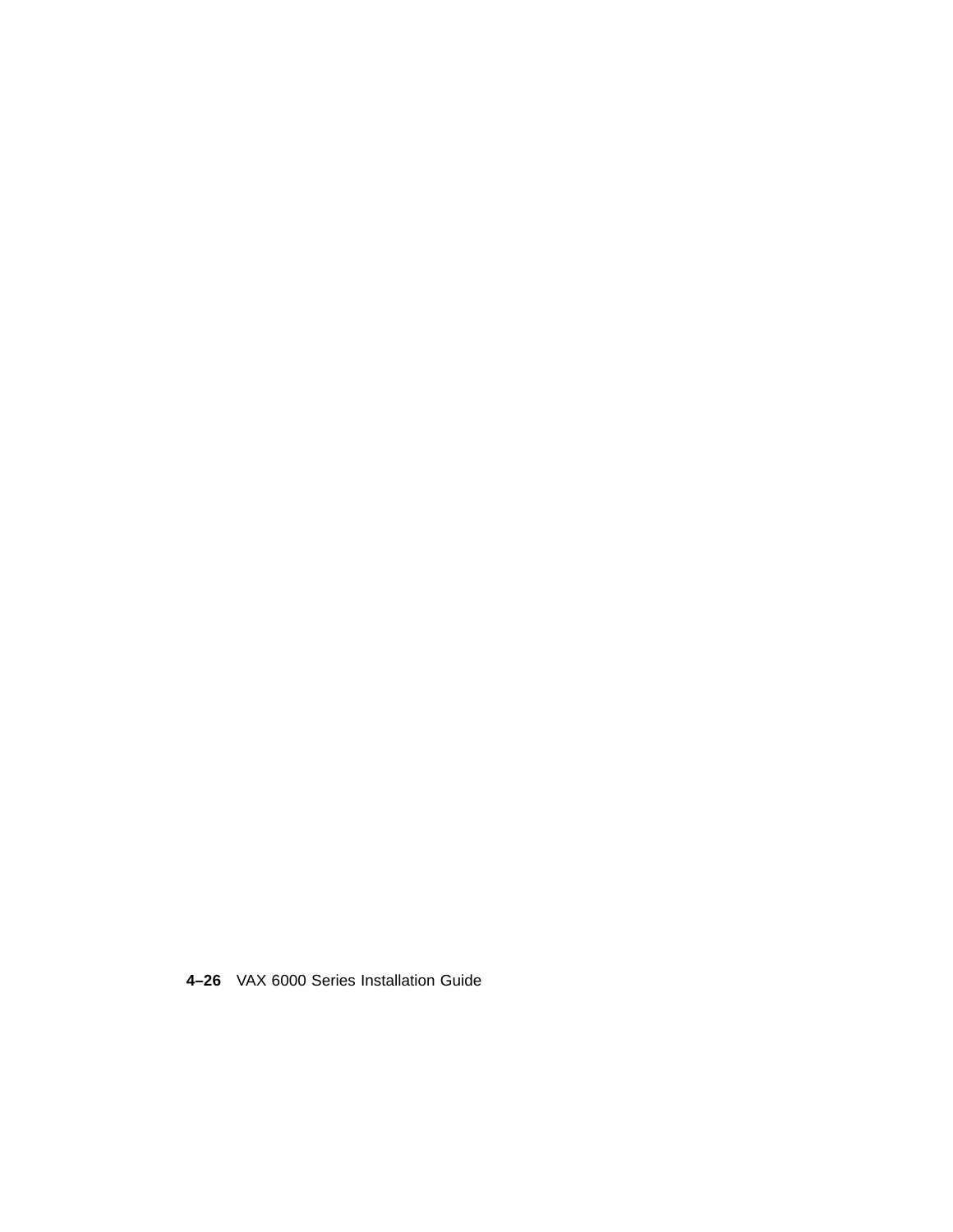# **Chapter 5 Connecting to Tapes and Disks**

VAX 6000 systems connect to tape and disk drives using several adapters. This chapter describes connecting to tape or disk using the TBK70, KDB50, KDM70, and KLESI-B adapters. For information on connecting a DSSI subsystem using a KFMSA adapter, see Chapter 3, and for connecting to a CI VAXcluster, see Chapter 4.

Sections in this chapter include:

- Architecture
- Cabling TU Tape Drives
- Cabling RA Disk or TA Tape Drives

Connecting to Tapes and Disks **5–1**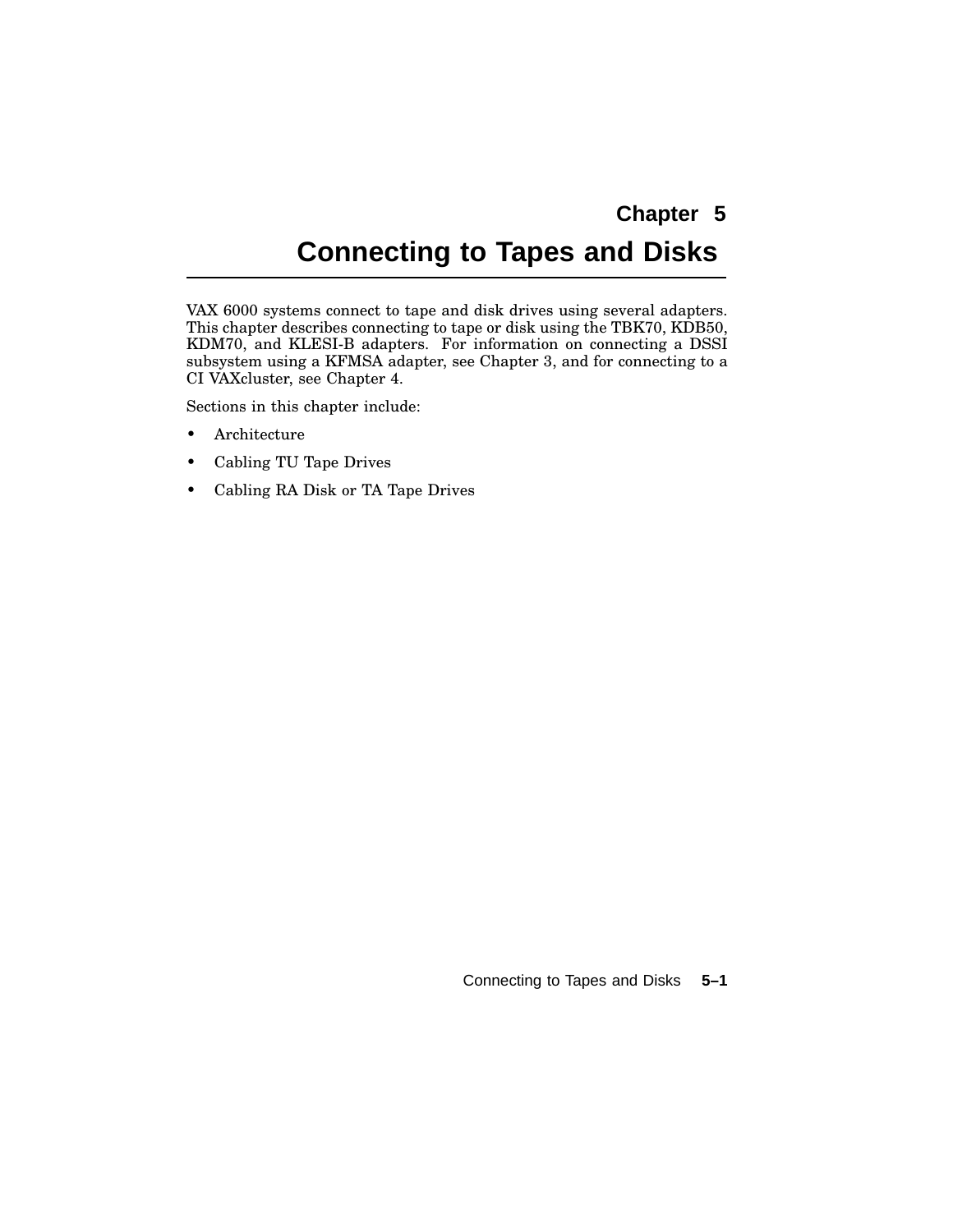### **5.1 Architecture**

**The system can connect to tapes and disks through the XMI bus using the KFMSA and KDM70, and through the VAXBI bus using the TBK70, KLESI-B, or KDB50 adapters. For information on connecting with a KFMSA adapter, see Chapter 3. Figure 5–1 shows the architecture.**



**Figure 5–1: Architecture**

**5–2** VAX 6000 Series Installation Guide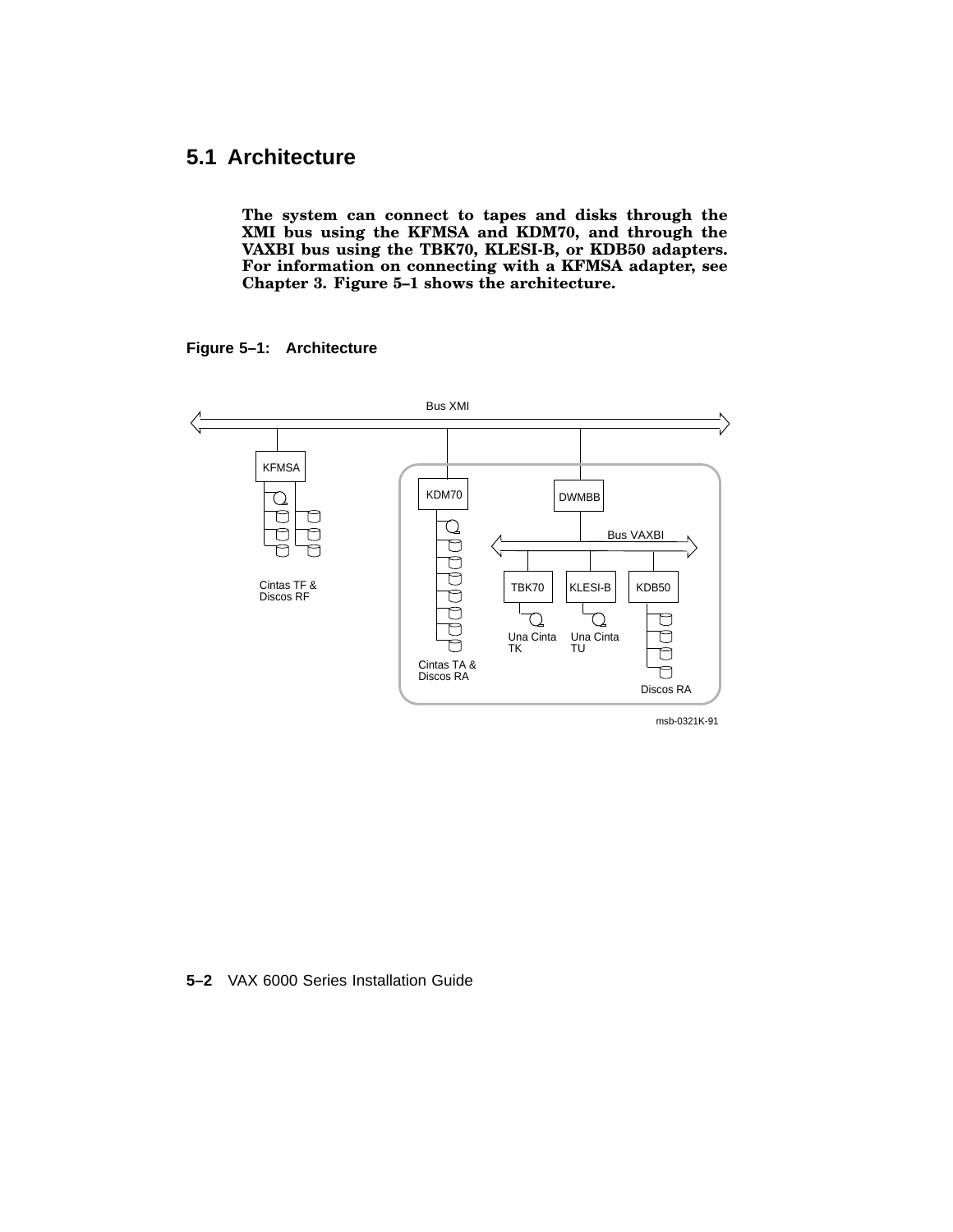Systems can include tape or disk drives housed in a sTorage cabinet. Several adapters offer connections to a variety of disks and tapes. Table 5–1 lists adapters and the sections of this book that give their installation instructions. See also Figure 5–1.

| <b>Adapter</b> | Bus          | Installation<br><b>Instructions</b> | Connects to                                                                                                         |
|----------------|--------------|-------------------------------------|---------------------------------------------------------------------------------------------------------------------|
| KDM70          | <b>XMI</b>   | Section 5.3                         | TA tape and RA/ESE20 disk drives; a max-<br>imum of eight devices with a limit of two<br>tape drives and two ESE20s |
| KDB50          | <b>VAXBI</b> | Section 5.3                         | Up to four RA disk drives                                                                                           |
| <b>KFMSA</b>   | XMI          | Chapter 3                           | RF disks or SF7x enclosures or TK tapes in<br>SF2xx or system cabinet                                               |
| <b>KLESI-B</b> | VAXBI        | Section 5.2                         | One TU tape drive                                                                                                   |
| TBK70          | VAXBI        |                                     | One TK tape drive in the system cabi-<br>net                                                                        |

**Table 5–1: Adapters Connecting Tapes and Disks**

If your system has in-cabinet storage, no additional cabling is needed.

Connecting to Tapes and Disks **5–3**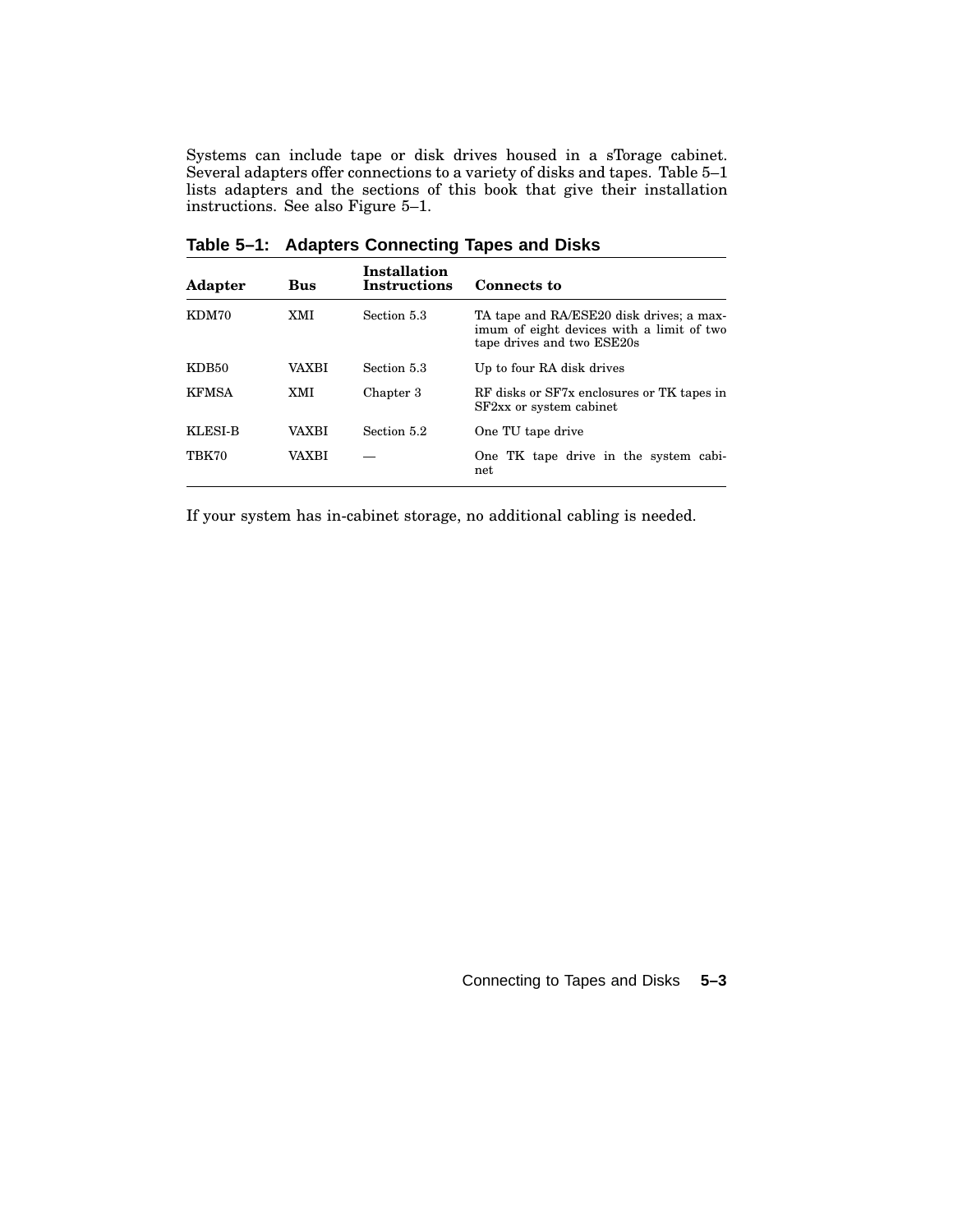## **5.2 Cabling TU Tape Drives**

**You can cable a TU tape drive to a VAX 6000 system only if the system has a VAXBI card cage and KLESI-B adapter. Figure 5–2 shows the cable connections from the TU tape drive cabinet to the system I/O panel.**

**Figure 5–2: Tape Subsystem—Interface Cabling**



**5–4** VAX 6000 Series Installation Guide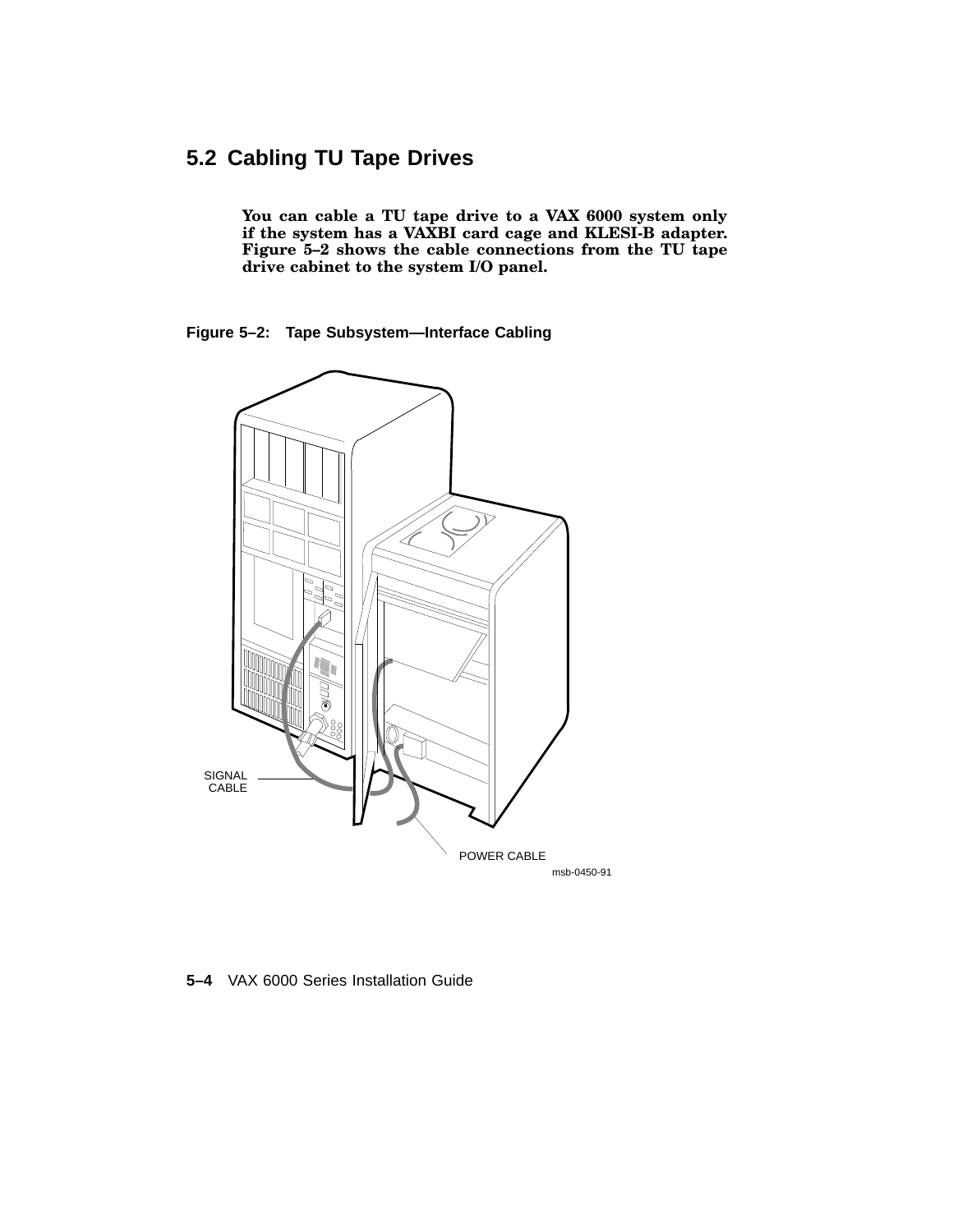First unpack the TU tape drive cabinet. Then position the TU cabinet next to the system cabinet (the tape cabinet can be positioned on either side of the system cabinet, depending on the customer's configuration). Install the signal cables and power cable.

At the rear of the system cabinet:

- 1. Open the door.
- 2. Insert the tape unit signal cable into the designated I/O panel and secure it with two screws.
- 3. Plug the tape unit power cord into the appropriate receptacle.
- 4. Refer to the *TU81/TA81 and TU/81 PLUS Subsystem User's Guide* for operating instructions.

The KLESI-B adapter runs a self-test during power-up. A yellow LED on the module lights to indicate that the module passed self-test. The system self-test display reports the status of all controllers (see Section 7.2 and Section 7.3). For troubleshooting information, refer to the *KLESI-B Module User and Installation Guide*.

Connecting to Tapes and Disks **5–5**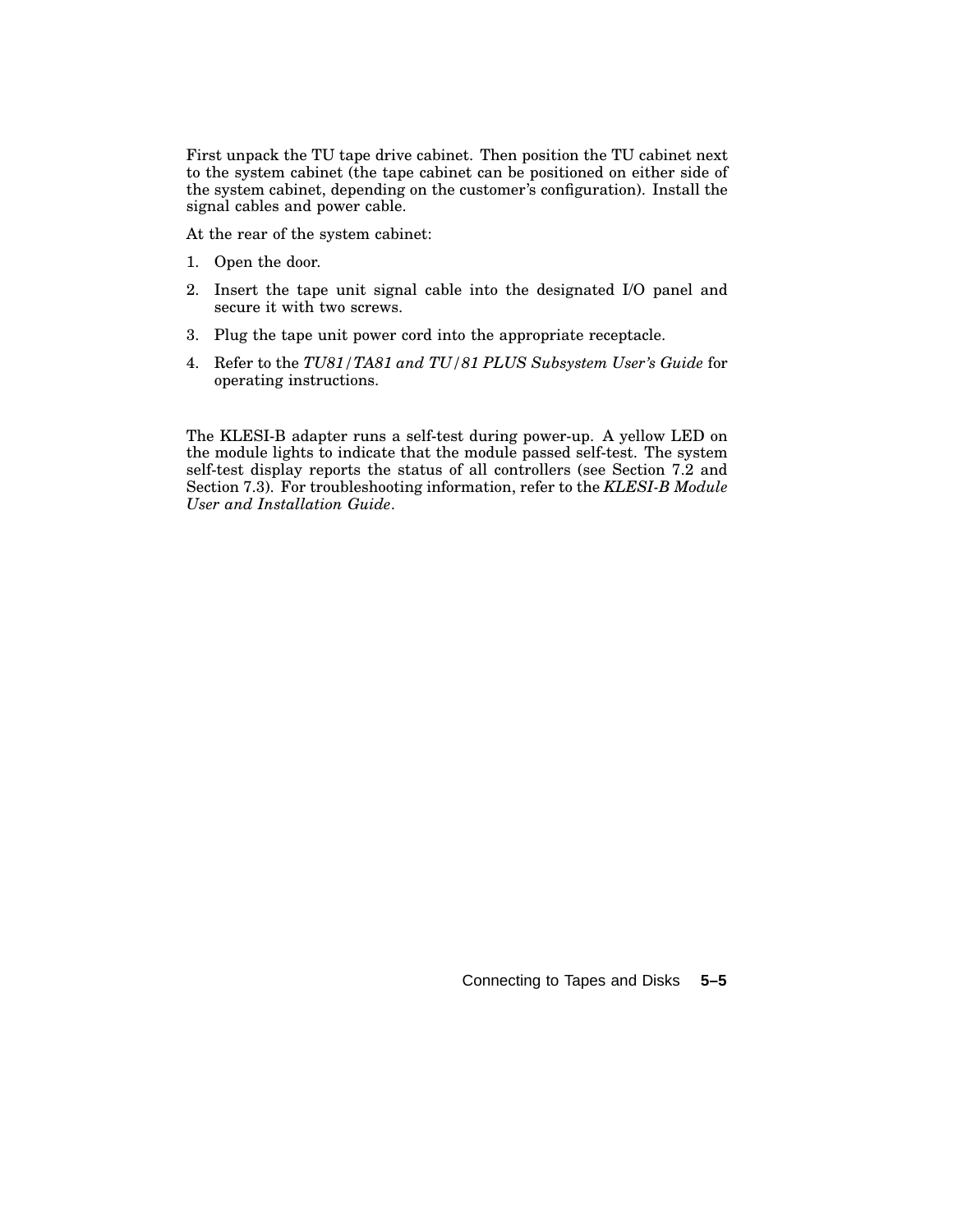## **5.3 Cabling RA Disk or TA Tape Drives**

**The KDM70 and KDB50 adapters support RA disk drives. Additionally, the KDM70 can support up to two TA tape drives and up to two ESE20 solid-state disk drives. Figure 5–3 shows the cable connections from the disk cabinet to the system I/O panel.**

**Figure 5–3: Disk Subsystem—Interface Cabling**



**5–6** VAX 6000 Series Installation Guide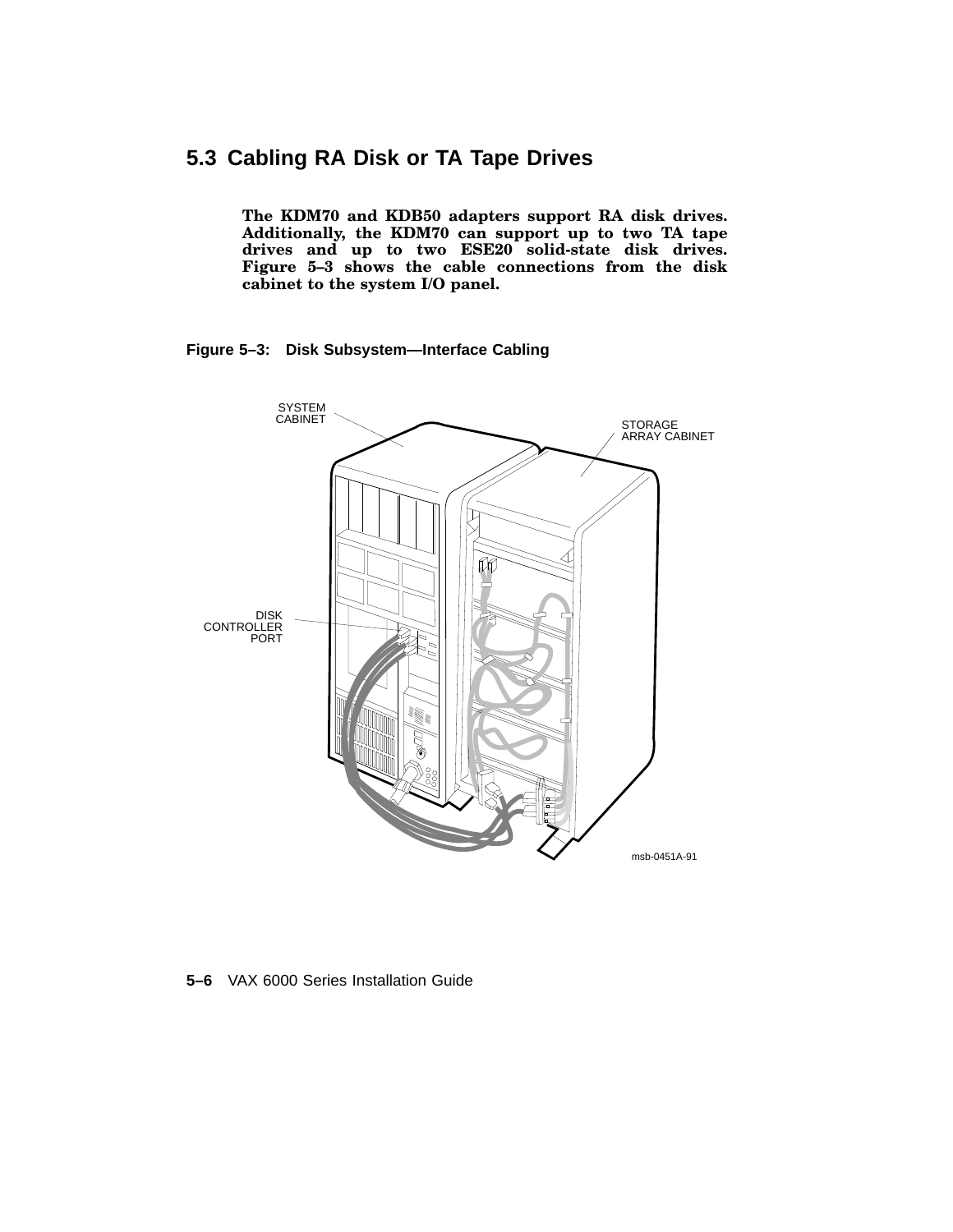The KDM70 and KDB50 adapters support RA disk drives. The KDM70 can support eight devices, with a maximum of two of these being TA tape drives. The KDB50 supports up to four RA disks. Cabling is the same for both adapters.

At the rear of the main cabinet:

- 1. Open the door.
- 2. For each RA or ESE20 disk, install one external SDI cable to one of the disk controller ports (see Figure 5–3). SDI cables are packaged in the bottom of the disk cabinet. Using a small Phillips screwdriver, install the two screws that secure each cable to the I/O panel.

The adapters run self-test during power-up. A yellow LED on the module lights to indicate that the module passed self-test. The system self-test display reports the status of all controllers (see Section 7.2 and Section 7.3). For troubleshooting information, refer to the *KDM70 Controller User Guide* or the *KDB50 Disk Controller User's Guide.*

Connecting to Tapes and Disks **5–7**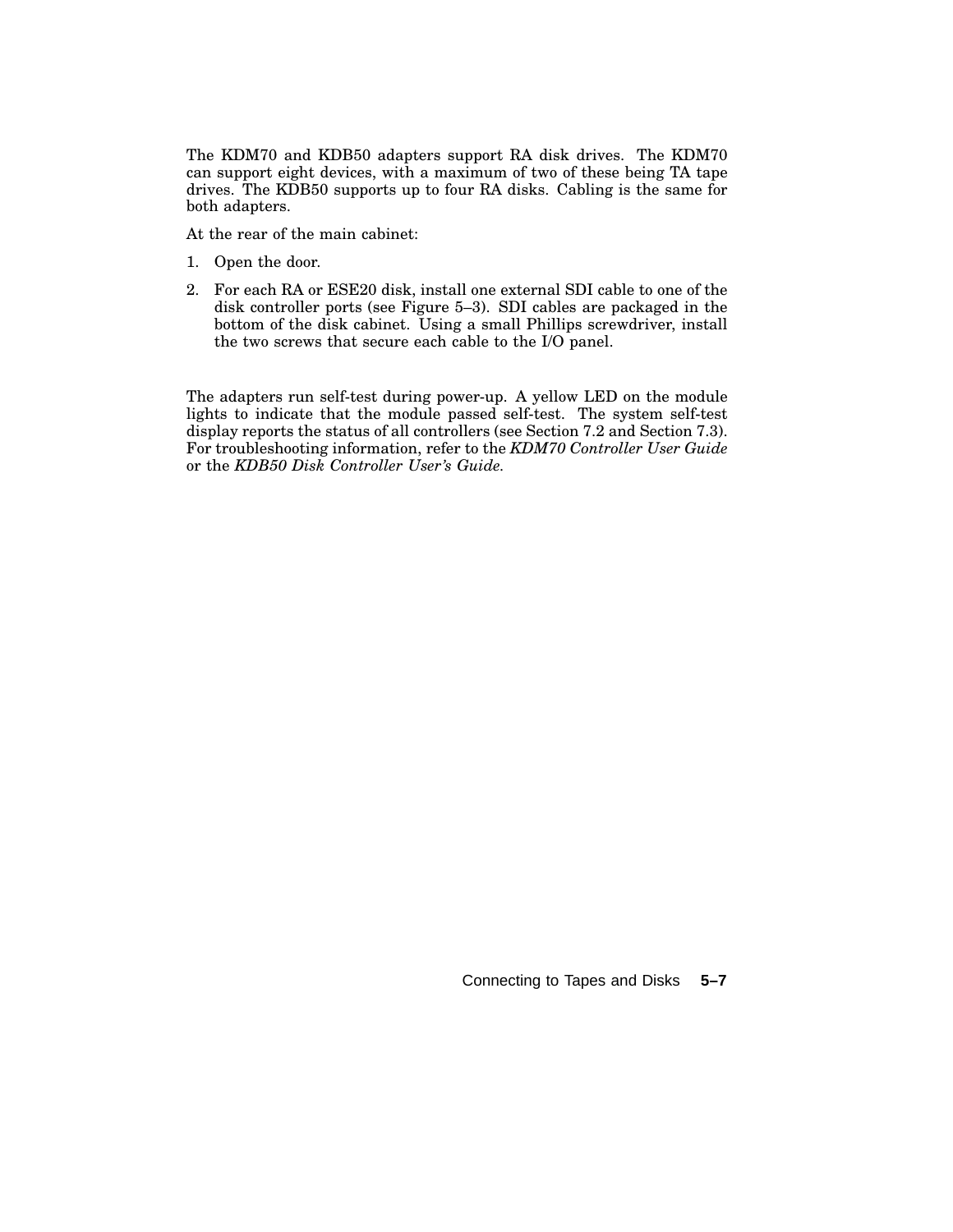**5–8** VAX 6000 Series Installation Guide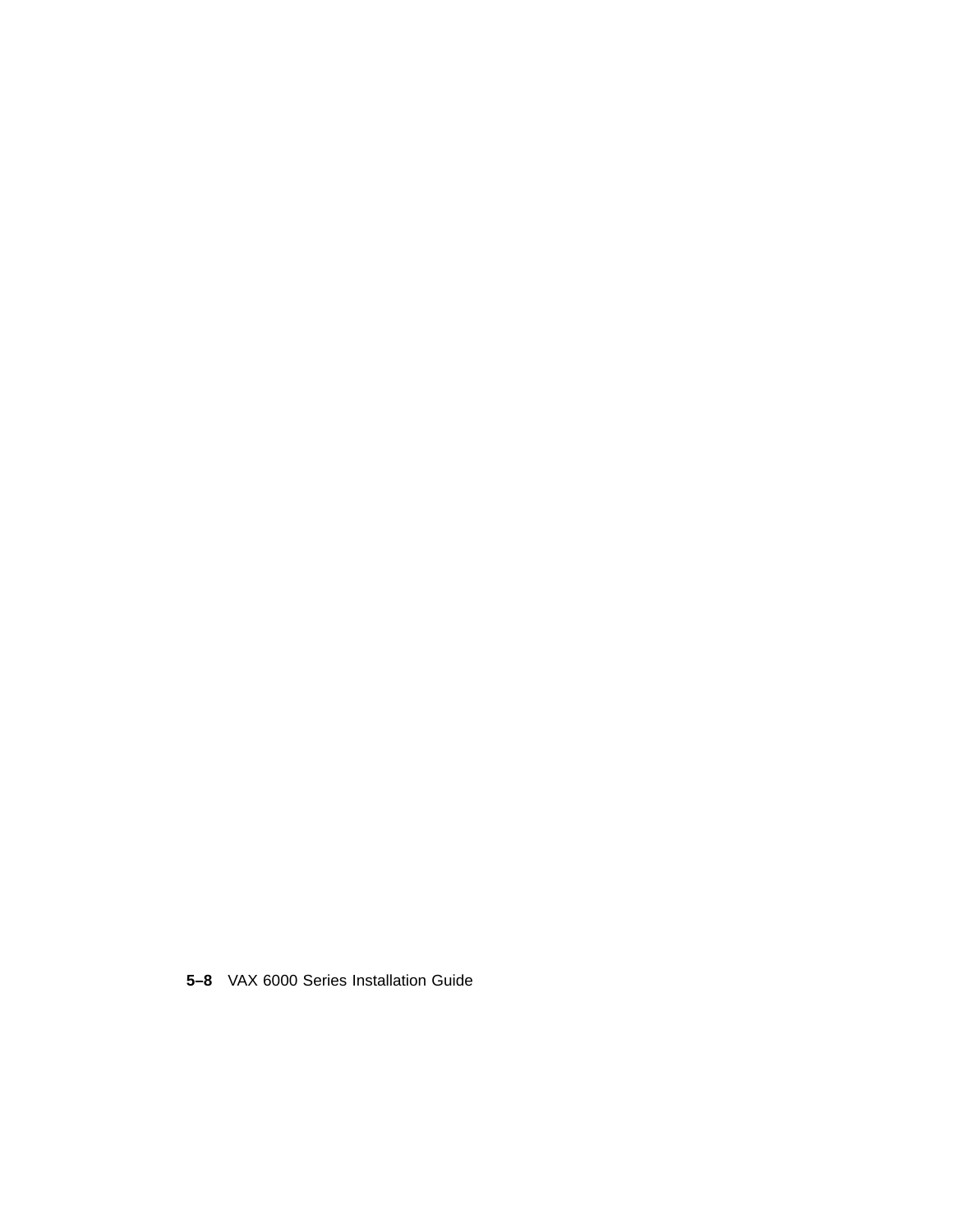# **Chapter 6 Powering Up the System**

This chapter provides the power-up procedure for VAX 6000 systems and a functional description of the control panel switches and indicators.

Sections include:

- Prepare the Cabinet
- Check the Transformer (50 Hz Systems Only)
- Check the Power
- Turn on Power and Check Indicators
- Operating the Control Panel

Upper and Lower Key Switches Restart Button Status Indicator Lights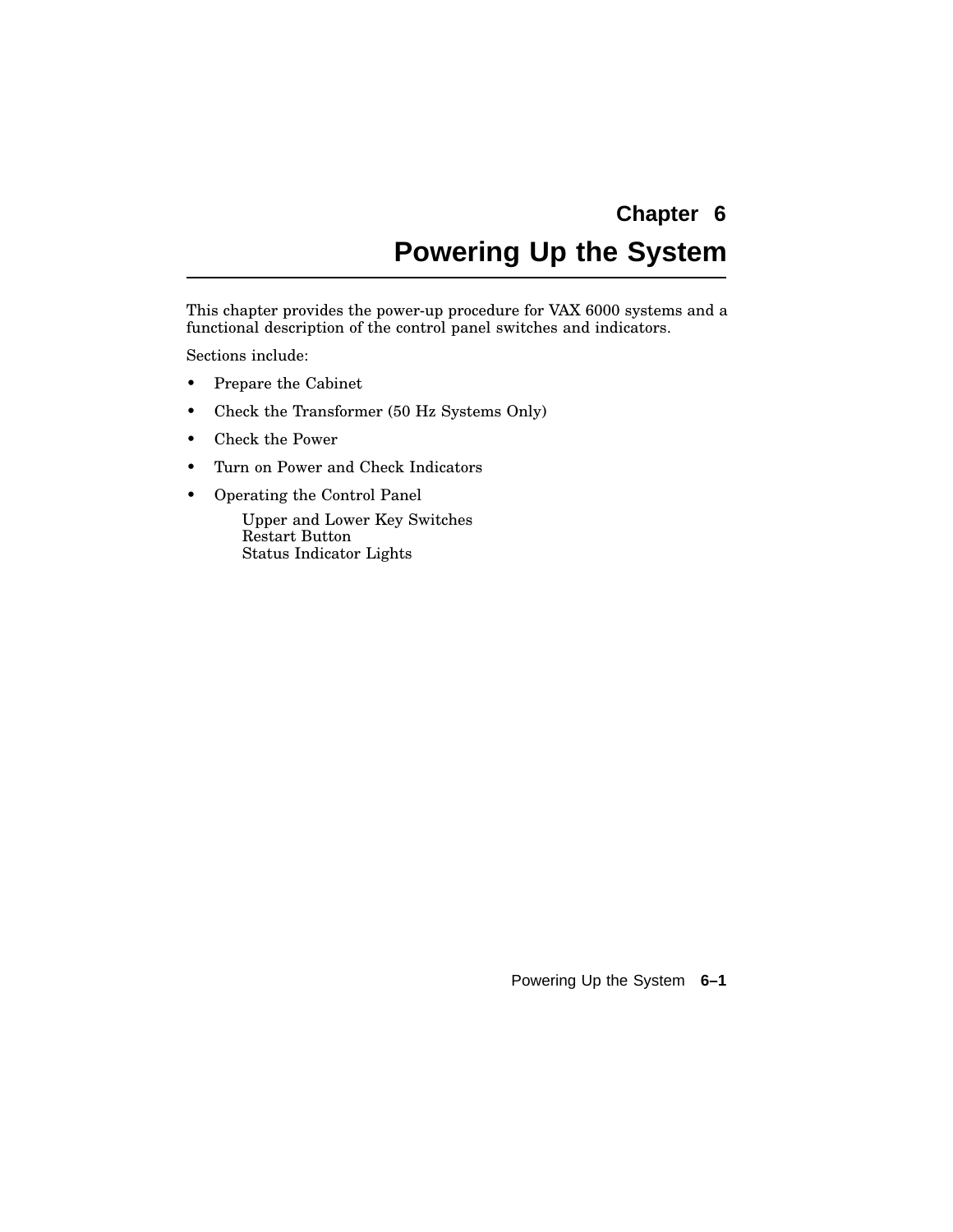## **6.1 Prepare the Cabinet**

**Prepare the cabinet for checking system power by verifying that no power is applied to the cabinet.**





**6–2** VAX 6000 Series Installation Guide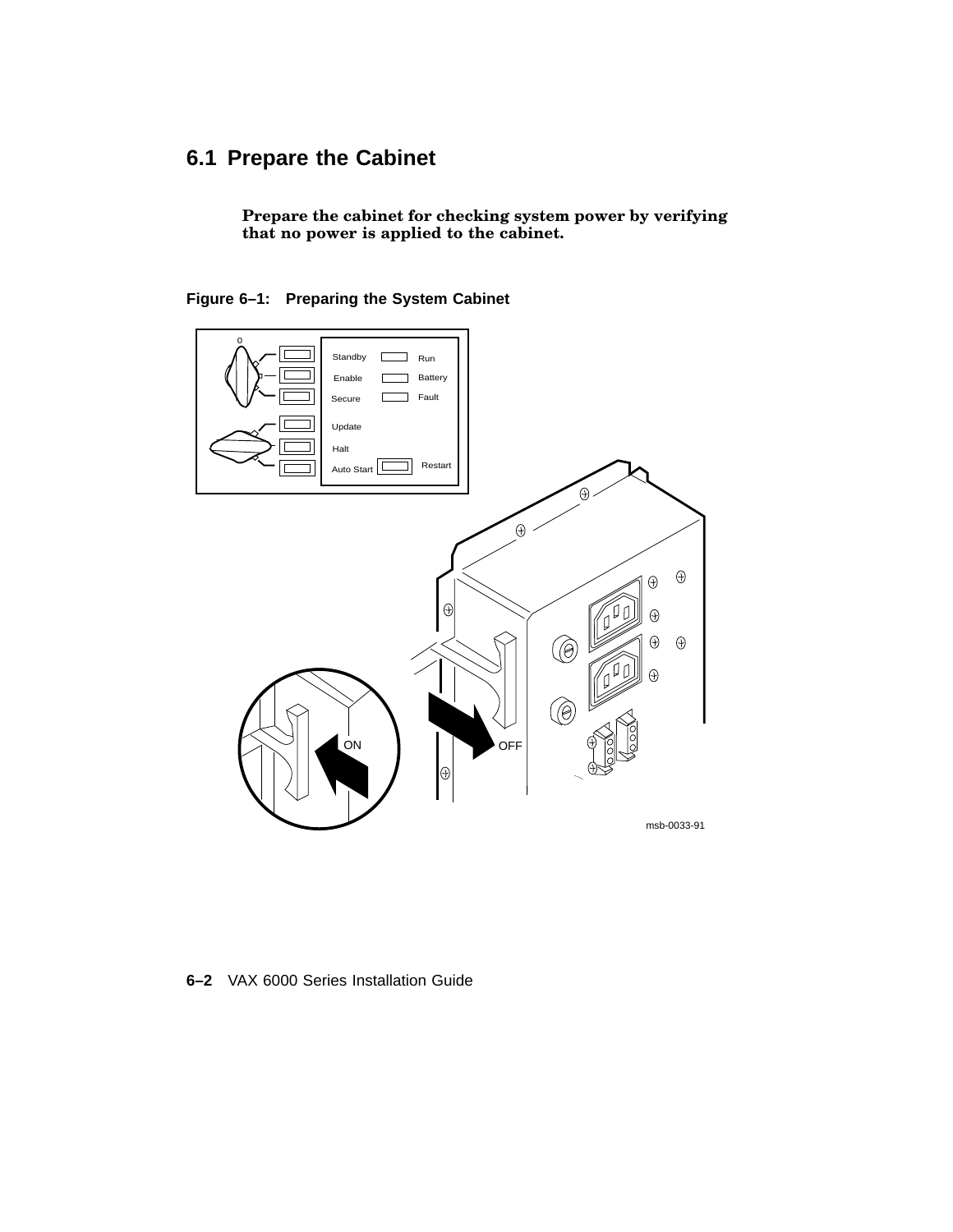- 1. Pull out the main circuit breaker T-handle on the H405-E/F AC power controller (see Figure 6–1).
- 2. At the control panel, turn the upper key switch to 0.
- 3. Turn the lower key switch to Halt.

The main circuit breaker controls power to the system. For normal operation, the circuit breaker T-handle should be in the On position, which is pressed in. To trip the main circuit breaker, pull the T-handle out.

A current overload causes the main circuit breaker to automatically move to the Off position, so that power to the system is turned off.

If an overtemperature condition or an airflow blockage occurs, a contactor in the AC power controller is opened and the system powers down.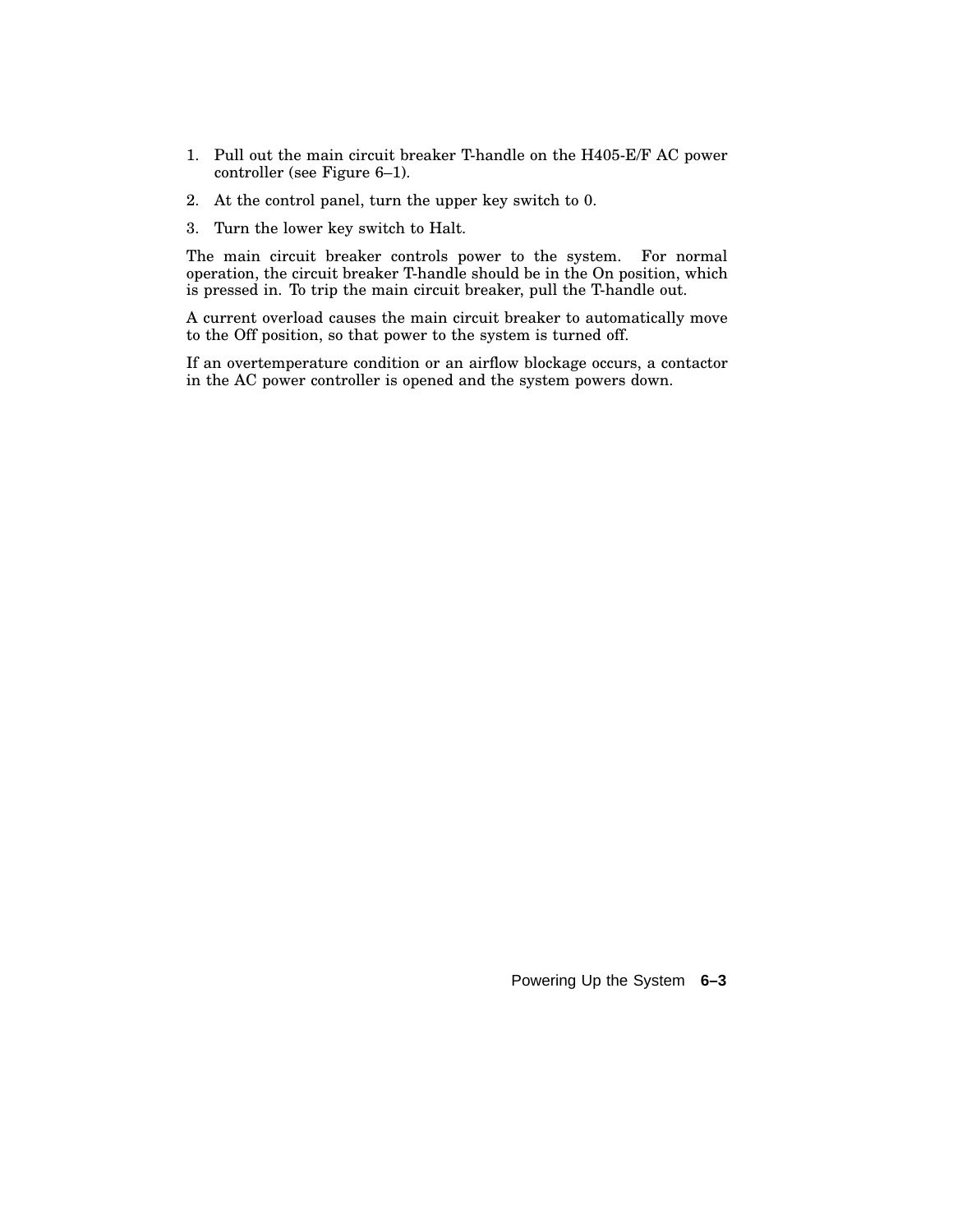## **6.2 Check the Transformer (50 Hz Systems Only)**

**For 50 Hz systems only, check that the transformer's power input cable connection matches the customer's power source (380V AC or 416V AC). The transformer is located on the floor of the cabinet, directly below the H7206-B power and logic unit.**

**Figure 6–2: 50 Hz Transformer Cable Connections**



**6–4** VAX 6000 Series Installation Guide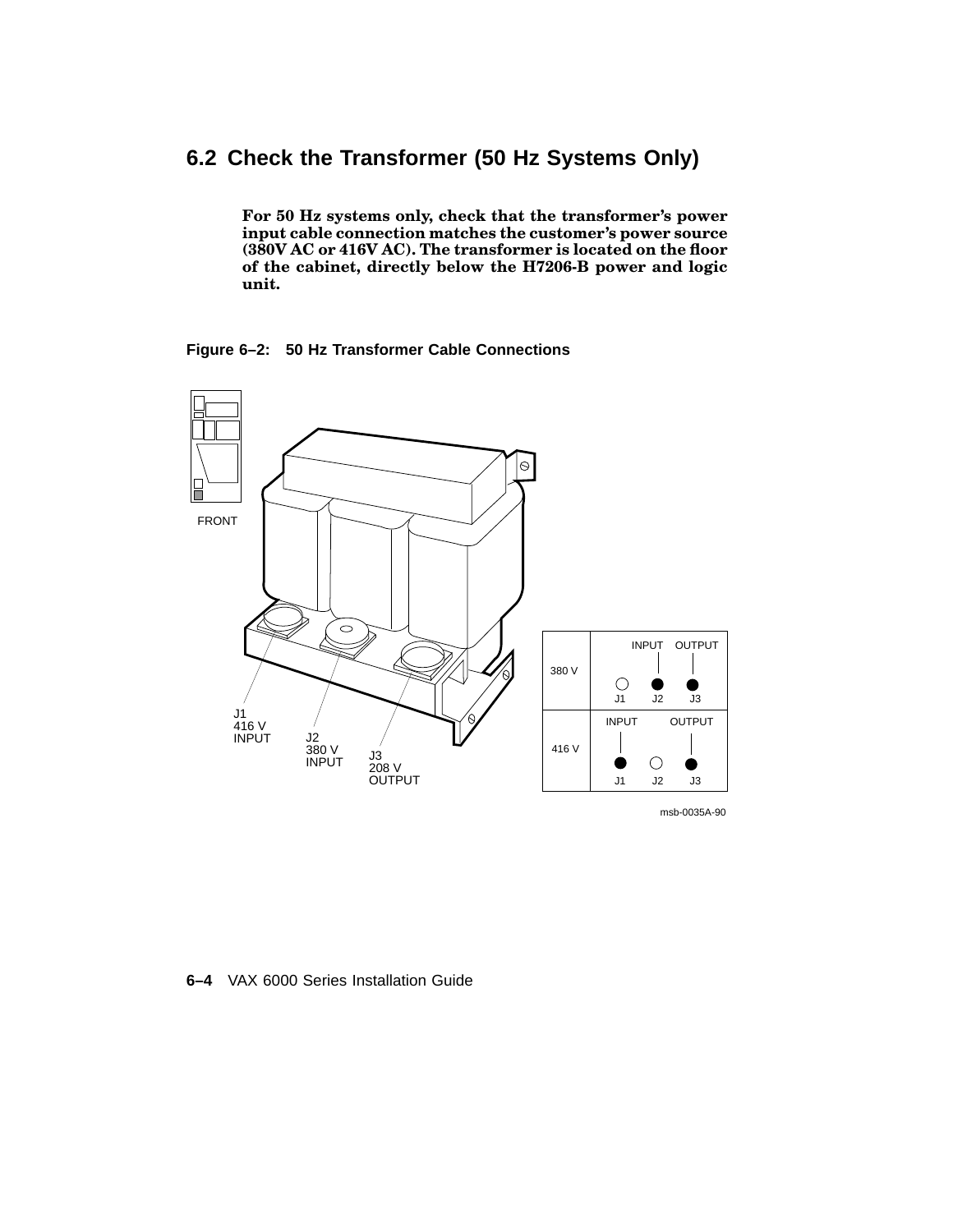**WARNING:** *To avoid high voltage shock, a round, threaded cap is provided to cover the unused power input connector. When replacing, rewiring, or reconnecting the transformer, make sure that the cap is properly installed. The cap fits onto either the 380V AC (J2) or the 416V AC (J1) power input connector. Always ensure that power is off and that the power cable is unplugged before working on the transformer.*

- 1. Open the cabinet front door. Transformer cable connections can be viewed through the open space between the H7206-B power and logic unit and the sheet metal panel below the H7206-B.
- 2. Visually check to see if the power input cable connection matches the customer's power source (either 380V AC or 416V AC). See Figure 6–2. Complete procedure steps 3 through 6 if the cable requires reconnection.
- 3. Remove the sheet metal panel located below the H7206-B power and logic unit. Use a flat screwdriver to remove the six screws securing the sheet metal panel.
- 4. Remove the threaded cap and unplug the power input cable.
- 5. Reconnect the cable to the correct power input connector and replace the threaded cap on the unused connector.
- 6. Replace the sheet metal panel.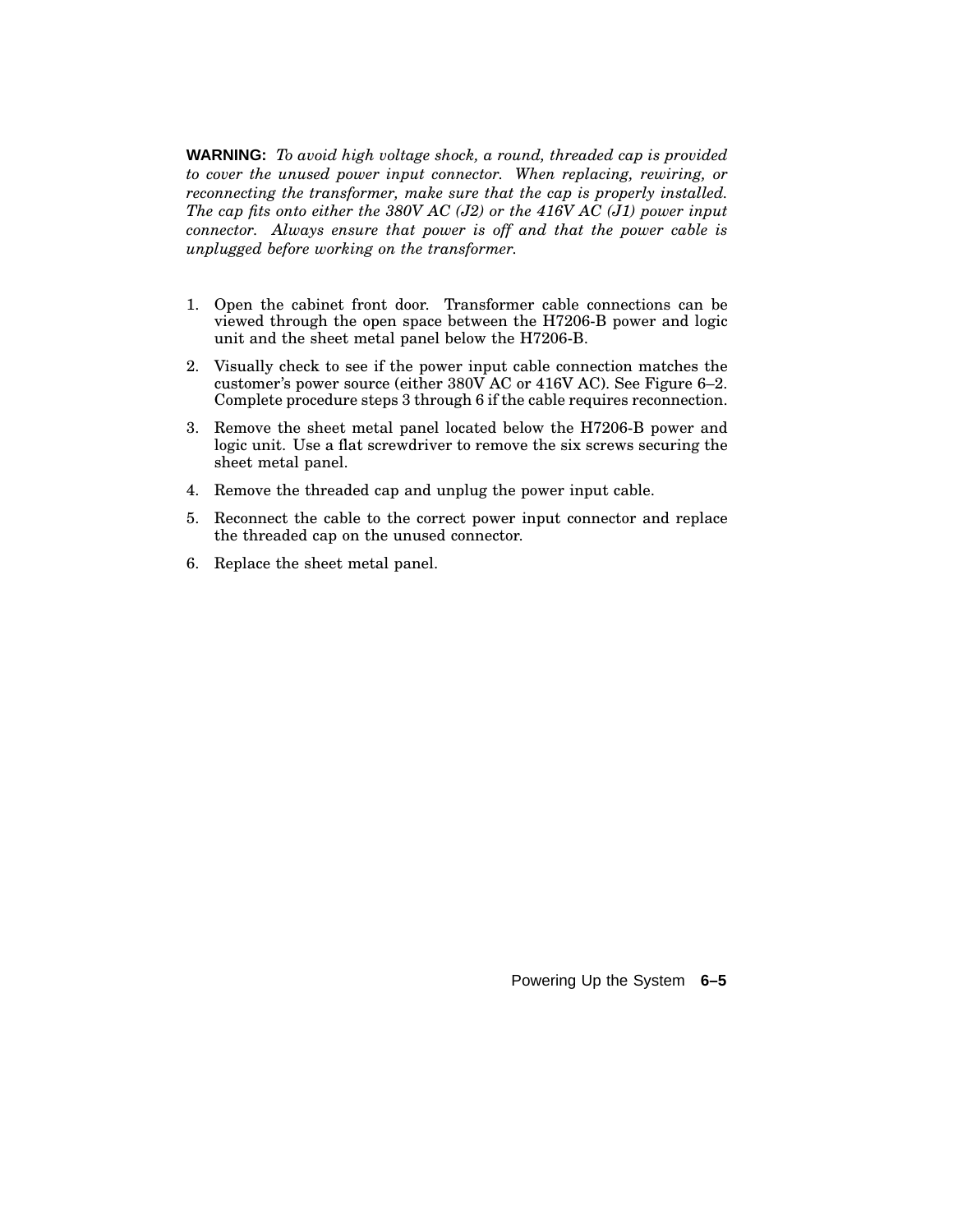### **6.3 Check the Power**

**With a digital multimeter in the proper range and setting, check power supplied at the installation site.**





**6–6** VAX 6000 Series Installation Guide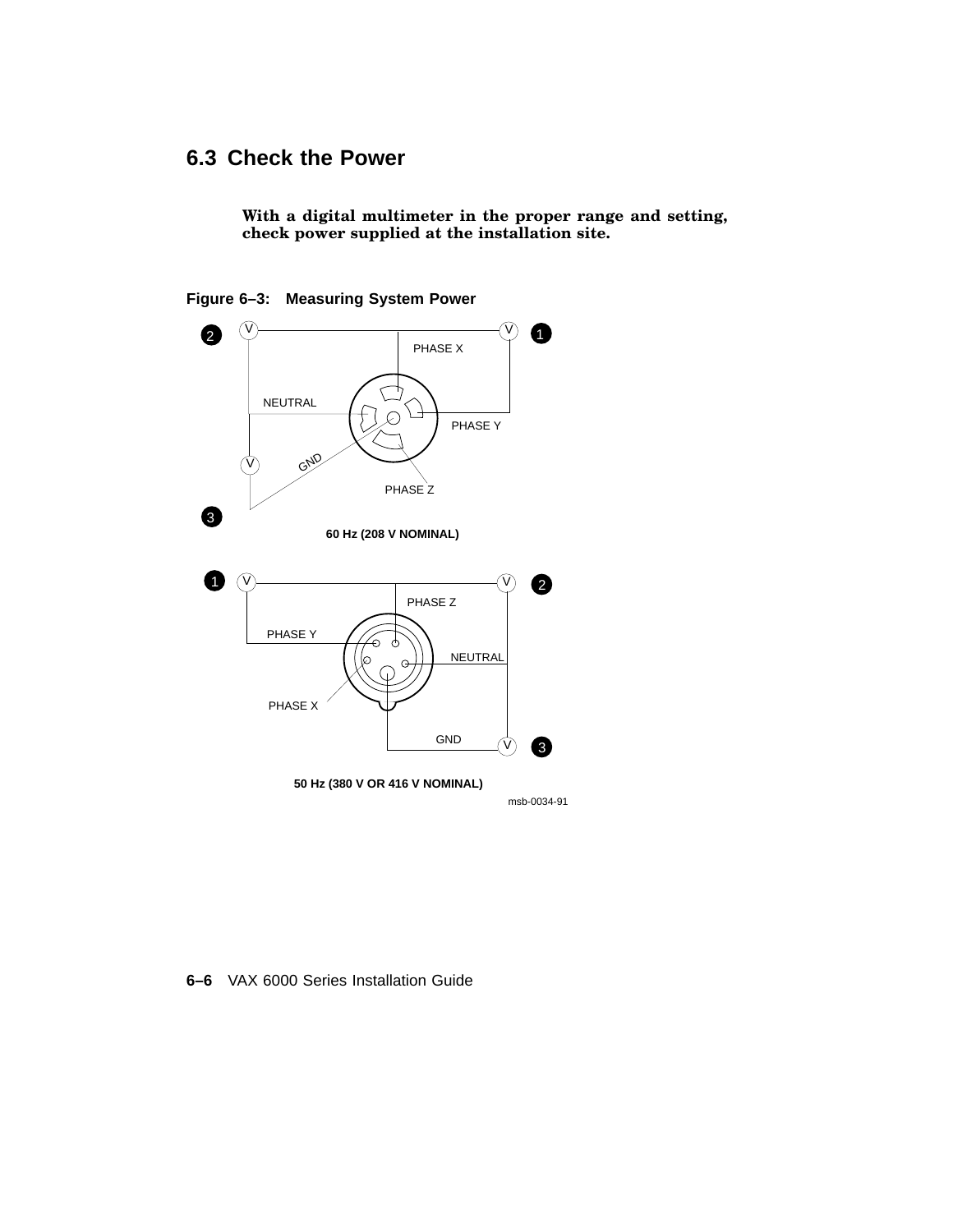- 1. Check that the receptacle provided is correct (see Section 1.5).
- 2. Measure voltages between all three phases, each phase to neutral, and ground to neutral (see Figure 6–3).

| <b>Voltage</b><br><b>Measurement</b> | 208V Nominal | 380V Nominal | 416V Nominal |
|--------------------------------------|--------------|--------------|--------------|
| <b>O</b> Phase-to-phase              | 180-220V     | 331-407V     | 360-443V     |
| <b>2</b> Phase-to-neutral            | 104-128V     | 190-235V     | 208-256V     |
| Ground-to-neutral 1V maximum         |              | 1V maximum   | 1V maximum   |

3. Plug the power cord into the receptacle.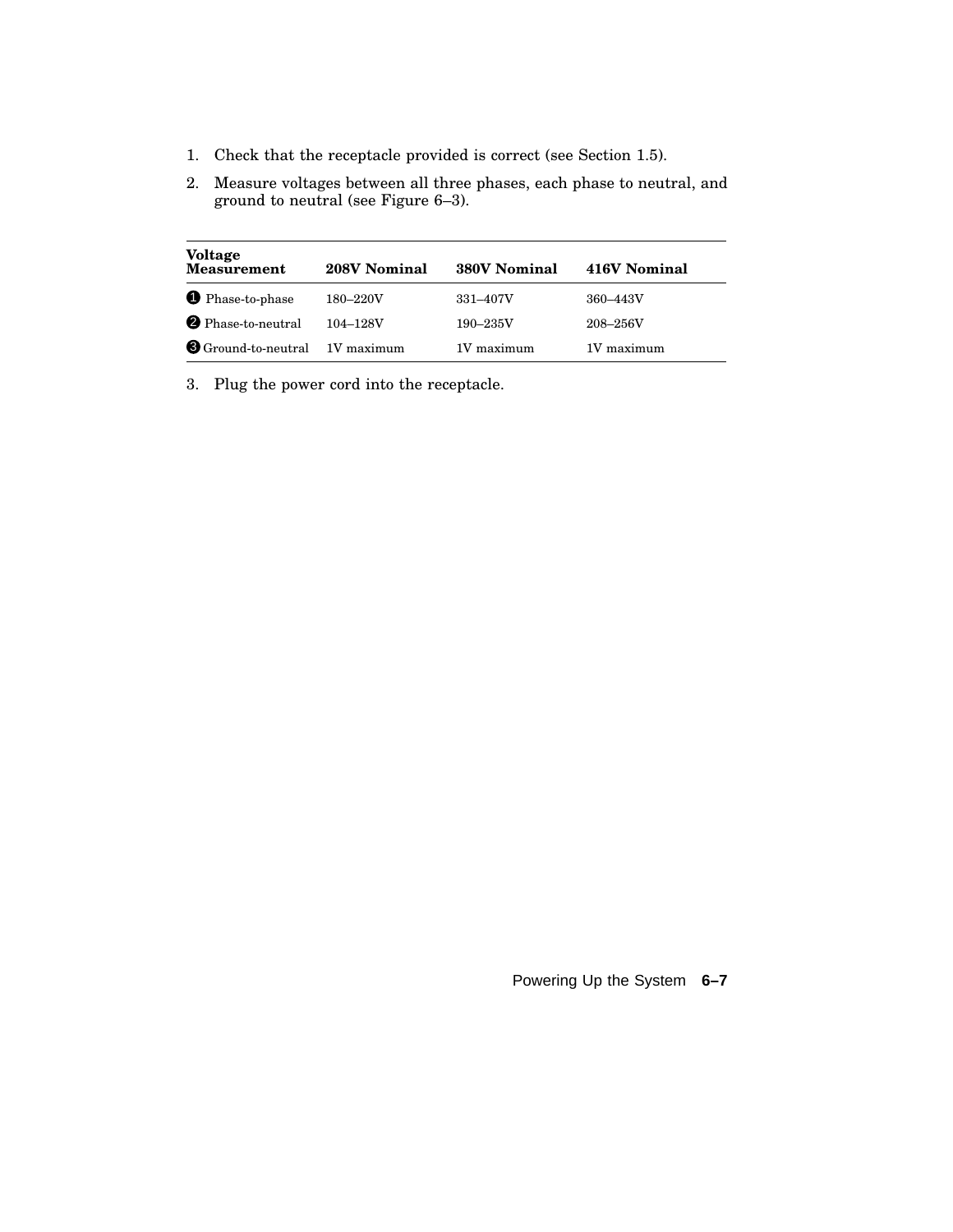### **6.4 Turn on Power and Check Indicators**

**Power up the system by pushing in the handle on the H405 power controller (see Figure 6–1). Then monitor the LED indications on the H7206-B power and logic unit.**

**Figure 6–4: H7206-B Diagnostic LEDs**



#### **6–8** VAX 6000 Series Installation Guide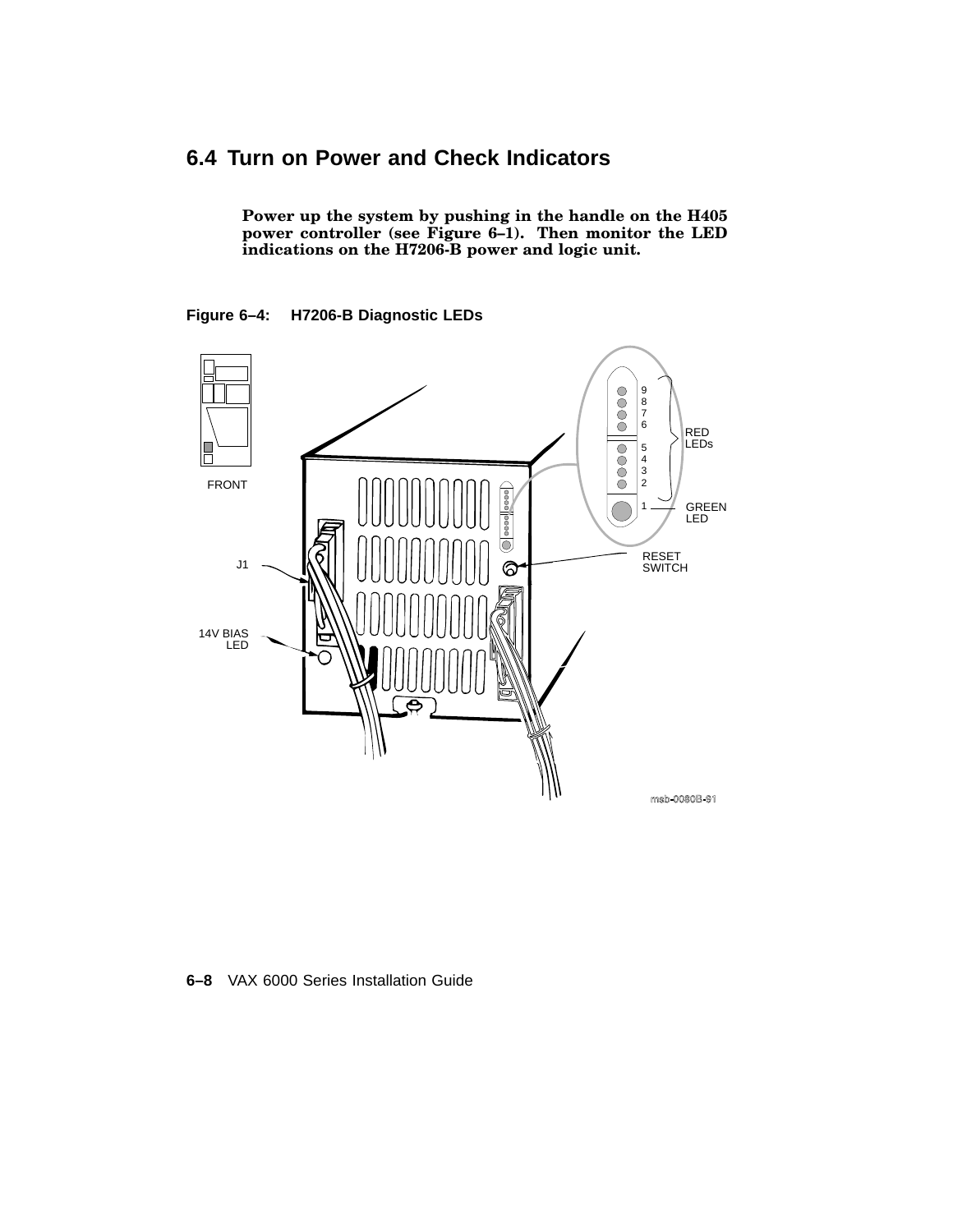The nine LEDs visible through the slot on the H7206-B panel provide fault indications for the power regulators and for certain other faults such as overtemperature.

LEDs 2 through 6 are latching and therefore detect momentary faults. These LEDs are reset to Off by cycling the key switch to Off then back to Standby or Enable. These LEDs can also be reset by pressing and releasing the reset switch located beneath the LED indicators.

If a LED does not turn off after one of these reset procedures, then you have not corrected the problem that is causing the LED to light.

Table 6–1 lists the meaning of each of the indicators.

| Condition | Color | <b>Meaning</b>                              |
|-----------|-------|---------------------------------------------|
| On        | Green | $+14V$ bias is okay                         |
|           |       |                                             |
| On        | Red   | XMI-H7215 fault                             |
| On        | Red   | XMI-H7214 fault                             |
| On        | Red   | XMI-H7242 fault                             |
|           |       |                                             |
| On        | Red   | VAXBI-H7215 fault                           |
| On        | Red   | VAXBI-H7214 fault                           |
|           |       |                                             |
| On        | Red   | H7214 or H7242 installed incorrectly        |
| On        | Red   | XMI-1 module in the XMI-2 card cage         |
| On        | Red   | Fault (airflow, interlock, overtemperature) |
|           |       |                                             |

**Table 6–1: H7206-B Diagnostic LEDs**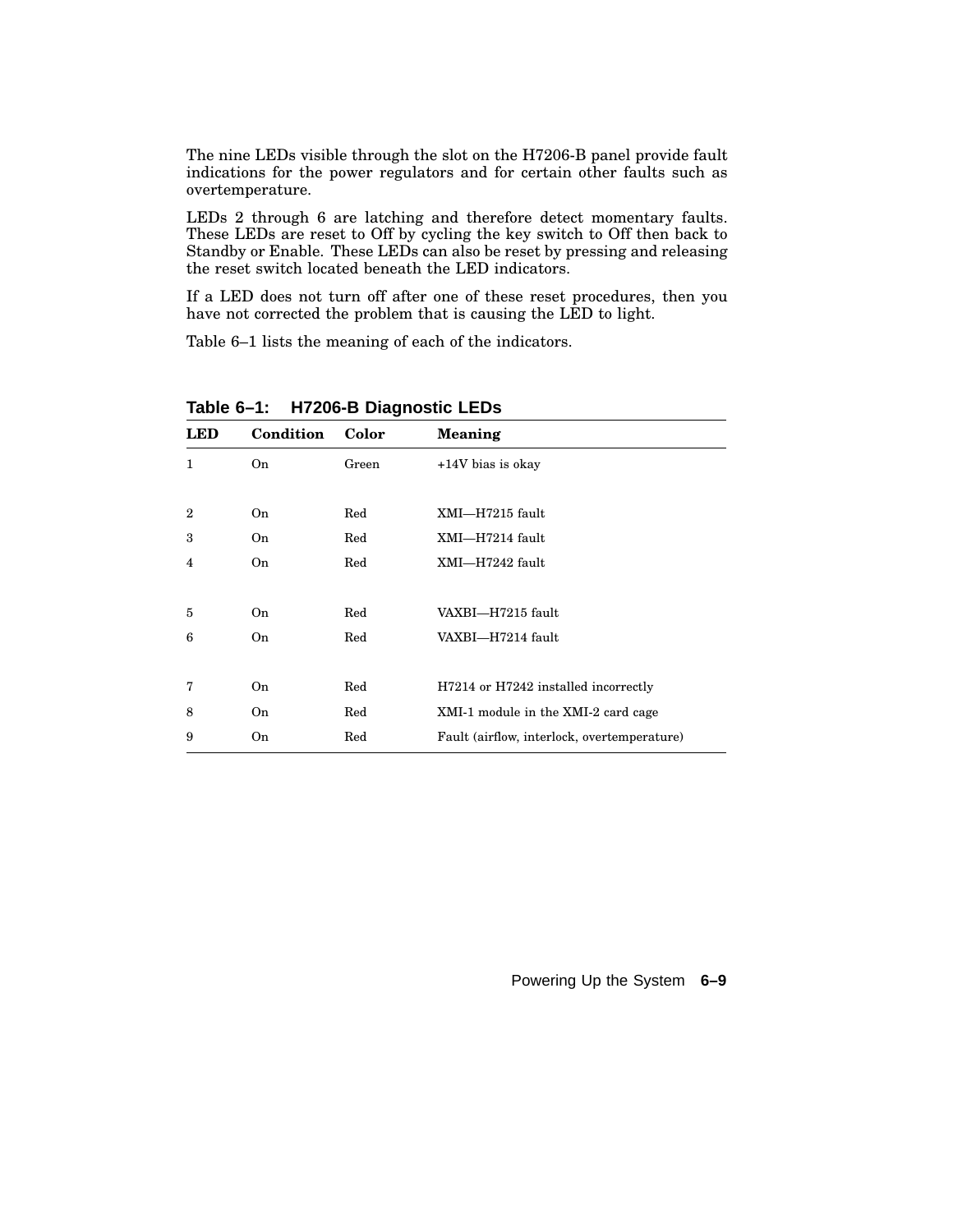## **6.5 Operating the Control Panel**

**The control panel, located in the upper left front of the cabinet, contains upper and lower key switches, status lights, and a Restart button. The upper and lower switches are operated by a key.**

#### **Figure 6–5: International and English Control Panels**



msb-0037A-91

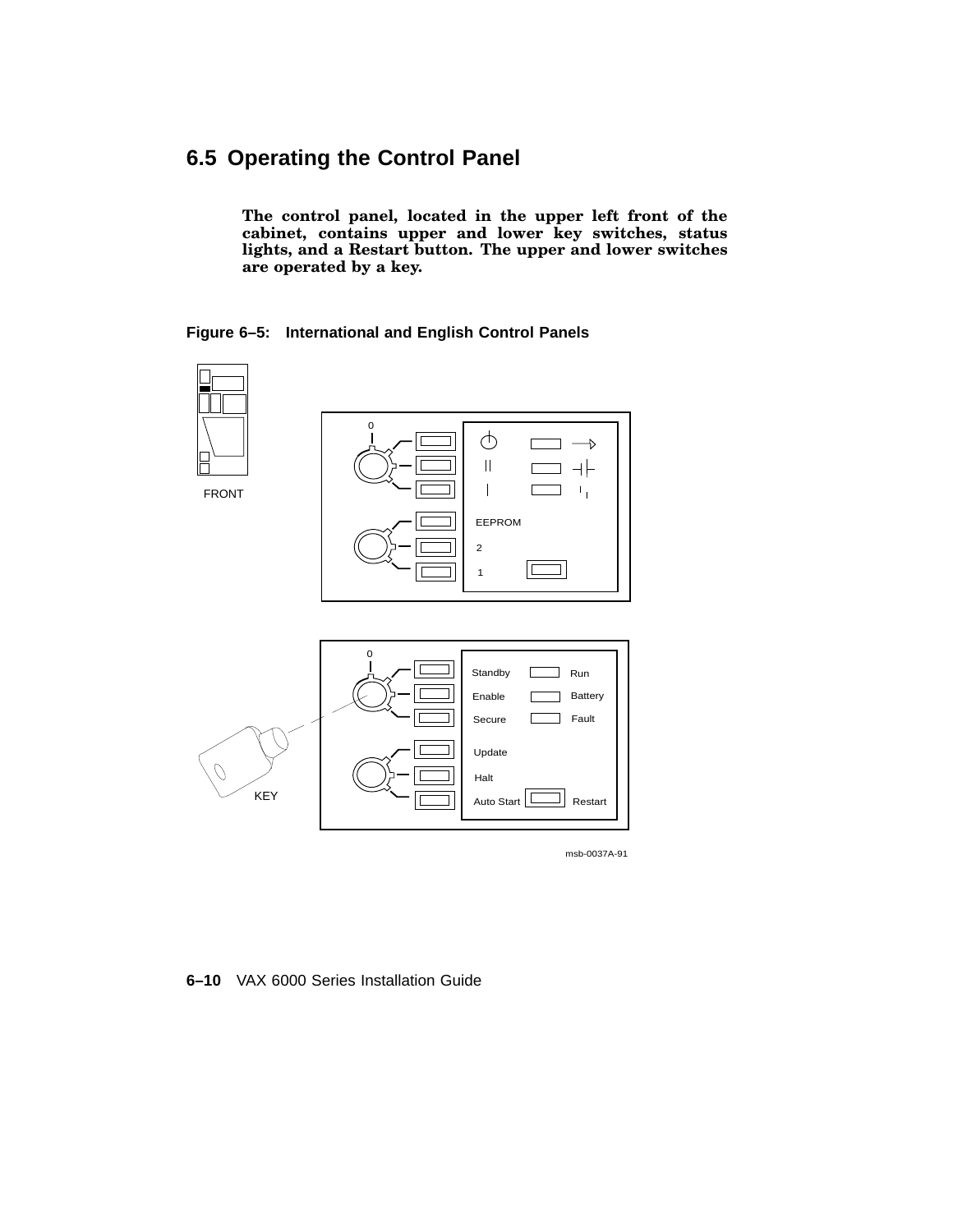Labels for the control panel's upper and lower key switches can be in English or in international symbols. Figure 6–6 gives the relationship between the international symbols and English equivalents.

| Location                 | English           | International Symbol          |
|--------------------------|-------------------|-------------------------------|
| Upper key switch         | O                 | O(Off)                        |
|                          | Standby           | $\left( \ ^{\dagger }\right)$ |
|                          | Enable            |                               |
|                          | Secure            |                               |
| Lower key switch         | Update            | <b>EEPROM</b>                 |
|                          | Halt              | 2                             |
|                          | <b>Auto Start</b> | 1                             |
| <b>Status indicators</b> | Run               |                               |
|                          | <b>Battery</b>    |                               |
|                          | Fault             |                               |
| <b>Restart button</b>    | Restart           | (None, blank)                 |
|                          |                   | msb-0575A-91                  |

#### **Figure 6–6: Control Panel Symbols**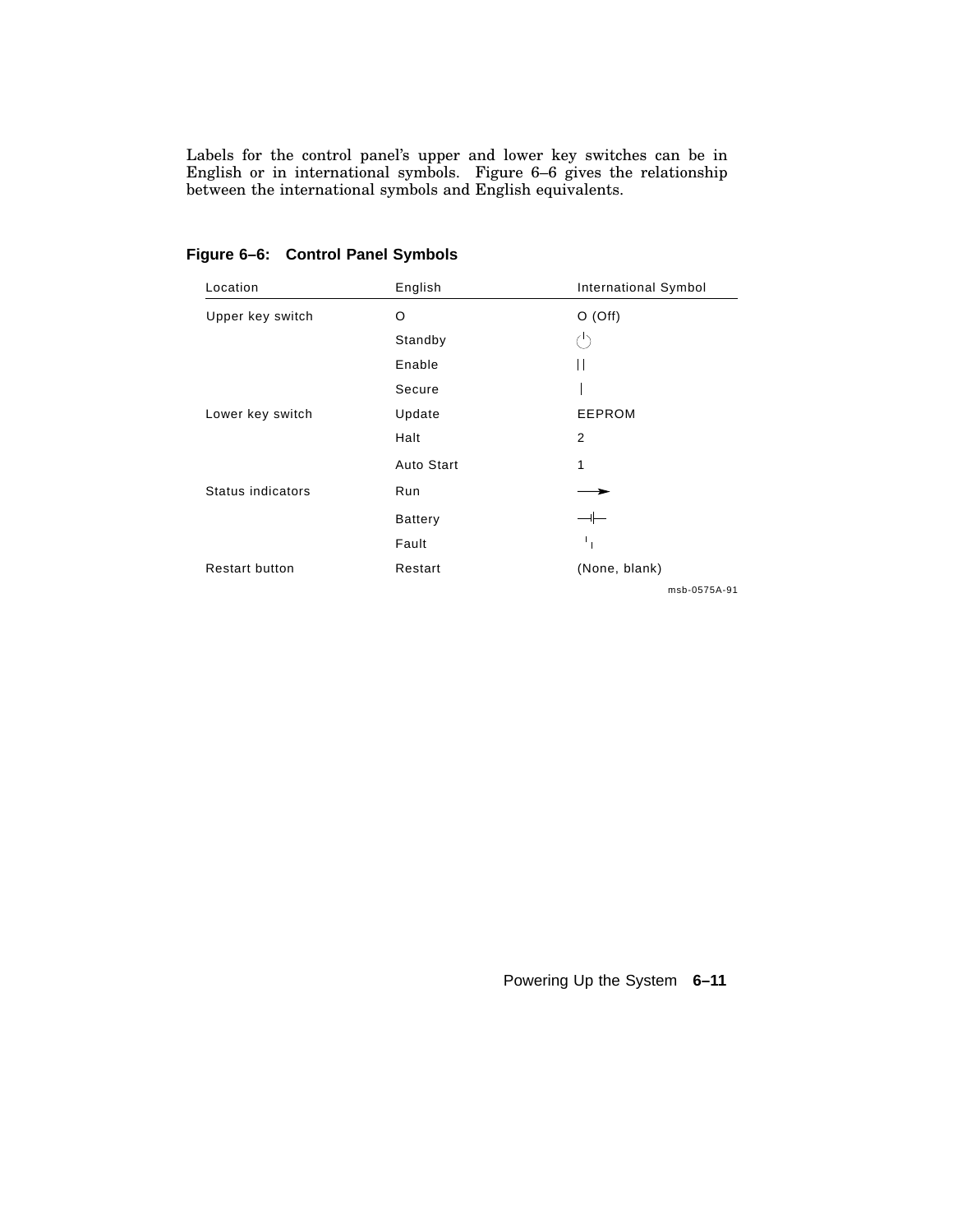### **6.5.1 Upper and Lower Key Switches**

**The control panel's upper key switch regulates power going into the system. The lower key switch controls system operation.**

**Figure 6–7: Control Panel Key Switches**



msb-0038-91

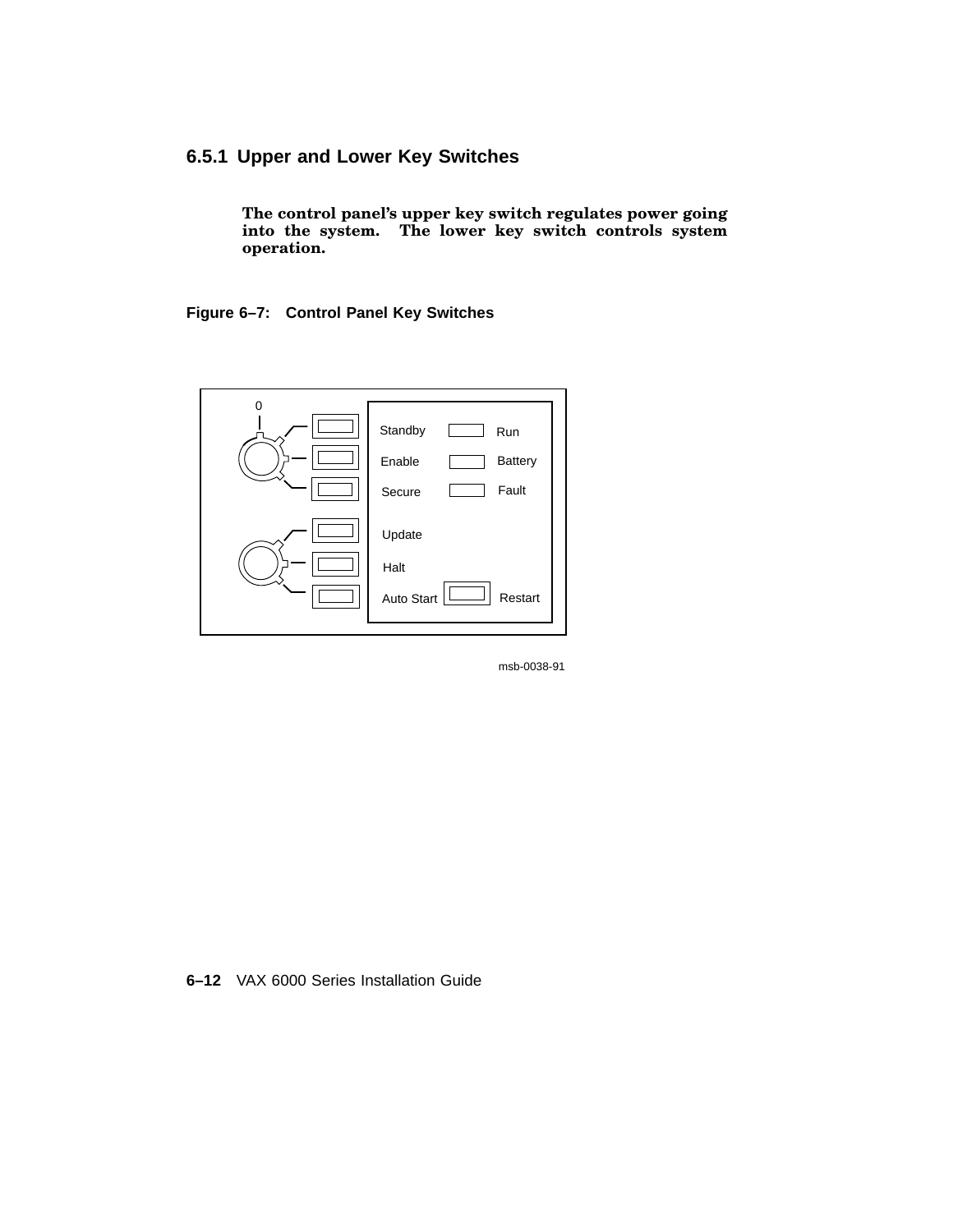**Table 6–2: Upper Key Switch**

| <b>Position</b>                  | Effect                                                                                                                                                                                                                 | Light Color |
|----------------------------------|------------------------------------------------------------------------------------------------------------------------------------------------------------------------------------------------------------------------|-------------|
| O(Off)                           | Removes all power, except to the battery backup unit and<br>optional storage.                                                                                                                                          | No light    |
| Standby                          | Supplies power to XMI backplane, blowers, and in-<br>cabinet console load device.                                                                                                                                      | Red         |
| Enable                           | Supplies power to whole system; console terminal is en-<br>abled. Used for console mode or restart, and to start self-<br>test.                                                                                        | Yellow      |
| Secure<br>(Normal Posi-<br>tion) | Prevents entry to console mode; position used while ma-<br>chine is executing programs. Disables Restart but-<br>ton and causes the lower key switch to have the ef-<br>fect of Auto Start, regardless of its setting. | Green       |

**Table 6–3: Lower Key Switch**

| Position                        | <b>Effect</b>                                                                                                                                                                                                                                                 | Light Color |
|---------------------------------|---------------------------------------------------------------------------------------------------------------------------------------------------------------------------------------------------------------------------------------------------------------|-------------|
| Update                          | Enables writing to CPUs and adapters. Halts boot pro-<br>cessor in console mode on power-up or when Restart<br>button is pressed. Used for updating parameters stored<br>in EEPROMs, (upper key switch must be set to En-<br>able). Prevents an auto restart. | Red         |
| Halt                            | Prevents an auto restart if a failure or tran-<br>sient power outage occurs.                                                                                                                                                                                  | Yellow      |
| Auto Start<br>(Normal Position) | Allows restart or reboot. Uses the default boot specifi-<br>cation to boot the system from power-up. Used for nor-<br>mal operation of the system.                                                                                                            | Green       |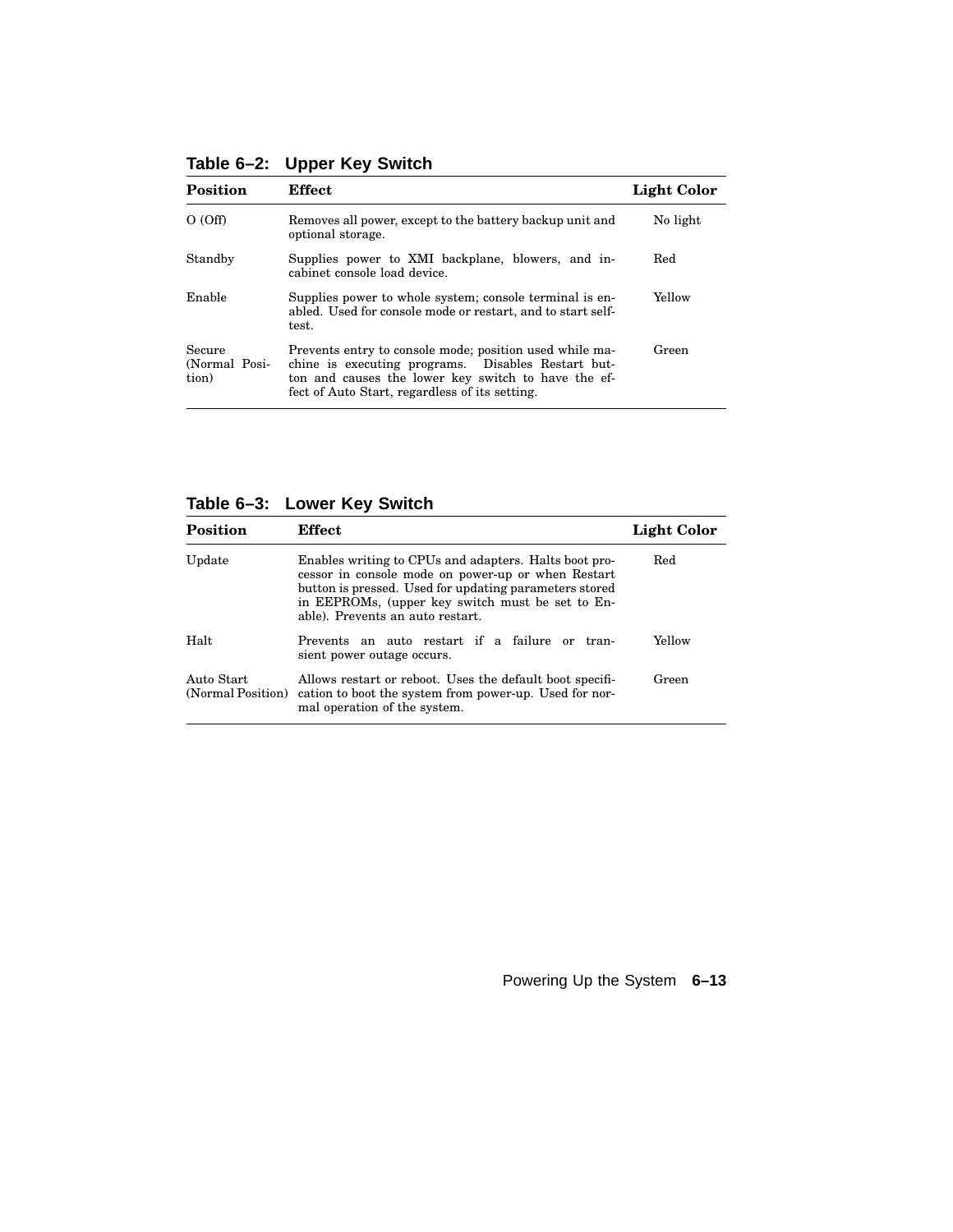#### **6.5.2 Restart Button**

**The Restart button begins self-test, reboot, or both depending on the position of the upper and lower key switches.**

**Figure 6–8: Restart Button**



msb-0123-91

**6–14** VAX 6000 Series Installation Guide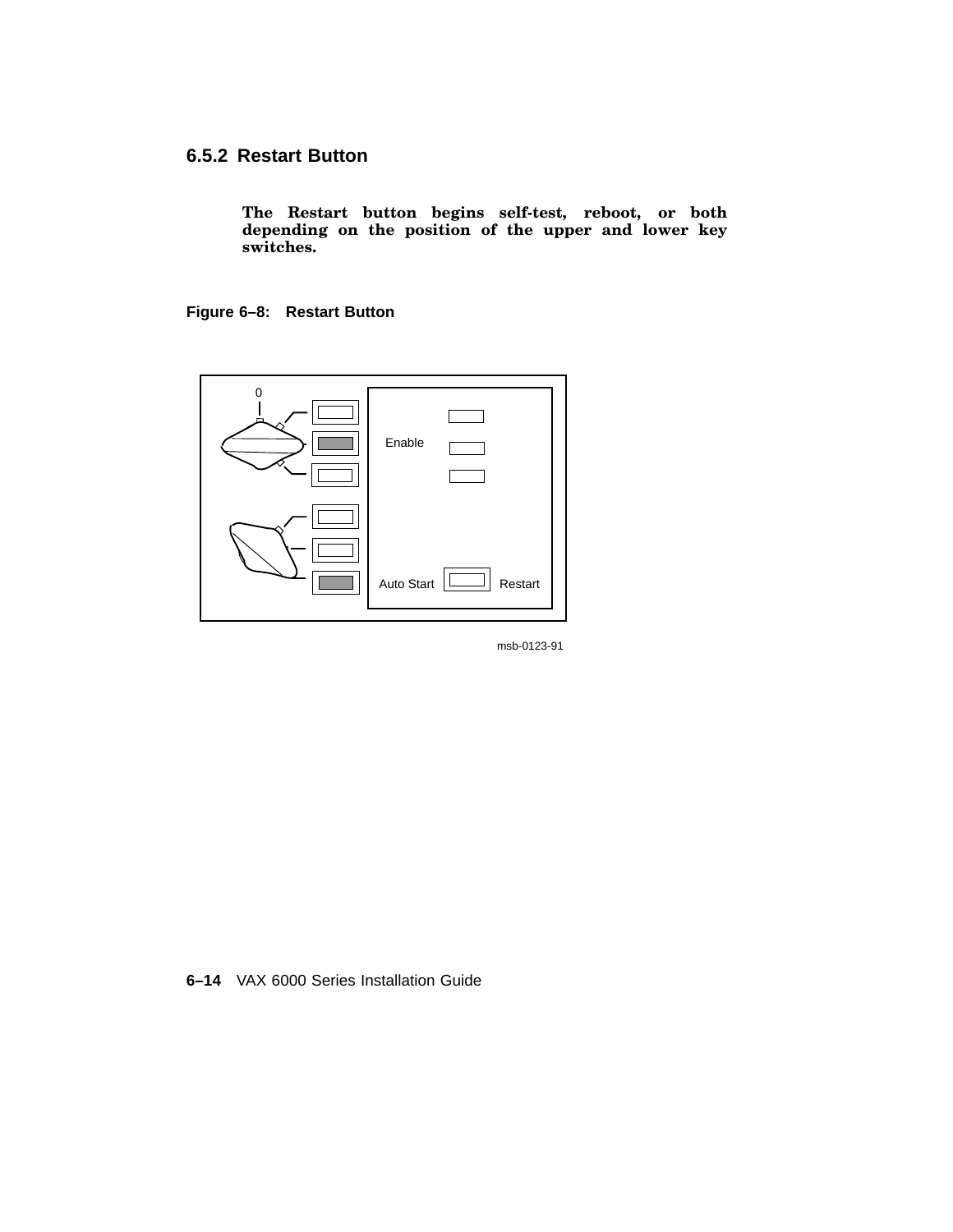The upper key switch controls the effect of the Restart button. If the upper key switch is in the Enable position, the Restart button is operative. If the upper key switch is not in the Enable position, the Restart button is ignored.

| <b>Upper Key Switch</b> | <b>Lower Key Switch</b> | <b>Restart Button Function</b>                                                                                                                                                                                                       |
|-------------------------|-------------------------|--------------------------------------------------------------------------------------------------------------------------------------------------------------------------------------------------------------------------------------|
| Enable                  | Update or Halt          | Runs self-test, then halts.                                                                                                                                                                                                          |
| Enable                  | Auto Start              | Runs self-test, and attempts a restart.<br>If the restart fails, then it re-<br>boots the operating system using the<br>boot specification designated as the de-<br>fault. If the reboot fails, control re-<br>turns to the console. |
| Standby<br>or Secure    | Any position            | Does not function.                                                                                                                                                                                                                   |

**Table 6–4: Restart Button**

When you press the Restart button, the system runs self-test. For the Restart button to reboot the operating system, the upper key switch must be set to Enable and the lower key switch must be set to Auto Start. Figure 6–8 shows the control panel with upper and lower key switches in position for using the Restart button to reboot. If the system fails self-test, the processor does not reboot the operating system.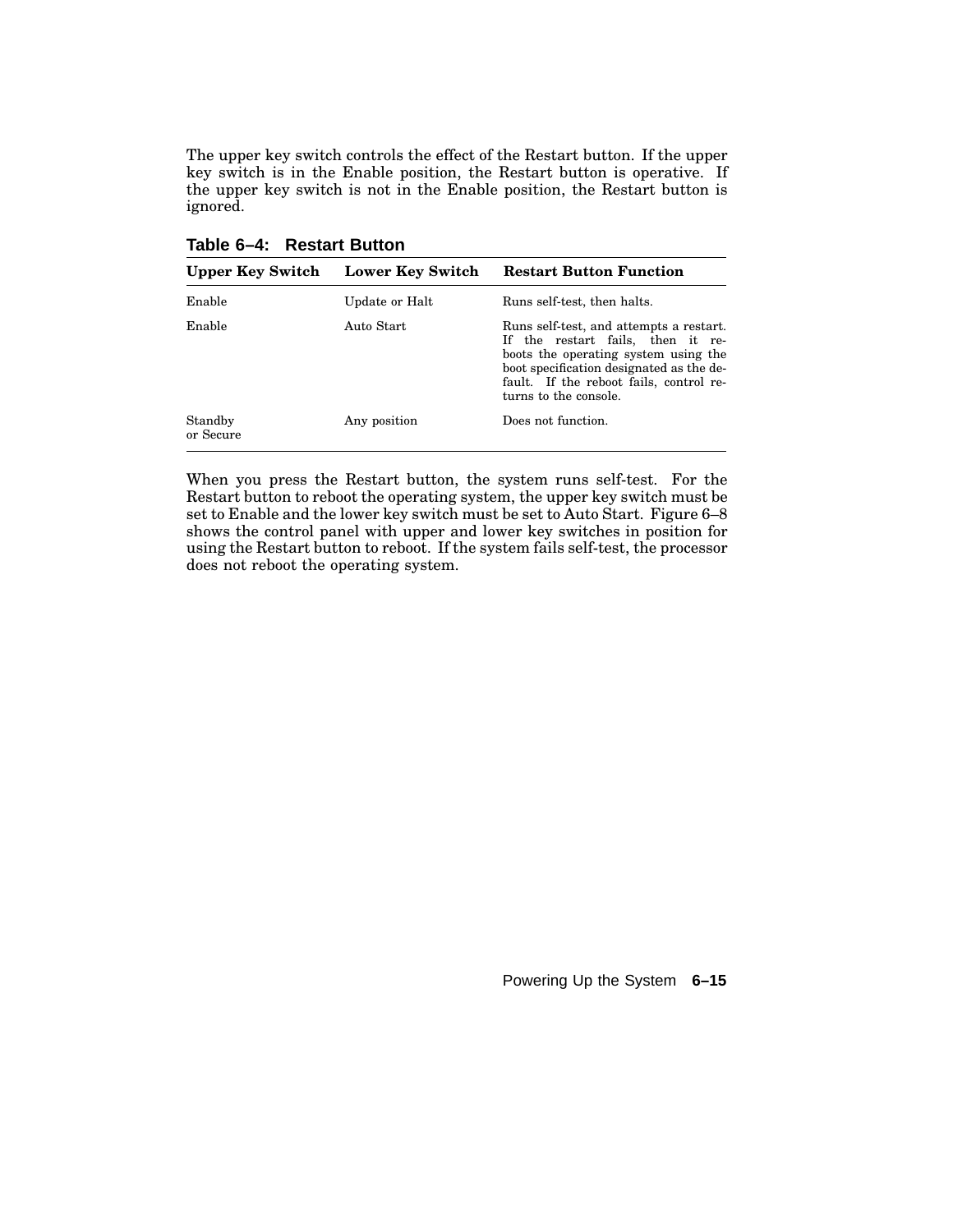## **6.5.3 Status Indicator Lights**

**The control panel has three status indicator lights: Run, Battery, and Fault. These lights indicate the operating status of the system.**

**Figure 6–9: Control Panel Status Indicator Lights**



msb-0124-91

**6–16** VAX 6000 Series Installation Guide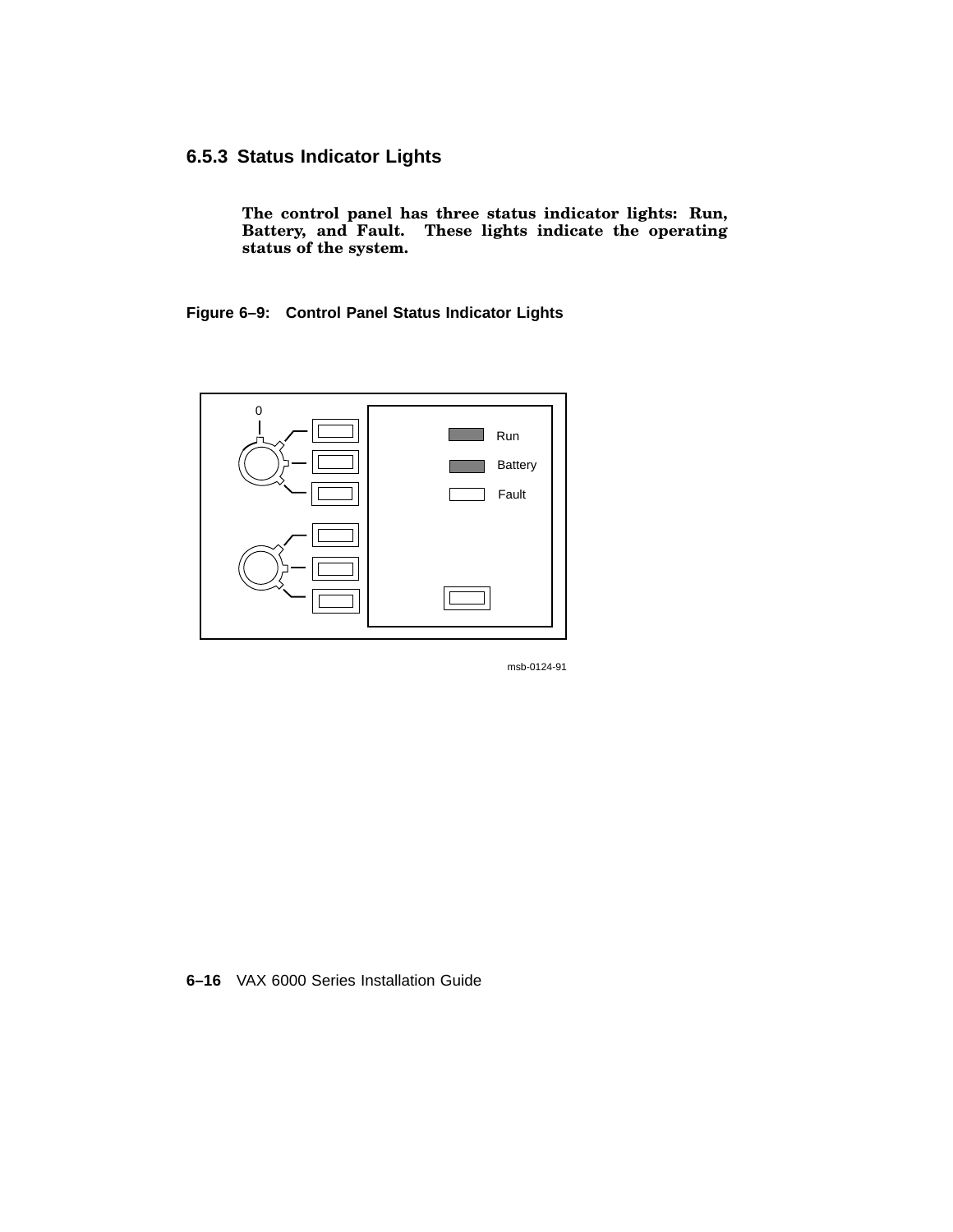| Light          | Color | <b>State</b>                | <b>Meaning</b>                                                                                                                                                     |
|----------------|-------|-----------------------------|--------------------------------------------------------------------------------------------------------------------------------------------------------------------|
| Run            | Green | On                          | System is executing operating system instructions on<br>at least one processor.                                                                                    |
|                |       | Off                         | System is in console mode, is set to Standby, or is<br>turned off.                                                                                                 |
| <b>Battery</b> | Green | On                          | Battery backup unit is charged to 98% of full capac-<br>ity or battery backup unit is supplying power to the sys-<br>tem.                                          |
|                |       | Flashing<br>1 x/sec         | Battery backup unit is charging.                                                                                                                                   |
|                |       | Flashing<br>$10 \times$ sec | Battery backup unit requires service. Call your Digi-<br>tal customer service enigneer.                                                                            |
|                |       | Off                         | Either system does not have a battery backup unit or<br>the battery backup unit is turned off.                                                                     |
| Fault          | Red   | On                          | Self-test in progress. If light does not turn off, sys-<br>tem has a hardware fault. See the VAX 6000 Se-<br><i>ries Owner's Manual</i> for self-test information. |
|                |       | Off                         | Self-test has completed, or the system is turned off.                                                                                                              |

**Table 6–5: Control Panel Status Indicator Lights**

Three status indicator lights on the control panel show the state of system execution (*Run*), the presence of a battery backup unit (*Battery*), and hardware errors (*Fault*).

Figure 6–9 shows a system that is in operation, with a charged battery backup unit installed. For more information on the battery backup unit, see the *VAX 6000 Platform Service Manual.* Table 6–5 describes the conditions indicated by the status indicator lights.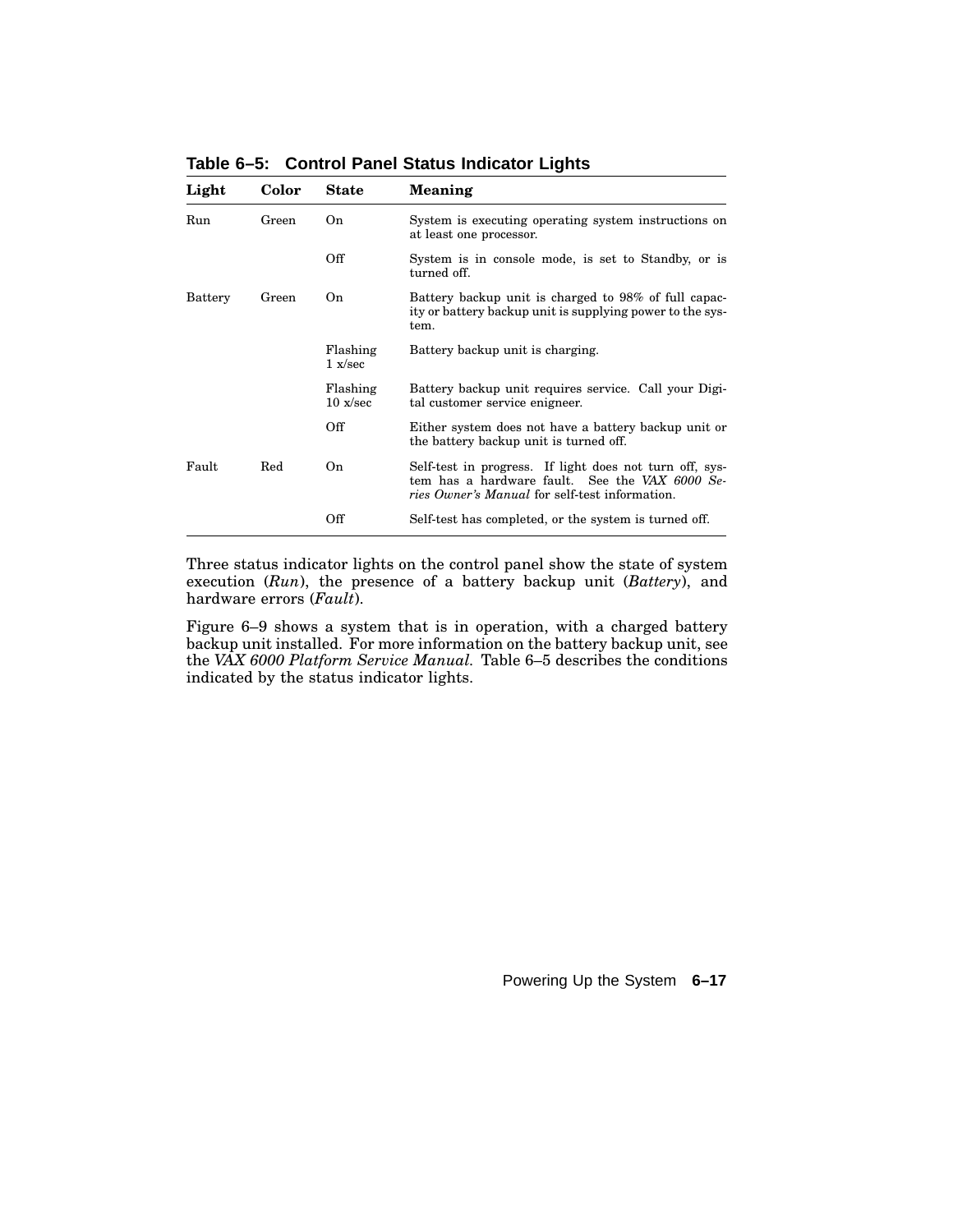**6–18** VAX 6000 Series Installation Guide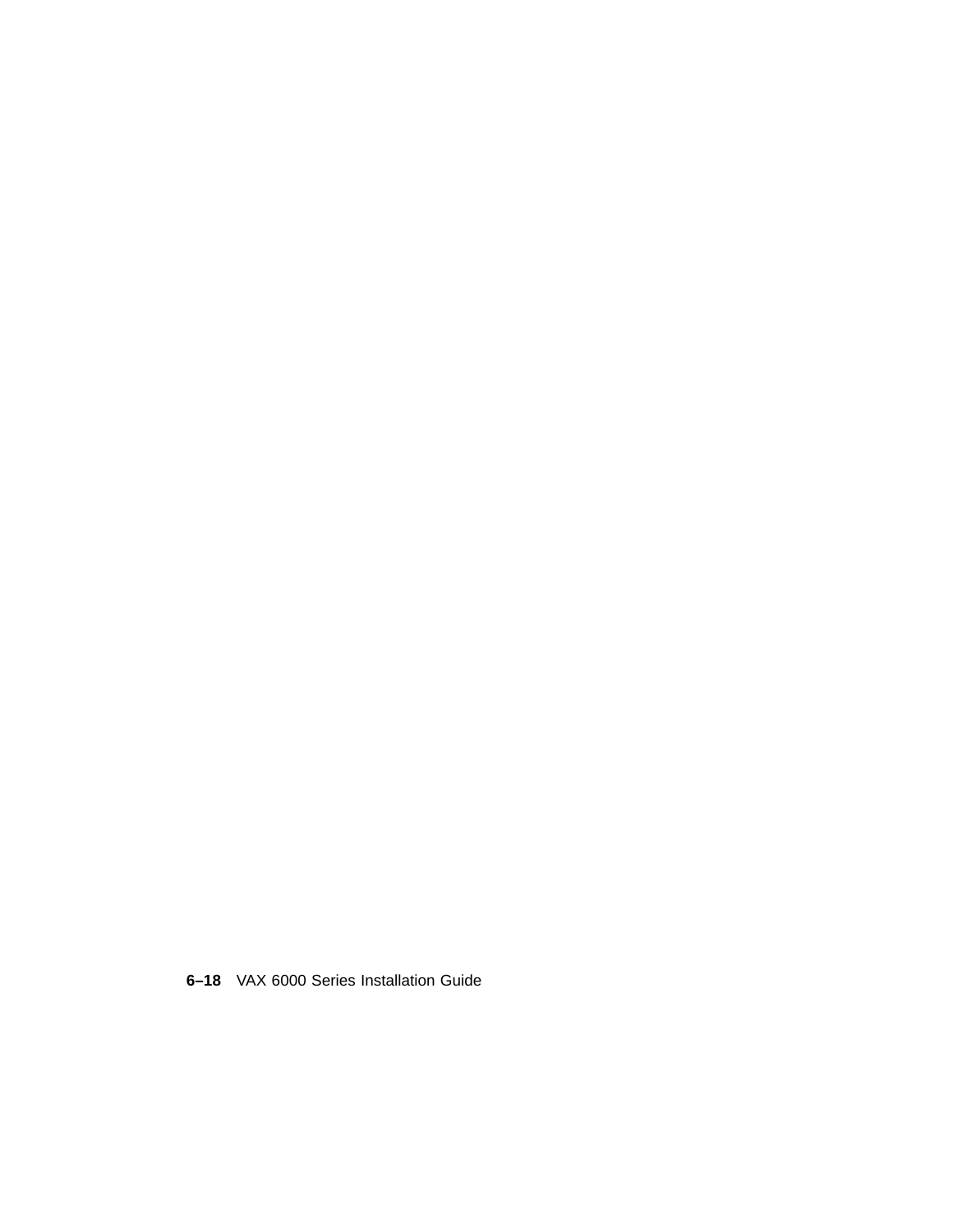# **Chapter 7 System Self-Test**

On power-up, the system runs an automatic self-test. Self-test results are indicated by module LEDs, the self-test display at the console terminal, and the Fault light on the control panel.

**CAUTION:** *Take extreme care when handling modules. You must wear the antistatic wrist strap attached to the cabinet when you handle any modules. See Appendix B.*

Sections in this chapter include:

- Enable the System and Check Status LEDs
- Check the Self-Test Display
- Sample Self-Test Display with VAXBI Adapter

System Self-Test **7–1**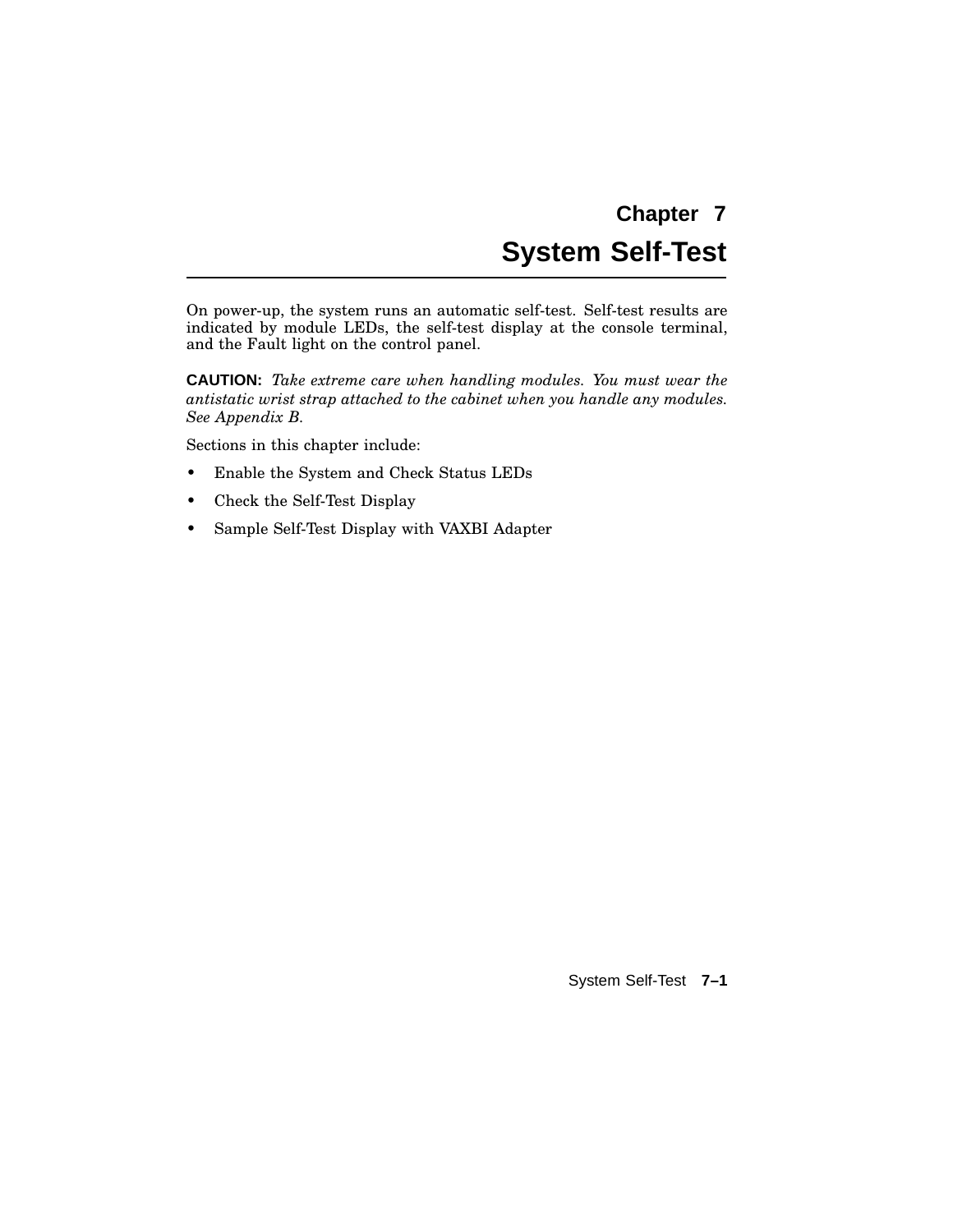## **7.1 Enable the System and Check Status LEDs**

**Before the VAX 6000 module status LEDs can be checked, the control panel switch must be set to Enable.**

**Figure 7–1: Control Panel Lights and Location of Module LEDs**



**7–2** VAX 6000 Series Installation Guide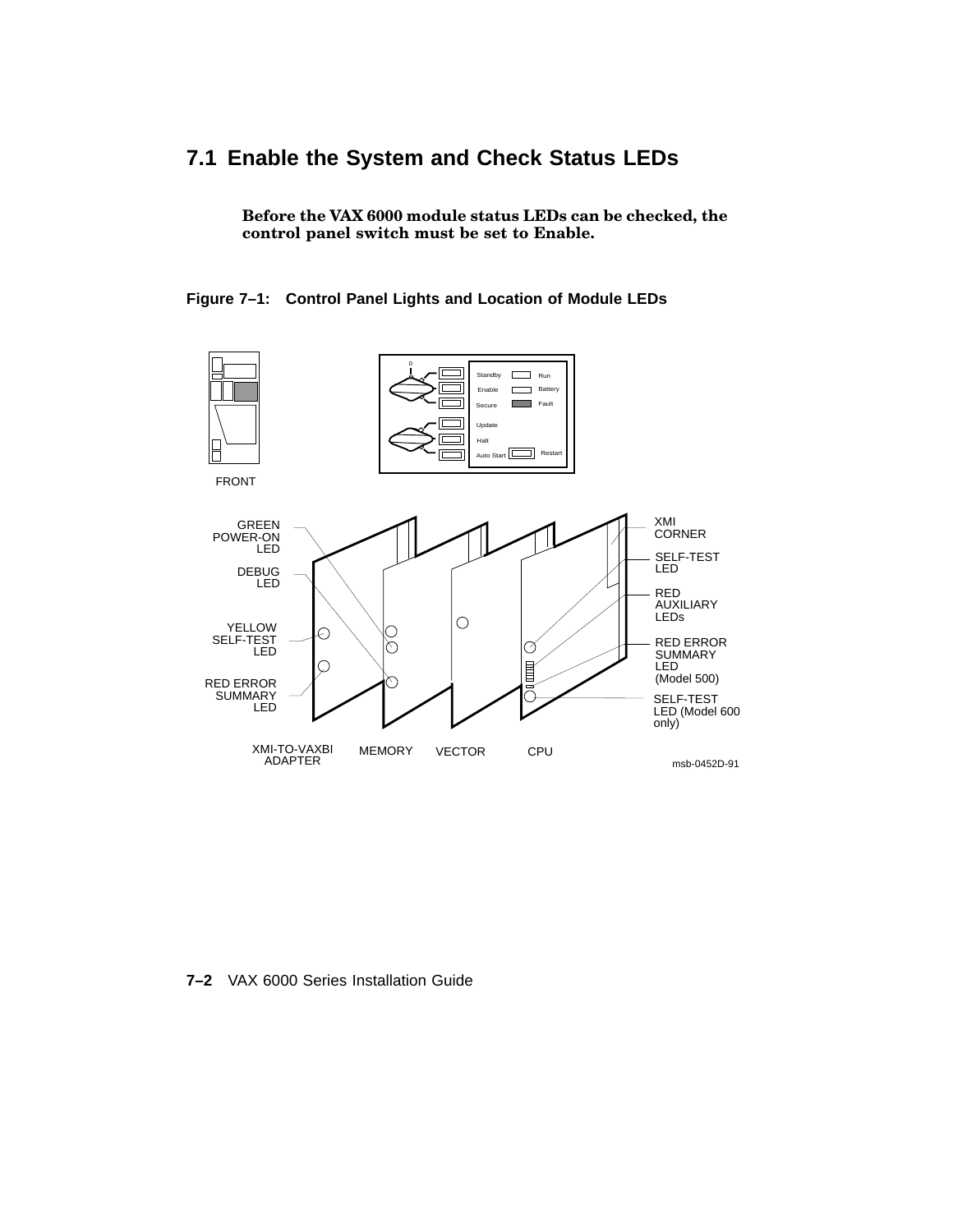- 1. Turn the upper key switch to Enable. The following should occur:
	- a. The red Fault indicator lights on the control panel. This indicator should turn off within 60 seconds.
	- b. The green lights on the five power regulators go on. The lights are visible from the rear of the cabinet.
	- c. The blowers turn on.
	- d. The module LEDs go on.
	- e. The console terminal prints the results of self-test for the XMI. The results printed should be similar to Example 7–1. If an optional VAXBI is installed, the printed results should be similar to Example 7–2.
- 2. Table 7–1 lists each module's LED status indicating self-test passed or self-test failed.

| Module                   | <b>Self-Test Passed</b>                                                                                               | <b>Self-Test Failed</b>      |
|--------------------------|-----------------------------------------------------------------------------------------------------------------------|------------------------------|
| Boot processor           | Yellow ON, top two red ON<br>for Models 500 and 600;<br>only top red ON<br>for all other models                       | Yellow OFF<br>Some red $ON1$ |
| Vector processor(s) $^2$ | Yellow ON                                                                                                             | Yellow OFF                   |
| Secondary processor(s)   | Yellow ON, top two and bottom red ON<br>for Models $500$ and $600$ ;<br>top and bottom red ON<br>for all other models | Yellow OFF<br>Some red ON    |
| Memory                   | Yellow ON<br>Green ON                                                                                                 | Yellow ON 3<br>Green ON      |
| VAXBI adapter            | Yellow ON                                                                                                             | Yellow OFF                   |

**Table 7–1: LEDs After Self-Test**

 $1$ <sup>1</sup>CPU modules have seven or eight red LEDs. This group of LEDs is used to dis-<br>play the number of the test that failed. On the Model 500 module, an addiplay the number of the test that failed. tional red LED, the error summary, lights if any test failure results in any hardware error bits being set. Refer to your system's service manual for more information.

<sup>2</sup>Vectors available on Models 400 and 500 only.

<sup>3</sup>The yellow indicator on the memory module is used to indicate only that self-test has completed.

System Self-Test **7–3**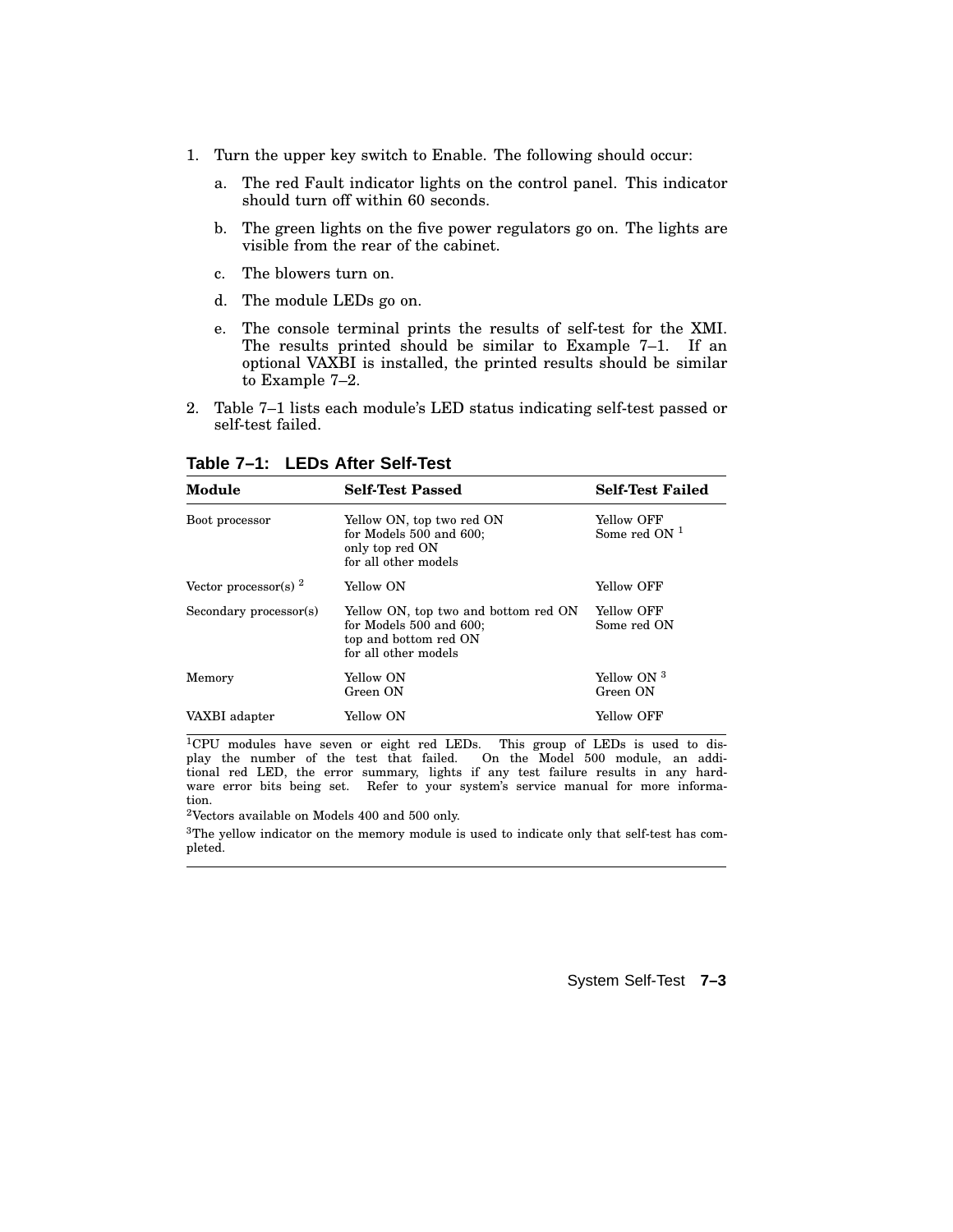## **7.2 Check the Self-Test Display**

**On power-up, self-test results are displayed at the console terminal.**

**Example 7–1: Self-Test Results**

|    |     | #123456789 0123456789 0123456789 0123456789 012345# |                   |   |           |                | O              |           |                      |                      |                |                |           |                |             |                   |   |    |
|----|-----|-----------------------------------------------------|-------------------|---|-----------|----------------|----------------|-----------|----------------------|----------------------|----------------|----------------|-----------|----------------|-------------|-------------------|---|----|
| F  | E   | D                                                   | C                 | B | A         | 9              | 8              | 7         | 6                    | 5                    | $\overline{4}$ | $\overline{3}$ | 2         | $\overline{1}$ | $\mathbf 0$ | NODE              | # | 0  |
|    | A   | Α                                                   |                   |   | $\bullet$ | М              | М              | М         | М                    | $\ddot{\phantom{a}}$ |                | Ρ              | Ρ         | Ρ              |             | TYP               |   | 3  |
|    | $+$ | $+$                                                 |                   |   | ٠         | $^{+}$         | $+$            | $+$       | $\ddot{}$            | $\ddot{\phantom{0}}$ |                | $+$            | $^{+}$    | $+$            |             | STF               |   | Ø, |
|    |     |                                                     |                   |   |           |                |                |           |                      | ٠                    | ٠              | Ε              | Ε         | В              |             | <b>BPD</b>        |   |    |
|    |     |                                                     |                   |   |           |                |                |           |                      |                      | ٠              | $+$            | $\ddot{}$ | $+$            |             | ETF               |   |    |
|    |     |                                                     |                   |   | ٠         |                | $\bullet$      | $\bullet$ | $\ddot{\phantom{1}}$ | $\cdot$              | $\cdot$        | Е              | Ε         | В              |             | <b>BPD</b>        |   |    |
|    |     |                                                     |                   |   | $\cdot$   | A4             | A <sub>3</sub> | A2        | A1                   |                      |                | ٠              |           |                |             | <b>ILV</b>        |   |    |
|    |     |                                                     |                   |   | $\cdot$   | 64             | 64             | 64        | 64                   |                      |                |                |           |                |             | 256 Mb            |   |    |
|    |     |                                                     | Console = $V1.00$ |   |           | $RBDs = V1.00$ |                |           |                      | $EEPROM = 1.00/1.00$ |                |                |           |                |             | $SN = SG01234567$ |   |    |
| >> |     |                                                     |                   |   |           |                |                |           |                      |                      |                |                |           |                |             |                   |   |    |

**Figure 7–2: XMI Card Cage Slot Numbers (Front View)**



msb-0396-90

**7–4** VAX 6000 Series Installation Guide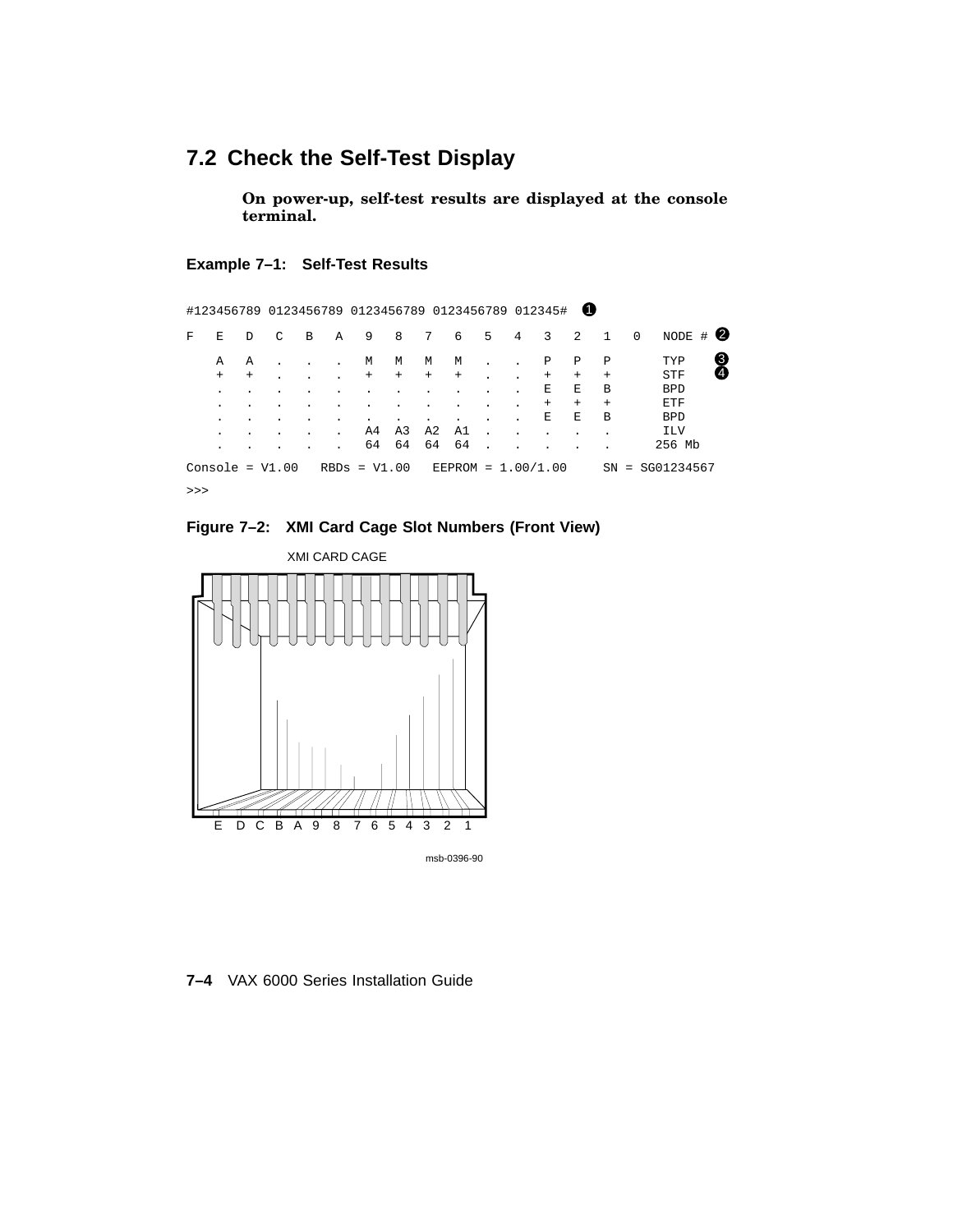$\bullet$  The first line shown in Example 7–1 is the progress trace line and, if complete, shows that the CPU in slot 1 passed all testing. If the final # sign is missing, the last number shown is the number of the failing test. This line of numbers is displayed only by the processor in slot 1, and only when this processor undergoes power-up or a system reset. This processor is not always the boot processor.

For example, when the system is reset or the INITIALIZE command is issued, the progress trace line might show:

#123456789 01234567 ! Test #17 (decimal) failed.

- 2 The NODE # line lists the node numbers on the XMI bus. The nodes on this line are numbered in hexadecimal and reflect the position of the XMI slots as you view the XMI from the front of the cabinet.
- **3** The TYP line in the printout indicates the type of module at each XMI node:

An I/O adapter (A) A scalar processor (P) A vector processor (V, on Models 400 and 500 only) A memory module (M) A period indicates that the slot is not populated or that the module is not reporting and may be dead.

- 4 The STF line shows the results of self-test. This information is taken from the self-test fail bit in the XBER register of each module. The entries are:
	- + (pass)
	- (fail)
	- o (device is not tested at this step in the sequence)

You can enter HELP SELFTEST\_OUTPUT at the console prompt for more information on the self-test display lines. Or refer to the *VAX 6000 Series Owner's Manual*.

System Self-Test **7–5**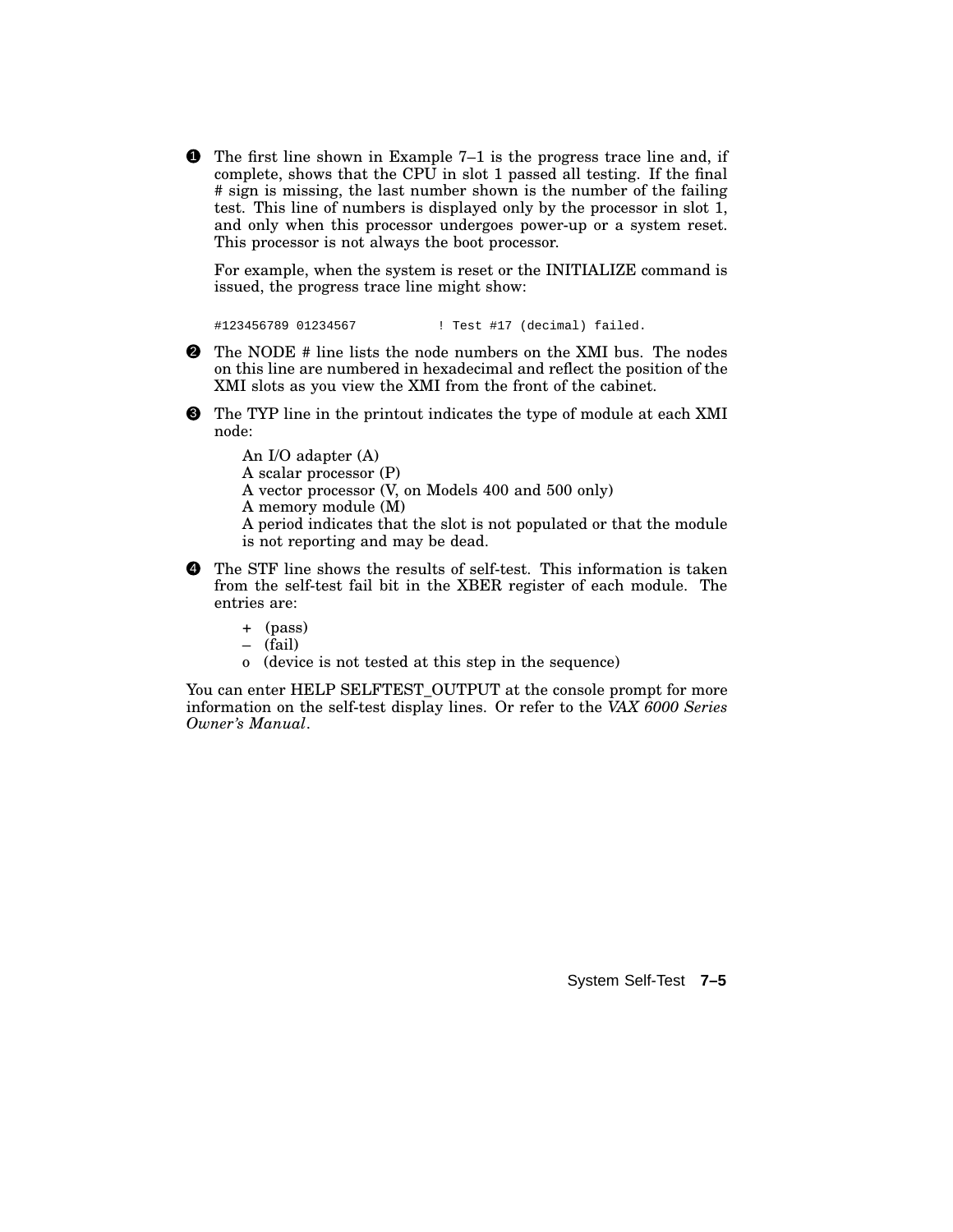## **7.3 Sample Self-Test Display with VAXBI Adapter**

**The self-test printout contains an additional line when an optional VAXBI card cage or expander cabinet is part of the system configuration. The XBI line provides information on the node numbers and self-test status for modules in the VAXBI card cages, which are connected to the XMI through DWMBB adapters.**

|                                     |                |     |                      |           |                      |     | #123456789 0123456789 0123456789 0123456789 012345# |                      |                      |                      |            |        |                   |     |             |            |       |
|-------------------------------------|----------------|-----|----------------------|-----------|----------------------|-----|-----------------------------------------------------|----------------------|----------------------|----------------------|------------|--------|-------------------|-----|-------------|------------|-------|
| F                                   | E              | D   | C                    | B         | A                    | 9   | 8                                                   | 7                    | 6                    | 5                    | 4          | 3      | 2                 | 1   | $\mathbf 0$ | NODE #     |       |
|                                     | Α              | Α   | $\ddot{\phantom{a}}$ | $\bullet$ | $\ddot{\phantom{0}}$ | М   | М                                                   | М                    | М                    | $\bullet$            | $\epsilon$ | Ρ      | Ρ                 | P   |             | TYP        |       |
|                                     | $\circ$        | $+$ | $\cdot$              | ۰.        | $\cdot$              | $+$ | $+$                                                 | $+$                  | $+$                  | $\bullet$            | $\bullet$  | $^{+}$ | $+$               | $+$ |             | STF        | (2    |
|                                     | $\blacksquare$ | ٠   | ٠                    | ٠         | ۰                    | ۰   | ٠                                                   | ٠                    | $\ddot{\phantom{1}}$ | ٠                    | $\bullet$  | Ε      | Е                 | В   |             | <b>BPD</b> |       |
|                                     | ٠              |     |                      |           |                      |     | ۰.                                                  | ٠                    | ٠                    | ٠                    | $\bullet$  | $^{+}$ | $\ddot{}$         | $+$ |             | ETF        |       |
|                                     |                |     |                      |           |                      |     |                                                     |                      |                      |                      |            | Ε      | Е                 | В   |             | <b>BPD</b> |       |
|                                     |                |     |                      |           |                      |     | ۰.                                                  | $\ddot{\phantom{0}}$ | $^{+}$               | $\ddot{\phantom{a}}$ | $+$        | $+$    | $+$               | $+$ |             | XBI E      | $+$ 3 |
|                                     |                |     |                      |           | $\ddot{\phantom{0}}$ | A4  | A <sub>3</sub>                                      | A2                   | A1                   | $\overline{a}$       |            |        |                   |     |             | <b>ILV</b> |       |
|                                     |                |     |                      |           | $\ddot{\phantom{a}}$ | 64  | 64                                                  | 64                   | 64                   | $\ddot{\phantom{a}}$ |            |        |                   |     |             | 256 Mb     |       |
| Console = $V1.00$<br>$RBDs = V1.00$ |                |     |                      |           |                      |     | $EEPROM = 1.00/1.00$                                |                      |                      |                      |            |        | $SN = SG01234567$ |     |             |            |       |
| >>                                  |                |     |                      |           |                      |     |                                                     |                      |                      |                      |            |        |                   |     |             |            |       |

### **Example 7–2: Self-Test Results: TYP, STF, and XBI Lines**

**7–6** VAX 6000 Series Installation Guide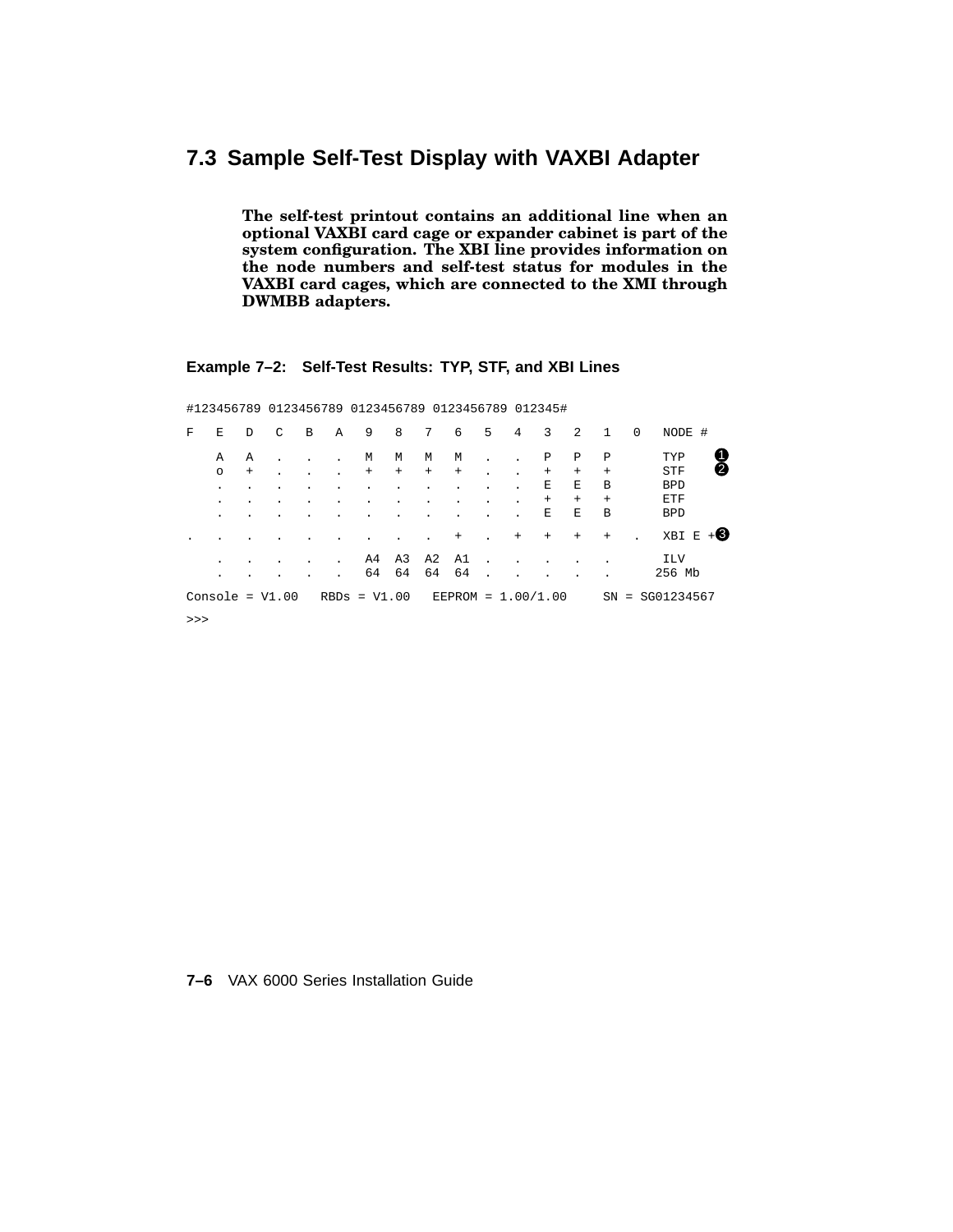- 1 The TYP line in this printout indicates that adapters in this configuration are in XMI slots D and E. Slot E was chosen as the slot for the DWMBB/A adapter module.
- 2 Because the DWMBB adapter does not have a module-resident self-test, its entry for the STF line will always be "o".
- 3 The test results for the DWMBB/A and DWMBB/B modules are indicated on the XBI line, at the far right. In this example, the DWMBB modules have passed self-test (**XBI E +**). The results of the VAXBI I/O adapter self-tests are shown in columns 0 through F, which stand for the VAXBI node numbers; in this configuration, node numbers 1, 2, 3, 4, and 6 are used. All VAXBI modules have passed.

Note that XMI entries use only slots 1 through E, while the VAXBI can have entries in slots 0 through F. An XMI slot and node number are the same; VAXBI slot and node numbers are not identical. Node plugs (labeled 1 to 12) in the backplane of the VAXBI are used to identify the number of a node.

System Self-Test **7–7**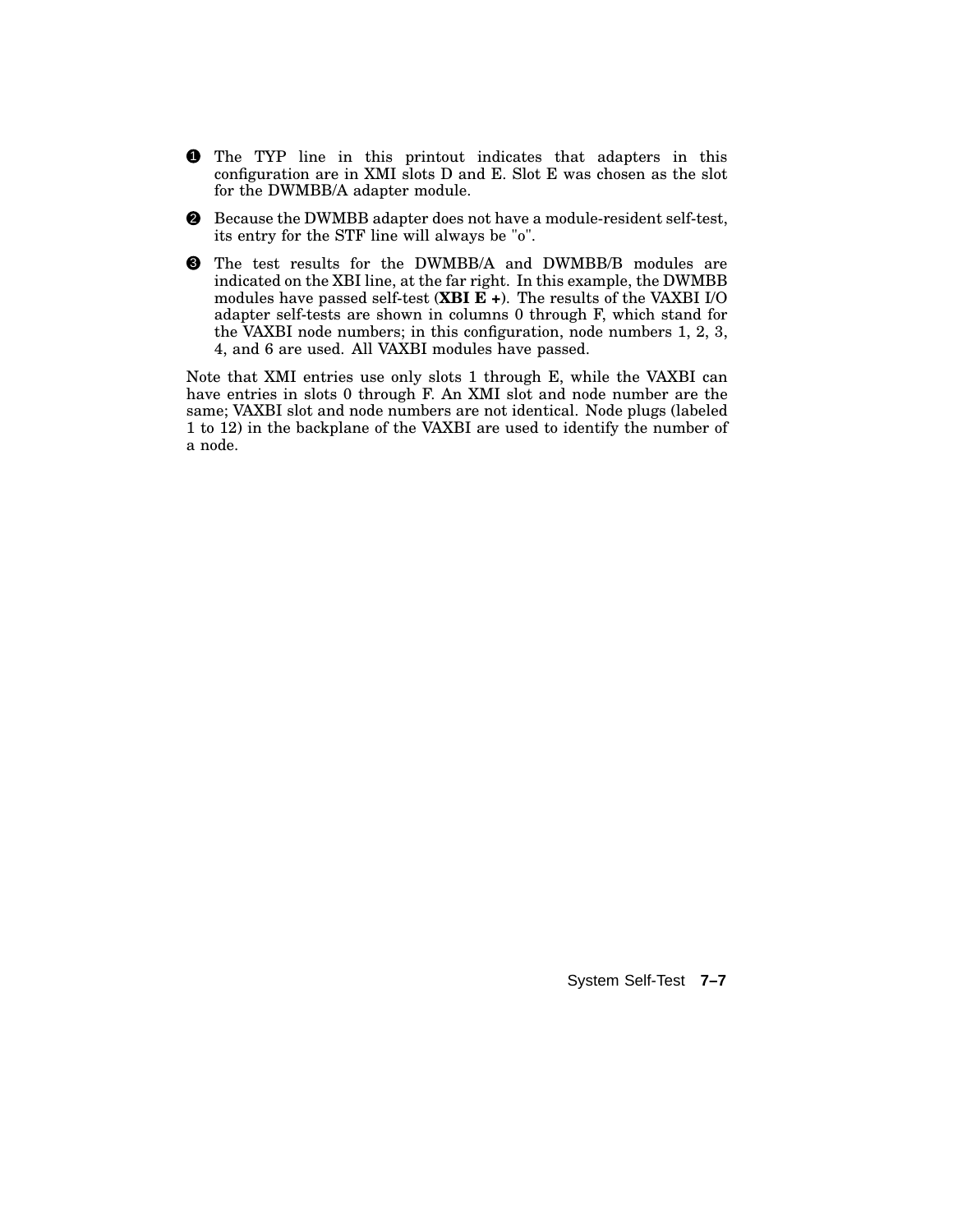**7–8** VAX 6000 Series Installation Guide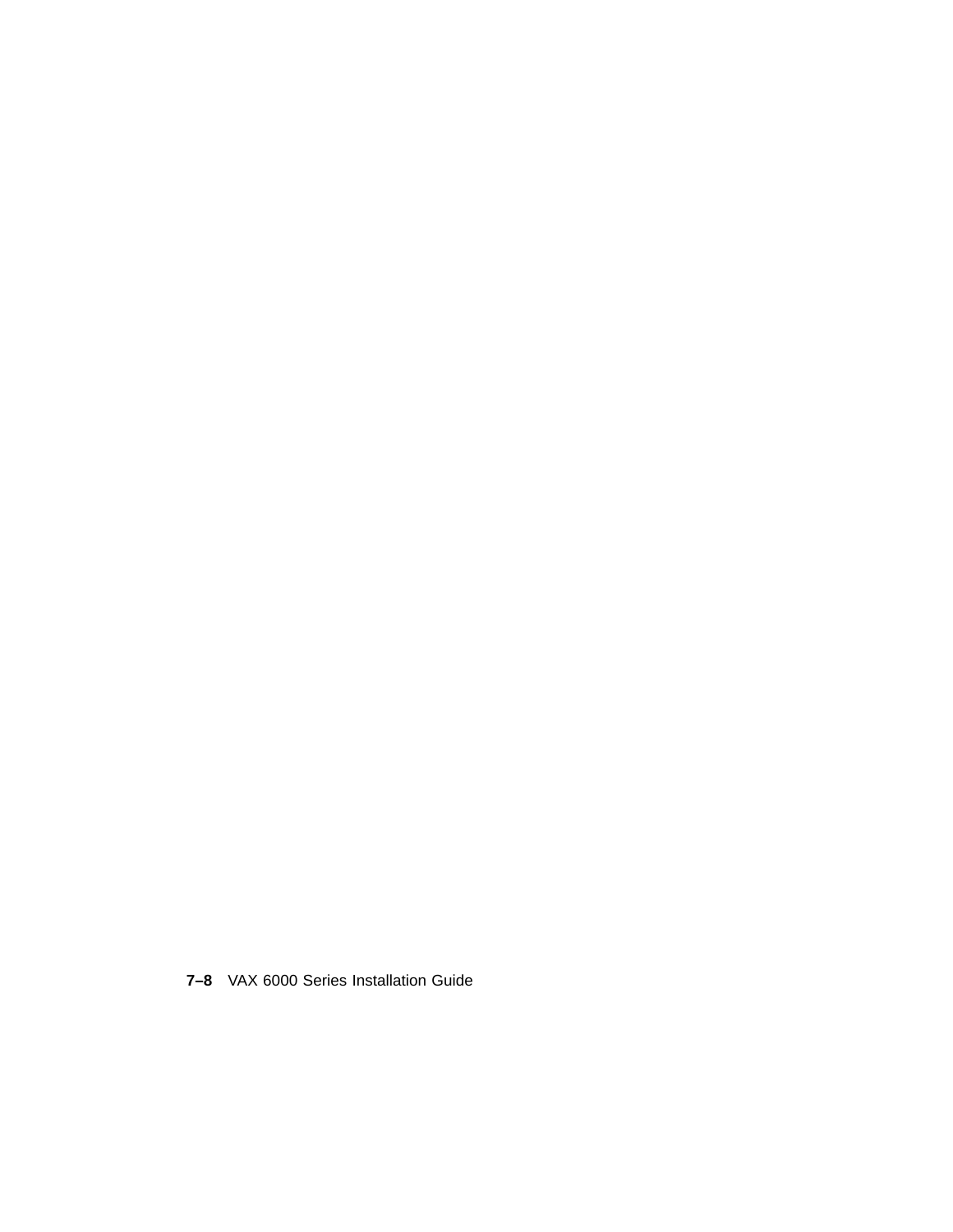# **Chapter 8 Verification**

After the system passes self-test, you must verify system operation. First, verify the boot device load path. After the path is verified, you can run diagnostics under the VAX Diagnostic Supervisor or load the operating system and verify it.

Sections in this chapter include:

- Console Load Devices
- Verification Overview
- Run Self-Test and Show Configuration
- Verify Console Load Device Path

Verify Ethernet Adapter and Loopback Run ROM-Based Diagnostics for the Tape

- Boot Commands for Verification
- Boot Diagnostics (for Models 300 and 400)

Boot VAX/DS from a CD Server Select CD Server and Service Boot VAX/DS from Tape Drive Run the Autosizer and Multiprocessor Tests

- Set Boot Devices
- Record System Parameters
- Verify System Under Operating System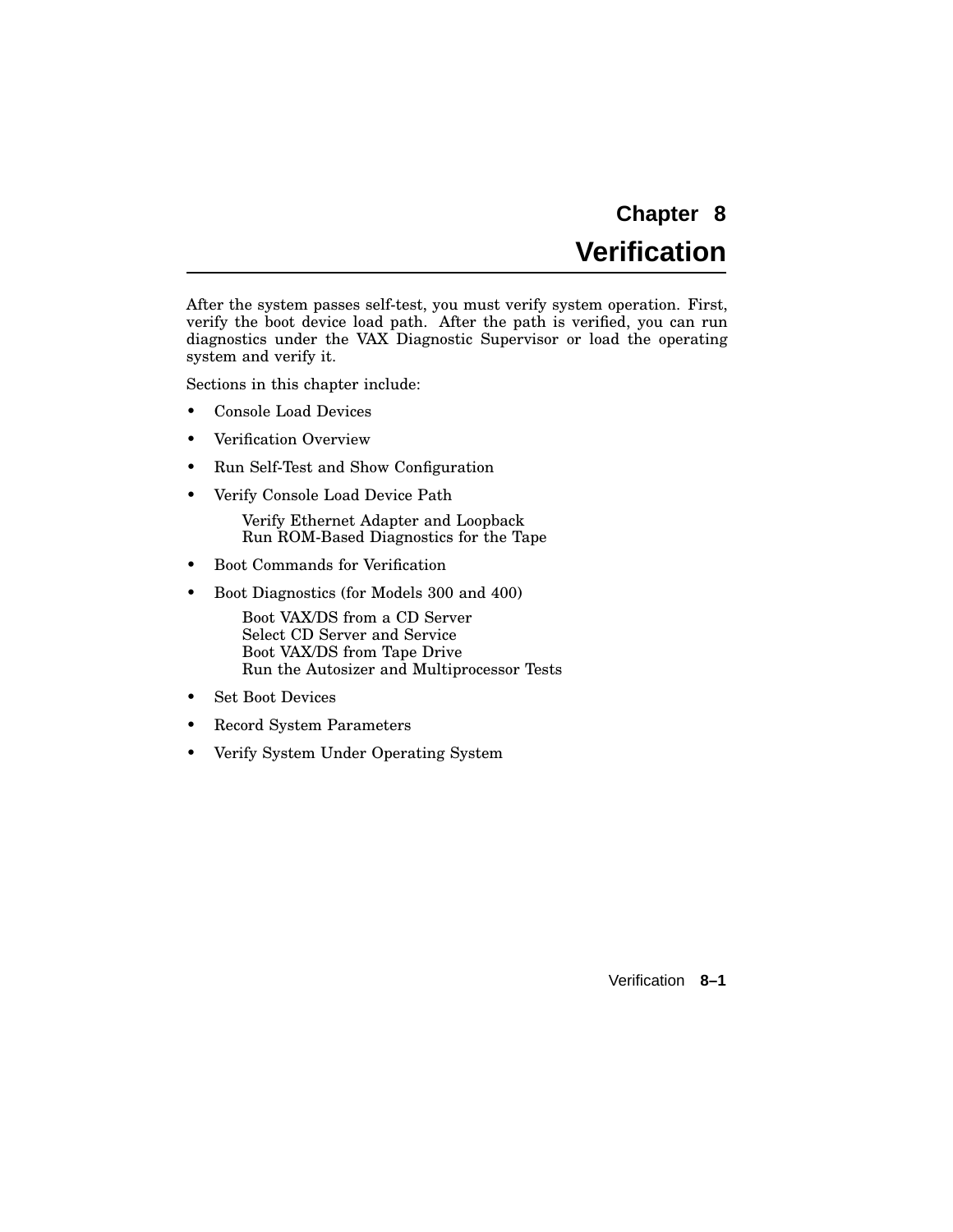## **8.1 Console Load Devices**

**The system console load device can be either a CD server accessed over the Ethernet or a TF or TK tape drive. If your system does not have one of these load paths and cannot be booted from a VAXcluster, stop here and install one of the load paths.**

#### **Figure 8–1: Console Load Devices**



**8–2** VAX 6000 Series Installation Guide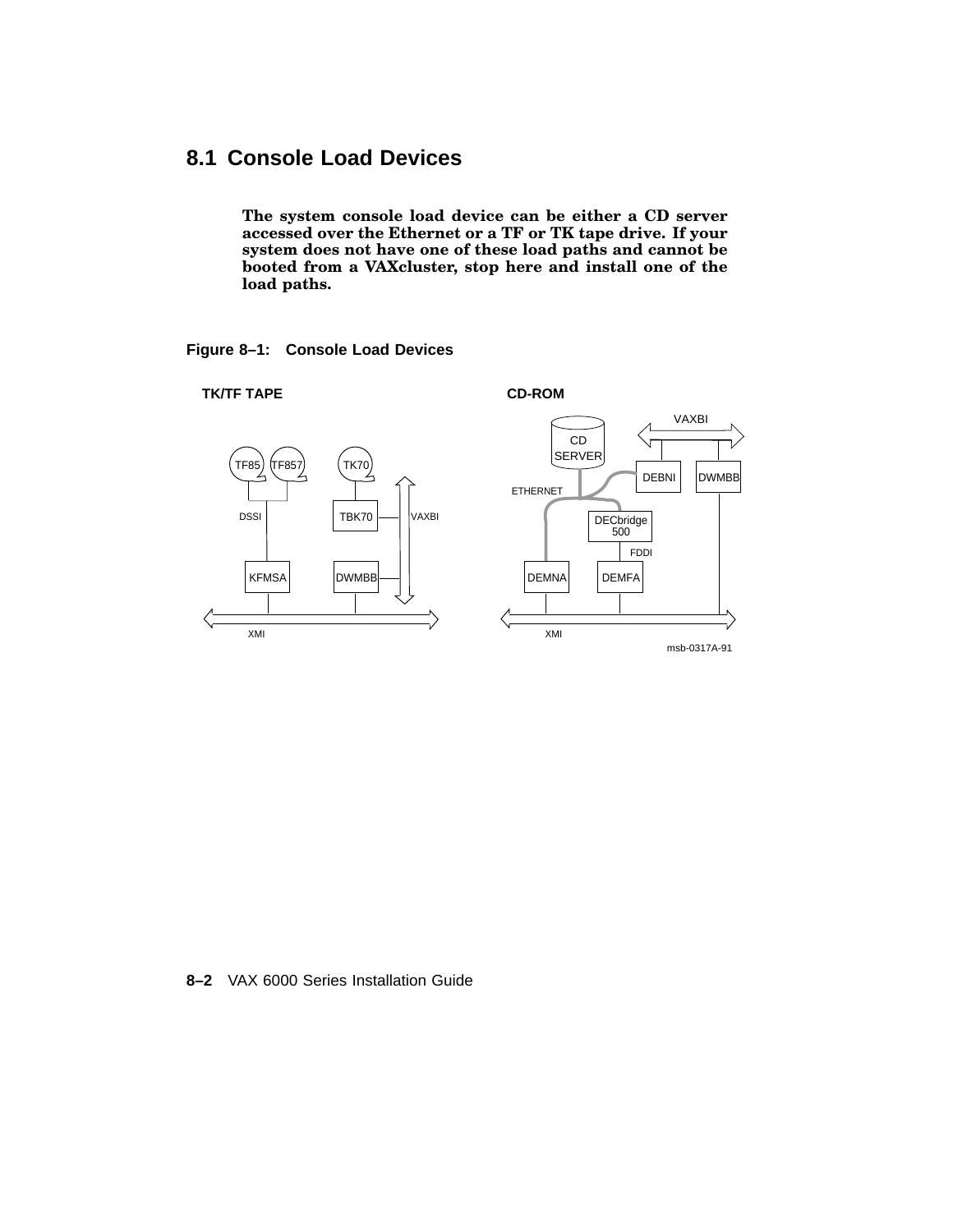Your system must have at least one of the console load devices. If the system has an in-cabinet tape drive, it is in the upper left front of the system cabinet. A TF857 tape loader in an SF2xx cabinet can be connected by the KFMSA adapter.

To locate an InfoServer compact disk server (with one or two CD drives), ask the system manager for the location of the nearest CD server. If no CD server is installed and the system does not have a tape drive, stop here and install one of these console load devices.

If you are using a CD server for verification, use the diagnostic CD-ROM with the following part number:

> AG-PDWW\*-RE - VAX 6000 CMPLT DIAG CD-ROM  $\lambda$ | +---- Revision letter in this position (initial revision=A)

If you are using a TF or TK tape drive for verification, use the diagnostic tape with the following part number:

> AQ-PDWX\*-DE - VAX 6000 CMPLT DIAG TK50  $\hat{\phantom{a}}$ | +---- Revision letter in this position (initial revision=A)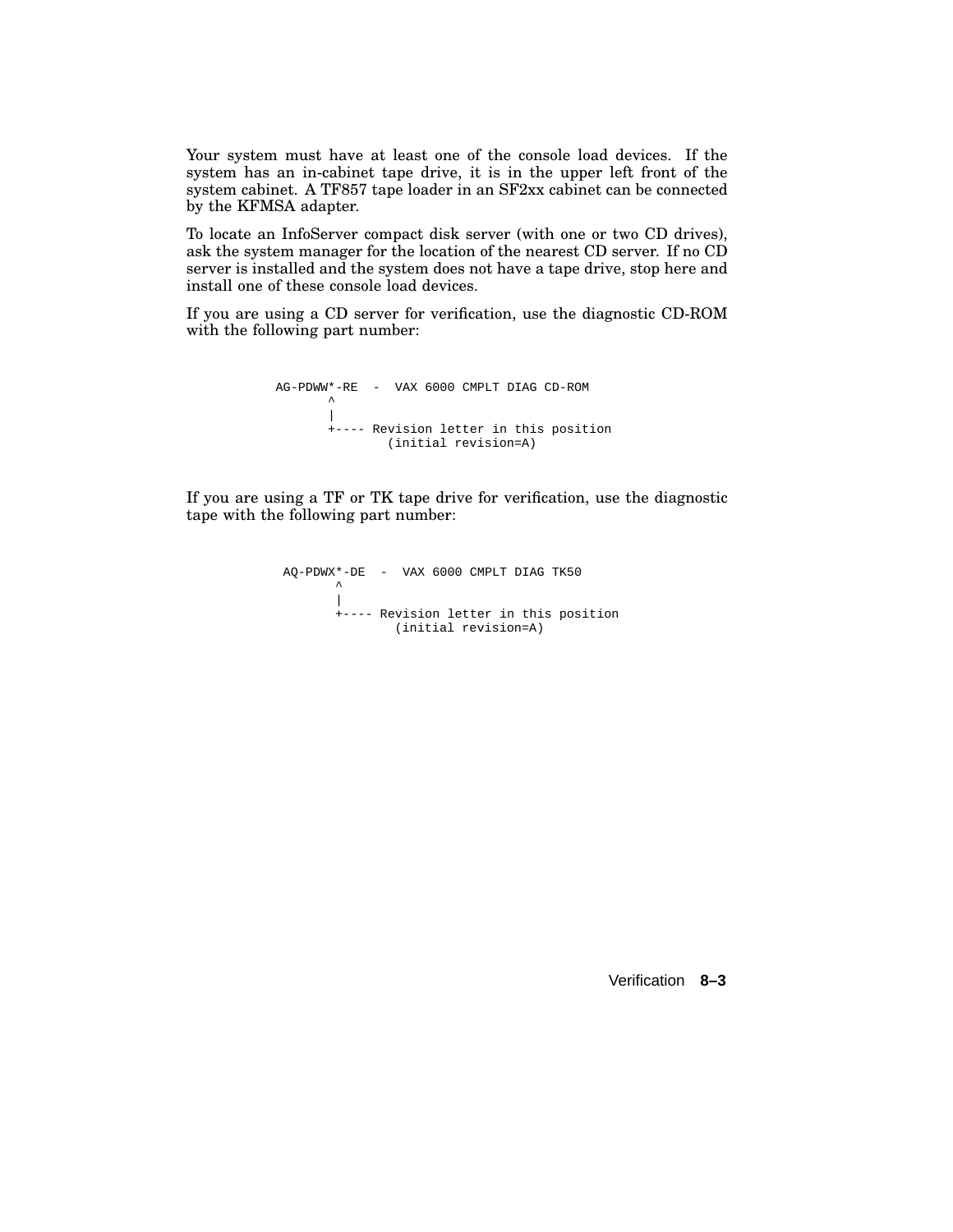# **8.2 Verification Overview**

**The verification process is similar for all console load devices. Additional tests are required for Model 300 and 400 systems. See Figure 8–2.**

**Figure 8–2: Verification Procedure**



**8–4** VAX 6000 Series Installation Guide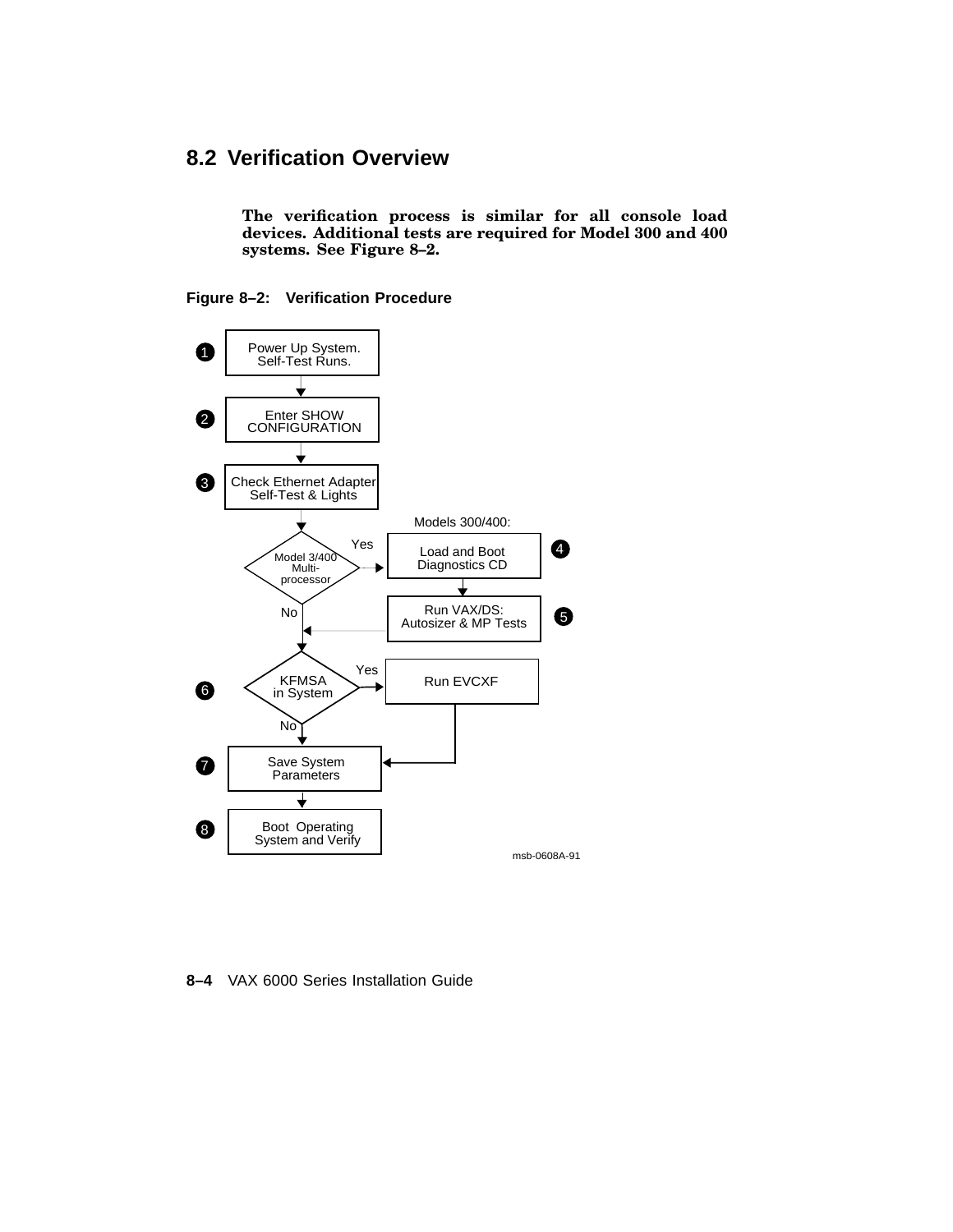- 1 When the VAX 6000 powers up, self-test runs. The self-test for Models 500 and 600 includes a multiprocessor test. For Models 300 and 400, self-test does not include the multiprocessor test; it must be run in a separate step.
- **2** Issue the SHOW CONFIGURATION command. For CD server booting, locate the Ethernet or FDDI adapter node address. For tape booting, locate the tape adapter node address. See Section 8.3.
- <sup>3</sup> Check the console load device hardware. Check the Ethernet adapter by examining the self-test results and the green test light on the module, which reports the results of Ethernet loopback tests (see Section 8.4.1). For tape, run ROM-based diagnostics (see Section 8.4.2).

If you are installing a Model 500 or 600, go to step  $\bullet$ . If you are installing a Model 300 or 400, do steps  $\bullet$  and  $\bullet$ .

#### **For Models 300 and 400:**

4 For CD server booting, load and boot the VAX 6000 diagnostic CD-ROM, part number AG–PDWW\*–RE, labeled *VAX 6000 CMPLT DIAG CD-ROM* (see Section 8.6.1).

For booting from tape, load and boot the VAX 6000 diagnostic tape, part number AQ–PDWX\*–DE, labeled *VAX 6000 CMPLT DIAG TK50* (see Section 8.6.3).

- 5 Run VAX/DS, the autosizer, and multiprocessor tests.
- 6 If the system has a KFMSA adapter, go to Section 3.4.1 and follow the directions to run EVCXF under VAX/DS at this point in the verification procedure.
- $\bullet$  Set and store system parameters.<sup>1</sup> Record system parameters using:

For Models 500 and 600: SHOW ALL and SHOW FIELD For Models 300 and 400: SHOW ALL For TK systems only (not for TF tape): SAVE EEPROM

8 Load and boot the operating system CD-ROM. Refer to operating system installation manuals. Verify the system under the installed operating system.

 $<sup>1</sup>$  Store printout in the maintenance envelope on the back door of the cabinet and in your</sup> *Site Management Guide*.

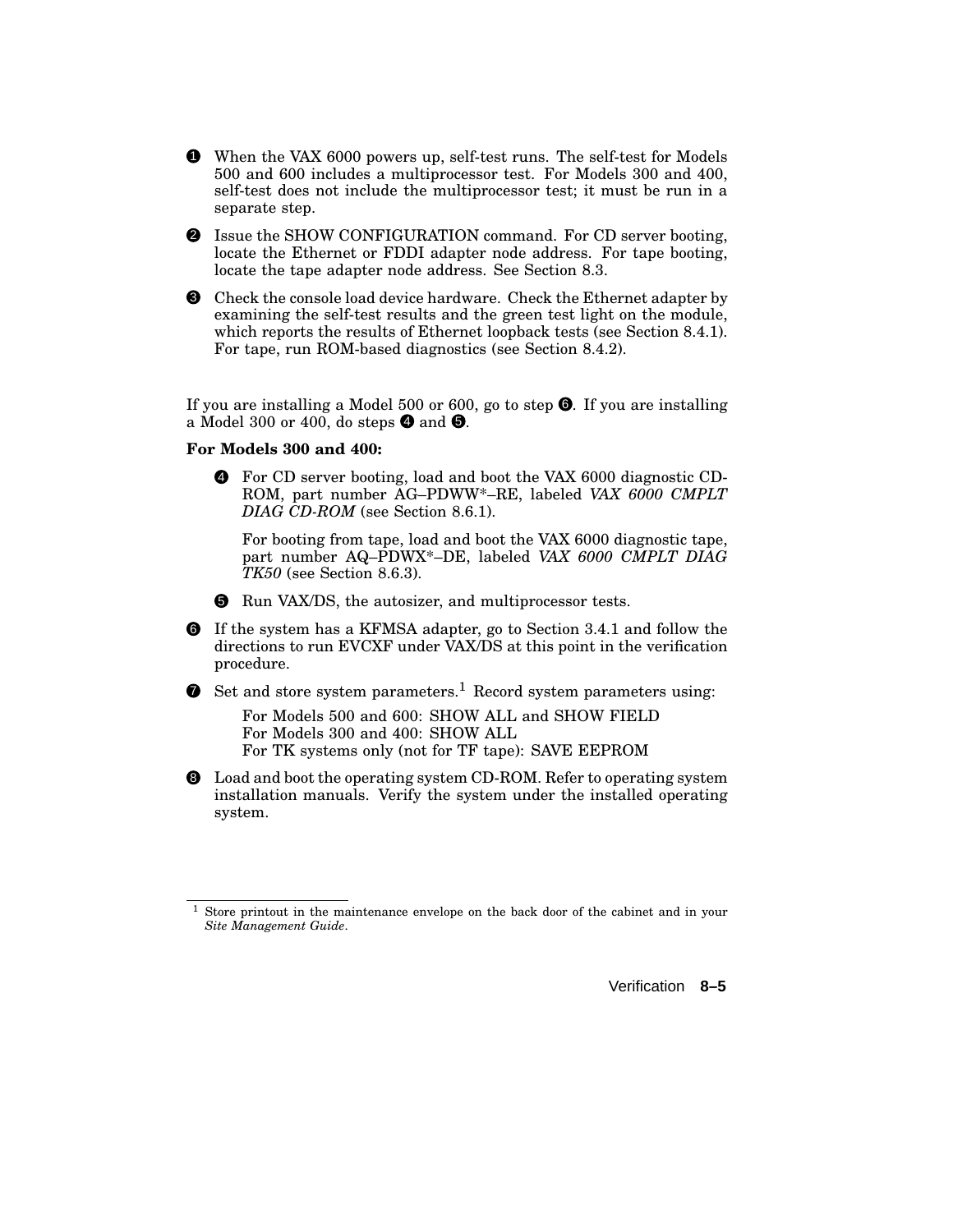## **8.3 Run Self-Test and Show Configuration**

**Gather adapter self-test and address information using selftest results and SHOW CONFIGURATION printout.**

**Example 8–1: Self-Test and SHOW CONFIGURATION**

 $\Rightarrow$  INIT  $\bullet$ #123456789 0123456789 0123456789 0123456789 012345# F E D C B A 9 8 7 6 5 4 3 2 1 0 NODE # A A . . . M M M M . P P P P TYP o + . . . + + + + . + + + + STF . . . . . . . . . . E E E B BPD . . . . . . . . . . + + + + ETF . . . . . . . . . . E E E B BPD . . . . . . . .  $+$  .  $+$  .  $+$  .  $\times$  XBI E + 2 . . . . . A4 A3 A2 A1 . . . . . ILV . . . . . 64 64 64 64 . . . . . 256 Mb Console = V1.00 RBDs = V1.00 EEPROM = 1.00/1.00 SN = SG01234567 >>> ! Prompt returns following self-test. >>> SHOW CONFIGURATION 33 Type Rev 1+ KA66A (8087) 0001 2+ KA66A (8087) 0001 3+ KA66A (8087) 0001<br>4+ KA66A (8087) 0001 4+ KA66A 6+ MS65A (4001) 0084 7+ MS65A (4001) 0084 8+ MS65A (4001) 0084 9+ MS65A (4001) 0084 D+ DEMNA (0C03) 0600 4  $E+$  DWMBB/A (2002) 0001 5 XBI E 1+ DWMBB/B (2002) 0001 2+ CIBCA (0108) 0001 4+ TBK70 (410B) 0001 6 6+ DEBNI (0118) 0300

**8–6** VAX 6000 Series Installation Guide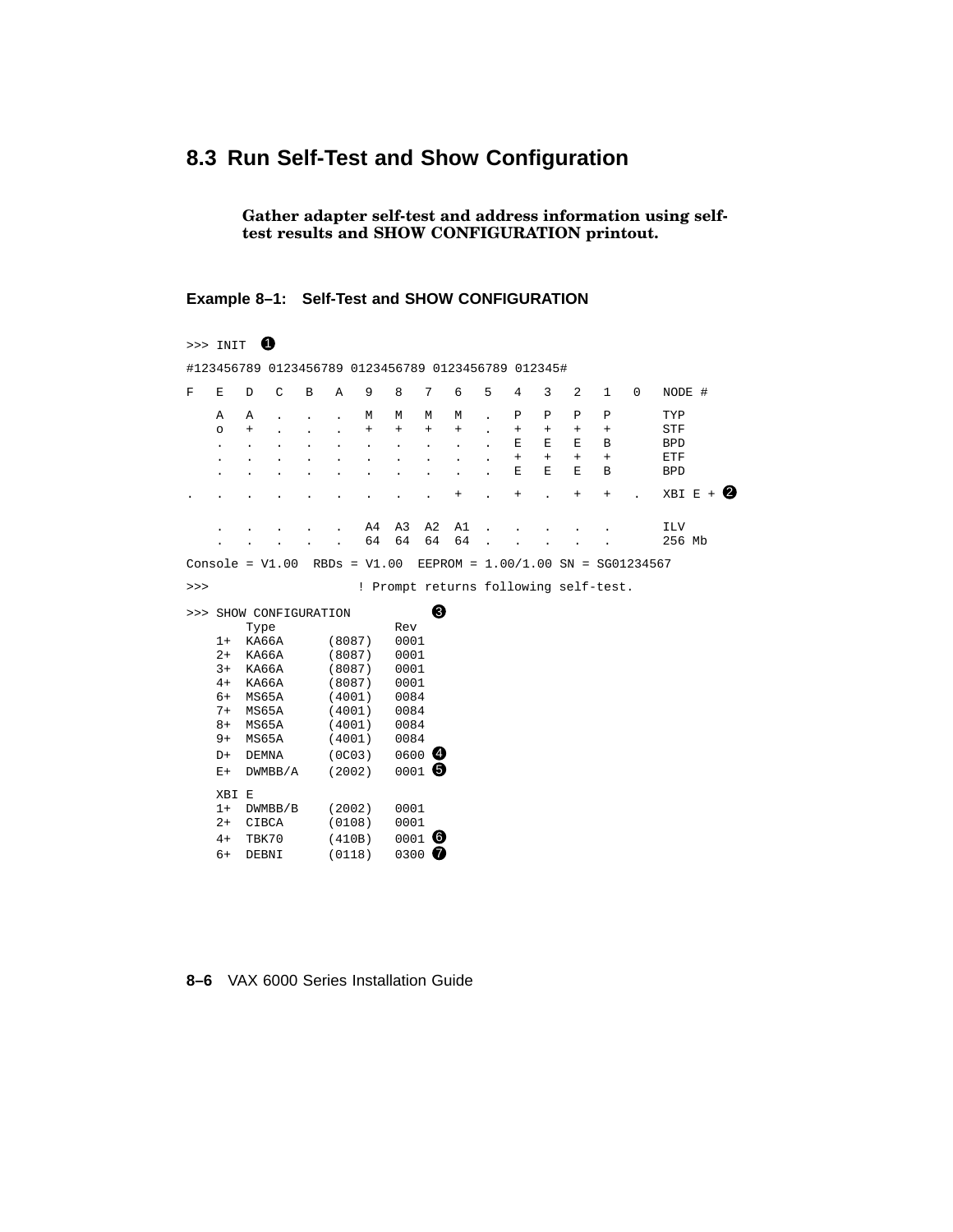**1** Power up the system and check self-test results. Section 7.2 discusses details of self-test. Entering the INITIALIZE command at the console prompt also generates self-test, as shown in Example 8–1.

Check the STF line to see that all XMI modules passed self-test. Check the ETF line to see that all CPUs passed the extended test.

For Model 500 and 600 systems, the multiprocessor tests are run every time self-test is generated. The multiprocessor tests are not run for Models 300 and 400. So, for these systems, during installation verification, you must run the multiprocessor tests separately.

- 2 Check the XBI line for self-test results for VAXBI modules, and note the DWMBB/A module's XMI node number. Example 8–1 shows the DWMBB/A in node E—see  $\odot$  and  $\odot$ . You need this information for the boot command.
- 3 Enter SHOW CONFIGURATION at the console prompt. This generates a more detailed listing of modules.
- 4 If you are booting using a CD server, find the DEMNA, DEBNI, or DEMFA node number. Example 8–1 shows both a DEMNA and DEBNI, for example only; this is an unlikely configuration. Here the DEMNA is XMI node D  $\textcircled{\textbf{0}}$ ; the DEBNI is VAXBI node 6  $\textcircled{\textbf{0}}$ .
- **6** Shows the position of the DWMBB/A module (see  $\bullet$  above for details).
- 6 Shows the position of the TBK70 adapter for the in-cabinet TK tape drive. In this example the TBK70 is VAXBI node 4.

For a TF tape, a KFMSA adapter on the XMI would support the incabinet tape drive or a TF857 in the SF2xx cabinet. When there is more than one KFMSA in a system, determine which KFMSA supports the TF in one of two ways: check the cabling from the XMI backplane to the TF drive, or run the level 3 diagnostic EVCXF and check the printout (see Section 3.6.3).

**•** Shows the position of the DEBNI (see  $\bullet$  above for details).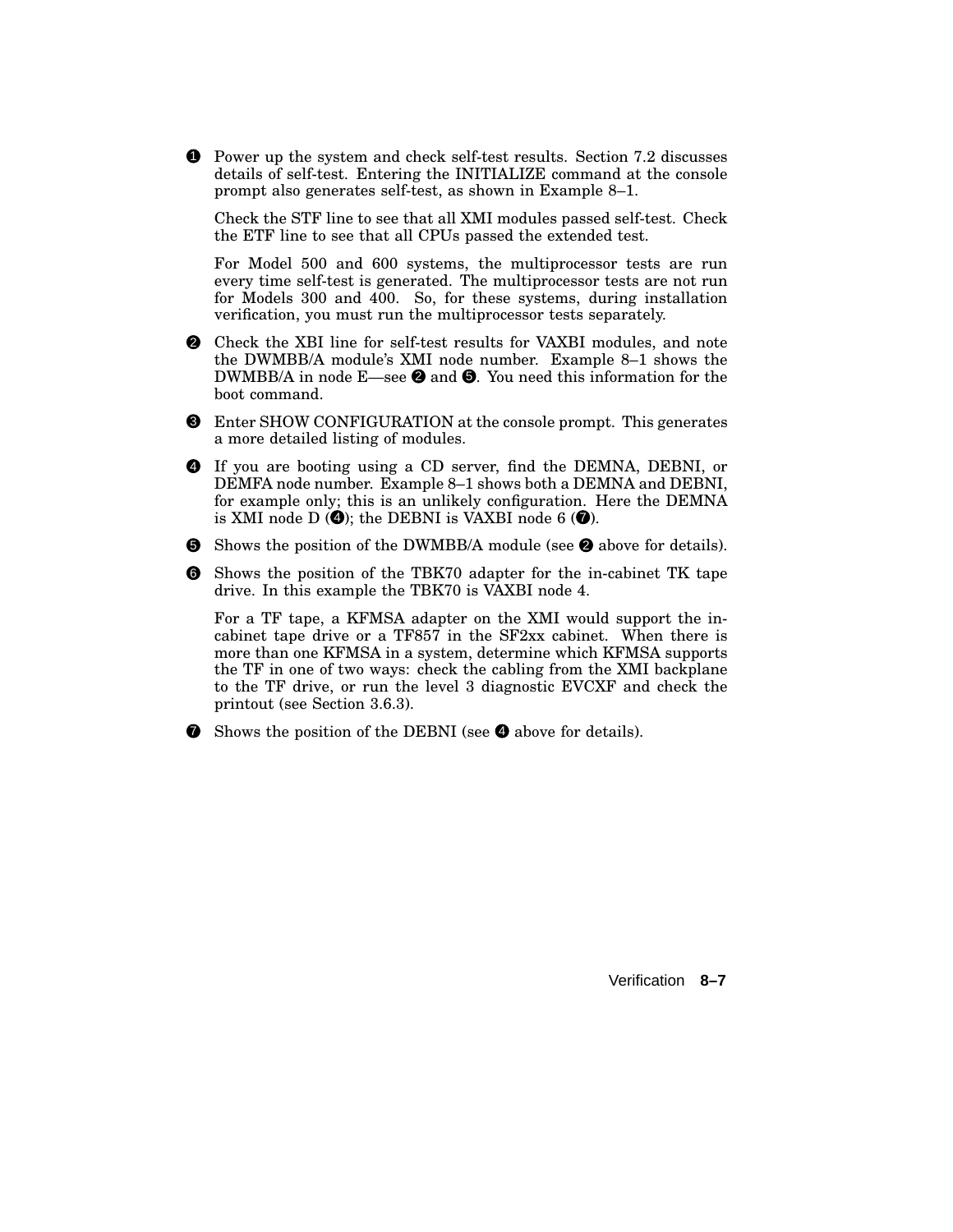## **8.4 Verify Console Load Device Path**

**If your console load device is a CD server, check the Ethernet adapter's loopback path (see Section 8.4.1). If you are using a tape, use the Z command and run RBDs on the tape drive (see Section 8.4.2).**

## **8.4.1 Verify Ethernet Adapter and Loopback**

**Check the Ethernet adapter's self-test results. Open the cabinet front door and check the green External Loopback LED.**

**Figure 8–3: DEBNI/DEMNA LEDs**



#### **8–8** VAX 6000 Series Installation Guide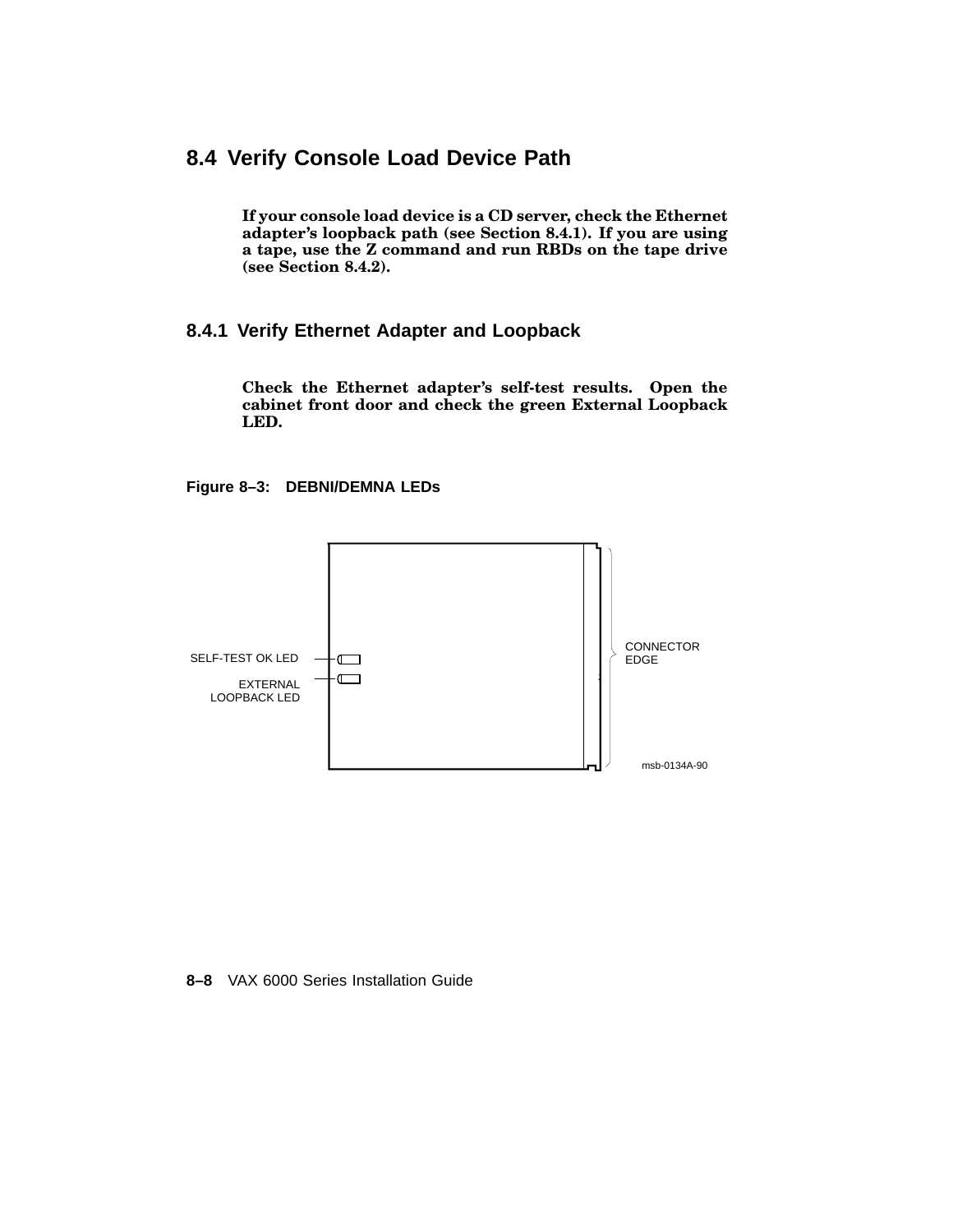Check the Ethernet adapter's self-test results. The SHOW CONFIGURA-TION printout is the most convenient display of the results. A "+" indicates the adapter passed self-test.

Independent of the module's internal self-test is an external loopback test. The loopback test runs independently at power-up and its results are not included in the self-test. That is, a DEBNI or DEMNA could pass self-test but fail the external loopback testing. The results of the external loopback testing are reported by the External Loopback LED on the module. It is a green LED below the yellow Self-Test OK LED.

Open the front cabinet door. Noting the adapter's card cage position from the SHOW CONFIGURATION printout, locate the module in the appropriate card cage and slot.

If the External Loopback LED is lit, the module passed the test. If this LED is not lit, the module failed.

For more troubleshooting of the Ethernet adapter, see the *DEC LANcontroller 200 Installation Guide (DEBNI)* or the *DEC LANcontroller 400 Installation Guide (DEMNA)*.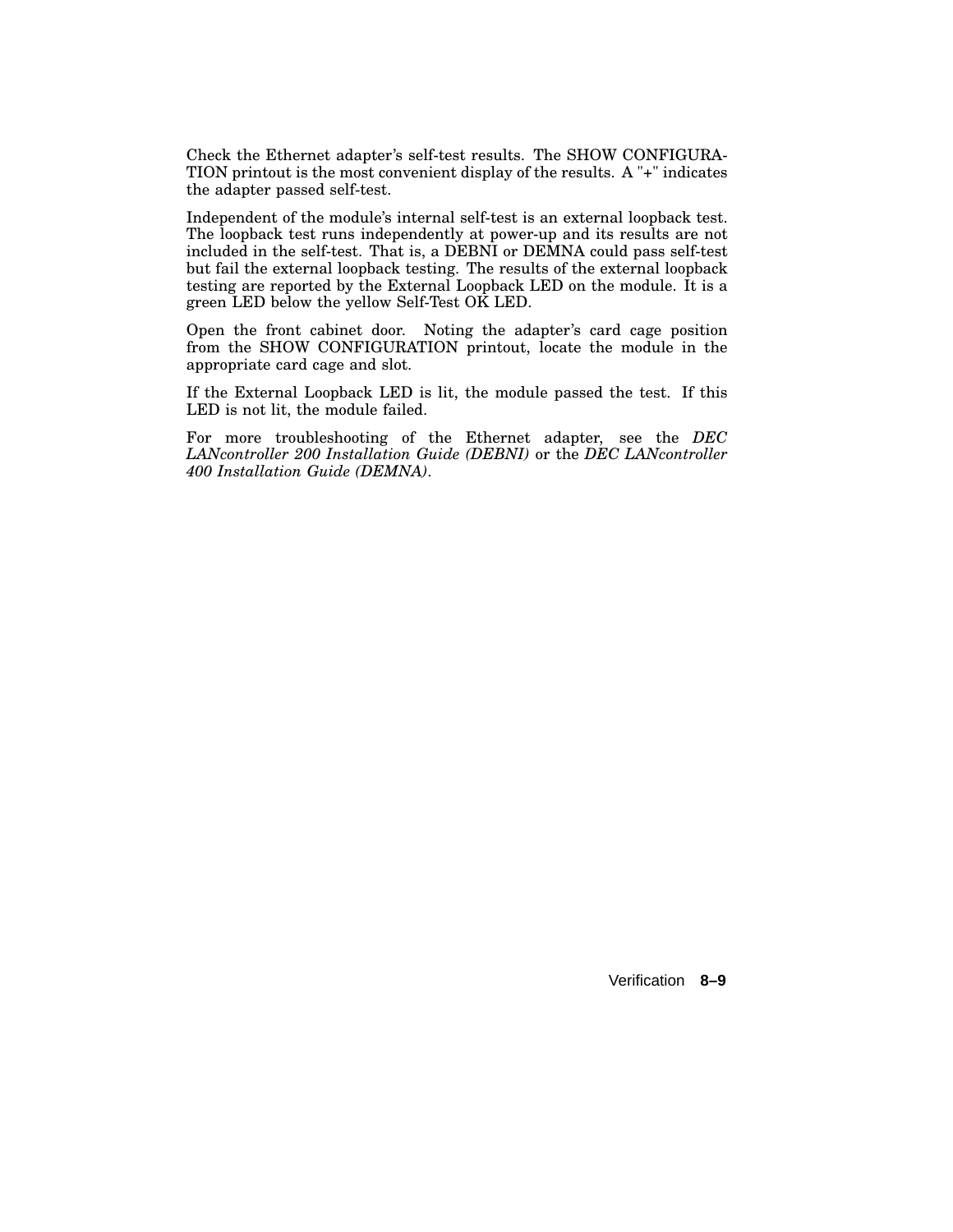#### **8.4.2 Run ROM-Based Diagnostics for the Tape**

**If you have a TF tape, verify the console load path to the TF in the system cabinet or the TF857 in the SF2xx cabinet using EVCXF (see Section 3.6). If you have a TK tape, use the Z command to "attach" to the TK controller. Run a ROM-based test to verify that the load path works properly. Return the console to the boot processor.**

**Example 8–2: TK ROM-Based Diagnostic**

```
1
2>>> SHOW CONFIGURATION
       Type Rev
   1+ KA66A (8087) 0001
   2+ KA66A (8087) 0001
   3+ KA66A (8087) 0001
   4+ KA66A (8087) 0001
   6+ MS65A (4001) 0084
   7+ MS65A (4001) 0084
   8+ MS65A (4001) 0084
   9+ MS65A (4001) 0084
   D+ DEMNA (0C03) 0600
   E+ DWMBB/A (2002) 0001 \bulletXBI E<br>1+ DWMBB/B
   1+ DWMBB/B (2002) 0001
   2+ CIBCA (0108) 41C1
   2+ CIBCA (0108) 41C1<br>
4+ TBK70 (410B) 0307
\bullet >>> Z/BI:4E?0033 Z connection successfully started.
\bullet t/r
\bigodotRBD4> D2/TR/T=6/C
 ;T1035_TK 1.00
 ;T06
 ; P_0 6 410B 00000001
 ;00000000 00000000 00000000 00000000 00000000 00000000 00000000
ORBD4> QUIT
\mathbf{Q}\sim \rm{P}?0031 Z connection terminated by ^P
 >>>
```
#### **8–10** VAX 6000 Series Installation Guide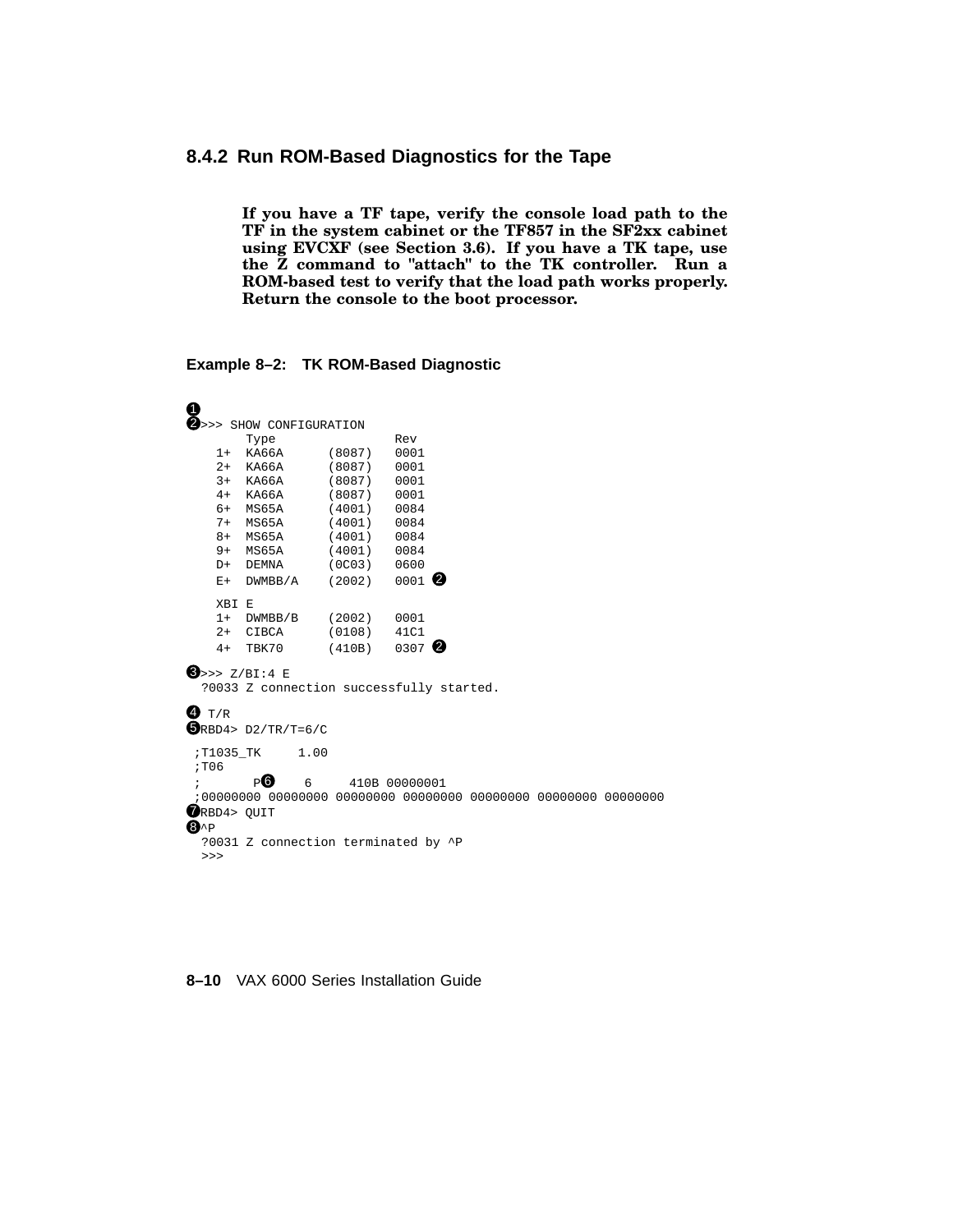- 1 Put a blank cartridge in the TK drive. Check that it is not writeprotected. The blank tape is required for proper running of the RBDs. (If you are unfamiliar with the tape drives, see the *VAX 6000 Series Owner's Manual*.)
- 2 In this example, the DWMBB adapter is **XMI node E**. The TK controller (TBK70) is **VAXBI node 4**.
- 3 Enter the Z command, using the /BI qualifier. The system console communicates with the module at VAXBI node 4 on the VAXBI whose adapter is at XMI node E. The system responds to the Z command with a message.
- 4 Enter the command T/R to invoke the module's ROM-based diagnostic monitor.
- 5 The diagnostic monitor prompt is RBD4>, where 4 is the VAXBI node number. Enter the command D2/TR/T=6/C. The diagnostic performs a read/write test.
- 6 The diagnostic prints out several lines of information. Check for a **P** in the first field of the diagnostic completion message, which indicates that the test passed.
- $\bullet$  Enter QUIT, which stops execution of the ROM diagnostic monitor and resets the controller.
- 8 Enter CTRL/P, which reattaches the console to the boot processor. The system responds to CTRL/P with a message.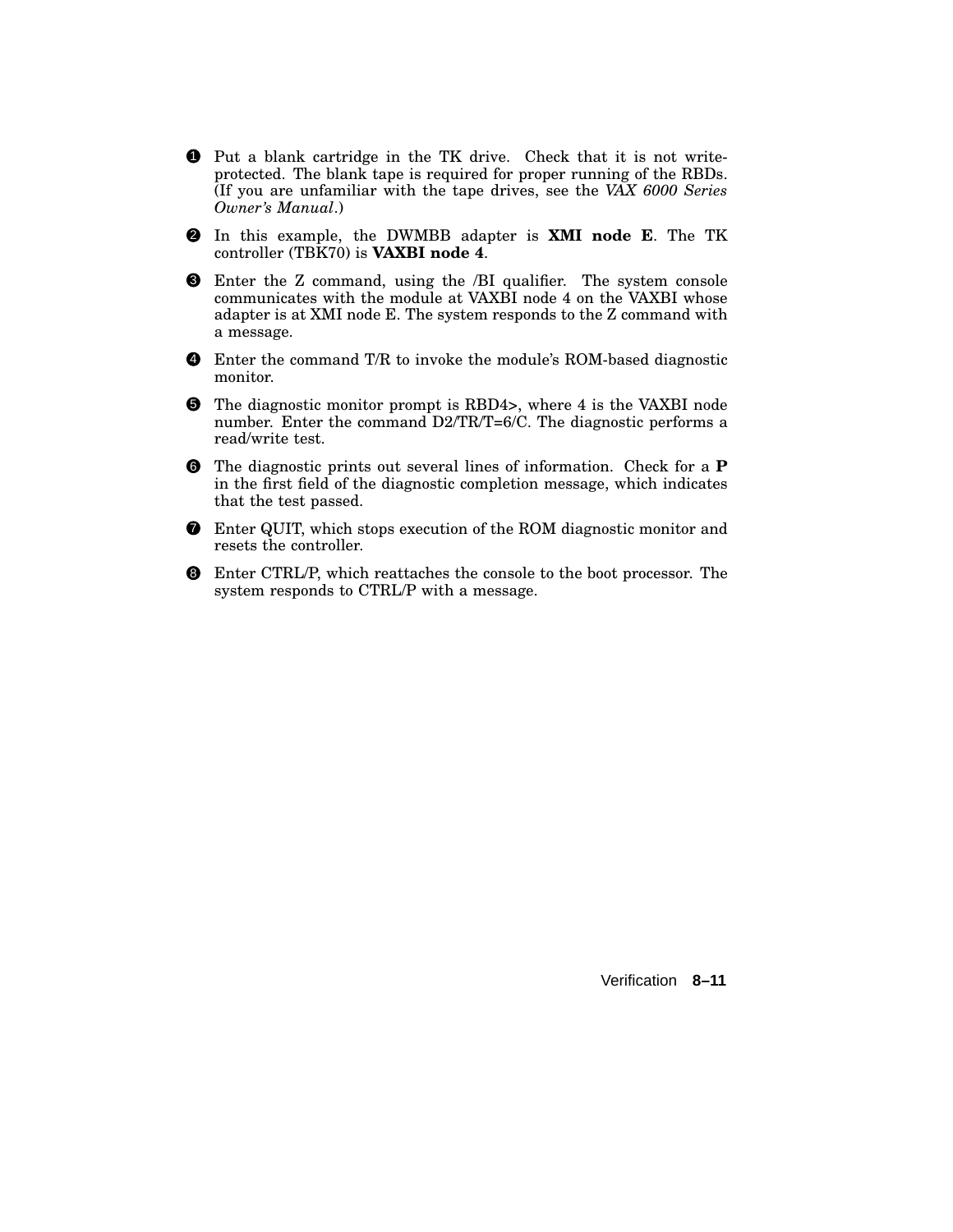## **8.5 Boot Commands for Verification**

**For TK or TF booting, use BOOT CSA1. For CD server booting, use the BOOT commands shown in Figure 8–4.**

**Table 8–1: BOOT Commands for VAX/DS**

| <b>Adapter</b>                              | Models 500 and 600                                                                          | Models 300 and 400      |  |  |
|---------------------------------------------|---------------------------------------------------------------------------------------------|-------------------------|--|--|
| <b>TBK70</b>                                | <b>BOOT /R5:10 CSA1</b>                                                                     | <b>BOOT /R5:10 CSA1</b> |  |  |
| <b>KFMSA</b><br>(for TF)                    | <b>BOOT /R5:10 CSA1</b>                                                                     | <b>BOOT /R5:10 CSA1</b> |  |  |
| <b>DEMFA</b>                                | BOOT /R5:10 /XMI:m /FILENAME:ISL BOOT /R5:110 /XMI:m FX0<br>LVAX x FX0                      |                         |  |  |
| <b>DEMNA</b>                                | BOOT /R5:10 /XMI:m /FILENAME: ISL BOOT /R5:110 /XMI:m EX0<br>LVAX $\times$ EX0 <sup>1</sup> |                         |  |  |
| <b>DEBNI</b>                                | BOOT /R5:10 /XMI:m /FILENAME:ISL BOOT /R5:110 /XMI:m /BI:n ET0<br>LVAX $x/BI:n ETO1$        |                         |  |  |
| <sup>1</sup> Where x is the version letter. |                                                                                             |                         |  |  |

**Figure 8–4: CD Server BOOT Commands for VAX/DS**



**8–12** VAX 6000 Series Installation Guide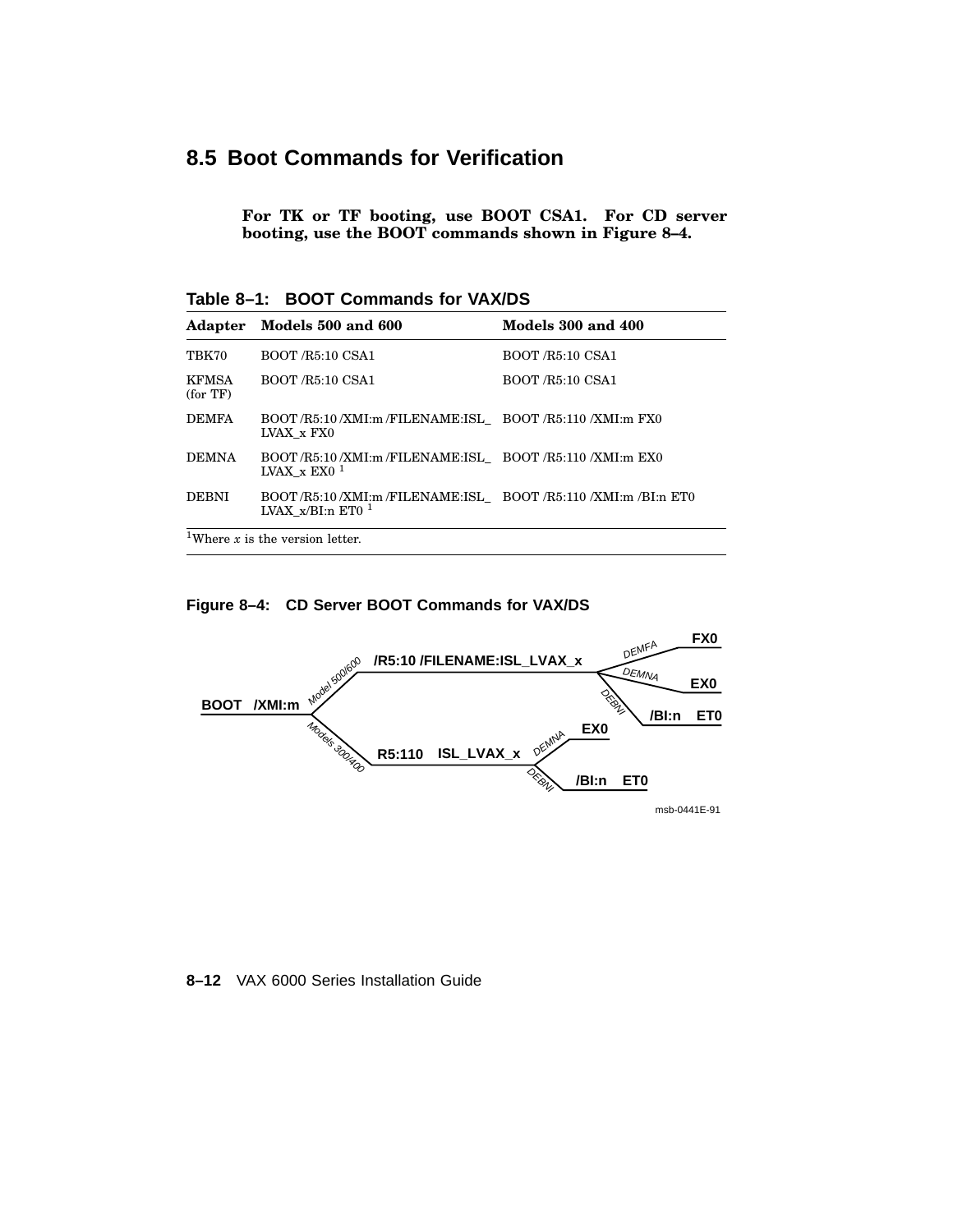#### **Boot VAX/DS from a CD Server**

Ask the system manager for the location of the closest CD server. Load the diagnostic compact disk into the CD drive, part number AG-PDWW\*- RE, "VAX 6000 CMPLT DIAG CD-ROM" (see Figure 8–5). To boot a CD server, use the information gathered in Section 8.3 for the boot command qualifiers.

#### **Figure 8–5: Loading a CD-ROM**



#### **Boot VAX/DS from Tape Drive**

To boot from a TK, load the diagnostic tape, part number AQ-PDWX\*-DE, "VAX 6000 CMPLT DIAG TK50," into the tape drive, and at the console prompt enter the boot command:

BOOT /R5:10 CSA1

where R5:10 chooses the VAX Diagnostic Supervisor, VAX/DS. CSA1 is defined as the console load device, so the system will boot from the tape in the cabinet or a TF857 tape in an SF2xx storage cabinet.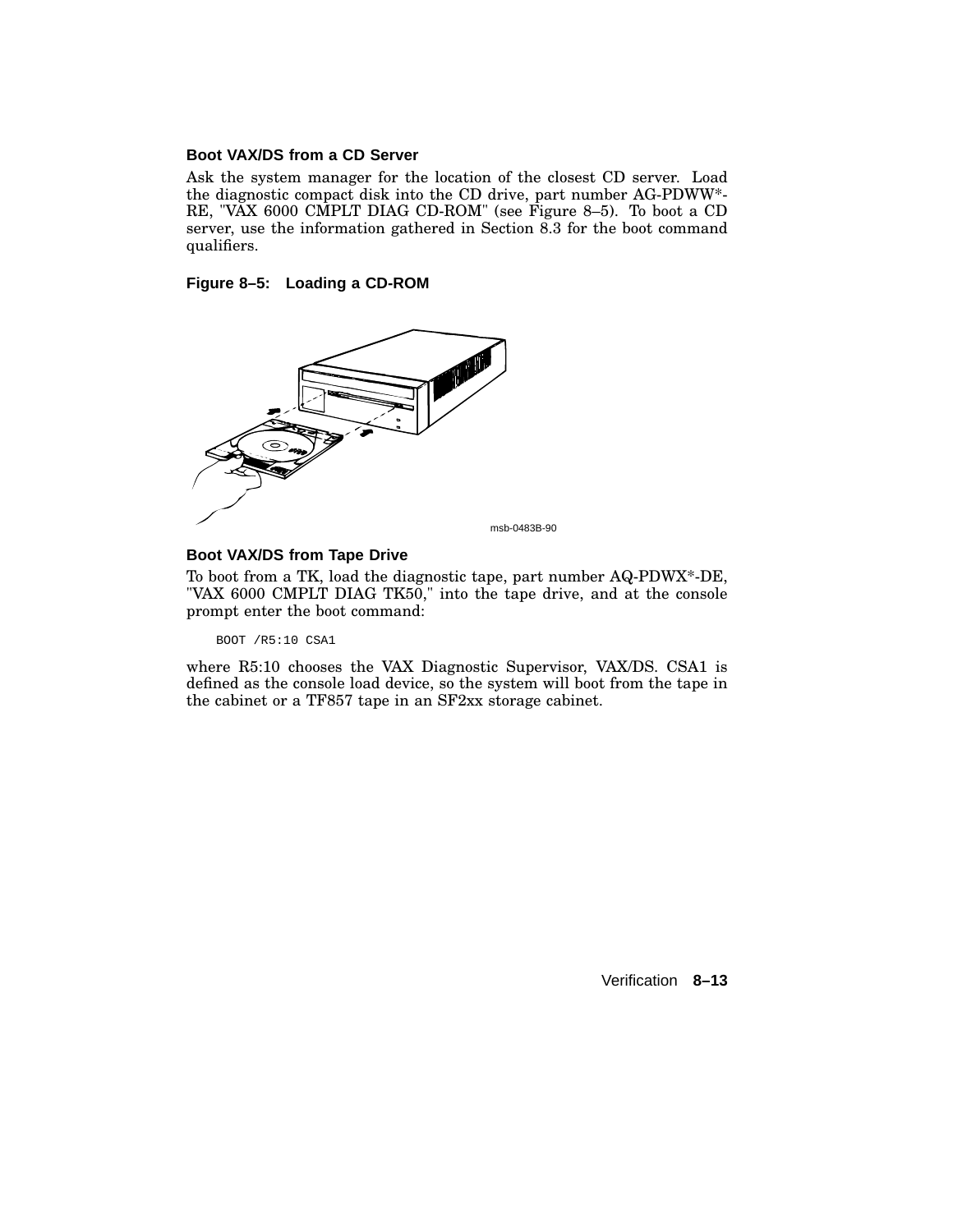## **8.6 Boot Diagnostics (for Models 300 and 400)**

### **8.6.1 Boot VAX/DS from a CD Server**

**Models 500 and 600 and single-processor systems do not need this step; for these models, go to Section 8.8. After you enter the BOOT command string for your system from Table 8–1, you must connect to the CD server using menus to select your service.**

#### **Example 8–3: Boot VAX/DS from a CD Server**

 $\bullet$  >>> BOOT /XMI:E /BI:6 /R5:110 ET0 Initializing system [Self-test display prints] Loading system software FILENAME: ISL\_LVAX\_B 2 ! where B is the revision level ! of the CD you will boot from \* Initializing adapter \* Specified adapter initialized successfully \* "Request Program" MOP message sent - waiting for service from remote node \* Remote service link established \* Reading boot image from remote node \* Passing control to transfer address Network Initial System Load Function Version 1.1 FUNCTION FUNCTION ID 1 - Display Menu<br>2 - Help 2 - Help 3 - Choose Service <sup>3</sup> 4 - Select Options Stop Enter a function ID value:  $3 \bullet$ 

#### **8–14** VAX 6000 Series Installation Guide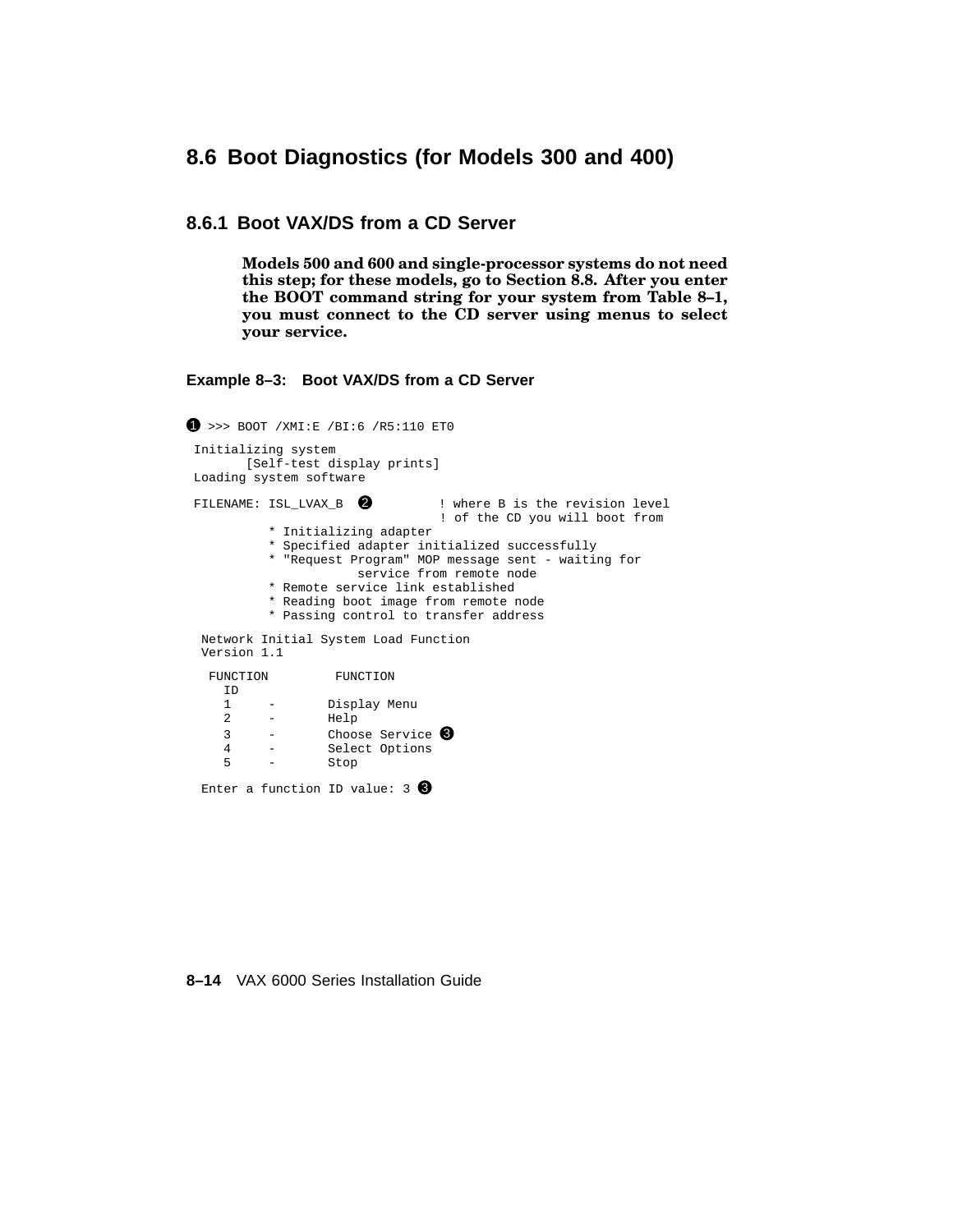1 Use a BOOT command from Table 8–1. System responds with message *Initializing system* and displays self-test results.

In this example, we are using the configuration shown in Example 8–1, where the DWMBB/A is XMI node E and the DEBNI is VAXBI node 6.

2 We are booting the file *ISL\_LVAX\_B*, where *B* is the revision level of the CD we are booting. The system loads software and displays the Ethernet function menu.

3 System prompts, *Enter a function ID value:* Enter *3* to choose service.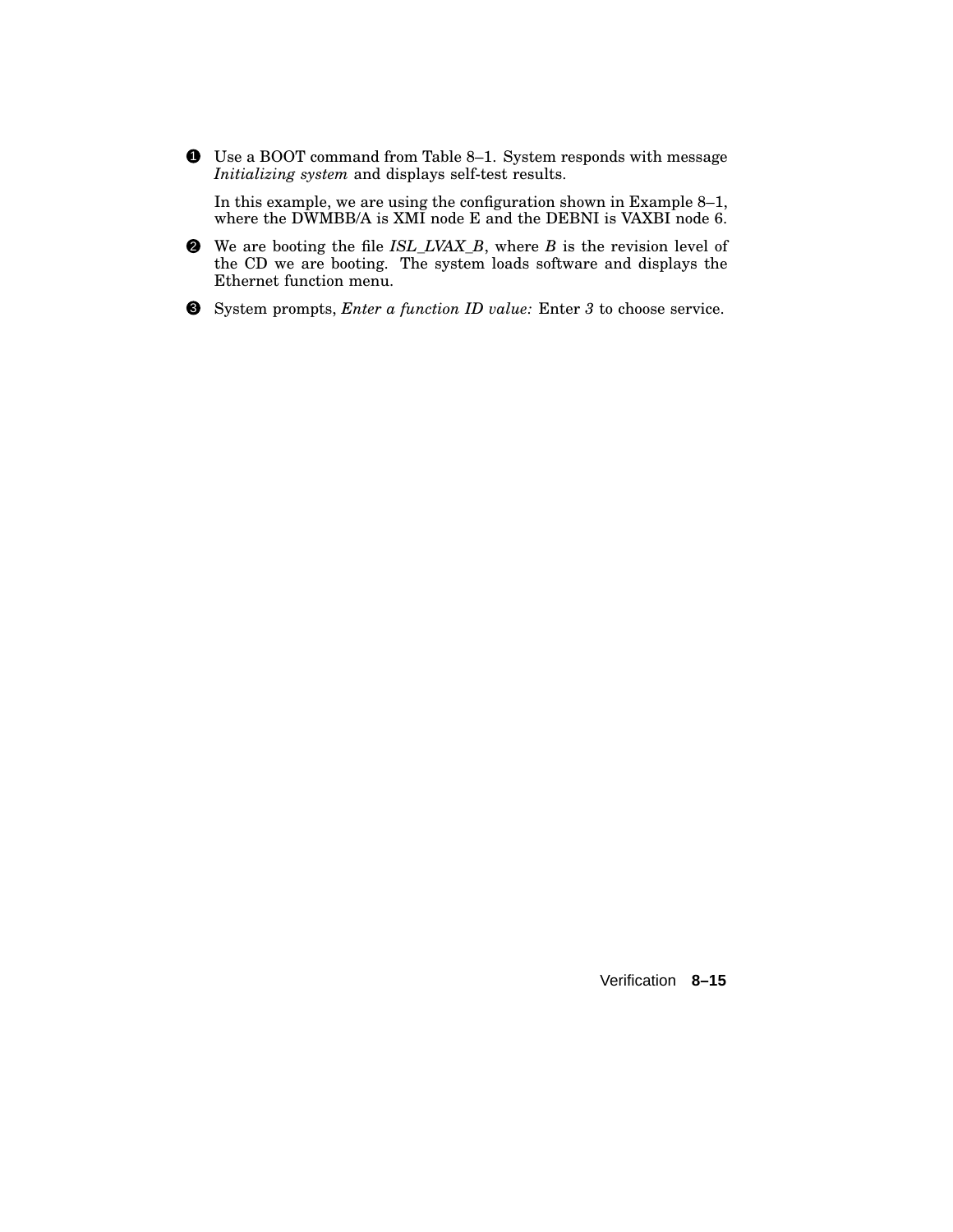## **8.6.2 Select CD Server and Service**

**After you locate the servers, display loaded services (CD-ROMs), and select your service.**

**Example 8–4: Boot VAX/DS from a CD Server, continued**

OPTION OPTION  $\begin{array}{c} \texttt{ID} \\ 1 \end{array}$ 1 - Find Services<br>2 - Enter known Se - Enter known Service Name Enter an Option ID value:  $1 \bullet$ Working Servers found:: 6 Service Name Format: Service Number Service Name Server Name Ethernet ID #1 VMSI054 ESS\_08002B15FCE1 08-00-2B-15-FC-E1 #2 BOOKREADER\_MAR91 ESS\_08002B15FCE1  $08-00-2B-16-07-C0$ #3  $6000$ \_DIAG\_A  $\bigcirc$ ESS\_0800XXCGH321  $08-00-2B-16-04-D4$ #4  $\cos_D$   $D$   $D$   $B$ INFO1 08-00-2B-18-A9-75 Enter a Service Number or <  $CR$  > for more: 4  $\bullet$ [Diagnostic Supervisor banner prints] DS>

#### **8–16** VAX 6000 Series Installation Guide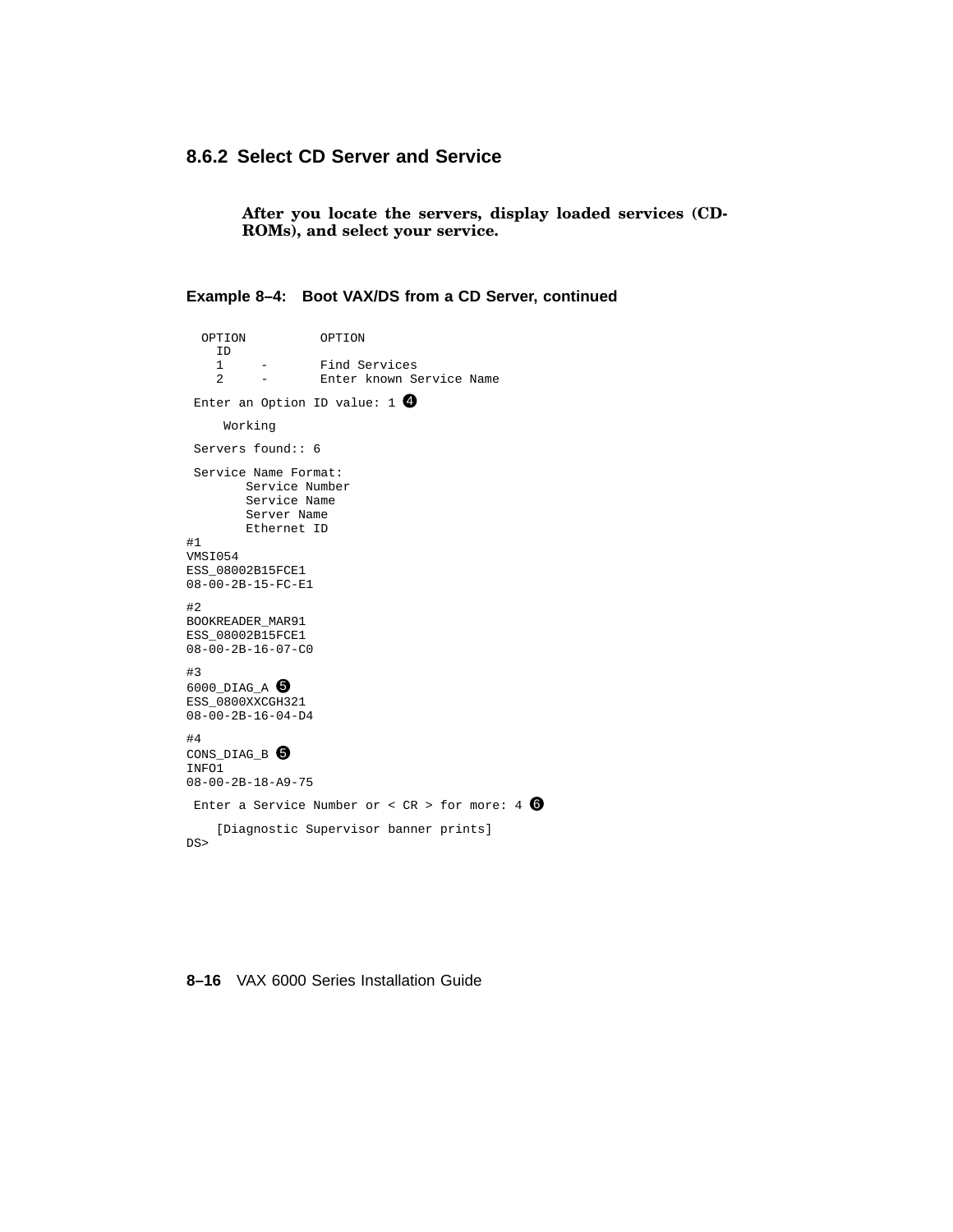4 Enter *1* to select *Find Services*. Software locates available Ethernet services and displays them.

If you are certain of the diagnostic CD's name and revision number, you could choose 2 here (*Enter Known Service Name*. The system will prompt you for the service name (diagnostic CD volume label), and then boot. However, to display all available services, choose 1 and proceed with the following steps.

5 System prints out services loaded in the CD servers. One of the services will show the diagnostic CD-ROM you loaded in the CD drive.

This example shows two CD servers: one server with the name of ESS\_ 0800XXCGH321 with Ethernet address 08-00-2B-16-04-D4 has service #3 with the diagnostic tape 6000\_DIAG\_A, at revision A; server with name INFO1 (a name set at InfoServer installation) with Ethernet address 08-00-2B-18-A9-75 has service #4 with the diagnostic tape CONS\_DIAG\_B, at revision B.

Enter the number of the service, which is the diagnostic CD-ROM. If more than one copy of the "VAX 6000 CMPLT DIAG CD-ROM" is shown as loaded in the CD drives, choose the drive where the revision letter is the highest in the service name. In this example, service #4 has the most recent diagnostic tape.

6 System prompts for service number. In this example, choose service #4 since it contains the most recent version of the diagnostic media.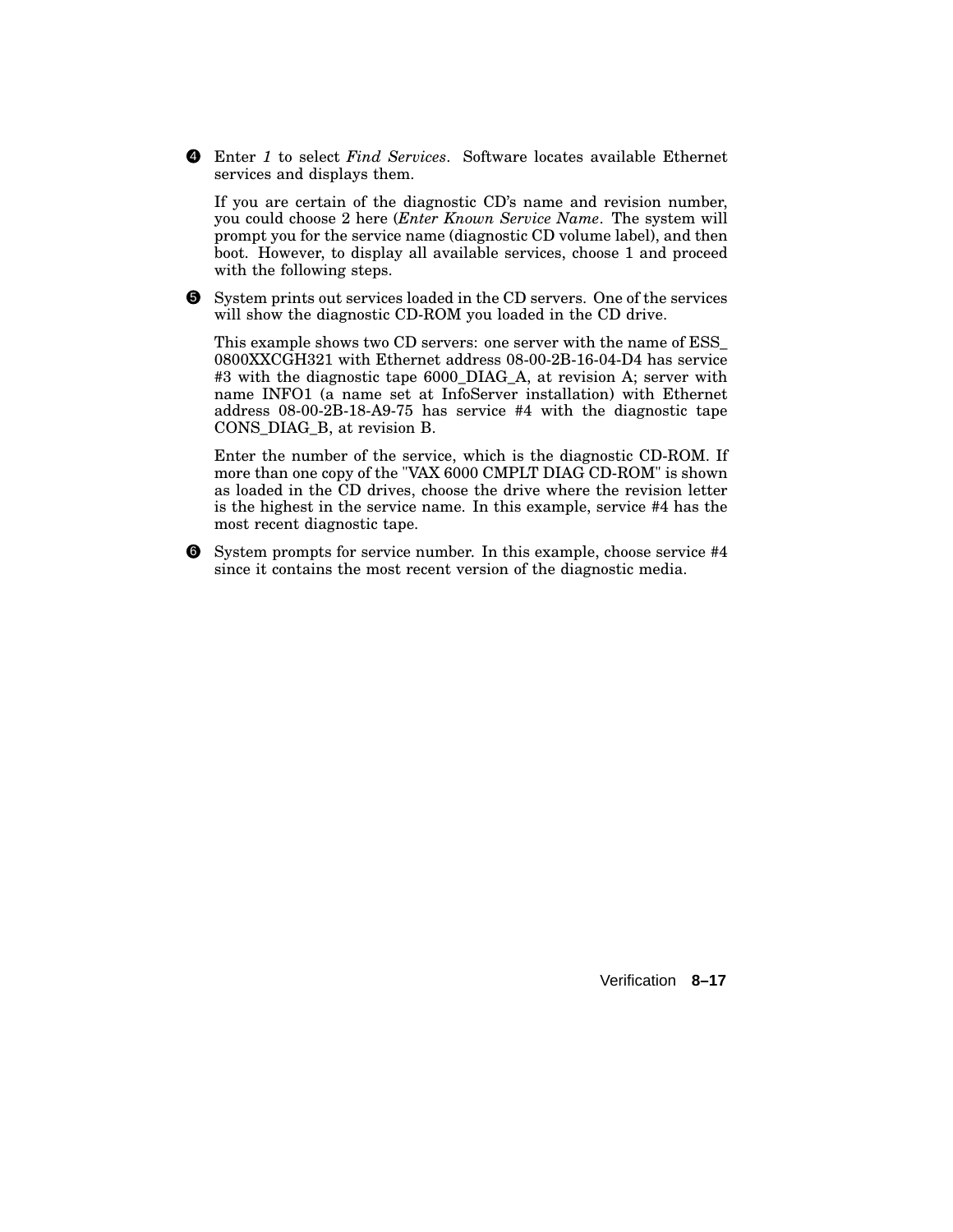### **8.6.3 Boot VAX/DS from Tape Drive**

**Model 500 and 600 systems and single-processor systems do not need this step; for these models, go to Section 8.8. The VAX Diagnostic Supervisor (VAX/DS) allows you to run level 2, 2R, and 3 diagnostics. You can boot VAX/DS from tape before loading and running the processor diagnostics.**

**Example 8–5: Booting the VAX Diagnostic Supervisor from Tape**

1 2 >>> BOOT /R5:10 CSA1 ഒ #123456789 0123456789 0123456789 0123456789 012345# F E D C B A 9 8 7 6 5 4 3 2 1 0 NODE # A A . . . M M M M . P P P P TYP o + . . . + + + + . + + + + STF . . . . . . . . . . E E E B BPD . . . . . . . . . . + + + + ETF . . . . . . . . . . E E E B BPD . . . . . . .  $+$  .  $+$  .  $+$  .  $+$  .  $X \text{B} \text{I} \text{E} + \bigcirc$ . . . . . A4 A3 A2 A1 . . . . . ILV<br>. . . . . 64 64 64 64 . . . . . 256 Mb  $\cdots$  . . . . 64 64 64 64 . . . . . Console = V1.00 RBDs = V1.00 EEPROM = 1.00/1.00 SN = SG01234567 Loading system software. VAX DIAGNOSTIC SOFTWARE 3 PROPERTY OF DIGITAL EQUIPMENT CORPORATION \*\*\*CONFIDENTIAL AND PROPRIETARY\*\*\* Use Authorized Only Pursuant to a Valid Right-to-Use License Copyright, Digital Equipment Corporation, 1991. All Rights Reserved. DIAGNOSTIC SUPERVISOR. ZZ-ERSAA  $\bigcirc$ -XXX.XX-XXX 31-DEC-1991 09:44:40<br>DS>  $DS$ 

**8–18** VAX 6000 Series Installation Guide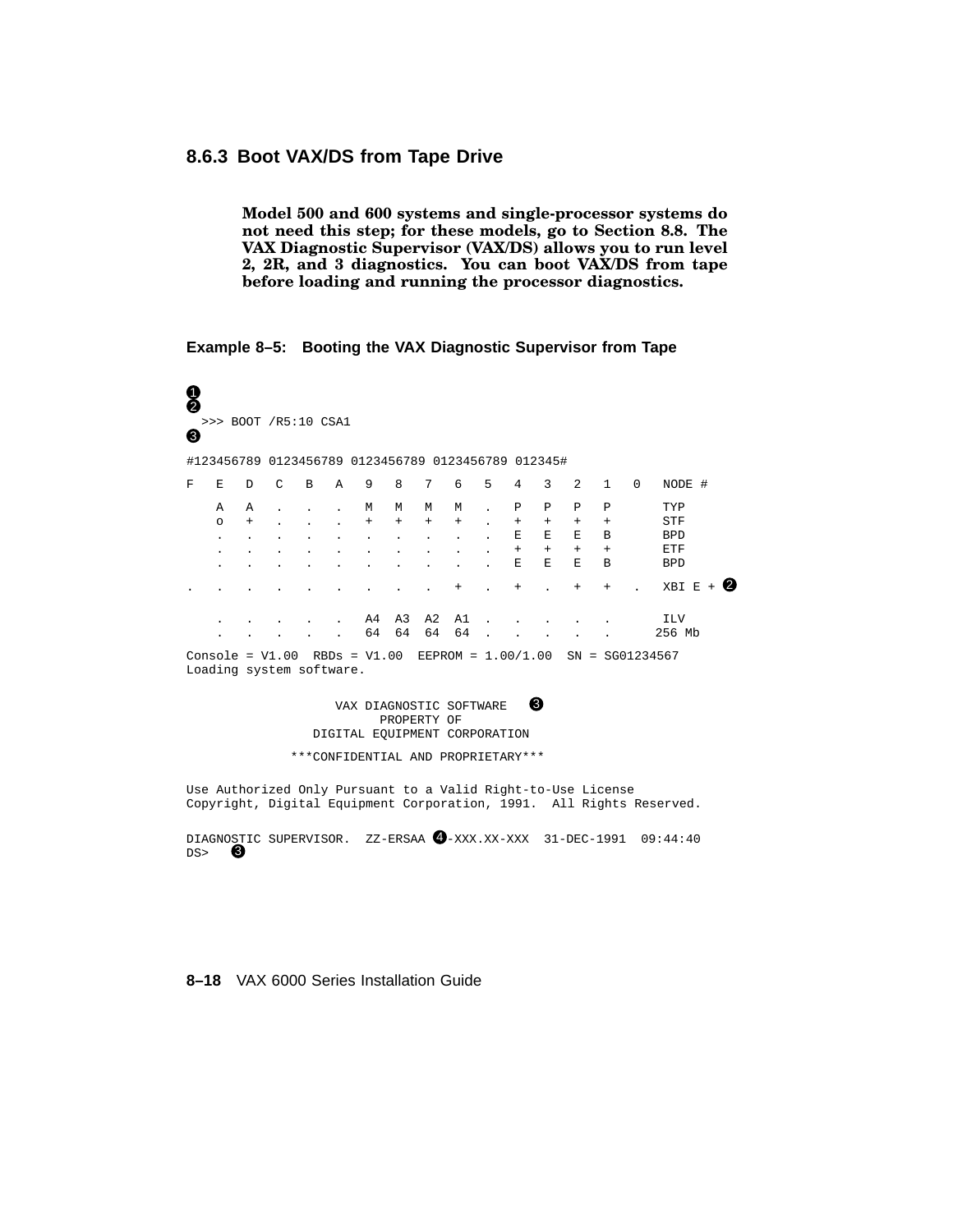1 If you are using tape for verification, use the diagnostic tape, part number:

```
AQ-PDWX*-DE - VAX 6000 CMPLT DIAG TK50
        \ddot{\phantom{1}}|
       +---- Revision letter in this position
                 (initial revision=A)
```
If you have more than one tape, use the one with the most recent revision level. Insert the diagnostic tape in the tape drive, writeprotected.

2 Enter the BOOT command as shown in Example 8–5.

The /R5:10 qualifier selects the VAX Diagnostic Supervisor program.

CSA1 is a special boot specification for the console device (TF or TK). CSA1 is defined on all VAX 6000 systems to look first for a console load device in the cabinet and then for a TF857 tape in an SF2xx storage cabinet.

- 3 The self-test display and VAX Diagnostic Software banner appear, followed by the Diagnostic Supervisor banner. Then the VAX Diagnostic Supervisor runs and issues its prompt.
- 4 Different file names appear here, depending on the VAX 6000 model number.

| <b>Model Number</b> | <b>File Name</b> |
|---------------------|------------------|
| Model 600           | <b>EXSAA</b>     |
| Model 500           | <b>EMSAA</b>     |
| Model 400           | <b>ERSAA</b>     |
| Model 300           | <b>ELSAA</b>     |

**Table 8–2: VAX/DS File Names**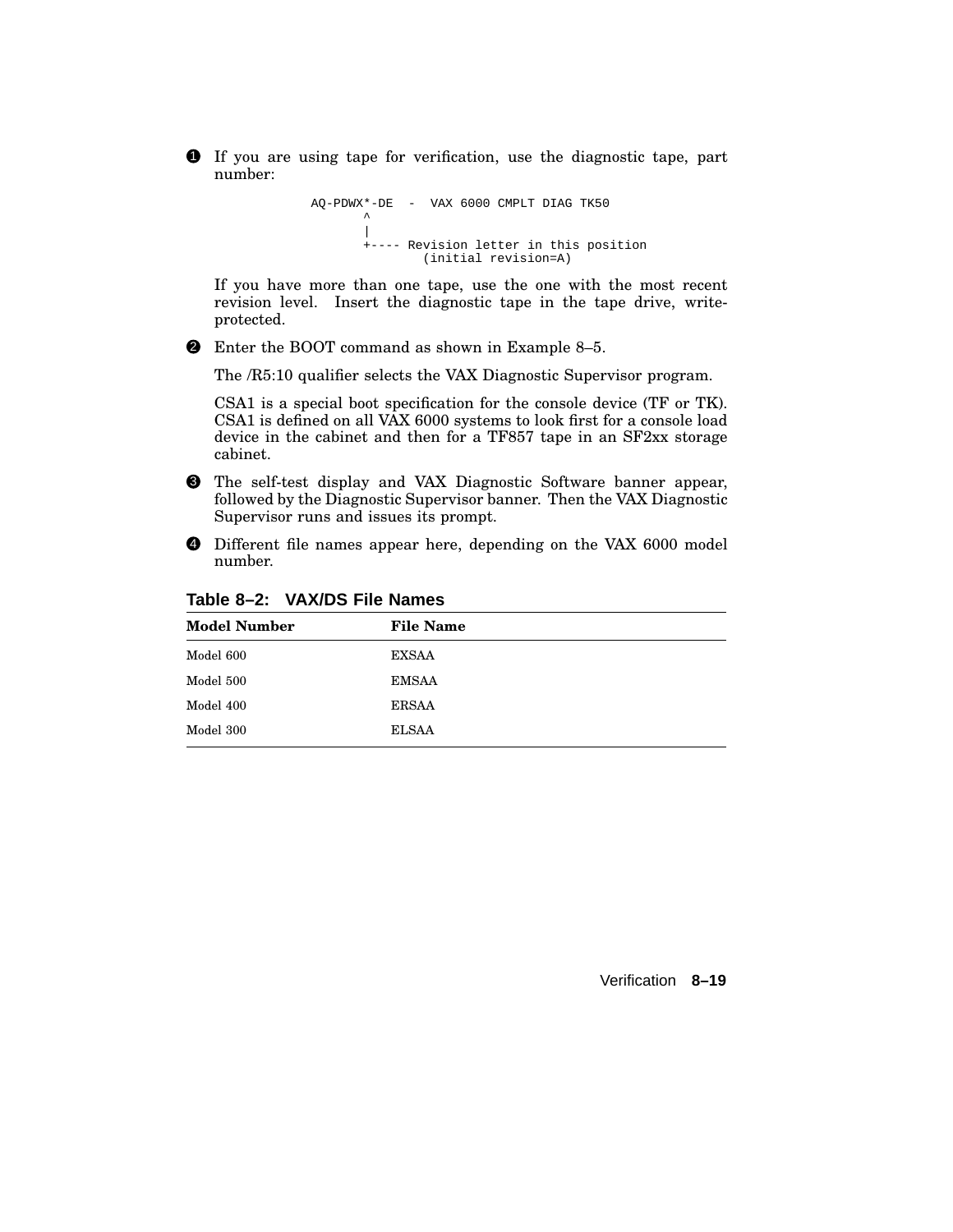## **8.7 Run the Autosizer and Multiprocessor Tests**

**Model 500 and 600 systems and single-processor systems do not need this step; for these models, go to Section 8.8. First run the standalone autosizer (EVSBA), which attaches all processors for the VAX Diagnostic Supervisor.**

**Example 8–6: Running the Multiprocessor Diagnostic**

```
DS> RUN EVSBA
  .. Program: EVSBA - AUTOSIZER level 3 X6.6, revision 6.6, 3 tests,
     at 00:25:05.10.
  .. End of run, 0 errors detected, pass count is 1,
    time is 31-DEC-1991 00:27:42.34
2 DS> SET TRACE<br><sup>3</sup> DS> SELECT AL
3 DS> SELECT ALL
  DS> RUN ERKMP
  .. Program: ERKMP -- KA64A MP Exerciser, revision 1.0, 10 tests,
     at 00:29:19.81.
Testing: __KA0__KA1
                   Booting Secondary Processor #02
Test 1: Memory Interlock Test
Test 2: Interprocessor Interrupt Test
Test 3: Write Error Interrupt Test
Test 4: Cache Invalidate Test
Test 5: XMI Bus Arbitration Test
Test 6: XMI Bus Arbiter Collision Test
Test 7: XMI Lockout Test
        Only 2 CPU(s) selected for testing...
        XMI LOCKOUT can only be verified with 6 CPUs selected.
continuing...
Test 8: Cache Coherency Test
Test 9: XMI Suppress Test
       Only 2 CPU(s) selected for testing...
        XMI SUPPRESS can only be verified with 4 or more CPUs selected.
continuing...
Test 10: Multiprocessor Exerciser
  .. End of run, 0 errors detected, pass count is 1,
    time is 31-DEC-1991 00:33:49.77
6 DS> EXIT
 >>>
```
#### **8–20** VAX 6000 Series Installation Guide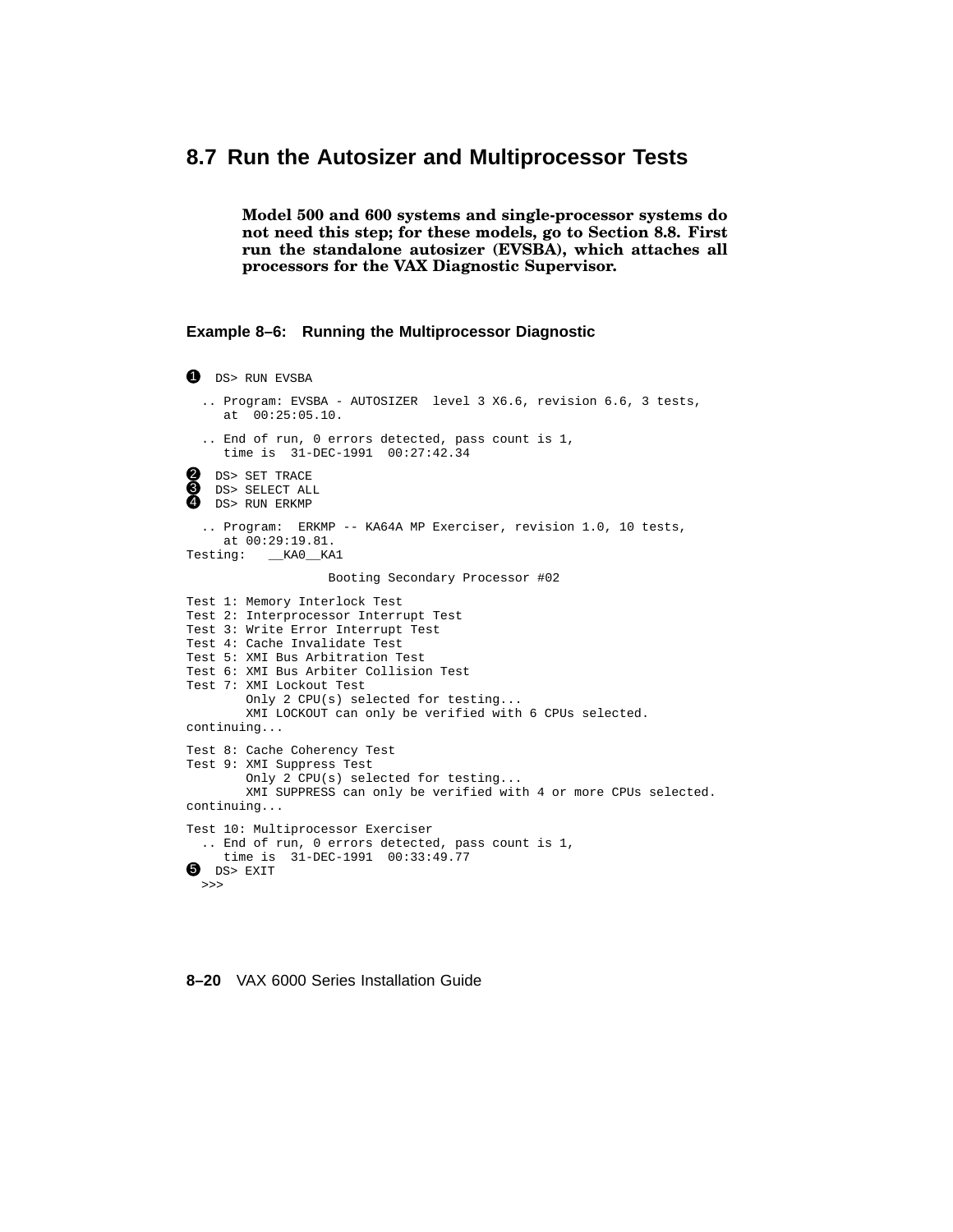- 1 Run the standalone autosizer (EVSBA); then you do not need to attach each processor explicitly.
- 2 Issuing a SET TRACE command generates a more detailed printout of the multiprocessor test.
- 3 Issue the SELECT ALL command to test all processors in the system.
- 4 Run the multiprocessor test which tests the interprocessor interrupts and cache functions for the model number of the system. You only have to run the multiprocessor test once; it's not necessary to change boot processors.
- **6** Exit VAX/DS.

**Table 8–3: Multiprocessor File Names**

| Model Number $^1$ | <b>File Name</b> |  |
|-------------------|------------------|--|
| Model 400         | <b>ERKMP</b>     |  |
| Model 300         | ELKMP            |  |
|                   | $\frac{1}{2}$    |  |

<sup>1</sup>Model 500 and 600 systems run the multiprocessor test as part of the system selftest; does not need to be separately invoked.

For additional information on these tests, see the *VAX 6000 Models 300 and 400 Service Manual.*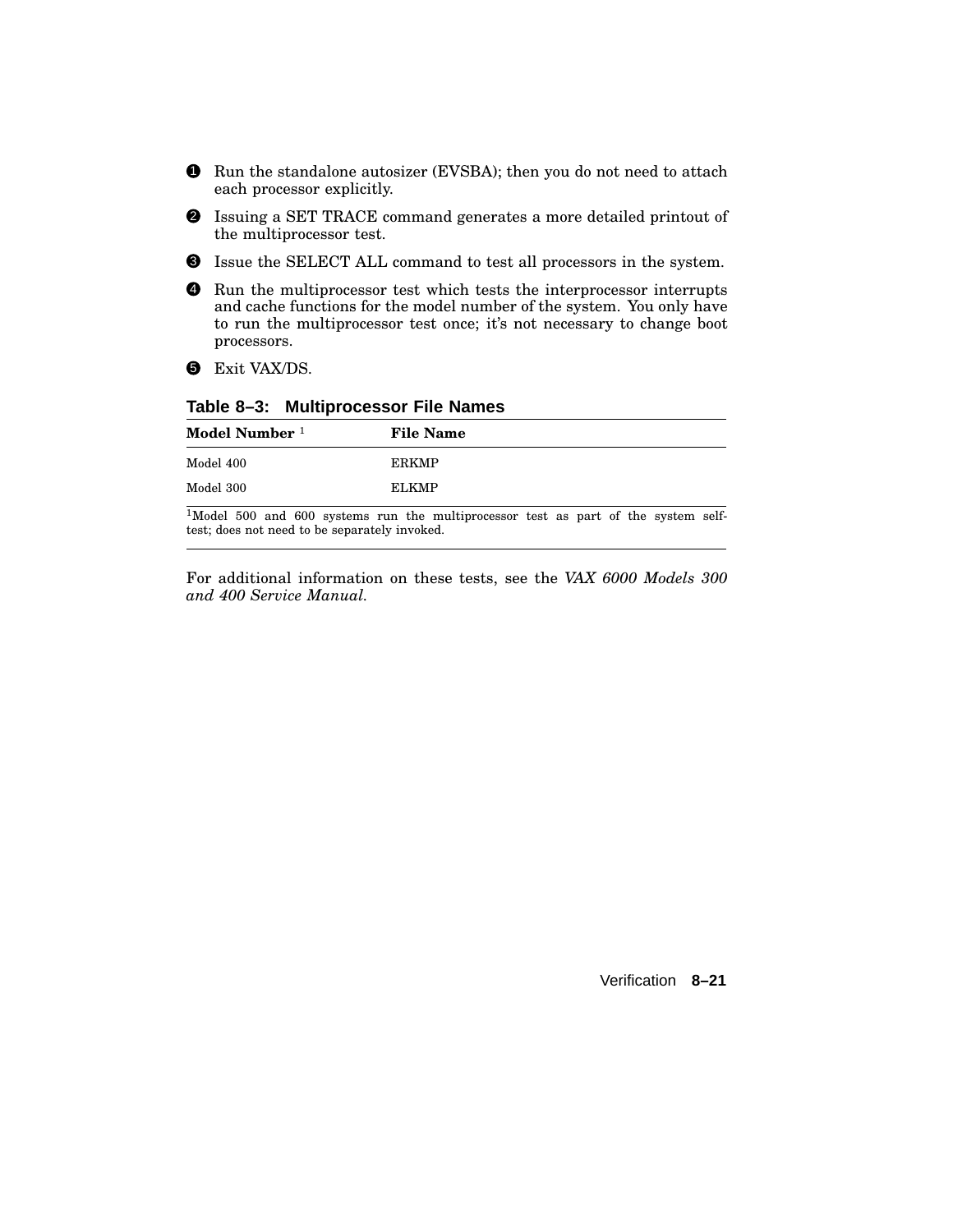## **8.8 Set Boot Devices**

**Before you load the operating system, set the default boot devices. Set the lower key switch to Update when setting or changing EEPROM parameters. Use SET BOOT once to define the default boot device. Then you can boot from the default boot device by entering BOOT without qualifiers.**

#### **Example 8–7: Setting the Default Boot Device**

1 2>>>SHOW CONFIGURATION Type Rev 1+ KA66A (8087) 0001<br>2+ KA66A (8087) 0001 2+ KA66A<br>3+ KA66A 3+ KA66A (8087) 0001 4+ KA66A (8087) 0001 6+ MS65A (4001) 0084 7+ MS65A (4001) 0084 8+ MS65A (4001) 0084 9+ MS65A (4001) 0084<br>D+ DEMNA (0C03) 0600 D+ DEMNA (0C03) 0600<br>E+ DWMBB/A (2002) 0001 <sup>3</sup>  $E+$  DWMBB/A (2002) XBI E 1+ DWMBB/B (2002) 0001  $2+$  CIBCA (0108) 0001  $\bigoplus$ <br> $4+$  KDB50 (010E) 0001 4+ KDB50 (010E)<br>6+ DEBNI (0118) 6+ DEBNI (0118) 0300 >>>SET BOOT DEFAULT  $\bigcirc$ /XMI:E  $\bigcirc$ /BI:2  $\bigcirc$ /NODE:0405  $\bigcirc$ /R5:40000000  $\bigcirc$ DU0

10 >>>SET BOOT LOC /XMI:E /BI:4 DU1

**8–22** VAX 6000 Series Installation Guide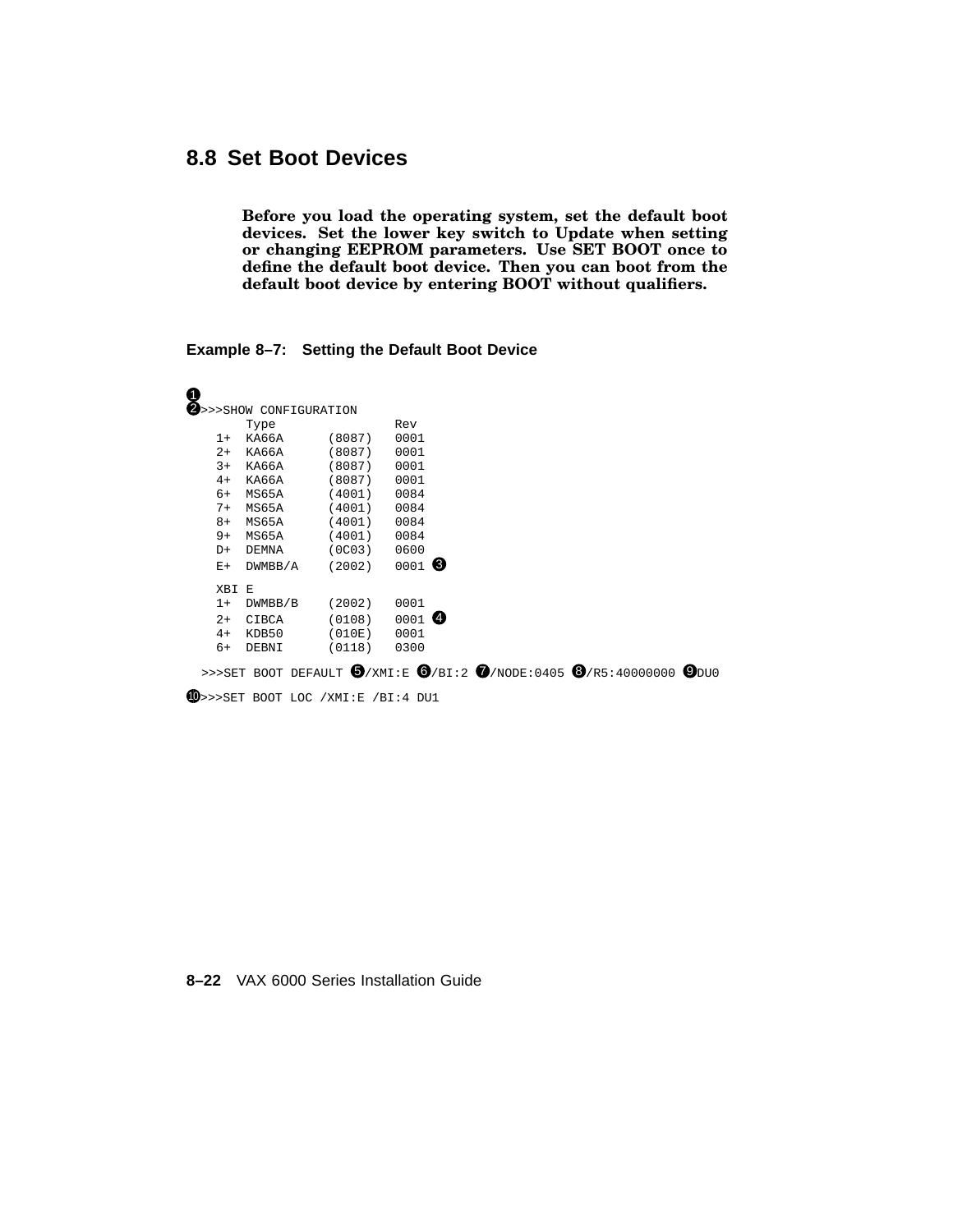- **1** Set the lower key switch to Update.
- 2 Enter the console command SHOW CONFIGURATION.
- 3 In this example the DWMBB/A adapter is **XMI node E**. The self-test display shows the VAXBI devices attached through node E.
- 4 The VAXcluster controller (CIBCA) is shown in the second column. The CIBCA device type is 0108. In this example the controller is **VAXBI node 2**, shown in the first column.
- 5 Qualifier /XMI specifies XMI node E.
- 6 Qualifier /BI specifies VAXBI node 2.
- $\bullet$  Qualifier /NODE specifies the CI node number of the HSC controller. In this example the system disk is dual-ported to two HSC controllers at nodes 04 and 05. A disk ported to only one HSC has a qualifier like /NODE:04. See Chapter 4, Connecting to a CI VAXcluster, for instructions on setting VAXcluster nodes and numbers.
- 8 Qualifier /R5 is used to load register R5 with the number of the root directory for the operating system. In this example the root is SYS4. Note that the root directory number must be in the high-order four bits.
- 9 In this example the system disk is unit number 0 on the HSC controller. You can now boot from the VAXcluster path by issuing the BOOT command.
- The second SET command defines a path for booting from a local disk instead of from the VAXcluster. The boot name LOC is arbitrary. The path is disk unit number 1 on the disk controller whose VAXBI node number is 4. (Refer to the SHOW CONFIGURATION display; the KDB50 is node 4 of the VAXBI. The DWMBB/A adapter is node E on the XMI bus.)

You can now boot from the local disk by issuing the BOOT LOC command.

When you are finished setting EEPROM parameters, turn the lower key switch to Halt or Auto Start.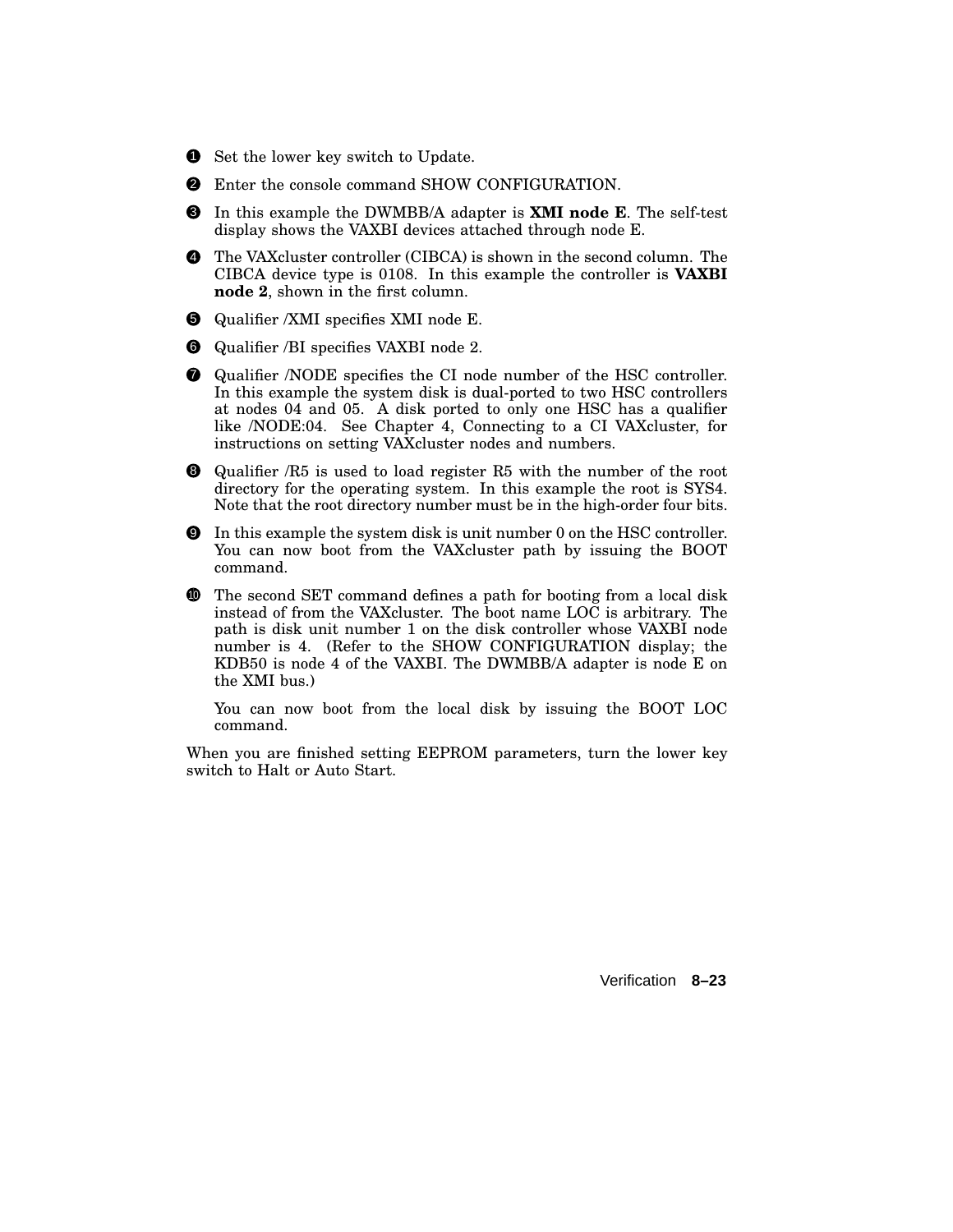# **8.9 Record System Parameters**

**Using a hardcopy console printer (or TK tape if available), save system parameters. This step is especially important for single-processor systems.**

#### **Example 8–8: Record System Parameters**

```
\bullet >>> SHOW FIELD
 Saved boot specifications:
  DEFAULT /R5:00000010 /XMI:E DU0
 Console terminal parameters:
  /SCOPE /SPEED: 9600 /NOBREAK
 Console error message language mode:
  English
 Memory configuration:
 F E D C B A 9 8 7 6 5 4 3 2 1 0 NODE #
     . . . . . A1 . . . . . . . . . ILV
     . . . . . 64 . . . . . . . . 64 Mb
   /CONSOLE_LIMIT:00100000
   /INTERLEAVE:DEFAULT
 Power system: C
 System serial number: SG01234567
\bullet >>> SHOW ALL
[system prints parameters]
\bullet >>> SAVE EEPROM
 Proceed with save to tape? (Y or N) >>> Y
 ?006C EEPROM saved to tape successfully.
```
#### **8–24** VAX 6000 Series Installation Guide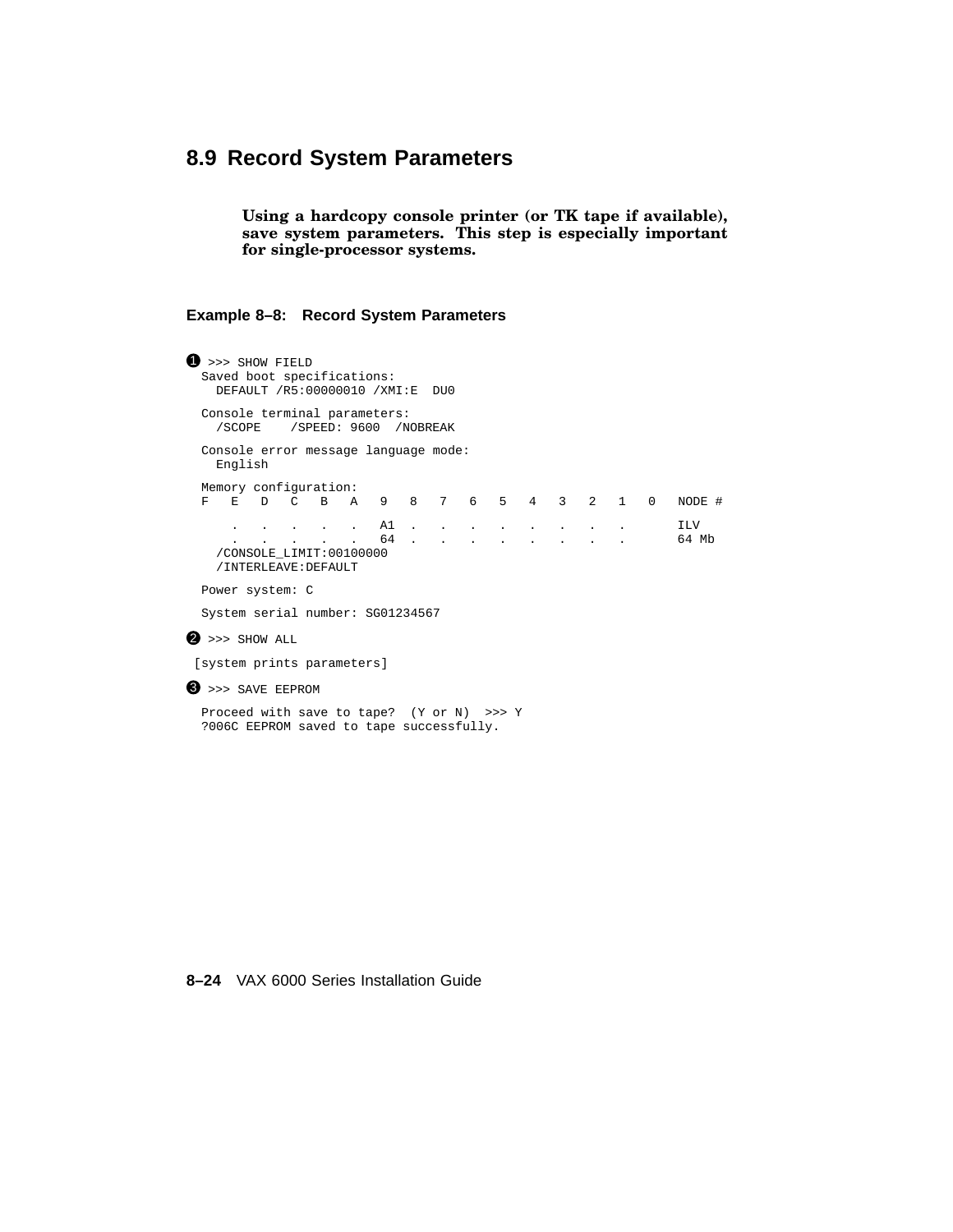For future troubleshooting and maintenance, save system parameters. This step is especially important for single-processor systems. If the system does not have a TK tape drive, use hardcopy printout and save the printout in two places: the maintenance envelope attached to the back door of the cabinet and in your *Site Management Guide*. (You can save parameters to tape with the TK tape drive only; the TF tape drive reads media but does not record system parameters to tape.)

**Table 8–4: Record System Parameters**

| <b>System</b>                   | Method             |
|---------------------------------|--------------------|
| Models 500 and 600              | SHOW FIELD command |
| Models 300 and 400              | SHOW ALL command   |
| Models with TK only<br>(not TF) | <b>SAVE EEPROM</b> |

#### 1 **SHOW FIELD (Models 500 and 600)**

Enter SHOW FIELD command at the console prompt. The system displays information, including system serial number, power system, and memory configuration.

#### 2 **SHOW ALL (Models 300 and 400)**

Enter SHOW ALL command at the console prompt. The system displays two pages of information. For details of this printout, see the *VAX 6000 Series Owner's Manual,* Chapter 5, Console.

#### 3 **SAVE EEPROM (TK Tape only)**

- 1. Put a blank cartridge in the tape drive, write-enabled. The cartridge is supplied with the system.
- 2. Enter the command SAVE EEPROM (see  $\bigcirc$ ). The console program queries you. Enter *Y* to save the EEPROM to tape. The console program then confirms that the save operation has completed successfully.
- 3. Label the cartridge and store on site. Leave the TK cartridge with the system manager, in case EEPROM contents become corrupted and must be restored.

**NOTE:** *Use this TK cartridge with this system only. TK tapes are not transferable.*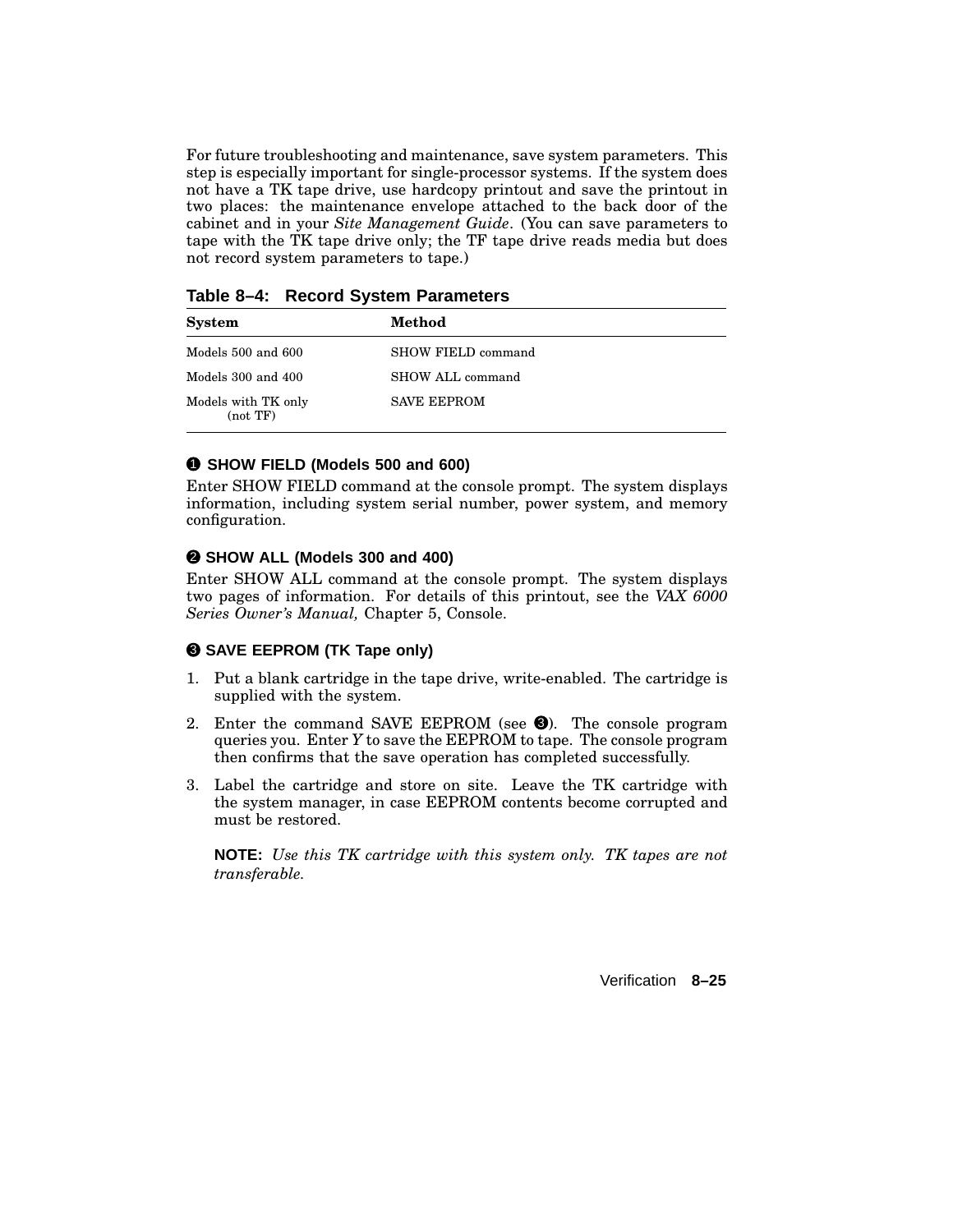## **8.10 Verify System Under Operating System**

**After VMS is installed, run UETP (User Environment Test Package). First log in and check the devices. Then start the tests.**

**Example 8–9: Running UETP**

 $\bf{0}$ Username: SYSTEST Password:  $\boldsymbol{Q}$ \$ @UETP  $\odot$ Welcome to VAX/VMS UETP Version V5.x Run "ALL" UETP phases or a "SUBSET" [ALL]? How many passes of UETP do you wish to run [ 1 ]? How many simulated user loads do you want [145]? Do you want Long or Short report format [Long]? UETP starting at 31-DEC-1991 13:12:23.00 with parameters: DEVICE LOAD DECNET CLUSTER phases, 1 pass, 145 loads, long report.

**8–26** VAX 6000 Series Installation Guide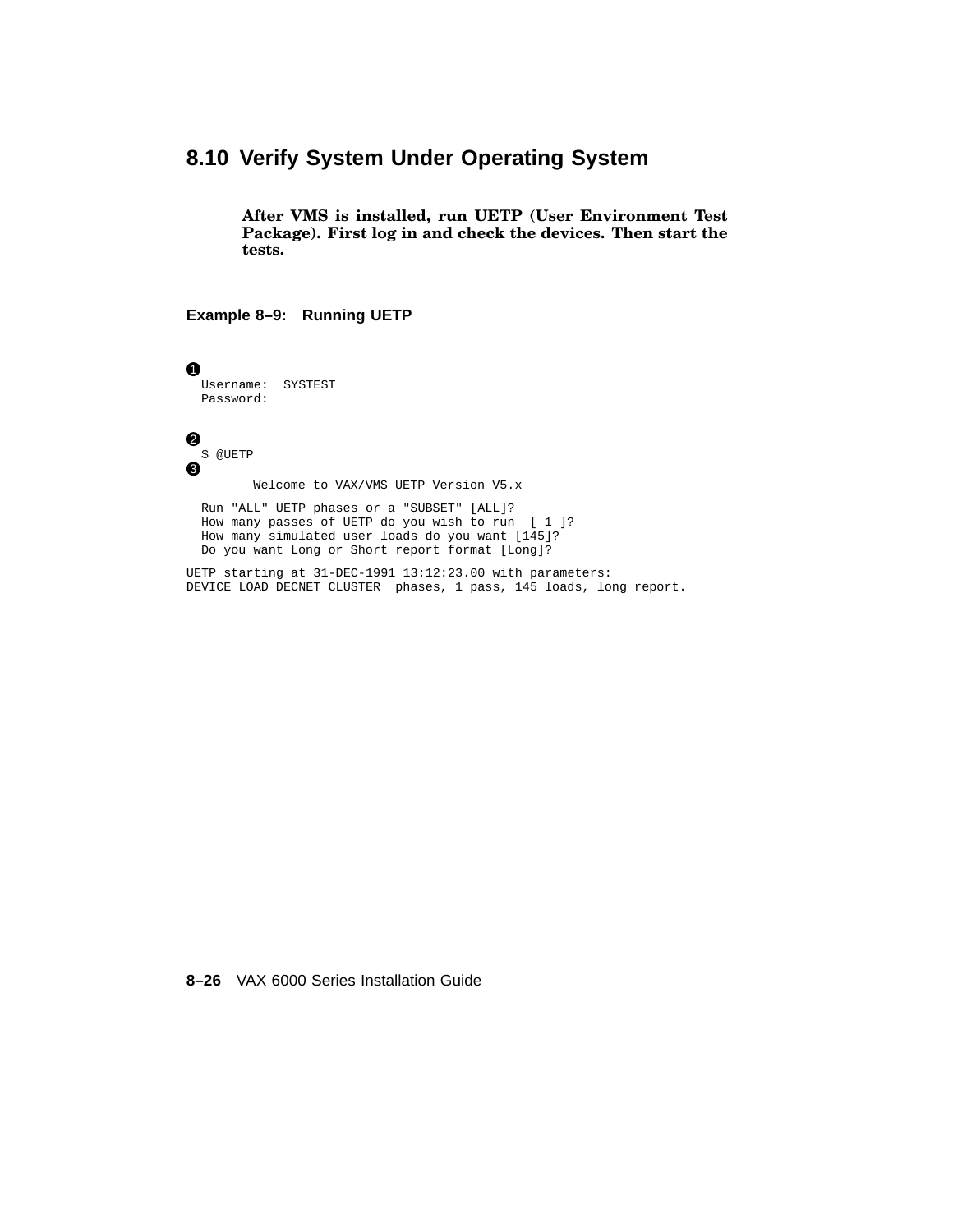- 1 Enter SYSTEST as the username. Obtain the password from the system manager. After you log in, check all devices.
- 2 Enter the command @UETP to start the program.
- 3 The VAX/VMS UETP banner appears and UETP prompts you with questions. The default answer for each question is in square brackets. Press Return if you wish to enter the default answer. UETP testing begins when the final question is answered. For more information, refer to *VMS Upgrade and Installation Supplement: VAX 6000 Series*.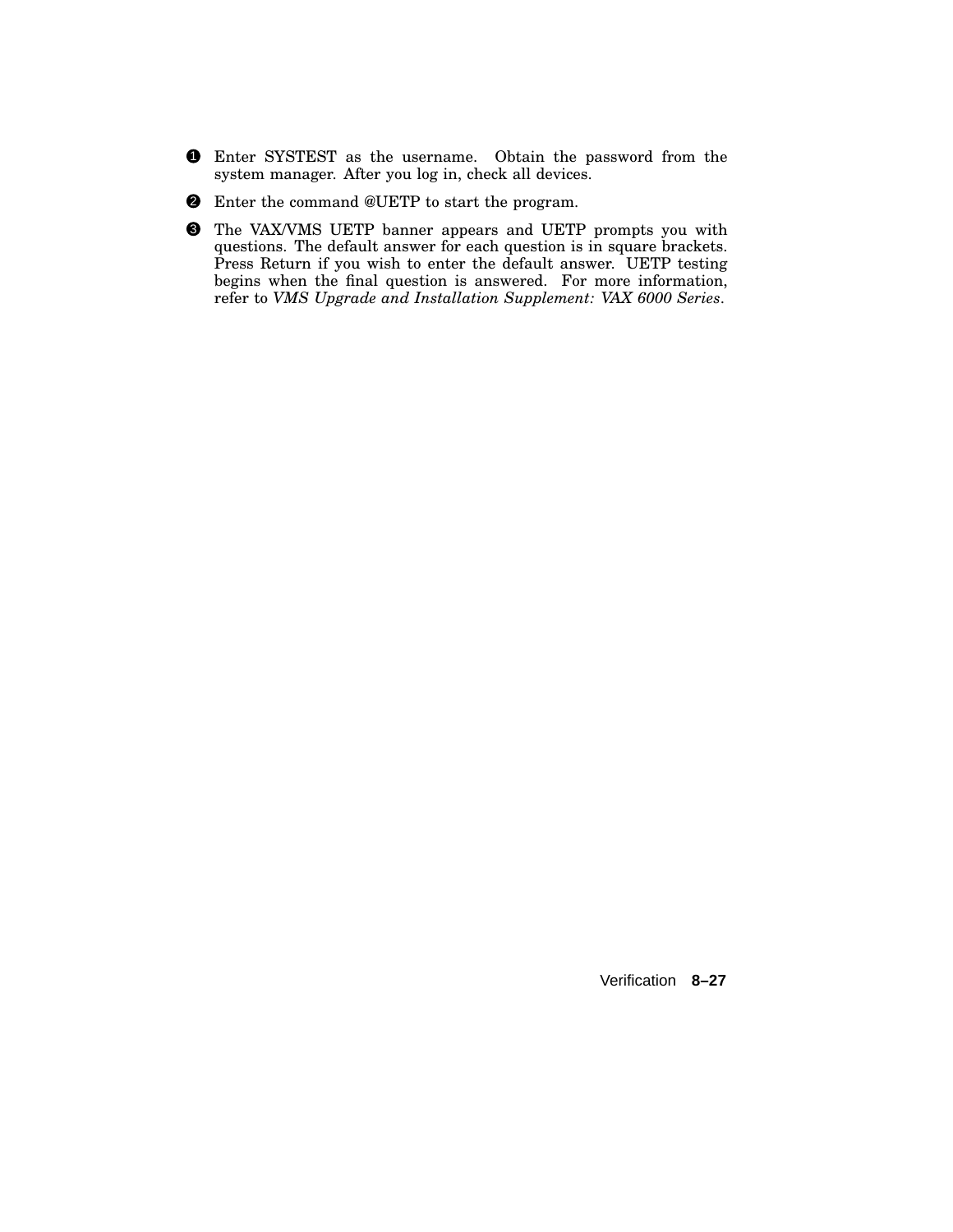# **Appendix A Digital Remote Services Console Installation**

The Remote Services Console (RSC) allows customer services to troubleshoot VAX 6000 systems from a Digital Service Center. The system console terminal port (see Figure 2–6) is used to connect the RSC to a VAX 6000 system. If the system has a DMB32 or a DHB32 option, a port can be used to connect a telephone line to the RSC. See Figure A–1.

The Digital Service Center can run a series of diagnostics to verify the RSC connection to the system. For more information see the *Remote Services Console Field Service Manual*, the *Remote Services Console User's Guide*, and the *DF112 Modem Family User's Guide*.



#### **Figure A–1: Remote Console Cable Connections**

#### Digital Remote Services Console Installation **A–1**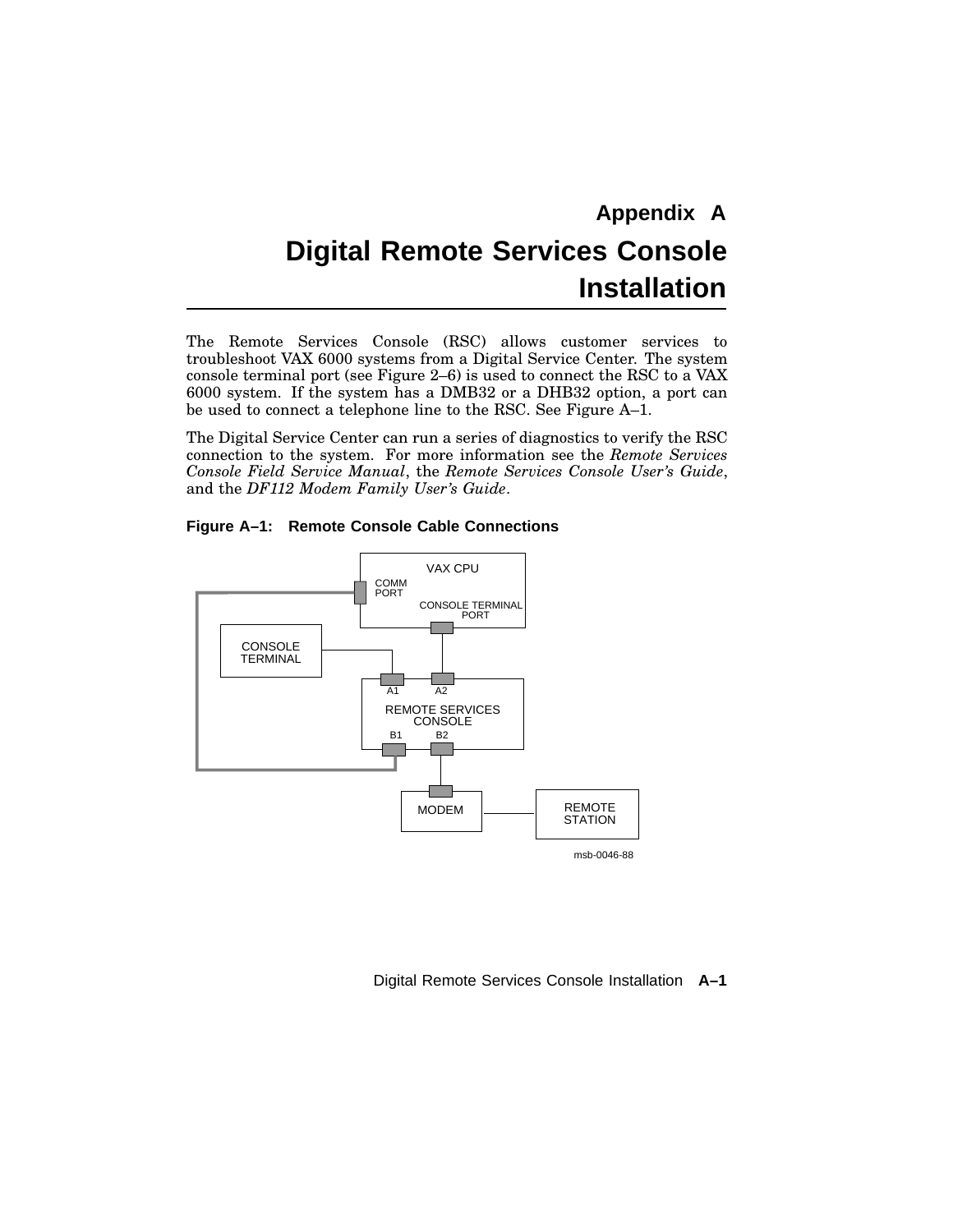**A–2** VAX 6000 Series Installation Guide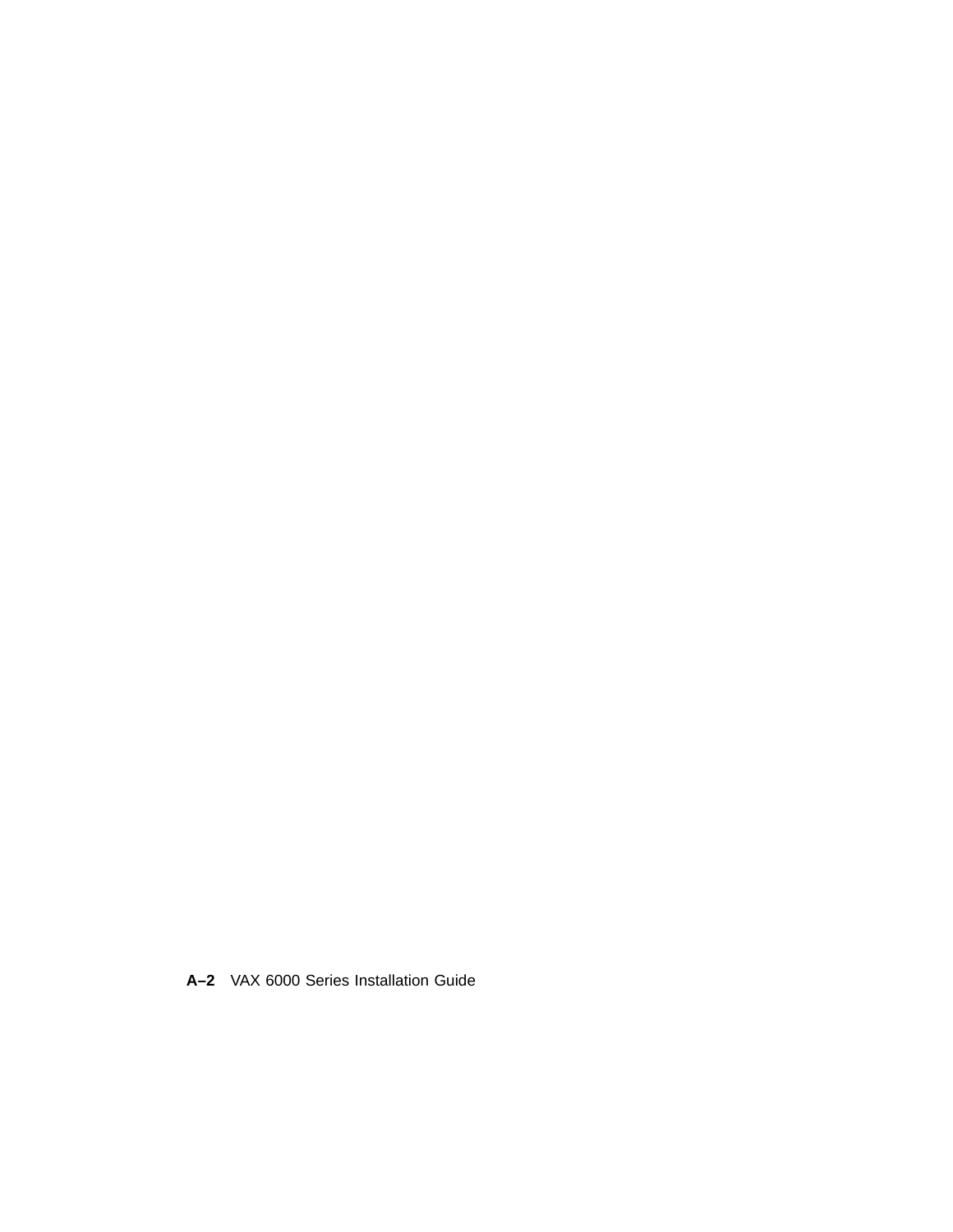# **Appendix B Module Handling**

This appendix gives detailed instructions on handling scalar and vector processor modules for VAX 6000 systems. The sections include:

- Handling Modules
- Inserting Modules

Module Handling **B–1**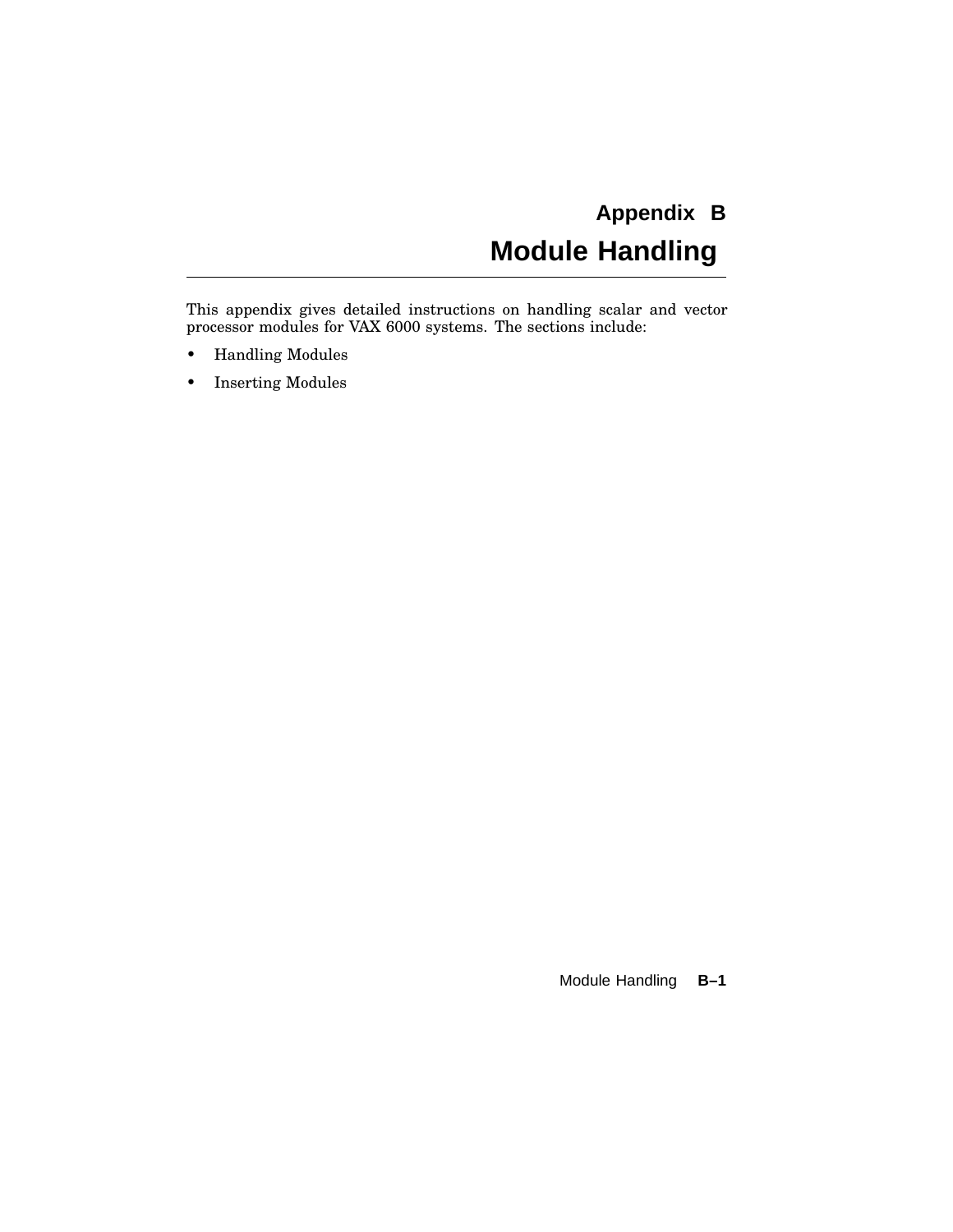# **B.1 Handling Modules**

**Handle the processor modules with care. The technology used on the 6000 series modules is more vulnerable to static than past technology. Also, these modules have 25 mil leads to the chips; these leads are very small, close together, and easily bent.**

**Figure B–1: Holding 6000 Series Processor Modules**



**B–2** VAX 6000 Series Installation Guide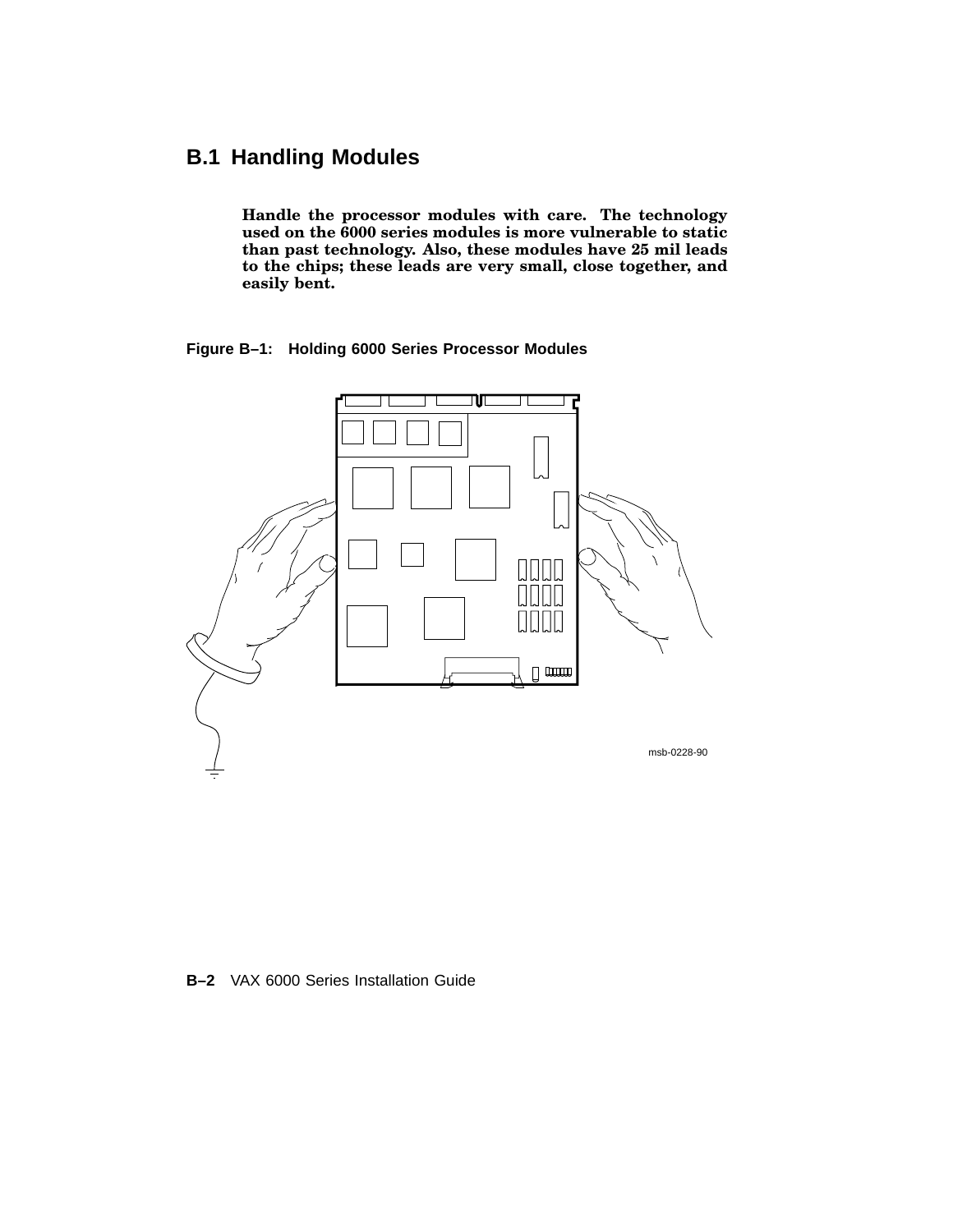The 6000 series modules require careful handling. Prepare yourself and the work area before handling these modules. Roll up your sleeves and remove any jewelry. Figure B–1 shows the proper way to hold the module.

Follow these handling procedures to avoid damaging the processor modules:

- 1. Always wear an antistatic wrist strap.
- 2. Before removing the module from its ESD box, place the box on a clean, stable surface.

Be sure the box will not slide or fall. **Never** place the box on the floor. And be sure no tools, papers, manuals, or anything else that might damage the module is near it. Some components on this module can be damaged by a 600-volt static charge; paper, for example, can carry a charge of 1000 volts.

3. Hold the module only by the edges, as shown in Figure B–1.

Do not hold the module so that your fingers touch any 25 mil devices, leads, or XMI fingers. Be sure you do not bend the module as you are holding it.

4. Be sure nothing touches the module surface or any of its components.

If anything touches the module, components or leads can be damaged. This includes the antistatic wrist strap, clothing, jewelry, cables, components on other modules, and anything in the work area (such as tools, manuals, or loose papers).

Module Handling **B–3**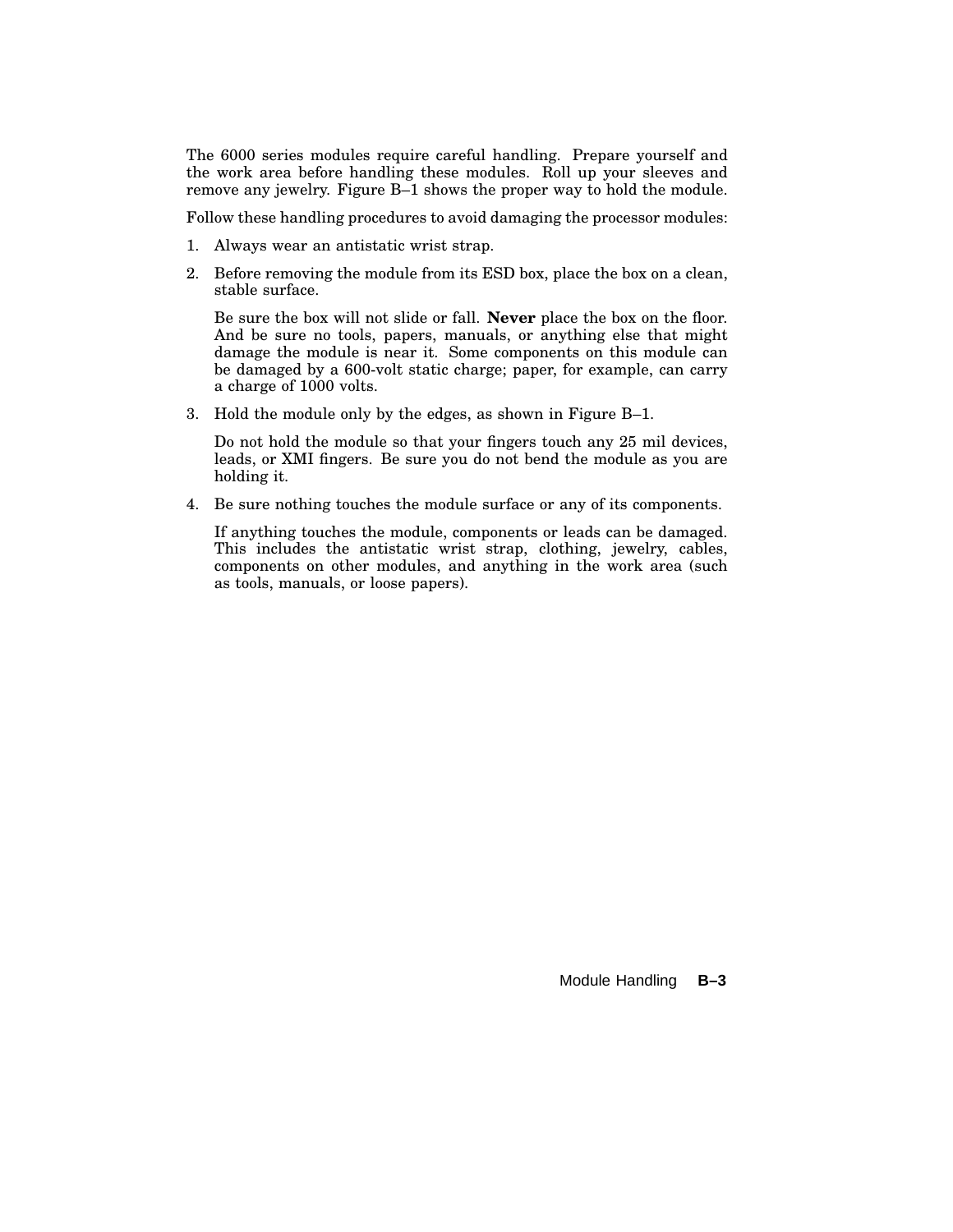# **B.2 Inserting Modules**

**Figure B–2: Inserting the Scalar Processor in an XMI Card Cage**



**Figure B–3: Inserting the Vector Processor in an XMI Card Cage**



**B–4** VAX 6000 Series Installation Guide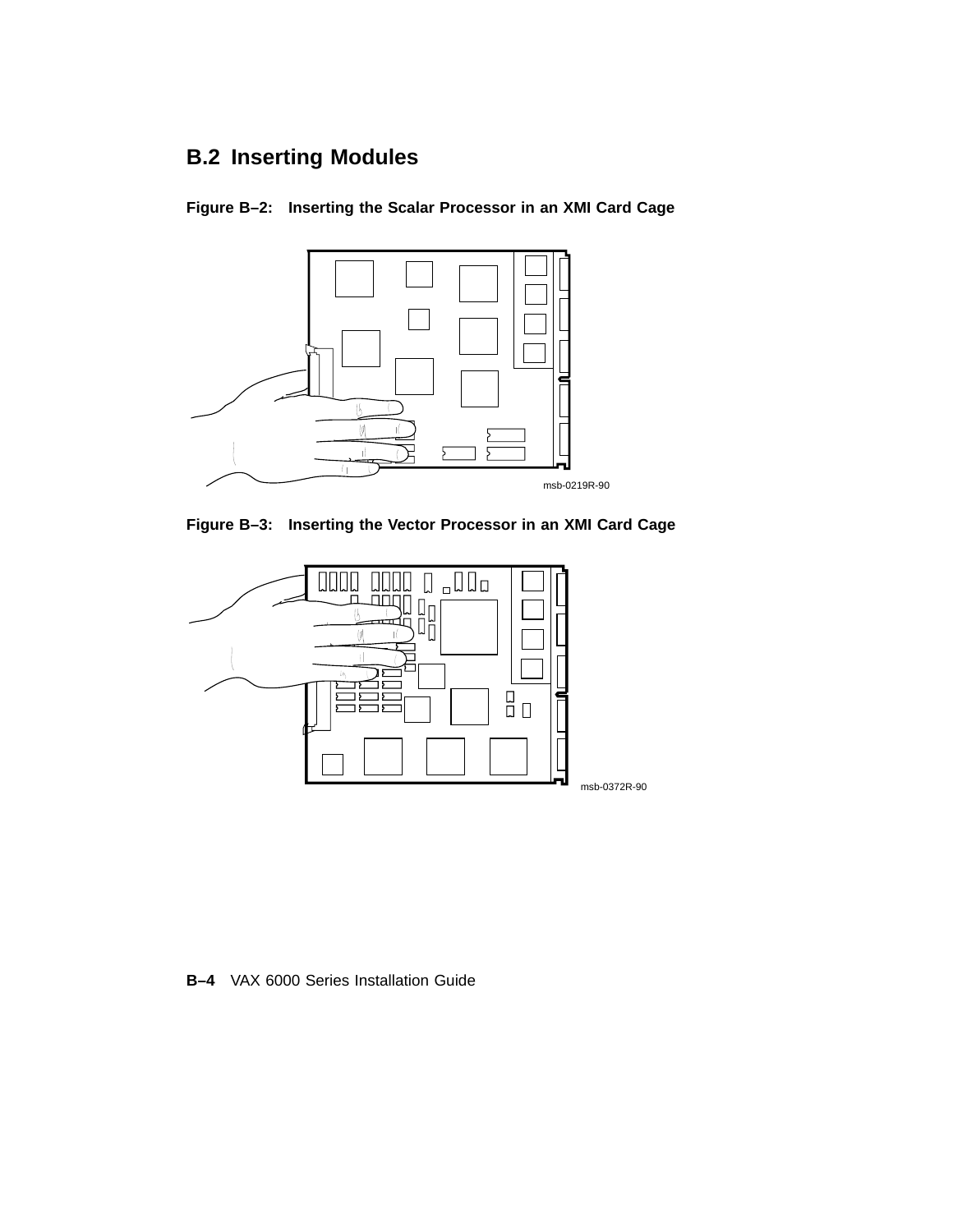You must take special precautions when moving the processor modules in or out of the XMI card cage.

- 1. Be sure, when inserting a module in or removing it from the XMI card cage, that no part of the module comes in contact with another module or a cable.
- 2. When you swap out a module, place it in an ESD box or on an ESD mat before you install the new module.

If you place the module on an ESD mat, make sure the mat is on a stable, uncluttered surface, with side 1 of the module facing up (the side with the heat sinks). Do not put it on the top of the system cabinet. And never slide the module across any surface. The leads on the components are fragile and can be damaged by contact with fingers or any surface.

- 3. Hold the XMI card cage handle while removing or inserting the module. If it is not held in place, the handle can spring down and damage the module.
- 4. When inserting a module in the card cage, grasp it as shown in Figure B–2 or in Figure B–3, being careful not to touch any 25 mil devices, and slide it slowly and gently into the slot.

#### 5. **Do not attach the repair tag to the module.**

Place the repair tag in the plastic bag attached to the bottom of the ESD box. Allowing the repair tag to come in contact with the module can cause damage to a component.

#### Module Handling **B–5**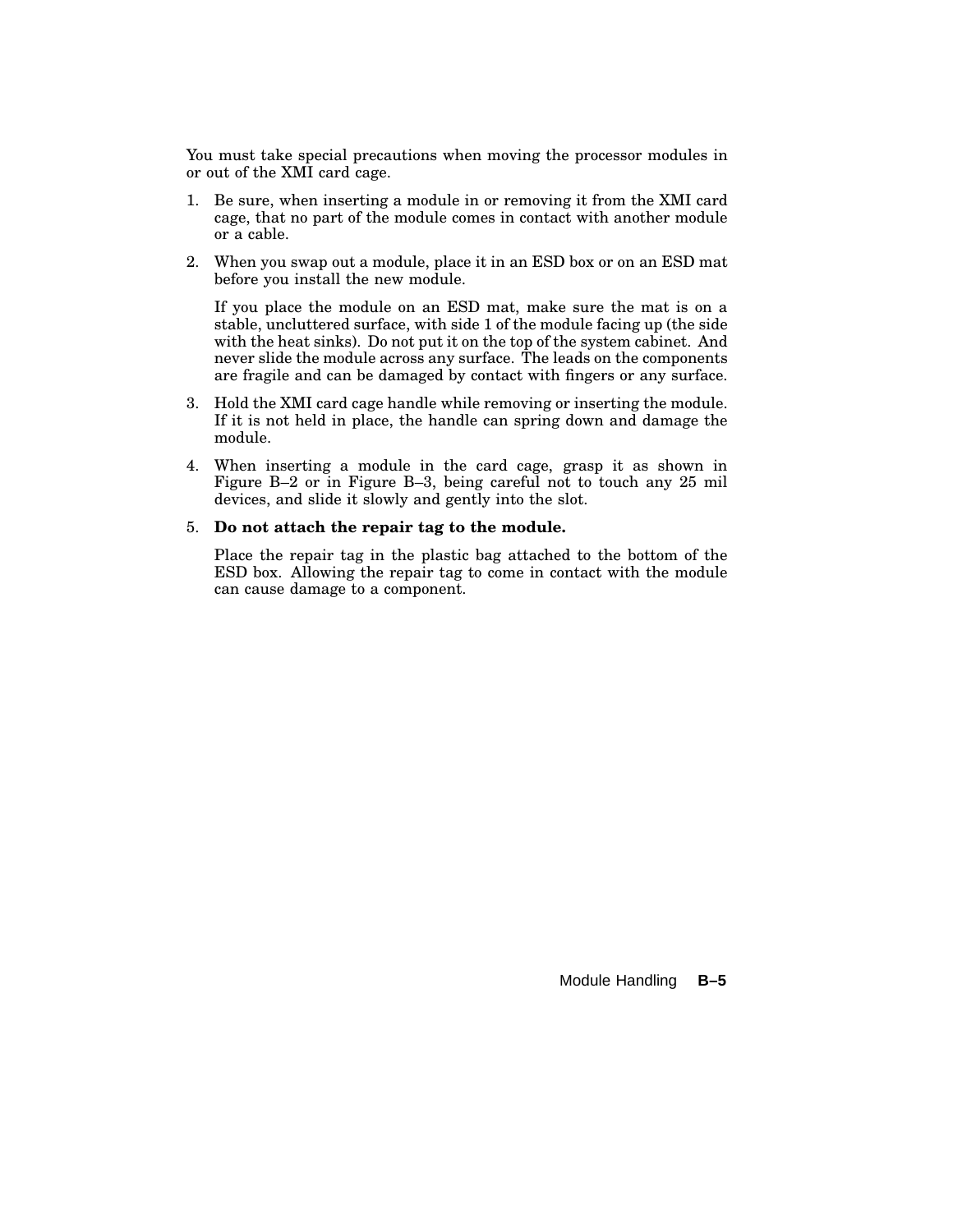**B–6** VAX 6000 Series Installation Guide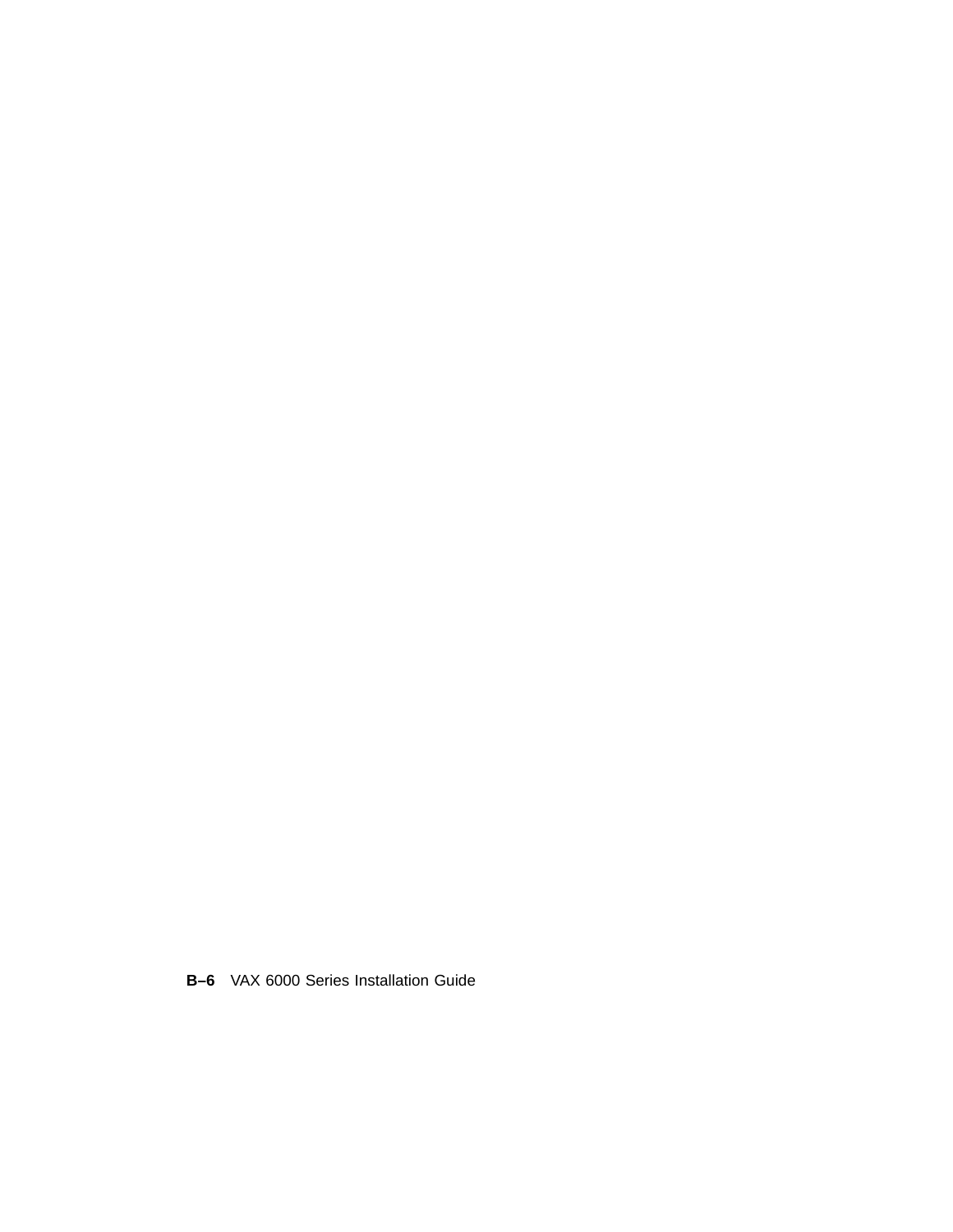# **Appendix C Installing an Expander Cabinet**

Expansion must be to the right of the system cabinet (as you view the cabinet from the front). See Figure 1–4 which shows a system, expander, disk, and tape cabinet configuration. First unpack the expander cabinet. Remove the system cabinet's side panel and top cover. Then bolt the expander and system cabinets together. Finally, install the DWMBB/A module (if required) and connect the interface cables according to the system configuration. For more information on the expander cabinet, see the *VAXBI Expander Cabinet Installation Guide* or the *H9657–EU Installation Guide*.

Sections in this appendix include:

- Prepare the Cabinets
- Join the Cabinets
- Install the DWMBB/A Module and Connect the XMI-to-VAXBI Adapter Cables
- Connect the DEC Power Bus Cable
- DWMBB Cabling

Installing an Expander Cabinet **C–1**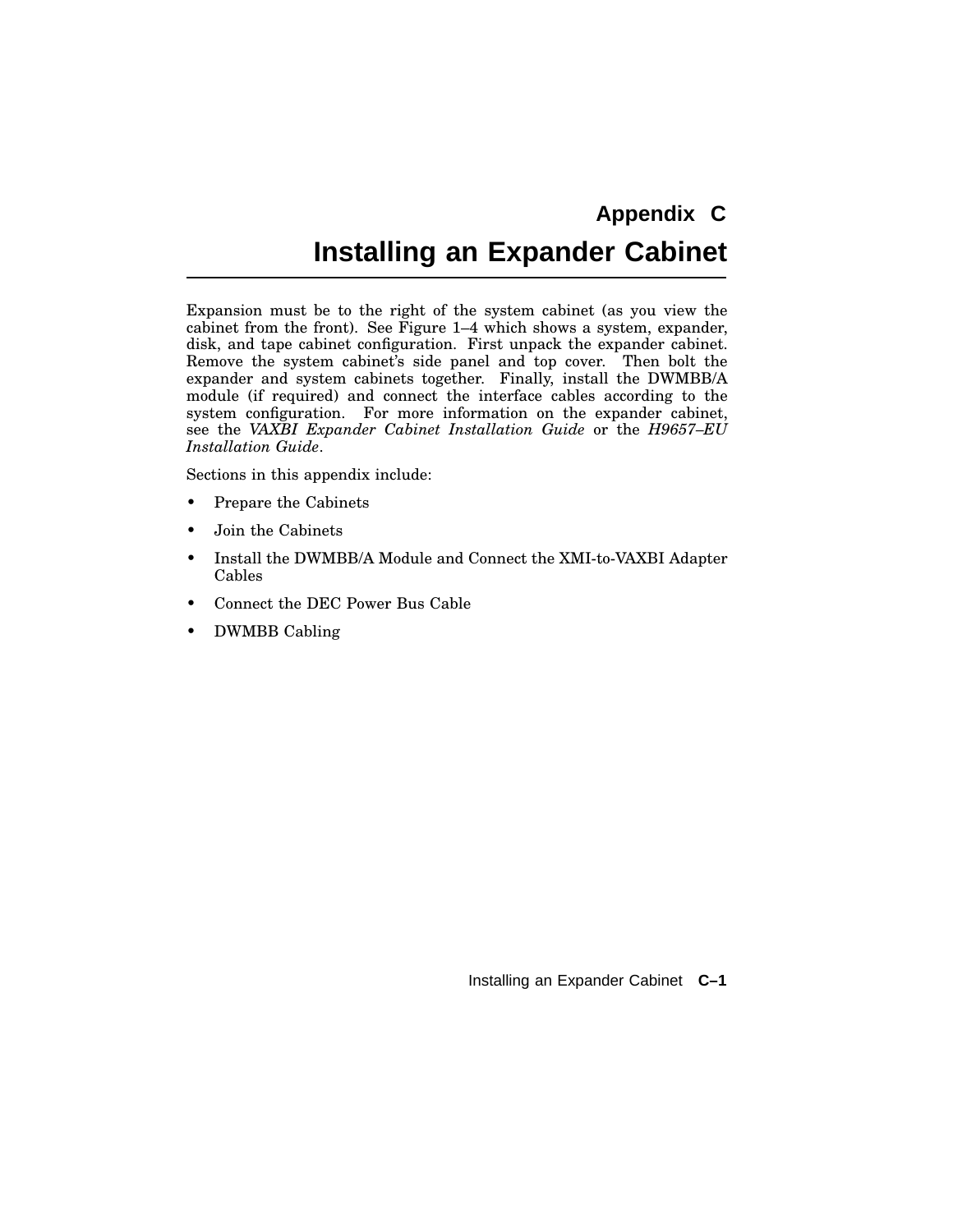# **C.1 Prepare the Cabinets**

**First unpack the expander cabinet and position it next to the system cabinet. Then power down the system cabinet and remove the rear door, top cover, and side panel.**

**Figure C–1: System Side Panel Removal (Front View)**



**C–2** VAX 6000 Series Installation Guide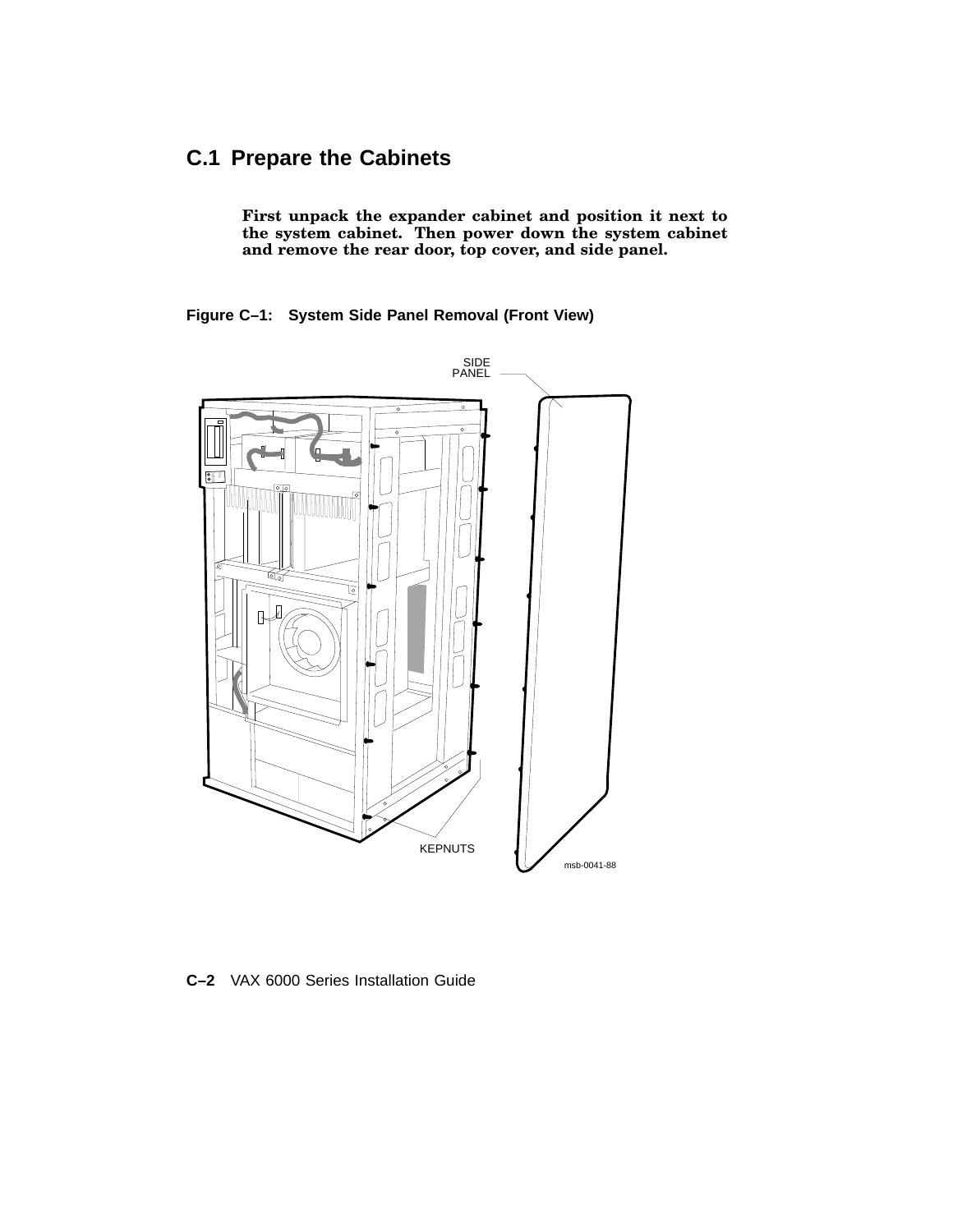For all system configurations, expansion will be to the right of the system cabinet.

- 1. Refer to the *VAXBI Expander Cabinet Installation Guide* for unpacking instructions. Allow for adequate work space when you position the expander cabinet next to the system cabinet.
- 2. Perform an orderly shutdown of the system.
- 3. Turn the upper key switch on the front control panel to the Off position.
- 4. Pull the H405 circuit breaker to the Off position.
- 5. Open the front door.
- 6. Open the rear door. You can remove the door for easier access to the side panel bolts. Remove the ground strap from the rear door; use a 3/8 inch nutdriver to remove the strap from the door or a screwdriver to remove the strap from the cabinet. Remove the door by lifting it off the hinges.
- 7. Using a 7/16 inch socket wrench, remove the system cabinet's side panel by removing the 12 kepnuts from the bolts on the side panel studs (see Figure C–1).
- 8. Using a nutdriver or ratchet set, remove the two 5/16 inch bolts (see Figure C–2). Pull the top cover toward you and lift it off.



#### **Figure C–2: Top Cover Removal (Rear View)**

Installing an Expander Cabinet **C–3**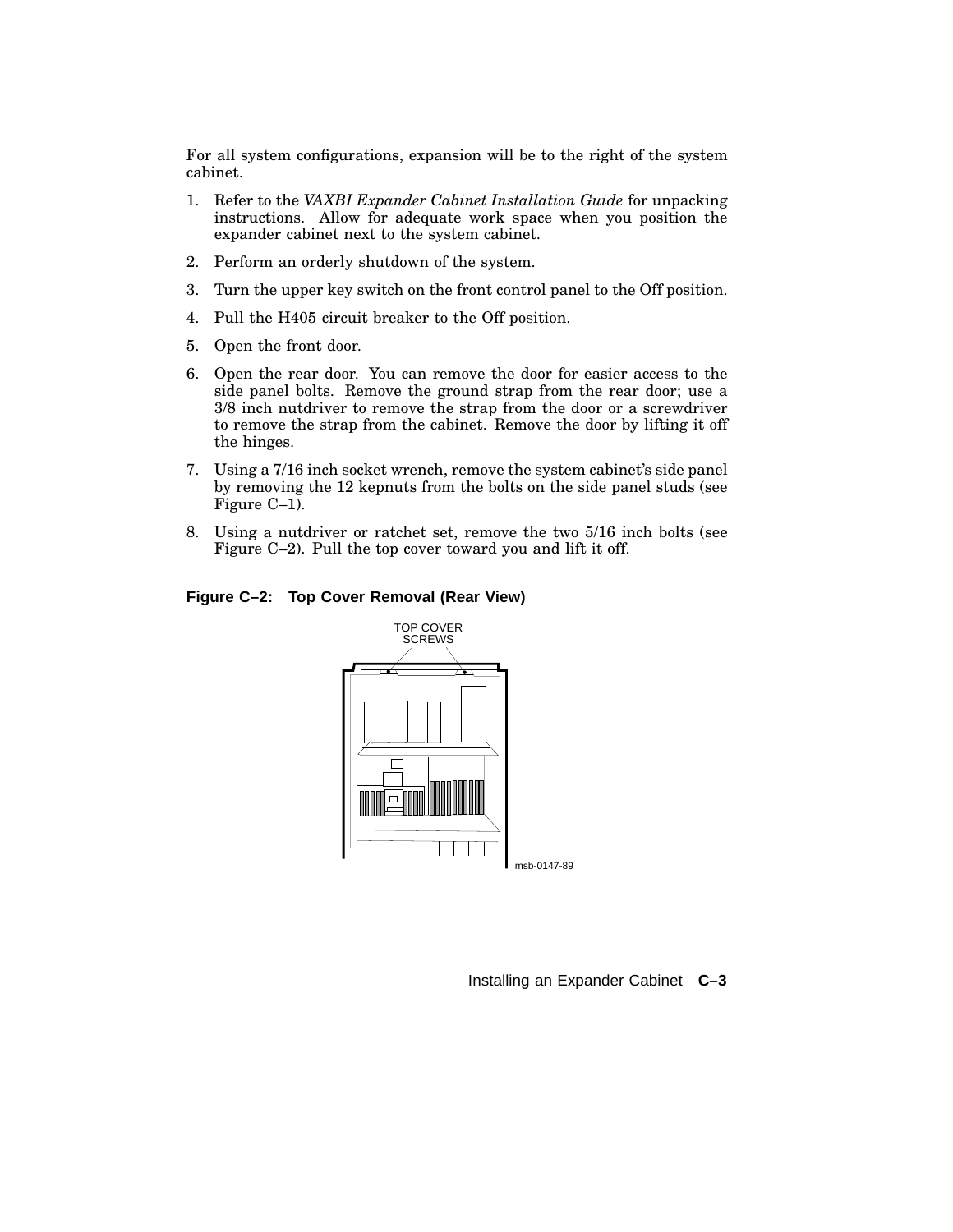# **C.2 Join the Cabinets**

**Bolt the cabinets together and replace the system cabinet's top cover. Then install the side panel on the expander cabinet.**

#### **Figure C–3: Joining the Cabinets (Rear View)**



**C–4** VAX 6000 Series Installation Guide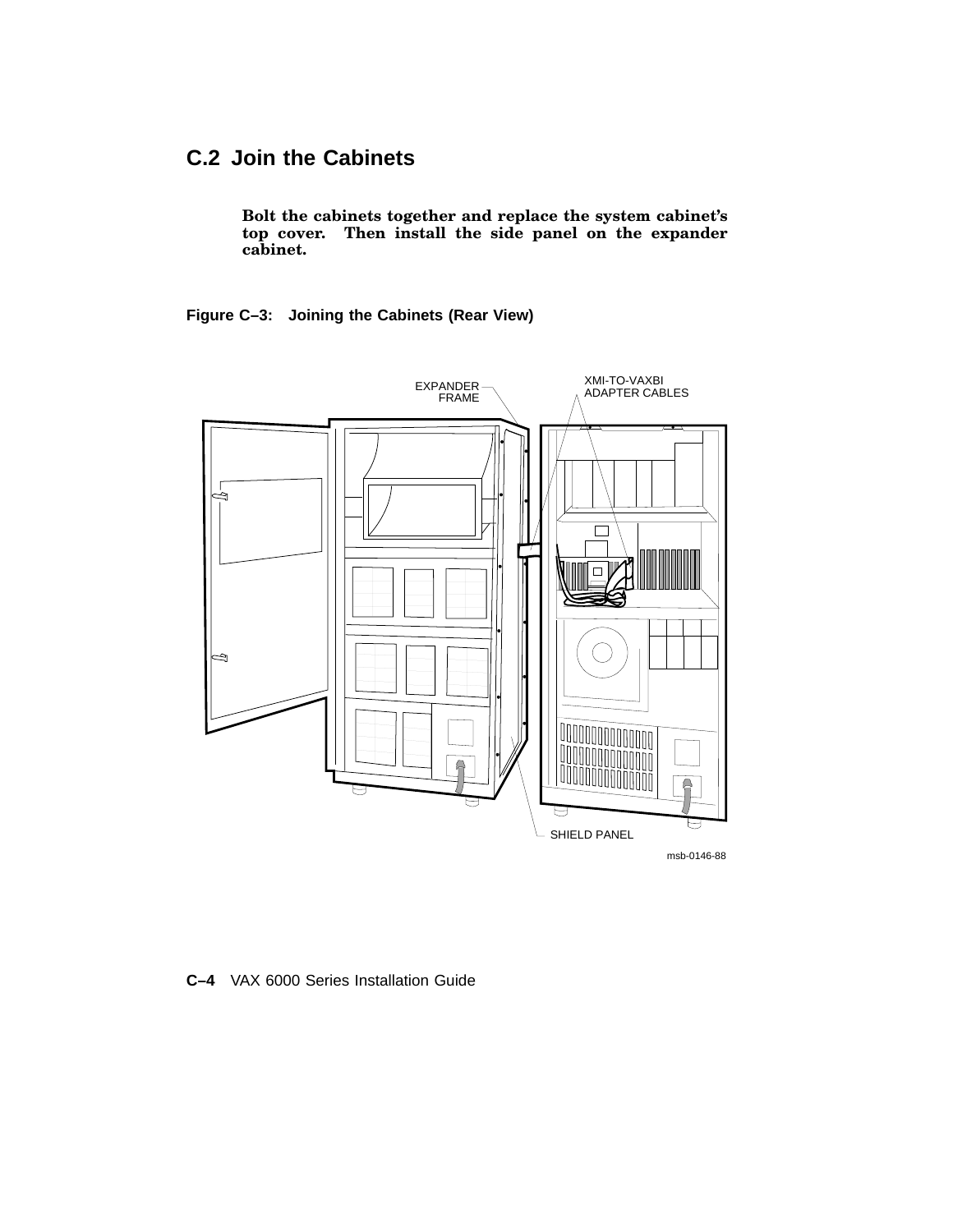The RF shielding is shipped mounted to the H9657-EC cabinet by two bolts and kepnuts. Remove these bolts before aligning the cabinets.

- 1. Position the expander cabinet against the system cabinet. The four corner bolts require flat washers on both sides of the cabinets. Run the other eight bolts through the mounting holes on the system cabinet, expander frame, shield panel, and expander cabinet. These eight bolts do not require washers. Add a kepnut to each bolt but do not tighten.
- 2. If necessary, align the cabinets by adjusting the expander cabinet leveler feet. Use a 9/16 inch wrench or one of the shipping brackets. A bubble level can be used to check the alignment.
- 3. Using a 7/16 inch socket wrench, tighten each kepnut.
- 4. Check the RF seal between the expander frame and the two cabinets by inserting a strip of paper in each seam. If you can move the paper, the seam will not provide an effective RF seal. Adjust the seam until a proper seal is attained.
- 5. Replace the system cabinet's top cover.
- 6. Install the side panel (removed from the system cabinet) onto the open side of the expander cabinet.

Installing an Expander Cabinet **C–5**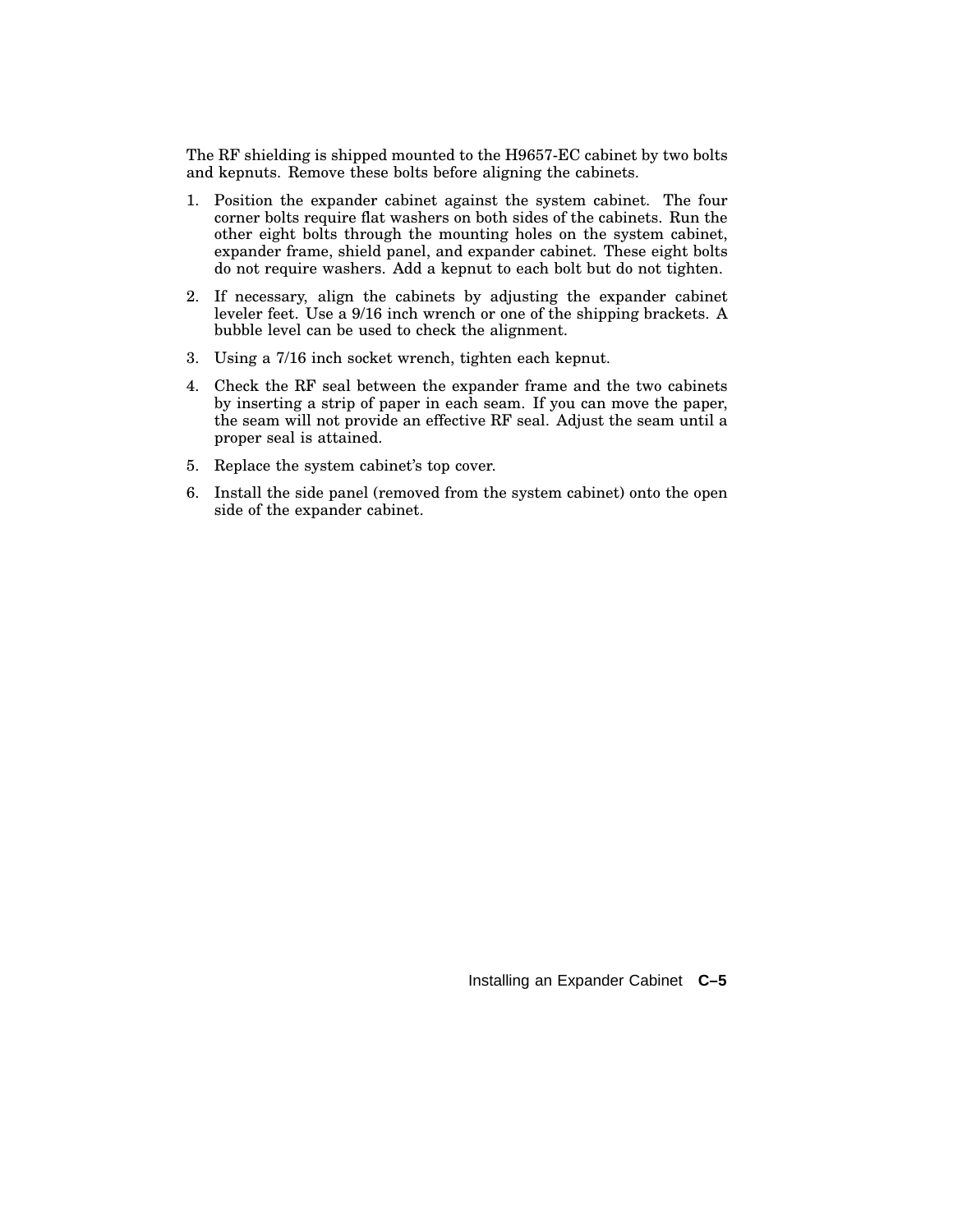# **C.3 Install the DWMBB/A Module and Connect the XMI-to-VAXBI Adapter Cables**

**You must install a DWMBB/A module when adding the expander option to a previously installed VAX 6000 series system. After you install the DWMBB/A module, connect the XMI to expander adapter cables.**

#### **Figure C–4: XMI-to-VAXBI Adapter Cable Connections**



**C–6** VAX 6000 Series Installation Guide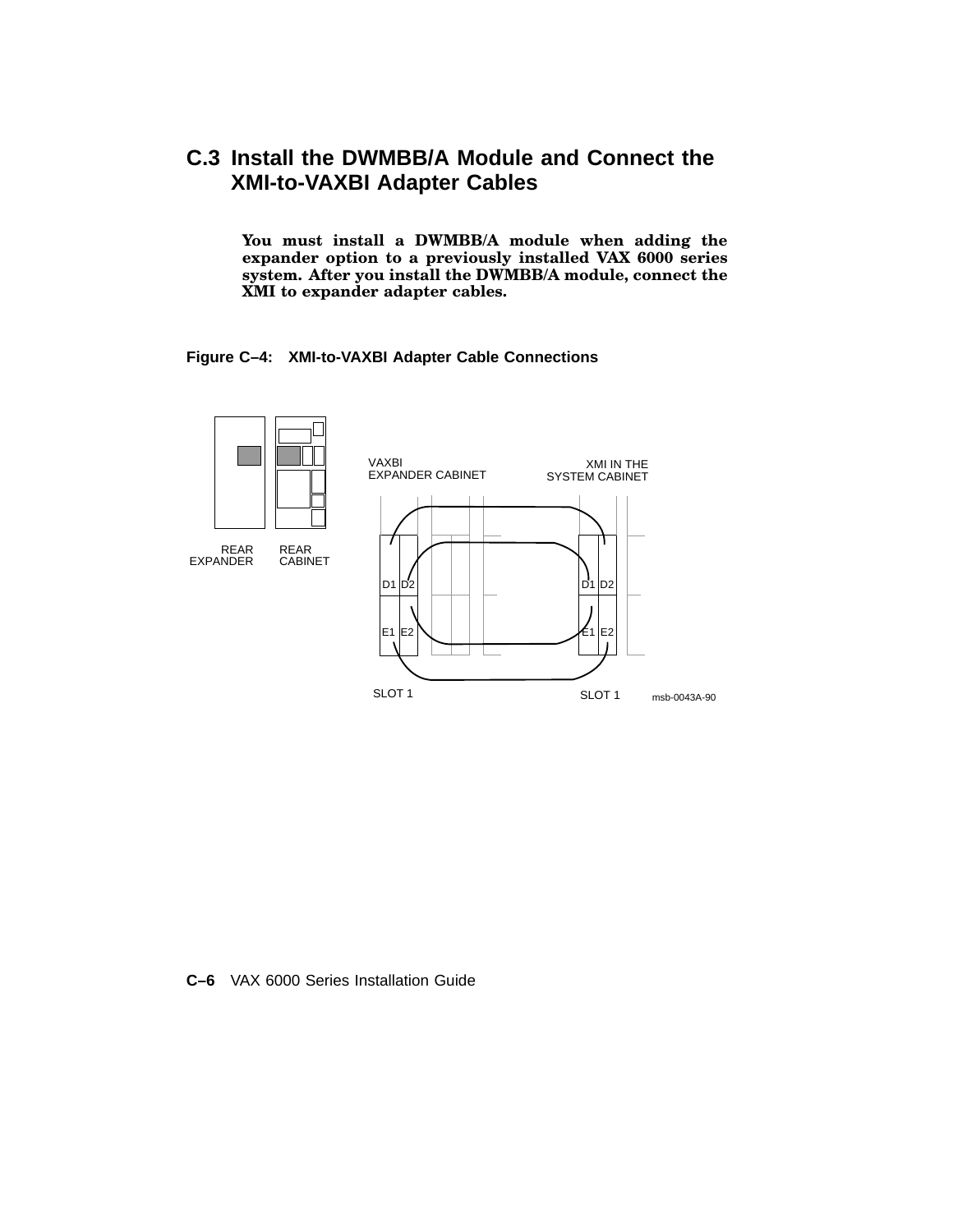Typically, the DWMBB/A modules for an expansion cabinet are installed in slots 1 through 3 of the XMI card cage (although they can be placed in any slot except slots 6 through 9).

Two 15-foot cable assemblies (17-01897-01) are used to connect the DWMBB modules. Each cable assembly consists of two ribbon cables bundled together. See Section C.5 for DWMBB/A slot allocation in the XMI card cage. The cables connect to the expander card cage backplane at slot 1.

**CAUTION:** *You must wear the antistatic wrist strap attached to the cabinet when you handle any modules.*

- 1. Remove the clear plastic door in front of the XMI card cage and install the DWMBB/A module in slot 1. Replace the door.
- 2. Check to see that the AC OK/DC OK cable, 17-01920-01, is installed in the VAXBI backplane at slot 1, segment C1.
- 3. Lay the four cables out flat. Mark each end, as shown in Table C–1.

**NOTE:** *Install the cable so that the red stripe on each cable is up, away from the bottom of the card cage.*

- 4. At slot 1 of the expander cabinet backplane, connect the cables as you have marked them. Insert cables 1 and 2 into segments D2 and D1; insert cables 3 and 4 into segments E2 and E1, respectively (see Figure C–4).
- 5. Route the cables through the wave guide slot and into the system cabinet (see Figure C–3).
- 6. At the XMI backplane, connect the cables to segments D and E as you have marked them (see Table C–1 and step 3 above).

| Cable   | <b>From VAXBI Expander</b><br>Connection | <b>To XMI Connection</b> |  |
|---------|------------------------------------------|--------------------------|--|
| Cable 1 | D1                                       | D2                       |  |
| Cable 2 | D2                                       | D1                       |  |
| Cable 3 | E1                                       | E2                       |  |
| Cable 4 | E2                                       | E1                       |  |

**Table C–1: Cable Connections**

Installing an Expander Cabinet **C–7**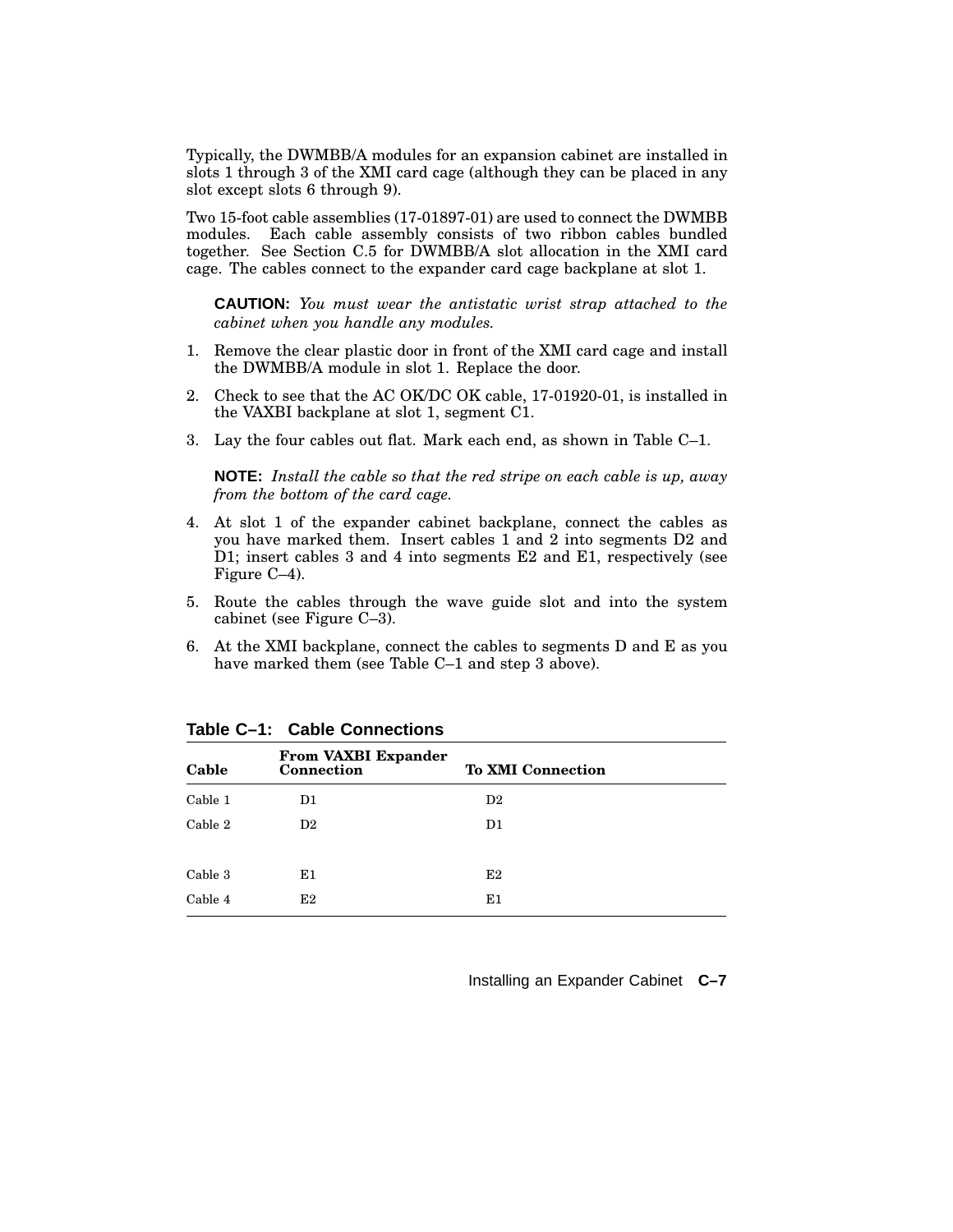# **C.4 Connect the DEC Power Bus Cable**

**Connect the DEC power bus cable from the expander cabinet's H405 AC power input box to the system cabinet's H405 AC power controller.**

**Figure C–5: DEC Power Bus Cable Connections (Rear View)**



**C–8** VAX 6000 Series Installation Guide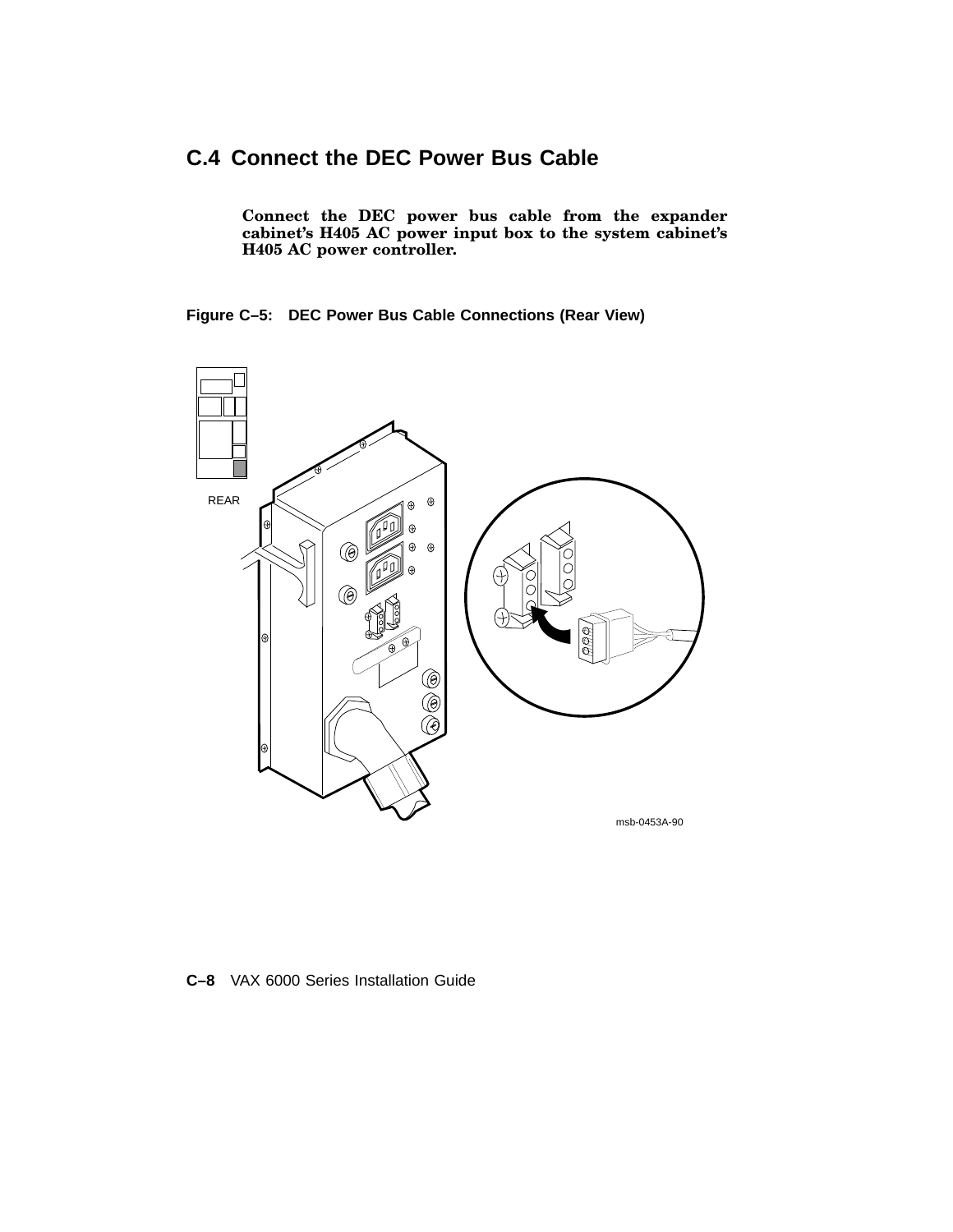- 1. Insert one cable connector into the power bus outlet located on the expander cabinet's H405 AC power input box (see Figure C–6).
- 2. Insert the other cable connector into the DEC power bus outlet located on the system cabinet's H405 AC power controller.

**CAUTION:** *For reliable operation, AC power should come from the same bulk distribution panel that supplies power to the system cabinet. This ensures that ground references for the VAXBI expander cabinet are at the same potential as the system cabinet.*

- 3. Plug in the AC power cable.
- 4. Replace the cabinet doors.
- 5. See the *VAXBI Expander Cabinet Installation Guide* for power-up instructions.

#### **Figure C–6: DEC Power Bus Cabling**



Installing an Expander Cabinet **C–9**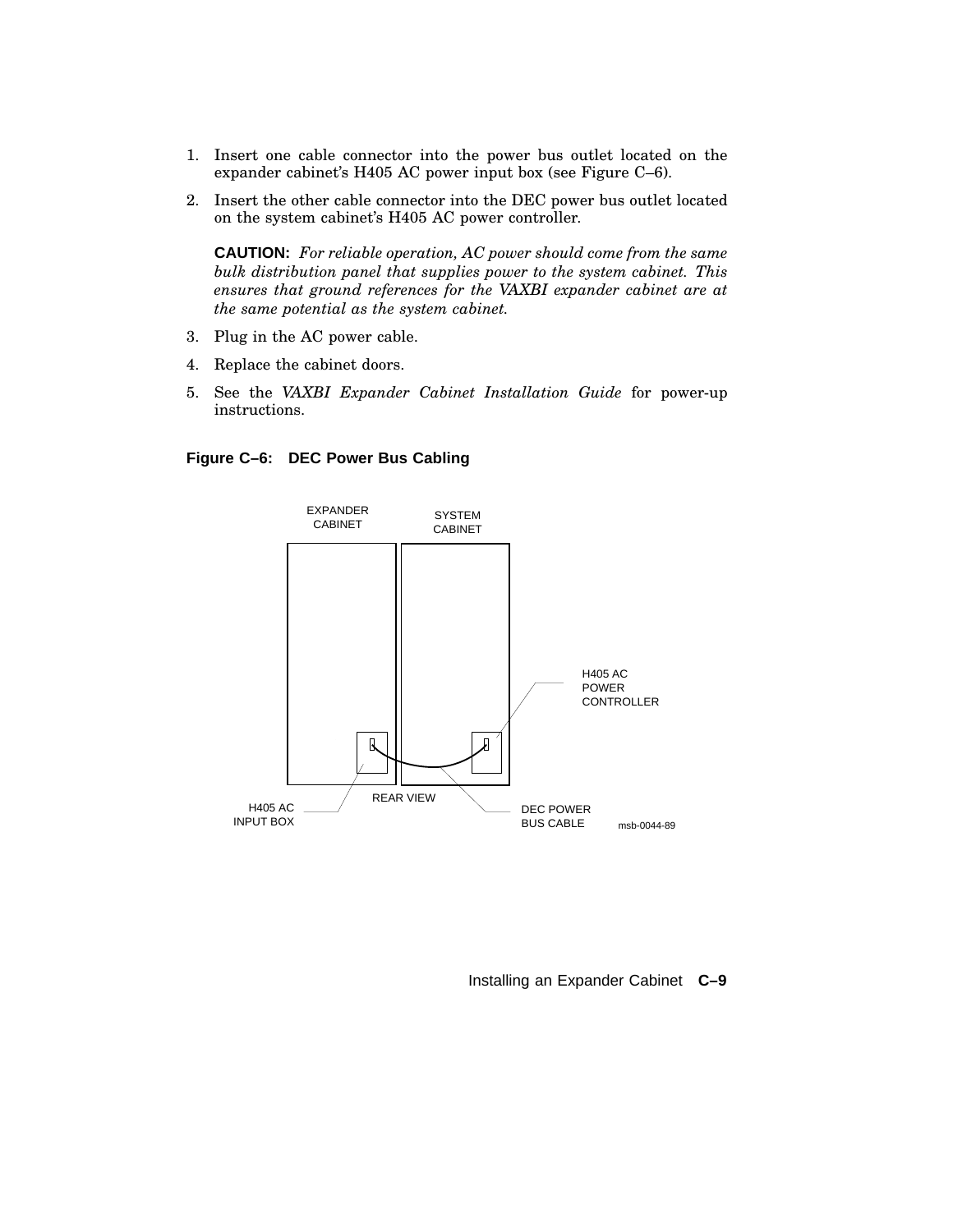# **C.5 DWMBB Cabling**

**In the XMI card cage, slots 1 through 4 are allocated in that order for DWMBB/A modules cabled to DWMBB/B modules in the VAXBI expander cabinet.**

**Figure C–7: DWMBB/A Slots for Additional Card Cages**



**C–10** VAX 6000 Series Installation Guide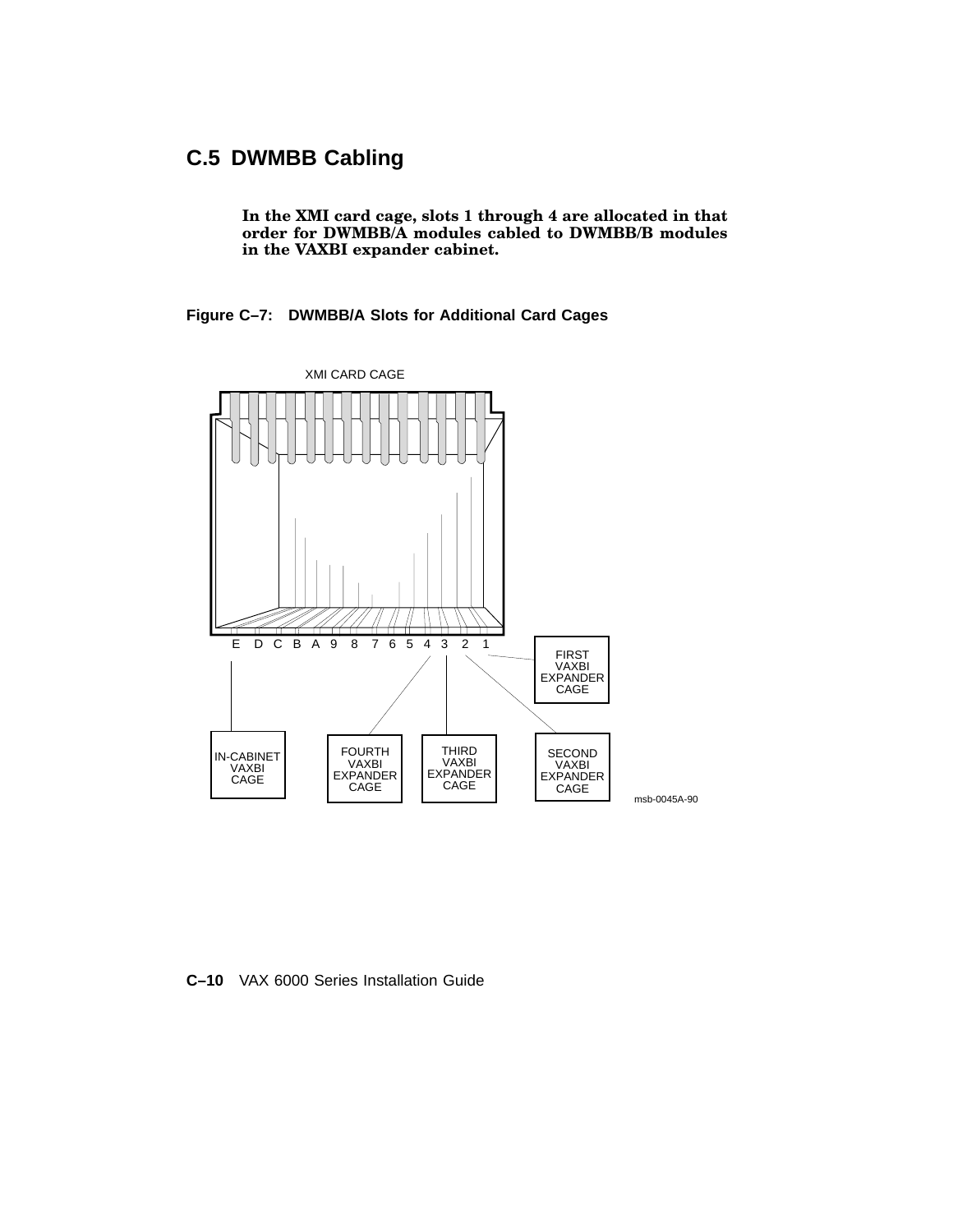# **Appendix D DSSI Configuration Sheets**

Each component in the DSSI subsystem has an address. Part of the address is determined by the physical location of the component in the DSSI subsystem, and part of the address is set during the KFMSA module installation. Use a configuration sheet when you are setting parameters (see Chapter 3).

The next two figures are intended for your use as DSSI configuration sheets, in case you do not have one with your installation information from the integrated storage elements (ISE). Chapter 3 describes the procedures for using the configuration sheets.

DSSI Configuration Sheets **D–1**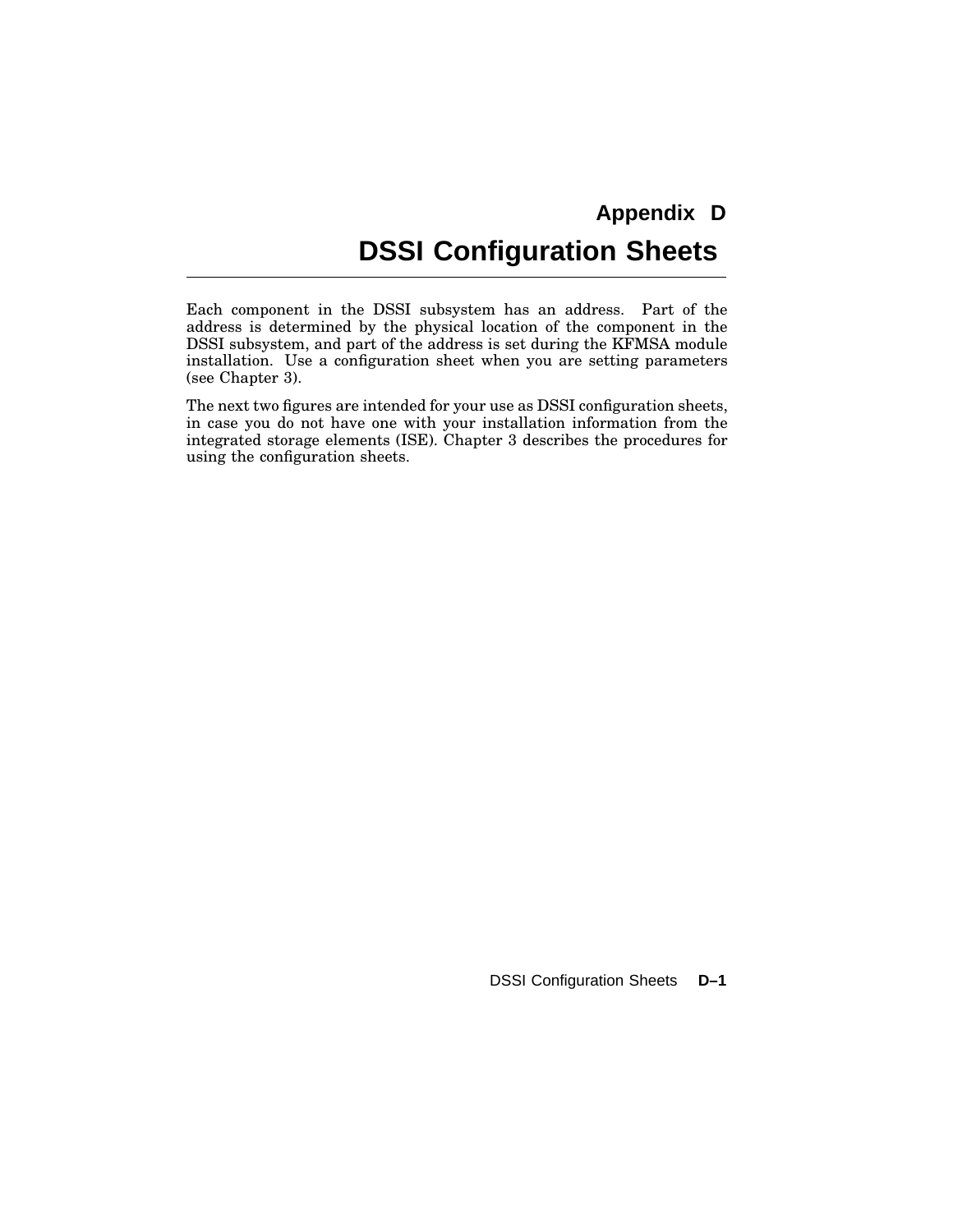

**Figure D–1: KFMSA/DSSI Single-Host Configuration Sheet**

**D–2** VAX 6000 Series Installation Guide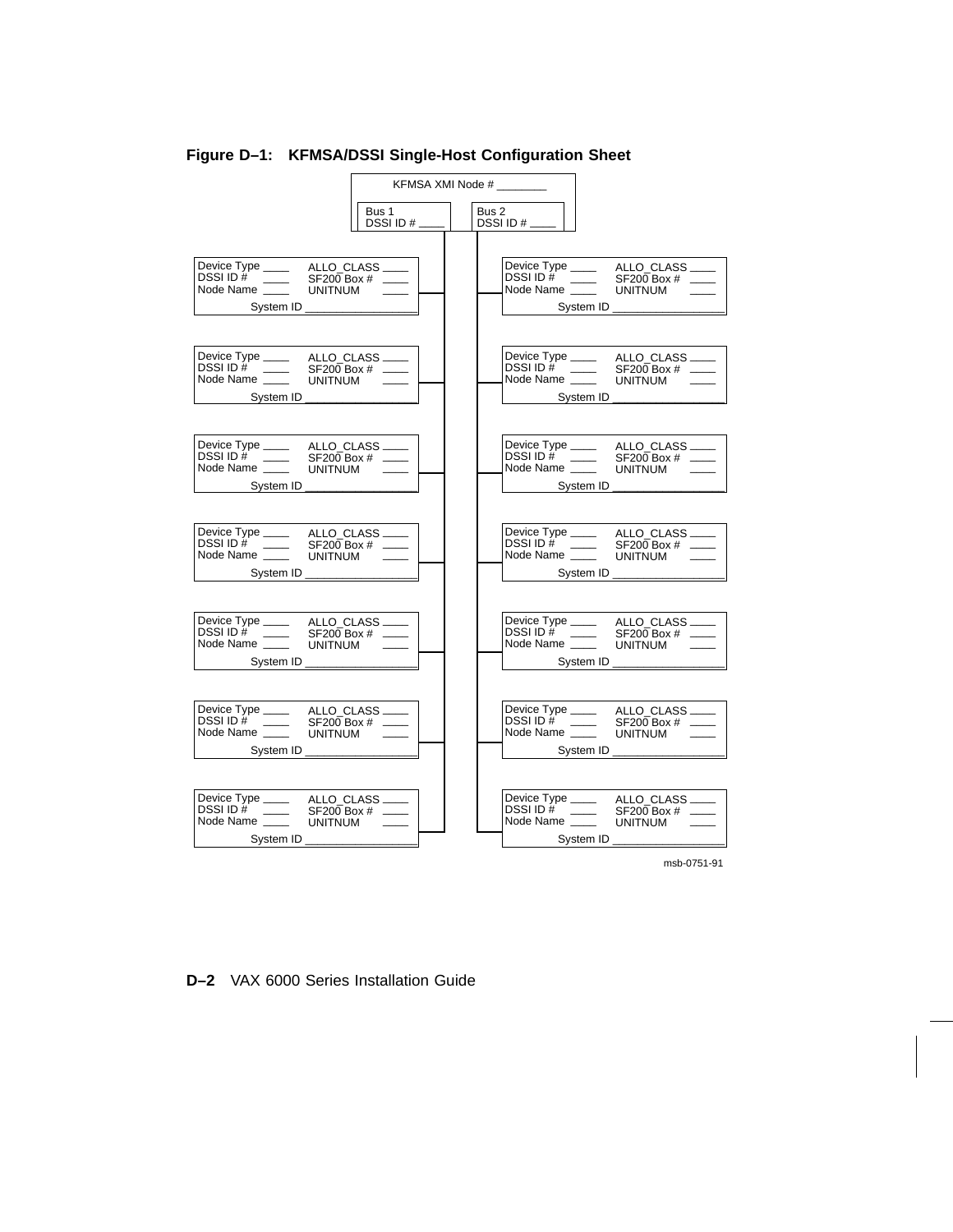

#### **Figure D–2: KFMSA/DSSI Dual-Host Configuration Sheet**

DSSI Configuration Sheets **D–3**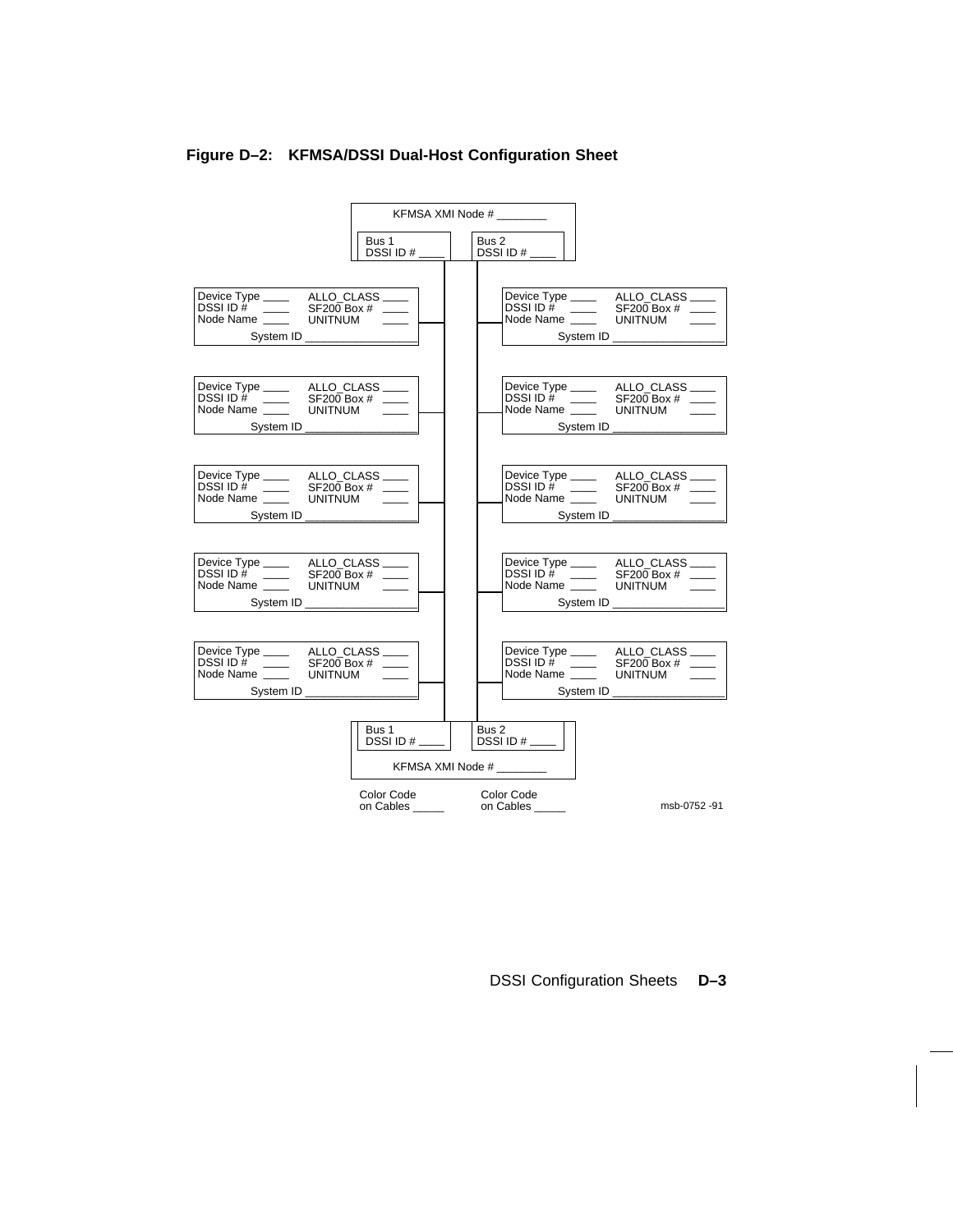# **Index**

# **A**

AC input voltage, 1–10 AC power cable, 1–12 Adapters, 4–1 to 4–3 Autosizer, 3–34 to 3–35, 8–20

### **B**

BNCIA cables, 4–24 Booting from a CD server, 8–14, 8–17 Booting from a TF tape, 8–18 Booting from a TK tape, 8–18 Booting VAX/DS, 8–12, 8–19 for Models 300 and 400, 8–14 from a CD server, 8–13 from a TK tape, 8–13 Boot time, 4–12

# **C**

Cabinet specifications, 1–9 Cabling to a disk subsystem, 3–22 to 3–23, 3–26 to 3–27 SA600 cabinet, 5–6 SDI cables, 5–6 Cabling to a tape subsystem, 3–22 to 3–23, 3–26 to 3–27 H9643 cabinet, 5–4 CD server, 8–3 loading, 8–13 CIBCA adapter, 3–5, 4–3 CIBCA controller module, 4–21 CI compared with DSSI, 3–6 to 3–7 CI port address, 4–8 Circuit breaker, 6–2 operation, 6–3

CIXCD adapter, 3–5, 4–3 Cluster size, 4–16 Connecting the console terminal, 2–12 to 2–13 setting console terminal characteristics, 2–13 Connecting to an Ethernet, 2–14 to 2–15 Connecting to FDDI, 2–16 to 2–17 Console commands INITIALIZE, 8–6 SAVE EEPROM, 8–24 SET BOOT, 8–22 SHOW ALL, 8–24 SHOW CONFIGURATION, 8–6, 8–10, 8–22 and self-test results, 7–7 SHOW FIELD, 8–24 Console load device, 8–2 to 8–3 and CSA1, 8–12 and DEBNI, 8–8 and DEMNA, 8–8 loopback test, 8–8 TF tape, 8–10 TK tape, 8–10 T/R, 8–10 verify Ethernet adapter, 8–8 verify path, 8–8 Console terminal characteristics, 2–13 Control panel, 6–10 to 6–17 keys, 2–7 lower key switch, 6–12 Restart button, 6–14 status indicator lights, 6–16 upper key switch, 6–12 CSA1, 8–12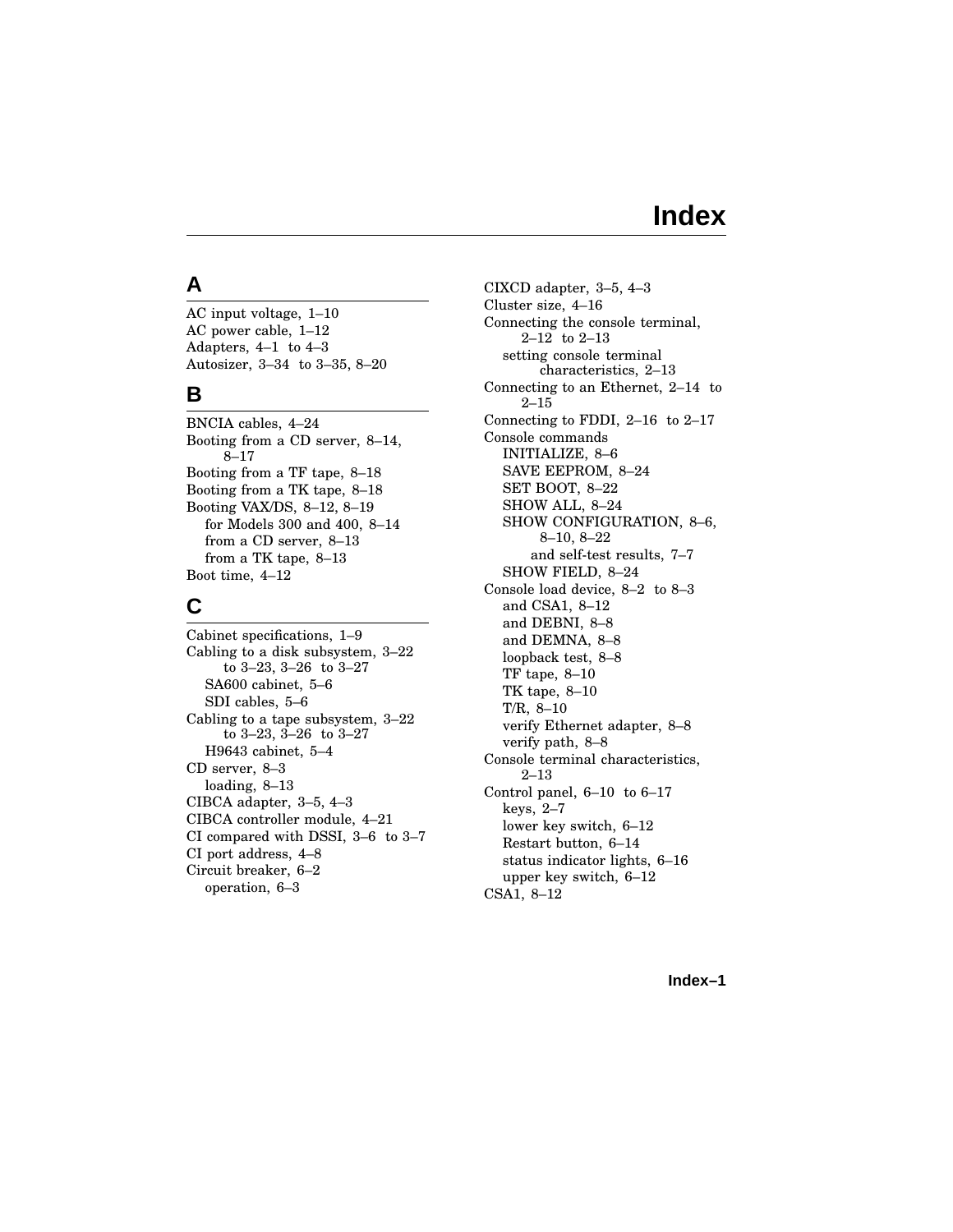### **D**

DEBNA adapter, 3–5 DEBNI adpater, 3–5 DEC power bus cable, C–8 DELTA time, 4–10 DEMFA adapter, 3–5 DEMNA adapter, 3–5 Diagnostic CD-ROM, 8–3 Diagnostic LEDs on H7206-B, 6–8 Diagnostic monitor, 8–11 Diagnostic TF tape, 8–3 Diagnostic TK tape, 8–3 Digital Storage System Interconnect. See DSSI Disable arbitration, 4–14 DSSI, 3–1 to 3–41 buses, 3–11 bus limitations, 3–13 cable kits, 3–23 cables, 3–22 to 3–23, 3–26 to 3–27 compared with CI, 3–6 to 3–7 configuration, 3–12 description, 3–6 documentation, 3–2 install manuals, 3–2 install overview, 3–2 DSSI subsystem configuration, 3–24 to 3–25 configuration procedure, 3–25 configuration sheet, 3–25 Dual-host, 3–7, 3–8, 3–20 to 3–21 software requirements, 3–21 DWMBB, C–8 cable connections, C–8 cabling rules, C–10 installing module, C–6 to C–8

## **E**

EEPROM saving parameters, 8–25 setting parameters, 8–25 ELKMP (multiprocessor test), 8–21 Embedded storage, 3–19 Environmental requirements, 1–4 to 1–6 altitude, 1–6 relative humidity, 1–6 temperature, 1–6 Equipment damage, 2–3 ERKMP (multiprocessor test), 8–21 Ethernet transceiver cables, 2–15 Ethernet verification, 8–8 EVCXF, 3–36 to 3–37 EVCXF diagnostic, 3–11, 3–25, 3–30 to 3–41 EVSBA (standalone autosizer), 3–34 to 3–35, 8–21 Expander cabinet, C–1 to C–10 Extend ACK timeout, 4–14 Extend header, 4–14 External loopback testing, 8–9

### **F**

FDDI cables, 2–17 Floor space required, 1–4

#### **H**

H405 AC power controller main circuit breaker, 6–3 H7206-B diagnostic LEDs, 6–8 H9643 cabinet, 5–4 50 Hz transformer, 6–4

#### **I**

InfoServer, 8–3 Installation DSSI overview, 3–2 to 3–3 Integrated storage element. See ISE ISE, 3–1, 3–8, 3–12 to 3–13 controllers, 3–13 self-tests, 3–11

#### **K**

KDB50 adapter, 5–6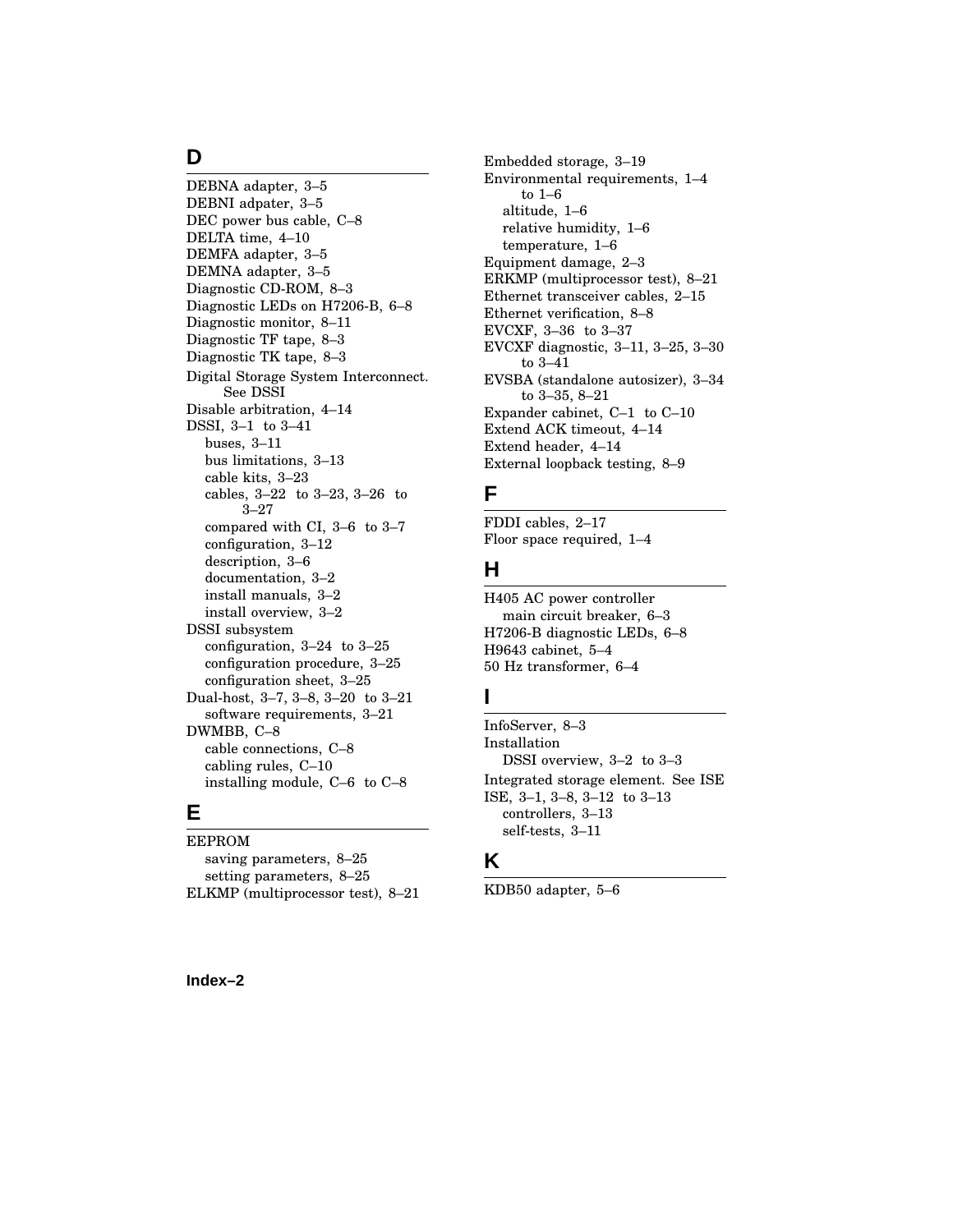KDM70 adapter, 5–6 KFMSA adapter, 3–5, 3–8, 3–10 to 3–11 bus locations, 3–27 cabling, 3–27 LEDs, 3–10 node IDs, 3–28 to 3–29, 3–38 to 3–41 on-board termination, 3–11 options, 3–23 self-test, 3–10 KLESI-B adapter, 5–5

## **L**

LARS form, 2–3 LEDs after self-test, 7–3

#### **M**

Mixed-host, 3–7, 3–20 to 3–21 Module handling, B–3 Multiprocessor tests, 8–20

### **N**

Network options, 3–4 Node ID, 3–9, 3–38 to 3–41 changing value, 3–29 Node name, 3–8

## **O**

Operating the control panel, 6–10 to 6–17 ISE operator control panels, 3–9

## **P**

Power modules, 1–11 Power plugs and receptacles, 1–12 Power requirements, 1–10 Power-up procedure, 6–1 to 6–8 and verification, 8–7 checking power at site, 6–7 checking the 50 Hz transformer, 6–4

Power-up procedure (Cont.) enabling the system, 7–2 H405-E indicator lights, 6–8 H7206-B diagnostic LEDs, 6–8 Processor modules handling, B–3 inserting into card cage, B–5

## **Q**

Quiet slot DELTA time, 4–10

# **R**

Remote services console, A–1 RF disk drives, 3–17 ROM-based diagnostic for tape drive, 8–10 Running UETP, 8–26 Running VAX/DS standalone, 3–32

## **S**

SA600 disk cabinet, 5–6 SDI cables, 5–7 Self-test, 7–3, 8–6 and module indicator lights, 7–3 display, 7–4 explanation of sample configuration, 7–5 line ETF, 8–7 STF, 8–7 XBI, 7–6 to 7–7, 8–7 sample results, 7–4 to 7–5 VAXBI module test results, 7–7 SF2xx, 3–16 to 3–17 components, 3–17 configuration, 3–17 definition, 3–9 levels, 3–17 upgrading, 3–17 SF7x, 3–14 to 3–15 configuration, 3–15 definition, 3–9